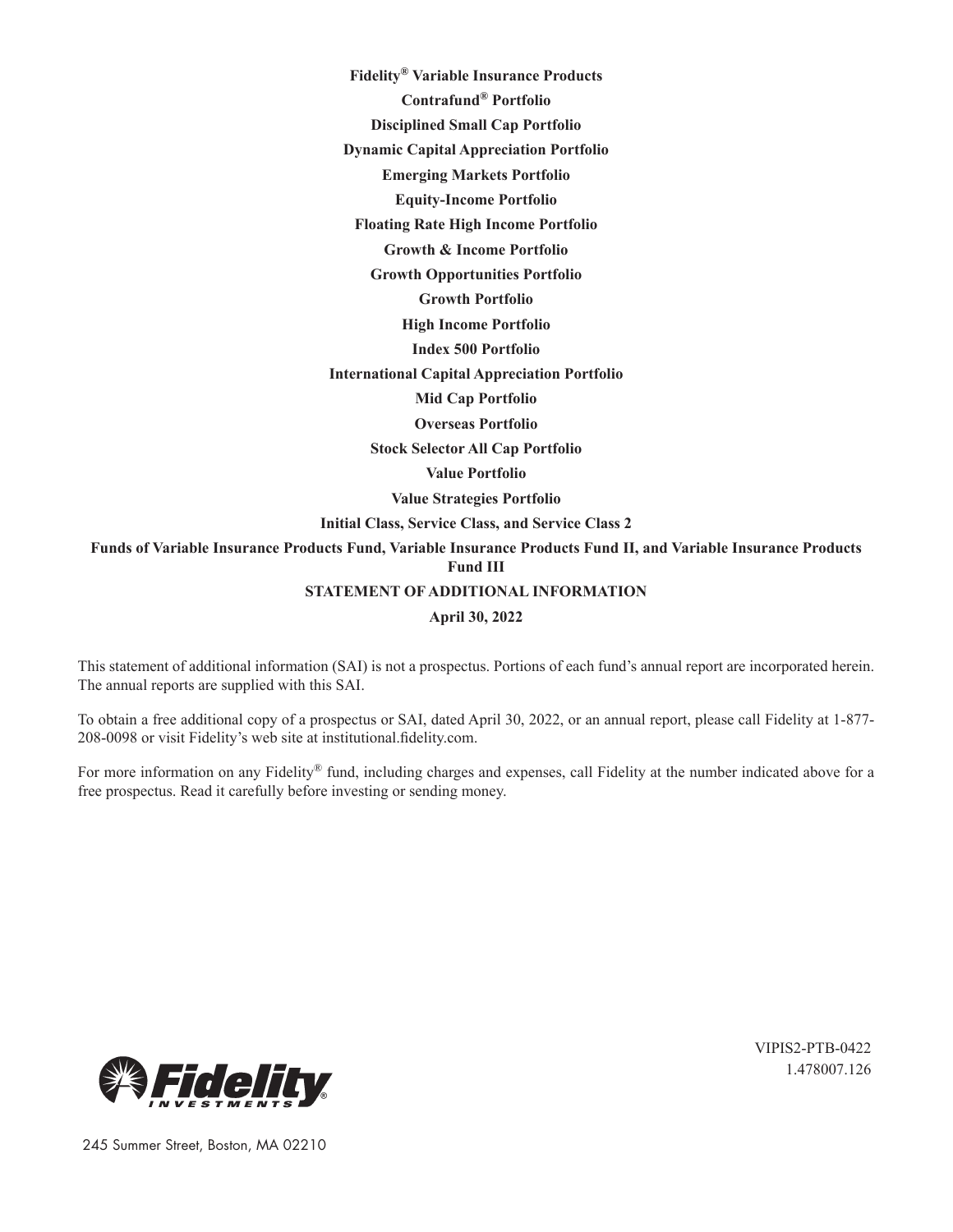# **TABLE OF CONTENTS**

| <b>INVESTMENT POLICIES AND LIMITATIONS</b> | 3   |
|--------------------------------------------|-----|
| SPECIAL GEOGRAPHIC CONSIDERATIONS          | 29  |
| PORTFOLIO TRANSACTIONS                     | 43  |
| <b>VALUATION</b>                           | 59  |
| <b>BUYING AND SELLING INFORMATION</b>      | 60  |
| DISTRIBUTIONS AND TAXES                    | 60  |
| <b>TRUSTEES AND OFFICERS</b>               | 61  |
| CONTROL OF INVESTMENT ADVISERS             | 88  |
| <b>MANAGEMENT CONTRACTS</b>                | 89  |
| PROXY VOTING GUIDELINES                    | 117 |
| <b>DISTRIBUTION SERVICES</b>               | 127 |
| TRANSFER AND SERVICE AGENT AGREEMENTS      | 129 |
| <b>SECURITIES LENDING</b>                  | 131 |
| <b>DESCRIPTION OF THE TRUSTS</b>           | 133 |
| <b>FUND HOLDINGS INFORMATION</b>           | 134 |
| <b>FINANCIAL STATEMENTS</b>                | 135 |
| <b>APPENDIX</b>                            | 136 |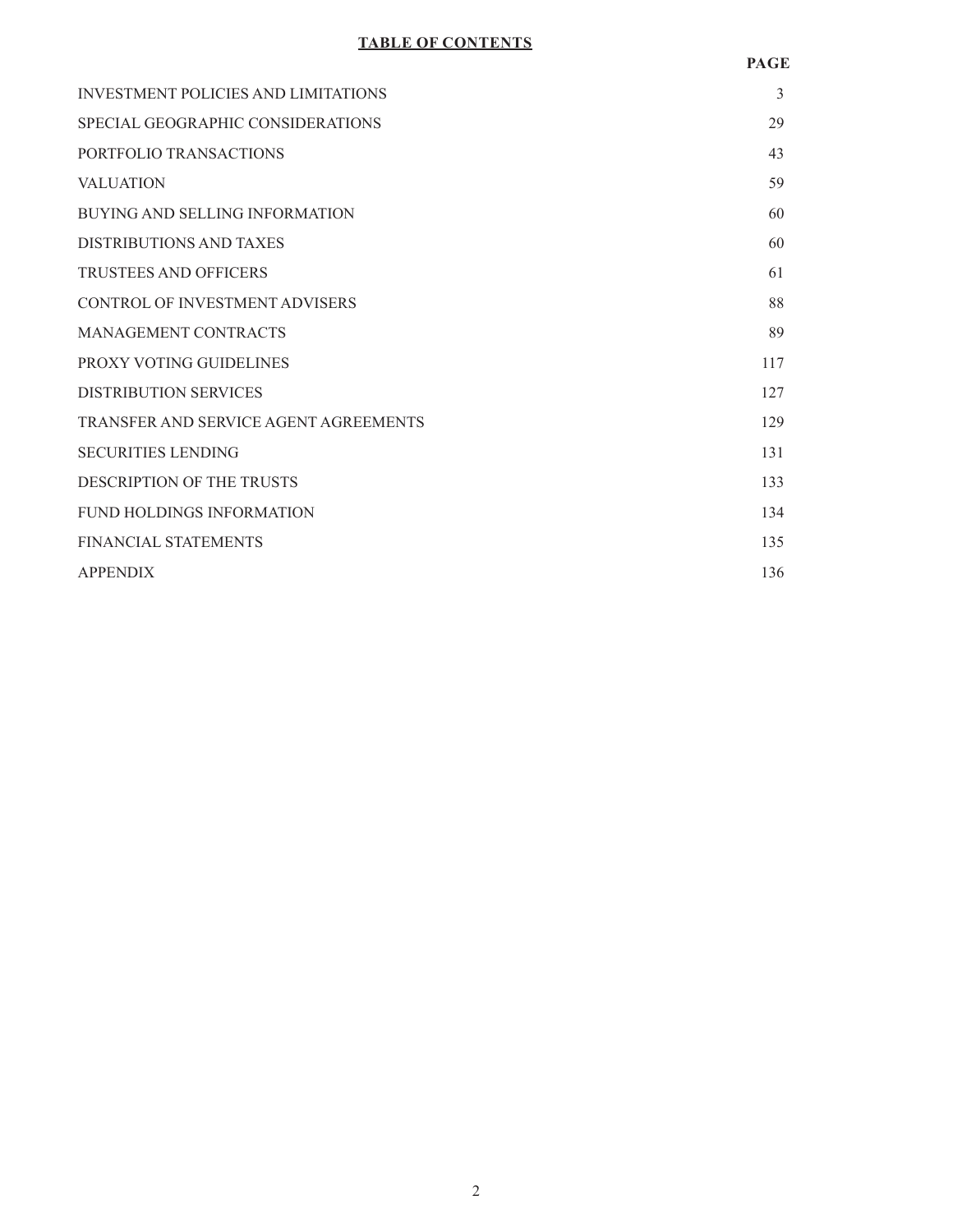#### **INVESTMENT POLICIES AND LIMITATIONS**

The following policies and limitations supplement those set forth in the prospectus. Unless otherwise noted, whenever an investment policy or limitation states a maximum percentage of a fund's assets that may be invested in any security or other asset, or sets forth a policy regarding quality standards, such standard or percentage limitation will be determined immediately after and as a result of the fund's acquisition of such security or other asset. Accordingly, any subsequent change in values, net assets, or other circumstances will not be considered when determining whether the investment complies with the fund's investment policies and limitations.

A fund's fundamental investment policies and limitations cannot be changed without approval by a "majority of the outstanding voting securities" (as defined in the Investment Company Act of 1940 (1940 Act)) of the fund. However, except for the fundamental investment limitations listed below, the investment policies and limitations described in this SAI are not fundamental and may be changed without shareholder approval.

#### **The following are each fund's fundamental investment limitations set forth in their entirety.**

#### **Diversification**

## *For each fund:*

The fund may not with respect to 75% of the fund's total assets, purchase the securities of any issuer (other than securities issued or guaranteed by the U.S. Government or any of its agencies or instrumentalities, or securities of other investment companies) if, as a result, (a) more than 5% of the fund's total assets would be invested in the securities of that issuer, or (b) the fund would hold more than 10% of the outstanding voting securities of that issuer.

For purposes of each fund's diversification limitation discussed above, the extent to which the fund may invest in the securities of a single issuer or a certain number of issuers is limited by the diversification requirements imposed by Section 817(h) of the Internal Revenue Code, which are in addition to the diversification requirements described in the above limitation.

#### **Senior Securities**

*For each fund (other than VIP Mid Cap Portfolio and VIP Stock Selector All Cap Portfolio):*

The fund may not issue senior securities, except in connection with the insurance program established by the fund pursuant to an exemptive order issued by the Securities and Exchange Commission or as otherwise permitted under the Investment Company Act of 1940.

#### *For VIP Mid Cap Portfolio and VIP Stock Selector All Cap Portfolio:*

The fund may not issue senior securities, except as permitted under the Investment Company Act of 1940.

#### **Borrowing**

## *For each fund:*

The fund may not borrow money, except that the fund may borrow money for temporary or emergency purposes (not for leveraging or investment) in an amount not exceeding 33 1/3% of its total assets (including the amount borrowed) less liabilities (other than borrowings). Any borrowings that come to exceed this amount will be reduced within three days (not including Sundays and holidays) to the extent necessary to comply with the 33 1/3% limitation.

#### **Underwriting**

#### *For each fund:*

The fund may not underwrite securities issued by others, except to the extent that the fund may be considered an underwriter within the meaning of the Securities Act of 1933 in the disposition of restricted securities or in connection with investments in other investment companies.

#### **Concentration**

### *For each fund (other than VIP Dynamic Capital Appreciation Portfolio, VIP Floating Rate High Income Portfolio, VIP Growth & Income Portfolio, VIP Growth Opportunities Portfolio, and VIP Mid Cap Portfolio):*

The fund may not purchase the securities of any issuer (other than securities issued or guaranteed by the U.S. Government or any of its agencies or instrumentalities) if, as a result, more than 25% of the fund's total assets would be invested in the securities of companies whose principal business activities are in the same industry.

For purposes of each of VIP Contrafund<sup>SM</sup> Portfolio's, VIP Disciplined Small Cap Portfolio's, VIP Emerging Markets Portfolio's, VIP Equity-Income Portfolio's, VIP Growth Portfolio's, VIP High Income Portfolio's, VIP Index 500 Portfolio's, VIP International Capital Appreciation Portfolio's, VIP Overseas Portfolio's, VIP Stock Selector All Cap Portfolio's, VIP Value Portfolio's, and VIP Value Strategies Portfolio's concentration limitation discussed above, with respect to any investment in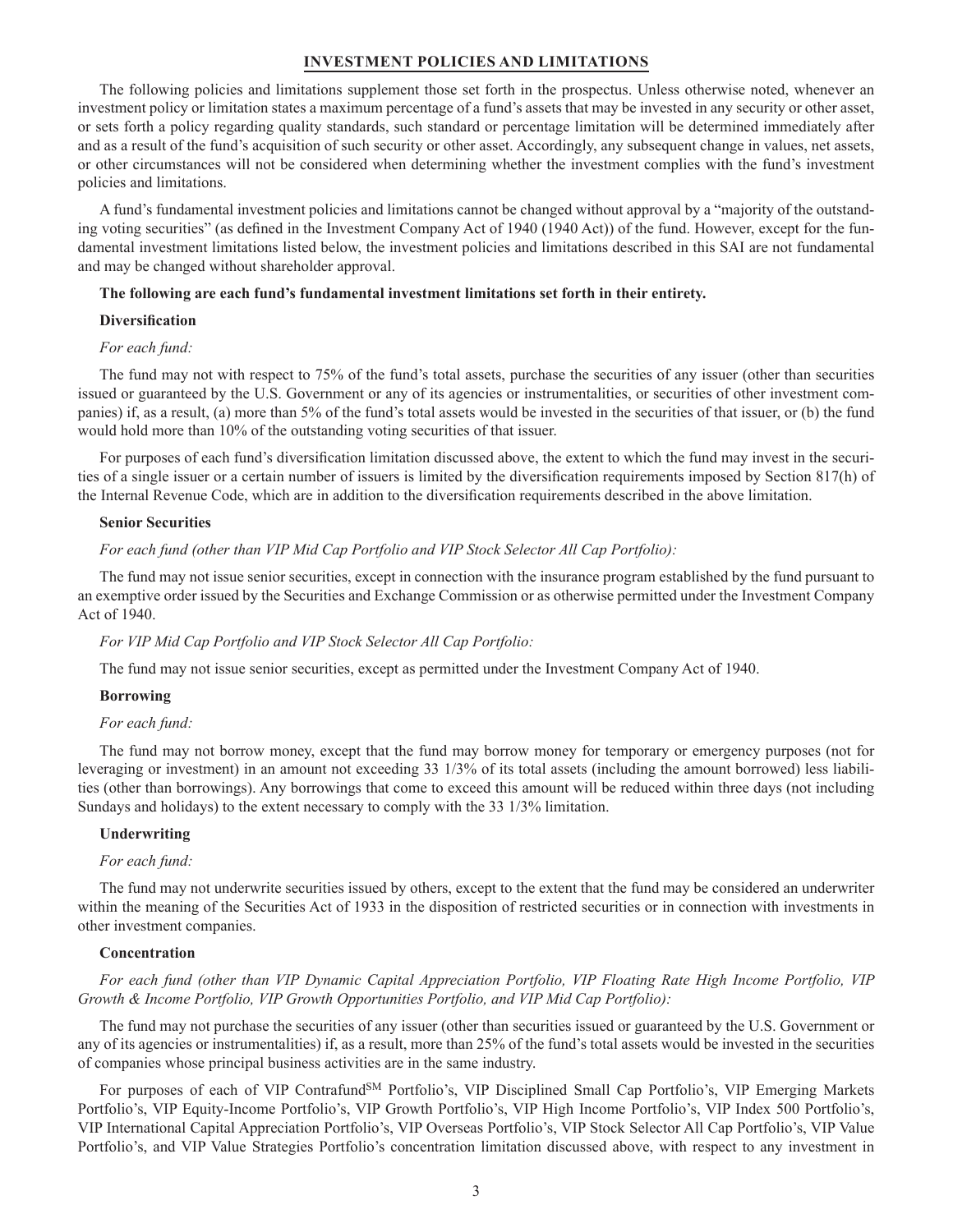repurchase agreements collateralized by U.S. Government securities, Fidelity Management & Research Company LLC (FMR) looks through to the U.S. Government securities.

For purposes of each of VIP Contrafund<sup>SM</sup> Portfolio's, VIP Disciplined Small Cap Portfolio's, VIP Emerging Markets Portfolio's, VIP Equity-Income Portfolio's, VIP Growth Portfolio's, VIP High Income Portfolio's, VIP Index 500 Portfolio's, VIP International Capital Appreciation Portfolio's, VIP Overseas Portfolio's, VIP Stock Selector All Cap Portfolio's, VIP Value Portfolio's, and VIP Value Strategies Portfolio's concentration limitation discussed above, with respect to any investment in Fidelity® Money Market Central Fund and/or any non-money market central fund, FMR looks through to the holdings of the central fund.

For purposes of each of VIP Contrafund<sup>SM</sup> Portfolio's, VIP Disciplined Small Cap Portfolio's, VIP Emerging Markets Portfolio's, VIP Equity-Income Portfolio's, VIP Growth Portfolio's, VIP High Income Portfolio's, VIP Index 500 Portfolio's, VIP International Capital Appreciation Portfolio's, VIP Overseas Portfolio's, VIP Stock Selector All Cap Portfolio's, VIP Value Portfolio's, and VIP Value Strategies Portfolio's concentration limitation discussed above, FMR may analyze the characteristics of a particular issuer and security and assign an industry or sector classification consistent with those characteristics in the event that the third-party classification provider used by FMR does not assign a classification.

*For VIP Dynamic Capital Appreciation Portfolio, VIP Floating Rate High Income Portfolio, VIP Growth & Income Portfolio, VIP Growth Opportunities Portfolio, and VIP Mid Cap Portfolio:*

The fund may not purchase the securities of any issuer (other than securities issued or guaranteed by the U.S. Government or any of its agencies or instrumentalities, or securities of other investment companies) if, as a result, more than 25% of the fund's total assets would be invested in the securities of companies whose principal business activities are in the same industry.

For purposes of each of VIP Dynamic Capital Appreciation Portfolio's, VIP Floating Rate High Income Portfolio's, VIP Growth & Income Portfolio's, VIP Growth Opportunities Portfolio's, and VIP Mid Cap Portfolio's concentration limitation discussed above, with respect to any investment in repurchase agreements collateralized by U.S. Government securities, FMR looks through to the U.S. Government securities.

For purposes of each of VIP Dynamic Capital Appreciation Portfolio's, VIP Floating Rate High Income Portfolio's, VIP Growth & Income Portfolio's, VIP Growth Opportunities Portfolio's, and VIP Mid Cap Portfolio's concentration limitation discussed above, FMR may analyze the characteristics of a particular issuer and security and assign an industry or sector classification consistent with those characteristics in the event that the third-party classification provider used by FMR does not assign a classification.

#### **Real Estate**

#### *For each fund:*

The fund may not purchase or sell real estate unless acquired as a result of ownership of securities or other instruments (but this shall not prevent the fund from investing in securities or other instruments backed by real estate or securities of companies engaged in the real estate business).

#### **Commodities**

#### *For each fund:*

The fund may not purchase or sell physical commodities unless acquired as a result of ownership of securities or other instruments (but this shall not prevent the fund from purchasing or selling options and futures contracts or from investing in securities or other instruments backed by physical commodities).

#### **Loans**

#### *For each fund:*

The fund may not lend any security or make any other loan if, as a result, more than 33 1/3% of its total assets would be lent to other parties, but this limitation does not apply to purchases of debt securities or to repurchase agreements, or to acquisitions of loans, loan participations or other forms of debt instruments.

#### **Pooled Funds**

## *For VIP Growth Opportunities Portfolio:*

The fund may, notwithstanding any other fundamental investment policy or limitation, invest all of its assets in the securities of a single open-end management investment company with substantially the same fundamental investment objective, policies, and limitations as the fund.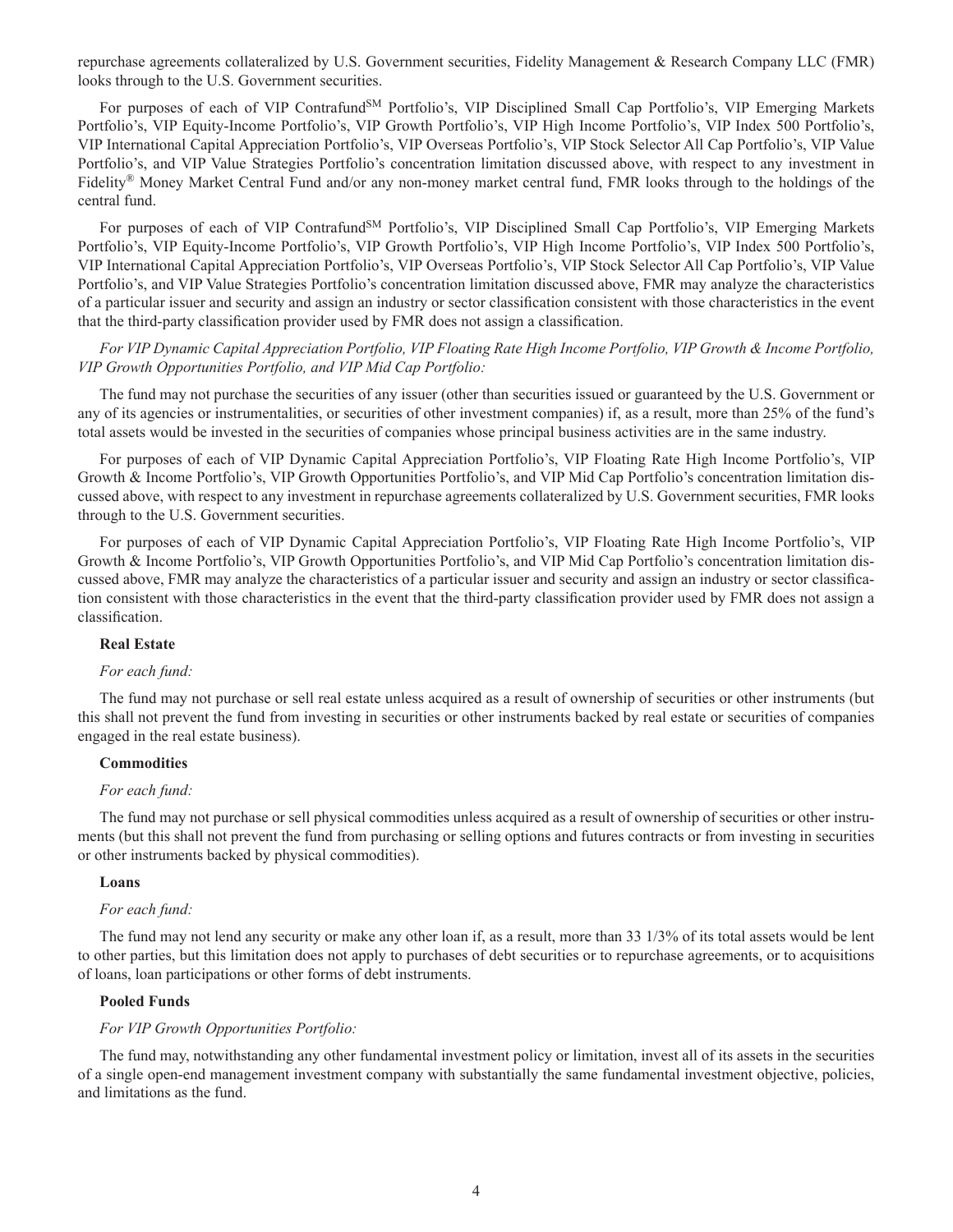#### *For VIP Mid Cap Portfolio:*

The fund may, notwithstanding any other fundamental investment policy or limitation, invest all of its assets in the securities of a single open-end management investment company managed by FMR or an affiliate or successor with substantially the same fundamental investment objective, policies, and limitations as the fund.

## **The following investment limitations are not fundamental and may be changed without shareholder approval.**

#### **Short Sales**

#### *For each fund:*

The fund does not currently intend to sell securities short, unless it owns or has the right to obtain securities equivalent in kind and amount to the securities sold short, and provided that transactions in futures contracts and options are not deemed to constitute selling securities short.

#### **Margin Purchases**

### *For each fund:*

The fund does not currently intend to purchase securities on margin, except that the fund may obtain such short-term credits as are necessary for the clearance of transactions, and provided that margin payments in connection with futures contracts and options on futures contracts shall not constitute purchasing securities on margin.

#### **Borrowing**

#### *For each fund:*

The fund may borrow money only (a) from a bank or from a registered investment company or portfolio for which FMR or an affiliate serves as investment adviser or (b) by engaging in reverse repurchase agreements with any party (reverse repurchase agreements are treated as borrowings for purposes of the fundamental borrowing investment limitation).

#### **Illiquid Securities**

## *For each fund (other than VIP Emerging Markets Portfolio, VIP Floating Rate High Income Portfolio, VIP High Income Portfolio, VIP International Capital Appreciation Portfolio, and VIP Overseas Portfolio):*

The fund does not currently intend to purchase any security if, as a result, more than 10% of its net assets would be invested in securities that are deemed to be illiquid because they are subject to legal or contractual restrictions on resale or because they cannot be sold or disposed of in the ordinary course of business at approximately the prices at which they are valued.

For purposes of each fund's illiquid securities limitation discussed above, if through a change in values, net assets, or other circumstances, the fund were in a position where more than 10% of its net assets were invested in illiquid securities, it would consider appropriate steps to protect liquidity.

## *For VIP Emerging Markets Portfolio, VIP High Income Portfolio, VIP International Capital Appreciation Portfolio, and VIP Overseas Portfolio:*

The fund does not currently intend to purchase any security if, as a result, more than 15% of its net assets would be invested in securities that are deemed to be illiquid because they are subject to legal or contractual restrictions on resale or because they cannot be sold or disposed of in the ordinary course of business at approximately the prices at which they are valued.

For purposes of each fund's illiquid securities limitation discussed above, if through a change in values, net assets, or other circumstances, the fund were in a position where more than 15% of its net assets were invested in illiquid securities, it would consider appropriate steps to protect liquidity.

### *For VIP Floating Rate High Income Portfolio:*

The fund does not currently intend to purchase any security if, as a result, more than 15% of its net assets would be invested in securities that are deemed to be illiquid because they cannot be sold or disposed of in the ordinary course of business at approximately the prices at which they are valued.

For purposes of the fund's illiquid securities limitation discussed above, if through a change in values, net assets, or other circumstances, the fund were in a position where more than 15% of its net assets were invested in illiquid securities, it would consider appropriate steps to protect liquidity.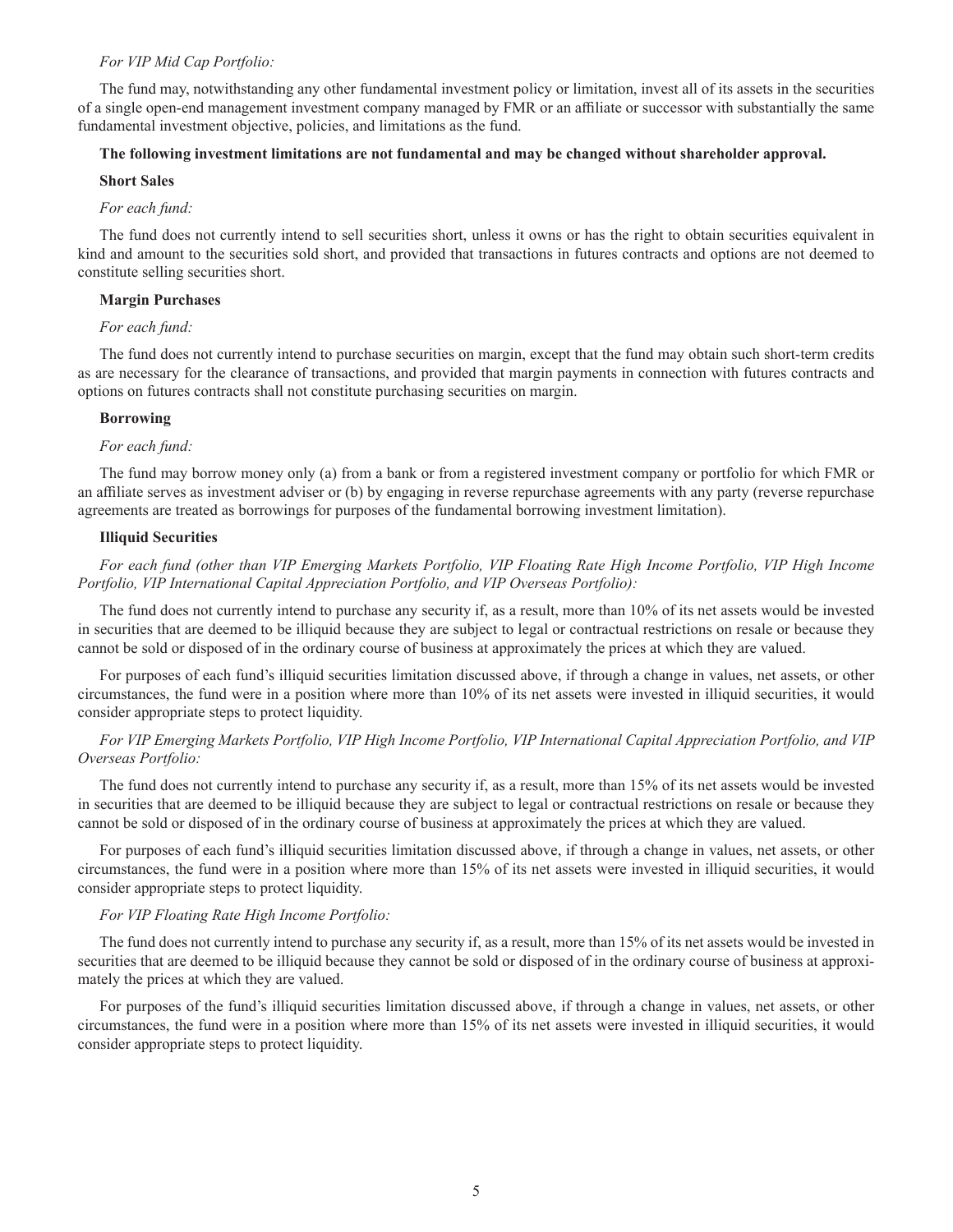## **Loans**

## *For each fund (other than VIP Equity-Income PortfolioSM, VIP Floating Rate High Income Portfolio, and VIP High Income Portfolio):*

The fund does not currently intend to lend assets other than securities to other parties, except by (a) lending money (up to 15% of the fund's net assets) to a registered investment company or portfolio for which FMR or an affiliate serves as investment adviser or (b) assuming any unfunded commitments in connection with the acquisition of loans, loan participations, or other forms of debt instruments. (This limitation does not apply to purchases of debt securities, to repurchase agreements, or to acquisitions of loans, loan participations or other forms of debt instruments.)

#### *For VIP Floating Rate High Income Portfolio and VIP High Income Portfolio:*

The fund does not currently intend to lend assets other than securities to other parties, except by (a) originating and/or making direct loans (b) lending money (up to 15% of the fund's net assets) to a registered investment company or portfolio for which FMR or an affiliate serves as investment adviser or (c) assuming any unfunded commitments in connection with the acquisition of loans, loan participations, or other forms of debt instruments. (This limitation does not apply to purchases of debt securities, to repurchase agreements, or to acquisitions of loans, loan participations or other forms of debt instruments.)

## *For VIP Equity-Income PortfolioSM:*

The fund does not currently intend to lend assets other than securities to other parties, except by (a) making direct loans to companies in which the fund has a pre-existing investment (b) lending money (up to 15% of the fund's net assets) to a registered investment company or portfolio for which FMR or an affiliate serves as investment adviser or (c) assuming any unfunded commitments in connection with the acquisition of loans, loan participations, or other forms of debt instruments. (This limitation does not apply to purchases of debt securities, to repurchase agreements, or to acquisitions of loans, loan participations or other forms of debt instruments.)

### **Oil, Gas, and Mineral Exploration Programs**

*For each fund (other than VIP Dynamic Capital Appreciation Portfolio, VIP Floating Rate High Income Portfolio, VIP Stock Selector All Cap Portfolio, VIP Value Portfolio, and VIP Value Strategies Portfolio):*

The fund does not currently intend to invest in oil, gas, or other mineral exploration or development programs or leases.

#### **Foreign Securities**

*For VIP Disciplined Small Cap Portfolio, VIP Emerging Markets Portfolio, VIP Equity-Income PortfolioSM, VIP Growth Portfolio, VIP High Income Portfolio, and VIP Index 500 Portfolio:*

FMR limits the amount of the fund's assets that may be invested in foreign securities to 50%.

#### **Pooled Funds**

#### *For VIP Growth Opportunities Portfolio:*

The fund does not currently intend to invest all of its assets in the securities of a single open-end management investment company with substantially the same fundamental investment objective, policies, and limitations as the fund.

#### *For VIP Mid Cap Portfolio:*

The fund does not currently intend to invest all of its assets in the securities of a single open-end management investment company managed by FMR or an affiliate or successor with substantially the same fundamental investment objective, policies, and limitations as the fund.

In addition to each fund's fundamental and non-fundamental investment limitations discussed above:

In order to qualify as a "regulated investment company" under Subchapter M of the Internal Revenue Code of 1986, as amended, each fund currently intends to comply with certain diversification limits imposed by Subchapter M.

Pursuant to certain state insurance regulations, any repurchase agreements or foreign repurchase agreements a fund enters into will be secured by collateral consisting of liquid assets having a market value of not less than 102% of the cash or assets transferred to the other party.

For a fund's policies and limitations on futures, options, and swap transactions, as applicable, see "Investment Policies and Limitations – Futures, Options, and Swaps."

For purposes of a fund's 80% investment policy that defines a particular market capitalization by reference to the capitalization range of one or more indexes (as described in the prospectus), the capitalization range of the index(es) generally will be measured no less frequently than once per month.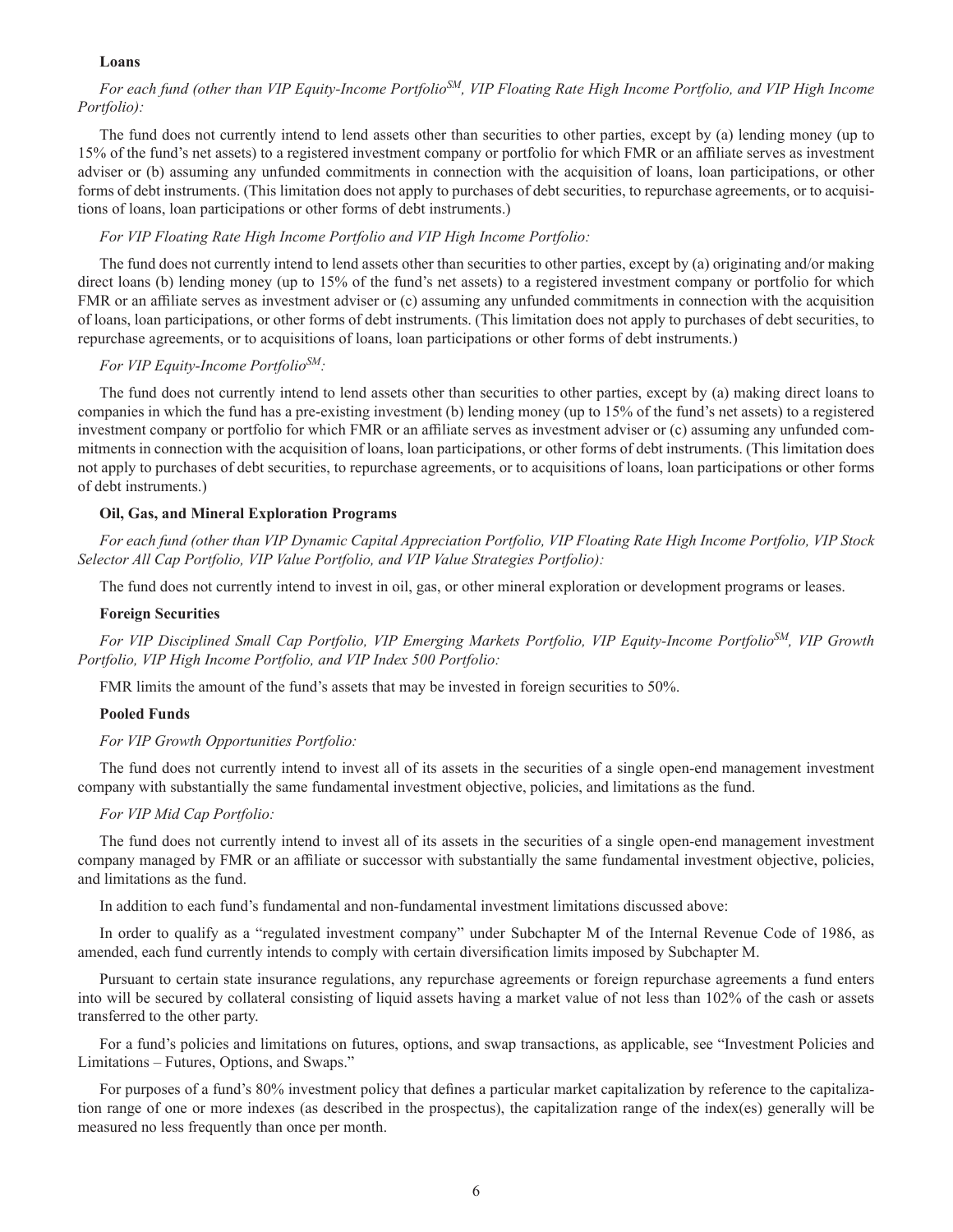The following pages contain more detailed information about types of instruments in which a fund may invest, techniques a fund's adviser (or a sub-adviser) may employ in pursuit of the fund's investment objective, and a summary of related risks. A fund's adviser (or a sub-adviser) may not buy all of these instruments or use all of these techniques unless it believes that doing so will help the fund achieve its goal. However, a fund's adviser (or a sub-adviser) is not required to buy any particular instrument or use any particular technique even if to do so might benefit the fund.

On the following pages in this section titled "Investment Policies and Limitations," and except as otherwise indicated, references to "an adviser" or "the adviser" may relate to a fund's adviser or a sub-adviser, as applicable.

**Affiliated Bank Transactions.** A Fidelity® fund may engage in transactions with financial institutions that are, or may be considered to be, "affiliated persons" of the fund under the 1940 Act. These transactions may involve repurchase agreements with custodian banks; short-term obligations of, and repurchase agreements with, the 50 largest U.S. banks (measured by deposits); municipal securities; U.S. Government securities with affiliated financial institutions that are primary dealers in these securities; short-term currency transactions; and short-term borrowings. In accordance with exemptive orders issued by the Securities and Exchange Commission (SEC), the Board of Trustees has established and periodically reviews procedures applicable to transactions involving affiliated financial institutions.

**Asset-Backed Securities** represent interests in pools of mortgages, loans, receivables, or other assets. Payment of interest and repayment of principal may be largely dependent upon the cash flows generated by the assets backing the securities and, in certain cases, supported by letters of credit, surety bonds, or other credit enhancements. Asset-backed security values may also be affected by other factors including changes in interest rates, the availability of information concerning the pool and its structure, the creditworthiness of the servicing agent for the pool, the originator of the loans or receivables, or the entities providing the credit enhancement. In addition, these securities may be subject to prepayment risk.

Collateralized Loan Obligations (CLO) are a type of asset-backed security. A CLO is a trust typically collateralized by a pool of loans, which may include, among others, domestic and foreign senior secured loans, senior unsecured loans, and subordinate corporate loans, including loans that may be rated below investment grade or equivalent unrated loans. CLOs may charge management fees and administrative expenses. For CLOs, the cash flows from the trust are split into two or more portions, called tranches, varying in risk and yield. The riskiest portion is the "equity" tranche which bears the bulk of defaults from the bonds or loans in the trust and serves to protect the other, more senior tranches from default in all but the most severe circumstances. Since they are partially protected from defaults, senior tranches from a CLO trust typically have higher ratings and lower yields than their underlying securities and can be rated investment grade. Despite the protection from the equity tranche, CLO tranches can experience substantial losses due to actual defaults, increased sensitivity to defaults due to collateral default and disappearance of protecting tranches, market anticipation of defaults, as well as aversion to CLO securities as a class. Normally, CLOs are privately offered and sold, and thus, are not registered under the securities laws. As a result, investments in CLOs may be characterized by a fund as illiquid securities, however an active dealer market may exist allowing them to qualify for Rule 144A transactions.

**Borrowing.** If a fund borrows money, its share price may be subject to greater fluctuation until the borrowing is paid off. If a fund makes additional investments while borrowings are outstanding, this may be considered a form of leverage.

**Cash Management.** A fund may hold uninvested cash or may invest it in cash equivalents such as money market securities, repurchase agreements, or shares of short-term bond or money market funds, including (for Fidelity® funds and other advisory clients only) shares of Fidelity<sup>®</sup> central funds. Generally, these securities offer less potential for gains than other types of securities.

**Central Funds** are special types of investment vehicles created by Fidelity for use by the Fidelity® funds and other advisory clients. Central funds are used to invest in particular security types or investment disciplines, or for cash management. Central funds incur certain costs related to their investment activity (such as custodial fees and expenses), but do not pay additional management fees. The investment results of the portions of a Fidelity® fund's assets invested in the central funds will be based upon the investment results of those funds.

**Commodity Futures Trading Commission (CFTC) Notice of Exclusion.** The Adviser, on behalf of the Fidelity® funds to which this SAI relates, has filed with the National Futures Association a notice claiming an exclusion from the definition of the term "commodity pool operator" (CPO) under the Commodity Exchange Act, as amended, and the rules of the CFTC promulgated thereunder, with respect to each fund's operation. Accordingly, neither a fund nor its adviser is subject to registration or regulation as a commodity pool or a CPO. However, the CFTC has adopted certain rule amendments that significantly affect the continued availability of this exclusion, and may subject advisers to funds to regulation by the CFTC. As of the date of this SAI, the adviser does not expect to register as a CPO of the funds. However, there is no certainty that a fund or its adviser will be able to rely on an exclusion in the future as the fund's investments change over time. A fund may determine not to use investment strategies that trigger additional CFTC regulation or may determine to operate subject to CFTC regulation, if applicable. If a fund or its adviser operates subject to CFTC regulation, it may incur additional expenses.

**Common Stock** represents an equity or ownership interest in an issuer. In the event an issuer is liquidated or declares bankruptcy, the claims of owners of bonds and preferred stock take precedence over the claims of those who own common stock, although related proceedings can take time to resolve and results can be unpredictable. For purposes of a Fidelity® fund's policies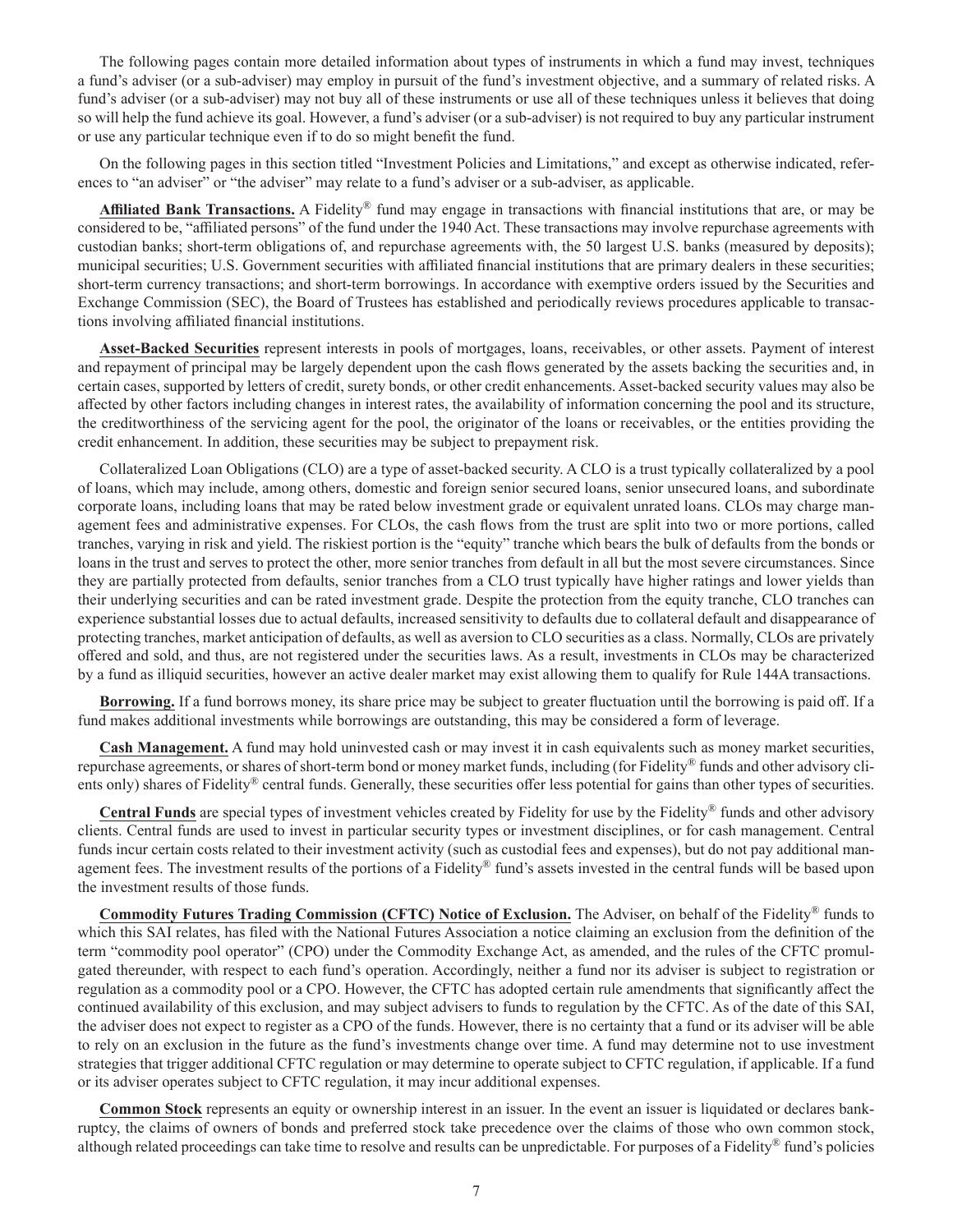related to investment in common stock Fidelity considers depositary receipts evidencing ownership of common stock to be common stock.

**Convertible Securities** are bonds, debentures, notes, or other securities that may be converted or exchanged (by the holder or by the issuer) into shares of the underlying common stock (or cash or securities of equivalent value) at a stated exchange ratio. A convertible security may also be called for redemption or conversion by the issuer after a particular date and under certain circumstances (including a specified price) established upon issue. If a convertible security held by a fund is called for redemption or conversion, the fund could be required to tender it for redemption, convert it into the underlying common stock, or sell it to a third party.

Convertible securities generally have less potential for gain or loss than common stocks. Convertible securities generally provide yields higher than the underlying common stocks, but generally lower than comparable non-convertible securities. Because of this higher yield, convertible securities generally sell at prices above their "conversion value," which is the current market value of the stock to be received upon conversion. The difference between this conversion value and the price of convertible securities will vary over time depending on changes in the value of the underlying common stocks and interest rates. When the underlying common stocks decline in value, convertible securities will tend not to decline to the same extent because of the interest or dividend payments and the repayment of principal at maturity for certain types of convertible securities. However, securities that are convertible other than at the option of the holder generally do not limit the potential for loss to the same extent as securities convertible at the option of the holder. When the underlying common stocks rise in value, the value of convertible securities may also be expected to increase. At the same time, however, the difference between the market value of convertible securities and their conversion value will narrow, which means that the value of convertible securities will generally not increase to the same extent as the value of the underlying common stocks. Because convertible securities may also be interest-rate sensitive, their value may increase as interest rates fall and decrease as interest rates rise. Convertible securities are also subject to credit risk, and are often lower-quality securities.

**Countries and Markets Considered Emerging.** For purposes of a Fidelity® fund's 80% investment policy relating to emerging markets, emerging markets include countries that have an emerging stock market as defined by MSCI, countries or markets with low- to middle-income economies as classified by the World Bank, and other countries or markets with similar emerging characteristics. For example, as of December 31, 2021, countries in the MSCI Emerging Markets Index (for VIP Emerging Markets Portfolio), Greece, Hong Kong, Israel, and Singapore are considered to be emerging.

**Country or Geographic Region.** Various factors may be considered in determining whether an investment is tied economically to a particular country or region, including: whether the investment is issued or guaranteed by a particular government or any of its agencies, political subdivisions, or instrumentalities; whether the investment has its primary trading market in a particular country or region; whether the issuer is organized under the laws of, derives at least 50% of its revenues from, or has at least 50% of its assets in a particular country or region; whether the investment is included in an index representative of a particular country or region; and whether the investment is exposed to the economic fortunes and risks of a particular country or region.

**Debt Securities** are used by issuers to borrow money. The issuer usually pays a fixed, variable, or floating rate of interest, and must repay the amount borrowed, usually at the maturity of the security. Some debt securities, such as zero coupon bonds, do not pay interest but are sold at a deep discount from their face values. Debt securities include corporate bonds, government securities, repurchase agreements, and mortgage and other asset-backed securities.

**Disruption to Financial Markets and Related Government Intervention.** Economic downturns can trigger various economic, legal, budgetary, tax, and regulatory reforms across the globe. Instability in the financial markets in the wake of events such as the 2008 economic downturn led the U.S. Government and other governments to take a number of then-unprecedented actions designed to support certain financial institutions and segments of the financial markets that experienced extreme volatility, and in some cases, a lack of liquidity. Federal, state, local, foreign, and other governments, their regulatory agencies, or selfregulatory organizations may take actions that affect the regulation of the instruments in which a fund invests, or the issuers of such instruments, in ways that are unforeseeable. Reforms may also change the way in which a fund is regulated and could limit or preclude a fund's ability to achieve its investment objective or engage in certain strategies. Also, while reforms generally are intended to strengthen markets, systems, and public finances, they could affect fund expenses and the value of fund investments in unpredictable ways.

Similarly, widespread disease including pandemics and epidemics, and natural or environmental disasters, such as earthquakes, droughts, fires, floods, hurricanes, tsunamis and climate-related phenomena generally, have been and can be highly disruptive to economies and markets, adversely impacting individual companies, sectors, industries, markets, currencies, interest and inflation rates, credit ratings, investor sentiment, and other factors affecting the value of a fund's investments. Economies and financial markets throughout the world have become increasingly interconnected, which increases the likelihood that events or conditions in one region or country will adversely affect markets or issuers in other regions or countries, including the United States. Additionally, market disruptions may result in increased market volatility; regulatory trading halts; closure of domestic or foreign exchanges, markets, or governments; or market participants operating pursuant to business continuity plans for indeterminate periods of time. Further, market disruptions can (i) prevent a fund from executing advantageous investment decisions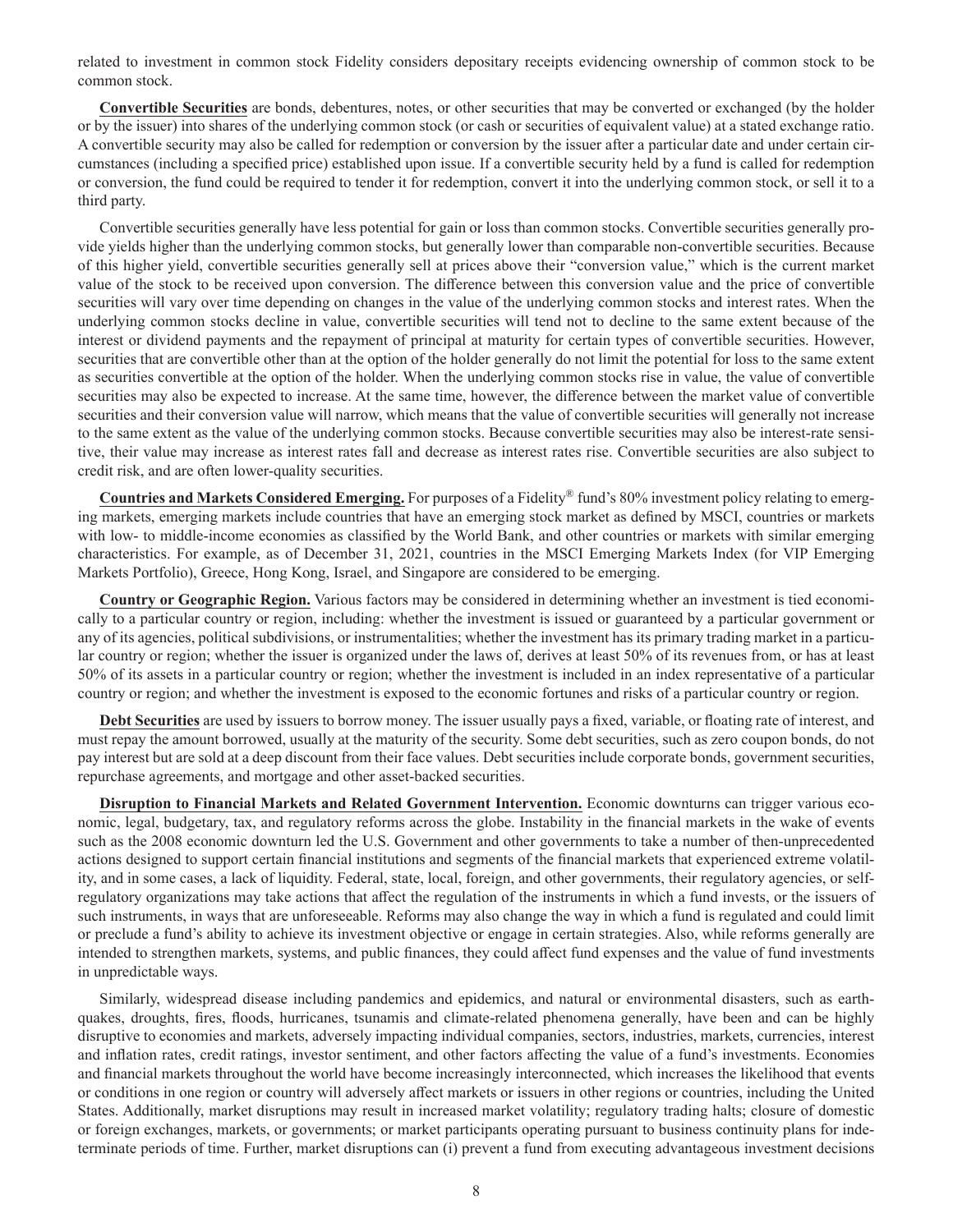in a timely manner, (ii) negatively impact a fund's ability to achieve its investment objective, and (iii) may exacerbate the risks discussed elsewhere in a fund's registration statement, including political, social, and economic risks.

The value of a fund's portfolio is also generally subject to the risk of future local, national, or global economic or natural disturbances based on unknown weaknesses in the markets in which a fund invests. In the event of such a disturbance, the issuers of securities held by a fund may experience significant declines in the value of their assets and even cease operations, or may receive government assistance accompanied by increased restrictions on their business operations or other government intervention. In addition, it remains uncertain that the U.S. Government or foreign governments will intervene in response to current or future market disturbances and the effect of any such future intervention cannot be predicted.

**Dollar-Weighted Average Maturity** is derived by multiplying the value of each security by the time remaining to its maturity, adding these calculations, and then dividing the total by the value of a fund's portfolio. An obligation's maturity is typically determined on a stated final maturity basis, although there are some exceptions to this rule.

Under certain circumstances, a fund may invest in nominally long-term securities that have maturity-shortening features of shorter-term securities, and the maturities of these securities may be deemed to be earlier than their ultimate maturity dates by virtue of an existing demand feature or an adjustable interest rate. Under other circumstances, if it is probable that the issuer of an instrument will take advantage of a maturity-shortening device, such as a call, refunding, or redemption provision, the date on which the instrument will probably be called, refunded, or redeemed may be considered to be its maturity date. The maturities of mortgage securities, including collateralized mortgage obligations, and some asset-backed securities are determined on a weighted average life basis, which is the average time for principal to be repaid. For a mortgage security, this average time is calculated by estimating the timing of principal payments, including unscheduled prepayments, during the life of the mortgage. The weighted average life of these securities is likely to be substantially shorter than their stated final maturity.

**Duration** is a measure of a bond's price sensitivity to a change in its yield. For example, if a bond has a 5-year duration and its yield rises 1%, the bond's value is likely to fall about 5%. Similarly, if a bond fund has a 5-year average duration and the yield on each of the bonds held by the fund rises 1%, the fund's value is likely to fall about 5%. For funds with exposure to foreign markets, there are many reasons why all of the bond holdings do not experience the same yield changes. These reasons include: the bonds are spread off of different yield curves around the world and these yield curves do not move in tandem; the shapes of these yield curves change; and sector and issuer yield spreads change. Other factors can influence a bond fund's performance and share price. Accordingly, a bond fund's actual performance will likely differ from the example.

**Exchange Traded Funds (ETFs)** are shares of other investment companies, commodity pools, or other entities that are traded on an exchange. Typically, assets underlying the ETF shares are stocks, though they may also be commodities or other instruments. An ETF may seek to replicate the performance of a specific index or may be actively managed.

Typically, shares of an ETF that tracks an index are expected to increase in value as the value of the underlying benchmark increases. However, in the case of inverse ETFs (also called "short ETFs" or "bear ETFs"), ETF shares are expected to increase in value as the value of the underlying benchmark decreases. Inverse ETFs seek to deliver the opposite of the performance of the benchmark they track and are often marketed as a way for investors to profit from, or at least hedge their exposure to, downward moving markets. Investments in inverse ETFs are similar to holding short positions in the underlying benchmark.

ETF shares are redeemable only in large blocks of shares often called "creation units" by persons other than a fund, and are redeemed principally in-kind at each day's next calculated net asset value per share (NAV). ETFs typically incur fees that are separate from those fees incurred directly by a fund. A fund's purchase of ETFs results in the layering of expenses, such that the fund would indirectly bear a proportionate share of any ETF's operating expenses. Further, while traditional investment companies are continuously offered at NAV, ETFs are traded in the secondary market (*e.g.,* on a stock exchange) on an intra-day basis at prices that may be above or below the value of their underlying portfolios.

Some of the risks of investing in an ETF that tracks an index are similar to those of investing in an indexed mutual fund, including tracking error risk (the risk of errors in matching the ETF's underlying assets to the index or other benchmark); and the risk that because an ETF that tracks an index is not actively managed, it cannot sell stocks or other assets as long as they are represented in the index or other benchmark. Other ETF risks include the risk that ETFs may trade in the secondary market at a discount from their NAV and the risk that the ETFs may not be liquid. ETFs also may be leveraged. Leveraged ETFs seek to deliver multiples of the performance of the index or other benchmark they track and use derivatives in an effort to amplify the returns (or decline, in the case of inverse ETFs) of the underlying index or benchmark. While leveraged ETFs may offer the potential for greater return, the potential for loss and the speed at which losses can be realized also are greater. Most leveraged and inverse ETFs "reset" daily, meaning they are designed to achieve their stated objectives on a daily basis. Leveraged and inverse ETFs can deviate substantially from the performance of their underlying benchmark over longer periods of time, particularly in volatile periods.

**Exchange Traded Notes (ETNs)** are a type of senior, unsecured, unsubordinated debt security issued by financial institutions that combines aspects of both bonds and ETFs. An ETN's returns are based on the performance of a market index or other reference asset minus fees and expenses. Similar to ETFs, ETNs are listed on an exchange and traded in the secondary market.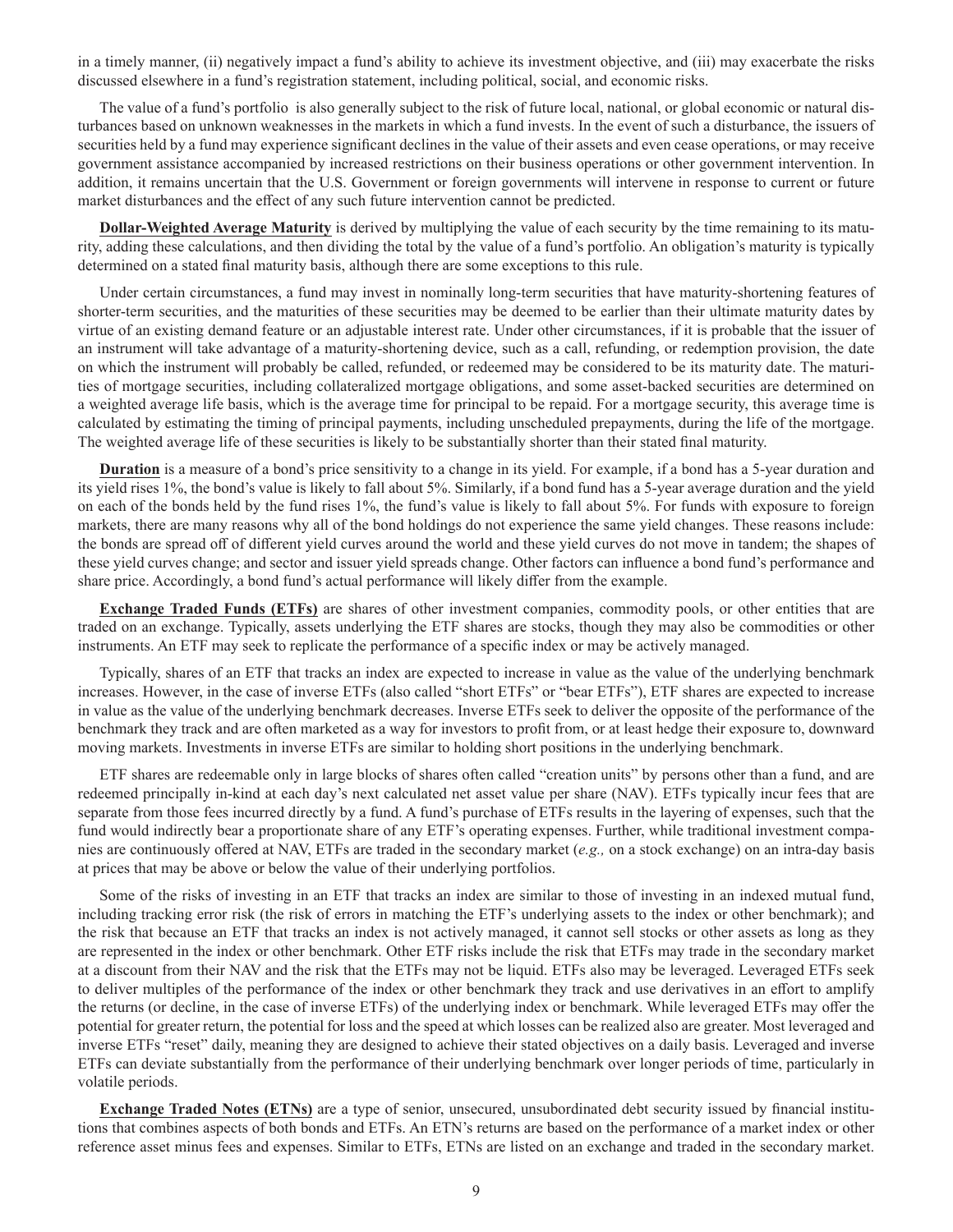However, unlike an ETF, an ETN can be held until the ETN's maturity, at which time the issuer will pay a return linked to the performance of the market index or other reference asset to which the ETN is linked minus certain fees. Unlike regular bonds, ETNs typically do not make periodic interest payments and principal typically is not protected.

ETNs also incur certain expenses not incurred by their applicable index. The market value of an ETN is determined by supply and demand, the current performance of the index or other reference asset, and the credit rating of the ETN issuer. The market value of ETN shares may differ from their intraday indicative value. The value of an ETN may also change due to a change in the issuer's credit rating. As a result, there may be times when an ETN's share trades at a premium or discount to its NAV. Some ETNs that use leverage in an effort to amplify the returns of an underlying index or other reference asset can, at times, be relatively illiquid and, thus, they may be difficult to purchase or sell at a fair price. Leveraged ETNs may offer the potential for greater return, but the potential for loss and speed at which losses can be realized also are greater.

**Exposure to Foreign and Emerging Markets.** Foreign securities, foreign currencies, and securities issued by U.S. entities with substantial foreign operations may involve significant risks in addition to the risks inherent in U.S. investments.

Foreign investments involve risks relating to local political, economic, regulatory, or social instability, military action or unrest, or adverse diplomatic developments, and may be affected by actions of foreign governments adverse to the interests of U.S. investors. Such actions may include expropriation or nationalization of assets, confiscatory taxation, restrictions on U.S. investment or on the ability to repatriate assets or convert currency into U.S. dollars, or other government intervention. From time to time, a fund's adviser and/or its affiliates may determine that, as a result of regulatory requirements that may apply to the adviser and/or its affiliates due to investments in a particular country, investments in the securities of issuers domiciled or listed on trading markets in that country above certain thresholds (which may apply at the account level or in the aggregate across all accounts managed by the adviser and its affiliates) may be impractical or undesirable. In such instances, the adviser may limit or exclude investment in a particular issuer, and investment flexibility may be restricted. Additionally, governmental issuers of foreign debt securities may be unwilling to pay interest and repay principal when due and may require that the conditions for payment be renegotiated. There is no assurance that a fund's adviser will be able to anticipate these potential events or counter their effects. In addition, the value of securities denominated in foreign currencies and of dividends and interest paid with respect to such securities will fluctuate based on the relative strength of the U.S. dollar.

It is anticipated that in most cases the best available market for foreign securities will be on an exchange or in over-thecounter (OTC) markets located outside of the United States. Foreign stock markets, while growing in volume and sophistication, are generally not as developed as those in the United States, and securities of some foreign issuers may be less liquid and more volatile than securities of comparable U.S. issuers. Foreign security trading, settlement and custodial practices (including those involving securities settlement where fund assets may be released prior to receipt of payment) are often less developed than those in U.S. markets, and may result in increased investment or valuation risk or substantial delays in the event of a failed trade or the insolvency of, or breach of duty by, a foreign broker-dealer, securities depository, or foreign subcustodian. In addition, the costs associated with foreign investments, including withholding taxes, brokerage commissions, and custodial costs, are generally higher than with U.S. investments.

Foreign markets may offer less protection to investors than U.S. markets. Foreign issuers are generally not bound by uniform accounting, auditing, and financial reporting requirements and standards of practice comparable to those applicable to U.S. issuers. Adequate public information on foreign issuers may not be available, and it may be difficult to secure dividends and information regarding corporate actions on a timely basis. In general, there is less overall governmental supervision and regulation of securities exchanges, brokers, and listed companies than in the United States. OTC markets tend to be less regulated than stock exchange markets and, in certain countries, may be totally unregulated. Regulatory enforcement may be influenced by economic or political concerns, and investors may have difficulty enforcing their legal rights in foreign countries.

Some foreign securities impose restrictions on transfer within the United States or to U.S. persons. Although securities subject to such transfer restrictions may be marketable abroad, they may be less liquid than foreign securities of the same class that are not subject to such restrictions.

American Depositary Receipts (ADRs) as well as other "hybrid" forms of ADRs, including European Depositary Receipts (EDRs) and Global Depositary Receipts (GDRs), are certificates evidencing ownership of shares of a foreign issuer. These certificates are issued by depository banks and generally trade on an established market in the United States or elsewhere. The underlying shares are held in trust by a custodian bank or similar financial institution in the issuer's home country. The depository bank may not have physical custody of the underlying securities at all times and may charge fees for various services, including forwarding dividends and interest and corporate actions. ADRs are alternatives to directly purchasing the underlying foreign securities in their national markets and currencies. However, ADRs continue to be subject to many of the risks associated with investing directly in foreign securities. These risks include foreign exchange risk as well as the political and economic risks of the underlying issuer's country.

The risks of foreign investing may be magnified for investments in emerging markets. Security prices in emerging markets can be significantly more volatile than those in more developed markets, reflecting the greater uncertainties of investing in less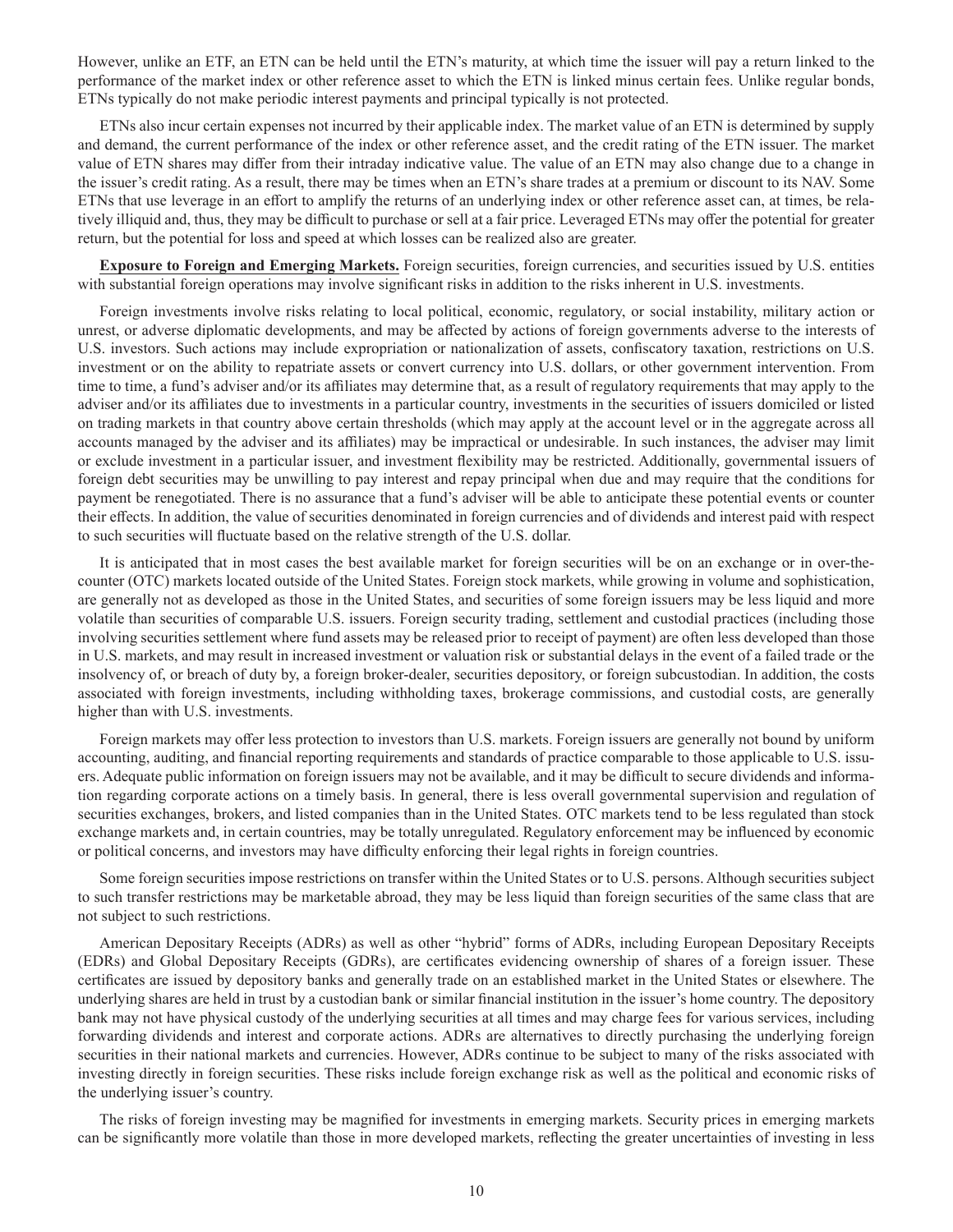established markets and economies. In particular, countries with emerging markets may have relatively unstable governments, may present the risks of nationalization of businesses, restrictions on foreign ownership and prohibitions on the repatriation of assets, and may have less protection of property rights than more developed countries. The economies of countries with emerging markets may be based on only a few industries, may be highly vulnerable to changes in local or global trade conditions, and may suffer from extreme and volatile debt burdens or inflation rates. Local securities markets may trade a small number of securities and may be unable to respond effectively to increases in trading volume, potentially making prompt liquidation of holdings difficult or impossible at times.

**Floating Rate Loans and Other Debt Securities.** Floating rate loans consist generally of obligations of companies or other entities (collectively, "borrowers") incurred for the purpose of reorganizing the assets and liabilities of a borrower (recapitalization); acquiring another company (acquisition); taking over control of a company (leveraged buyout); temporary financing (bridge loan); or refinancings, internal growth, or other general business purposes. Floating rate loans are often obligations of borrowers who are highly leveraged.

Floating rate loans may be structured to include both term loans, which are generally fully funded at the time of the making of the loan, and revolving credit facilities, which would require additional investments upon the borrower's demand. A revolving credit facility may require a purchaser to increase its investment in a floating rate loan at a time when it would not otherwise have done so, even if the borrower's condition makes it unlikely that the amount will ever be repaid.

Floating rate loans may be acquired by direct investment as a lender, as a participation interest (which represents a fractional interest in a floating rate loan) issued by a lender or other financial institution, or as an assignment of the portion of a floating rate loan previously attributable to a different lender.

A floating rate loan offered as part of the original lending syndicate typically is purchased at par value. As part of the original lending syndicate, a purchaser generally earns a yield equal to the stated interest rate. In addition, members of the original syndicate typically are paid a commitment fee. In secondary market trading, floating rate loans may be purchased or sold above, at, or below par, which can result in a yield that is below, equal to, or above the stated interest rate, respectively. At certain times when reduced opportunities exist for investing in new syndicated floating rate loans, floating rate loans may be available only through the secondary market. There can be no assurance that an adequate supply of floating rate loans will be available for purchase.

Historically, floating rate loans have not been registered with the SEC or any state securities commission or listed on any securities exchange. As a result, the amount of public information available about a specific floating rate loan historically has been less extensive than if the floating rate loan were registered or exchange-traded.

Purchasers of floating rate loans and other forms of debt securities depend primarily upon the creditworthiness of the borrower for payment of interest and repayment of principal. If scheduled interest or principal payments are not made, the value of the security may be adversely affected. Floating rate loans and other debt securities that are fully secured provide more protections than unsecured securities in the event of failure to make scheduled interest or principal payments. Indebtedness of borrowers whose creditworthiness is poor involves substantially greater risks and may be highly speculative. Borrowers that are in bankruptcy or restructuring may never pay off their indebtedness, or may pay only a small fraction of the amount owed. Some floating rate loans and other debt securities are not rated by any nationally recognized statistical rating organization. In connection with the restructuring of a floating rate loan or other debt security outside of bankruptcy court in a negotiated work-out or in the context of bankruptcy proceedings, equity securities or junior debt securities may be received in exchange for all or a portion of an interest in the security.

From time to time FMR and its affiliates may borrow money from various banks in connection with their business activities. These banks also may sell floating rate loans to a Fidelity® fund or acquire floating rate loans from a Fidelity® fund, or may be intermediate participants with respect to floating rate loans owned by a Fidelity® fund. These banks also may act as agents for floating rate loans that a Fidelity® fund owns.

The following paragraphs pertain to floating rate loans: Agents, Participation Interests, Collateral, Floating Interest Rates, Maturity, Floating Rate Loan Trading, Supply of Floating Rate Loans, Restrictive Covenants, Fees, and Other Types of Floating Rate Debt Securities.

**Agents.** Floating rate loans typically are originated, negotiated, and structured by a bank, insurance company, finance company, or other financial institution (the "agent") for a lending syndicate of financial institutions. The borrower and the lender or lending syndicate enter into a loan agreement. In addition, an institution (typically, but not always, the agent) holds any collateral on behalf of the lenders.

In a typical floating rate loan, the agent administers the terms of the loan agreement and is responsible for the collection of principal and interest and fee payments from the borrower and the apportionment of these payments to all lenders that are parties to the loan agreement. Purchasers will rely on the agent to use appropriate creditor remedies against the borrower. Typically, under loan agreements, the agent is given broad discretion in monitoring the borrower's performance and is obligated to use the same care it would use in the management of its own property. Upon an event of default, the agent typically will enforce the loan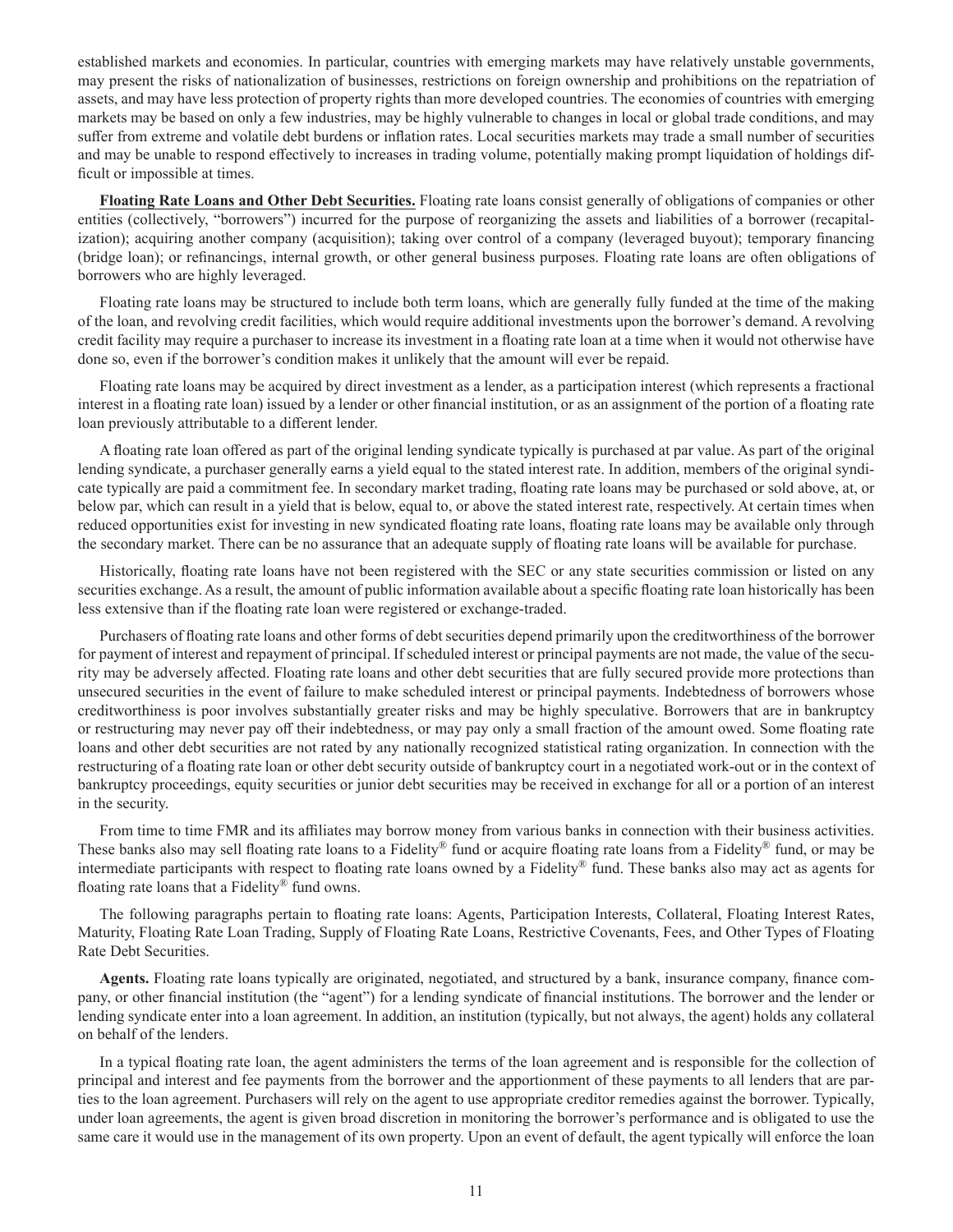agreement after instruction from the lenders. The borrower compensates the agent for these services. This compensation may include special fees paid on structuring and funding the floating rate loan and other fees paid on a continuing basis. The typical practice of an agent or a lender in relying exclusively or primarily on reports from the borrower may involve a risk of fraud by the borrower.

If an agent becomes insolvent, or has a receiver, conservator, or similar official appointed for it by the appropriate bank or other regulatory authority, or becomes a debtor in a bankruptcy proceeding, the agent's appointment may be terminated, and a successor agent would be appointed. If an appropriate regulator or court determines that assets held by the agent for the benefit of the purchasers of floating rate loans are subject to the claims of the agent's general or secured creditors, the purchasers might incur certain costs and delays in realizing payment on a floating rate loan or suffer a loss of principal and/or interest. Furthermore, in the event of the borrower's bankruptcy or insolvency, the borrower's obligation to repay a floating rate loan may be subject to certain defenses that the borrower can assert as a result of improper conduct by the agent.

**Participation Interests.** Purchasers of participation interests do not have any direct contractual relationship with the borrower. Purchasers rely on the lender who sold the participation interest not only for the enforcement of the purchaser's rights against the borrower but also for the receipt and processing of payments due under the floating rate loan.

Purchasers of participation interests may be subject to delays, expenses, and risks that are greater than those that would be involved if the purchaser could enforce its rights directly against the borrower. In addition, under the terms of a participation interest, the purchaser may be regarded as a creditor of the intermediate participant (rather than of the borrower), so that the purchaser also may be subject to the risk that the intermediate participant could become insolvent. The agreement between the purchaser and lender who sold the participation interest may also limit the rights of the purchaser to vote on changes that may be made to the loan agreement, such as waiving a breach of a covenant.

For a Fidelity® fund that limits the amount of total assets that it will invest in any one issuer or in issuers within the same industry, the fund generally will treat the borrower as the "issuer" of indebtedness held by the fund. In the case of participation interests where a bank or other lending institution serves as intermediate participant between a fund and the borrower, if the participation interest does not shift to the fund the direct debtor-creditor relationship with the borrower, SEC interpretations require a fund, in appropriate circumstances, to treat both the lending bank or other lending institution and the borrower as "issuers" for these purposes. Treating an intermediate participant as an issuer of indebtedness may restrict a fund's ability to invest in indebtedness related to a single intermediate participant, or a group of intermediate participants engaged in the same industry, even if the underlying borrowers represent many different companies and industries.

**Collateral.** Most floating rate loans are secured by specific collateral of the borrower and are senior to most other securities of the borrower. The collateral typically has a market value, at the time the floating rate loan is made, that equals or exceeds the principal amount of the floating rate loan. The value of the collateral may decline, be insufficient to meet the obligations of the borrower, or be difficult to liquidate. As a result, a floating rate loan may not be fully collateralized and can decline significantly in value.

Floating rate loan collateral may consist of various types of assets or interests. Collateral may include working capital assets, such as accounts receivable or inventory; tangible or intangible assets; or assets or other types of guarantees of affiliates of the borrower. Inventory is the goods a company has in stock, including finished goods, goods in the process of being manufactured, and the supplies used in the process of manufacturing. Accounts receivable are the monies due to a company for merchandise or securities that it has sold, or for the services it has provided. Tangible fixed assets include real property, buildings, and equipment. Intangible assets include trademarks, copyrights and patent rights, and securities of subsidiaries or affiliates.

Generally, floating rate loans are secured unless (i) the purchaser's security interest in the collateral is invalidated for any reason by a court, or (ii) the collateral is fully released with the consent of the agent bank and lenders or under the terms of a loan agreement as the creditworthiness of the borrower improves. Collateral impairment is the risk that the value of the collateral for a floating rate loan will be insufficient in the event that a borrower defaults. Although the terms of a floating rate loan generally require that the collateral at issuance have a value at least equal to 100% of the amount of such floating rate loan, the value of the collateral may decline subsequent to the purchase of a floating rate loan. In most loan agreements there is no formal requirement to pledge additional collateral. There is no guarantee that the sale of collateral would allow a borrower to meet its obligations should the borrower be unable to repay principal or pay interest or that the collateral could be sold quickly or easily.

In addition, most borrowers pay their debts from the cash flow they generate. If the borrower's cash flow is insufficient to pay its debts as they come due, the borrower may seek to restructure its debts rather than sell collateral. Borrowers may try to restructure their debts by filing for protection under the federal bankruptcy laws or negotiating a work-out. If a borrower becomes involved in bankruptcy proceedings, access to the collateral may be limited by bankruptcy and other laws. In the event that a court decides that access to the collateral is limited or void, it is unlikely that purchasers could recover the full amount of the principal and interest due.

There may be temporary periods when the principal asset held by a borrower is the stock of a related company, which may not legally be pledged to secure a floating rate loan. On occasions when such stock cannot be pledged, the floating rate loan will be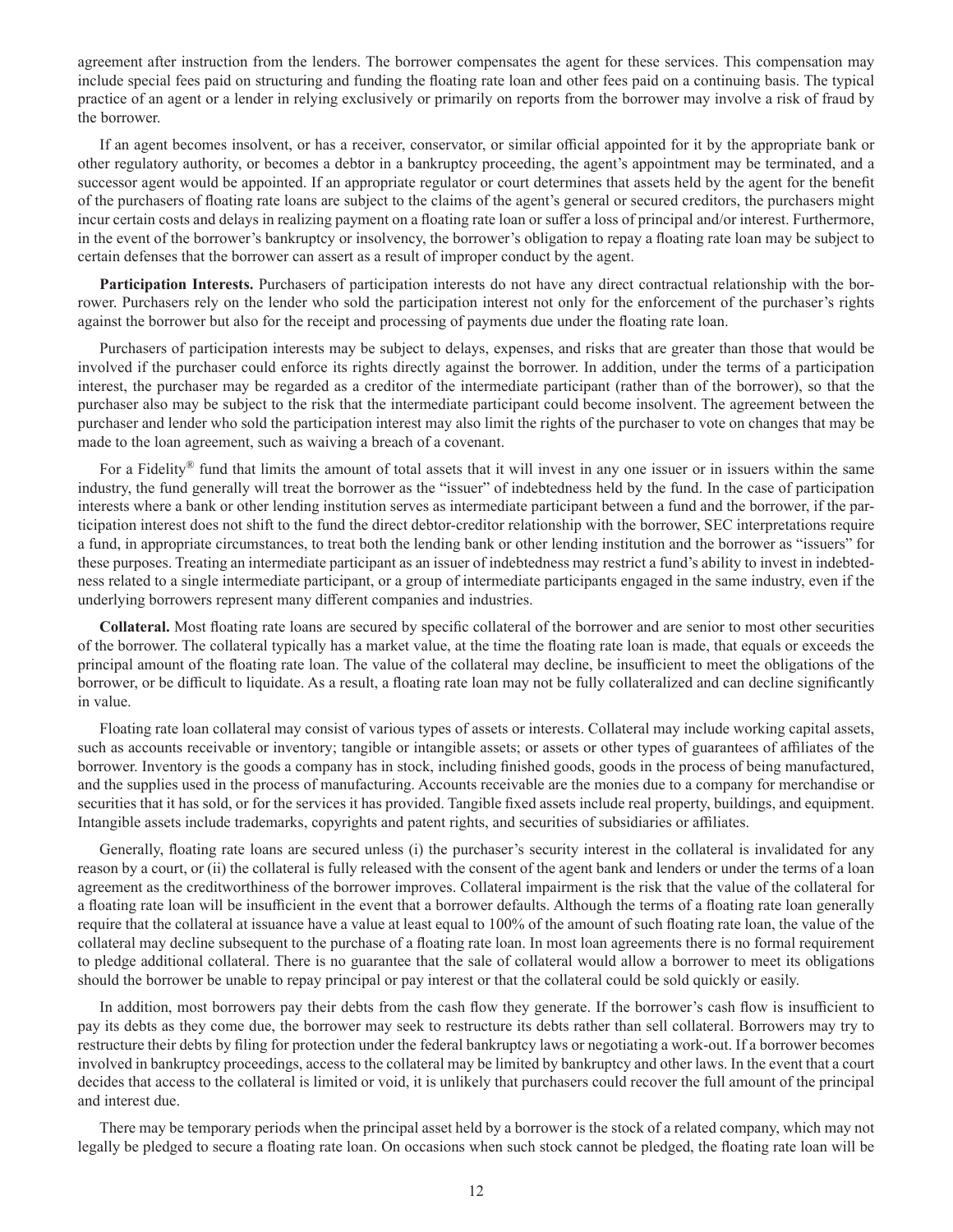temporarily unsecured until the stock can be pledged or is exchanged for, or replaced by, other assets.

Some floating rate loans are unsecured. If the borrower defaults on an unsecured floating rate loan, there is no specific collateral on which the purchaser can foreclose.

**Floating Interest Rates.** The rate of interest payable on floating rate loans is the sum of a base lending rate plus a specified spread. Base lending rates are generally the London Interbank Offered Rate ("LIBOR"), the Certificate of Deposit ("CD") Rate of a designated U.S. bank, the Prime Rate of a designated U.S. bank, the Federal Funds Rate, or another base lending rate used by commercial lenders. A borrower usually has the right to select the base lending rate and to change the base lending rate at specified intervals. The applicable spread may be fixed at time of issuance or may adjust upward or downward to reflect changes in credit quality of the borrower. The interest rate payable on some floating rate loans may be subject to an upper limit ("cap") or lower ("floor").

The interest rate on LIBOR-based and CD Rate-based floating rate loans is reset periodically at intervals ranging from 30 to 180 days, while the interest rate on Prime Rate- or Federal Funds Rate-based floating rate loans floats daily as those rates change. Investment in floating rate loans with longer interest rate reset periods can increase fluctuations in the floating rate loans' values when interest rates change.

The yield on a floating rate loan will primarily depend on the terms of the underlying floating rate loan and the base lending rate chosen by the borrower. The relationship between LIBOR, the CD Rate, the Prime Rate, and the Federal Funds Rate will vary as market conditions change.

**Maturity.** Floating rate loans typically will have a stated term of five to nine years. However, because floating rate loans are frequently prepaid, their average maturity is expected to be two to three years. The degree to which borrowers prepay floating rate loans, whether as a contractual requirement or at their election, may be affected by general business conditions, the borrower's financial condition, and competitive conditions among lenders. Prepayments cannot be predicted with accuracy. Prepayments of principal to the purchaser of a floating rate loan may result in the principal's being reinvested in floating rate loans with lower yields.

**Floating Rate Loan Trading.** Floating rate loans are generally subject to legal or contractual restrictions on resale. Floating rate loans are not currently listed on any securities exchange or automatic quotation system. As a result, no active market may exist for some floating rate loans, and to the extent a secondary market exists for other floating rate loans, such market may be subject to irregular trading activity, wide bid/ask spreads, and extended trade settlement periods.

**Supply of Floating Rate Loans.** The supply of floating rate loans may be limited from time to time due to a lack of sellers in the market for existing floating rate loans or the number of new floating rate loans currently being issued. As a result, the floating rate loans available for purchase may be lower quality or higher priced.

**Restrictive Covenants.** A borrower must comply with various restrictive covenants contained in the loan agreement. In addition to requiring the scheduled payment of interest and principal, these covenants may include restrictions on dividend payments and other distributions to stockholders, provisions requiring the borrower to maintain specific financial ratios, and limits on total debt. The loan agreement may also contain a covenant requiring the borrower to prepay the floating rate loan with any free cash flow. A breach of a covenant that is not waived by the agent (or by the lenders directly) is normally an event of default, which provides the agent or the lenders the right to call the outstanding floating rate loan.

**Fees.** Purchasers of floating rate loans may receive and/or pay certain fees. These fees are in addition to interest payments received and may include facility fees, commitment fees, commissions, and prepayment penalty fees. When a purchaser buys a floating rate loan, it may receive a facility fee; and when it sells a floating rate loan, it may pay a facility fee. A purchaser may receive a commitment fee based on the undrawn portion of the underlying line of credit portion of a floating rate loan or a prepayment penalty fee on the prepayment of a floating rate loan. A purchaser may also receive other fees, including covenant waiver fees and covenant modification fees.

**Other Types of Floating Rate Debt Securities.** Floating rate debt securities include other forms of indebtedness of borrowers such as notes and bonds, securities with fixed rate interest payments in conjunction with a right to receive floating rate interest payments, and shares of other investment companies. These instruments are generally subject to the same risks as floating rate loans but are often more widely issued and traded.

**Foreign Currency Transactions.** A fund may conduct foreign currency transactions on a spot (*i.e.,* cash) or forward basis (*i.e.,* by entering into forward contracts to purchase or sell foreign currencies). Although foreign exchange dealers generally do not charge a fee for such conversions, they do realize a profit based on the difference between the prices at which they are buying and selling various currencies. Thus, a dealer may offer to sell a foreign currency at one rate, while offering a lesser rate of exchange should the counterparty desire to resell that currency to the dealer. Forward contracts are customized transactions that require a specific amount of a currency to be delivered at a specific exchange rate on a specific date or range of dates in the future. Forward contracts are generally traded in an interbank market directly between currency traders (usually large commercial banks) and their customers. The parties to a forward contract may agree to offset or terminate the contract before its maturity, or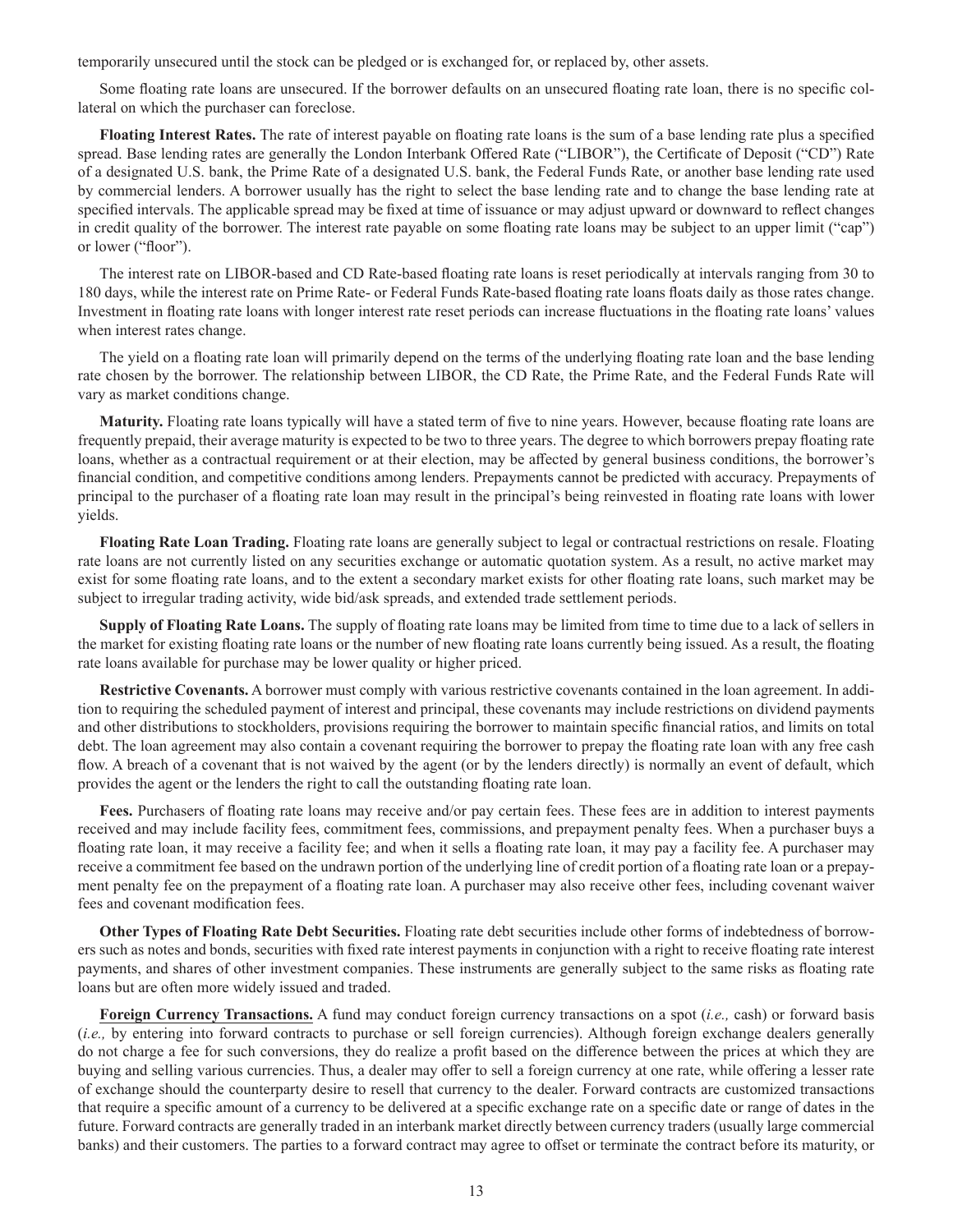may hold the contract to maturity and complete the contemplated currency exchange.

The following discussion summarizes the principal currency management strategies involving forward contracts that could be used by a fund. A fund may also use swap agreements, indexed securities, and options and futures contracts relating to foreign currencies for the same purposes. Forward contracts not calling for physical delivery of the underlying instrument will be settled through cash payments rather than through delivery of the underlying currency. All of these instruments and transactions are subject to the risk that the counterparty will default.

A "settlement hedge" or "transaction hedge" is designed to protect a fund against an adverse change in foreign currency values between the date a security denominated in a foreign currency is purchased or sold and the date on which payment is made or received. Entering into a forward contract for the purchase or sale of the amount of foreign currency involved in an underlying security transaction for a fixed amount of U.S. dollars "locks in" the U.S. dollar price of the security. Forward contracts to purchase or sell a foreign currency may also be used to protect a fund in anticipation of future purchases or sales of securities denominated in foreign currency, even if the specific investments have not yet been selected.

A fund may also use forward contracts to hedge against a decline in the value of existing investments denominated in a foreign currency. For example, if a fund owned securities denominated in pounds sterling, it could enter into a forward contract to sell pounds sterling in return for U.S. dollars to hedge against possible declines in the pound's value. Such a hedge, sometimes referred to as a "position hedge," would tend to offset both positive and negative currency fluctuations, but would not offset changes in security values caused by other factors. A fund could also attempt to hedge the position by selling another currency expected to perform similarly to the pound sterling. This type of hedge, sometimes referred to as a "proxy hedge," could offer advantages in terms of cost, yield, or efficiency, but generally would not hedge currency exposure as effectively as a direct hedge into U.S. dollars. Proxy hedges may result in losses if the currency used to hedge does not perform similarly to the currency in which the hedged securities are denominated.

A fund may enter into forward contracts to shift its investment exposure from one currency into another. This may include shifting exposure from U.S. dollars to a foreign currency, or from one foreign currency to another foreign currency. This type of strategy, sometimes known as a "cross-hedge," will tend to reduce or eliminate exposure to the currency that is sold, and increase exposure to the currency that is purchased, much as if a fund had sold a security denominated in one currency and purchased an equivalent security denominated in another. A fund may cross-hedge its U.S. dollar exposure in order to achieve a representative weighted mix of the major currencies in its benchmark index and/or to cover an underweight country or region exposure in its portfolio. Cross-hedges protect against losses resulting from a decline in the hedged currency, but will cause a fund to assume the risk of fluctuations in the value of the currency it purchases.

Successful use of currency management strategies will depend on an adviser's skill in analyzing currency values. Currency management strategies may substantially change a fund's investment exposure to changes in currency exchange rates and could result in losses to a fund if currencies do not perform as an adviser anticipates. For example, if a currency's value rose at a time when a fund had hedged its position by selling that currency in exchange for dollars, the fund would not participate in the currency's appreciation. If a fund hedges currency exposure through proxy hedges, the fund could realize currency losses from both the hedge and the security position if the two currencies do not move in tandem. Similarly, if a fund increases its exposure to a foreign currency and that currency's value declines, the fund will realize a loss. Foreign currency transactions involve the risk that anticipated currency movements will not be accurately predicted and that a fund's hedging strategies will be ineffective. Moreover, it is impossible to precisely forecast the market value of portfolio securities at the expiration of a foreign currency forward contract. Accordingly, a fund may be required to buy or sell additional currency on the spot market (and bear the expenses of such transaction), if an adviser's predictions regarding the movement of foreign currency or securities markets prove inaccurate.

A fund may be required to limit its hedging transactions in foreign currency forwards, futures, and options in order to maintain its classification as a "regulated investment company" under the Internal Revenue Code (Code). Hedging transactions could result in the application of the mark-to-market provisions of the Code, which may cause an increase (or decrease) in the amount of taxable dividends paid by a fund and could affect whether dividends paid by a fund are classified as capital gains or ordinary income. A fund will cover its exposure to foreign currency transactions with liquid assets in compliance with applicable requirements. There is no assurance that an adviser's use of currency management strategies will be advantageous to a fund or that it will employ currency management strategies at appropriate times.

**Options and Futures Relating to Foreign Currencies.** Currency futures contracts are similar to forward currency exchange contracts, except that they are traded on exchanges (and have margin requirements) and are standardized as to contract size and delivery date. Most currency futures contracts call for payment or delivery in U.S. dollars. The underlying instrument of a currency option may be a foreign currency, which generally is purchased or delivered in exchange for U.S. dollars, or may be a futures contract. The purchaser of a currency call obtains the right to purchase the underlying currency, and the purchaser of a currency put obtains the right to sell the underlying currency.

The uses and risks of currency options and futures are similar to options and futures relating to securities or indexes, as discussed below. A fund may purchase and sell currency futures and may purchase and write currency options to increase or decrease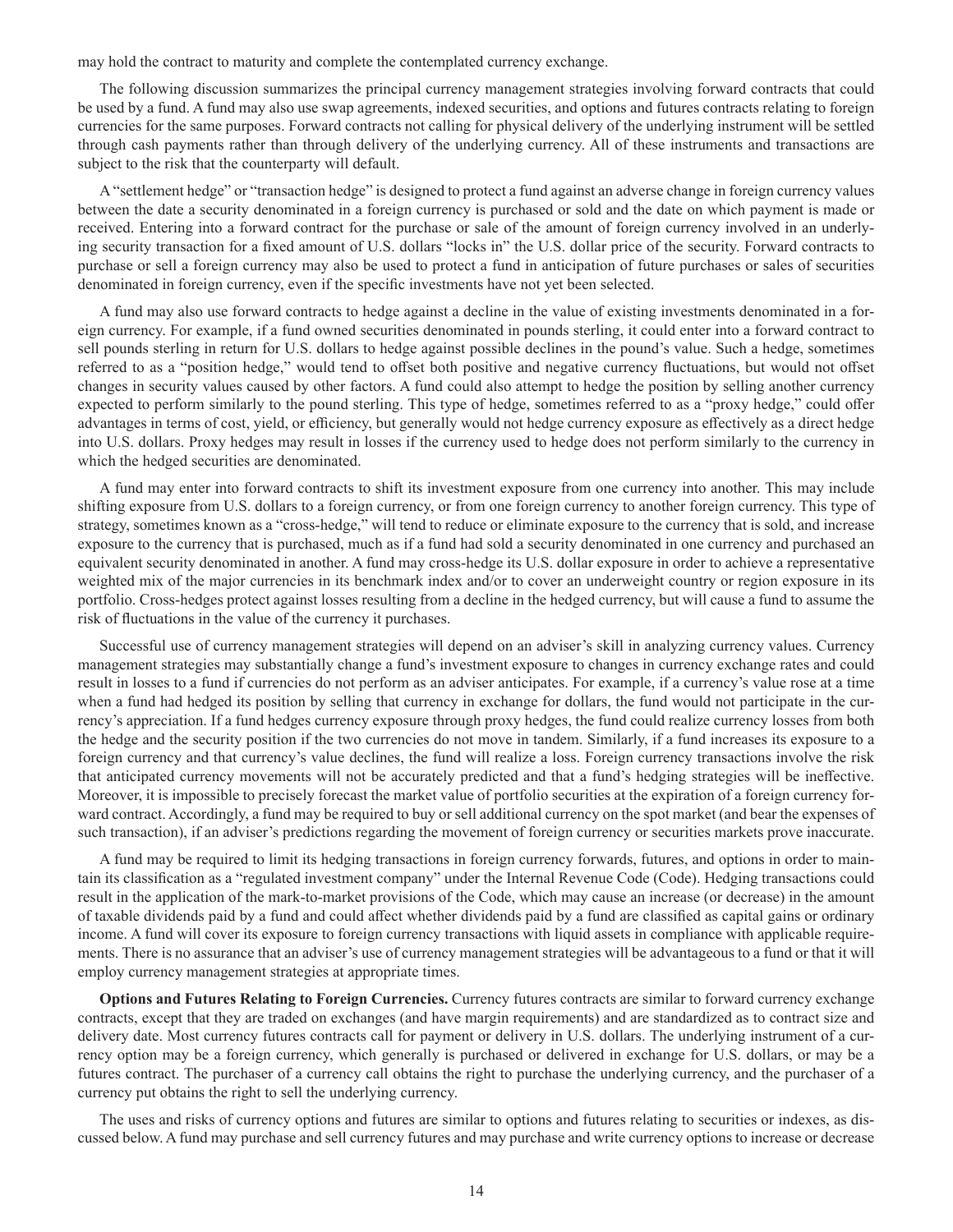its exposure to different foreign currencies. Currency options may also be purchased or written in conjunction with each other or with currency futures or forward contracts. Currency futures and options values can be expected to correlate with exchange rates, but may not reflect other factors that affect the value of a fund's investments. A currency hedge, for example, should protect a Yen-denominated security from a decline in the Yen, but will not protect a fund against a price decline resulting from deterioration in the issuer's creditworthiness. Because the value of a fund's foreign-denominated investments changes in response to many factors other than exchange rates, it may not be possible to match the amount of currency options and futures to the value of the fund's investments exactly over time.

Currency options traded on U.S. or other exchanges may be subject to position limits which may limit the ability of the fund to reduce foreign currency risk using such options.

**Foreign Repurchase Agreements.** Foreign repurchase agreements involve an agreement to purchase a foreign security and to sell that security back to the original seller at an agreed-upon price in either U.S. dollars or foreign currency. Unlike typical U.S. repurchase agreements, foreign repurchase agreements may not be fully collateralized at all times. The value of a security purchased by a fund may be more or less than the price at which the counterparty has agreed to repurchase the security. In the event of default by the counterparty, a fund may suffer a loss if the value of the security purchased is less than the agreed-upon repurchase price, or if the fund is unable to successfully assert a claim to the collateral under foreign laws. As a result, foreign repurchase agreements may involve higher credit risks than repurchase agreements in U.S. markets, as well as risks associated with currency fluctuations. In addition, as with other emerging market investments, repurchase agreements with counterparties located in emerging markets or relating to emerging markets may involve issuers or counterparties with lower credit ratings than typical U.S. repurchase agreements.

**Funds of Funds and Other Large Shareholders.** Certain Fidelity® funds and accounts (including funds of funds) invest in other funds ("underlying funds") and, as a result, may at times have substantial investments in one or more underlying funds.

An underlying fund may experience large redemptions or investments due to transactions in its shares by funds of funds, other large shareholders, or similarly managed accounts. While it is impossible to predict the overall effect of these transactions over time, there could be an adverse impact on an underlying fund's performance. In the event of such redemptions or investments, an underlying fund could be required to sell securities or to invest cash at a time when it may not otherwise desire to do so. Such transactions may increase an underlying fund's brokerage and/or other transaction costs and affect the liquidity of a fund's portfolio. In addition, when funds of funds or other investors own a substantial portion of an underlying fund's shares, a large redemption by such an investor could cause actual expenses to increase, or could result in the underlying fund's current expenses being allocated over a smaller asset base, leading to an increase in the underlying fund's expense ratio. Redemptions of underlying fund shares could also accelerate the realization of taxable capital gains in the fund if sales of securities result in capital gains. The impact of these transactions is likely to be greater when a fund of funds or other significant investor purchases, redeems, or owns a substantial portion of the underlying fund's shares.

When possible, Fidelity will consider how to minimize these potential adverse effects, and may take such actions as it deems appropriate to address potential adverse effects, including redemption of shares in-kind rather than in cash or carrying out the transactions over a period of time, although there can be no assurance that such actions will be successful. A high volume of redemption requests can impact an underlying fund the same way as the transactions of a single shareholder with substantial investments. As an additional safeguard, Fidelity® fund of funds may manage the placement of their redemption requests in a manner designed to minimize the impact of such requests on the day-to-day operations of the underlying funds in which they invest. This may involve, for example, redeeming its shares of an underlying fund gradually over time.

**Funds' Rights as Investors.** Fidelity® funds do not intend to direct or administer the day-to-day operations of any company. A fund may, however, exercise its rights as a shareholder or lender and may communicate its views on important matters of policy to a company's management, board of directors, and shareholders, and holders of a company's other securities when such matters could have a significant effect on the value of the fund's investment in the company. The activities in which a fund may engage, either individually or in conjunction with others, may include, among others, supporting or opposing proposed changes in a company's corporate structure or business activities; seeking changes in a company's directors or management; seeking changes in a company's direction or policies; seeking the sale or reorganization of the company or a portion of its assets; supporting or opposing third-party takeover efforts; supporting the filing of a bankruptcy petition; or foreclosing on collateral securing a security. This area of corporate activity is increasingly prone to litigation and it is possible that a fund could be involved in lawsuits related to such activities. Such activities will be monitored with a view to mitigating, to the extent possible, the risk of litigation against a fund and the risk of actual liability if a fund is involved in litigation. No guarantee can be made, however, that litigation against a fund will not be undertaken or liabilities incurred. A fund's proxy voting guidelines are included in its SAI.

**Futures, Options, and Swaps.** The success of any strategy involving futures, options, and swaps depends on an adviser's analysis of many economic and mathematical factors and a fund's return may be higher if it never invested in such instruments. Additionally, some of the contracts discussed below are new instruments without a trading history and there can be no assurance that a market for the instruments will continue to exist. Government legislation or regulation could affect the use of such instruments and could limit a fund's ability to pursue its investment strategies. If a fund invests a significant portion of its assets in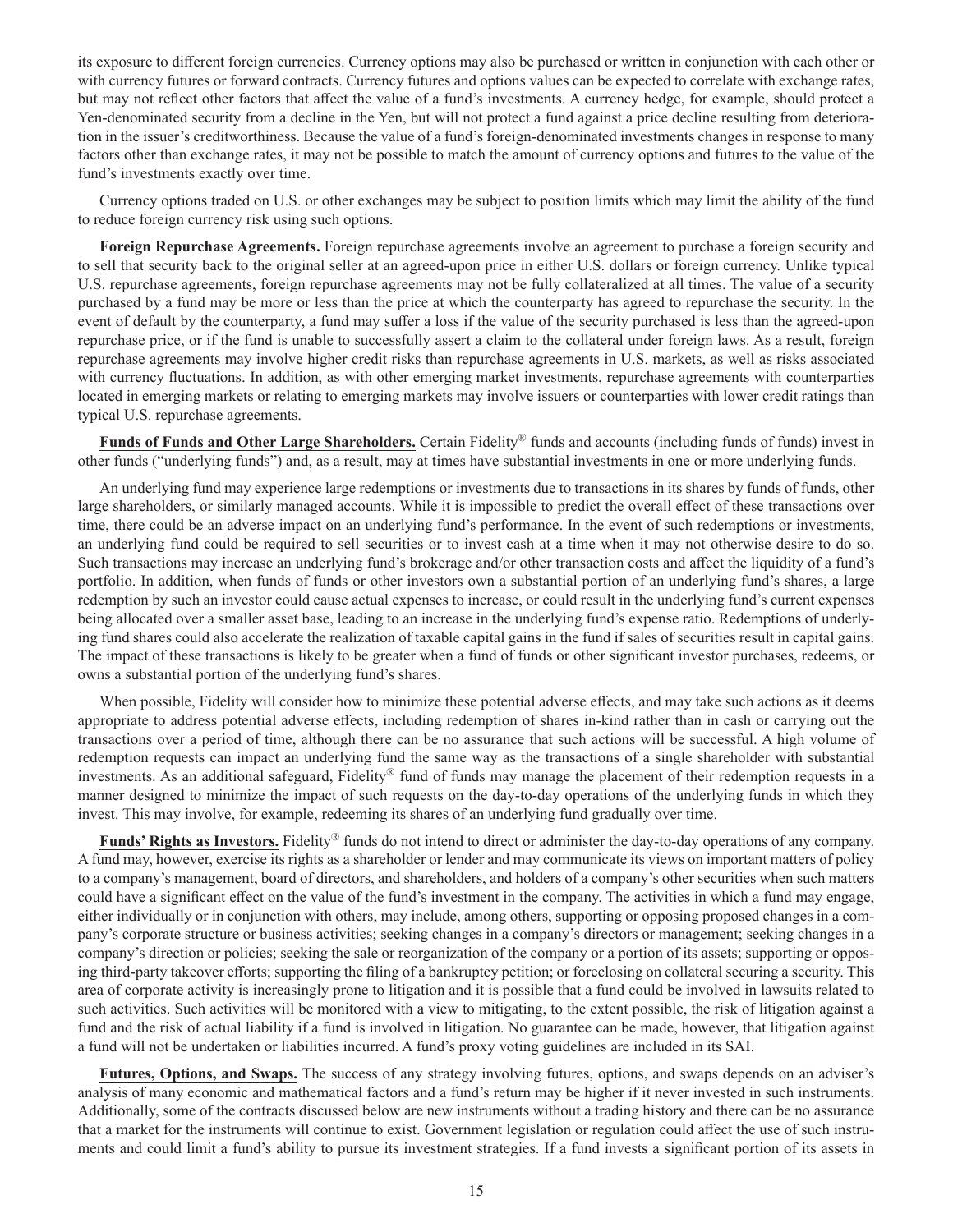derivatives, its investment exposure could far exceed the value of its portfolio securities and its investment performance could be primarily dependent upon securities it does not own.

Each of VIP Contrafund<sup>SM</sup> Portfolio, VIP Disciplined Small Cap Portfolio, VIP Dynamic Capital Appreciation Portfolio, VIP Emerging Markets Portfolio, VIP Equity-Income PortfolioSM, VIP Growth & Income Portfolio, VIP Growth Opportunities Portfolio, VIP Growth Portfolio, VIP Index 500 Portfolio, VIP International Capital Appreciation Portfolio, VIP Mid Cap Portfolio, VIP Overseas Portfolio, VIP Stock Selector All Cap Portfolio, VIP Value Portfolio, and VIP Value Strategies Portfolio will not: (a) sell futures contracts, purchase put options, or write call options if, as a result, more than 25% of the fund's total assets would be hedged with futures and options under normal conditions; (b) purchase futures contracts or write put options if, as a result, the fund's total obligations upon settlement or exercise of purchased futures contracts and written put options would exceed 25% of its total assets under normal conditions; or (c) purchase call options if, as a result, the current value of option premiums for call options purchased by the fund would exceed 5% of the fund's total assets. These limitations do not apply to options attached to or acquired or traded together with their underlying securities, and do not apply to structured notes.

Each of VIP Floating Rate High Income Portfolio and VIP High Income Portfolio will not: (a) sell futures contracts, purchase put options, or write call options if, as a result, more than 25% of the fund's total assets would be hedged with futures and options under normal conditions; (b) purchase futures contracts or write put options if, as a result, the fund's total obligations upon settlement or exercise of purchased futures contracts and written put options would exceed 25% of its total assets under normal conditions; or (c) purchase call options if, as a result, the current value of option premiums for call options purchased by the fund would exceed 5% of the fund's total assets. These limitations do not apply to options attached to or acquired or traded together with their underlying securities, and do not apply to structured notes.

The policies and limitations regarding the funds' investments in futures contracts, options, and swaps may be changed as regulatory agencies permit.

The requirements for qualification as a regulated investment company may limit the extent to which a fund may enter into futures, options on futures, and forward contracts.

**Futures Contracts.** In purchasing a futures contract, the buyer agrees to purchase a specified underlying instrument at a specified future date. In selling a futures contract, the seller agrees to sell a specified underlying instrument at a specified date. Futures contracts are standardized, exchange-traded contracts and the price at which the purchase and sale will take place is fixed when the buyer and seller enter into the contract. Some currently available futures contracts are based on specific securities or baskets of securities, some are based on commodities or commodities indexes (for funds that seek commodities exposure), and some are based on indexes of securities prices (including foreign indexes for funds that seek foreign exposure). Futures on indexes and futures not calling for physical delivery of the underlying instrument will be settled through cash payments rather than through delivery of the underlying instrument. Futures can be held until their delivery dates, or can be closed out by offsetting purchases or sales of futures contracts before then if a liquid market is available. A fund may realize a gain or loss by closing out its futures contracts.

The value of a futures contract tends to increase and decrease in tandem with the value of its underlying instrument. Therefore, purchasing futures contracts will tend to increase a fund's exposure to positive and negative price fluctuations in the underlying instrument, much as if it had purchased the underlying instrument directly. When a fund sells a futures contract, by contrast, the value of its futures position will tend to move in a direction contrary to the market for the underlying instrument. Selling futures contracts, therefore, will tend to offset both positive and negative market price changes, much as if the underlying instrument had been sold.

The purchaser or seller of a futures contract or an option for a futures contract is not required to deliver or pay for the underlying instrument or the final cash settlement price, as applicable, unless the contract is held until the delivery date. However, both the purchaser and seller are required to deposit "initial margin" with a futures broker, known as a futures commission merchant, when the contract is entered into. If the value of either party's position declines, that party will be required to make additional "variation margin" payments to settle the change in value on a daily basis. This process of "marking to market" will be reflected in the daily calculation of open positions computed in a fund's NAV. The party that has a gain is entitled to receive all or a portion of this amount. Initial and variation margin payments do not constitute purchasing securities on margin for purposes of a fund's investment limitations. Variation margin does not represent a borrowing or loan by a fund, but is instead a settlement between a fund and the futures commission merchant of the amount one would owe the other if the fund's contract expired. In the event of the bankruptcy or insolvency of a futures commission merchant that holds margin on behalf of a fund, the fund may be entitled to return of margin owed to it only in proportion to the amount received by the futures commission merchant's other customers, potentially resulting in losses to the fund. A fund is also required to segregate liquid assets equivalent to the fund's outstanding obligations under the contract in excess of the initial margin and variation margin, if any.

Although futures exchanges generally operate similarly in the United States and abroad, foreign futures exchanges may follow trading, settlement, and margin procedures that are different from those for U.S. exchanges. Futures contracts traded outside the United States may not involve a clearing mechanism or related guarantees and may involve greater risk of loss than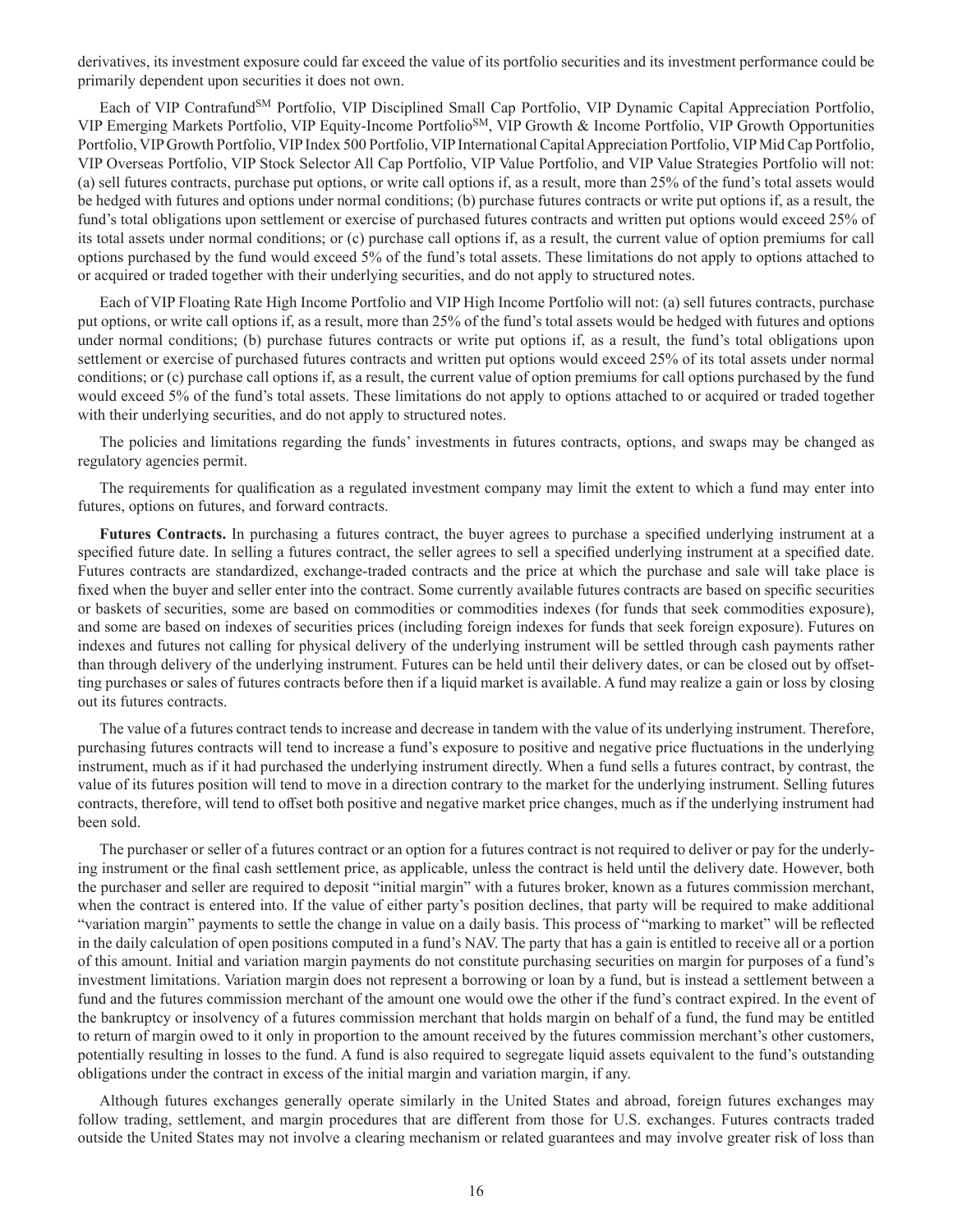U.S.-traded contracts, including potentially greater risk of losses due to insolvency of a futures broker, exchange member, or other party that may owe initial or variation margin to a fund. Because initial and variation margin payments may be measured in foreign currency, a futures contract traded outside the United States may also involve the risk of foreign currency fluctuation.

There is no assurance a liquid market will exist for any particular futures contract at any particular time. Exchanges may establish daily price fluctuation limits for futures contracts, and may halt trading if a contract's price moves upward or downward more than the limit in a given day. On volatile trading days when the price fluctuation limit is reached or a trading halt is imposed, it may be impossible to enter into new positions or close out existing positions. The daily limit governs only price movements during a particular trading day and therefore does not limit potential losses because the limit may work to prevent the liquidation of unfavorable positions. For example, futures prices have occasionally moved to the daily limit for several consecutive trading days with little or no trading, thereby preventing prompt liquidation of positions and subjecting some holders of futures contracts to substantial losses.

If the market for a contract is not liquid because of price fluctuation limits or other market conditions, it could prevent prompt liquidation of unfavorable positions, and potentially could require a fund to continue to hold a position until delivery or expiration regardless of changes in its value. As a result, a fund's access to other assets held to cover its futures positions could also be impaired. These risks may be heightened for commodity futures contracts, which have historically been subject to greater price volatility than exists for instruments such as stocks and bonds.

Because there are a limited number of types of exchange-traded futures contracts, it is likely that the standardized contracts available will not match a fund's current or anticipated investments exactly. A fund may invest in futures contracts based on securities with different issuers, maturities, or other characteristics from the securities in which the fund typically invests, which involves a risk that the futures position will not track the performance of the fund's other investments.

Futures prices can also diverge from the prices of their underlying instruments, even if the underlying instruments match a fund's investments well. Futures prices are affected by such factors as current and anticipated short-term interest rates, changes in volatility of the underlying instrument, and the time remaining until expiration of the contract, which may not affect security prices the same way. Imperfect correlation may also result from differing levels of demand in the futures markets and the securities markets, from structural differences in how futures and securities are traded, or from imposition of daily price fluctuation limits or trading halts. A fund may purchase or sell futures contracts with a greater or lesser value than the securities it wishes to hedge or intends to purchase in order to attempt to compensate for differences in volatility between the contract and the securities, although this may not be successful in all cases. If price changes in a fund's futures positions are poorly correlated with its other investments, the positions may fail to produce anticipated gains or result in losses that are not offset by gains in other investments. In addition, the price of a commodity futures contract can reflect the storage costs associated with the purchase of the physical commodity.

Futures contracts on U.S. Government securities historically have reacted to an increase or decrease in interest rates in a manner similar to the manner in which the underlying U.S. Government securities reacted. To the extent, however, that a fund enters into such futures contracts, the value of these futures contracts will not vary in direct proportion to the value of the fund's holdings of U.S. Government securities. Thus, the anticipated spread between the price of the futures contract and the hedged security may be distorted due to differences in the nature of the markets. The spread also may be distorted by differences in initial and variation margin requirements, the liquidity of such markets and the participation of speculators in such markets.

**Options.** By purchasing a put option, the purchaser obtains the right (but not the obligation) to sell the option's underlying instrument at a fixed strike price. In return for this right, the purchaser pays the current market price for the option (known as the option premium). Options have various types of underlying instruments, including specific assets or securities, baskets of assets or securities, indexes of securities or commodities prices, and futures contracts (including commodity futures contracts). Options may be traded on an exchange or OTC. The purchaser may terminate its position in a put option by allowing it to expire or by exercising the option. If the option is allowed to expire, the purchaser will lose the entire premium. If the option is exercised, the purchaser completes the sale of the underlying instrument at the strike price. Depending on the terms of the contract, upon exercise, an option may require physical delivery of the underlying instrument or may be settled through cash payments. A purchaser may also terminate a put option position by closing it out in the secondary market at its current price, if a liquid secondary market exists.

The buyer of a typical put option can expect to realize a gain if the underlying instrument's price falls substantially. However, if the underlying instrument's price does not fall enough to offset the cost of purchasing the option, a put buyer can expect to suffer a loss (limited to the amount of the premium, plus related transaction costs).

The features of call options are essentially the same as those of put options, except that the purchaser of a call option obtains the right (but not the obligation) to purchase, rather than sell, the underlying instrument at the option's strike price. A call buyer typically attempts to participate in potential price increases of the underlying instrument with risk limited to the cost of the option if the underlying instrument's price falls. At the same time, the buyer can expect to suffer a loss if the underlying instrument's price does not rise sufficiently to offset the cost of the option.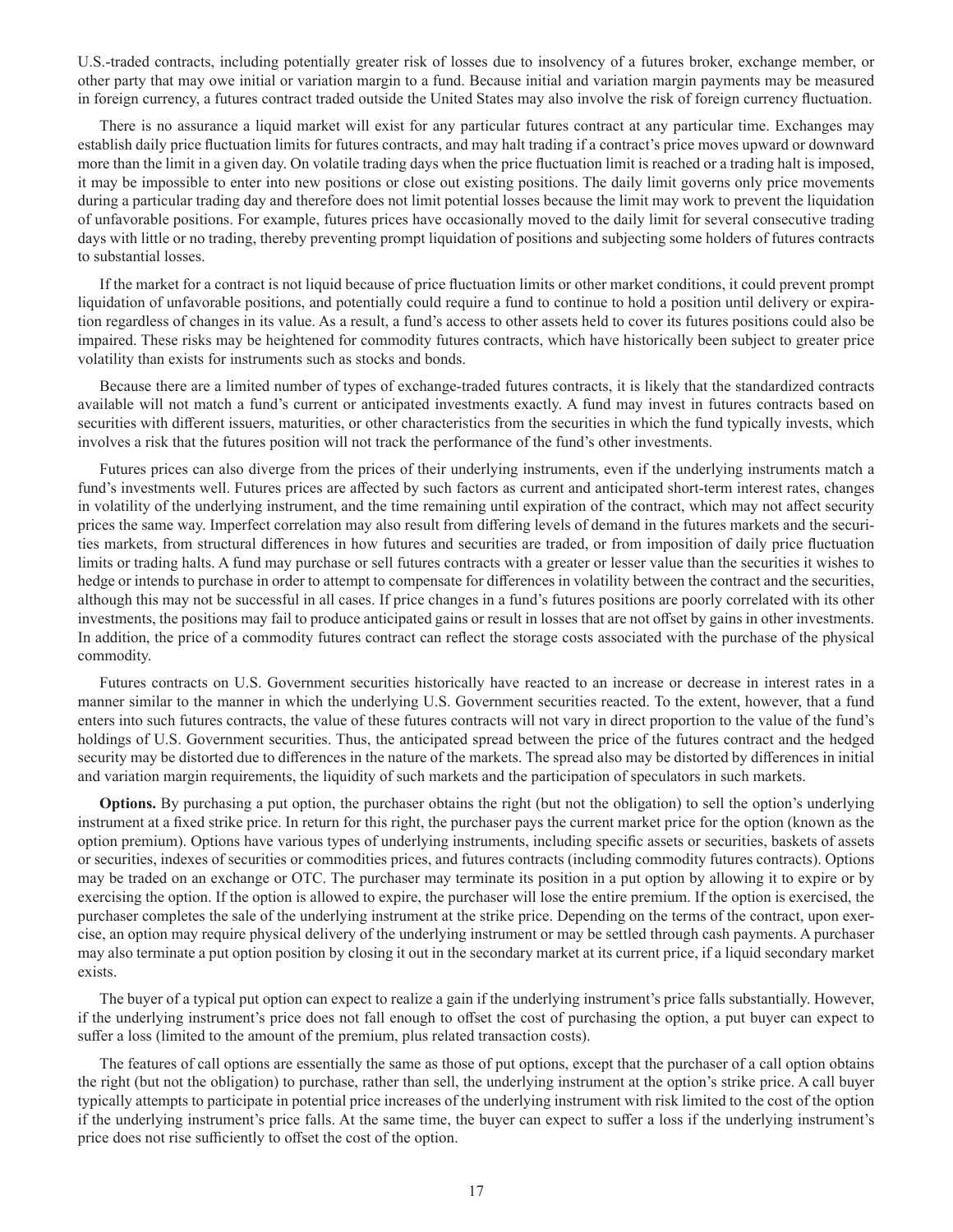The writer of a put or call option takes the opposite side of the transaction from the option's purchaser. In return for receipt of the premium, the writer assumes the obligation to pay or receive the strike price for the option's underlying instrument if the other party to the option chooses to exercise it. The writer may seek to terminate a position in a put option before exercise by closing out the option in the secondary market at its current price. If the secondary market is not liquid for a put option, however, the writer must continue to be prepared to pay the strike price while the option is outstanding, regardless of price changes. When writing an option on a futures contract, a fund will be required to make margin payments to a futures commission merchant as described above for futures contracts.

If the underlying instrument's price rises, a put writer would generally expect to profit, although its gain would be limited to the amount of the premium it received. If the underlying instrument's price remains the same over time, it is likely that the writer will also profit, because it should be able to close out the option at a lower price. If the underlying instrument's price falls, the put writer would expect to suffer a loss. This loss should be less than the loss from purchasing the underlying instrument directly, however, because the premium received for writing the option should mitigate the effects of the decline.

Writing a call option obligates the writer to sell or deliver the option's underlying instrument or make a net cash settlement payment, as applicable, in return for the strike price, upon exercise of the option. The characteristics of writing call options are similar to those of writing put options, except that writing calls generally is a profitable strategy if prices remain the same or fall. Through receipt of the option premium, a call writer should mitigate the effects of a price increase. At the same time, because a call writer must be prepared to deliver the underlying instrument or make a net cash settlement payment, as applicable, in return for the strike price, even if its current value is greater, a call writer gives up some ability to participate in price increases and, if a call writer does not hold the underlying instrument, a call writer's loss is theoretically unlimited.

Where a put or call option on a particular security is purchased to hedge against price movements in a related security, the price to close out the put or call option on the secondary market may move more or less than the price of the related security.

There is no assurance a liquid market will exist for any particular options contract at any particular time. Options may have relatively low trading volume and liquidity if their strike prices are not close to the underlying instrument's current price. In addition, exchanges may establish daily price fluctuation limits for exchange-traded options contracts, and may halt trading if a contract's price moves upward or downward more than the limit in a given day. On volatile trading days when the price fluctuation limit is reached or a trading halt is imposed, it may be impossible to enter into new positions or close out existing positions. If the market for a contract is not liquid because of price fluctuation limits or otherwise, it could prevent prompt liquidation of unfavorable positions, and potentially could require a fund to continue to hold a position until delivery or expiration regardless of changes in its value. As a result, a fund's access to other assets held to cover its options positions could also be impaired.

Unlike exchange-traded options, which are standardized with respect to the underlying instrument, expiration date, contract size, and strike price, the terms of OTC options (options not traded on exchanges) generally are established through negotiation with the other party to the option contract. While this type of arrangement allows the purchaser or writer greater flexibility to tailor an option to its needs, OTC options generally are less liquid and involve greater credit risk than exchange-traded options, which are backed by the clearing organization of the exchanges where they are traded.

Combined positions involve purchasing and writing options in combination with each other, or in combination with futures or forward contracts, to adjust the risk and return characteristics of the overall position. For example, purchasing a put option and writing a call option on the same underlying instrument would construct a combined position whose risk and return characteristics are similar to selling a futures contract. Another possible combined position would involve writing a call option at one strike price and buying a call option at a lower price, to reduce the risk of the written call option in the event of a substantial price increase. Because combined options positions involve multiple trades, they result in higher transaction costs and may be more difficult to open and close out.

A fund may also buy and sell options on swaps (swaptions), which are generally options on interest rate swaps. An option on a swap gives a party the right (but not the obligation) to enter into a new swap agreement or to extend, shorten, cancel or modify an existing contract at a specific date in the future in exchange for a premium. Depending on the terms of the particular option agreement, a fund will generally incur a greater degree of risk when it writes (sells) an option on a swap than it will incur when it purchases an option on a swap. When a fund purchases an option on a swap, it risks losing only the amount of the premium it has paid should it decide to let the option expire unexercised. However, when a fund writes an option on a swap, upon exercise of the option the fund will become obligated according to the terms of the underlying agreement. A fund that writes an option on a swap receives the premium and bears the risk of unfavorable changes in the preset rate on the underlying interest rate swap. Whether a fund's use of options on swaps will be successful in furthering its investment objective will depend on the adviser's ability to predict correctly whether certain types of investments are likely to produce greater returns than other investments. Options on swaps may involve risks similar to those discussed below in "Swap Agreements."

Because there are a limited number of types of exchange-traded options contracts, it is likely that the standardized contracts available will not match a fund's current or anticipated investments exactly. A fund may invest in options contracts based on securities with different issuers, maturities, or other characteristics from the securities in which the fund typically invests, which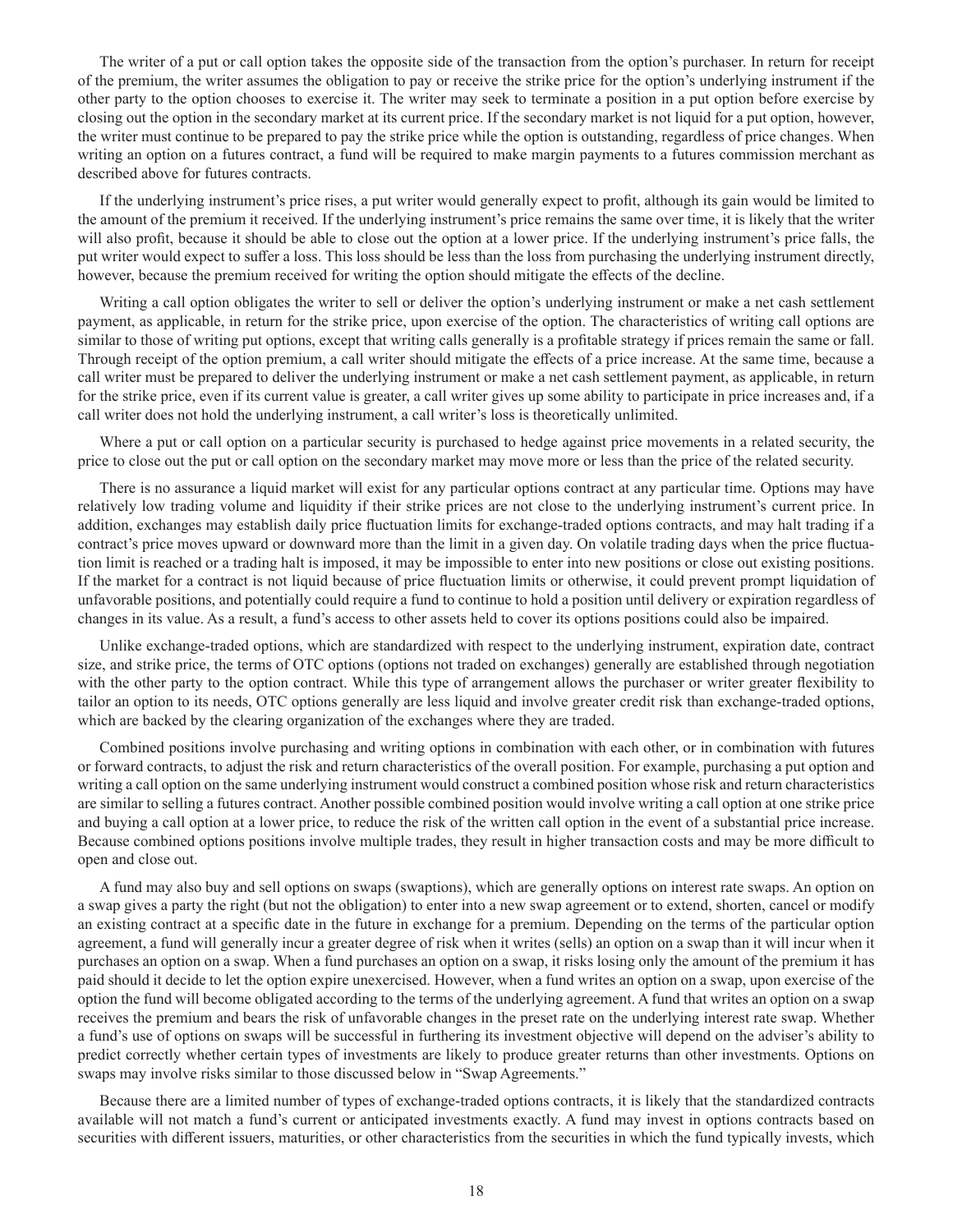involves a risk that the options position will not track the performance of the fund's other investments.

Options prices can also diverge from the prices of their underlying instruments, even if the underlying instruments match a fund's investments well. Options prices are affected by such factors as current and anticipated short-term interest rates, changes in volatility of the underlying instrument, and the time remaining until expiration of the contract, which may not affect security prices the same way. Imperfect correlation may also result from differing levels of demand in the options and futures markets and the securities markets, from structural differences in how options and futures and securities are traded, or from imposition of daily price fluctuation limits or trading halts. A fund may purchase or sell options contracts with a greater or lesser value than the securities it wishes to hedge or intends to purchase in order to attempt to compensate for differences in volatility between the contract and the securities, although this may not be successful in all cases. If price changes in a fund's options positions are poorly correlated with its other investments, the positions may fail to produce anticipated gains or result in losses that are not offset by gains in other investments.

**Swap Agreements (except equity index funds).** Swap agreements are two-party contracts entered into primarily by institutional investors. Cleared swaps are transacted through futures commission merchants that are members of central clearinghouses with the clearinghouse serving as a central counterparty similar to transactions in futures contracts. In a standard "swap" transaction, two parties agree to exchange one or more payments based, for example, on the returns (or differentials in rates of return) earned or realized on particular predetermined investments or instruments (such as securities, commodities, indexes, or other financial or economic interests). The gross payments to be exchanged between the parties are calculated with respect to a notional amount, which is the predetermined dollar principal of the trade representing the hypothetical underlying quantity upon which payment obligations are computed.

Swap agreements can take many different forms and are known by a variety of names. Depending on how they are used, swap agreements may increase or decrease the overall volatility of a fund's investments and its share price and, if applicable, its yield. Swap agreements are subject to liquidity risk, meaning that a fund may be unable to sell a swap contract to a third party at a favorable price. Certain standardized swap transactions are currently subject to mandatory central clearing or may be eligible for voluntary central clearing. Central clearing is expected to decrease counterparty risk and increase liquidity compared to uncleared swaps because central clearing interposes the central clearinghouse as the counterpart to each participant's swap. However, central clearing does not eliminate counterparty risk or illiquidity risk entirely. In addition depending on the size of a fund and other factors, the margin required under the rules of a clearinghouse and by a clearing member futures commission merchant may be in excess of the collateral required to be posted by a fund to support its obligations under a similar uncleared swap. It is expected, however, that regulators will adopt rules imposing certain margin requirements, including minimums, on uncleared swaps in the near future, which could reduce the distinction.

A total return swap is a contract whereby one party agrees to make a series of payments to another party based on the change in the market value of the assets underlying such contract (which can include a security or other instrument, commodity, index or baskets thereof) during the specified period. In exchange, the other party to the contract agrees to make a series of payments calculated by reference to an interest rate and/or some other agreed-upon amount (including the change in market value of other underlying assets). A fund may use total return swaps to gain exposure to an asset without owning it or taking physical custody of it. For example, a fund investing in total return commodity swaps will receive the price appreciation of a commodity, commodity index or portion thereof in exchange for payment of an agreed-upon fee.

In a credit default swap, the credit default protection buyer makes periodic payments, known as premiums, to the credit default protection seller. In return the credit default protection seller will make a payment to the credit default protection buyer upon the occurrence of a specified credit event. A credit default swap can refer to a single issuer or asset, a basket of issuers or assets or index of assets, each known as the reference entity or underlying asset. A fund may act as either the buyer or the seller of a credit default swap. A fund may buy or sell credit default protection on a basket of issuers or assets, even if a number of the underlying assets referenced in the basket are lower-quality debt securities. In an unhedged credit default swap, a fund buys credit default protection on a single issuer or asset, a basket of issuers or assets or index of assets without owning the underlying asset or debt issued by the reference entity. Credit default swaps involve greater and different risks than investing directly in the referenced asset, because, in addition to market risk, credit default swaps include liquidity, counterparty and operational risk.

Credit default swaps allow a fund to acquire or reduce credit exposure to a particular issuer, asset or basket of assets. If a swap agreement calls for payments by a fund, the fund must be prepared to make such payments when due. If a fund is the credit default protection seller, the fund will experience a loss if a credit event occurs and the credit of the reference entity or underlying asset has deteriorated. If a fund is the credit default protection buyer, the fund will be required to pay premiums to the credit default protection seller.

If the creditworthiness of a fund's swap counterparty declines, the risk that the counterparty may not perform could increase, potentially resulting in a loss to the fund. To limit the counterparty risk involved in swap agreements, a Fidelity® fund will enter into swap agreements only with counterparties that meet certain standards of creditworthiness.

A fund bears the risk of loss of the amount expected to be received under a swap agreement in the event of the default or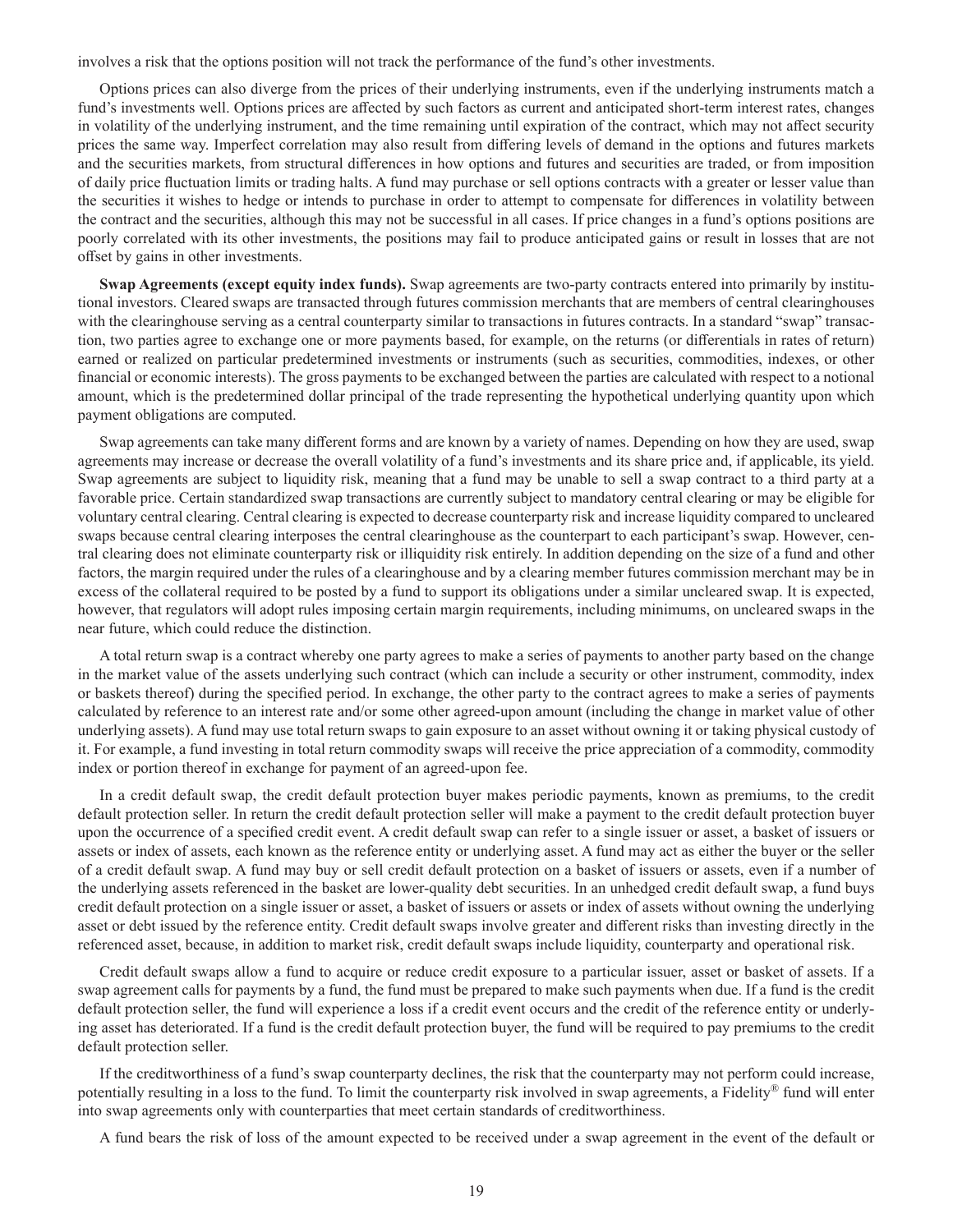bankruptcy of a swap agreement counterparty. In order to cover its outstanding obligations to a swap counterparty, a fund would generally be required to provide margin or collateral for the benefit of that counterparty. If a counterparty to a swap transaction becomes insolvent, the fund may be limited temporarily or permanently in exercising its right to the return of related fund assets designated as margin or collateral in an action against the counterparty.

Swap agreements are subject to the risk that the market value of the instrument will change in a way detrimental to a fund's interest. A fund bears the risk that an adviser will not accurately forecast market trends or the values of assets, reference rates, indexes, or other economic factors in establishing swap positions for a fund. If an adviser attempts to use a swap as a hedge against, or as a substitute for, a portfolio investment, a fund may be exposed to the risk that the swap will have or will develop imperfect or no correlation with the portfolio investment, which could cause substantial losses for a fund. While hedging strategies involving swap instruments can reduce the risk of loss, they can also reduce the opportunity for gain or even result in losses by offsetting favorable price movements in other fund investments. Swaps are complex and often valued subjectively.

**Swap Agreements (equity index funds only).** Under a typical equity swap agreement, a counterparty such as a bank or broker-dealer agrees to pay a fund a return equal to the dividend payments and increase in value, if any, of an index or group of stocks, or of a stock, and the fund agrees in return to pay a fixed or floating rate of interest, plus any declines in value of the index. Swap agreements can also have features providing for maximum or minimum exposure to a designated index. In order to hedge its exposure effectively, a fund would generally have to own other assets returning approximately the same amount as the interest rate payable by the fund under the swap agreement.

Swap agreements allow a fund to acquire or reduce credit exposure to a particular issuer, asset, or basket of assets. The most significant factor in the performance of swap agreements is the change in value of the specific index, security, or currency, or other factors that determine the amounts of payments due to and from a fund. If a swap agreement calls for payments by a fund, the fund must be prepared to make such payments when due. If the creditworthiness of a fund's swap counterparty declines, the risk that the counterparty may not perform could increase, potentially resulting in a loss to the fund and impairing the fund's correlation with its applicable index. Although there can be no assurance that a fund will be able to do so, a fund may be able to reduce or eliminate its exposure under a swap agreement either by assignment or other disposition, or by entering into an offsetting swap agreement with the same party or another more creditworthy party.

A fund bears the risk of loss of the amount expected to be received under a swap agreement in the event of the default or bankruptcy of a swap agreement counterparty. In order to cover its outstanding obligations to a swap counterparty, a fund would generally be required to provide margin or collateral for the benefit of that counterparty. If a counterparty to a swap transaction becomes insolvent, the fund may be limited temporarily or permanently in exercising its right to the return of related fund assets designated as margin or collateral in an action against the counterparty.

Swap agreements are subject to the risk that the market value of the instrument will change in a way detrimental to a fund's interest. A fund bears the risk that an adviser will not accurately forecast market trends or the values of assets, reference rates, indexes, or other economic factors in establishing swap positions for a fund. If an adviser attempts to use a swap as a hedge against, or as a substitute for, a portfolio investment, a fund may be exposed to the risk that the swap will have or will develop imperfect or no correlation with the portfolio investment, which could cause substantial losses for a fund. While hedging strategies involving swap instruments can reduce the risk of loss, they can also reduce the opportunity for gain or even result in losses by offsetting favorable price movements in other fund investments. Swaps are complex and often valued subjectively.

**Hybrid and Preferred Securities.** A hybrid security may be a debt security, warrant, convertible security, certificate of deposit or other evidence of indebtedness on which the value of the interest on or principal of which is determined by reference to changes in the value of a reference instrument or financial strength of a reference entity (*e.g.,* a security or other financial instrument, asset, currency, interest rate, commodity, index, or business entity such as a financial institution). Another example is contingent convertible securities, which are fixed income securities that, under certain circumstances, either convert into common stock of the issuer or undergo a principal write-down by a predetermined percentage if the issuer's capital ratio falls below a predetermined trigger level. The liquidation value of such a security may be reduced upon a regulatory action and without the need for a bankruptcy proceeding. Preferred securities may take the form of preferred stock and represent an equity or ownership interest in an issuer that pays dividends at a specified rate and that has precedence over common stock in the payment of dividends. In the event an issuer is liquidated or declares bankruptcy, the claims of owners of bonds generally take precedence over the claims of those who own preferred and common stock.

The risks of investing in hybrid and preferred securities reflect a combination of the risks of investing in securities, options, futures and currencies. An investment in a hybrid or preferred security may entail significant risks that are not associated with a similar investment in a traditional debt or equity security. The risks of a particular hybrid or preferred security will depend upon the terms of the instrument, but may include the possibility of significant changes in the value of any applicable reference instrument. Such risks may depend upon factors unrelated to the operations or credit quality of the issuer of the hybrid or preferred security. Hybrid and preferred securities are potentially more volatile and carry greater market and liquidity risks than traditional debt or equity securities. Also, the price of the hybrid or preferred security and any applicable reference instrument may not move in the same direction or at the same time. In addition, because hybrid and preferred securities may be traded over-the-counter or in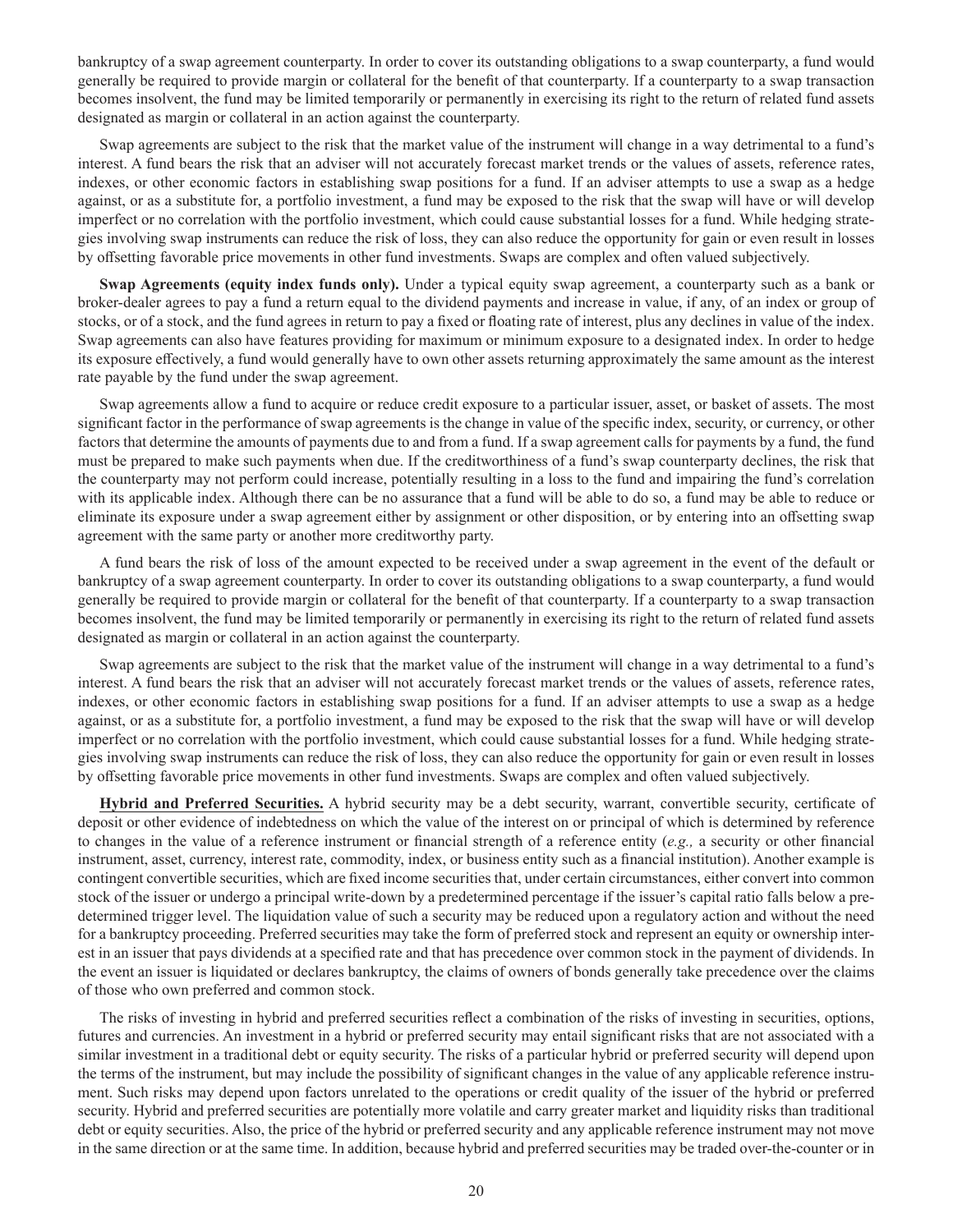bilateral transactions with the issuer of the security, hybrid and preferred securities may be subject to the creditworthiness of the counterparty of the security and their values may decline substantially if the counterparty's creditworthiness deteriorates. In addition, uncertainty regarding the tax and regulatory treatment of hybrid and preferred securities may reduce demand for such securities and tax and regulatory considerations may limit the extent of a fund's investments in certain hybrid and preferred securities.

**Illiquid Investments** means any investment that cannot be sold or disposed of in current market conditions in seven calendar days or less without the sale or disposition significantly changing the market value of the investment. Difficulty in selling or disposing of illiquid investments may result in a loss or may be costly to a fund. Illiquid securities may include (1) repurchase agreements maturing in more than seven days without demand/redemption features, (2) OTC options and certain other derivatives, (3) private placements, (4) securities traded on markets and exchanges with structural constraints, and (5) loan participations.

Under the supervision of the Board of Trustees, a Fidelity® fund's adviser classifies the liquidity of the fund's investments and monitors the extent of funds' illiquid investments.

Various market, trading and investment-specific factors may be considered in determining the liquidity of a fund's investments including, but not limited to (1) the existence of an active trading market, (2) the nature of the security and the market in which it trades, (3) the number, diversity, and quality of dealers and prospective purchasers in the marketplace, (4) the frequency, volume, and volatility of trade and price quotations, (5) bid-ask spreads, (6) dates of issuance and maturity, (7) demand, put or tender features, and (8) restrictions on trading or transferring the investment.

Fidelity classifies certain investments as illiquid based upon these criteria. Fidelity also monitors for certain market, trading and investment-specific events that may cause Fidelity to re-evaluate an investment's liquidity status and may lead to an investment being classified as illiquid. In addition, Fidelity uses a third-party to assist with the liquidity classifications of the fund's investments, which includes calculating the time to sell and settle a specified size position in a particular investment without the sale significantly changing the market value of the investment.

**Increasing Government Debt.** The total public debt of the United States and other countries around the globe as a percent of gross domestic product has grown rapidly since the beginning of the 2008 financial downturn. Although high debt levels do not necessarily indicate or cause economic problems, they may create certain systemic risks if sound debt management practices are not implemented.

A high national debt level may increase market pressures to meet government funding needs, which may drive debt cost higher and cause a country to sell additional debt, thereby increasing refinancing risk. A high national debt also raises concerns that a government will not be able to make principal or interest payments when they are due. In the worst case, unsustainable debt levels can decline the valuation of currencies, and can prevent a government from implementing effective counter-cyclical fiscal policy in economic downturns.

On August 5, 2011, Standard & Poor's Ratings Services lowered its long-term sovereign credit rating on the United States one level to "AA+" from "AAA." While Standard & Poor's Ratings Services affirmed the United States' short-term sovereign credit rating as "A-1+," there is no guarantee that Standard & Poor's Ratings Services will not decide to lower this rating in the future. Standard & Poor's Ratings Services stated that its decision was prompted by its view on the rising public debt burden and its perception of greater policymaking uncertainty. The market prices and yields of securities supported by the full faith and credit of the U.S. Government may be adversely affected by Standard & Poor's Ratings Services decisions to downgrade the long-term sovereign credit rating of the United States.

**Indexed Securities** are instruments whose prices are indexed to the prices of other securities, securities indexes, or other financial indicators. Indexed securities typically, but not always, are debt securities or deposits whose values at maturity or coupon rates are determined by reference to a specific instrument, statistic, or measure.

Indexed securities also include commercial paper, certificates of deposit, and other fixed-income securities whose values at maturity or coupon interest rates are determined by reference to the returns of particular stock indexes. Indexed securities can be affected by stock prices as well as changes in interest rates and the creditworthiness of their issuers and may not track the indexes as accurately as direct investments in the indexes.

Mortgage-indexed securities, for example, could be structured to replicate the performance of mortgage securities and the characteristics of direct ownership.

Currency-indexed securities typically are short-term to intermediate-term debt securities whose maturity values or interest rates are determined by reference to the values of one or more specified foreign currencies, and may offer higher yields than U.S. dollar-denominated securities. Currency-indexed securities may be positively or negatively indexed; that is, their maturity value may increase when the specified currency value increases, resulting in a security that performs similarly to a foreign-denominated instrument, or their maturity value may decline when foreign currencies increase, resulting in a security whose price characteristics are similar to a put on the underlying currency. Currency-indexed securities may also have prices that depend on the values of a number of different foreign currencies relative to each other.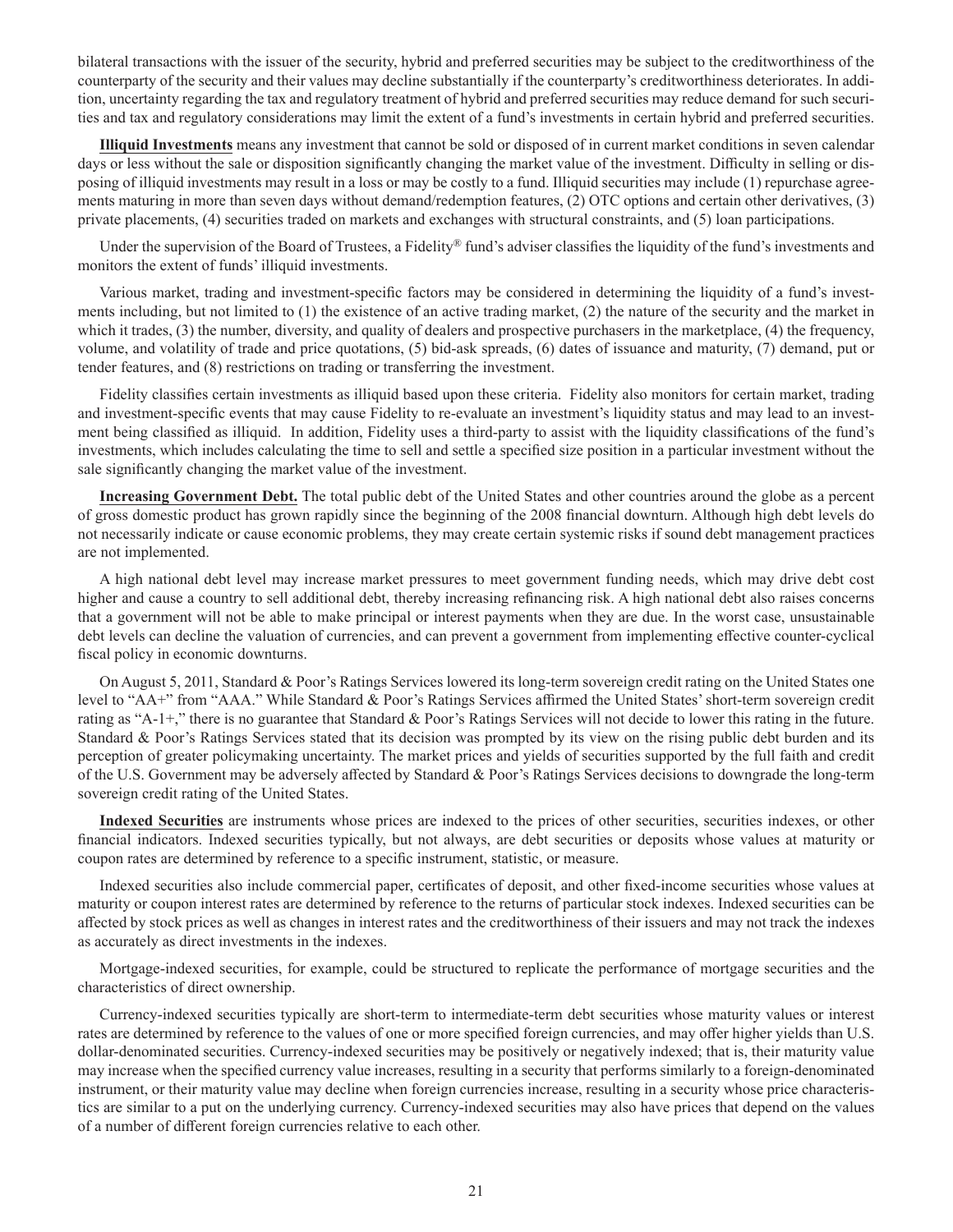The performance of indexed securities depends to a great extent on the performance of the instrument or measure to which they are indexed, and may also be influenced by interest rate changes in the United States and abroad. Indexed securities may be more volatile than the underlying instruments or measures. Indexed securities are also subject to the credit risks associated with the issuer of the security, and their values may decline substantially if the issuer's creditworthiness deteriorates. Recent issuers of indexed securities have included banks, corporations, and certain U.S. Government agencies.

**Insolvency of Issuers, Counterparties, and Intermediaries.** Issuers of fund portfolio securities or counterparties to fund transactions that become insolvent or declare bankruptcy can pose special investment risks. In each circumstance, risk of loss, valuation uncertainty, increased illiquidity, and other unpredictable occurrences may negatively impact an investment. Each of these risks may be amplified in foreign markets, where security trading, settlement, and custodial practices can be less developed than those in the U.S. markets, and bankruptcy laws differ from those of the U.S.

As a general matter, if the issuer of a fund portfolio security is liquidated or declares bankruptcy, the claims of owners of bonds and preferred stock have priority over the claims of common stock owners. These events can negatively impact the value of the issuer's securities and the results of related proceedings can be unpredictable.

If a counterparty to a fund transaction, such as a swap transaction, a short sale, a borrowing, or other complex transaction becomes insolvent, the fund may be limited in its ability to exercise rights to obtain the return of related fund assets or in exercising other rights against the counterparty. Uncertainty may also arise upon the insolvency of a securities or commodities intermediary such as a broker-dealer or futures commission merchant with which a fund has pending transactions. In addition, insolvency and liquidation proceedings take time to resolve, which can limit or preclude a fund's ability to terminate a transaction or obtain related assets or collateral in a timely fashion. If an intermediary becomes insolvent, while securities positions and other holdings may be protected by U.S. or foreign laws, it is sometimes difficult to determine whether these protections are available to specific trades based on the circumstances. Receiving the benefit of these protections can also take time to resolve, which may result in illiquid positions.

**Interfund Borrowing and Lending Program.** Pursuant to an exemptive order issued by the SEC, a Fidelity® fund may lend money to, and borrow money from, other funds advised by FMR or its affiliates. A Fidelity® fund will borrow through the program only when the costs are equal to or lower than the costs of bank loans. A Fidelity® fund will lend through the program only when the returns are higher than those available from an investment in repurchase agreements. Interfund loans and borrowings normally extend overnight, but can have a maximum duration of seven days. Loans may be called on one day's notice. A Fidelity<sup>®</sup> fund may have to borrow from a bank at a higher interest rate if an interfund loan is called or not renewed. Any delay in repayment to a lending fund could result in a lost investment opportunity or additional borrowing costs.

**Investment-Grade Debt Securities.** Investment-grade debt securities include all types of debt instruments that are of medium and high-quality. Investment-grade debt securities include repurchase agreements collateralized by U.S. Government securities as well as repurchase agreements collateralized by equity securities, non-investment-grade debt, and all other instruments in which a fund can perfect a security interest, provided the repurchase agreement counterparty has an investment-grade rating. Some investment-grade debt securities may possess speculative characteristics and may be more sensitive to economic changes and to changes in the financial conditions of issuers. An investment-grade rating means the security or issuer is rated investmentgrade by a credit rating agency registered as a nationally recognized statistical rating organization (NRSRO) with the SEC (for example, Moody's Investors Service, Inc.), or is unrated but considered to be of equivalent quality by a fund's adviser. For purposes of determining the maximum maturity of an investment-grade debt security, an adviser may take into account normal settlement periods.

**Loans and Other Direct Debt Instruments.** Direct debt instruments are interests in amounts owed by a corporate, governmental, or other borrower to lenders or lending syndicates (loans and loan participations), to suppliers of goods or services (trade claims or other receivables), or to other parties. Direct debt instruments involve a risk of loss in case of default or insolvency of the borrower and may offer less legal protection to the purchaser in the event of fraud or misrepresentation, or there may be a requirement that a fund supply additional cash to a borrower on demand. A fund may acquire loans by buying an assignment of all or a portion of the loan from a lender or by purchasing a loan participation from a lender or other purchaser of a participation. If permitted by its investment policies, a fund also may originate or otherwise acquire loans directly at the time of the loan's closing.

Lenders and purchasers of loans and other forms of direct indebtedness depend primarily upon the creditworthiness of the borrower and/or any collateral for payment of interest and repayment of principal. If scheduled interest or principal payments are not made, the value of the instrument may be adversely affected. Loans that are fully secured provide more protections than an unsecured loan in the event of failure to make scheduled interest or principal payments. However, there is no assurance that the liquidation of collateral from a secured loan would satisfy the borrower's obligation, or that the collateral could be liquidated. Indebtedness of borrowers whose creditworthiness is poor involves substantially greater risks and may be highly speculative. Different types of assets may be used as collateral for a fund's loans and there can be no assurance that a fund will correctly evaluate the value of the assets collateralizing the fund's loans. Borrowers that are in bankruptcy or restructuring may never pay off their indebtedness, or may pay only a small fraction of the amount owed. In any restructuring or bankruptcy proceedings relating to a borrower funded by a fund, a fund may be required to accept collateral with less value than the amount of the loan made by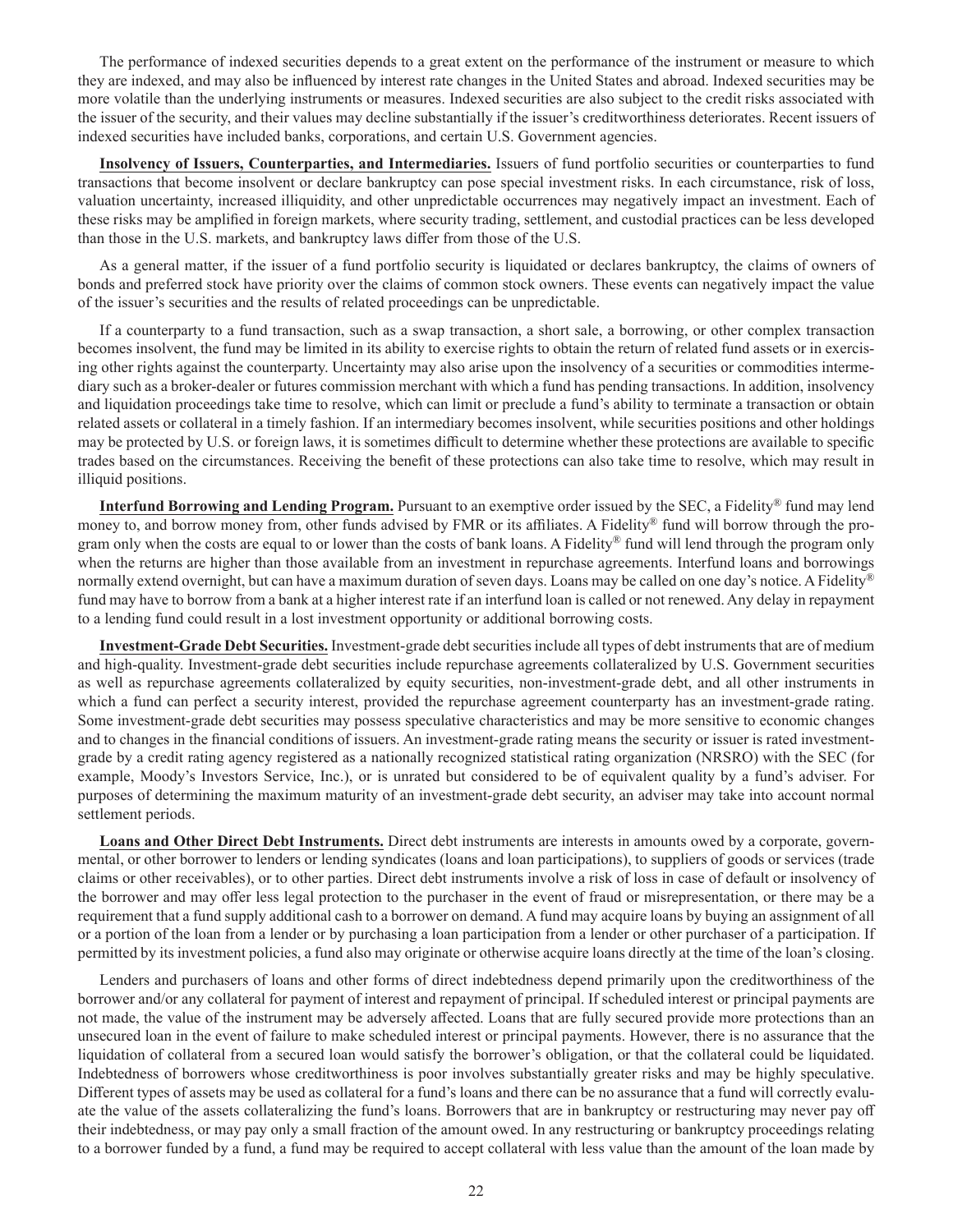the fund to the borrower. Direct indebtedness of foreign countries also involves a risk that the governmental entities responsible for the repayment of the debt may be unable, or unwilling, to pay interest and repay principal when due.

Loans and other types of direct indebtedness (which a fund may originate, acquire or otherwise gain exposure to) may not be readily marketable and may be subject to restrictions on resale. Some indebtedness may be difficult to dispose of readily at what the Adviser believes to be a fair price. In addition, valuation of illiquid indebtedness involves a greater degree of judgment in determining a fund's net asset value than if that value were based on readily available market quotations, and could result in significant variations in a fund's daily share price. Some loan interests are traded among certain financial institutions and accordingly may be deemed liquid. As the market for different types of indebtedness develops, the liquidity of these instruments is expected to improve.

Direct lending and investments in loans through direct assignment of a financial institution's interests with respect to a loan may involve additional risks. For example, if a loan is foreclosed, the lender/purchaser could become part owner of any collateral, and would bear the costs and liabilities associated with owning and disposing of the collateral. In the event of a default by the borrower, a fund may have difficulty disposing of the assets used as collateral for a loan. In addition, a purchaser could be held liable as a co-lender. Direct debt instruments may also involve a risk of insolvency of the lending bank or other intermediary.

A loan is often administered by a bank or other financial institution that acts as agent for all holders. The agent administers the terms of the loan, as specified in the loan agreement. Unless, under the terms of the loan or other indebtedness, the purchaser has direct recourse against the borrower, the purchaser may have to rely on the agent to apply appropriate credit remedies against a borrower. If assets held by the agent for the benefit of a purchaser were determined to be subject to the claims of the agent's general creditors, the purchaser might incur certain costs and delays in realizing payment on the loan or loan participation and could suffer a loss of principal or interest. Direct loans are typically not administered by an underwriter or agent bank. The terms of direct loans are negotiated with borrowers in private transactions. Direct loans are not publicly traded and may not have a secondary market.

A fund may seek to dispose of loans in certain cases, to the extent possible, through selling participations in the loan. In that case, a fund would remain subject to certain obligations, which may result in expenses for a fund and certain additional risks.

Direct indebtedness may include letters of credit, revolving credit facilities, or other standby financing commitments that obligate lenders/purchasers, including a fund, to make additional cash payments on demand. These commitments may have the effect of requiring a lender/purchaser to increase its investment in a borrower at a time when it would not otherwise have done so, even if the borrower's condition makes it unlikely that the amount will ever be repaid.

In the process of originating, buying, selling and holding loans, a fund may receive and/or pay certain fees. These fees are in addition to the interest payments received and may include facility, closing or upfront fees, commitment fees and commissions. A fund may receive or pay a facility, closing or upfront fee when it buys or sells a loan. A fund may receive a commitment fee throughout the life of the loan or as long as the fund remains invested in the loan (in addition to interest payments) for any unused portion of a committed line of credit. Other fees received by the fund may include prepayment fees, covenant waiver fees, ticking fees and/or modification fees. Legal fees related to the originating, buying, selling and holding loans may also be borne by the fund (including legal fees to assess conformity of a loan investment with 1940 Act provisions).

When engaging in direct lending, if permitted by its investment policies, a fund's performance may depend, in part, on the ability of the fund to originate loans on advantageous terms. A fund may compete with other lenders in originating and purchasing loans. Increased competition for, or a diminished available supply of, qualifying loans could result in lower yields on and/or less advantageous terms for such loans, which could reduce fund performance.

For a Fidelity® fund that limits the amount of total assets that it will invest in any one issuer or in issuers within the same industry, the fund generally will treat the borrower as the "issuer" of indebtedness held by the fund. In the case of loan participations where a bank or other lending institution serves as financial intermediary between a fund and the borrower, if the participation does not shift to the fund the direct debtor-creditor relationship with the borrower, SEC interpretations require a fund, in appropriate circumstances, to treat both the lending bank or other lending institution and the borrower as "issuers" for these purposes. Treating a financial intermediary as an issuer of indebtedness may restrict a fund's ability to invest in indebtedness related to a single financial intermediary, or a group of intermediaries engaged in the same industry, even if the underlying borrowers represent many different companies and industries.

A fund may choose, at its expense or in conjunction with others, to pursue litigation or otherwise to exercise its rights as a security holder to seek to protect the interests of security holders if it determines this to be in the best interest of the fund's shareholders.

If permitted by its investment policies, a fund may also obtain exposure to the lending activities described above indirectly through its investments in underlying Fidelity funds or other vehicles that may engage in such activities directly.

**Lower-Quality Debt Securities.** Lower-quality debt securities include all types of debt instruments that have poor protection with respect to the payment of interest and repayment of principal, or may be in default. These securities are often considered to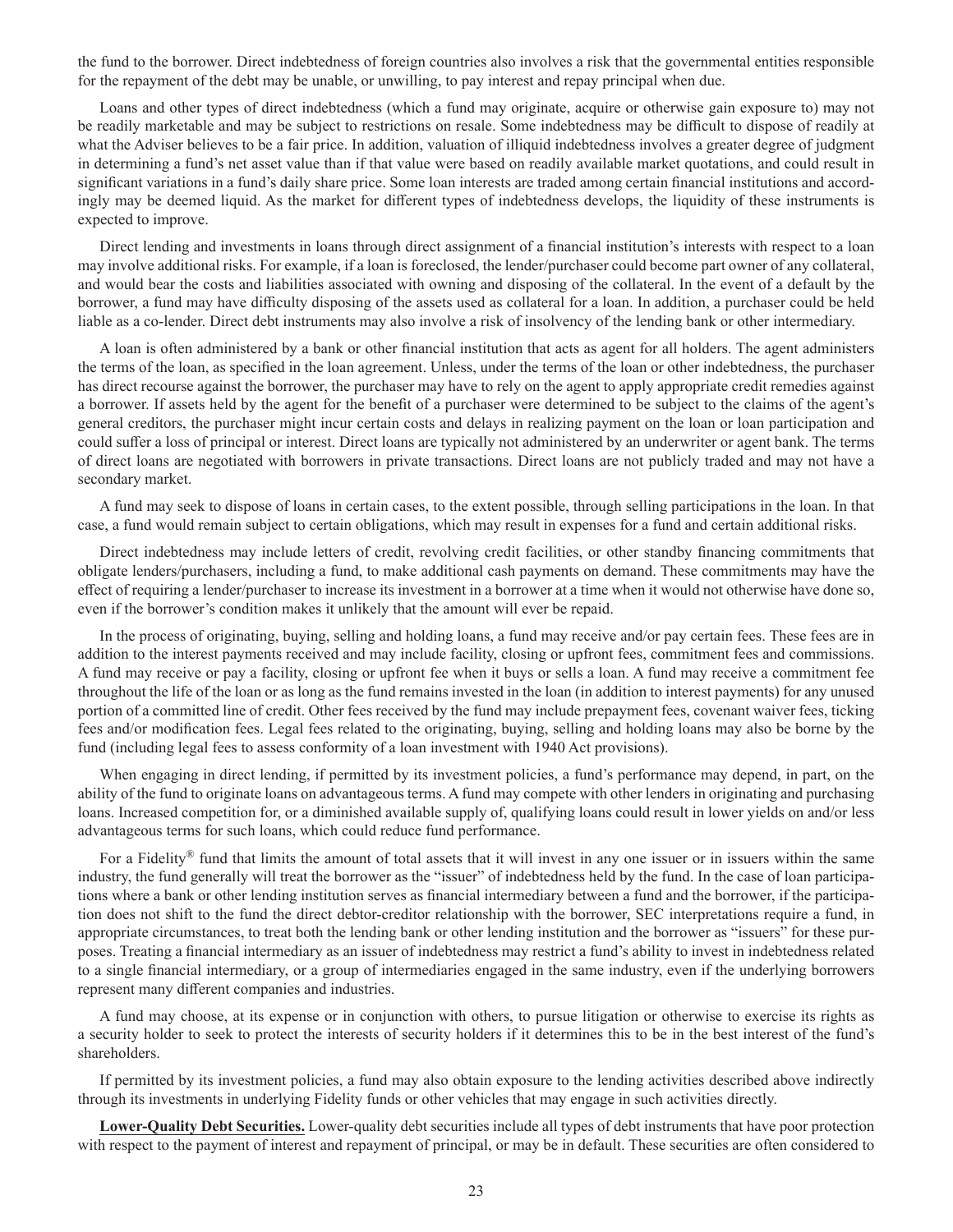be speculative and involve greater risk of loss or price changes due to changes in the issuer's capacity to pay. The market prices of lower-quality debt securities may fluctuate more than those of higher-quality debt securities and may decline significantly in periods of general economic difficulty, which may follow periods of rising interest rates.

The market for lower-quality debt securities may be thinner and less active than that for higher-quality debt securities, which can adversely affect the prices at which the former are sold. Adverse publicity and changing investor perceptions may affect the liquidity of lower-quality debt securities and the ability of outside pricing services to value lower-quality debt securities.

Because the risk of default is higher for lower-quality debt securities, research and credit analysis are an especially important part of managing securities of this type. Such analysis may focus on relative values based on factors such as interest or dividend coverage, asset coverage, earnings prospects, and the experience and managerial strength of the issuer, in an attempt to identify those issuers of high-yielding securities whose financial condition is adequate to meet future obligations, has improved, or is expected to improve in the future.

A fund may choose, at its expense or in conjunction with others, to pursue litigation or otherwise to exercise its rights as a security holder to seek to protect the interests of security holders if it determines this to be in the best interest of the fund's shareholders.

**Low or Negative Yielding Securities.** During periods of very low or negative interest rates, a fund may be unable to maintain positive returns. Interest rates in the U.S. and many parts of the world, including Japan and some European countries, are at or near historically low levels. Japan and those European countries have, from time to time, experienced negative interest rates on certain fixed income instruments. Very low or negative interest rates may magnify interest rate risk for the markets as a whole and for the funds. Changing interest rates, including rates that fall below zero, may have unpredictable effects on markets, may result in heightened market volatility and may detract from fund performance to the extent a fund is exposed to such interest rates.

**Mortgage Securities** are issued by government and non-government entities such as banks, mortgage lenders, or other institutions. A mortgage security is an obligation of the issuer backed by a mortgage or pool of mortgages or a direct interest in an underlying pool of mortgages. Some mortgage securities, such as collateralized mortgage obligations (or "CMOs"), make payments of both principal and interest at a range of specified intervals; others make semi-annual interest payments at a predetermined rate and repay principal at maturity (like a typical bond). Mortgage securities are based on different types of mortgages, including those on commercial real estate or residential properties. Stripped mortgage securities are created when the interest and principal components of a mortgage security are separated and sold as individual securities. In the case of a stripped mortgage security, the holder of the "principal-only" security (PO) receives the principal payments made by the underlying mortgage, while the holder of the "interest-only" security (IO) receives interest payments from the same underlying mortgage.

Fannie Maes and Freddie Macs are pass-through securities issued by Fannie Mae and Freddie Mac, respectively. Fannie Mae and Freddie Mac, which guarantee payment of interest and repayment of principal on Fannie Maes and Freddie Macs, respectively, are federally chartered corporations supervised by the U.S. Government that act as governmental instrumentalities under authority granted by Congress. Fannie Mae and Freddie Mac are authorized to borrow from the U.S. Treasury to meet their obligations. Fannie Maes and Freddie Macs are not backed by the full faith and credit of the U.S. Government.

On June 3, 2019, under the Federal Housing Finance Agency's "Single Security Initiative", Fannie Mae and Freddie Mac will start issuing uniform mortgage-backed securities (UMBS). UMBS will be eligible for delivery into the To-Be-Announced (TBA) market. Each UMBS will have a 55-day remittance cycle and can be used as collateral in either a Fannie Mae® or Freddie Mac® security or held for investment. Freddie Mac's legacy TBA-eligible securities have a 45-day remittance cycle and will not be directly eligible for delivery in settlement of a UMBS trade. Freddie Mac will offer investors the opportunity to exchange outstanding legacy mortgage-backed securities for mirror UMBS with a 55-day remittance period. The exchange offer includes compensation for the 10-day delay in receipt of payments. A fund's ability to invest in UMBS to the same degree that the fund currently invests in Fannie Mae and Freddie Mac mortgage-backed securities is uncertain.

While Fannie Mae and Freddie Mac have taken steps for a smooth transition to the issuance of UMBS, the effects of the issuance of UMBS on the mortgage-backed securities and TBA markets are uncertain and there may be factors that affect the timing of the transition to UMBS or the ability of market participants, including a fund, to adapt to the issuance of UMBS. A fund may need to consider the tax and accounting issues raised by investments in UMBS and/or the exchange of legacy Freddie Mac securities for UMBS. Additionally, there could be divergence in prepayment rates of UMBS issued by Fannie Mae and Freddie Mac, which could lead to differences in the prices of Fannie Mae- and Freddie Mac-issued UMBS if Fannie Mae and Freddie Mac fail to align programs, policies and practices that affect prepayments.

The value of mortgage securities may change due to shifts in the market's perception of issuers and changes in interest rates. In addition, regulatory or tax changes may adversely affect the mortgage securities market as a whole. Non-government mortgage securities may offer higher yields than those issued by government entities, but also may be subject to greater price changes than government issues. Mortgage securities are subject to prepayment risk, which is the risk that early principal payments made on the underlying mortgages, usually in response to a reduction in interest rates, will result in the return of principal to the investor, causing it to be invested subsequently at a lower current interest rate. Alternatively, in a rising interest rate environment, mortgage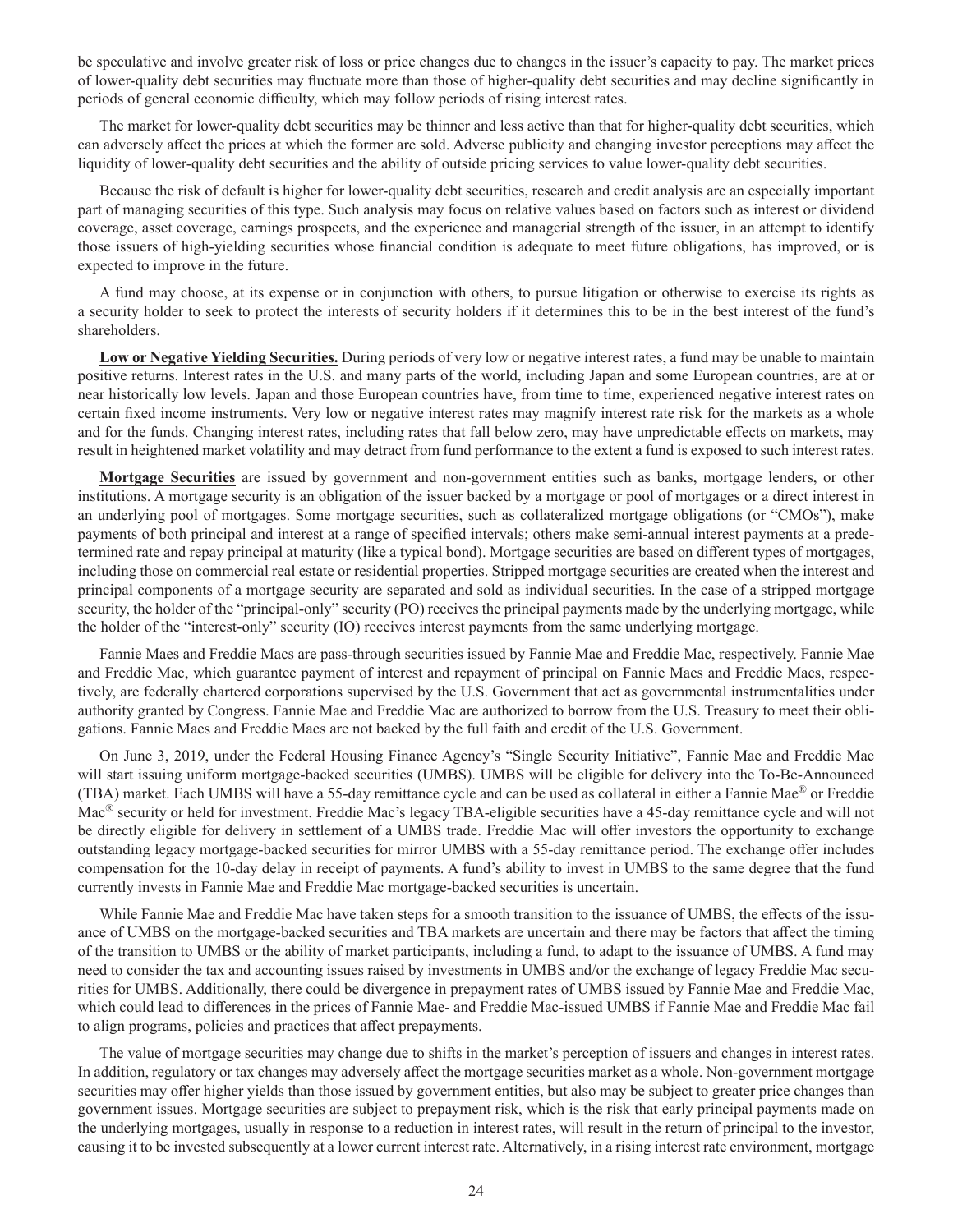security values may be adversely affected when prepayments on underlying mortgages do not occur as anticipated, resulting in the extension of the security's effective maturity and the related increase in interest rate sensitivity of a longer-term instrument. The prices of stripped mortgage securities tend to be more volatile in response to changes in interest rates than those of nonstripped mortgage securities.

A fund may seek to earn additional income by using a trading strategy (commonly known as "mortgage dollar rolls" or "reverse mortgage dollar rolls") that involves selling (or buying) mortgage securities, realizing a gain or loss, and simultaneously agreeing to purchase (or sell) mortgage securities on a later date at a set price. During the period between the sale and repurchase in a mortgage dollar roll transaction, a fund will not be entitled to receive interest and principal payments on the securities sold but will invest the proceeds of the sale in other securities that are permissible investments for the fund. During the period between the purchase and subsequent sale in a reverse mortgage dollar roll transaction, a fund is entitled to interest and principal payments on the securities purchased. Losses may arise due to changes in the value of the securities or if the counterparty does not perform under the terms of the agreement. If the counterparty files for bankruptcy or becomes insolvent, a fund's right to repurchase or sell securities may be limited. This trading strategy may increase interest rate exposure and result in an increased portfolio turnover rate which increases costs and may increase taxable gains.

**Real Estate Investment Trusts (REITs).** Equity REITs own real estate properties, while mortgage REITs make construction, development, and long-term mortgage loans. Their value may be affected by changes in the value of the underlying property of the trusts, the creditworthiness of the issuer, property taxes, interest rates, and tax and regulatory requirements, such as those relating to the environment. Both types of trusts are dependent upon management skill, are not diversified, and are subject to heavy cash flow dependency, defaults by borrowers, self-liquidation, and the possibility of failing to qualify for tax-free status of income under the Internal Revenue Code and failing to maintain exemption from the 1940 Act.

**Repurchase Agreements** involve an agreement to purchase a security and to sell that security back to the original seller at an agreed-upon price. The resale price reflects the purchase price plus an agreed-upon incremental amount which is unrelated to the coupon rate or maturity of the purchased security. As protection against the risk that the original seller will not fulfill its obligation, the securities are held in a separate account at a bank, marked-to-market daily, and maintained at a value at least equal to the sale price plus the accrued incremental amount. The value of the security purchased may be more or less than the price at which the counterparty has agreed to purchase the security. In addition, delays or losses could result if the other party to the agreement defaults or becomes insolvent. A fund may be limited in its ability to exercise its right to liquidate assets related to a repurchase agreement with an insolvent counterparty. A Fidelity® fund may engage in repurchase agreement transactions with parties whose creditworthiness has been reviewed and found satisfactory by the fund's adviser.

**Restricted Securities (including Private Placements)** are subject to legal restrictions on their sale. Difficulty in selling securities may result in a loss or be costly to a fund. Restricted securities, including private placements of private and public companies, generally can be sold in privately negotiated transactions, pursuant to an exemption from registration under the Securities Act of 1933 (1933 Act), or in a registered public offering. Where registration is required, the holder of a registered security may be obligated to pay all or part of the registration expense and a considerable period may elapse between the time it decides to seek registration and the time it may be permitted to sell a security under an effective registration statement. If, during such a period, adverse market conditions were to develop, the holder might obtain a less favorable price than prevailed when it decided to seek registration of the security.

**Reverse Repurchase Agreements.** In a reverse repurchase agreement, a fund sells a security to another party, such as a bank or broker-dealer, in return for cash and agrees to repurchase that security at an agreed-upon price and time. A Fidelity<sup>®</sup> fund may enter into reverse repurchase agreements with parties whose creditworthiness has been reviewed and found satisfactory by the fund's adviser. Such transactions may increase fluctuations in the market value of a fund's assets and, if applicable, a fund's yield, and may be viewed as a form of leverage.

**Securities Lending.** A Fidelity® fund may lend securities to parties such as broker-dealers or other institutions, including an affiliate, National Financial Services LLC (NFS). Fidelity® funds for which Geode Capital Management, LLC (Geode) serves as sub-adviser will not lend securities to Geode or its affiliates. Securities lending allows a fund to retain ownership of the securities loaned and, at the same time, earn additional income. The borrower provides the fund with collateral in an amount at least equal to the value of the securities loaned. The fund seeks to maintain the ability to obtain the right to vote or consent on proxy proposals involving material events affecting securities loaned. If the borrower defaults on its obligation to return the securities loaned because of insolvency or other reasons, a fund could experience delays and costs in recovering the securities loaned or in gaining access to the collateral. These delays and costs could be greater for foreign securities. If a fund is not able to recover the securities loaned, the fund may sell the collateral and purchase a replacement investment in the market. The value of the collateral could decrease below the value of the replacement investment by the time the replacement investment is purchased. For a Fidelity® fund, loans will be made only to parties deemed by the fund's adviser to be in good standing and when, in the adviser's judgment, the income earned would justify the risks.

The Fidelity<sup>®</sup> funds have retained agents, including NFS, an affiliate of the funds, to act as securities lending agent. If NFS acts as securities lending agent for a fund, it is subject to the overall supervision of the fund's adviser, and NFS will administer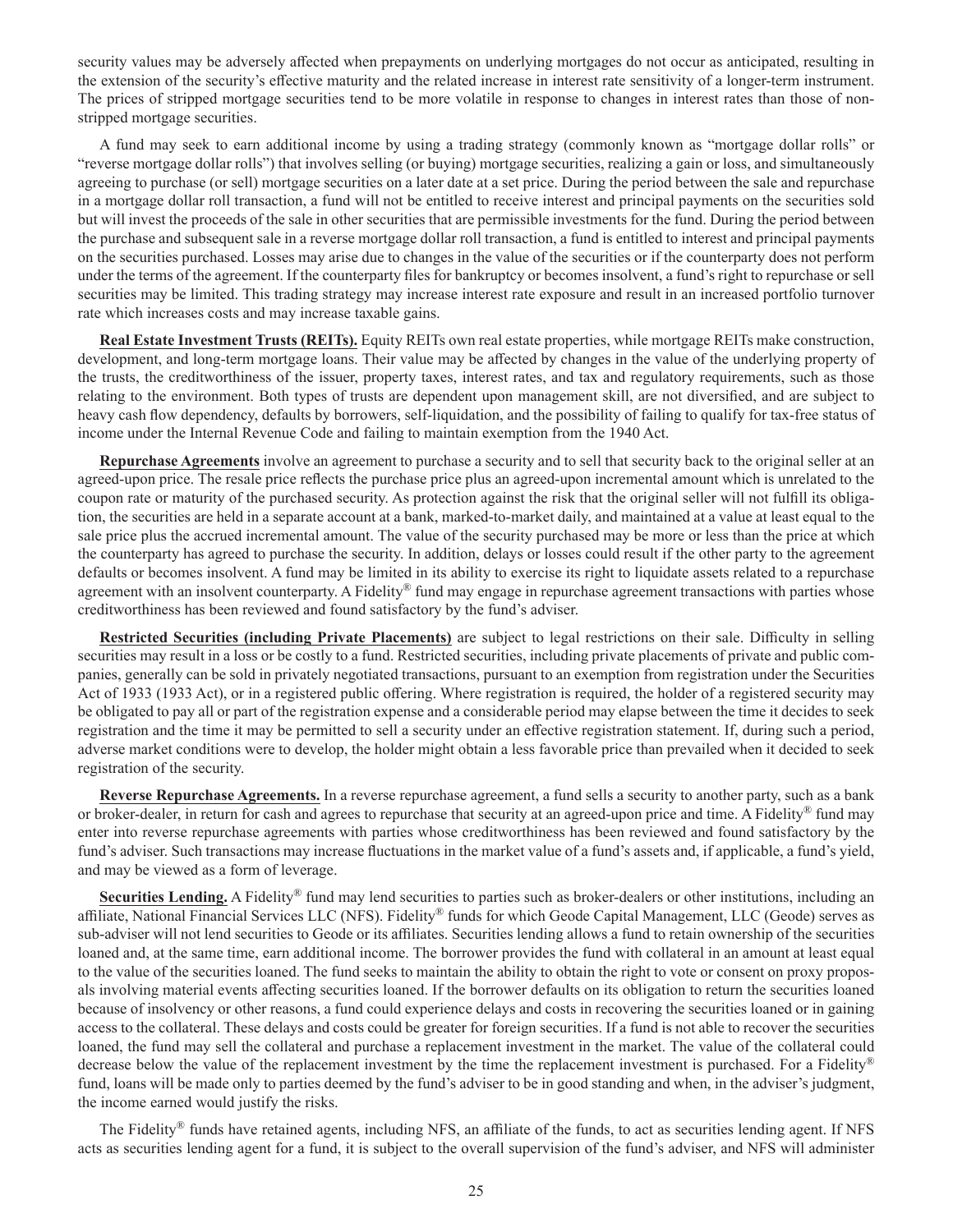the lending program in accordance with guidelines approved by the fund's Trustees.

Cash received as collateral through loan transactions may be invested in other eligible securities, including shares of a money market fund. Investing this cash subjects that investment, as well as the securities loaned, to market appreciation or depreciation.

**Securities of Other Investment Companies,** including shares of closed-end investment companies (which include business development companies (BDCs)), unit investment trusts, and open-end investment companies, represent interests in professionally managed portfolios that may invest in any type of instrument. Investing in other investment companies involves substantially the same risks as investing directly in the underlying instruments, but may involve additional expenses at the underlying investment company-level, such as portfolio management fees and operating expenses. Fees and expenses incurred indirectly by a fund as a result of its investment in shares of one or more other investment companies generally are referred to as "acquired fund fees and expenses" and may appear as a separate line item in a fund's prospectus fee table. For certain investment companies, such as BDCs, these expenses may be significant. Certain types of investment companies, such as closed-end investment companies, issue a fixed number of shares that trade on a stock exchange or over-the-counter at a premium or a discount to their NAV. Others are continuously offered at NAV, but may also be traded in the secondary market.

The securities of closed-end funds may be leveraged. As a result, a fund may be indirectly exposed to leverage through an investment in such securities. An investment in securities of closed-end funds that use leverage may expose a fund to higher volatility in the market value of such securities and the possibility that the fund's long-term returns on such securities will be diminished.

A fund's ability to invest in securities of other investment companies may be limited by federal securities laws. To the extent a fund acquires securities issued by unaffiliated investment companies, the Adviser's access to information regarding such underlying fund's portfolio may be limited and subject to such fund's policies regarding disclosure of fund holdings.

A fund that seeks to track the performance of a particular index could invest in investment companies that seek to track the performance of indexes other than the index that the fund seeks to track.

**Short Sales "Against the Box"** are short sales of securities that a fund owns or has the right to obtain (equivalent in kind or amount to the securities sold short). If a fund enters into a short sale against the box, it will be required to set aside securities equivalent in kind and amount to the securities sold short (or securities convertible or exchangeable into such securities) and will be required to hold such securities while the short sale is outstanding. A fund will incur transaction costs, including interest expenses, in connection with opening, maintaining, and closing short sales against the box.

**Short Sales.** Stocks underlying a fund's convertible security holdings can be sold short. For example, if a fund's adviser anticipates a decline in the price of the stock underlying a convertible security held by the fund, it may sell the stock short. If the stock price subsequently declines, the proceeds of the short sale could be expected to offset all or a portion of the effect of the stock's decline on the value of the convertible security. Fidelity<sup>®</sup> funds that employ this strategy generally intend to hedge no more than 15% of total assets with short sales on equity securities underlying convertible security holdings under normal circumstances.

A fund will be required to set aside securities equivalent in kind and amount to those sold short (or securities convertible or exchangeable into such securities) and will be required to hold them aside while the short sale is outstanding. A fund will incur transaction costs, including interest expenses, in connection with opening, maintaining, and closing short sales.

**Sources of Liquidity or Credit Support.** Issuers may employ various forms of credit and liquidity enhancements, including letters of credit, guarantees, swaps, puts, and demand features, and insurance provided by domestic or foreign entities such as banks and other financial institutions. An adviser and its affiliates may rely on their evaluation of the credit of the issuer or the credit of the liquidity or credit enhancement provider in determining whether to purchase or hold a security supported by such enhancement. In evaluating the credit of a foreign bank or other foreign entities, factors considered may include whether adequate public information about the entity is available and whether the entity may be subject to unfavorable political or economic developments, currency controls, or other government restrictions that might affect its ability to honor its commitment. Changes in the credit quality of the issuer and/or entity providing the enhancement could affect the value of the security or a fund's share price.

**Sovereign Debt Obligations** are issued or guaranteed by foreign governments or their agencies, including debt of Latin American nations or other developing countries. Sovereign debt may be in the form of conventional securities or other types of debt instruments such as loans or loan participations. Sovereign debt of developing countries may involve a high degree of risk, and may be in default or present the risk of default. Governmental entities responsible for repayment of the debt may be unable or unwilling to repay principal and pay interest when due, and may require renegotiation or rescheduling of debt payments. In addition, prospects for repayment of principal and payment of interest may depend on political as well as economic factors. Although some sovereign debt, such as Brady Bonds, is collateralized by U.S. Government securities, repayment of principal and payment of interest is not guaranteed by the U.S. Government.

**Special Purpose Acquisition Companies ("SPACs").** A fund may invest in stock, warrants, and other securities of SPACs or similar special purpose entities that pool money to seek potential acquisition opportunities. SPACs are collective investment structures formed to raise money in an initial public offering for the purpose of merging with or acquiring one or more operating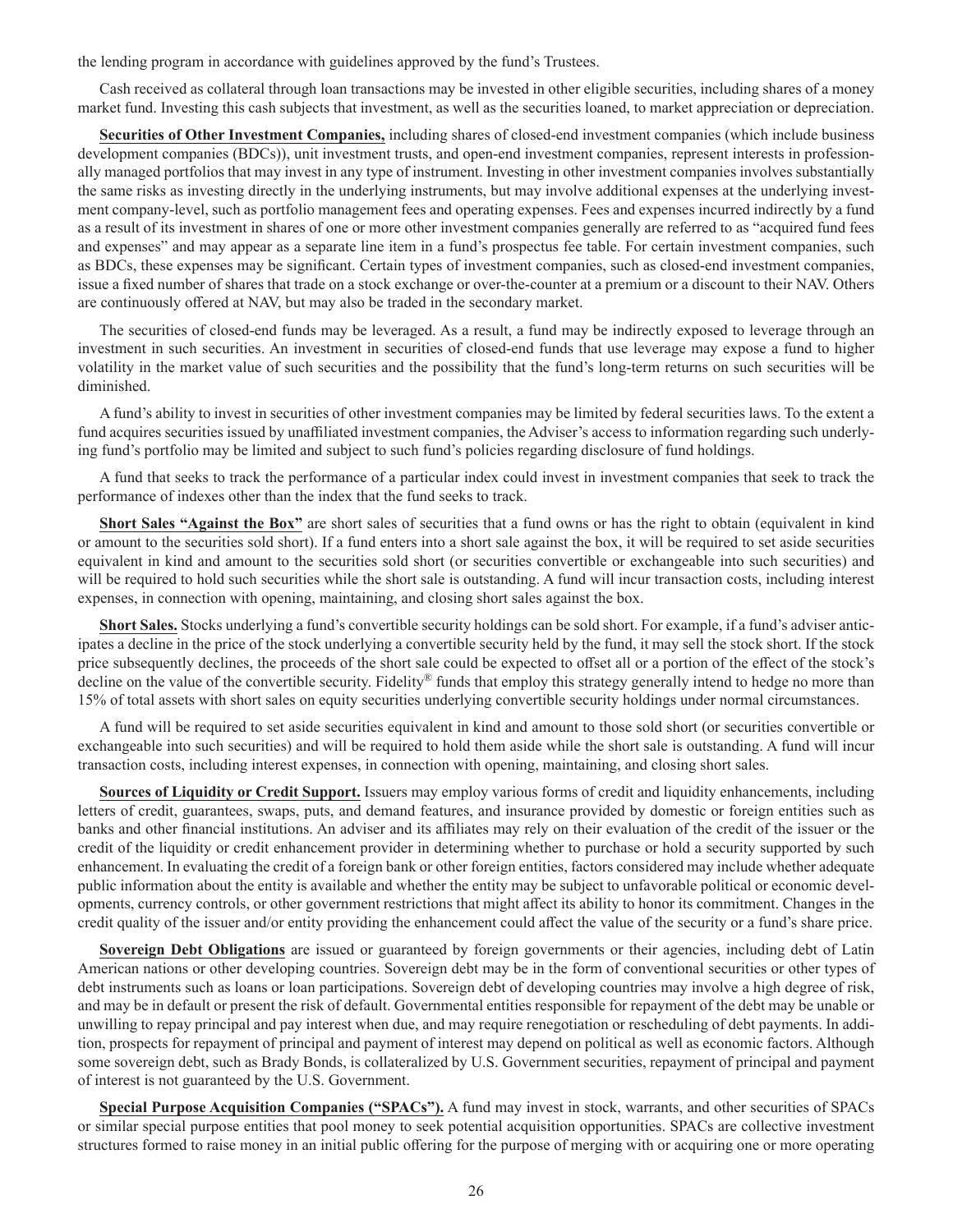companies (the "de-SPAC Transaction"). Until an acquisition is completed, a SPAC generally invests its assets in US government securities, money market securities and cash. In connection with a de-SPAC Transaction, the SPAC may complete a PIPE (private investment in public equity) offering with certain investors. A fund may enter into a contingent commitment with a SPAC to purchase PIPE shares if and when the SPAC completes its de-SPAC Transaction.

Because SPACs do not have an operating history or ongoing business other than seeking acquisitions, the value of their securities is particularly dependent on the ability of the SPAC's management to identify and complete a profitable acquisition. Some SPACs may pursue acquisitions only within certain industries or regions, which may increase the volatility of their prices. An investment in a SPAC is subject to a variety of risks, including that (i) an attractive acquisition or merger target may not be identified at all and the SPAC will be required to return any remaining monies to shareholders; (ii) an acquisition or merger once effected may prove unsuccessful and an investment in the SPAC may lose value; (iii) the values of investments in SPACs may be highly volatile and may depreciate significantly over time; (iv) no or only a thinly traded market for shares of or interests in a SPAC may develop, leaving a fund unable to sell its interest in a SPAC or to sell its interest only at a price below what the fund believes is the SPAC interest's intrinsic value; (v) any proposed merger or acquisition may be unable to obtain the requisite approval, if any, of shareholders; (vi) an investment in a SPAC may be diluted by additional later offerings of interests in the SPAC or by other investors exercising existing rights to purchase shares of the SPAC; (vii) the warrants or other rights with respect to the SPAC held by a fund may expire worthless or may be repurchased or retired by the SPAC at an unfavorable price; (viii) a fund may be delayed in receiving any redemption or liquidation proceeds from a SPAC to which it is entitled; and (ix) a significant portion of the monies raised by the SPAC for the purpose of identifying and effecting an acquisition or merger may be expended during the search for a target transaction.

Purchased PIPE shares will be restricted from trading until the registration statement for the shares is declared effective. Upon registration, the shares can be freely sold, but only pursuant to an effective registration statement or other exemption from registration. The securities issued by a SPAC, which are typically traded either in the over-the-counter market or on an exchange, may be considered illiquid, more difficult to value, and/or be subject to restrictions on resale.

**Stripped Securities** are the separate income or principal components of a debt security. The risks associated with stripped securities are similar to those of other debt securities, although stripped securities may be more volatile, and the value of certain types of stripped securities may move in the same direction as interest rates. U.S. Treasury securities that have been stripped by a Federal Reserve Bank are obligations issued by the U.S. Treasury.

Privately stripped government securities are created when a dealer deposits a U.S. Treasury security or other U.S. Government security with a custodian for safekeeping. The custodian issues separate receipts for the coupon payments and the principal payment, which the dealer then sells.

**Structured Securities** (also called "structured notes") are derivative debt securities, the interest rate on or principal of which is determined by an unrelated indicator. The value of the interest rate on and/or the principal of structured securities is determined by reference to changes in the value of a reference instrument (*e.g.,* a security or other financial instrument, asset, currency, interest rate, commodity, or index) or the relative change in two or more reference instruments. A structured security may be positively, negatively, or both positively and negatively indexed; that is, its value or interest rate may increase or decrease if the value of the reference instrument increases. Similarly, its value or interest rate may increase or decrease if the value of the reference instrument decreases. Further, the change in the principal amount payable with respect to, or the interest rate of, a structured security may be calculated as a multiple of the percentage change (positive or negative) in the value of the underlying reference instrument(s); therefore, the value of such structured security may be very volatile. Structured securities may entail a greater degree of market risk than other types of debt securities because the investor bears the risk of the reference instrument. Structured securities may also be more volatile, less liquid, and more difficult to accurately price than less complex securities or more traditional debt securities. In addition, because structured securities generally are traded over-the-counter, structured securities are subject to the creditworthiness of the counterparty of the structured security, and their values may decline substantially if the counterparty's creditworthiness deteriorates.

**Temporary Defensive Policies.** Each of VIP ContrafundSM Portfolio, VIP Disciplined Small Cap Portfolio, VIP Dynamic Capital Appreciation Portfolio, VIP Emerging Markets Portfolio, VIP Equity-Income PortfolioSM, VIP Growth & Income Portfolio, VIP Growth Opportunities Portfolio, VIP Growth Portfolio, VIP International Capital Appreciation Portfolio, VIP Mid Cap Portfolio, VIP Overseas Portfolio, VIP Stock Selector All Cap Portfolio, VIP Value Portfolio, and VIP Value Strategies Portfolio reserves the right to invest without limitation in preferred stocks and investment-grade debt instruments for temporary, defensive purposes.

VIP Floating Rate High Income Portfolio reserves the right to invest without limitation in investment-grade money market or short-term debt instruments for temporary, defensive purposes.

VIP High Income Portfolio reserves the right to invest without limitation in investment-grade securities for temporary, defensive purposes.

**Transfer Agent Bank Accounts.** Proceeds from shareholder purchases of a Fidelity® fund may pass through a series of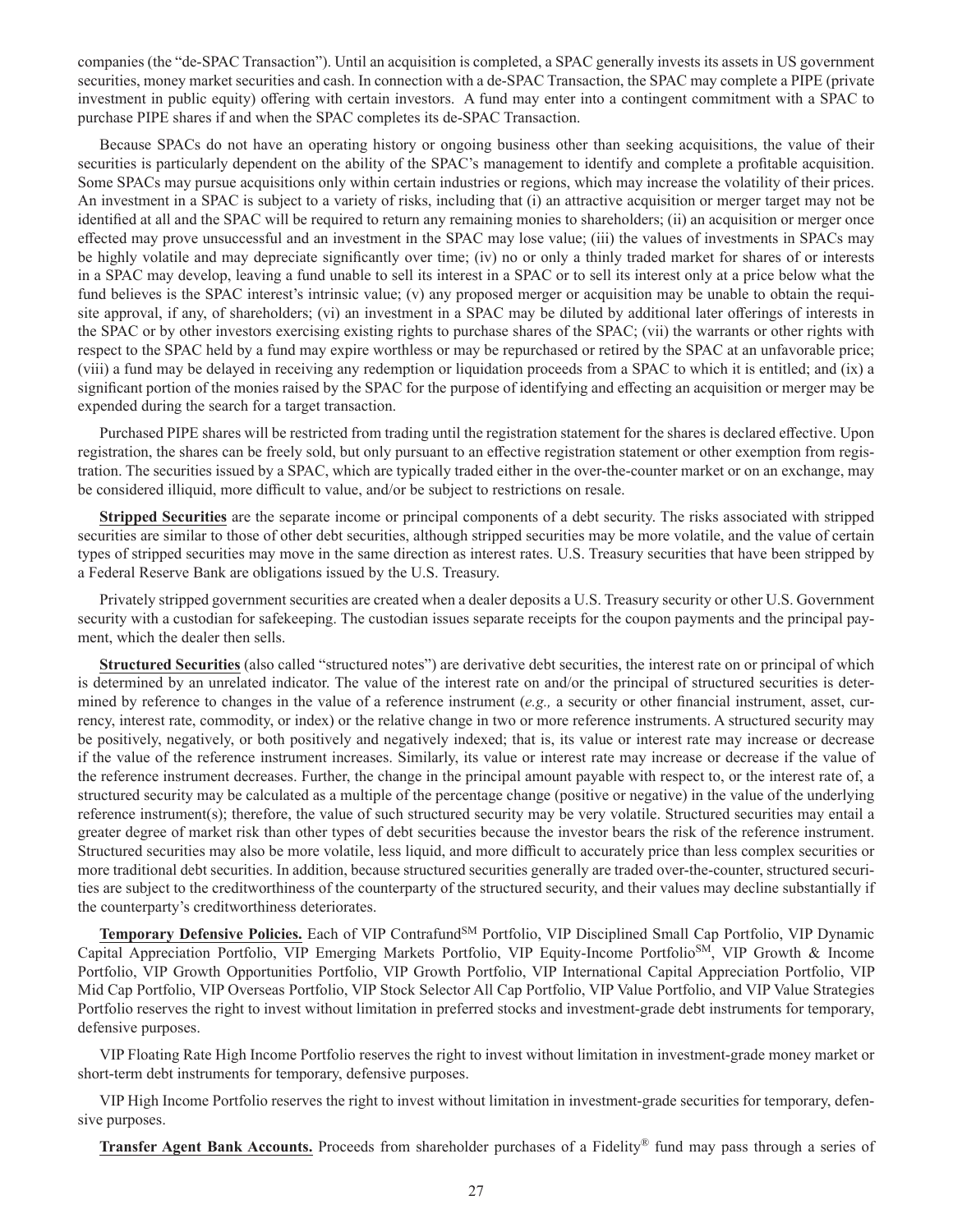demand deposit bank accounts before being held at the fund's custodian. Redemption proceeds may pass from the custodian to the shareholder through a similar series of bank accounts.

If a bank account is registered to the transfer agent or an affiliate, who acts as an agent for the funds when opening, closing, and conducting business in the bank account, the transfer agent or an affiliate may invest overnight balances in the account in repurchase agreements. Any balances that are not invested in repurchase agreements remain in the bank account overnight. Any risks associated with such an account are investment risks of the funds. A fund faces the risk of loss of these balances if the bank becomes insolvent.

**Variable and Floating Rate Securities** provide for periodic adjustments in the interest rate paid on the security. Variable rate securities provide for a specified periodic adjustment in the interest rate, while floating rate securities have interest rates that change whenever there is a change in a designated benchmark rate or the issuer's credit quality, sometimes subject to a cap or floor on such rate. Some variable or floating rate securities are structured with put features that permit holders to demand payment of the unpaid principal balance plus accrued interest from the issuers or certain financial intermediaries. For purposes of determining the maximum maturity of a variable or floating rate security, a fund's adviser may take into account normal settlement periods.

In addition to other interbank offered rates (IBORs), the most common benchmark rate for floating rate securities is London Interbank Offered Rate (LIBOR), which is the rate of interest offered on short-term interbank deposits, as determined by trading between major international banks. After the global financial crisis, regulators globally determined that existing interest rate benchmarks should be reformed based on concerns that LIBOR and other IBORs were susceptible to manipulation. Replacement rates that have been identified include the Secured Overnight Financing Rate (SOFR, which is intended to replace U.S. dollar LIBOR and measures the cost of U.S. dollar overnight borrowings) and the Sterling Overnight Index Average rate (SONIA, which is intended to replace pound sterling LIBOR and measures the overnight interest rate paid by banks in the sterling market). In March 2021, the United Kingdom's Financial Conduct Authority and ICE Benchmark Authority formally announced the dates after which the LIBORs will no longer be representative and subsequently cease publication. Certain LIBOR settings will cease publication after the end of 2021. However, the publication of certain other LIBOR settings will continue through at least mid-2023. While various regulators and industry bodies are working globally on transitioning to alternative rates, there remains uncertainty regarding the future utilization of the IBORs and the transition to, and the nature of, replacement rates. As such, the effect of a transition away from the IBORs on a fund and the financial instruments in which it invests cannot yet be determined, and may depend on factors that include, but are not limited to: (i) existing fallback or termination provisions in individual contracts; (ii) the effect of new legislation relating to the discontinuation of LIBOR and the use of replacement rates, and (iii) whether, how, and when industry participants develop and adopt new reference rates and fallbacks for both legacy and new products and instruments. Such transition may result in a reduction in the value of IBOR-based instruments held by a fund, a reduction in the effectiveness of certain hedging transactions and increased illiquidity and volatility in markets that currently rely on an IBOR to determine interest rates, any of which could adversely impact the fund's performance.

**Warrants.** Warrants are instruments which entitle the holder to buy an equity security at a specific price for a specific period of time. Changes in the value of a warrant do not necessarily correspond to changes in the value of its underlying security. The price of a warrant may be more volatile than the price of its underlying security, and a warrant may offer greater potential for capital appreciation as well as capital loss.

Warrants do not entitle a holder to dividends or voting rights with respect to the underlying security and do not represent any rights in the assets of the issuing company. A warrant ceases to have value if it is not exercised prior to its expiration date. These factors can make warrants more speculative than other types of investments.

**When-Issued and Forward Purchase or Sale Transactions** involve a commitment to purchase or sell specific securities at a predetermined price or yield in which payment and delivery take place after the customary settlement period for that type of security. Typically, no interest accrues to the purchaser until the security is delivered.

When purchasing securities pursuant to one of these transactions, the purchaser assumes the rights and risks of ownership, including the risks of price and yield fluctuations and the risk that the security will not be issued as anticipated. Because payment for the securities is not required until the delivery date, these risks are in addition to the risks associated with a fund's investments. If a fund remains substantially fully invested at a time when a purchase is outstanding, the purchases may result in a form of leverage. When a fund has sold a security pursuant to one of these transactions, the fund does not participate in further gains or losses with respect to the security. If the other party to a delayed-delivery transaction fails to deliver or pay for the securities, a fund could miss a favorable price or yield opportunity or suffer a loss.

A fund may renegotiate a when-issued or forward transaction and may sell the underlying securities before delivery, which may result in capital gains or losses for the fund.

Under the Federal Housing Finance Agency's "Single Security Initiative" intended to maximize liquidity for both Fannie Mae and Freddie Mac mortgage-backed securities in the TBA market, Fannie Mae and Freddie Mac expect to start issuing UMBS in place of their current separate offerings of TBA-eligible mortgage-backed securities. The effects of the issuance of UMBS on the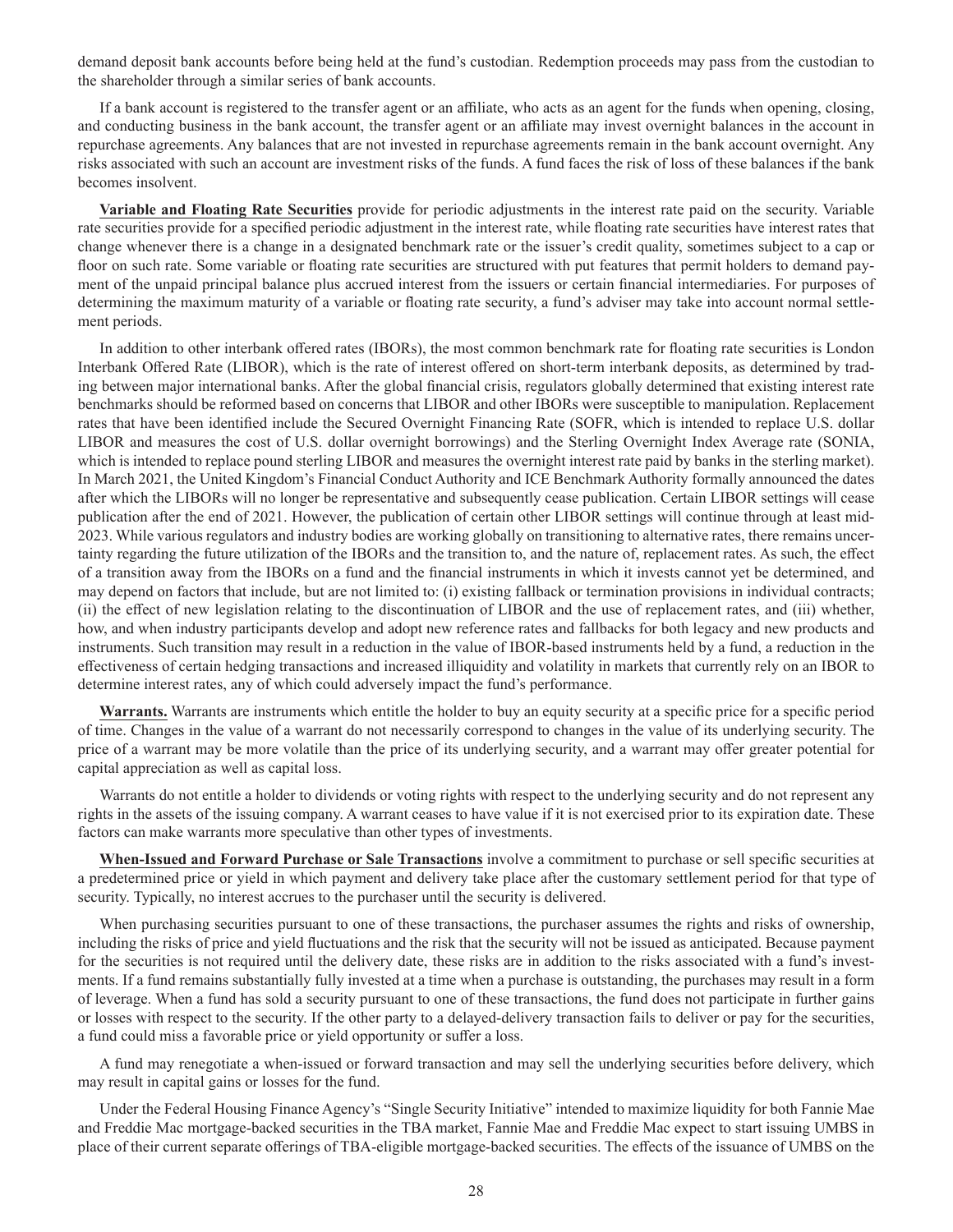TBA market are uncertain.

**Zero Coupon Bonds** do not make interest payments; instead, they are sold at a discount from their face value and are redeemed at face value when they mature. Because zero coupon bonds do not pay current income, their prices can be more volatile than other types of fixed-income securities when interest rates change. In calculating a fund's dividend, a portion of the difference between a zero coupon bond's purchase price and its face value is considered income.

In addition to the investment policies and limitations discussed above, a fund is subject to the additional operational risk discussed below.

**Considerations Regarding Cybersecurity.** With the increased use of technologies such as the Internet to conduct business, a fund's service providers are susceptible to operational, information security and related risks. In general, cyber incidents can result from deliberate attacks or unintentional events and may arise from external or internal sources. Cyber attacks include, but are not limited to, gaining unauthorized access to digital systems (e.g., through "hacking" or malicious software coding) for purposes of misappropriating assets or sensitive information; corrupting data, equipment or systems; or causing operational disruption. Cyber attacks may also be carried out in a manner that does not require gaining unauthorized access, such as causing denial-of-service attacks on websites (i.e., efforts to make network services unavailable to intended users). Cyber incidents affecting a fund's manager, any sub-adviser and other service providers (including, but not limited to, fund accountants, custodians, transfer agents and financial intermediaries) have the ability to cause disruptions and impact business operations, potentially resulting in financial losses, interference with a fund's ability to calculate its NAV, impediments to trading, the inability of fund shareholders to transact business, destruction to equipment and systems, violations of applicable privacy and other laws, regulatory fines, penalties, reputational damage, reimbursement or other compensation costs, or additional compliance costs. Similar adverse consequences could result from cyber incidents affecting issuers of securities in which a fund invests, counterparties with which a fund engages in transactions, governmental and other regulatory authorities, exchange and other financial market operators, banks, brokers, dealers, insurance companies and other financial institutions (including financial intermediaries and service providers for fund shareholders) and other parties. In addition, substantial costs may be incurred in order to prevent any cyber incidents in the future.

While a fund's service providers have established business continuity plans in the event of, and risk management systems to prevent, such cyber incidents, there are inherent limitations in such plans and systems including the possibility that certain risks have not been identified. Furthermore, a fund cannot control the cyber security plans and systems put in place by its service providers or any other third parties whose operations may affect a fund or its shareholders. A fund and its shareholders could be negatively impacted as a result.

#### **SPECIAL GEOGRAPHIC CONSIDERATIONS**

**Emerging Markets**. Investments in companies domiciled in emerging market countries may be subject to potentially higher risks than investments in developed countries. These risks include: (i) less social, political, and economic stability; (ii) greater illiquidity and price volatility due to smaller or limited local capital markets for such securities, or low or non-existent trading volumes; (iii) foreign exchanges and broker-dealers may be subject to less oversight and regulation by local authorities; (iv) local governments may decide to seize or confiscate securities held by foreign investors, restrict an investor's ability to sell or redeem securities, decide to suspend or limit an issuer's ability to make dividend or interest payments; and/or may limit or entirely restrict repatriation of invested capital, profits, and dividends; (v) capital gains may be subject to local taxation, including on a retroactive basis; (vi) issuers facing restrictions on dollar or euro payments imposed by local governments may attempt to make dividend or interest payments to foreign investors in the local currency; (vii) investors may experience difficulty in enforcing legal claims related to the securities, shareholder claims common in the United States may not exist in emerging markets, and/or local judges may favor the interests of the issuer over those of foreign investors; (viii) U.S. authorities may be unable to investigate, bring, or enforce actions against non-U.S. companies and non-U.S. persons; (ix) bankruptcy judgments may only be permitted to be paid in the local currency; (x) limited public information regarding the issuer may result in greater difficulty in determining market valuations of the securities; and (xi) infrequent financial reporting, substandard disclosure, and differences in financial reporting, audit and accounting requirements and standards may make it difficult to ascertain the financial health of an issuer. In addition, unlike developed countries, many emerging countries' economic growth highly depends on exports and inflows of external capital, making them more vulnerable to the downturns of the world economy. The enduring low growth in the global economy has weakened the global demand for emerging market exports and tightened international credit supplies, highlighting the sensitivity of emerging economies to the performance of their trading partners. Developing countries may also face disproportionately large exposure to the negative effects of climate change, due to both geography and a lack of access to technology to adapt to its effects, which could include increased frequency and severity of natural disasters and extreme weather events such as droughts, rising sea levels, decreased crop yields, and increased spread of disease, all of which could harm performance of affected economies. Given the particular vulnerability of emerging market countries to the effects of climate change, disruptions in international efforts to address climate-related issues may have a disproportionate impact on developing countries.

Many emerging market countries suffer from uncertainty and corruption in their legal frameworks. Legislation may be difficult to interpret or laws may be too new to provide any precedential value. Laws regarding foreign investment and private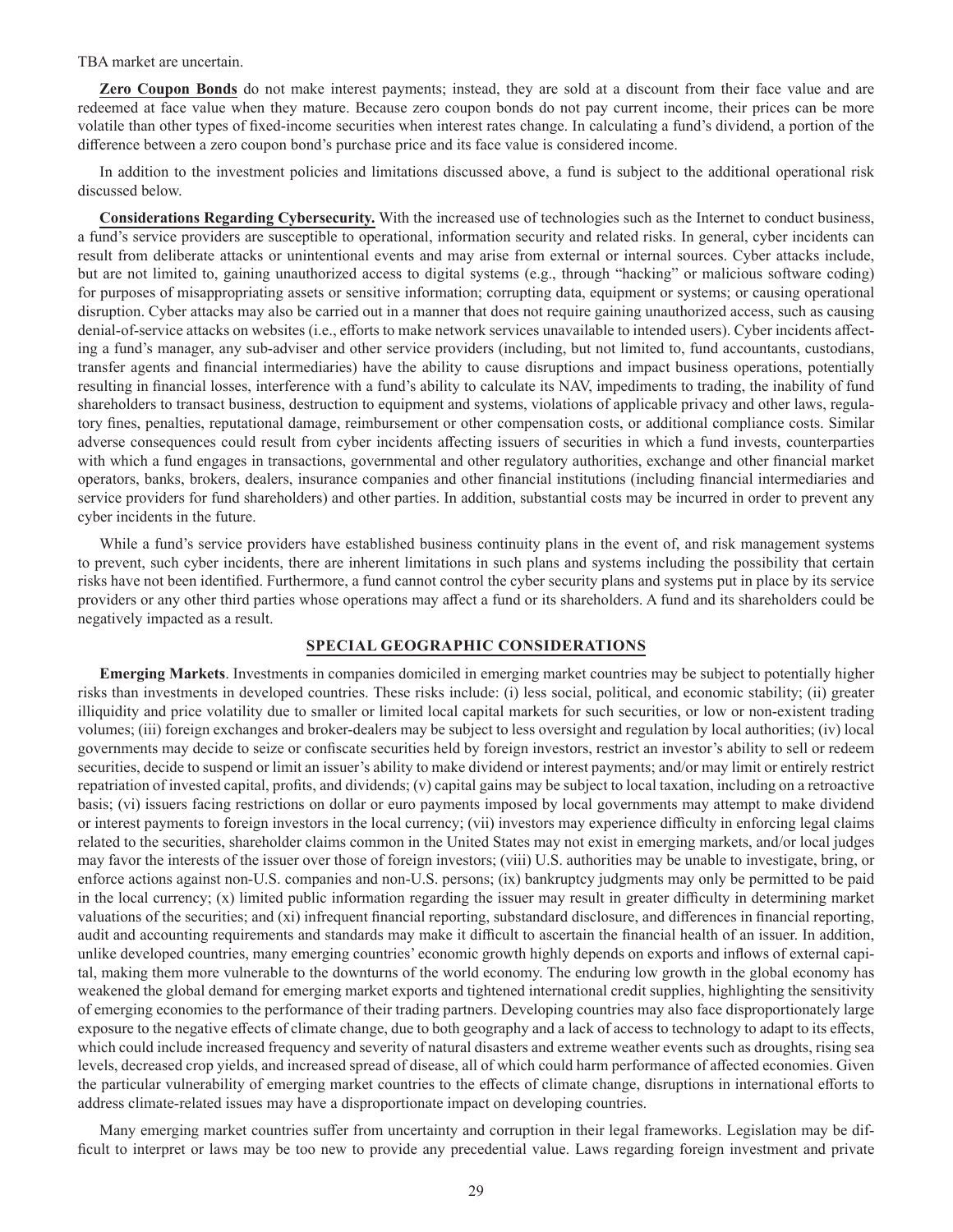property may be weak, not enforced consistently, or non-existent. Sudden changes in governments or the transition of regimes may result in policies that are less favorable to investors such as the imposition of price controls or policies designed to expropriate or nationalize "sovereign" assets. Certain emerging market countries in the past have expropriated large amounts of private property, in many cases with little or no compensation, and there can be no assurance that such expropriation will not occur in the future.

The United States, other nations, or other governmental entities (including supranational entities) could impose sanctions on a country that limits or restricts foreign investment, the movement of assets or other economic activity. In addition, an imposition of sanctions upon certain issuers in a country could have a materially adverse effect on the value of such companies' securities, delay a fund's ability to exercise certain rights as security holder, and/or impair a fund's ability to meet its investment objectives. A fund may be prohibited from investing in securities issued by companies subject to such sanctions and may be required to freeze its existing investments in those companies, prohibiting the fund from selling or otherwise transacting in these investments. Such sanctions, or other intergovernmental actions that may be taken in the future, may result in the devaluation of the country's currency, a downgrade in the country's credit rating, and/or a decline in the value and liquidity of impacted company stocks.

Many emerging market countries in which a fund may invest lack the social, political, and economic stability characteristic exhibited by developed countries. Political instability among emerging market countries can be common and may be caused by an uneven distribution of wealth, governmental corruption, social unrest, labor strikes, civil wars, and religious oppression. Economic instability in emerging market countries may take the form of: (i) high interest rates; (ii) high levels of inflation, including hyperinflation; (iii) high levels of unemployment or underemployment; (iv) changes in government economic and tax policies, including confiscatory taxation (or taxes on foreign investments); and (v) imposition of trade barriers.

Currencies of emerging market countries are subject to significantly greater risks than currencies of developed countries. Some emerging market currencies may not be internationally traded or may be subject to strict controls by local governments, resulting in undervalued or overvalued currencies. Some emerging market countries have experienced balance of payment deficits and shortages in foreign exchange reserves, which has resulted in some governments restricting currency conversions. Future restrictive exchange controls could prevent or restrict a company's ability to make dividend or interest payments in the original currency of the obligation (usually U.S. dollars). In addition, even though the currencies of some emerging market countries may be convertible into U.S. dollars, the conversion rates may be artificial relative to their actual market values.

Governments of many emerging market countries have become overly reliant on the international capital markets and other forms of foreign credit to finance large public spending programs that cause huge budget deficits. Often, interest payments have become too overwhelming for these governments to meet, as these payments may represent a large percentage of a country's total GDP. Accordingly, these foreign obligations have become the subject of political debate within emerging market countries, which has resulted in internal pressure for such governments to not make payments to foreign creditors, but instead to use these funds for social programs. As a result of either an inability to pay or submission to political pressure, the governments sought to restructure their loan and/or bond obligations, have declared a temporary suspension of interest payments, or defaulted (in part or full) on their outstanding debt obligations. These events have adversely affected the values of securities issued by the governments and corporations domiciled in these emerging market countries and have negatively affected not only their cost of borrowing, but their ability to borrow in the future as well. Emerging markets have also benefited from continued monetary policies adopted by the central banks of developed countries. After a period of continuously raising interest rates, the U.S. Federal Reserve and central banks in other developed countries have reduced interest rates to historically low levels. To the extent the Federal Reserve Board maintains near zero rates, emerging market economies may benefit.

In addition to their continued reliance on international capital markets, many emerging economies are also highly dependent on international trade and exports, including exports of oil and other commodities. As a result, these economies are particularly vulnerable to downturns of the world economy. In recent years, emerging market economies have been subject to tightened international credit supplies and weakened global demand for their exports and, as a result, certain of these economies faced significant difficulties and some economies face recessionary concerns. Over the last decade, emerging market countries, and companies domiciled in such countries, have acquired significant debt levels. Any increase in U.S. interest rates could restrict the access to relatively inexpensive credit supplies and jeopardize the ability of emerging market countries to pay their respective debt service obligations. Although certain emerging market economies have shown signs of growth and recovery, continued growth is dependent on the uncertain economic outlook of China, Japan, the European Union, and the United States. The reduced demand for exports and lack of available capital for investment resulting from the European debt crisis, a slowdown in China, the effects of the COVID-19 pandemic, and persistent low growth in the global economy may inhibit growth for emerging market countries.

#### **Canada.**

**Economic.** Canada is a major producer of commodities such as forest products, metals, agricultural products, and energy related products like oil, gas, and hydroelectricity. Accordingly, events affecting the supply and demand of base commodity resources and industrial and precious metals and materials, both domestically and internationally, can have a significant effect on Canadian market performance.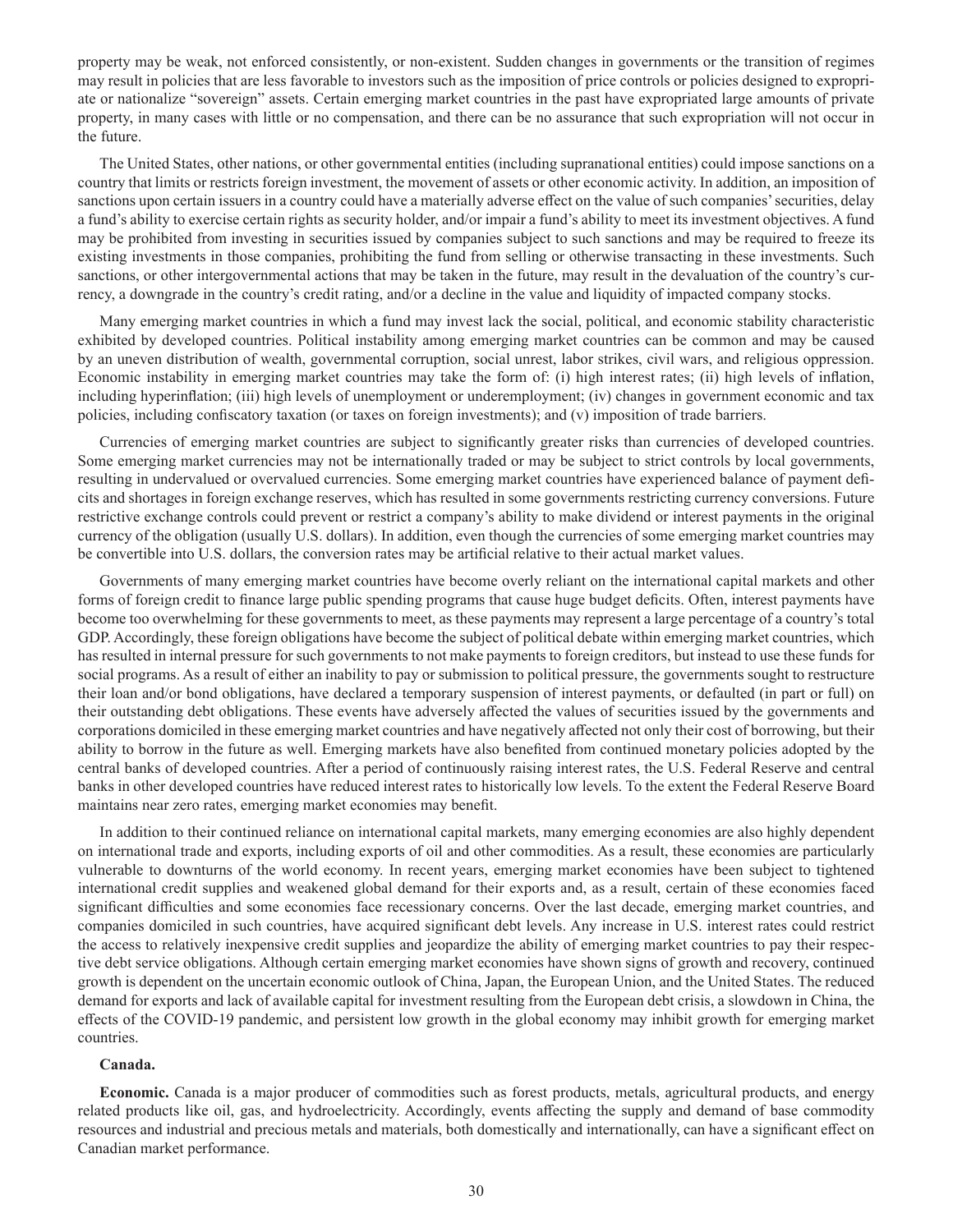The United States is Canada's largest trading partner and developments in economic policy and U.S. market conditions have a significant impact on the Canadian economy. The economic and financial integration of the United States, Canada, and Mexico through the United States-Mexico-Canada Agreement (USMCA) may make the Canadian economy and securities market more sensitive to North American trade patterns. Any disruption in the continued operation of USMCA may have a significant and adverse impact on Canada's economic outlook and the value of a fund's investments in Canada.

Growth has continued to slow in recent years for certain sectors of the Canadian economy, particularly energy extraction and manufacturing. Forecasts on growth remain modest. Oil prices have fluctuated greatly over time and the enduring volatility in the strength of the Canadian dollar may also negatively impact Canada's ability to export, which could limit Canada's economic growth.

**Europe.** The European Union (EU) is an intergovernmental and supranational union of European countries spanning the continent, each known as a member state. One of the key activities of the EU is the establishment and administration of a common single market, consisting of, among other things, a common trade policy. In order to further the integration of the economies of member states, member states established, among other things, the European Economic and Monetary Union (EMU), a collection of policies that set out different stages and commitments that member states need to follow to achieve greater economic policy coordination and monetary cooperation, including the adoption of a single currency, the euro. While all EU member states participate in the economic union, only certain EU member states have adopted the euro as their currency. When a member state adopts the euro as its currency, the member state no longer controls its own monetary policies. Instead, the authority to direct monetary policy is exercised by the European Central Bank (ECB).

While economic and monetary convergence in the EU may offer opportunities for those investing in the region, investors should be aware that the success of the EU is not wholly assured. European countries can be significantly affected by the tight fiscal and monetary controls that the EU governing institutions may impose on its members or with which candidates for EMU membership are required to comply. Europe must grapple with a number of challenges, any one of which could threaten the sustained economic growth, regulatory efficiency, or political survival of the political and economic union. The countries adopting the euro must adjust to a unified monetary system, which has resulted in the loss of exchange rate flexibility and some degree of economic sovereignty. Europe's economies are diverse, governance is decentralized, and its cultures differ widely. Unemployment in some European countries has historically been higher than in the United States, and a number of countries continue to face abnormally high unemployment levels, particularly for younger workers, which could pose a political risk. Many EU nations are susceptible to the economic risks associated with high levels of debt. The EU continues to face major issues involving its membership, structure, procedures and policies, including the successful political, economic and social integration of new member states, the EU's resettlement and distribution of refugees, and resolution of the EU's problematic fiscal and democratic accountability. Efforts of the member states to continue to unify their economic and monetary policies may increase the potential for similarities in the movements of European markets and reduce the benefit of diversification within the region.

**Political.** Over the last two decades, the EU has extended its membership and influence to the countries of Eastern Europe. It has accepted several Eastern European countries as new members, and has engaged with several other countries regarding future enlargement. Membership for these states is intended to, among other things, cement economic and political stability across the region. For these countries, membership serves as a strong political impetus to engage in regulatory and political reforms and to employ tight fiscal and monetary policies. Nevertheless, certain new member states, particularly former satellites of the former Soviet Union, remain burdened to various extents by certain infrastructural, bureaucratic, and business inefficiencies inherited from their history of economic central planning. Further expansion of the EU has long-term economic benefits for both member states and potential expansion candidates. However, certain European countries are not viewed as currently suitable for membership, especially countries further east with less developed economies. The current and future status of the EU therefore continues to be the subject of political controversy, with widely differing views both within and between member states. The growth of nationalist and populist parties in both national legislatures and the European Parliament may further threaten enlargement, and impede both national and supranational governance.

An increasingly assertive Russia poses its own set of risks for the EU. Opposition to EU expansion to members of the former Soviet bloc may prompt more intervention by Russia in the affairs of its neighbors. This interventionist stance may carry various negative consequences, including direct effects, such as export restrictions on Russia's natural resources, Russian support for separatist groups or pro-Russian parties located in EU countries, Russian interference in the internal political affairs of current or potential EU members or of the EU itself, externalities of ongoing conflict, such as an influx of refugees from Ukraine and Syria, or collateral damage to foreign assets in conflict zones, all of which could negatively impact EU economic activity.

It is possible that, as wealth and income inequality grow both within and between individual member states, socioeconomic and political tensions may be exacerbated. The potential direct and indirect consequences of this growing gap may be substantial.

The transition to a more unified economic system also brings uncertainty. Significant political decisions will be made that may affect market regulation, subsidization, and privatization across all industries, from agricultural products to telecommunications, that may have unpredictable effects on member states and companies within those states.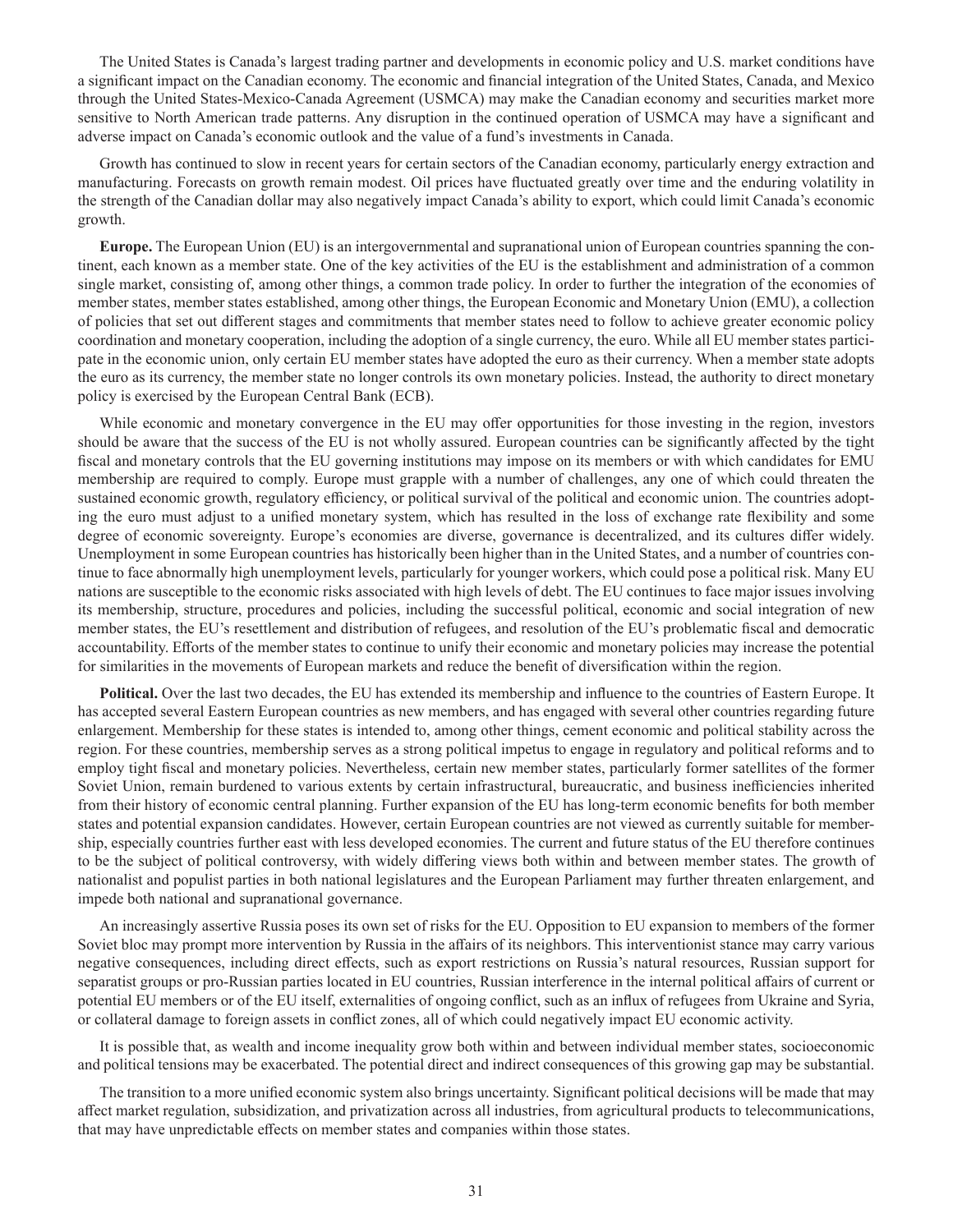The influx of migrants and refugees seeking resettlement in the EU as a result of ongoing conflicts around the world also poses certain risks to the EU. The COVID-19 pandemic has served to exacerbate need in unstable regions, leading to increased numbers of refugees. Resettlement itself may be costly for individual member states, particularly those border countries on the periphery of the EU where migrants first enter. In addition, pressing questions over accepting, processing and distributing migrants have been a significant source of intergovernmental disagreements and could pose significant dangers to the integrity of the EU.

**Economic.** As economic conditions across member states may vary widely, there is continued concern about national-level support for the euro and the accompanying coordination of fiscal and wage policy among EMU member states. Member states must maintain tight control over inflation, public debt, and budget deficits in order to qualify for participation in the euro. These requirements severely limit EMU member states' ability to implement fiscal policy to address regional economic conditions. Moreover, member states that use the euro cannot devalue their currencies in the face of economic downturn, precluding them from stoking inflation to reduce their real debt burden and potentially rendering their exports less competitive.

The United Kingdom (UK) left the European Union (EU) on January 31, 2020 under the terms of a negotiated departure deal. A transition period, which kept most pre-departure arrangements in place, ended on December 31, 2020, and the UK entered into a new trading relationship with the EU under the terms of the EU-UK trade agreement which reflected the long-term, posttransition landscape. Further discussions are to be held between the UK and the EU in relation to matters not covered by the trade agreement, such as financial services. Significant economic and regulatory uncertainty caused by the UK's exit from the EU has resulted in volatile markets for the UK and broader international financial markets. While the long-term effects of Brexit remain unclear, in the short term, financial markets may experience, among other things, greater volatility and/or illiquidity, currency fluctuations, and a decline in cross-border investment between the UK and the EU. The effects of Brexit will also be shaped by new trade deals that the UK is negotiating with more than 60 other countries, including the United States. Brexit could lead to legal and tax uncertainty and potentially divergent national laws and regulations as the UK determines which EU laws to replicate or replace. The impact of Brexit on the UK and in global markets as well as any associated adverse consequences remains unclear, and the uncertainty may have a significant negative effect on the value of a fund's investments.

The global financial crisis of 2008-2009 brought several small countries in Europe to the brink of sovereign default. Many other economies fell into recession, decreasing tax receipts and widening budget deficits. In response, many countries of Europe have implemented fiscal austerity, decreasing discretionary spending in an attempt to decrease their budget deficits. However, many European governments continue to face high levels of public debt and substantial budget deficits, some with shrinking government expenditures, which hinder economic growth in the region and may still threaten the continued viability of the EMU. Due to these large public deficits, some European issuers may continue to have difficulty accessing capital and may be dependent on emergency assistance from European governments and institutions to avoid defaulting on their outstanding debt obligations. The availability of such assistance, however, may be contingent on an issuer's implementation of certain reforms or reaching a required level of performance, which may increase the possibility of default. Such prospects could inject significant volatility into European markets, which may reduce the liquidity or value of a fund's investments in the region. Likewise, the high levels of public debt raise the possibility that certain European issuers may be forced to restructure their debt obligations, which could cause a fund to lose the value of its investments in any such issuer.

The legacy of the global financial crisis of 2008-2009, the European sovereign debt crisis, and the ongoing recession in parts of Europe have left the banking and financial sectors of many European countries weakened and, in some cases, fragile. Many institutions remain saddled with high default rates on loans, still hold assets of indeterminate value, and have been forced to maintain higher capital reserves under new regulations. This has led to decreased returns from finance and banking directly, and has constricted the sector's ability to lend, thus potentially reducing future returns and constricting economic growth. The ECB has sought to spur economic growth and ward off deflation by engaging in quantitative easing, lowering the ECB's benchmark rate into negative territory, and opening a liquidity channel to encourage bank lending. Most recently, in September 2019, the ECB announced a new bond-buying program and changed its targeted long-term refinancing rate to provide more favorable bank lending conditions. In response to the economic consequences of the COVID-19 pandemic, the ECB has significantly increased bond purchases, and only began slowing their purchasing strategy in September 2021.

Ongoing regulatory uncertainty could have a negative effect on the value of a fund's investments in the region. Governments across the EMU are facing increasing opposition to certain measures taken in response to the recent economic crises. In light of such uncertainty, the risk that certain member states will abandon the euro persists, and any such occurrence would likely have wide-ranging effects on global markets that are difficult to predict. However, these effects would likely have a negative impact on a fund's investments in the region.

Although some European economies have begun to show more sustained economic growth, the ongoing debt crisis, political and regulatory responses to the financial crisis, the effects of the COVID-19 pandemic, and uncertainty over the future of the EMU and the EU itself may continue to limit short-term growth and economic recovery in the region. Some countries have experienced prolonged stagnation or returns to recession, raising the possibility that other European economies could follow suit. Economic challenges facing the region include high levels of public debt, significant rates of unemployment, aging populations, heavy regulation of non-financial businesses, persistent trade deficits, rigid labor markets, and inability to access credit. Although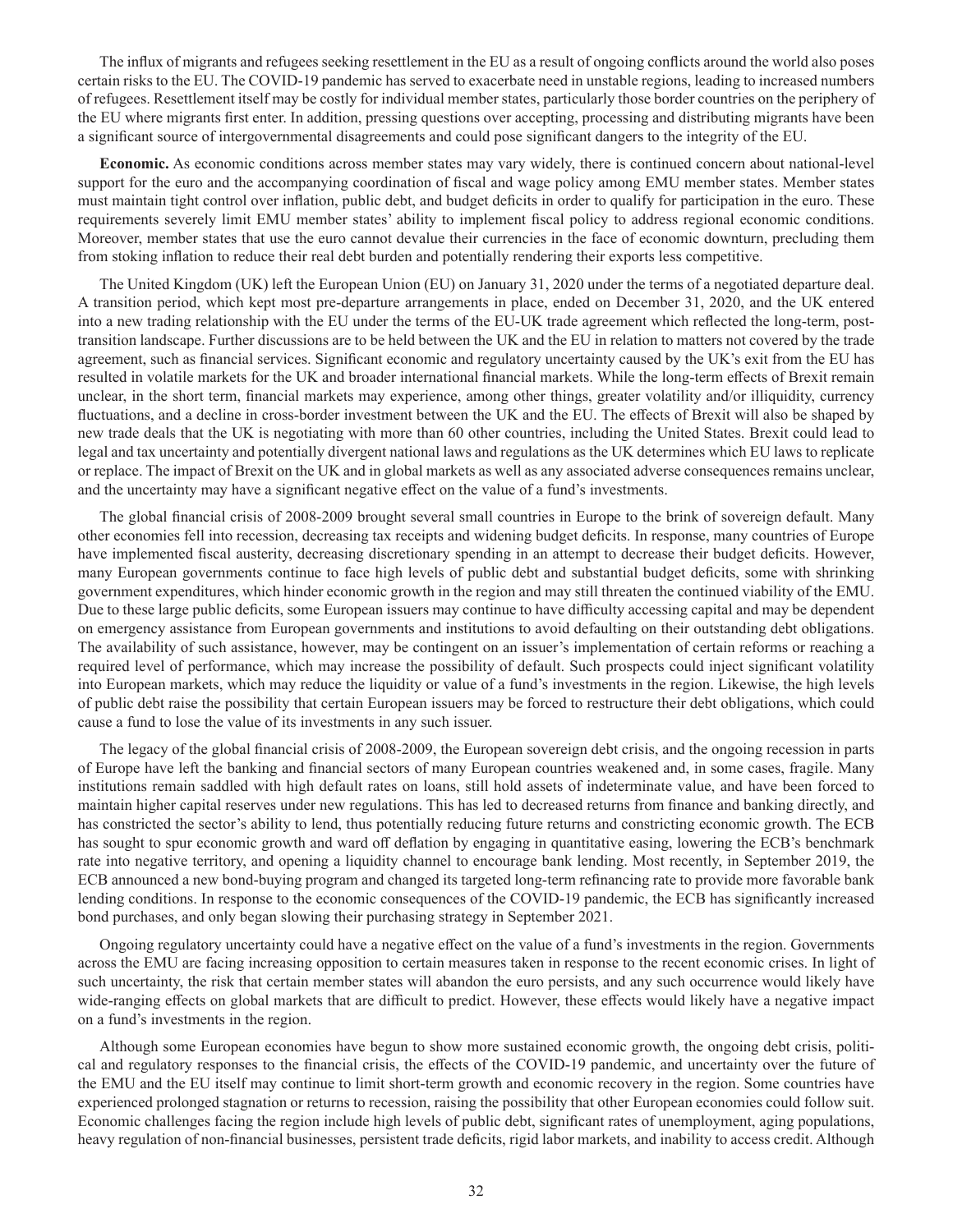certain of these challenges may weigh more heavily on some European economies than others, the economic integration of the region increases the likelihood that an economic downturn in one country may spread to others. Should Europe fall into another recession, the value of a fund's investments in the region may be affected.

**Currency.** Investing in euro-denominated securities (or securities denominated in other European currencies) entails risk of being exposed to a currency that may not fully reflect the strengths and weaknesses of the disparate European economies. In addition, many European countries rely heavily upon export-dependent businesses and significant change in the exchange rate between the euro and the U.S. dollar can have either a positive or a negative effect upon corporate profits and the performance of EU investments. If one or more countries abandon the use of the euro as a currency, the value of investments tied to those countries or the euro could decline significantly. In addition, foreign exchange markets have recently experienced sustained periods of high volatility, subjecting a fund's foreign investments to additional risks.

**Nordic Countries.** The Nordic countries – Iceland, Denmark, Finland, Norway, and Sweden – relate to European integration in different ways. Norway and Iceland are outside the EU, although they are members of the European Economic Area. Denmark, Finland, and Sweden are EU members, but only Finland has adopted the euro as its currency, while Denmark has pegged its currency to the euro. Faced with stronger global competition, some Nordic countries have had to scale down their historically generous welfare programs, resulting in drops in domestic demand and increased unemployment. Economic growth in many Nordic countries continues to be constrained by tight labor markets and adverse European and global economic conditions, particularly the volatility in global commodity demand. The Nordic countries' manufacturing sector has experienced continued contraction due to outsourcing and flagging demand, spurring increasing unemployment. Furthermore, the protracted recovery due to the ongoing European debt crisis and persistent low growth in the global economy may limit the growth prospects of the Nordic economies.

**Eastern Europe.** Investing in the securities of Eastern European issuers is highly speculative and involves risks not usually associated with investing in the more developed markets of Western Europe. Political and economic reforms are too recent to establish a definite trend away from centrally planned economies and state-owned industries. Investments in Eastern European countries may involve risks of nationalization, expropriation, and confiscatory taxation.

Eastern European countries continue to move towards market economies at different paces with varying characteristics. Many Eastern European markets suffer from thin trading activity, dubious investor protections, and often a lack of reliable corporate information. Information and transaction costs, differential taxes, and sometimes political, regulatory, or transfer risk may give a comparative advantage to the domestic investor rather than the foreign investor. In addition, these markets are particularly sensitive to social, political, economic, and currency events in Western Europe and Russia and may suffer heavy losses as a result of their trading and investment links to these economies and their currencies. In particular, the disruption to the Russian economy as a result of sanctions imposed by the United States and EU in connection with Russia's involvement in Ukraine may hurt Eastern European economies with close trade links to Russia. Russia may also attempt to directly assert its influence in the region through coercive use of its economic, military, and natural resources.

In some of the countries of Eastern Europe, there is no stock exchange or formal market for securities. Such countries may also have government exchange controls, currencies with no recognizable market value relative to the established currencies of Western market economies, little or no experience in trading in securities, weak or nonexistent accounting or financial reporting standards, a lack of banking and securities infrastructure to handle such trading and a legal tradition without strongly defined property rights. Due to the value of trade and investment between Western Europe and Eastern Europe, credit and debt issues and other economic difficulties affecting Western Europe and its financial institutions can negatively affect Eastern European countries.

Eastern European economies may also be particularly susceptible to the volatility of the international credit market due to their reliance on bank related inflows of foreign capital. Although many Eastern European economies have experienced modest growth for several periods due, in part, to external demand, tighter labor markets, and the attraction of foreign investment, major challenges persist as a result of their continued dependence on Western European countries for credit and trade. Accordingly, the European crisis may present serious risks for Eastern European economies, which may have a negative effect on a fund's investments in the region.

Several Eastern European countries on the periphery of the EU have recently been the destination for a surge of refugees and migrants fleeing global conflict zones, particularly the civil wars in Syria and Afghanistan and economic hardship across Africa and the developing world. While these countries have borne many of the direct costs of managing the flow of refugees and migrants seeking resettlement in Europe, they have also faced significant international criticism over their treatment of migrants and refugees which may affect foreign investor confidence in the attractiveness of such markets.

**Japan.** Japan continues to recover from recurring recessionary forces that have negatively impacted Japan's economic growth over the last decade. Despite signs of economic growth in recent years, Japan is still vulnerable to persistent underlying systemic risks. For instance, Japan continues to face massive government debt, an aging and shrinking of the population, an uncertain financial sector, low domestic consumption, and certain corporate structural weaknesses, which remain some of the major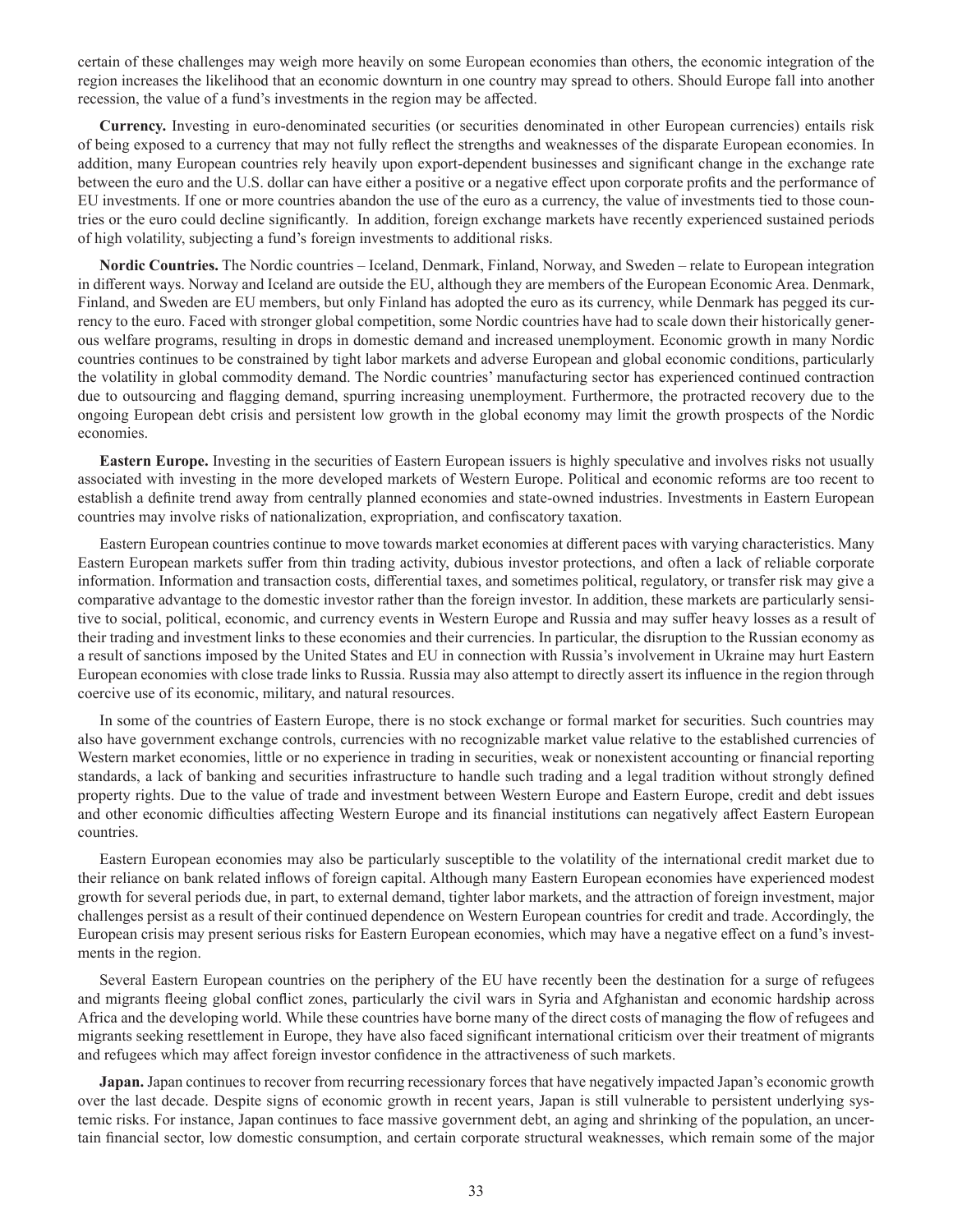long-term problems of the Japanese economy.

Overseas trade is important to Japan's economy and its economic growth is significantly driven by its exports. Meanwhile, Japan's aging and shrinking population increases the cost of the country's pension and public welfare system and lowers domestic demand, making Japan more dependent on exports to sustain its economy. Therefore, any developments that negatively affect Japan's exports could present risks to a fund's investments in Japan. For example, domestic or foreign trade sanctions or other protectionist measures could harm Japan's economy. In addition, currency fluctuations may also significantly affect Japan's economy, as a stronger yen would negatively impact Japan's ability to export. Likewise, any escalation of tensions in the region, including disruptions caused by political tensions with North Korea or territorial disputes with Japan's major trading partners, may adversely impact Japan's economic outlook. In particular, Japan is heavily dependent on oil imports, and higher commodity prices could have a negative impact on its economy. Japan is also particularly susceptible to the effects of declining growth rates in China, Japan's largest export market. Given that China is a large importer of Japanese goods and is a significant source of global economic growth, a continued Chinese slowdown may negatively impact Japanese economic growth both directly and indirectly. Similarly, the European debt crisis, the effects of the COVID-19 pandemic, and persistent low growth in the global economy could present additional risks to a fund's investments in Japan.

Japan's economic recovery has been affected by economic stress resulting from a number of natural disasters, including disasters that caused damage to nuclear power plants in the region, which have introduced volatility into Japan's financial markets. In response to these events, the government has injected capital into the economy and reconstruction efforts in disaster-affected areas in order to stimulate economic growth. The risks of natural disasters of varying degrees, such as earthquakes and tsunamis, continue to persist. The full extent of the impact of recurring natural disasters on Japan's economy and foreign investment in Japan is difficult to estimate.

Although Japanese banks are stable, maintaining large capital bases, they continue to face difficulties generating profits. In recent years, Japan has employed a program of monetary loosening, fiscal stimulus, and growth-oriented structural reform, which has generated limited success in raising growth rates. Although Japan's central bank has continued its quantitative easing program, there is no guarantee such efforts will be sufficient or that additional stimulus policies will not be necessary in the future. Furthermore, the long term potential of this strategy remains uncertain, as the first of two planned increases in Japan's consumption tax resulted in a decline in consumption and the effect of the second increase remains to be seen.

**Asia Pacific Region (ex Japan).** Many countries in the region have historically faced political uncertainty, corruption, military intervention, and social unrest. Examples include military threats on the Korean peninsula and along the Taiwan Strait, the ethnic, sectarian, extremist, and/or separatist violence found in Indonesia and the Philippines, and the nuclear arms threats between India and Pakistan. To the extent that such events continue in the future, they can be expected to have a negative effect on economic and securities market conditions in the region. In addition, the Asia Pacific geographic region has historically been prone to natural disasters. The occurrence of a natural disaster in the region could negatively impact the economy of any country in the region. Natural disasters may become more frequent and severe as a result of global climate change. Given the particular vulnerability of the region to the effects of climate change, disruptions in international efforts to address climate-related issues may have a disproportionate impact on a fund's investments in the region.

**Economic.** The economies of many countries in the region are heavily dependent on international trade and are accordingly affected by protective trade barriers and the economic conditions of their trading partners, principally, the United States, Japan, China, and the European Union. The countries in this region are also heavily dependent on exports and are thus particularly vulnerable to any weakening in global demand for these products. Many countries in the region are economically reliant on a wide range of commodity exports. Consequently, countries in this region have been adversely affected by the persistent volatility in global commodity prices and are particularly susceptible to declines in growth rates in China. The Australian and New Zealand economies are also heavily dependent on the economies of China and other Asian countries. Countries in this region have experienced high debt levels, an issue that is being compounded by weakened local currencies. Although the economies of many countries in the region have exhibited signs of growth, such improvements, if sustained, may be gradual. Significantly, the Australian economy has declined in recent years and in 2019 the Reserve Bank of Australia cut interest rates to an all-time low in response to a reduction in consumption brought on, in part, by a downturn in the property market and rising levels in unemployment. The Reserve Bank of Australia cut rates further in response to the economic effects of the COVID-19 pandemic. Though the country has seen marginal improvements, the Reserve Bank anticipates leaving rates near zero until 2024. Furthermore, any future growth experienced in the region may be limited or hindered by the reduced demand for exports due to a continued economic slowdown in China, which could significantly lower demand for the natural resources many Asia Pacific economies export. Because China has been such a major source of demand for raw materials and a supplier of foreign direct investment to exporting economies, the slowdown of the Chinese economy could significantly affect regional growth. In addition, the trading relationship between China and a number of Asia Pacific countries has been strained by the geopolitical conflict created by competing territorial claims in the South China Sea, which has created diplomatic tension in the region that may adversely impact the economies of the affected countries. Regional growth may also be limited by lack of available capital for investment resulting from the European debt crisis and persistent low growth in the global economy, as well as increases in interest rates and the tapering of other monetary policies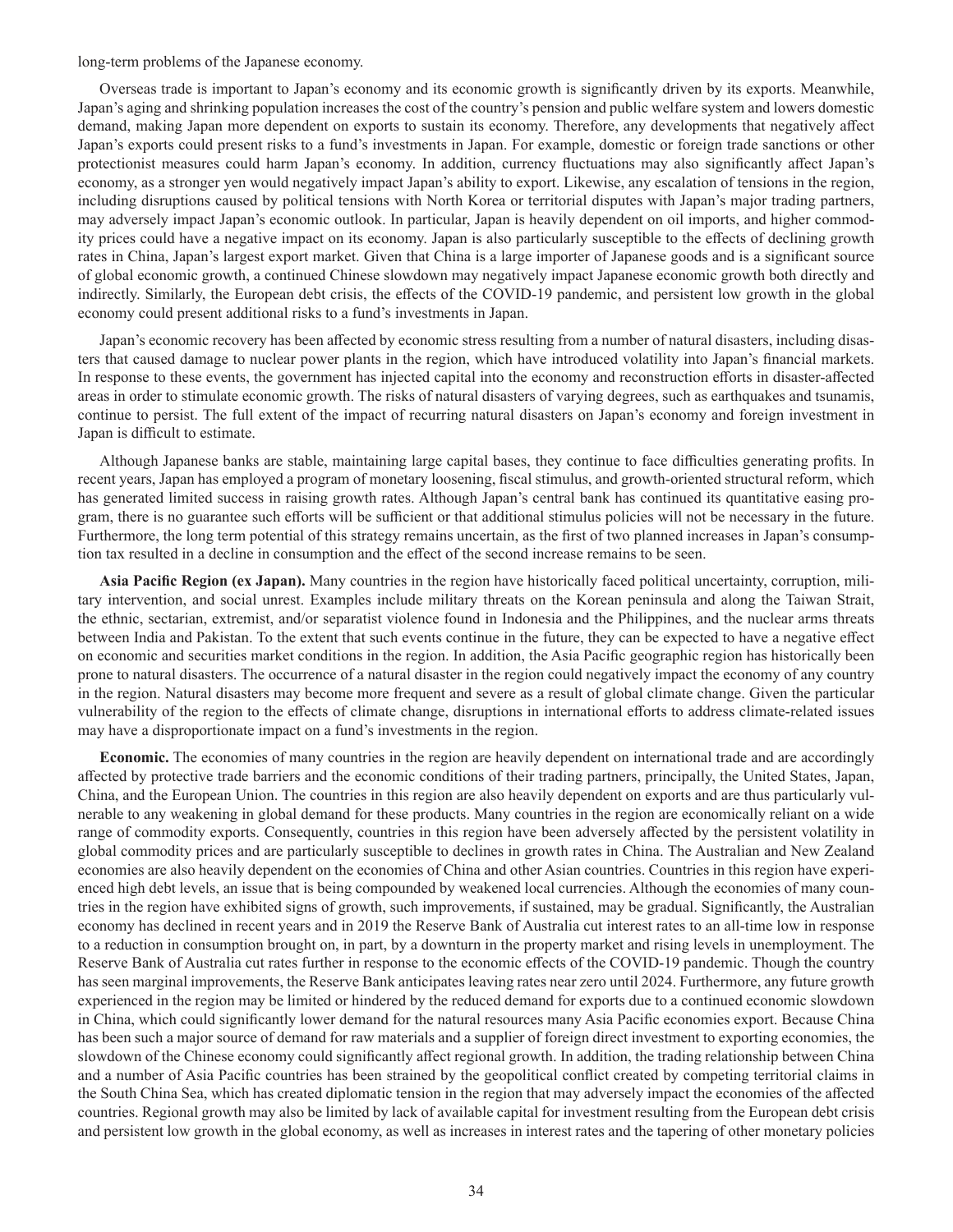adopted by the central banks of developed countries.

**The Republic of Korea (South Korea).** Investing in South Korea involves risks not typically associated with investing in the U.S. securities markets. Investments in South Korea are, in part, dependent on the maintenance of peaceful relations with North Korea, on both a bilateral and global basis. Relations between the two countries remain tense, as exemplified in periodic acts of hostility, and the possibility of serious military engagement still exists. Any escalation in hostility, initiation of military conflict, or collateral consequences of internal instability within North Korea would likely cause a substantial disruption in South Korea's economy, as well as the region as a whole.

South Korea's economic reliance on international trade makes it highly sensitive to fluctuations in international commodity prices, currency exchange rates and government regulation, and vulnerable to downturns of the world economy. South Korea has experienced modest economic growth in recent years. Such continued growth may slow due, in part, to a continued economic slowdown in China. South Korea is particularly sensitive to the economic volatility of its four largest export markets (the European Union, Japan, United States, and China), which all face varying degrees of economic uncertainty, including persistent low growth rates. The economic weakness of South Korea's most important trading partners could stifle demand for South Korean exports and damage its own economic growth outlook. In particular, given that China is both a large importer of South Korean goods and a significant source of global demand, a continued Chinese slowdown may, directly or indirectly, negatively impact South Korean economic growth. The South Korean economy's long-term challenges include a rapidly aging population, inflexible labor market, dominance of large conglomerates, and overdependence on exports to drive economic growth.

**China Region.** The China Region encompasses the People's Republic of China, Taiwan, and Hong Kong. The region is highly interconnected and interdependent, with relationships and tensions built on trade, finance, culture, and politics. The economic success of China will continue to have an outsized influence on the growth and prosperity of both Taiwan and Hong Kong.

Although the People's Republic of China has experienced three decades of unprecedented growth, it now faces a slowing economy that is due, in part, to China's effort to shift away from an export-driven economy. Other contributing factors to the slowdown include lower-than-expected industrial output growth, reductions in consumer spending, a decline in the real estate market, which many observers believed to be inflated, and most recently, the COVID-19 pandemic and China's containment strategy. Further, local governments, which had borrowed heavily to bolster growth, face high debt burdens and limited revenue sources. Demand for Chinese exports by Western countries, including the United States and Europe, may weaken due to the effects of weakened economic growth in those countries resulting from the European debt crisis and persistent low growth in the global economy. Additionally, Chinese land reclamation projects, actions to lay claim to disputed islands, and China's attempt to assert territorial claims in the South China Sea have caused strains in China's relationship with various regional trading partners, and could cause further disruption to regional trade. In the long term, China's ability to develop and sustain a credible legal, regulatory, monetary, and socioeconomic system could influence the course of foreign investment in China.

Hong Kong is closely tied to China, economically and politically, following the United Kingdom's 1997 handover of the former colony to China to be governed as a Special Administrative Region. Changes to Hong Kong's legal, financial, and monetary system could negatively impact its economic prospects. Hong Kong's evolving relationship with the central government in Beijing has been a source of political unrest and may result in economic disruption.

Although many Taiwanese companies heavily invest in China, a state of hostility continues to exist between China and Taiwan. Taiwan's political stability and ability to sustain its economic growth could be significantly affected by its political and economic relationship with China. Although economic and political relations have both improved, Taiwan remains vulnerable to both Chinese territorial ambitions and economic downturns.

In addition to the risks inherent in investing in the emerging markets, the risks of investing in China, Hong Kong, and Taiwan merit special consideration.

*People's Republic of China.* China's economy has transitioned from a rigidly central-planned state-run economy to one that has been only partially reformed by more market-oriented policies. Although the Chinese government has implemented economic reform measures, reduced state ownership of companies and established better corporate governance practices, a substantial portion of productive assets in China are still owned or controlled by the Chinese government. The government continues to exercise significant control over regulating industrial development and, ultimately, over China's economic growth, both through direct involvement in the market through state owned enterprises, and indirectly by allocating resources, controlling access to credit, controlling payment of foreign currency-denominated obligations, setting monetary policy and providing preferential treatment to particular industries or companies.

After many years of steady growth, the growth rate of China's economy has declined relative to prior years. Although this slowdown may have been influenced by the government's desire to stop certain sectors from overheating, and to shift the economy from one based on low cost export manufacturing to a model driven more by domestic consumption, it holds significant economic, social and political risks. For one, the real estate market, once rapidly growing in major cities, has slowed down and may prompt government intervention to prevent collapse. Additionally, local government debt is still very high, and local governments have few viable means to raise revenue, especially with continued declines in demand for housing. Moreover, although China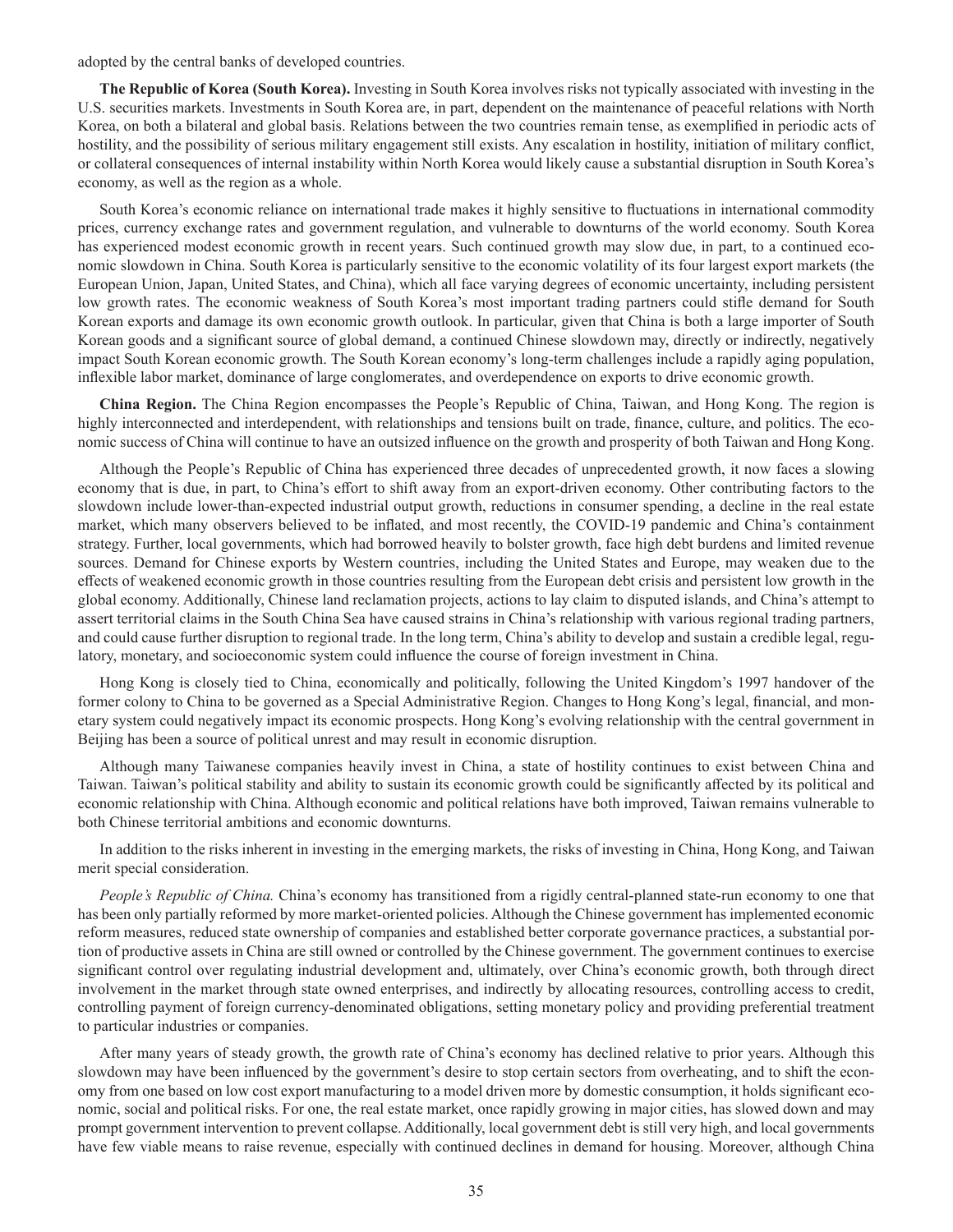has tried to restructure its economy towards consumption, it remains heavily dependent on exports and is, therefore, susceptible to downturns abroad which may weaken demand for its exports and reduced foreign investments in the country. Reduction in spending on Chinese products and services, institution of tariffs or other trade barriers or a downturn in any of the economies of China's key trading partners may have an adverse impact on the securities of Chinese issuers. In particular, the economy faces the prospect of prolonged weakness in demand for Chinese exports as its major trading partners, such as the United States, Japan, and Europe, continue to experience economic uncertainty stemming from the European debt crisis, the effects of the COVID-19 pandemic, and persistent low growth in the global economy, among other things. After a period of intensified concerns about trade tariffs and further escalation of the trade war between China and the United States, the two countries reached a trade agreement in January 2020. However, it is uncertain if the positive trend in U.S.-China trade relations will continue. If the countries reinstitute tariffs, it may trigger a significant reduction in international trade, the oversupply of certain manufactured goods, substantial price reductions of goods and possible failure of individual companies and/or large segments of China's export industry with a potentially negative impact to a fund. These kinds of events and their consequences are difficult to foresee and it is unclear whether future tariffs may be imposed or other escalating actions may be taken in the future. Over the long term, China's aging infrastructure, worsening environmental conditions, rapid and inequitable urbanization, and quickly widening urban and rural income gap, which all carry political and economic implications, are among the country's major challenges. China also faces problems of domestic unrest and provincial separatism. Additionally, the Chinese economy may be adversely affected by diplomatic developments, the imposition of economic sanctions, changes in international trading patterns, trade barriers, and other protectionist or retaliatory measures.

Chinese territorial claims are another source of tension and present risks to diplomatic and trade relations with certain of China's regional trade partners. Actions by the Chinese government, such as its land reclamation projects, assertion of territorial claims in the South China Sea, and the establishment of an Air Defense Identification Zone over disputed islands, raises the fear of both accidental military conflict, and that Chinese territorial claims may result in international reprisal. Such a reprisal may reduce international demand for Chinese goods and services or cause a decline in foreign direct investment, both of which could have a negative effect on a fund's investments in the securities of Chinese issuers.

As with all transition economies, China's ability to develop and sustain a credible legal, regulatory, monetary, and socioeconomic system could influence the course of outside investment. The Chinese legal system, in particular, constitutes a significant risk factor for investors. Since the late 1970s, Chinese legislative bodies have promulgated laws and regulations dealing with various economic matters such as foreign investment, corporate organization and governance, commerce, taxation, and trade. However, despite the expanding body of law in China, legal precedent and published court decisions based on these laws are limited and non-binding. The interpretation and enforcement of these laws and regulations are uncertain, and investments in China may not be subject to the same degree of legal protection as in other developed countries.

China continues to limit direct foreign investments generally in industries deemed important to national interests. Foreign investment in domestic securities is also subject to substantial restrictions, although Chinese regulators have begun to introduce new programs through which foreign investors can gain direct access to certain Chinese securities markets. For instance, Chinese regulators have implemented a program that will permit direct foreign investment in permissible products (which include cash bonds) traded on the China inter-bank bond market (CIBM) in compliance with the relevant rules established by applicable Chinese regulators. While CIBM is relatively large and trading volumes are generally high, the market remains subject to similar risks as fixed income securities markets in other developing countries. As foreign investment access to CIBM is relatively new and its rules may be materially amended as the program continues to develop, it is uncertain how this program will impact economic growth within China.

Securities listed on China's two main stock exchanges are divided into two classes. One of the two classes is limited to domestic investors (and a small group of qualified international investors), while the other is available to both international and domestic investors. Although the Chinese government has announced plans to merge the two markets, it is uncertain whether and to what extent such a merger will take place. The existing bifurcated system raises liquidity and stability concerns.

Investments in securities listed and traded through the Shanghai-Hong Kong Stock Connect and Shenzhen-Hong Kong Stock Connect programs (Stock Connect Programs) involve unique risks. The Stock Connect Programs are relatively new and there is no guarantee that they will continue. Trading through Stock Connect Programs is subject to daily quotas that limit the maximum daily net purchases and daily limits on permitted price fluctuations. Trading suspensions are more likely in these markets than in many other global equity markets. There can be no assurance that a liquid market on an exchange will exist. In addition, investments made through Stock Connect Programs are subject to comparatively untested trading, clearance and settlement procedures. Stock Connect Programs are available only on days when markets in both China and Hong Kong are open. A fund's ownership interest in securities traded through the Stock Connect Programs will not be reflected directly, and thus a fund may have to rely on the ability or willingness of a third party to enforce its rights. Investments in Stock Connect Program A-shares are generally subject to Chinese securities regulations and listing rules, among other restrictions. Hong Kong investor compensation funds, which protect against trade defaults, are unavailable when investing through Stock Connect Programs. Uncertainties in Chinese tax rules could also result in unexpected tax liabilities for the fund.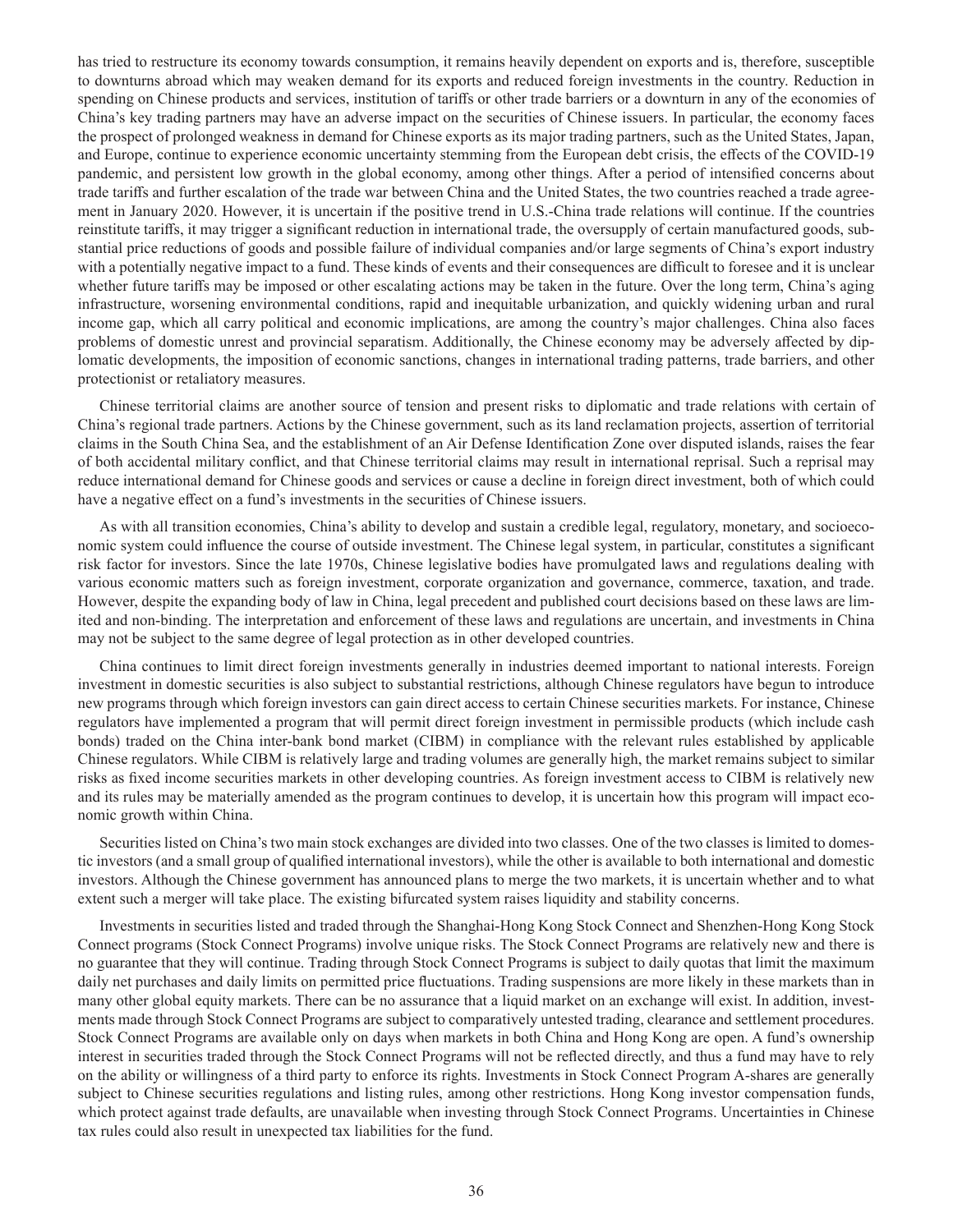Currency fluctuations could significantly affect China and its trading partners. China continues to exercise control over the value of its currency, rather than allowing the value of the currency to be determined by market forces. This type of currency regime may experience sudden and significant currency adjustments, which may adversely impact investment returns. One such currency adjustment occurred in 2015, in which China purposefully devalued the yuan in an effort to bolster economic growth. However, the government has taken steps to internationalize its currency. This policy change is driven, in part, by the government's desire for the yuan's continued inclusion in the basket of currencies that comprise the International Monetary Fund's Special Drawing Rights.

Chinese companies, particularly those located in China, may be smaller and less seasoned. China may lack, or have different, accounting and financial reporting standards, which may result in the unavailability of material information about Chinese issuers. Moreover, the Public Company Accounting Oversight Board (PCAOB) has warned that it lacks the ability to inspect audit work and practices of PCAOB-registered auditing firms within China. PCAOB's limited ability to oversee the operations of auditing firms within China may result in inaccurate or incomplete financial records of an issuer's operations within China, which may negatively impact a fund's investments in such companies.

Additionally, China's stock market has experienced tumult and high volatility, which has prompted the Chinese government to implement a number of policies and restrictions with regards to the securities market. While China may take actions aimed at maintaining growth and stability in the stock market, investors in Chinese securities may be negatively affected by, among other things, disruptions in the ability to sell securities for compliance with investment objectives or when most advantageous given market conditions. It is not clear what the long-term effect of such policies would be on the securities market in China or whether additional actions by the government will occur in the future.

A fund may obtain exposure to companies based or operated in China by investing through legal structures known as variable interest entities (VIEs). Because of Chinese governmental restrictions on non-Chinese ownership of companies in certain industries in China, certain Chinese companies have used VIEs to facilitate foreign investment without distributing direct ownership of companies based or operated in China. In such cases, the Chinese operating company establishes an offshore company, and the offshore company enters into contractual arrangements with the Chinese company. These contractual arrangements are intended to give the offshore company the ability to exercise power over and obtain economic rights from the Chinese company. Shares of the offshore company, in turn, are listed and traded on exchanges outside of China and are available to non-Chinese investors, such as a fund. This arrangement allows non-Chinese investors in the offshore company to obtain economic exposure to the Chinese company without direct equity ownership in the Chinese company.

Although VIEs are a longstanding industry practice and well known to officials and regulators in China, VIEs are not formally recognized under Chinese law. There is a risk that China may cease to tolerate VIEs at any time or impose new restrictions on the structure, in each case either generally or with respect to specific industries, sectors or companies. Investments involving a VIE may also pose additional risks because such investments are made through a company whose interests in the underlying Chinese company are established through contract rather than through equity ownership. For example, in the event of a dispute, the offshore company's contractual claims with respect to the Chinese company may be deemed unenforceable in China, thus limiting (or eliminating) the remedies and rights available to the offshore company and its investors. Such legal uncertainty may also be exploited against the interests of the offshore company and its investors. Further, the interests of the equity owners of the Chinese company may conflict with the interests of the investors of the offshore company, and the fiduciary duties of the officers and directors of the Chinese company may differ from, or conflict with, the fiduciary duties of the officers and directors of the offshore company. The VIE structure generally restricts a fund's ability to influence the Chinese company through proxy voting and other means and may restrict the ability of an issuer to pay dividends to shareholders from the Chinese company's earnings. VIE structures also could face delisting or other ramifications for failure to meet the requirements of the Securities and Exchange Commission (SEC), the Public Company Accounting Oversight Board (PCAOB) or other United States regulators. If these risks materialize, the value of investments in VIEs could be adversely affected and a fund could incur significant losses with no recourse available.

*Hong Kong.* In 1997, the United Kingdom handed over control of Hong Kong to the People's Republic of China. Since that time, Hong Kong has been governed by a quasi-constitution known as the Basic Law, while defense and foreign affairs are the responsibility of the central government in Beijing. The chief executive of Hong Kong is appointed by the Chinese government. However, Hong Kong is able to participate in international organizations and agreements and it continues to function as an international financial center, with no exchange controls, free convertibility of the Hong Kong dollar and free inward and outward movement of capital. The Basic Law also guarantees existing freedoms, including the freedom of speech, assembly, press, and religion, as well as the right to strike and travel. Business ownership, private property, the right of inheritance and foreign investment are also protected by law.

By treaty, China has committed to preserve Hong Kong's high degree of autonomy in certain matters until 2047. However, as demonstrated by Hong Kong protests in recent years over political, economic, and legal freedoms, and the Chinese government's response to them, there continues to exist political uncertainty within Hong Kong. For example, in June 2020 China adopted a new security law that severely limits freedom of speech in Hong Kong and expands police powers to seize electronic devices and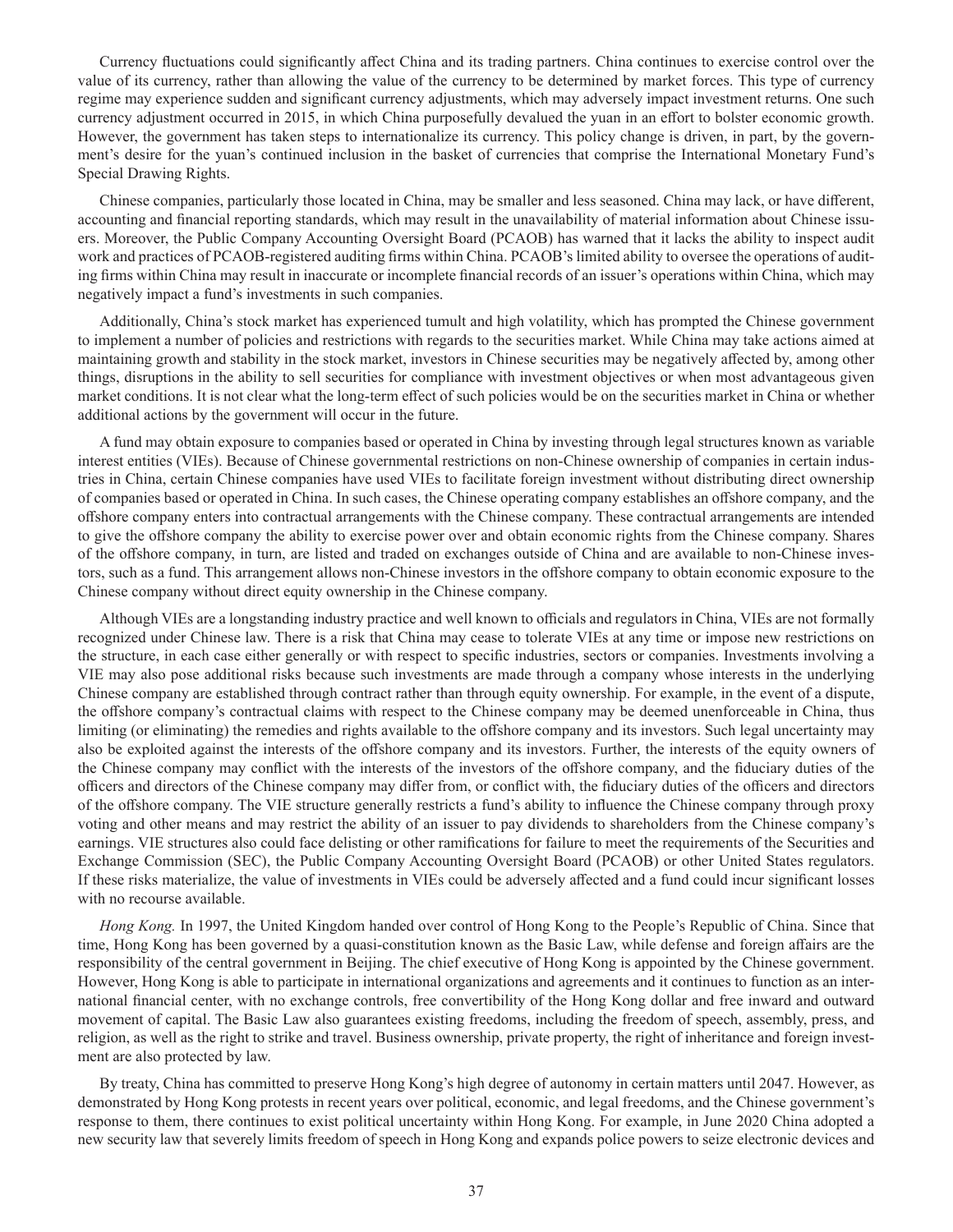intercept communications of suspects. Widespread protests were held in Hong Kong in response to the new law, and the United States imposed sanctions on 11 Hong Kong officials for cracking down on pro-democracy protests. Pro-democracy protests, which have become increasingly violent over time, have continued into 2021, and there is no guarantee that additional protests will not arise in the future or whether the United States will respond to such protests with additional sanctions.

Hong Kong has experienced strong economic growth in recent years due, in part, to its close ties with China and a strong service sector, but Hong Kong still faces concerns over overheating in certain sectors of its economy, such as its real estate market, which could limit Hong Kong's future growth. In addition, due to Hong Kong's heavy reliance on international trade and global financial markets, Hong Kong remains exposed to significant risks as a result of the European debt crisis and persistent low growth in the global economy. Likewise, due to Hong Kong's close political and economic ties with China, a continued economic slowdown on the mainland could continue to have a negative impact on Hong Kong's economy.

*Taiwan.* For decades, a state of hostility has existed between Taiwan and the People's Republic of China. China has long deemed Taiwan a part of the "one China" and has made a nationalist cause of reuniting Taiwan with mainland China. In the past, China has staged frequent military provocations off the coast of Taiwan and made threats of full-scale military action. However, tensions have lowered, exemplified by improved relations, including the first official contacts between the governments' leaders of China and Taiwan in 2015. Despite closer relations in recent years, the relationship with China remains a divisive political issue within Taiwan. Foreign trade has been the engine of rapid growth in Taiwan and has transformed the island into one of Asia's great exporting nations. As an export-oriented economy, Taiwan depends on a free-trade trade regime and remains vulnerable to downturns in the world economy. Taiwanese companies continue to compete mostly on price, producing generic products or branded merchandise on behalf of multinational companies. Accordingly, these businesses can be particularly vulnerable to currency volatility and increasing competition from neighboring lower-cost countries. Moreover, many Taiwanese companies are heavily invested in mainland China and other countries throughout Southeast Asia, making them susceptible to political events and economic crises in these parts of the region. Significantly, Taiwan and China have entered into agreements covering banking, securities, and insurance. Closer economic links with the mainland may bring greater opportunities for the Taiwanese economy, but such arrangements also pose new challenges. For example, foreign direct investment in China has resulted in Chinese import substitution away from Taiwan's exports and a constriction of potential job creation in Taiwan. Likewise, the Taiwanese economy has experienced slow economic growth as demand for Taiwan's exports has weakened due, in part, to declines in growth rates in China. Taiwan has sought to diversify its export markets and reduce its dependence on the Chinese market by increasing exports to the United States, Japan, Europe, and other Asian countries by, in part, entering into free-trade agreements. In addition, the lasting effects of the European debt crisis and persistent low growth in the global economy may reduce global demand for Taiwan's exports. The Taiwanese economy's long-term challenges include a rapidly aging population, low birth rate, and the lingering effects of Taiwan's diplomatic isolation.

**India.** The value of a fund's investments in Indian securities may be affected by, among other things, political developments, rapid changes in government regulation, state intervention in private enterprise, nationalization or expropriation of foreign assets, legal uncertainty, high rates of inflation or interest rates, currency volatility, and civil unrest. Moreover, the Indian economy remains vulnerable to natural disasters, such as droughts and monsoons. Natural disasters may become more frequent and severe as a result of global climate change. Given the particular vulnerability of India to the effects of climate change, disruptions in international efforts to address climate-related issues may have a disproportionate impact on a fund's investments in the country. In addition, any escalation of tensions with Pakistan may have a negative impact on India's economy and foreign investments in India. Likewise, political, social and economic disruptions caused by domestic sectarian violence or terrorist attacks may also present risks to a fund's investments in India.

The Indian economy is heavily dependent on exports and services provided to U.S. and European companies, and is vulnerable to any weakening in global demand for these products and services. In recent years, rising wages have chipped away at India's competitive advantage in certain service sectors. A large fiscal deficit and persistent inflation have contributed to modest economic growth in India in recent years. While the economic growth rate has risen more recently, the Indian economy continues to be susceptible to a slowdown in the manufacturing sector, and it is uncertain whether higher growth rates are sustainable without more fundamental governance reforms.

India's market has less developed clearance and settlement procedures and there have been times when settlements have not kept pace with the volume of securities and have been significantly delayed. The Indian stock exchanges have in the past been subject to closure, broker defaults and broker strikes, and there can be no certainty that this will not recur. In addition, significant delays are common in registering transfers of securities and a fund may be unable to sell securities until the registration process is completed and may experience delays in the receipt of dividends and other entitlements. Furthermore, restrictions or controls applicable to foreign investment in the securities of issuers in India may also adversely affect a fund's investments within the country. The availability of financial instruments with exposure to Indian financial markets may be substantially limited by restrictions on foreign investors and subject to regulatory authorizations. Foreign investors are required to observe certain investment restrictions, including limits on shareholdings, which may impede a fund's ability to invest in certain issuers or to fully pursue its investment objective. These restrictions may also have the effect of reducing demand for, or limiting the liquidity of,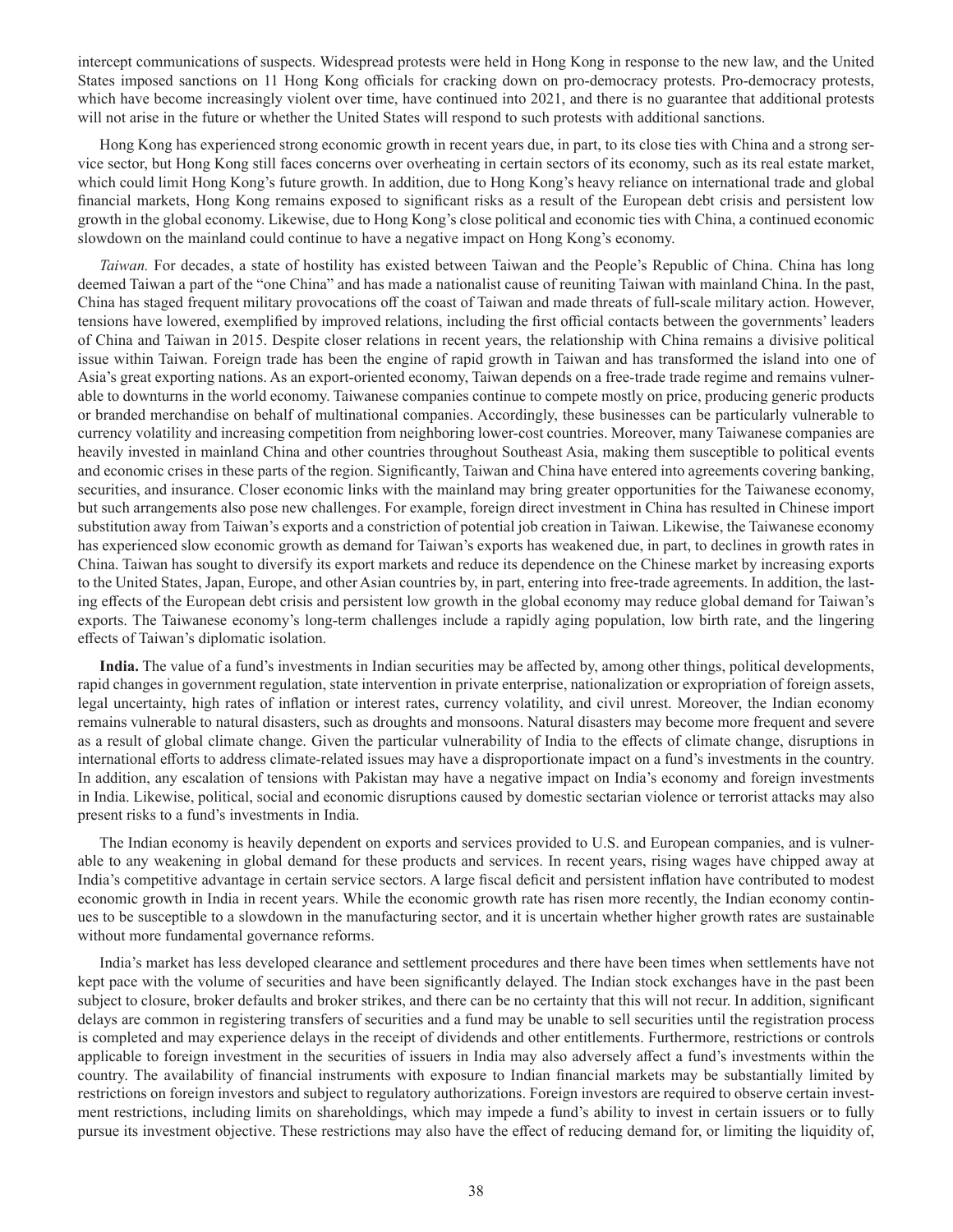such investments. There can be no assurance that the Indian government will not impose restrictions on foreign capital remittances abroad or otherwise modify the exchange control regime applicable to foreign investors in such a way that may adversely affect the ability of a fund to repatriate their income and capital.

Shares of many Indian issuers are held by a limited number of persons and financial institutions, which may limit the number of shares available for investment. Sales of securities by such issuer's major shareholders may also significantly and adversely affect other shareholders. Moreover, a limited number of issuers represent a disproportionately large percentage of market capitalization and trading value in India.

The Indian government has sought to implement numerous reforms to the economy, including efforts to bolster the Indian manufacturing sector and entice foreign direct investment. However, such reformation efforts have proven difficult and there is no guarantee that such reforms will be implemented or that they will be fully implemented in a manner that benefits investors.

**Indonesia.** Over the last decade, Indonesia has applied prudent macroeconomic efforts and policy reforms that have led to modest growth in recent years, but many economic development problems remain, including poverty and unemployment, corruption, inadequate infrastructure, a complex regulatory environment, and unequal resource distribution among regions. Although Indonesia's government has taken steps in recent years to improve the country's infrastructure and investment climate, these problems may limit the country's ability to maintain such economic growth as Indonesia has begun to experience slowing growth rates in recent years. Indonesia is prone to natural disasters such as typhoons, tsunamis, earthquakes and flooding, which may also present risks to a fund's investments in Indonesia. Natural disasters may become more frequent and severe as a result of global climate change. Given the particular vulnerability of Indonesia to the effects of climate change, disruptions in international efforts to address climate-related issues may have a disproportionate impact on a fund's investments in the country. In addition, Indonesia continues to be at risk of ethnic, sectarian, and separatist violence.

In recent periods, Indonesia has employed a program of monetary loosening through reductions in interest rates and implemented a number of reforms to encourage investment. Although Indonesia's central bank has continued to utilize monetary policies to promote growth, there can be no guarantee such efforts will be sufficient or that additional stimulus policies will not be necessary in the future.

Indonesia's dependence on resource extraction and export leaves it vulnerable to a slowdown of the economies of its trading partners and a decline in commodity prices more generally. Commodity prices have experienced significant volatility in recent years, which has adversely affected the exports of Indonesia's economy. Indonesia is particularly vulnerable to the effects of a continued slowdown in China, which has been a major source of demand growth for Indonesia's commodity exports. Indonesia is also vulnerable to further weakness in Japan, which remains one of Indonesia's largest single export markets. Indonesia has recently reversed several policies that restricted foreign investment by permitting increased foreign ownership in several sectors and opening up sectors previously closed to foreign investors. Failure to pursue internal reform, peacefully resolve internal conflicts, bolster the confidence of international and domestic investors, and weak global economic growth could limit Indonesia's economic growth in the future.

**Thailand.** Thailand has well-developed infrastructure and a free-enterprise economy, which is both conducive and enticing to certain foreign investment. While Thailand experienced an increase in exports in recent years, the rate of export growth has since slowed, in part due to domestic political turmoil, weakness in commodity prices and declines in growth rates in China. Moreover, Thailand has pursued preferential trade agreements with a variety of partners in an effort to boost exports and maintain high growth. However, weakening fiscal discipline, separatist violence in the south, the intervention by the military in civilian spheres, and continued political instability may cause additional risks for investments in Thailand. The risk of political instability has proven substantial, as the protests, disputed election, government collapse, and coup of 2014 have led to short term declines in GDP, a collapse of tourism, and a decrease in foreign direct investment. The military junta formally controlled the government from 2014 until July 2019. Parliamentary elections were held in May 2019 in which pro-military parties won a slim majority and the former military junta leader became Prime Minister. However, international watchdog groups claimed the election was not free and fair. Uncertainty regarding the stability and legitimacy of Thailand's new elected government could have a negative impact on economic growth.

In the long term, Thailand's economy faces challenges including an aging population, outdated infrastructure, and an inadequate education system. Thailand's cost of labor has risen rapidly in recent years, threatening its status as a low cost manufacturing hub. In addition, natural disasters may affect economic growth in the country. Natural disasters may become more frequent and severe as a result of global climate change. Given the particular vulnerability of Thailand to the effects of climate change, disruptions in international efforts to address climate-related issues may have a disproportionate impact on a fund's investments in the country. Thailand continues to be vulnerable to weak economic growth of its major trading partners, particularly China and Japan. Additionally, Thailand's economy may be limited by lack of available capital for investment resulting from the European debt crisis and persistent slow growth in the global economy.

**Philippines.** The economy of the Philippines has benefitted from its relatively low dependence on exports and high domestic rates of consumption, as well as substantial remittances received from large overseas populations. Although the economy of the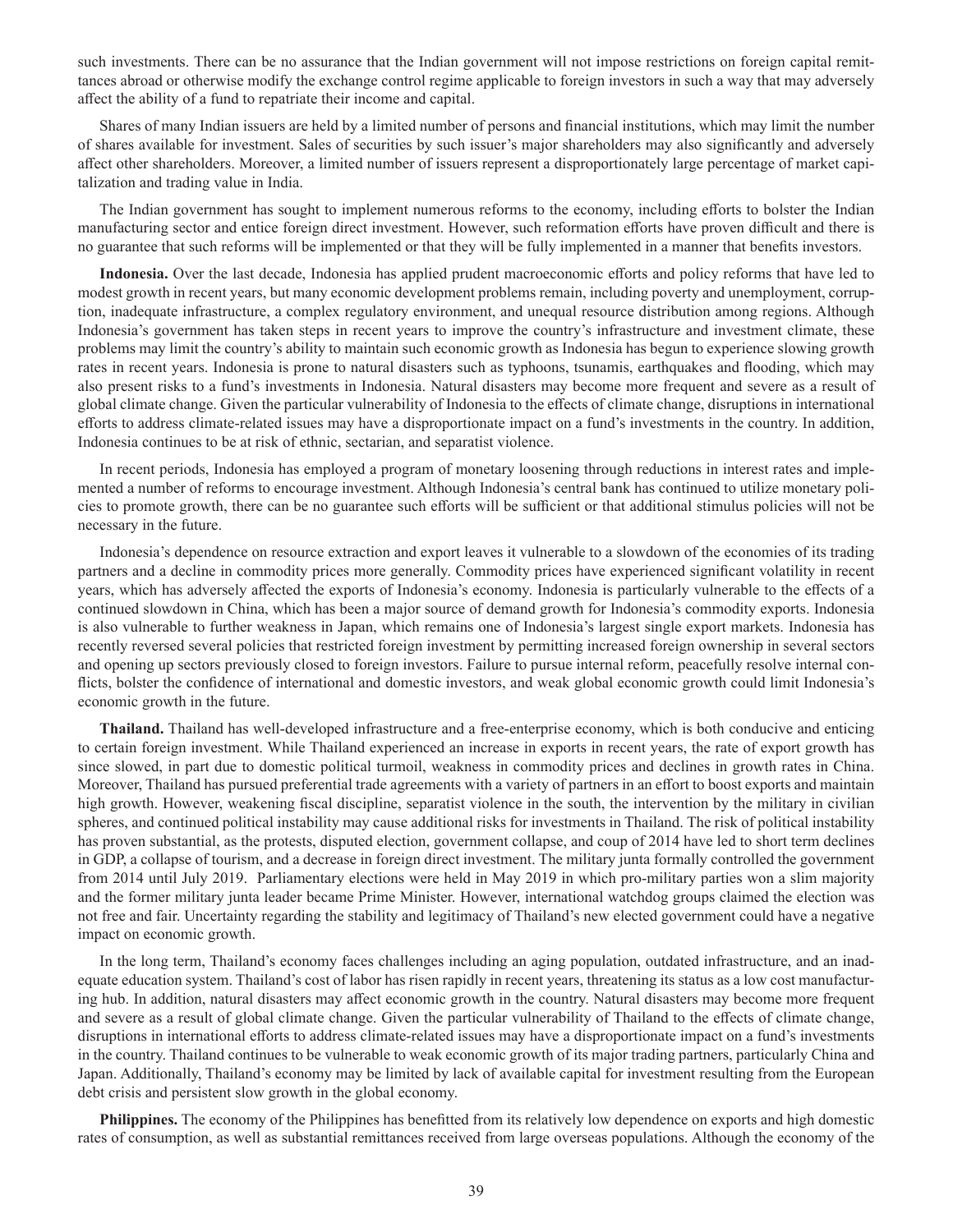Philippines has grown quickly in recent years, there can be no assurances that such growth will continue. Like other countries in the Asia Pacific region, the Philippines' growth in recent years has been reliant, in part, on exports to larger economies, notably the United States, Japan and China. Given that China is a large importer and source of global demand, a continued Chinese slowdown may, directly or indirectly, negatively impact Philippine economic growth. Additionally, lower global economic growth may lead to lower remittances from Filipino emigrants abroad, negatively impacting economic growth in the Philippines. Furthermore, certain weaknesses in the economy, such as inadequate infrastructure, high poverty rates, uneven wealth distribution, low fiscal revenues, endemic corruption, inconsistent regulation, unpredictable taxation, unreliable judicial processes, and the appropriation of foreign assets may present risks to a fund's investments in the Philippines. In more recent years, poverty rates have declined; however, there is no guarantee that this trend will continue. In addition, investments in the Philippines are subject to risks arising from political or social unrest, including governmental actions that strain relations with the country's major trading partners, threats from military coups, terrorist groups and separatist movements. Likewise, the Philippines is prone to natural disasters such as typhoons, tsunamis, earthquakes and flooding, which may also present risks to a fund's investments in the Philippines. Natural disasters may become more frequent and severe as a result of global climate change. Given the particular vulnerability of the Philippines to the effects of climate change, disruptions in international efforts to address climate-related issues may have a disproportionate impact on a fund's investments in the country.

**Latin America.** Latin American countries have historically suffered from social, political, and economic instability. For investors, this has meant additional risk caused by periods of regional conflict, political corruption, totalitarianism, protectionist measures, nationalization, hyperinflation, debt crises, sudden and large currency devaluation, and intervention by the military in civilian and economic spheres. In recent decades, certain Latin American economies have experienced prolonged, significant economic growth, and many countries have developed sustainable democracies and a more mature and accountable political environment. However, in recent periods, many Latin American countries have experienced persistent low growth rates and certain countries have fallen into recessions. Specifically, the region has recently suffered from the effects of Argentina's economic crisis. While the region is experiencing an economic recovery, there can be no guarantee that such recovery will continue or that Latin American countries will not face further recessionary pressures. Furthermore, economic recovery efforts continue to be weighed down by the costs of the COVID-19 pandemic.

The region's economies represent a spectrum of different levels of political and economic development. In many Latin American countries, domestic economies have been deregulated, privatization of state-owned companies had been undertaken and foreign trade restrictions have been relaxed. However, there can be no guarantee that such trends in economic liberalization will continue or that the desired outcomes of these developments will be successful. Nonetheless, to the extent that the risks identified above continue or re-emerge in the future, such developments could reverse favorable trends toward market and economic reform, privatization, and removal of trade barriers, and result in significant disruption in securities markets in the region. In addition, recent favorable economic performance in much of the region has led to a concern regarding government overspending in certain Latin American countries. Investors in the region continue to face a number of potential risks. Certain Latin American countries depend heavily on exports to the United States and investments from a small number of countries. Accordingly, these countries may be sensitive to fluctuations in demand, exchange rates and changes in market conditions associated with those countries. The economic growth of most Latin American countries is highly dependent on commodity exports and the economies of certain Latin American countries, particularly Mexico and Venezuela, are highly dependent on oil exports. These economies are particularly susceptible to fluctuations in the price of oil and other commodities and currency fluctuations. The prices of oil and other commodities are in the midst of a period of high volatility driven, in part, by a continued slowdown in growth in China and the effects of the COVID-19 pandemic. If growth in China remains slow, or if global economic conditions worsen, Latin American countries may face significant economic difficulties. Although certain Latin American countries have recently shown signs of improved economic growth, such improvements, if sustained, may be gradual. In addition, prolonged economic difficulties may have negative effects on the transition to a more stable democracy in some Latin American countries. Political risks remain prevalent throughout the region, including the risk of nationalization of foreign assets. Certain economies in the region may rely heavily on particular industries or foreign capital and are more vulnerable to diplomatic developments, the imposition of economic sanctions against a particular country or countries, changes in international trading patterns, trade barriers, and other protectionist or retaliatory measures.

For certain countries in Latin America, political risks have created significant uncertainty in financial markets and may further limit the economic recovery in the region. For example, in Mexico, uncertainty regarding the recently ratified United States-Mexico-Canada Agreement may have a significant and adverse impact on Mexico's economic outlook and the value of a fund's investments in Mexico. Additionally, recent political and social unrest in Venezuela has resulted in a massive disruption in the Venezuelan economy, including a deep recession and near hyperinflation.

A number of Latin American countries are among the largest debtors of developing countries and have a long history of reliance on foreign debt and default. The majority of the region's economies have become highly dependent upon foreign credit and loans from external sources to fuel their state-sponsored economic plans. Most countries have been forced to restructure their loans or risk default on their debt obligations. In addition, interest on the debt is subject to market conditions and may reach levels that would impair economic activity and create a difficult and costly environment for borrowers. Accordingly, these governments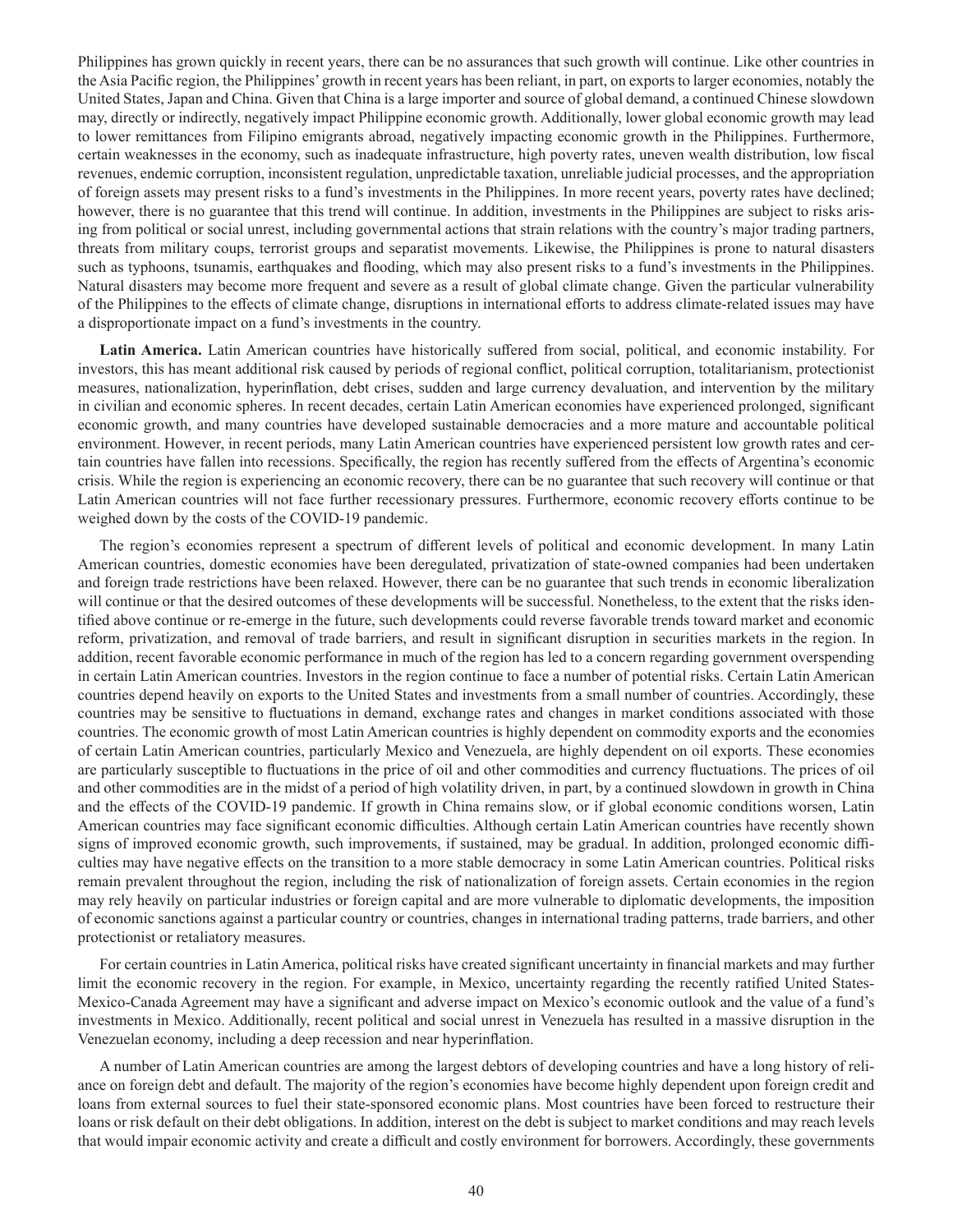may be forced to reschedule or freeze their debt repayment, which could negatively affect local markets. Most recently, Argentina defaulted on its debt after a U.S. court ruled in 2014 that payments to a majority of bondholders (who had settled for lower rates of repayment) could not be made so long as holdout bondholders were not paid the full value of their bonds. Although Argentina settled with its bondholders following the 2014 court ruling, the country defaulted on its debt obligations again in May 2020. While Argentina continues to negotiate with its bondholders, it may continue to experience constraints on its ability to issue new debt, and therefore fund its government. Further, the ruling increases the risk of default on all sovereign debt containing similar clauses.

Because of their dependence on foreign credit and loans, a number of Latin American economies may benefit from the U.S. Federal Reserve's recent lowering of interest rates; however the impact of such interest rate cuts remains to be seen. While the region has recently had mixed levels of economic growth, recovery from past economic downturns in Latin America has historically been slow, and such growth, if sustained, may be gradual. The ongoing effects of the European debt crisis, the effects of the COVID-19 pandemic, and persistent low growth in the global economy may reduce demand for exports from Latin America and limit the availability of foreign credit for some countries in the region. As a result, a fund's investments in Latin American securities could be harmed if economic recovery in the region is limited.

**Russia.** Investing in Russian securities is highly speculative and involves significant risks and special considerations not typically associated with investing in the securities markets of the United States and most other developed countries.

**Political.** Over the past century, Russia has experienced political and economic turbulence and has endured decades of communist rule under which tens of millions of its citizens were collectivized into state agricultural and industrial enterprises. Since the collapse of the Soviet Union, Russia's government has been faced with the daunting task of stabilizing its domestic economy, while transforming it into a modern and efficient structure able to compete in international markets and respond to the needs of its citizens. However, to date, many of the country's economic reform initiatives have floundered or been retrenched. In this environment, political and economic policies could shift suddenly in ways detrimental to the interest of foreign and private investors.

In the last several years, as significant income from oil and commodity exports boosted Russia's economic growth, the Russian government began to re-assert its regional geopolitical influence, including most recently its military actions in Ukraine and Syria. The involvement in Ukraine has increased tensions between Russia and its neighbors and the West, resulting in the United States and EU placing sanctions on the Russian financial, energy, and defense sectors, as well as targeting top Russian officials. These sanctions, combined with a collapse in energy and commodity prices, have had the effect of slowing the Russian economy, which has continued to experience recessionary trends. Additionally, the conflict has caused capital flight, loss of confidence in Russian sovereign debt, and a retaliatory import ban by Russia that has helped stoke inflation. Further possible actions by Russia, including restricting gas exports to Ukraine and countries downstream, or provoking another military conflict elsewhere in Eastern Europe could lead to greater consequences for the Russian economy.

**Economic.** Many Russian businesses are inefficient and uncompetitive by global standards due to systemic corruption, regulatory favoritism for government-affiliated enterprises, or the legacy of old management teams and techniques left over from the command economy of the Soviet Union. Poor accounting standards, inept management, pervasive corruption, insider trading and crime, and inadequate regulatory protection for the rights of investors all pose a significant risk, particularly to foreign investors. In addition, enforcement of the Russian tax system is prone to inconsistent, arbitrary, retroactive, confiscatory, and/or exorbitant taxation.

Compared to most national stock markets, the Russian securities market suffers from a variety of problems not encountered in more developed markets. There is little long-term historical data on the Russian securities market because it is relatively new and a substantial proportion of securities transactions in Russia are privately negotiated outside of stock exchanges. The inexperience of the Russian securities market and the limited volume of trading in securities in the market may make obtaining accurate prices on portfolio securities from independent sources more difficult than in more developed markets. Additionally, there is little solid corporate information available to investors because of less stringent auditing and financial reporting standards that apply to companies operating in Russia. As a result, it may be difficult to assess the value or prospects of an investment in Russian companies.

Because of the recent formation of the Russian securities market as well as the underdeveloped state of the banking and telecommunications systems, settlement, clearing and registration of securities transactions are subject to significant risks. Ownership of shares (except where shares are held through depositories that meet the requirements of the 1940 Act) is defined according to entries in the company's share register and normally evidenced by extracts from the register or by formal share certificates. However, these services are carried out by the companies themselves or by registrars located throughout Russia. These registrars are not necessarily subject to effective state supervision nor are they licensed with any governmental entity and it is possible for a fund to lose its registration through fraud, negligence, or even mere oversight. While a fund will endeavor to ensure that its interest continues to be appropriately recorded either itself or through a custodian or other agent inspecting the share register and by obtaining extracts of share registers through regular confirmations, these extracts have no legal enforceability and it is possible that subsequent illegal amendment or other fraudulent act may deprive a fund of its ownership rights or improperly dilute its interests. In addition, while applicable Russian regulations impose liability on registrars for losses resulting from their errors, it may be difficult for a fund to enforce any rights it may have against the registrar or issuer of the securities in the event of loss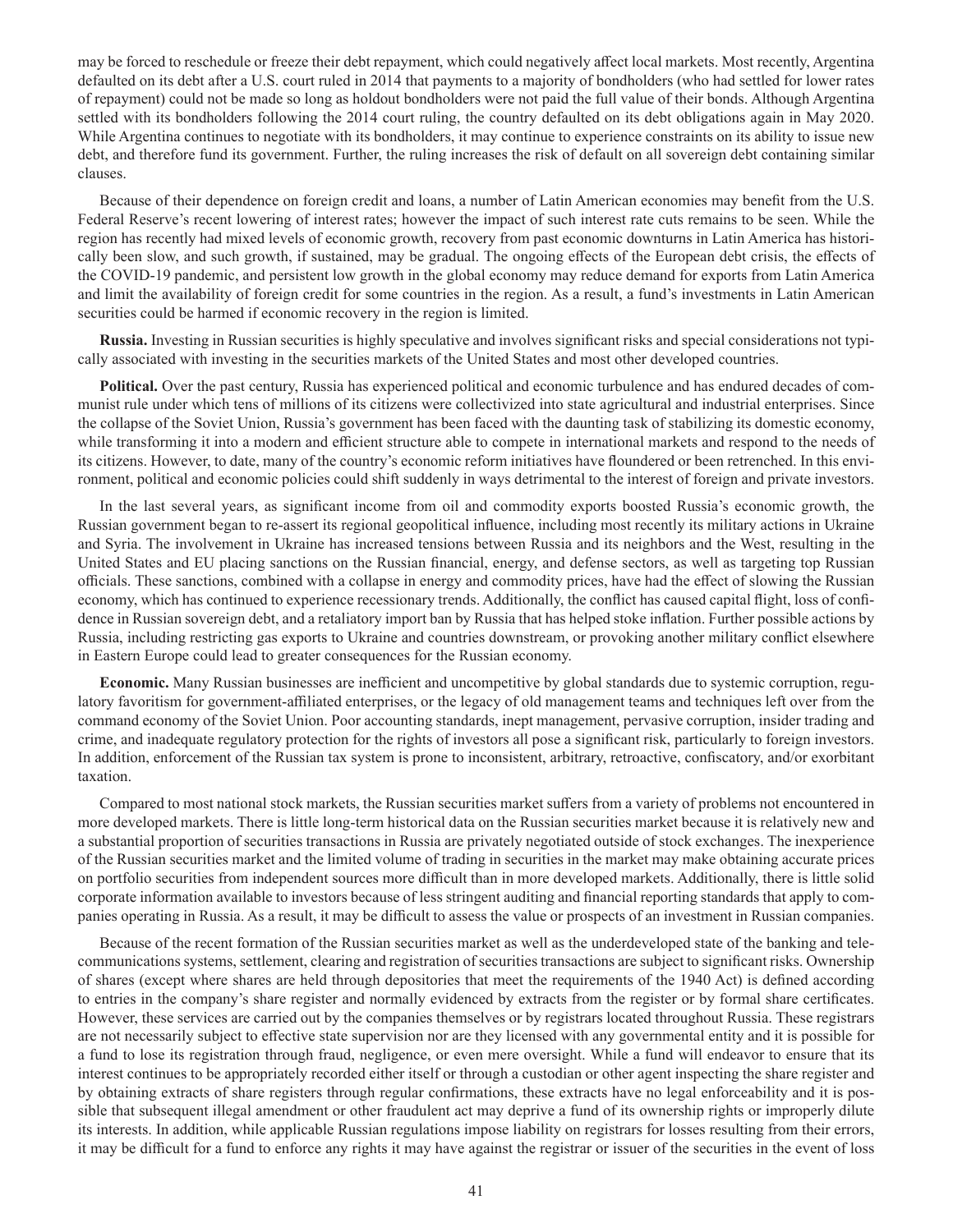of share registration. Furthermore, significant delays or problems may occur in registering the transfer of securities, which could cause a fund to incur losses due to either a counterparty's failure to pay for securities the fund has delivered or the fund's inability to complete its contractual obligations. The designation of the National Settlement Depository (NSD) as the exclusive settlement organization for all publicly traded Russian companies and investment funds has enhanced the efficiency and transparency of the Russian securities market. Additionally, agreements between the NSD and foreign central securities depositories and settlement organizations have allowed for simpler and more secure access for foreign investors as well.

The Russian economy is heavily dependent upon the export of a range of commodities including industrial metals, forestry products, oil, and gas. Accordingly, it is strongly affected by international commodity prices and is particularly vulnerable to any weakening in global demand for these products. Furthermore, the sale and use of certain strategically important commodities, such as gas, may be dictated by political, rather than economic, considerations.

The recent fall in the price of commodities has demonstrated the sensitivity of the Russian economy to such price volatility, especially in oil and gas markets. During this time, many sectors in the Russian economy fell into turmoil, pushing the whole economy into recession. In addition, prior to the global financial crisis, Russia's economic policy encouraged excessive foreign currency borrowing as high oil prices increased investor appetite for Russian financial assets. As a result of this credit boom, Russia reached alarming debt levels and suffered from the effects of tight credit markets. Russia continues to face significant economic challenges, including weak levels of investment, falling domestic consumption levels, and low global commodity demand. In the near term, the ongoing European sovereign debt crisis, a continued slowdown in China, the effects of the COVID-19 pandemic, and persistent low growth in the global economy may continue to result in low prices for Russian exports such as oil and gas, which could limit Russia's economic growth. Over the long-term, Russia faces challenges including a shrinking workforce, high levels of corruption, difficulty in accessing capital for smaller, non-energy companies, and poor infrastructure in need of large investments.

The sanctions imposed on Russia by the United States and the European Union, as well as the threat of additional sanctions, could have further adverse consequences for the Russian economy, including continued weakening of the ruble, additional downgrades in the country's credit rating, and a significant decline in the value and liquidity of securities issued by Russian companies or the Russian government. The imposition of broader sanctions targeting specific issuers or sectors could prohibit a fund from investing in any securities issued by companies subject to such sanctions. In addition, these sanctions and/or retaliatory action by Russia could require a fund to freeze its existing investments in Russian companies. This could prohibit a fund from selling or transacting in these investments and potentially impact a fund's liquidity.

**Currency.** Foreign investors also face a high degree of currency risk when investing in Russian securities and a lack of available currency hedging instruments. The Russian ruble has recently been subject to significant devaluation pressure due to the fall in commodity prices and the collapse in the value of Russian exports. The Russian Central Bank has spent significant foreign exchange reserves to maintain the value of the ruble. However, such reserves are finite and, as exemplified by the recent rise in inflation, the Russian Central Bank may be unable to properly manage competing demands of supporting the ruble, managing inflation, and stimulating a struggling Russian economy. Although Russia's foreign exchange reserves have begun to rebound, there can be no guarantee that this trend will continue or that the Russian Central Bank will not need to spend these reserves to stabilize Russia's currency and/or economy in the future. Therefore, any investment denominated in rubles may be subject to significant devaluation in the future. Although official sovereign debt to GDP figures are low for a developed economy, sovereign default remains a risk. Even absent a sovereign default, foreign investors could face the possibility of further devaluations. There is the risk that the government may impose capital controls on foreign portfolio investments in the event of extreme financial or political crisis. Such capital controls could prevent the sale of a portfolio of foreign assets and the repatriation of investment income and capital. Such risks have led to heightened scrutiny of Russian liquidity conditions, which in turn creates a heightened risk of the repatriation of ruble assets by concerned foreign investors. The persistent economic turmoil in Russia caused the Russian ruble to depreciate as unemployment levels increased and global demand for oil exports decreased. In particular, the recent collapse in energy prices has shrunk the value of Russian exports and further weakened both the value of the ruble and the finances of the Russian state. The Russian economy has also suffered following the conflict in Ukraine, as a result of significant capital flight from the country. The pressure put on the ruble caused by this divestment has been compounded by the sanctions from the United States and EU, leading to further depreciation, a limitation of the ruble's convertibility, and an increase in inflation.

**The Middle East and Africa.** Investing in Middle Eastern and African securities is highly speculative and involves significant risks and special considerations not typically associated with investing in the securities markets of the United States and most other developed countries.

**Political.** Many Middle Eastern and African countries historically have suffered from political instability. Despite a growing trend towards democratization, especially in Africa, significant political risks continue to affect some Middle Eastern and African countries. These risks may include substantial government intervention in and control over the private sector, corrupt leaders, civil unrest, suppression of opposition parties that can lead to further dissidence and militancy, fixed elections, terrorism, coups, and war. In recent years, several countries in the Middle East and North Africa have experienced pro-democracy movements that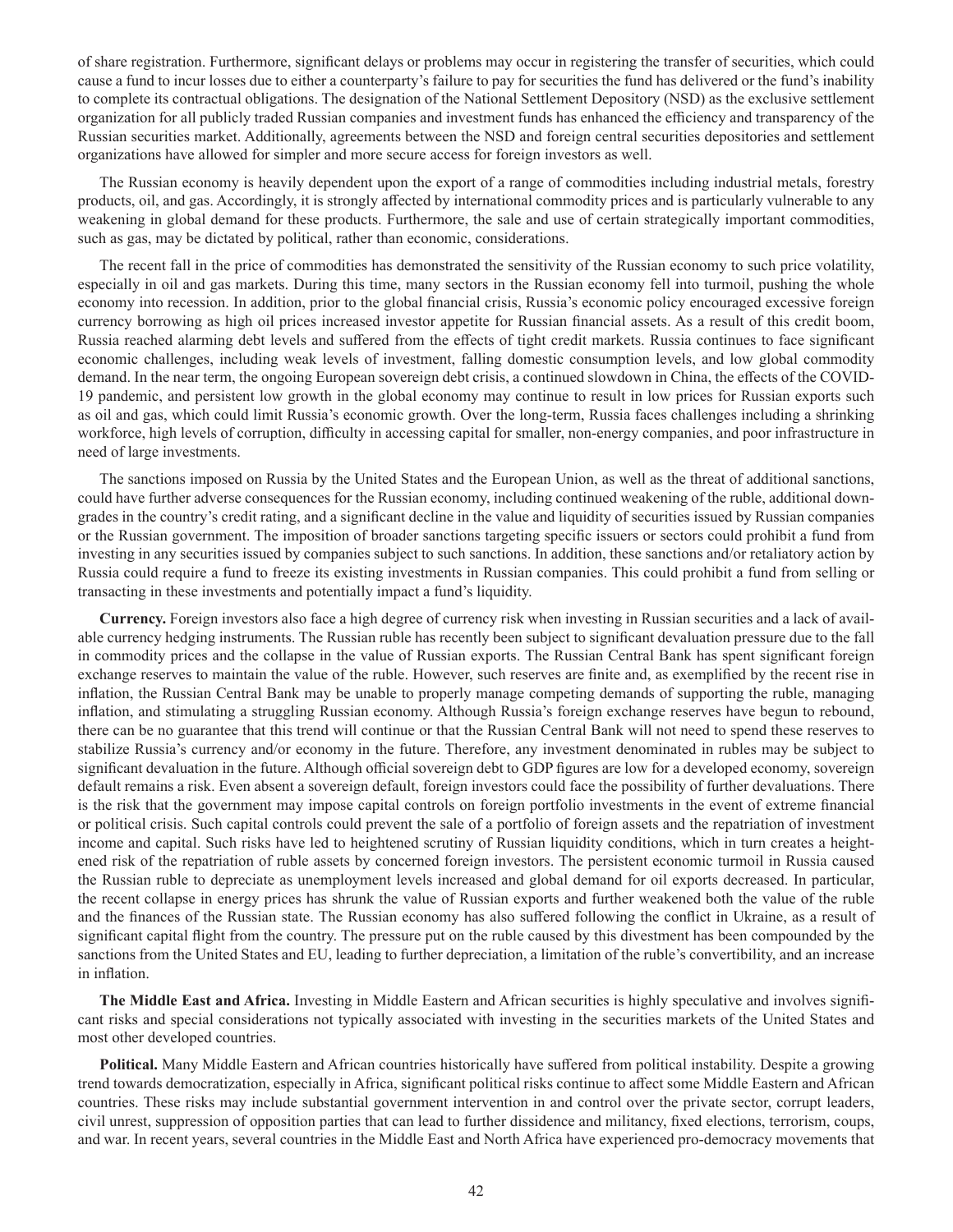resulted in swift regime changes. In some instances where pro-democracy movements successfully toppled regimes, the stability of successor regimes has proven weak, as evidenced, for example, in Egypt. In other instances, these changes have devolved into armed conflict involving local factions, regional allies or international forces, and even protracted civil wars, such as in Libya and Syria.

The protracted civil war in Syria has given rise to numerous militias, terrorist groups, and most notably, the proto-state of ISIS. The conflict has disrupted oil production across Syria and Iraq, effectively destroying the economic value of large portions of the region, and caused a massive exodus of refugees into neighboring states, which further threatens government infrastructure of the refuge countries.

Regional instability has not been confined to the Middle East. In Nigeria, Africa's largest economy, radical groups have conducted a disruptive insurgency in the country's north. In addition, Africa has experienced a number of regional health crises in recent years, which has demonstrated the vulnerabilities of political institutions and health care systems in the face of crisis. African countries, particularly in Eastern and sub-Saharan Africa, have struggled to access sufficient quantities of COVID-19 vaccines to support their populations.

Continued instability may slow the adoption of economic and political reforms and could damage trade, investment, and economic growth going forward. Further, because many Middle East and African nations have a history of dictatorship, military intervention, and corruption, any successful reforms may prove impermanent. In addition, there is an increasing risk that historical animosities, border disputes, or defense concerns may lead to further armed conflict in the region. Across the Middle East and Africa, such developments could have a negative effect on economic growth and reverse favorable trends toward economic and market reform, privatization, and the removal of trade barriers. Such developments could also result in significant disruptions in securities markets.

**Economic.** Middle Eastern and African countries historically have suffered from underdeveloped infrastructure, high unemployment rates, a comparatively unskilled labor force, and inconsistent access to capital, which have contributed to economic instability and stifled economic growth in the region. Furthermore, certain Middle Eastern and African markets may face a higher concentration of market capitalization, greater illiquidity and greater price volatility than that found in more developed markets of Western Europe or the United States. Additionally, certain countries in the region have a history of nationalizing or expropriating foreign assets, which could cause a fund to lose the value of its investments in those countries or negatively affect foreign investor confidence in the region. Despite a growing trend towards economic diversification, many Middle Eastern and African economies remain heavily dependent upon a limited range of commodities. These include gold, silver, copper, cocoa, diamonds, natural gas and petroleum. These economies are greatly affected by international commodity prices and are particularly vulnerable to any weakening in global demand for these products. The demand in global commodities continues to decrease, particularly the decline in the price of oil, causing certain countries in the region to face significant economic difficulties. As a result, many countries have been forced to scale down their infrastructure investment and the size of their public welfare systems, which could have long-term economic, social, and political implications.

South Africa, Africa's second largest economy, is the largest destination for foreign direct investment on the continent. The country has a two-tiered, developing economy with one tier similar to that of a developed country and the second tier having only the most basic infrastructure. Although South Africa has experienced modest economic growth in recent years, such growth has been sluggish, hampered by endemic corruption, ethnic and civil conflicts, labor unrest, the effects of the HIV health crisis, and political instability. In addition, reduced demand for South African exports due to the lasting effects of the European debt crisis and persistent low growth in the global economy may limit any such recovery. These problems have been compounded by worries over South African sovereign debt prompted by an increasing deficit and rising level of sovereign debt. These conditions led Fitch and S&P to downgrade South African debt to "junk" status and to downgrade South Africa's long-term foreign currency issuer default rating to "negative" in 2017. Additionally, Moody's downgraded South African debt to "junk" status in 2020. Such downgrades in South African sovereign debt and issuer default could have serious consequences for investments in South Africa.

**Currency.** Certain Middle Eastern and African countries have currencies pegged to the U.S. dollar or euro, rather than freefloating exchange rates determined by market forces. Although intended to stabilize the currencies, these pegs, if abandoned, may cause sudden and significant currency adjustments, which may adversely impact investment returns. There is no significant foreign exchange market for certain currencies, and it would, as a result, be difficult for a fund to engage in foreign currency transactions designed to protect the value of a fund's interests in securities denominated in such currencies.

# **PORTFOLIO TRANSACTIONS**

Orders for the purchase or sale of portfolio securities are placed on behalf of a fund (other than VIP Index 500 Portfolio) by FMR pursuant to authority contained in the management contract. To the extent that FMR grants investment management authority to a sub-adviser (see the section entitled "Management Contracts"), that sub-adviser is authorized to provide the services described in the respective sub-advisory agreement, and in accordance with the policies described in this section. Furthermore, the sub-adviser's trading and associated policies, which may differ from FMR's policies, may apply to that fund, subject to applicable law. FMR or a sub-adviser may be responsible for the placement of portfolio securities transactions for other investment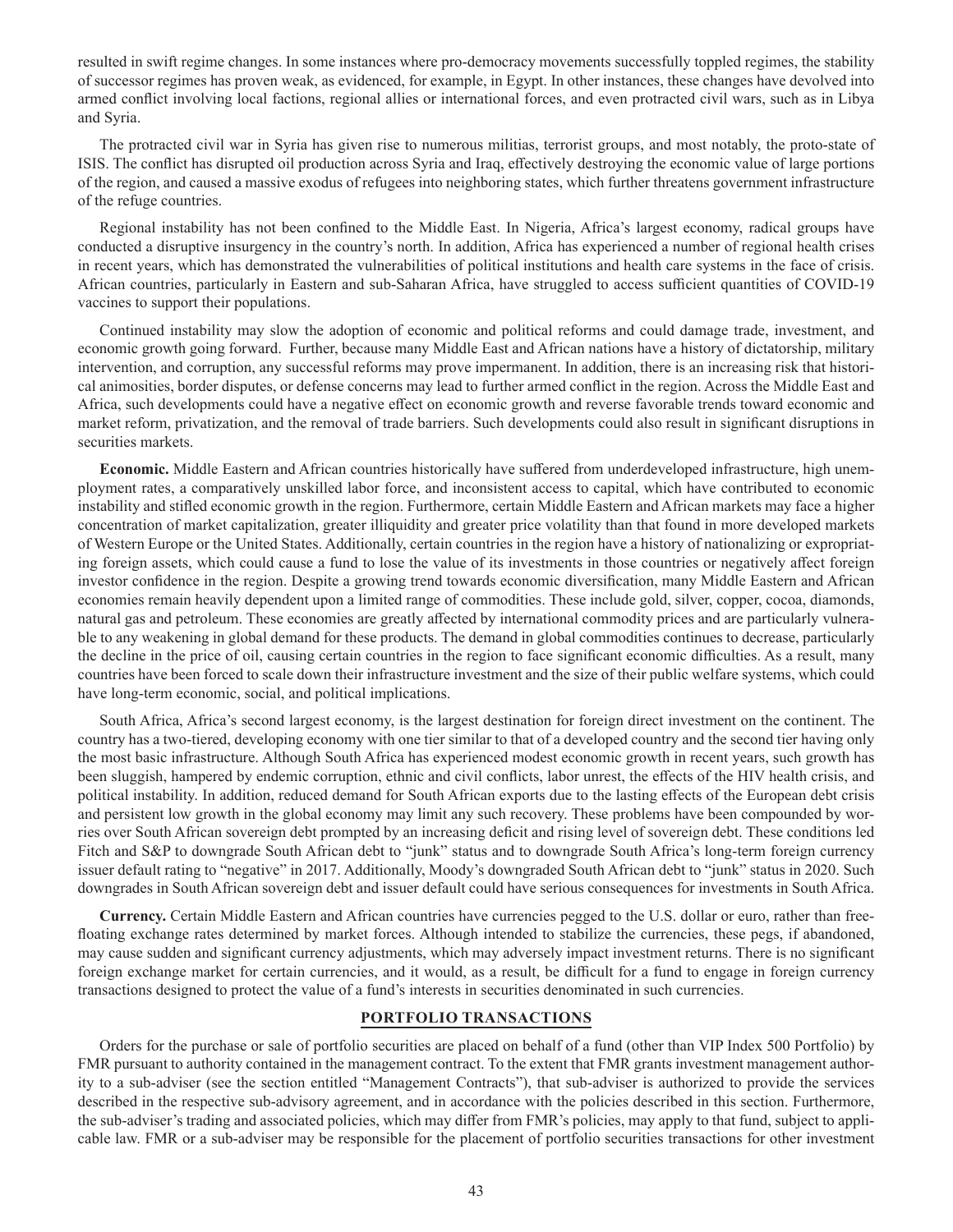companies and investment accounts for which it has or its affiliates have investment discretion.

Orders for the purchase or sale of portfolio securities are placed on behalf of VIP Index 500 Portfolio by Geode pursuant to authority contained in the management contract and the sub-advisory agreement. Geode may be responsible for the placement of portfolio securities transactions for other investment companies and investment accounts for which it has or its affiliates have investment discretion.

A fund will not incur any commissions or sales charges when it invests in shares of mutual funds (including any underlying central funds), but it may incur such costs when it invests directly in other types of securities.

Purchases and sales of equity securities on a securities exchange or OTC are effected through brokers who receive compensation for their services. Generally, compensation relating to securities traded on foreign exchanges will be higher than compensation relating to securities traded on U.S. exchanges and may not be subject to negotiation. Compensation may also be paid in connection with principal transactions (in both OTC securities and securities listed on an exchange) and agency OTC transactions executed with an electronic communications network (ECN) or an alternative trading system. Equity securities may be purchased from underwriters at prices that include underwriting fees.

Purchases and sales of fixed-income securities are generally made with an issuer or a primary market-maker acting as principal. Although there is no stated brokerage commission paid by a fund for any fixed-income security, the price paid by a fund to an underwriter includes the disclosed underwriting fee and prices in secondary trades usually include an undisclosed dealer commission or markup reflecting the spread between the bid and ask prices of the fixed-income security. New issues of equity and fixed-income securities may also be purchased in underwritten fixed price offerings.

The Trustees of each fund periodically review FMR's or Geode's performance of its responsibilities in connection with the placement of portfolio securities transactions on behalf of each fund. The Trustees also review the compensation paid by each fund over representative periods of time to determine if it was reasonable in relation to the benefits to the fund.

### **Geode.**

### **The Selection of Brokers**

In selecting brokers or dealers (including affiliates of FMR) to execute the fund's portfolio transactions, Geode considers factors deemed relevant in the context of a particular trade and in regard to Geode's overall responsibilities with respect to the fund and other investment accounts, including any instructions from the fund's portfolio manager, which may emphasize, for example, speed of execution over other factors. The factors considered will influence whether it is appropriate to execute an order using ECNs, electronic channels including algorithmic trading, or by actively working an order. Other factors deemed relevant may include, but are not limited to: price; the size and type of the transaction; the reasonableness of compensation to be paid, including spreads and commission rates; the speed and certainty of trade executions; the nature and characteristics of the markets for the security to be purchased or sold, including the degree of specialization of the broker in such markets or securities; the availability of liquidity in the security, including the liquidity and depth afforded by a market center or market-maker; the reliability of a market center or broker; the degree of anonymity that a particular broker or market can provide; the potential for avoiding market impact; the execution services rendered on a continuing basis; the execution efficiency, settlement capability, and financial condition of the firm; arrangements for payment of fund expenses, if applicable; and the provision of additional brokerage and research products and services, if applicable. In seeking best qualitative execution, Geode may select a broker using a trading method for which the broker may charge a higher commission than its lowest available commission rate. Geode also may select a broker that charges more than the lowest commission rate available from another broker. For futures transactions, the selection of a futures commission merchant is generally based on the overall quality of execution and other services provided by the futures commission merchant.

#### **The Acquisition of Brokerage and Research Products and Services**

Brokers (who are not affiliates of FMR) that execute transactions for the fund may receive higher compensation from the fund than other brokers might have charged the fund, in recognition of the value of the brokerage or research products and services they provide to Geode.

**Research Products and Services.** These products and services may include, when permissible under applicable law: economic, industry, company, municipal, sovereign (U.S. and non-U.S.), legal, or political research reports; market color; company meeting facilitation; compilation of securities prices, earnings, dividends and similar data; quotation services, data, information and other services; analytical computer software and services; and investment recommendations. In addition to receiving brokerage and research products and services via written reports and computer-delivered services, such reports may also be provided by telephone and in person meetings with securities analysts, corporate and industry spokespersons, economists, academicians and government representatives and others with relevant professional expertise. Geode may request that a broker provide a specific proprietary or third-party product or service. Some of these products and services supplement Geode's own research activities in providing investment advice to the fund.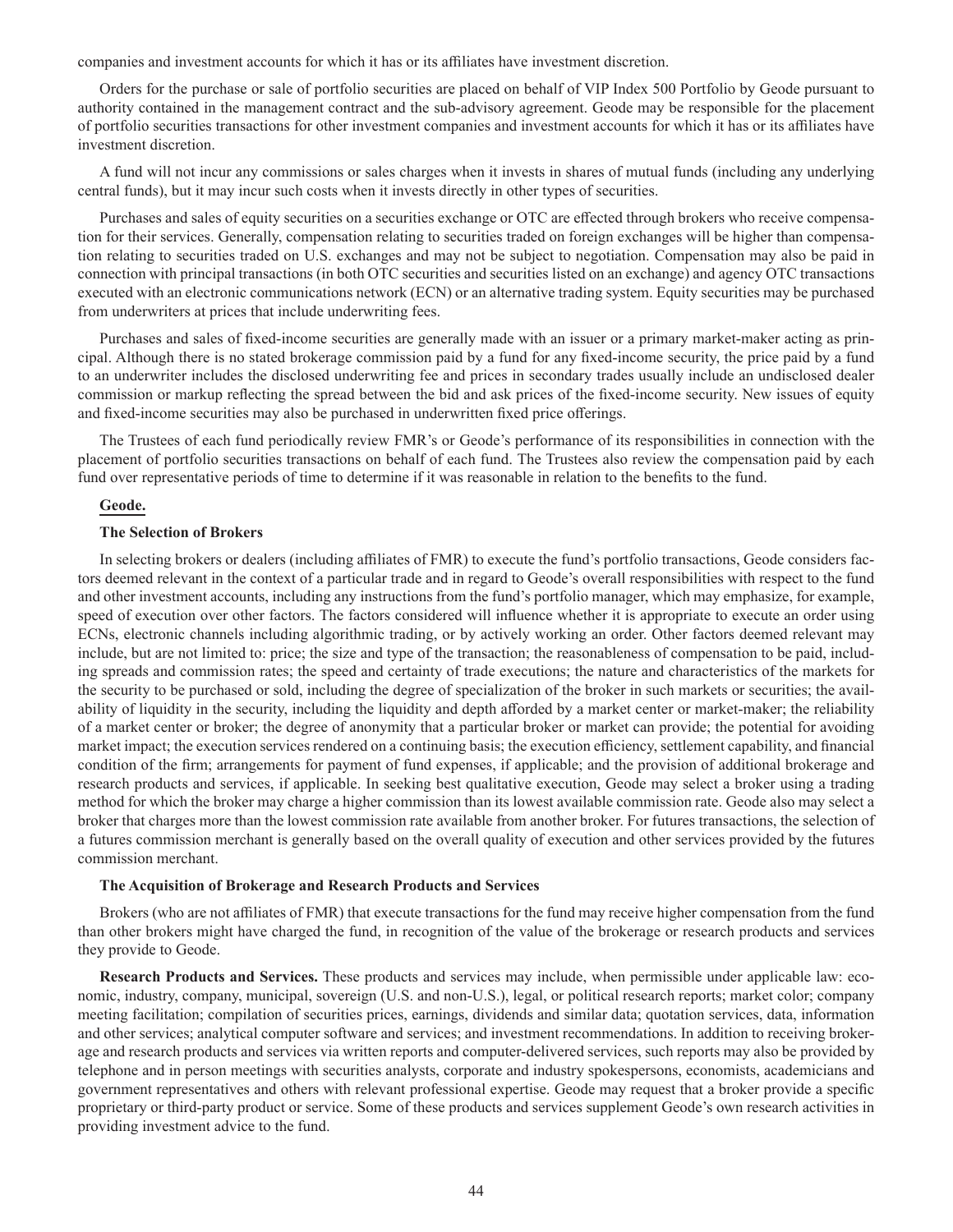**Execution Services.** In addition, products and services may include, when permissible under applicable law, those that assist in the execution, clearing, and settlement of securities transactions, as well as other incidental functions (including, but not limited to, communication services related to trade execution, order routing and algorithmic trading, post-trade matching, exchange of messages among brokers or dealers, custodians and institutions, and the use of electronic confirmation and affirmation of institutional trades).

**Mixed-Use Products and Services.** Geode may use commission dollars to obtain certain products or services that are not used exclusively in Geode's investment decision-making process (mixed-use products or services). In those circumstances, Geode will make a good faith judgment to evaluate the various benefits and uses to which they intend to put the mixed-use product or service, and will pay for that portion of the mixed-use product or service that does not qualify as brokerage and research products and services with their own resources (referred to as "hard dollars").

**Benefit to Geode.** Geode's expenses would likely be increased if it attempted to generate these additional products and services through its own efforts, or if it paid for these products or services itself. Certain of the brokerage and research products and services Geode receives are furnished by brokers on their own initiative, either in connection with a particular transaction or as part of their overall services. Some of these products or services may not have an explicit cost associated with such product or service.

**Geode's Decision-Making Process.** Before causing the fund to pay a particular level of compensation, Geode will make a good faith determination that the compensation is reasonable in relation to the value of the brokerage and/or research products and services provided to Geode, viewed in terms of the particular transaction for the fund or Geode's overall responsibilities to the fund or other investment companies and investment accounts. While Geode may take into account the brokerage and/or research products and services provided by a broker in determining whether compensation paid is reasonable, neither Geode nor the fund incurs an obligation to any broker, dealer, or third party to pay for any product or service (or portion thereof) by generating a specific amount of compensation or otherwise. Typically, these products and services assist Geode in terms of its overall investment responsibilities to the fund and other investment companies and investment accounts; however, each product or service received may not benefit the fund. Certain funds or investment accounts may use brokerage commissions to acquire brokerage and research products and services that may also benefit other funds or accounts managed by Geode.

#### **Affiliated Transactions**

Geode may place trades with certain brokers, including NFS, through its Fidelity Capital Markets (FCM) division, and Luminex Trading & Analytics LLC (Luminex), with whom FMR is under common control, provided it determines that these affiliates' trade execution abilities and costs are comparable to those of non-affiliated, qualified brokerage firms.

The Trustees of the fund have approved procedures whereby the fund is permitted to purchase securities that are offered in underwritings in which an affiliate of the adviser or certain other affiliates participate. In addition, for underwritings where such an affiliate participates as a principal underwriter, certain restrictions may apply that could, among other things, limit the amount of securities that the fund could purchase in the underwritings.

### **Trade Allocation**

Although the Trustees and officers of the fund are substantially the same as those of certain other Fidelity<sup>®</sup> funds, investment decisions for the fund are made independently from those of other Fidelity® funds or investment accounts (including proprietary accounts). The same security is often held in the portfolio of more than one of these funds or investment accounts. Simultaneous transactions are inevitable when several funds and investment accounts are managed by the same investment adviser, particularly when the same security is suitable for the investment objective of more than one fund or investment account.

When two or more funds or investment accounts are simultaneously engaged in the purchase or sale of the same security or instrument, the prices and amounts are allocated in accordance with procedures believed to be appropriate and equitable to each fund or investment account. In some cases this could have a detrimental effect on the price or value of the security or instrument as far as the fund is concerned. In other cases, however, the ability of the fund to participate in volume transactions will produce better executions and prices for the fund.

Orders for funds and investment accounts are not typically combined or "blocked". However, Geode may, when feasible and when consistent with the fair and equitable treatment of all funds and investment accounts and best execution, block orders of various funds and investment accounts for order entry and execution.

Geode has established allocation policies for its various funds and investment accounts to ensure allocations are appropriate given its clients' differing investment objectives and other considerations. When the supply/demand is insufficient to satisfy all outstanding trade orders, generally the amount executed is distributed among participating funds and investment accounts based on account asset size (for purchases and short sales), and security position size (for sales and covers), or otherwise according to the allocation policies. These policies also apply to initial public and secondary offerings. Generally, allocations are determined by traders, independent of portfolio managers, in accordance with these policies. Allocations are determined and documented on trade date.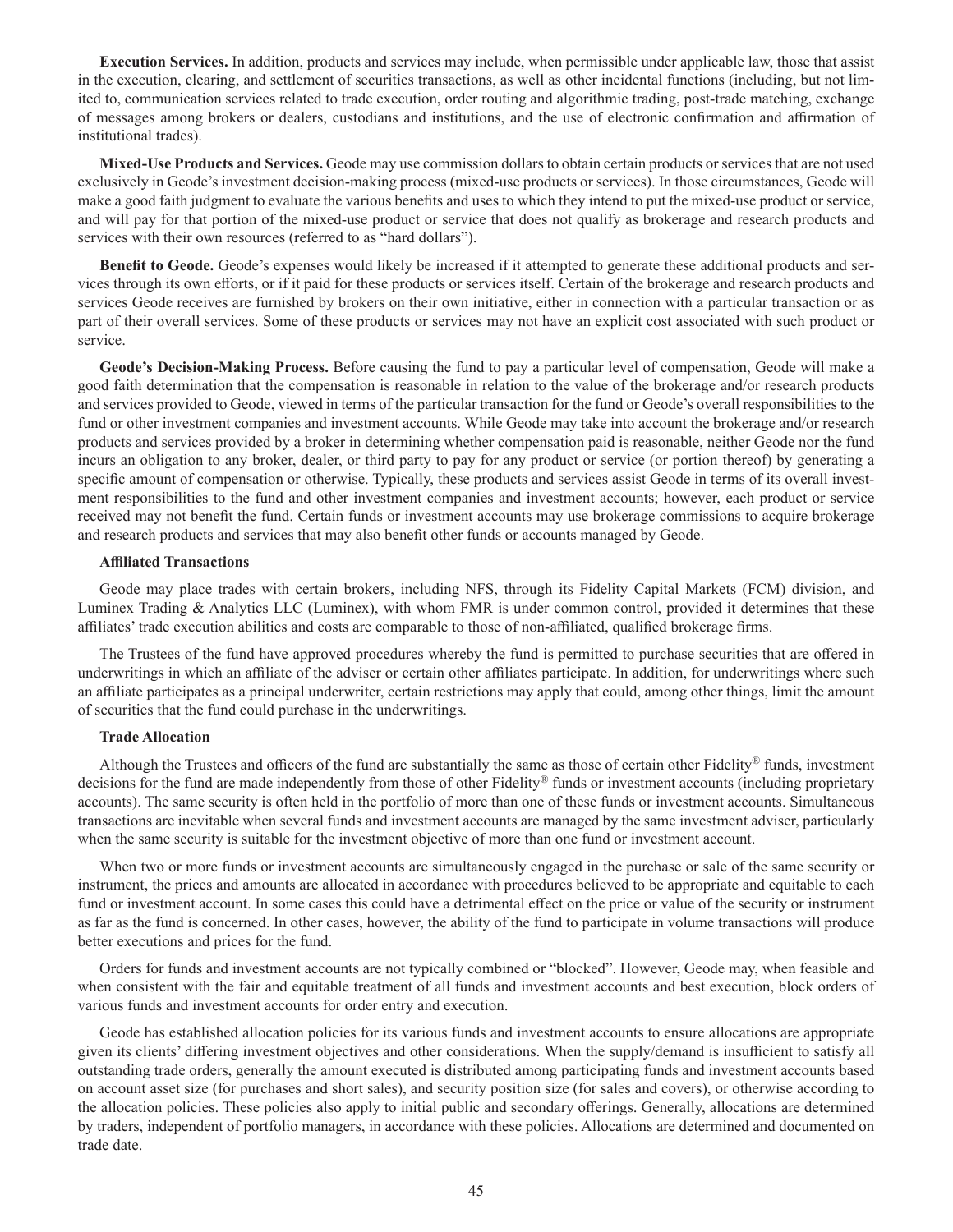Geode's trade allocation policies identify circumstances under which it is appropriate to deviate from the general allocation criteria and describe the alternative procedures. For example, if a standard allocation would result in a fund or investment account receiving a very small allocation (*e.g.,* because of its small asset size), the fund or investment account may receive an increased allocation to achieve a more meaningful allocation, or it may receive no allocation. Generally, any exceptions to Geode's policies (*i.e.,* special allocations) must be approved by senior investment or trading personnel, reviewed by the compliance department, and documented.

## **The Adviser.**

#### **The Selection of Securities Brokers and Dealers**

The Adviser or its affiliates generally have authority to select brokers (whether acting as a broker or a dealer) to place or execute a fund's portfolio securities transactions. In selecting brokers, including affiliates of the Adviser, to execute a fund's portfolio securities transactions, the Adviser or its affiliates consider the factors they deem relevant in the context of a particular trade and in regard to the Adviser's or its affiliates' overall responsibilities with respect to the fund and other investment accounts, including any instructions from the fund's portfolio manager, which may emphasize, for example, speed of execution over other factors. Based on the factors considered, the Adviser or its affiliates may choose to execute an order using ECNs, including broker-sponsored algorithms, internal crossing, or by verbally working an order with one or more brokers. Other possibly relevant factors include, but are not limited to, the following: price; costs; the size, nature and type of the order; the speed of execution; financial condition and reputation of the broker; broker specific considerations (e.g.; not all brokers are able to execute all types of trades); broker willingness to commit capital; the nature and characteristics of the markets in which the security is traded; the trader's assessment of whether and how closely the broker likely will follow the trader's instructions to the broker; confidentiality and the potential for information leakage; the nature or existence of post-trade clearing, settlement, custody and currency convertibility mechanisms; and the provision of additional brokerage and research products and services, if applicable and where allowed by law.

In seeking best execution for portfolio securities transactions, the Adviser or its affiliates may from time to time select a broker that uses a trading method, including algorithmic trading, for which the broker charges a higher commission than its lowest available commission rate. The Adviser or its affiliates also may select a broker that charges more than the lowest commission rate available from another broker. Occasionally the Adviser or its affiliates execute an entire securities transaction with a broker and allocate all or a portion of the transaction and/or related commissions to a second broker where a client does not permit trading with an affiliate of the Adviser or in other limited situations. In those situations, the commission rate paid to the second broker may be higher than the commission rate paid to the executing broker. For futures transactions, the selection of a futures commission merchant is generally based on the overall quality of execution and other services provided by the futures commission merchant. The Adviser or its affiliates execute futures transactions verbally and electronically.

### **The Acquisition of Brokerage and Research Products and Services**

Brokers (who are not affiliates of the Adviser) that execute transactions for a fund managed outside of the European Union may receive higher compensation from the fund than other brokers might have charged the fund, in recognition of the value of the brokerage or research products and services they provide to the Adviser or its affiliates.

**Research Products and Services.** These products and services may include, when permissible under applicable law, but are not limited to: economic, industry, company, municipal, sovereign (U.S. and non-U.S.), legal, or political research reports; market color; company meeting facilitation; compilation of securities prices, earnings, dividends and similar data; quotation services, data, information and other services; analytical computer software and services; and investment recommendations. In addition to receiving brokerage and research products and services via written reports and computer-delivered services, such reports may also be provided by telephone and in video and in-person meetings with securities analysts, corporate and industry spokespersons, economists, academicians and government representatives and others with relevant professional expertise. The Adviser or its affiliates may request that a broker provide a specific proprietary or third-party product or service. Some of these brokerage and research products and services supplement the Adviser's or its affiliates' own research activities in providing investment advice to the funds.

**Execution Services.** In addition, when permissible under applicable law, brokerage and research products and services include those that assist in the execution, clearing, and settlement of securities transactions, as well as other incidental functions (including, but not limited to, communication services related to trade execution, order routing and algorithmic trading, post-trade matching, exchange of messages among brokers or dealers, custodians and institutions, and the use of electronic confirmation and affirmation of institutional trades).

**Mixed-Use Products and Services.** Although the Adviser or its affiliates do not use fund commissions to pay for products or services that do not qualify as brokerage and research products and services or eligible external research under MiFID II and FCA regulations (as defined below), where allowed by applicable law, they may use commission dollars to obtain certain products or services that are not used exclusively in the Adviser's or its affiliates' investment decision-making process (mixed-use products or services). In those circumstances, the Adviser or its affiliates will make a good faith judgment to evaluate the various benefits and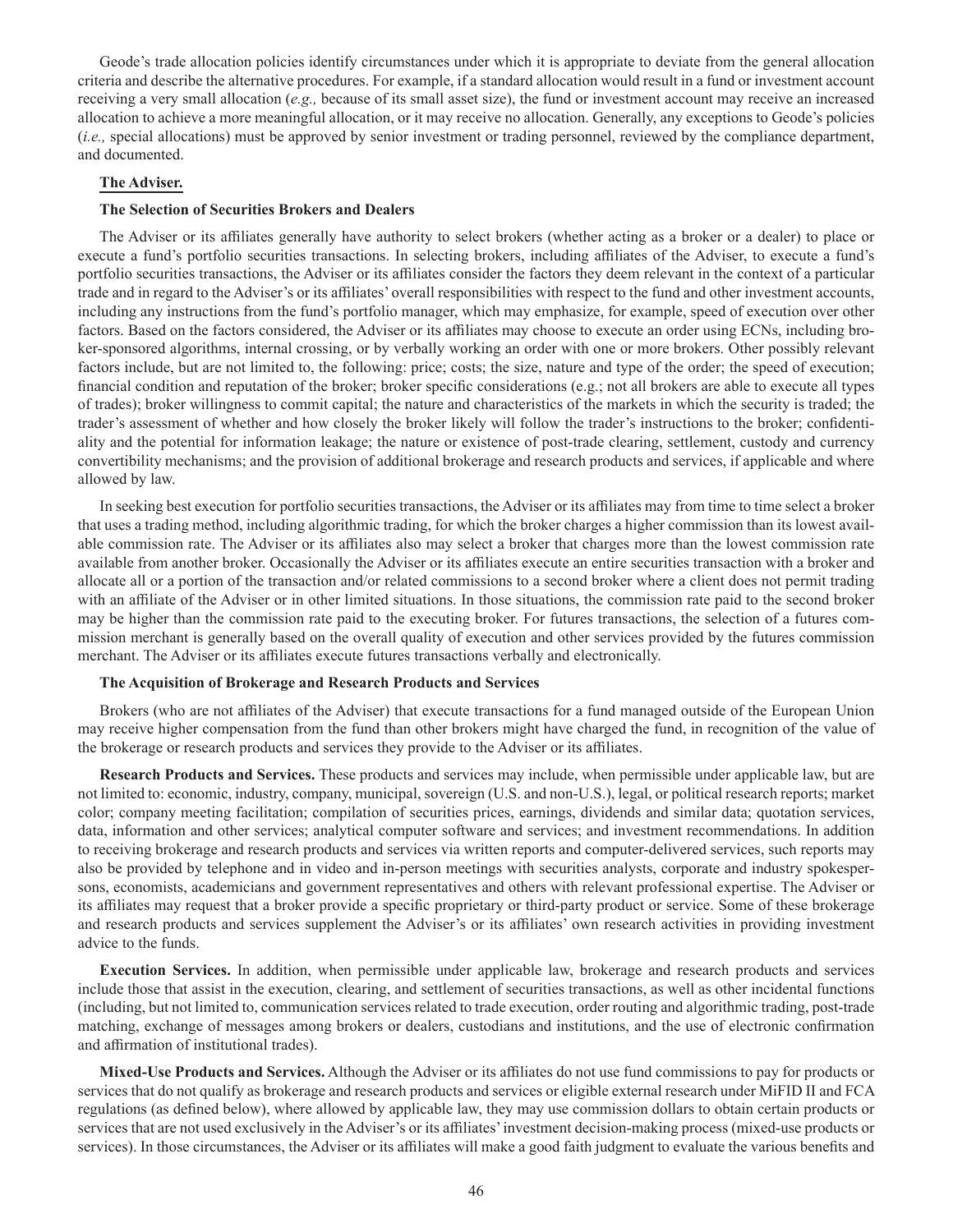uses to which they intend to put the mixed-use product or service, and will pay for that portion of the mixed-use product or service that does not qualify as brokerage and research products and services or eligible external research with their own resources (referred to as "hard dollars").

**Benefit to the Adviser.** The Adviser's or its affiliates' expenses likely would be increased if they attempted to generate these additional brokerage and research products and services through their own efforts, or if they paid for these brokerage and research products or services with their own resources. Therefore, an economic incentive exists for the Adviser or its affiliates to select or recommend a broker-dealer based on its interest in receiving the brokerage and research products and services, rather than on the Adviser's or its affiliates' funds interest in receiving most favorable execution. The Adviser and its affiliates manage the receipt of brokerage and research products and services and the potential for conflicts through its Commission Uses Program. The Commission Uses Program effectively "unbundles" commissions paid to brokers who provide brokerage and research products and services, i.e., commissions consist of an execution commission, which covers the execution of the trade (including clearance and settlement), and a research charge, which is used to cover brokerage and research products and services. Those brokers have client commission arrangements (each a CCA) in place with the Adviser and its affiliates (each of those brokers referred to as CCA brokers). In selecting brokers for executing transactions on behalf of the fund, the trading desks through which the Adviser or its affiliates may execute trades are instructed to execute portfolio transactions on behalf of the funds based on the quality of execution without any consideration of brokerage and research products and services the CCA broker provides. Commissions paid to a CCA broker include both an execution commission and a research charge, and while the CCA broker receives the entire commission, it retains the execution commission and either credits or transmits the research portion (also known as "soft dollars,") to a CCA pool maintained by each CCA broker. Soft dollar credits (credits) accumulated in CCA pools are used to pay research expenses. In some cases, the Adviser or its affiliates may request that a broker which is not a party to any particular transaction provide a specific proprietary or third-party product or service, which would be paid with credits from the CCA pool. The administration of brokerage and research products and services is managed separately from the trading desks, and traders have no responsibility for administering the research program, including the payment for research. The Adviser or its affiliates may use a third-party aggregator to facilitate payments to research providers. Where an aggregator is involved, the aggregator would maintain credits in an account that is segregated from the aggregator's proprietary assets and the assets of its other clients and use those credits to pay research providers as instructed by the Adviser or its affiliates. Furthermore, where permissible under applicable law, certain of the brokerage and research products and services that the Adviser or its affiliates receive are furnished by brokers on their own initiative, either in connection with a particular transaction or as part of their overall services. Some of these brokerage and research products or services may be provided at no additional cost to the Adviser or its affiliates or have no explicit cost associated with them. In addition, the Adviser or its affiliates may request that a broker provide a specific proprietary or third-party product or service, certain of which third-party products or services may be provided by a broker that is not a party to a particular transaction and is not connected with the transacting broker's overall services.

**The Adviser's Decision-Making Process.** In connection with the allocation of fund brokerage, the Adviser or its affiliates make a good faith determination that the compensation paid to brokers and dealers is reasonable in relation to the value of the brokerage and/or research products and services provided to the Adviser or its affiliates, viewed in terms of the particular transaction for a fund or the Adviser's or its affiliates' overall responsibilities to that fund or other investment companies and investment accounts for which the Adviser or its affiliates have investment discretion; however, each brokerage and research product or service received in connection with a fund's brokerage may not benefit all funds and certain funds may receive the benefit of the brokerage and research product or services obtained with other funds' commissions. As required under applicable laws or fund policy, commissions generated by certain funds may only be used to obtain certain brokerage and research products and services. As a result, certain funds may pay more proportionately of certain types of brokerage and research products and services than others, while the overall amount of brokerage and research products and services paid by each fund continues to be allocated equitably. While the Adviser or its affiliates take into account the brokerage and/or research products and services provided by a broker or dealer in determining whether compensation paid is reasonable, neither the Adviser, its affiliates, nor the funds incur an obligation to any broker, dealer, or third party to pay for any brokerage and research product or service (or portion thereof) by generating a specific amount of compensation or otherwise. Typically, for funds managed by the Adviser or its affiliates outside of the European Union or the United Kingdom, these brokerage and research products and services assist the Adviser or its affiliates in terms of their overall investment responsibilities to a fund or any other investment companies and investment accounts for which the Adviser or its affiliates may have investment discretion. Certain funds or investment accounts may use brokerage commissions to acquire brokerage and research products and services that may also benefit other funds or accounts managed by the Adviser or its affiliates, and not every fund or investment account uses the brokerage and research products and services that may have been acquired through that fund's commissions.

**Research Contracts.** The Adviser or its affiliates have arrangements with certain third-party research providers and brokers through whom the Adviser or its affiliates effect fund trades, whereby the Adviser or its affiliates may pay with fund commissions or hard dollars for all or a portion of the cost of research products and services purchased from such research providers or brokers. If hard dollar payments are used, the Adviser or its affiliates may still cause a fund to pay more for execution than the lowest commission rate available from the broker providing research products and services to the Adviser or its affiliates, or that may be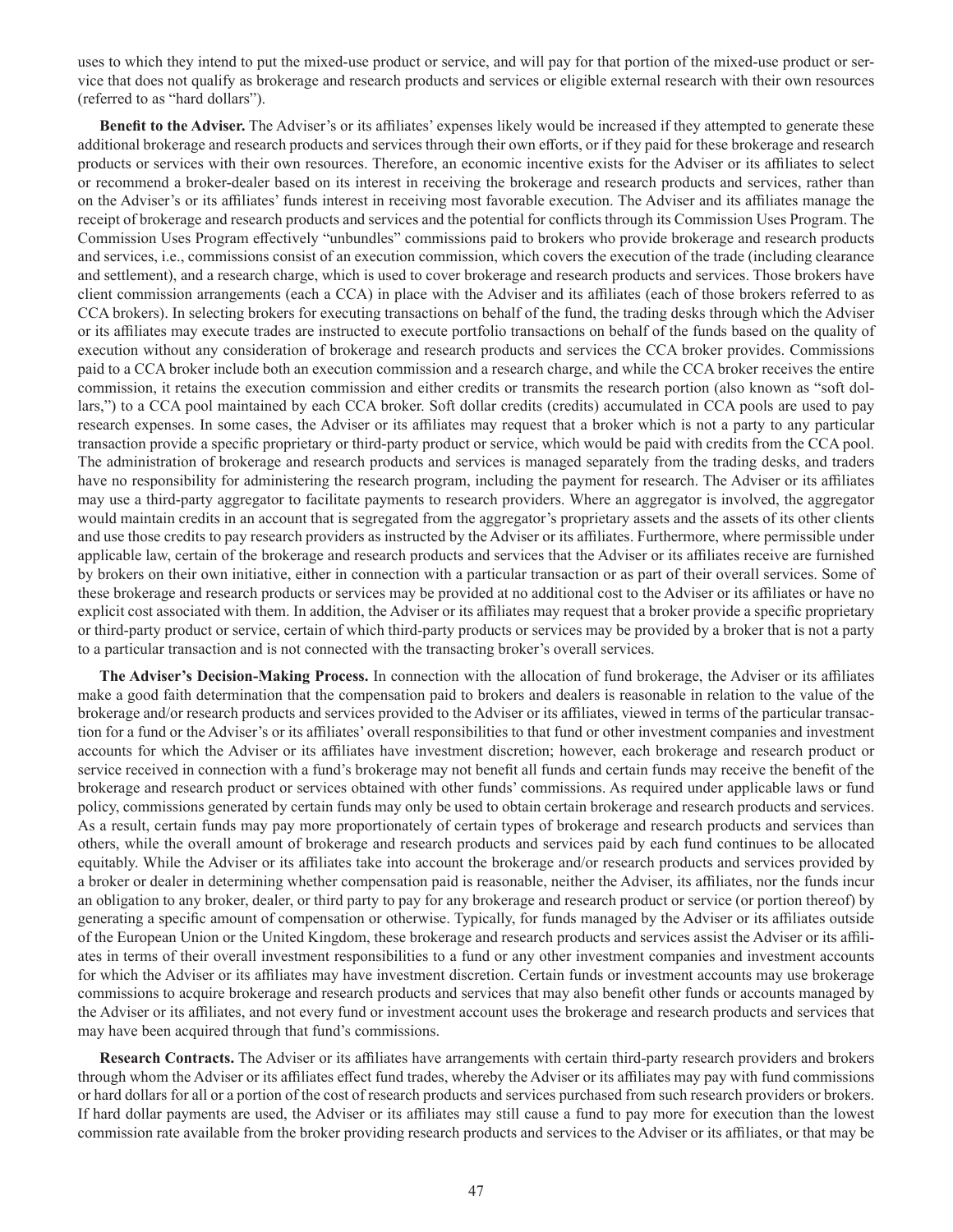available from another broker. The Adviser's or its affiliates' determination to pay for research products and services separately is wholly voluntary on the Adviser's or its affiliates' part and may be extended to additional brokers or discontinued with any broker participating in this arrangement.

**Funds Managed within the European Union.** The Adviser and its affiliates have established policies and procedures relating to brokerage commission uses in compliance with the revised Markets in Financial Instruments Directive in the European Union, commonly referred to as "MiFID II", as implemented in the United Kingdom through the Conduct of Business Sourcebook Rules of the UK Financial Conduct Authority (the FCA), where applicable.

Funds, or portions thereof, that are managed within the United Kingdom by FMR Investment Management (UK) Limited (FMR UK) use research payment accounts (RPAs) to cover costs associated with equity and high income external research that is consumed by those funds or investment accounts in accordance with MiFID II and FCA regulations. With RPAs, funds pay for external research through a separate research charge that is generally assessed and collected alongside the execution commission<sup>1</sup>. For funds that use an RPA, FMR UK establishes a research budget. The budget is set by first grouping funds or investment accounts by strategy (e.g., asset allocation, blend, growth, etc.), and then determining what external research is consumed to support the strategies and portfolio management services provided within the European Union or the United Kingdom. In this regard, research budgets are set by research needs and are not otherwise linked to the volume or value of transactions executed on behalf of the fund or investment account. For funds where portions are managed both within and outside of the United Kingdom, external research may be paid using both a CCA and an RPA. Determinations of what is eligible research and how costs are allocated are made in accordance with the Adviser's and its affiliates' policies and procedures. Costs for research consumed by funds that use an RPA will be allocated among the funds or investment accounts within defined strategies pro rata based on the assets under management for each fund or investment account. While the research charge paid on behalf of any one fund that uses an RPA varies over time, the overall research charge determined at the fund level on an annual basis will not be exceeded.

FMR UK is responsible for managing the RPA and may delegate its administration to a third-party administrator for the facilitation of the purchase of external research and payments to research providers. RPA assets will be maintained in accounts at a third-party depository institution, held in the name of FMR UK. FMR UK provides on request, a summary of: (i) the providers paid from the RPA; (ii) the total amount they were paid over a defined period; (iii) the benefits and services received by FMR UK; and (iv) how the total amount spent from the RPA compares to the research budget set for that period, noting any rebate or carryover if residual funds remain in the RPA.

Impacted funds, like those funds that participate in CCA pools, may make payments to a broker that include both an execution commission and a research charge, but unlike CCAs (for which research charges may be retained by the CCA broker and credited to the CCA, as described above), the broker will receive separate payments for the execution commission and the research charge and will promptly remit the research charge to the RPA. Assets in the RPA are used to satisfy external research costs consumed by the funds.

If the costs of paying for external research exceed the amount initially agreed in relation to funds in a given strategy, the Adviser or its affiliates may continue to charge those funds or investment accounts beyond the initially agreed amount in accordance with MiFID II, continue to acquire external research for the funds or investment accounts using its own resources, or cease to purchase external research for those funds or investment accounts until the next annual research budget. If assets for specific funds remain in the RPA at the end of a period, they may be rolled over to the next period to offset next year's research charges for those funds or rebated to those funds.

Funds managed by FMR UK that trade only fixed income securities will not participate in RPAs because fixed income securities trade based on spreads rather than commissions, and thus unbundling the execution commission and research charge is impractical. Therefore, FMR UK and its affiliates have established policies and procedures to ensure that external research that is paid for through RPAs is not made available to FMR UK portfolio managers that manage fixed income funds or investment accounts in any manner inconsistent with MiFID II and FCA regulations.

<sup>1</sup>The staff of the SEC addressed concerns that reliance on an RPA mechanism to pay for research would be permissible under Section 28(e) of the Securities Exchange Act of 1934 by indicating that they would not recommend enforcement against investment advisers who used an RPA to pay for research and brokerage products and services so long as certain conditions were met. Therefore, references to "research charges" as part of the RPA mechanism to satisfy MiFID II requirements can be considered "commissions" for Section 28(e) purposes.

## **Commission Recapture**

From time to time, the Adviser or its affiliates engages in brokerage transactions with brokers (who are not affiliates of the Adviser) who have entered into arrangements with the Adviser or its affiliates under which the broker may rebate a portion of the compensation paid by a fund (commission recapture). Not all brokers with whom a fund trades have been asked to participate in brokerage commission recapture.

#### **Affiliated Transactions**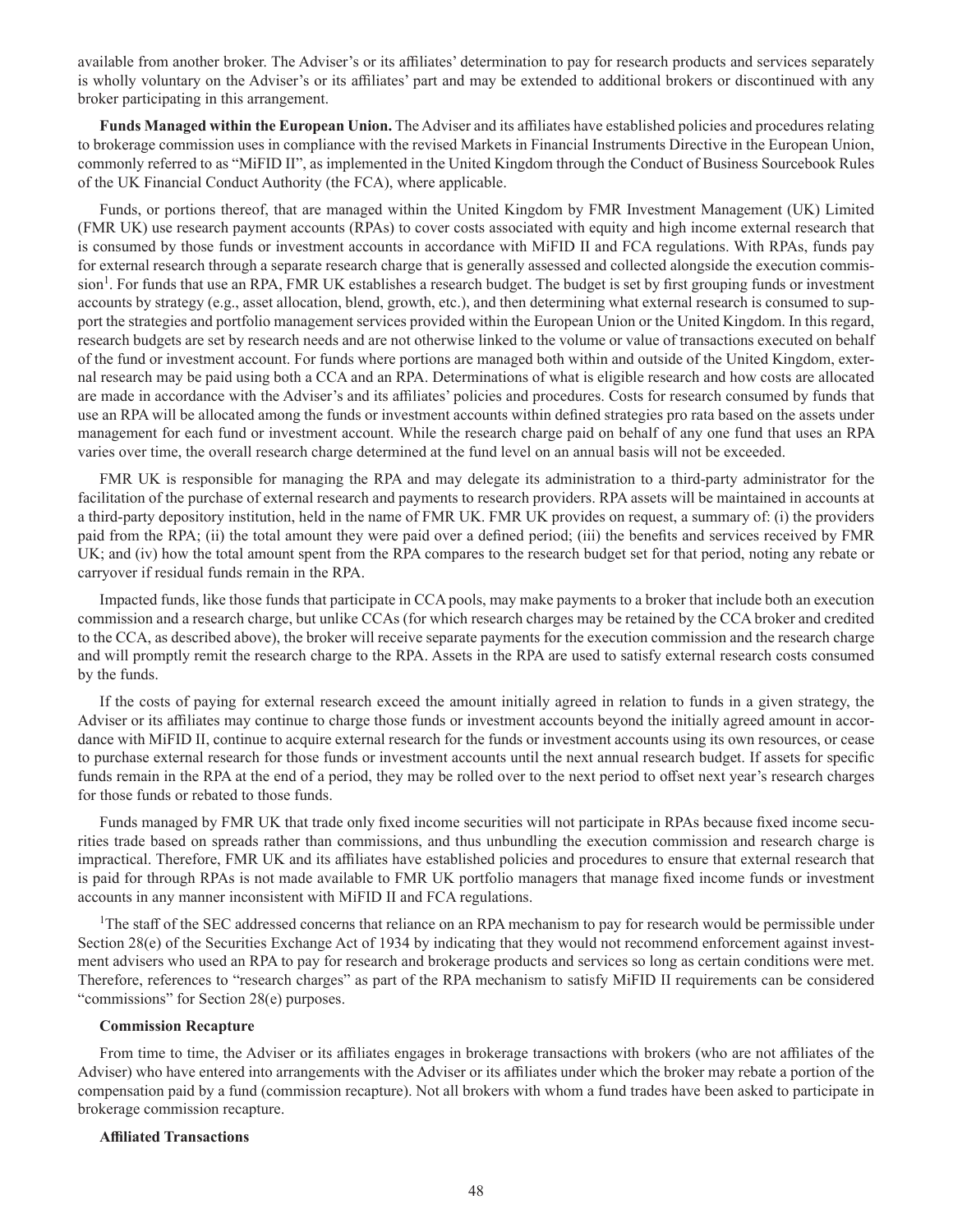The Adviser or its affiliates place trades with certain brokers, including NFS, through its FCM division, and Luminex, with whom they are under common control or otherwise affiliated, provided the Adviser or its affiliates determine that these affiliates' trade-execution abilities and costs are comparable to those of non-affiliated, qualified brokerage firms, and that such transactions be executed in accordance with applicable rules under the 1940 Act and procedures adopted by the Board of Trustees of the funds and subject to other applicable law. In addition, from time to time, the Adviser or its affiliates place trades with brokers that use NFS or Fidelity Clearing Canada ULC (FCC) as a clearing agent.

Trades may be executed through alternative trading systems or national securities exchanges in which the Adviser or its affiliates have an interest. Any decision to execute a trade through an alternative trading system or exchange in which the Adviser or its affiliates have an interest would be made in accordance with applicable law, including best execution obligations. For trades placed on such a system or exchange, not limited to ones in which the Adviser or its affiliates may have an ownership interest, the Adviser or its affiliates may benefit in the form of increased valuation(s) of its equity interest, where it has an ownership interest, or other remuneration, including rebates.

The Trustees of each fund have approved procedures whereby a fund is permitted to purchase securities that are offered in underwritings in which an affiliate of the adviser or certain other affiliates participate. In addition, for underwritings where such an affiliate participates as a principal underwriter, certain restrictions may apply that could, among other things, limit the amount of securities that the funds could purchase in the underwritings.

## **Non-U.S. Securities Transactions**

To facilitate trade settlement and related activities in non-U.S. securities transactions, the Adviser or its affiliates effect spot foreign currency transactions with foreign currency dealers. In certain circumstances, due to local law and regulation, logistical or operational challenges, or the process for settling securities transactions in certain markets (e.g., short settlement periods), spot currency transactions are effected on behalf of funds by parties other than the Adviser or its affiliates, including funds' custodian banks (working through sub-custodians or agents in the relevant non-U.S. jurisdiction) or broker-dealers that executed the related securities transaction.

### **Trade Allocation**

Although the Trustees and officers of each fund are substantially the same as those of certain other Fidelity® funds, investment decisions for each fund are made independently from those of other Fidelity® funds or investment accounts (including proprietary accounts). The same security is often held in the portfolio of more than one of these funds or investment accounts. Simultaneous transactions are inevitable when several funds and investment accounts are managed by the same investment adviser, or an affiliate thereof, particularly when the same security is suitable for the investment objective of more than one fund or investment account.

When two or more funds or investment accounts are simultaneously engaged in the purchase or sale of the same security or instrument, the prices and amounts are allocated in accordance with procedures believed by the Adviser to be appropriate and equitable to each fund or investment account. In some cases this could have a detrimental effect on the price or value of the security or instrument as far as a fund is concerned. In other cases, however, the ability of the funds to participate in volume transactions will produce better executions and prices for the funds.

## **Commissions Paid**

A fund may pay compensation including both commissions and spreads in connection with the placement of portfolio transactions. The amount of brokerage commissions paid by a fund may change from year to year because of, among other things, changing asset levels, shareholder activity, and/or portfolio turnover.

The following table shows each fund's (other than VIP Stock Selector All Cap Portfolio's) portfolio turnover rate for the fiscal periods ended December 31, 2021 and 2020 and for the period October 21, 2021 to December 31, 2021 for VIP Stock Selector All Cap Portfolio. Variations in turnover rate may be due to a fluctuating volume of shareholder purchase and redemption orders, market conditions, and/or changes in the Adviser's investment outlook.

| <b>Turnover Rates</b>                      | 2021 | 2020 |
|--------------------------------------------|------|------|
| VIP Contrafund <sup>SM</sup> Portfolio     | 34%  | 39%  |
| VIP Disciplined Small Cap Portfolio        | 92%  | 57%  |
| VIP Dynamic Capital Appreciation Portfolio | 61%  | 62%  |
| VIP Emerging Markets Portfolio             | 46%  | 80%  |
| VIP Equity-Income Portfolio <sup>SM</sup>  | 27%  | 57%  |
| VIP Floating Rate High Income Portfolio    | 37%  | 40%  |
| VIP Growth & Income Portfolio              | 15%  | 26%  |
| VIP Growth Opportunities Portfolio         | 82%  | 65%  |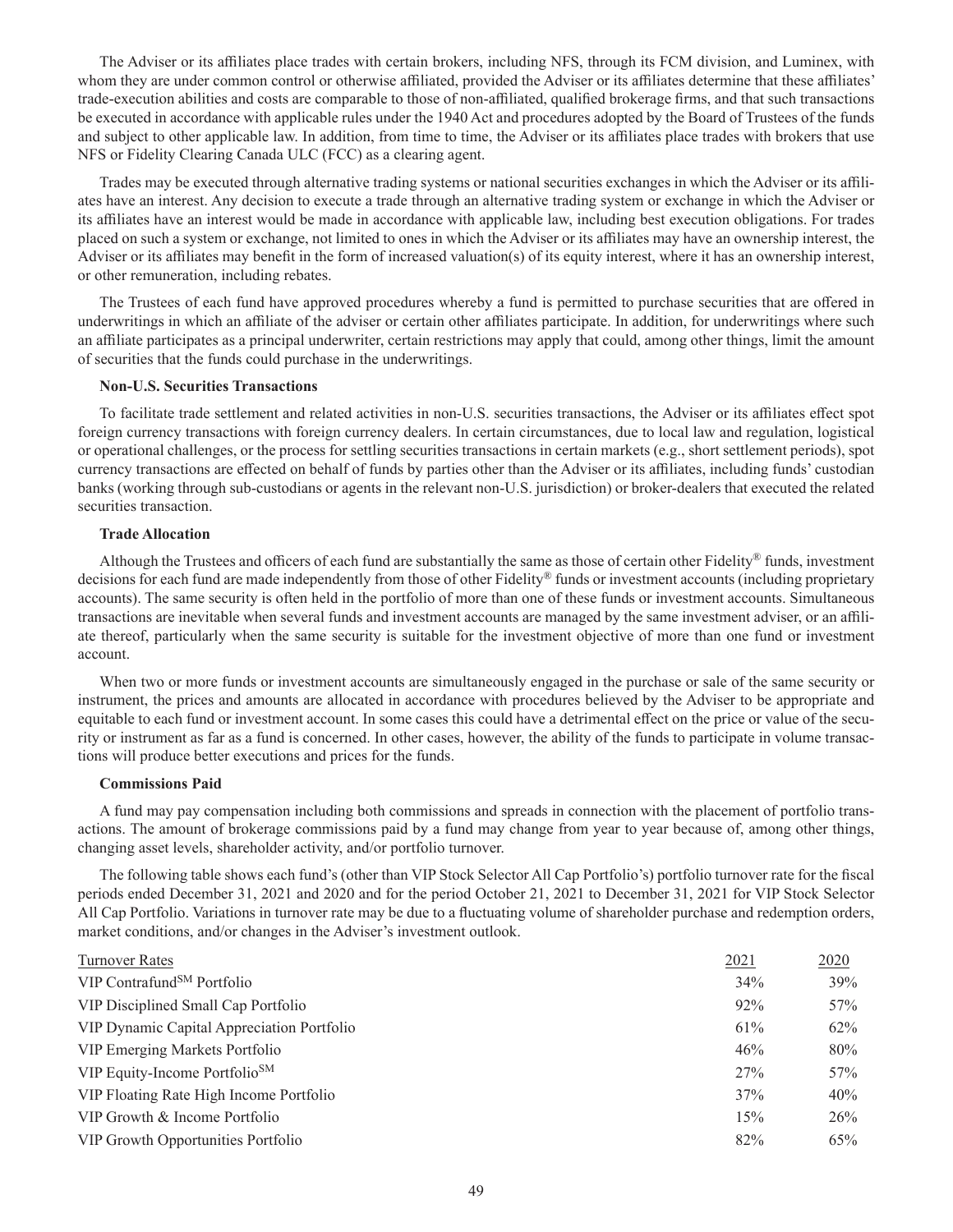| <b>Turnover Rates</b>                            | 2021          | 2020  |
|--------------------------------------------------|---------------|-------|
| VIP Growth Portfolio                             | 45%           | 53%   |
| VIP High Income Portfolio                        | 66%           | 72%   |
| VIP Index 500 Portfolio                          | $2\%$         | $8\%$ |
| VIP International Capital Appreciation Portfolio | 147%          | 158%  |
| VIP Mid Cap Portfolio                            | 37%           | 44%   |
| VIP Overseas Portfolio                           | 26%           | 47%   |
| VIP Stock Selector All Cap Portfolio             | $159\%^{(1)}$ |       |
| VIP Value Portfolio                              | 68%           | 81%   |
| VIP Value Strategies Portfolio                   | $62\%$        | 85%   |

(1) Fund commenced operations on October 21, 2021.

During the fiscal year ended December 31, 2021, each of VIP Contrafund<sup>SM</sup> Portfolio, VIP Dynamic Capital Appreciation Portfolio, VIP Equity-Income Portfolio<sup>SM</sup>, VIP Floating Rate High Income Portfolio, VIP Growth & Income Portfolio, VIP Index 500 Portfolio, and VIP Stock Selector All Cap Portfolio held securities issued by one or more of its regular brokers or dealers or a parent company of its regular brokers or dealers. The following table shows the aggregate value of the securities of the regular broker or dealer or parent company held by a fund as of the fiscal year ended December 31, 2021.

| Regular Broker or Dealer  | Aggregate Value of<br><b>Securities Held</b> |
|---------------------------|----------------------------------------------|
| Bank of America Corp.     | \$<br>230,598,210                            |
| Goldman Sachs Group, Inc. | \$<br>101,567,025                            |
| JPMorgan Chase & Co.      | \$<br>354,741,846                            |
| Morgan Stanley            | \$<br>267, 211, 152                          |
| Morgan Stanley            | \$<br>3,121,488                              |
| Bank of America Corp.     | \$<br>178, 187, 299                          |
| JPMorgan Chase & Co.      | \$<br>216,317,968                            |
| JPMorgan Chase & Co.      | \$<br>161,915                                |
| Bank of America Corp.     | \$<br>74,970,633                             |
| JPMorgan Chase & Co.      | \$<br>21,160,627                             |
| Morgan Stanley            | \$<br>8,921,075                              |
| Bank of America Corp.     | \$<br>102,884,326                            |
| Citigroup, Inc.           | \$<br>38,474,892                             |
| Goldman Sachs Group, Inc. | \$<br>41,696,420                             |
| JPMorgan Chase & Co.      | \$<br>150,261,007                            |
| Morgan Stanley            | \$<br>45,246,165                             |
| Bank of America Corp.     | \$<br>61,062,525                             |
| Goldman Sachs Group, Inc. | \$<br>9,793,280                              |
| JPMorgan Chase & Co.      | \$<br>27,727,085                             |
| Morgan Stanley            | \$<br>20,358,384                             |
|                           |                                              |

(1) Fund commenced operations on October 21, 2021.

The following table shows the total amount of brokerage commissions paid by each fund, comprising commissions paid on securities and/or futures transactions, as applicable, for the fiscal years ended December 31, 2021, 2020, and 2019. The total amount of brokerage commissions paid is stated as a dollar amount and a percentage of the fund's average net assets.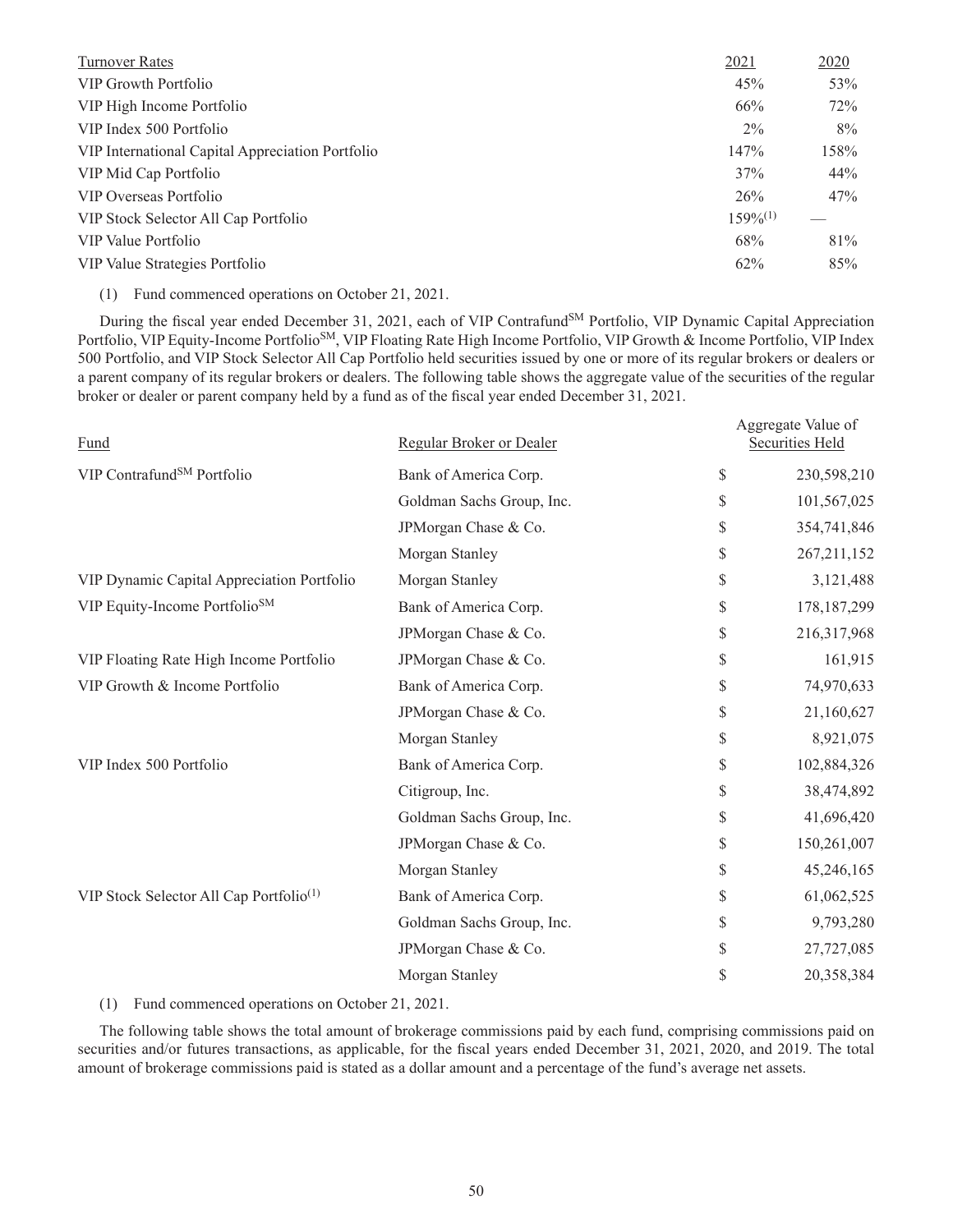|                                                   |             |    |                  | Percentage of |
|---------------------------------------------------|-------------|----|------------------|---------------|
|                                                   | Fiscal Year |    | Dollar           | Average       |
| Fund                                              | Ended       |    | Amount           | Net Assets    |
| VIP Contrafund <sup>SM</sup> Portfolio            | December 31 |    |                  |               |
|                                                   | 2021        |    | \$2,889,558      | 0.01%         |
|                                                   | 2020        | \$ | 3,570,393        | 0.02%         |
|                                                   | 2019        | \$ | 3,378,061        | 0.02%         |
| <b>VIP Disciplined Small Cap Portfolio</b>        | December 31 |    |                  |               |
|                                                   | 2021        | \$ | 62,088           | 0.02%         |
|                                                   | 2020        | \$ | 31,591           | 0.01%         |
|                                                   | 2019        | \$ | 50,542           | 0.02%         |
| <b>VIP Dynamic Capital Appreciation Portfolio</b> | December 31 |    |                  |               |
|                                                   | 2021        | \$ | 72,621           | 0.03%         |
|                                                   | 2020        | \$ | 64,071           | 0.04%         |
|                                                   | 2019        | \$ | 63,331           | 0.04%         |
| <b>VIP Emerging Markets Portfolio</b>             | December 31 |    |                  |               |
|                                                   | 2021        | \$ | 1,478,999        | 0.12%         |
|                                                   | 2020        | \$ | 1,528,359        | 0.20%         |
|                                                   | 2019        | \$ | 1,462,007        | 0.33%         |
| <b>VIP Equity-Income Portfolio</b> SM             | December 31 |    |                  |               |
|                                                   | 2021        | \$ | 842,146          | 0.01%         |
|                                                   | 2020        | \$ | 1,360,360        | 0.03%         |
|                                                   | 2019        | \$ | 955,720          | 0.02%         |
| <b>VIP Floating Rate High Income Portfolio</b>    | December 31 |    |                  |               |
|                                                   | 2021        | \$ | 351              | $0.00\%$      |
|                                                   | 2020        | \$ | $\boldsymbol{0}$ | $0.00\%$      |
|                                                   | 2019        | \$ | 10               | $0.00\%$      |
| <b>VIP Growth &amp; Income Portfolio</b>          | December 31 |    |                  |               |
|                                                   | 2021        | \$ | 200,029          | 0.01%         |
|                                                   | 2020        | \$ | 263,308          | 0.02%         |
|                                                   | 2019        | \$ | 341,700          | 0.02%         |
| <b>VIP Growth Opportunities Portfolio</b>         | December 31 |    |                  |               |
|                                                   | 2021        | S. | 1,101,320        | 0.03%         |
|                                                   | 2020        | \$ | 605,264          | 0.03%         |
|                                                   | 2019        | \$ | 391,157          | 0.03%         |
| <b>VIP Growth Portfolio</b>                       | December 31 |    |                  |               |
|                                                   | 2021        | S. | 2,186,524        | 0.03%         |
|                                                   | 2020        | \$ | 2,193,902        | 0.03%         |
|                                                   | 2019        | \$ | 1,252,747        | 0.02%         |
| <b>VIP High Income Portfolio</b>                  | December 31 |    |                  |               |
|                                                   | 2021        | \$ | 2,568            | $0.00\%$      |
|                                                   | 2020        | \$ | 6,494            | $0.00\%$      |
|                                                   | 2019        | \$ | 717              | $0.00\%$      |
| VIP Index 500 Portfolio                           | December 31 |    |                  |               |
|                                                   | 2021        |    |                  | $0.00\%$      |
|                                                   | 2020        | \$ | 22,228<br>73,741 |               |
|                                                   |             | \$ |                  | $0.00\%$      |
|                                                   | 2019        | \$ | 46,871           | $0.00\%$      |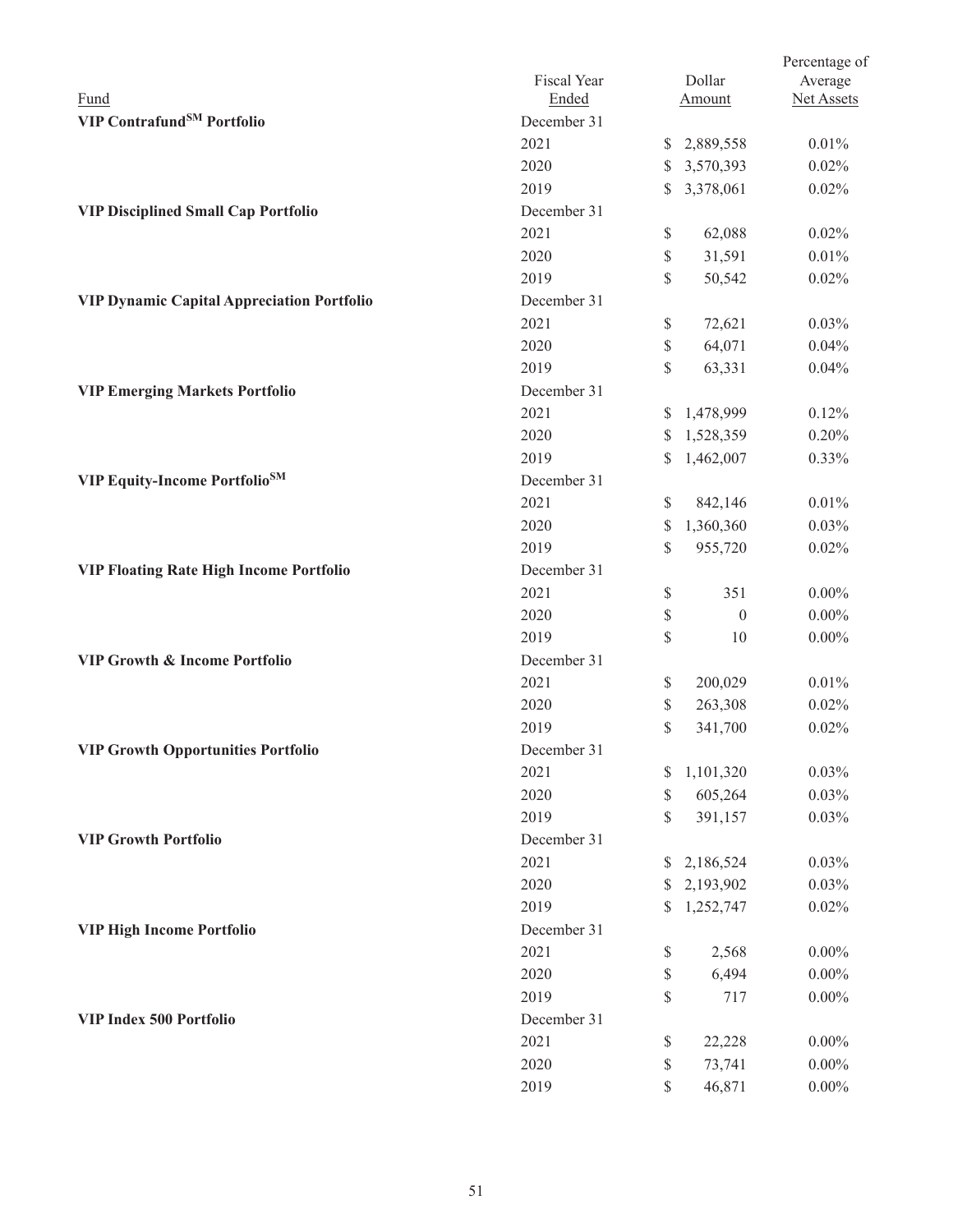|                                                         |             |               |           | Percentage of |
|---------------------------------------------------------|-------------|---------------|-----------|---------------|
|                                                         | Fiscal Year |               | Dollar    | Average       |
| Fund                                                    | Ended       |               | Amount    | Net Assets    |
| <b>VIP International Capital Appreciation Portfolio</b> | December 31 |               |           |               |
|                                                         | 2021        | <sup>S</sup>  | 1,199,475 | 0.20%         |
|                                                         | 2020        | \$            | 1,071,314 | 0.21%         |
|                                                         | 2019        | \$            | 770,662   | 0.22%         |
| <b>VIP Mid Cap Portfolio</b>                            | December 31 |               |           |               |
|                                                         | 2021        | \$            | 2,664,431 | 0.03%         |
|                                                         | 2020        | S             | 2,698,261 | 0.04%         |
|                                                         | 2019        | \$            | 2,505,644 | 0.03%         |
| <b>VIP Overseas Portfolio</b>                           | December 31 |               |           |               |
|                                                         | 2021        | $\mathbb{S}$  | 898,706   | 0.05%         |
|                                                         | 2020        | \$            | 1,157,073 | 0.07%         |
|                                                         | 2019        | \$            | 933,833   | 0.06%         |
| <b>VIP Stock Selector All Cap Portfolio</b>             | December 31 |               |           |               |
|                                                         | (1)<br>2021 | $\mathcal{S}$ | 180,942   | $0.00\%$      |
|                                                         | 2020        |               |           |               |
|                                                         | 2019        |               |           |               |
| <b>VIP Value Portfolio</b>                              | December 31 |               |           |               |
|                                                         | 2021        | $\mathbb{S}$  | 148,901   | 0.03%         |
|                                                         | 2020        | \$            | 185,897   | 0.07%         |
|                                                         | 2019        | \$            | 153,007   | 0.05%         |
| <b>VIP Value Strategies Portfolio</b>                   | December 31 |               |           |               |
|                                                         | 2021        | $\mathbb{S}$  | 309,711   | 0.04%         |
|                                                         | 2020        | \$            | 258,816   | 0.07%         |
|                                                         | 2019        | \$            | 223,340   | 0.06%         |
|                                                         |             |               |           |               |

# (1) Fund commenced operations on October 21, 2021.

The table below shows the total amount of brokerage commissions paid by each fund to an affiliated broker for the past three fiscal years. The table also shows the approximate amount of aggregate brokerage commissions paid by a fund to an affiliated broker as a percentage of the approximate aggregate dollar amount of transactions for which the fund paid brokerage commissions as well as the percentage of transactions effected by a fund through an affiliated broker, in each case for the fiscal year ended 2021. Affiliated brokers are paid on a commission basis.

|                                        |                    |                    |                          |               |                               | Percentage<br>of                    |
|----------------------------------------|--------------------|--------------------|--------------------------|---------------|-------------------------------|-------------------------------------|
|                                        | Fiscal<br>Year End |                    | Affiliated               |               | Percentage<br>of<br>Aggregate | Aggregate<br>Dollar<br>Amount<br>of |
| $\text{Fund}(s)$                       | Dec 31             | <b>Broker</b>      | With                     | Commissions   | Brokerage<br>Commissions      | Brokerage<br>Transactions           |
| VIP Contrafund <sup>SM</sup> Portfolio | 2021               | FCM <sup>(1)</sup> | <b>FMR</b><br><b>LLC</b> | \$<br>87,991  | 3.05%                         | 11.64%                              |
|                                        | 2021               | Lumine $x^{(1)}$   | <b>FMR</b><br><b>LLC</b> | \$<br>18,934  | 0.66%                         | 2.72%                               |
|                                        | 2020               | <b>FCM</b>         | <b>FMR</b><br><b>LLC</b> | \$<br>125,310 |                               |                                     |
|                                        | 2020               | Luminex            | <b>FMR</b><br><b>LLC</b> | \$<br>23,308  |                               |                                     |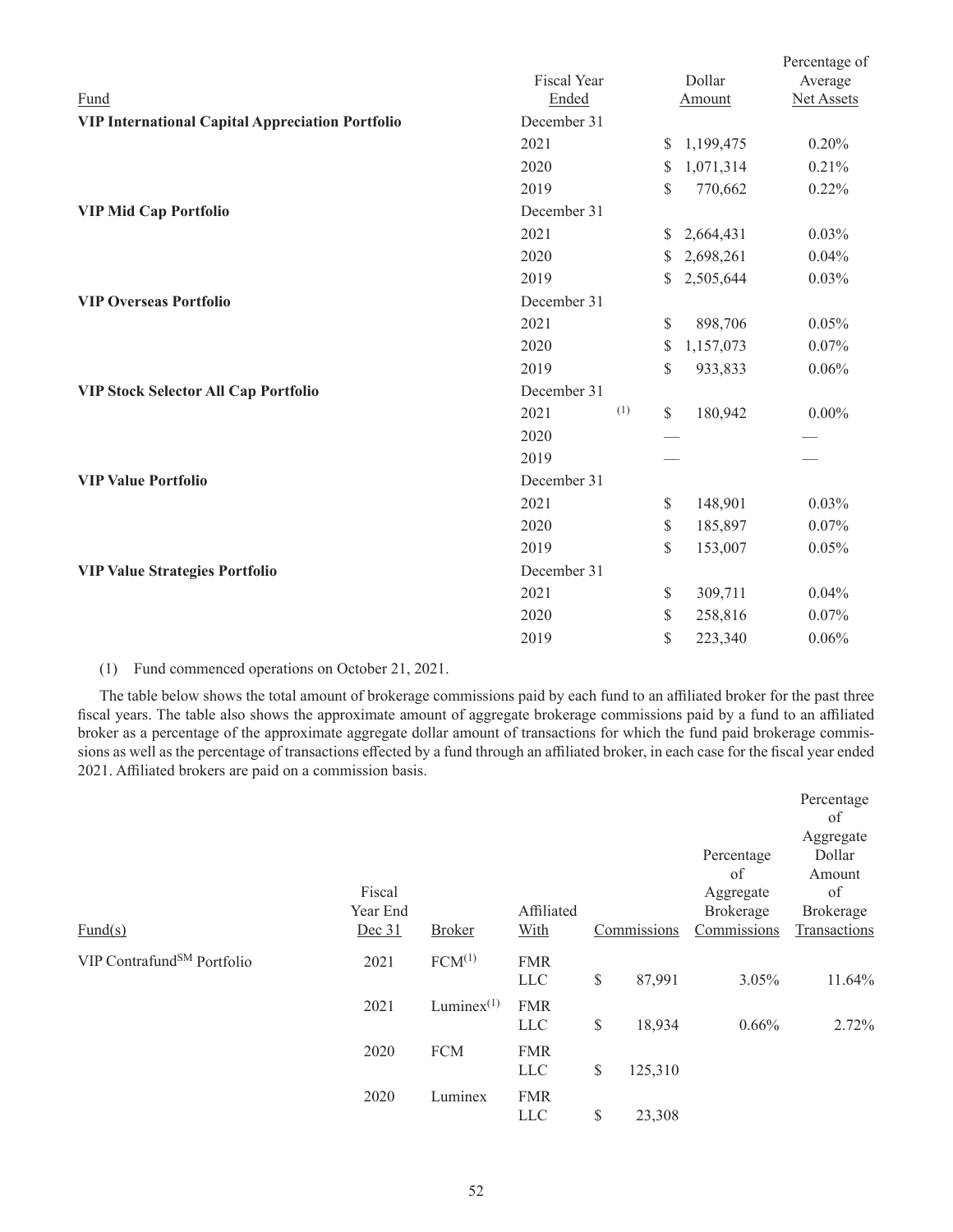| $\text{Fund}(s)$                              | Fiscal<br>Year End<br>Dec 31 | <b>Broker</b> | Affiliated<br>With         |                                                                       | Commissions      | Percentage<br>of<br>Aggregate<br>Brokerage<br>Commissions | of<br>Aggregate<br>Dollar<br>Amount<br>of<br>Brokerage<br>Transactions |
|-----------------------------------------------|------------------------------|---------------|----------------------------|-----------------------------------------------------------------------|------------------|-----------------------------------------------------------|------------------------------------------------------------------------|
|                                               | 2019                         | <b>FCM</b>    | <b>FMR</b><br>${\rm LLC}$  | $\mathbb{S}$                                                          | 144,024          |                                                           |                                                                        |
|                                               | 2019                         | Luminex       | <b>FMR</b><br>${\rm LLC}$  | $\mathbb{S}$                                                          | 20,590           |                                                           |                                                                        |
| VIP Disciplined Small Cap Portfolio           | 2021                         | <b>FCM</b>    | <b>FMR</b><br><b>LLC</b>   | \$                                                                    | $\boldsymbol{0}$ | $0.00\%$                                                  | $0.00\%$                                                               |
|                                               | 2021                         | Luminex       | <b>FMR</b><br>LLC          | $\mathbb{S}% _{t}\left( t\right) \equiv\mathbb{S}_{t}\left( t\right)$ | $\boldsymbol{0}$ | $0.00\%$                                                  | $0.00\%$                                                               |
|                                               | 2020                         | ${\rm FCM}$   | <b>FMR</b><br><b>LLC</b>   | $\mathbb{S}% _{t}\left( t\right) \equiv\mathbb{S}_{t}\left( t\right)$ | $\boldsymbol{0}$ |                                                           |                                                                        |
|                                               | 2020                         | Luminex       | <b>FMR</b><br><b>LLC</b>   | $\mathbb{S}$                                                          | $\boldsymbol{0}$ |                                                           |                                                                        |
|                                               | 2019                         | <b>FCM</b>    | <b>FMR</b><br>${\rm LLC}$  | $\mathbb{S}% _{t}\left( t\right) \equiv\mathbb{S}_{t}\left( t\right)$ | $\boldsymbol{0}$ |                                                           |                                                                        |
|                                               | 2019                         | Luminex       | <b>FMR</b><br><b>LLC</b>   | $\mathbb{S}% _{t}\left( t\right) \equiv\mathbb{S}_{t}\left( t\right)$ | $\boldsymbol{0}$ |                                                           |                                                                        |
| VIP Dynamic Capital Appreciation<br>Portfolio | 2021                         | $FCM^{(1)}$   | <b>FMR</b><br>${\rm LLC}$  | \$                                                                    | 1,643            | 2.26%                                                     | 10.40%                                                                 |
|                                               | 2021                         | Luminex       | <b>FMR</b><br><b>LLC</b>   | $\mathbb{S}$                                                          | 330              | 0.45%                                                     | 1.86%                                                                  |
|                                               | 2020                         | ${\rm FCM}$   | <b>FMR</b><br><b>LLC</b>   | \$                                                                    | 1,933            |                                                           |                                                                        |
|                                               | 2020                         | Luminex       | <b>FMR</b><br>${\rm LLC}$  | \$                                                                    | 296              |                                                           |                                                                        |
|                                               | 2019                         | <b>FCM</b>    | <b>FMR</b><br><b>LLC</b>   | $\$$                                                                  | 1,930            |                                                           |                                                                        |
|                                               | 2019                         | Luminex       | ${\rm FMR}$<br>${\rm LLC}$ | $\mathbb{S}$                                                          | 409              |                                                           |                                                                        |
| VIP Emerging Markets Portfolio                | 2021                         | ${\rm FCM}$   | ${\rm FMR}$<br>${\rm LLC}$ | \$                                                                    | 8,547            | $0.58\%$                                                  | 1.09%                                                                  |
|                                               | 2021                         | Luminex       | <b>FMR</b><br>${\rm LLC}$  | $\mathbb S$                                                           | 677              | 0.05%                                                     | $0.11\%$                                                               |
|                                               | 2020                         | ${\rm FCM}$   | ${\rm FMR}$<br>${\rm LLC}$ | $\mathbb{S}$                                                          | 3,017            |                                                           |                                                                        |
|                                               | 2020                         | Luminex       | ${\rm FMR}$<br>${\rm LLC}$ | \$                                                                    | 366              |                                                           |                                                                        |
|                                               | 2019                         | ${\rm FCM}$   | <b>FMR</b><br>${\rm LLC}$  | $\mathbb{S}$                                                          | 3,107            |                                                           |                                                                        |
|                                               | 2019                         | Luminex       | <b>FMR</b><br>${\rm LLC}$  | \$                                                                    | 58               |                                                           |                                                                        |
| VIP Equity-Income Portfolio <sup>SM</sup>     | 2021                         | $FCM^{(1)}$   | ${\rm FMR}$<br>${\rm LLC}$ | $\mathbb{S}$                                                          | 26,667           | 3.17%                                                     | 13.63%                                                                 |

Percentage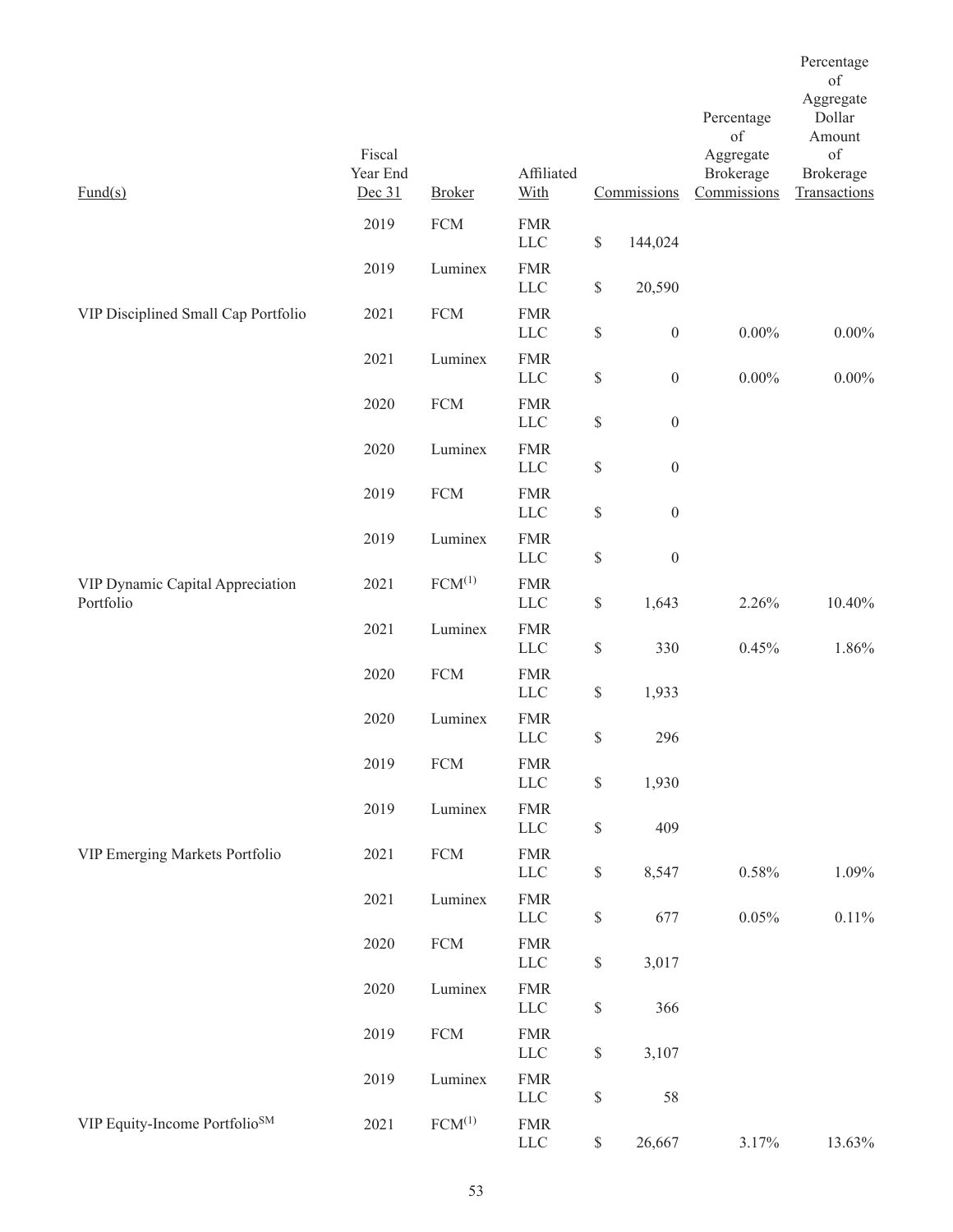| $\text{Fund}(s)$                           | Fiscal<br>Year End<br>Dec 31 | <b>Broker</b>      | Affiliated<br>With         |                                                                       | Commissions      | Percentage<br>of<br>Aggregate<br>Brokerage<br>Commissions | Percentage<br>of<br>Aggregate<br>Dollar<br>Amount<br>of<br><b>Brokerage</b><br>Transactions |
|--------------------------------------------|------------------------------|--------------------|----------------------------|-----------------------------------------------------------------------|------------------|-----------------------------------------------------------|---------------------------------------------------------------------------------------------|
|                                            | 2021                         | Lumine $x^{(1)}$   | <b>FMR</b><br><b>LLC</b>   | $\mathbb{S}% _{n}^{X\rightarrow\mathbb{R}}$                           | 13,312           | 1.58%                                                     | 7.74%                                                                                       |
|                                            | 2020                         | ${\rm FCM}$        | <b>FMR</b><br><b>LLC</b>   | $\$$                                                                  | 56,776           |                                                           |                                                                                             |
|                                            | 2020                         | Luminex            | <b>FMR</b><br><b>LLC</b>   | $\mathbb{S}% _{n}^{X\rightarrow\mathbb{R}}$                           | 13,835           |                                                           |                                                                                             |
|                                            | 2019                         | <b>FCM</b>         | <b>FMR</b><br><b>LLC</b>   | $\mathbb{S}$                                                          | 33,611           |                                                           |                                                                                             |
|                                            | 2019                         | Luminex            | <b>FMR</b><br><b>LLC</b>   | $\mathbb{S}% _{n}^{X\rightarrow\mathbb{R}}$                           | 4,772            |                                                           |                                                                                             |
| VIP Floating Rate High Income<br>Portfolio | 2021                         | $FCM^{(1)}$        | <b>FMR</b><br>${\rm LLC}$  | $\$$                                                                  | 25               | 7.12%                                                     | 14.14%                                                                                      |
|                                            | 2021                         | Lumine $x^{(1)}$   | <b>FMR</b><br><b>LLC</b>   | $\$$                                                                  | 15               | 4.27%                                                     | 12.72%                                                                                      |
|                                            | 2020                         | ${\rm FCM}$        | <b>FMR</b><br>$LLC$        | $\mathbb{S}% _{n}^{X\rightarrow\mathbb{R}}$                           | $\boldsymbol{0}$ |                                                           |                                                                                             |
|                                            | 2020                         | Luminex            | <b>FMR</b><br>$LLC$        | $\$$                                                                  | $\boldsymbol{0}$ |                                                           |                                                                                             |
|                                            | 2019                         | ${\rm FCM}$        | <b>FMR</b><br>${\rm LLC}$  | $\$$                                                                  | $\boldsymbol{0}$ |                                                           |                                                                                             |
|                                            | 2019                         | Luminex            | <b>FMR</b><br><b>LLC</b>   | $\$$                                                                  | $\boldsymbol{0}$ |                                                           |                                                                                             |
| VIP Growth & Income Portfolio              | 2021                         | FCM <sup>(1)</sup> | <b>FMR</b><br>$LLC$        | $\$$                                                                  | 3,725            | 1.86%                                                     | 7.70%                                                                                       |
|                                            | 2021                         | Luminex            | ${\rm FMR}$<br>$LLC$       | $\mathbb{S}% _{n}^{X\rightarrow\mathbb{R}}$                           | 739              | 0.37%                                                     | 1.19%                                                                                       |
|                                            | 2020                         | ${\rm FCM}$        | ${\rm FMR}$<br>${\rm LLC}$ | $\mathbb{S}% _{t}\left( t\right) \equiv\mathbb{S}_{t}\left( t\right)$ | 8,854            |                                                           |                                                                                             |
|                                            | 2020                         | Luminex            | <b>FMR</b><br>${\rm LLC}$  | $\mathbb{S}$                                                          | 947              |                                                           |                                                                                             |
|                                            | 2019                         | ${\rm FCM}$        | ${\rm FMR}$<br>${\rm LLC}$ | $\mathbb{S}% _{n}^{X\rightarrow\mathbb{R}}$                           | 9,651            |                                                           |                                                                                             |
|                                            | 2019                         | Luminex            | <b>FMR</b><br>${\rm LLC}$  | $\mathbb{S}$                                                          | 1,531            |                                                           |                                                                                             |
| VIP Growth Opportunities Portfolio         | 2021                         | $FCM^{(1)}$        | <b>FMR</b><br>LLC          | $\mathbb{S}% _{n}^{X\rightarrow\mathbb{R}}$                           | 36,723           | 3.33%                                                     | 9.79%                                                                                       |
|                                            | 2021                         | Lumine $x^{(1)}$   | ${\rm FMR}$<br>${\rm LLC}$ | $\mathbb{S}$                                                          | 6,752            | $0.61\%$                                                  | 2.24%                                                                                       |
|                                            | 2020                         | ${\rm FCM}$        | <b>FMR</b><br>${\rm LLC}$  | $\mathbb{S}% _{n}^{X\rightarrow\mathbb{R}}$                           | 23,619           |                                                           |                                                                                             |
|                                            | 2020                         | Luminex            | ${\rm FMR}$<br>${\rm LLC}$ | \$                                                                    | 2,810            |                                                           |                                                                                             |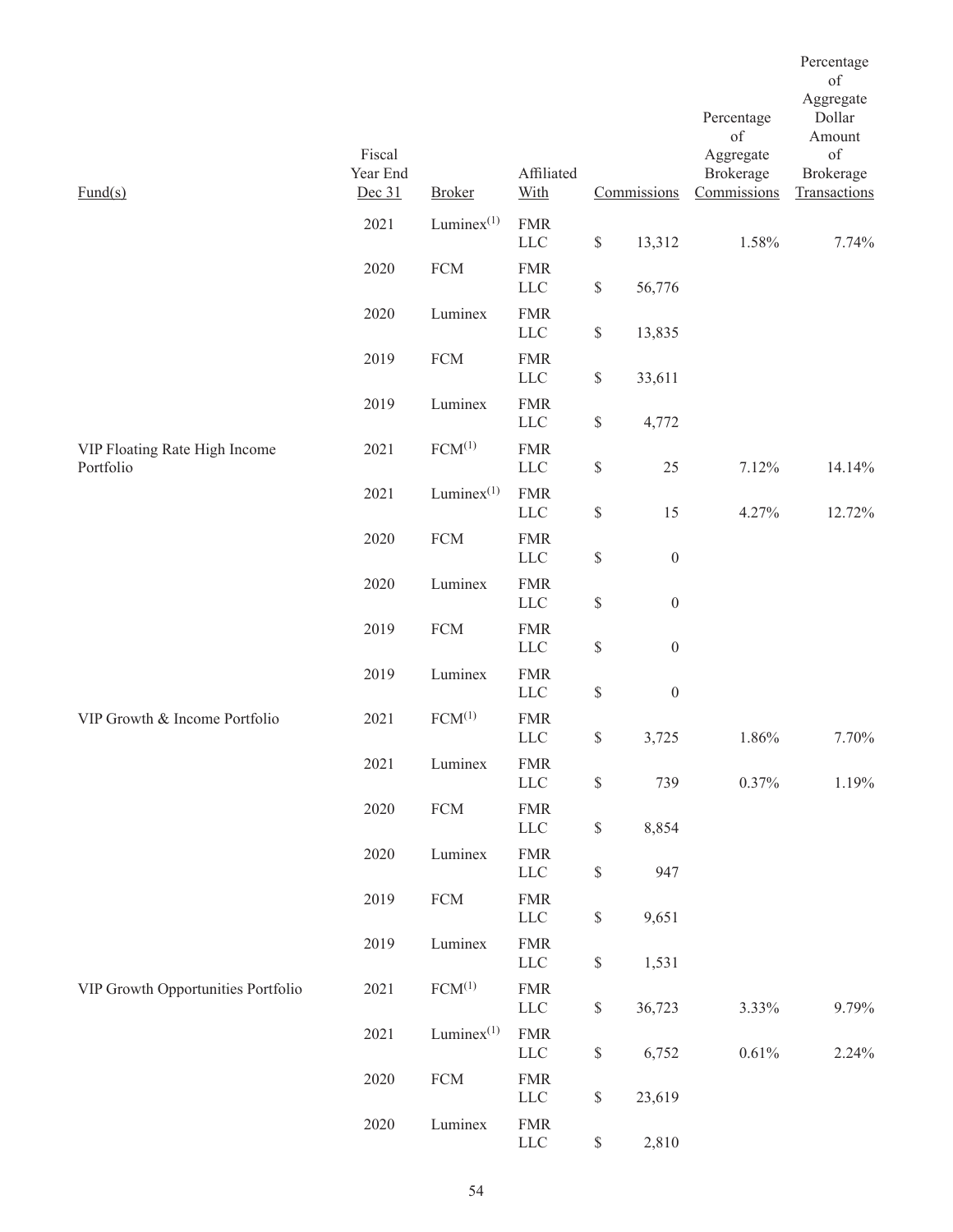|                                                     |                              |                    |                            |             |                  |                                              | Percentage<br>of                |
|-----------------------------------------------------|------------------------------|--------------------|----------------------------|-------------|------------------|----------------------------------------------|---------------------------------|
|                                                     |                              |                    |                            |             |                  | Percentage<br>of                             | Aggregate<br>Dollar<br>Amount   |
| $\text{Fund}(s)$                                    | Fiscal<br>Year End<br>Dec 31 | <b>Broker</b>      | Affiliated<br>With         |             | Commissions      | Aggregate<br><b>Brokerage</b><br>Commissions | of<br>Brokerage<br>Transactions |
|                                                     | 2019                         | ${\rm FCM}$        | <b>FMR</b><br>${\rm LLC}$  | $\$$        | 17,395           |                                              |                                 |
|                                                     | 2019                         | Luminex            | <b>FMR</b><br>$LLC$        | \$          | 1,400            |                                              |                                 |
| VIP Growth Portfolio                                | 2021                         | $FCM^{(1)}$        | <b>FMR</b><br>${\rm LLC}$  | $\$$        | 52,111           | 2.38%                                        | 11.36%                          |
|                                                     | 2021                         | Lumine $x^{(1)}$   | <b>FMR</b><br><b>LLC</b>   | \$          | 10,797           | 0.49%                                        | 2.11%                           |
|                                                     | 2020                         | ${\rm FCM}$        | <b>FMR</b><br>$LLC$        | \$          | 64,301           |                                              |                                 |
|                                                     | 2020                         | Luminex            | <b>FMR</b><br>$LLC$        | \$          | 15,341           |                                              |                                 |
|                                                     | 2019                         | ${\rm FCM}$        | <b>FMR</b><br><b>LLC</b>   | \$          | 58,124           |                                              |                                 |
|                                                     | 2019                         | Luminex            | <b>FMR</b><br><b>LLC</b>   | \$          | 7,350            |                                              |                                 |
| VIP High Income Portfolio                           | 2021                         | FCM <sup>(2)</sup> | <b>FMR</b><br><b>LLC</b>   | \$          | 79               | 3.08%                                        | 2.26%                           |
|                                                     | 2021                         | Lumine $x^{(2)}$   | <b>FMR</b><br><b>LLC</b>   | \$          | 84               | 3.27%                                        | 2.51%                           |
|                                                     | 2020                         | <b>FCM</b>         | <b>FMR</b><br><b>LLC</b>   | \$          | 198              |                                              |                                 |
|                                                     | 2020                         | Luminex            | <b>FMR</b><br><b>LLC</b>   | \$          | $\boldsymbol{0}$ |                                              |                                 |
|                                                     | 2019                         | ${\rm FCM}$        | <b>FMR</b><br>$LLC$        | \$          | $\mathfrak{g}$   |                                              |                                 |
|                                                     | 2019                         | Luminex            | <b>FMR</b><br><b>LLC</b>   | \$          | $\boldsymbol{0}$ |                                              |                                 |
| VIP Index 500 Portfolio                             | 2021                         | ${\rm FCM}$        | <b>FMR</b><br>$LLC$        | \$          | $\boldsymbol{0}$ | $0.00\%$                                     | $0.00\%$                        |
|                                                     | 2021                         | Luminex            | <b>FMR</b><br>$LLC$        | \$          | $\boldsymbol{0}$ | $0.00\%$                                     | 0.00%                           |
|                                                     | 2020                         | ${\rm FCM}$        | ${\rm FMR}$<br><b>LLC</b>  | \$          | $\boldsymbol{0}$ |                                              |                                 |
|                                                     | 2020                         | Luminex            | <b>FMR</b><br>$LLC$        | \$          | $\boldsymbol{0}$ |                                              |                                 |
|                                                     | 2019                         | ${\rm FCM}$        | <b>FMR</b><br><b>LLC</b>   | \$          | $\boldsymbol{0}$ |                                              |                                 |
|                                                     | 2019                         | Luminex            | <b>FMR</b><br><b>LLC</b>   | \$          | $\boldsymbol{0}$ |                                              |                                 |
| VIP International Capital Appreciation<br>Portfolio | 2021                         | FCM <sup>(1)</sup> | ${\rm FMR}$<br>${\rm LLC}$ | $\mathbb S$ | 2,044            | $0.17\%$                                     | 4.10%                           |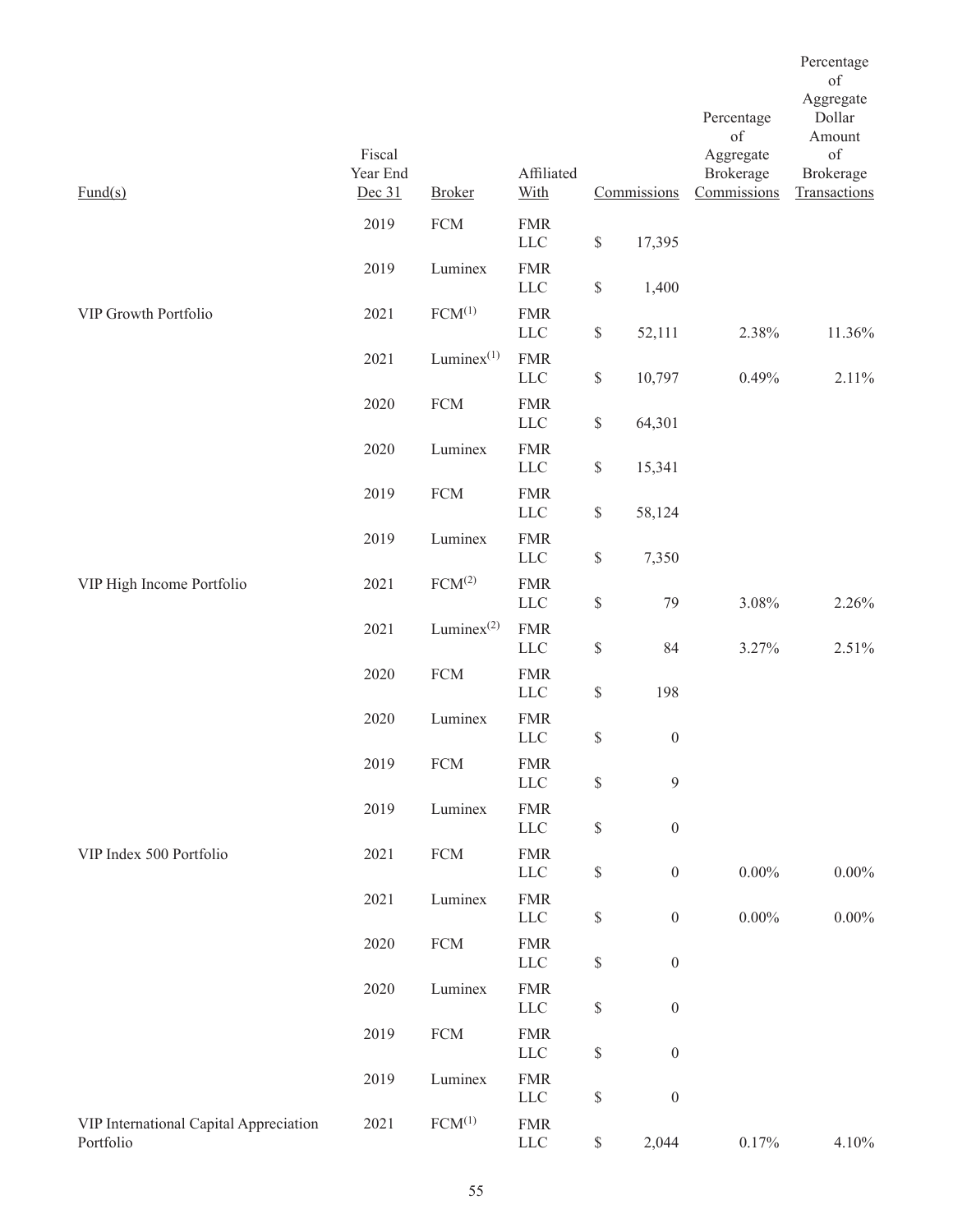| $\text{Fund}(s)$                     | Fiscal<br>Year End<br>Dec 31 | <b>Broker</b>      | Affiliated<br>With         |                                                                       | Commissions | Percentage<br>of<br>Aggregate<br>Brokerage<br>Commissions | Percentage<br>of<br>Aggregate<br>Dollar<br>Amount<br>of<br><b>Brokerage</b><br>Transactions |
|--------------------------------------|------------------------------|--------------------|----------------------------|-----------------------------------------------------------------------|-------------|-----------------------------------------------------------|---------------------------------------------------------------------------------------------|
|                                      | 2021                         | Luminex            | <b>FMR</b><br>${\rm LLC}$  | $\mathbb{S}$                                                          | 520         | 0.04%                                                     | 1.01%                                                                                       |
|                                      | 2020                         | ${\rm FCM}$        | <b>FMR</b><br><b>LLC</b>   | $\mathbb{S}% _{n}^{X\rightarrow\mathbb{R}}$                           | 2,761       |                                                           |                                                                                             |
|                                      | 2020                         | Luminex            | <b>FMR</b><br><b>LLC</b>   | $\mathbb{S}% _{n}^{X\rightarrow\mathbb{R}}$                           | 635         |                                                           |                                                                                             |
|                                      | 2019                         | <b>FCM</b>         | <b>FMR</b><br><b>LLC</b>   | $\mathbb{S}$                                                          | 2,132       |                                                           |                                                                                             |
|                                      | 2019                         | Luminex            | <b>FMR</b><br>${\rm LLC}$  | $\$$                                                                  | 673         |                                                           |                                                                                             |
| VIP Mid Cap Portfolio                | 2021                         | $FCM^{(1)}$        | <b>FMR</b><br>$LLC$        | $\mathbb{S}$                                                          | 64,798      | 2.43%                                                     | 9.32%                                                                                       |
|                                      | 2021                         | Luminex            | <b>FMR</b><br><b>LLC</b>   | $\$$                                                                  | 13,037      | 0.49%                                                     | 1.98%                                                                                       |
|                                      | 2020                         | ${\rm FCM}$        | <b>FMR</b><br>${\rm LLC}$  | $\mathbb{S}% _{n}^{X\rightarrow\mathbb{R}}$                           | 98,482      |                                                           |                                                                                             |
|                                      | 2020                         | Luminex            | <b>FMR</b><br>$LLC$        | $\mathbb{S}$                                                          | 16,583      |                                                           |                                                                                             |
|                                      | 2019                         | ${\rm FCM}$        | <b>FMR</b><br><b>LLC</b>   | $\$$                                                                  | 90,305      |                                                           |                                                                                             |
|                                      | 2019                         | Luminex            | <b>FMR</b><br><b>LLC</b>   | $\mathbb{S}$                                                          | 14,811      |                                                           |                                                                                             |
| VIP Overseas Portfolio               | 2021                         | ${\rm FCM}$        | <b>FMR</b><br>$LLC$        | $\$$                                                                  | 573         | 0.06%                                                     | 1.40%                                                                                       |
|                                      | 2021                         | Luminex            | <b>FMR</b><br>LLC          | $\mathbb{S}% _{n}^{X\rightarrow\mathbb{R}}$                           | 128         | $0.01\%$                                                  | 0.41%                                                                                       |
|                                      | 2020                         | ${\rm FCM}$        | ${\rm FMR}$<br>${\rm LLC}$ | $\mathbb{S}% _{t}\left( t\right) \equiv\mathbb{S}_{t}\left( t\right)$ | 1,882       |                                                           |                                                                                             |
|                                      | 2020                         | Luminex            | <b>FMR</b><br>${\rm LLC}$  | $\mathbb{S}% _{t}\left( t\right) \equiv\mathbb{S}_{t}\left( t\right)$ | 641         |                                                           |                                                                                             |
|                                      | 2019                         | ${\rm FCM}$        | <b>FMR</b><br>${\rm LLC}$  | \$                                                                    | 402         |                                                           |                                                                                             |
|                                      | 2019                         | Luminex            | ${\rm FMR}$<br>${\rm LLC}$ | $\mathbb{S}% _{n}^{X\rightarrow\mathbb{R}}$                           | 60          |                                                           |                                                                                             |
| VIP Stock Selector All Cap Portfolio | $2021^{(3)}$                 | FCM <sup>(1)</sup> | <b>FMR</b><br>LLC          | $\mathbb{S}% _{n}^{X\rightarrow\mathbb{R}}$                           | 5,225       | 2.89%                                                     | 6.69%                                                                                       |
|                                      | $2021^{(3)}$                 | Lumine $x^{(1)}$   | <b>FMR</b><br>${\rm LLC}$  | $\mathbb{S}$                                                          | 1,044       | $0.58\%$                                                  | 2.47%                                                                                       |
|                                      | 2020                         | ${\rm FCM}$        | <b>FMR</b><br>${\rm LLC}$  |                                                                       |             |                                                           |                                                                                             |
|                                      | 2020                         | Luminex            | ${\rm FMR}$<br>${\rm LLC}$ |                                                                       |             |                                                           |                                                                                             |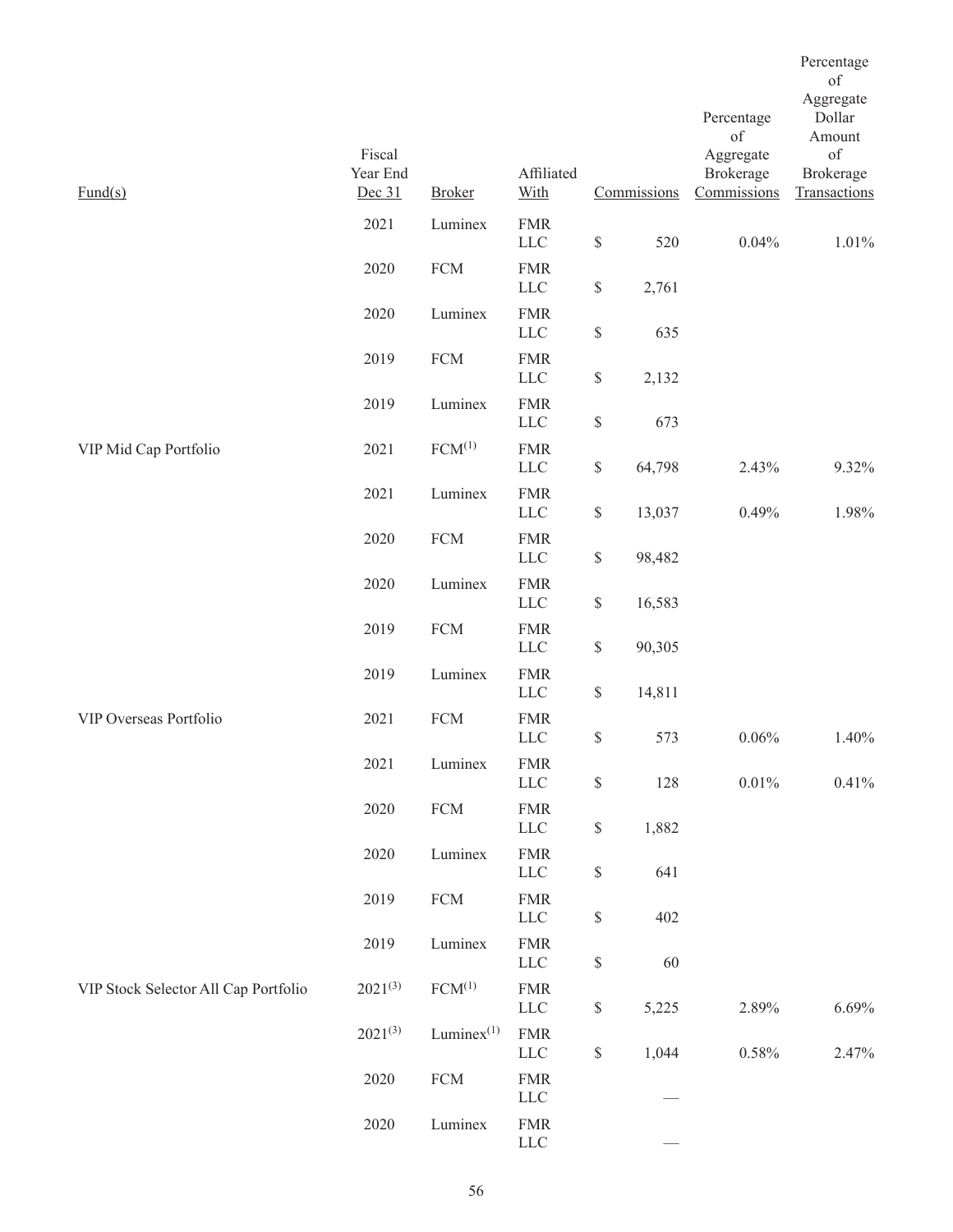|                                |                              |                     |                           |              |             |                                                           | Percentage<br>of                                                 |
|--------------------------------|------------------------------|---------------------|---------------------------|--------------|-------------|-----------------------------------------------------------|------------------------------------------------------------------|
| $\text{Fund}(s)$               | Fiscal<br>Year End<br>Dec 31 | <b>Broker</b>       | Affiliated<br>With        |              | Commissions | Percentage<br>of<br>Aggregate<br>Brokerage<br>Commissions | Aggregate<br>Dollar<br>Amount<br>of<br>Brokerage<br>Transactions |
|                                |                              |                     |                           |              |             |                                                           |                                                                  |
|                                | 2019                         | ${\rm FCM}$         | <b>FMR</b><br>${\rm LLC}$ |              |             |                                                           |                                                                  |
|                                | 2019                         | Luminex             | <b>FMR</b><br><b>LLC</b>  |              |             |                                                           |                                                                  |
| VIP Value Portfolio            | 2021                         | $FCM^{(1)}$         | <b>FMR</b><br>${\rm LLC}$ | $\mathbb{S}$ | 4,518       | 3.03%                                                     | 7.78%                                                            |
|                                | 2021                         | $L$ umine $x^{(1)}$ | <b>FMR</b><br><b>LLC</b>  | \$           | 827         | 0.56%                                                     | 2.27%                                                            |
|                                | 2020                         | ${\rm FCM}$         | <b>FMR</b><br>${\rm LLC}$ | \$           | 6,271       |                                                           |                                                                  |
|                                | 2020                         | Luminex             | <b>FMR</b><br><b>LLC</b>  | \$           | 1,466       |                                                           |                                                                  |
|                                | 2019                         | ${\rm FCM}$         | <b>FMR</b><br><b>LLC</b>  | \$           | 6,480       |                                                           |                                                                  |
|                                | 2019                         | Luminex             | ${\rm FMR}$<br>$LLC$      | $\mathbb{S}$ | 979         |                                                           |                                                                  |
| VIP Value Strategies Portfolio | 2021                         | $FCM^{(1)}$         | <b>FMR</b><br>${\rm LLC}$ | $\mathbb{S}$ | 8,189       | 2.64%                                                     | 6.56%                                                            |
|                                | 2021                         | Luminex             | <b>FMR</b><br>$LLC$       | \$           | 1,330       | 0.43%                                                     | 1.34%                                                            |
|                                | 2020                         | ${\rm FCM}$         | <b>FMR</b><br><b>LLC</b>  | \$           | 8,832       |                                                           |                                                                  |
|                                | 2020                         | Luminex             | <b>FMR</b><br>${\rm LLC}$ | \$           | 1,630       |                                                           |                                                                  |
|                                | 2019                         | ${\rm FCM}$         | <b>FMR</b><br>$LLC$       | \$           | 5,370       |                                                           |                                                                  |
|                                | 2019                         | Luminex             | <b>FMR</b><br>${\rm LLC}$ | \$           | 1,533       |                                                           |                                                                  |

(1) The difference between the percentage of aggregate brokerage commissions paid to, and the percentage of the aggregate dollar amount of transactions effected through, an affiliated broker is a result of the low commission rates charged by an affiliated broker.

(2) The difference between the percentage of aggregate brokerage commissions paid to, and the percentage of the aggregate dollar amount of transactions effected through, an affiliated broker reflects the relatively low price of certain securities.

(3) Fund commenced operations on October 21, 2021.

The following table shows the dollar amount of brokerage commissions paid to firms that may have provided research or brokerage services and the approximate dollar amount of the transactions involved for the fiscal year ended 2021.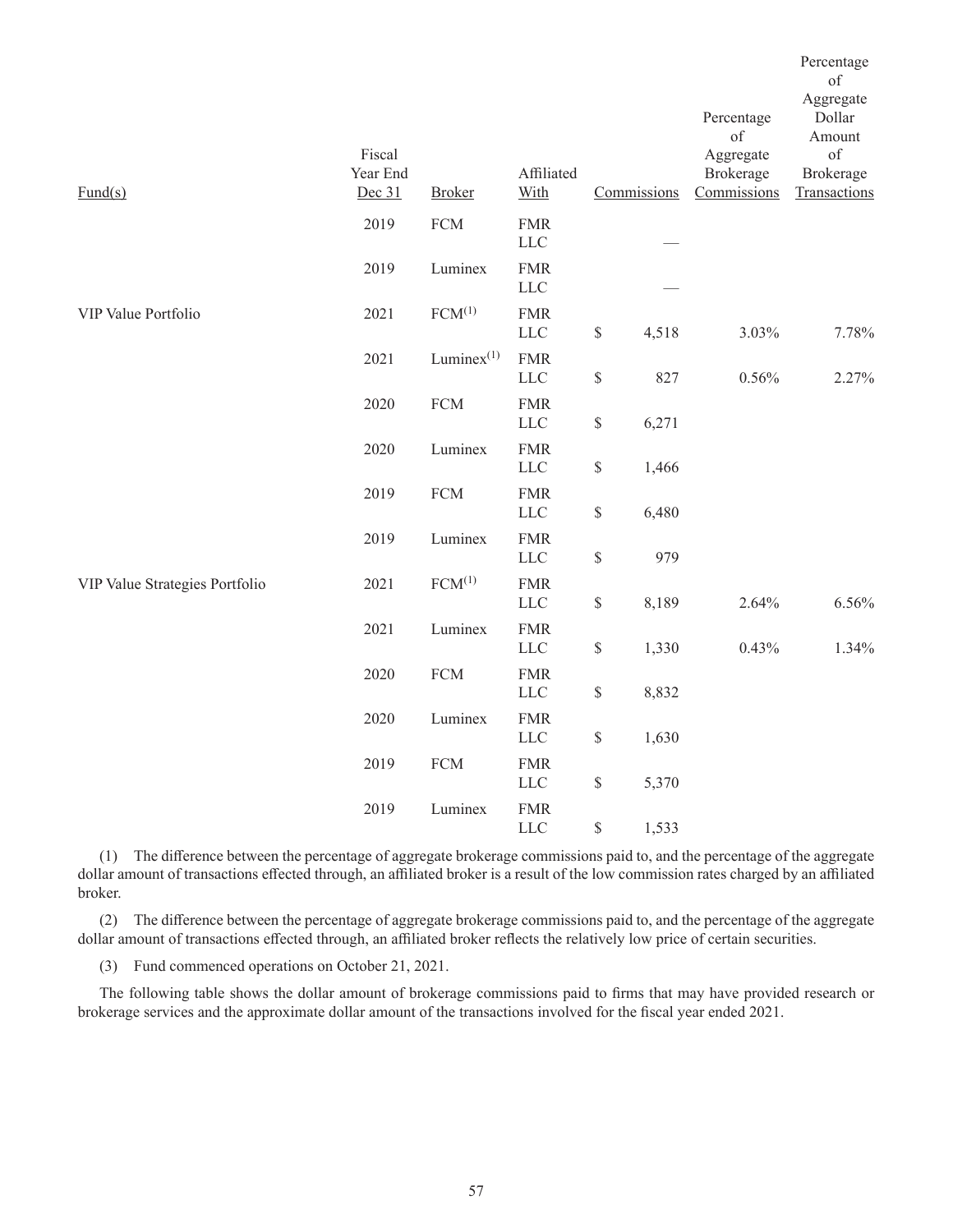| Fund                                             | <b>Fiscal Year</b><br>Ended | \$ Amount of<br>Commissions<br>Paid to Firms<br>for Providing<br>Research or<br>Brokerage<br>Services |           |    | \$ Amount of<br>Brokerage<br>Transactions<br>Involved |
|--------------------------------------------------|-----------------------------|-------------------------------------------------------------------------------------------------------|-----------|----|-------------------------------------------------------|
| VIP Contrafund <sup>SM</sup> Portfolio           | December 31, 2021           | S.                                                                                                    | 2,300,524 | \$ | 11,727,743,424                                        |
| VIP Dynamic Capital Appreciation Portfolio       | December 31, 2021           | \$                                                                                                    | 62,734    | \$ | 206,170,834                                           |
| VIP Emerging Markets Portfolio                   | December 31, 2021           | \$                                                                                                    | 1,214,462 | \$ | 968, 658, 331                                         |
| VIP Equity-Income Portfolio <sup>SM</sup>        | December 31, 2021           | \$                                                                                                    | 622,512   | \$ | 1,941,756,001                                         |
| VIP Floating Rate High Income Portfolio          | December 31, 2021           | \$                                                                                                    | 225       | \$ | 614,394                                               |
| VIP Growth & Income Portfolio                    | December 31, 2021           | \$                                                                                                    | 171,835   | \$ | 369,071,182                                           |
| VIP Growth Opportunities Portfolio               | December 31, 2021           | \$                                                                                                    | 826,449   | \$ | 3,160,345,482                                         |
| <b>VIP Growth Portfolio</b>                      | December 31, 2021           | \$                                                                                                    | 1,884,823 | \$ | 5,849,286,274                                         |
| VIP High Income Portfolio                        | December 31, 2021           | \$                                                                                                    | 462       | \$ | 1,060,502                                             |
| VIP International Capital Appreciation Portfolio | December 31, 2021           | \$                                                                                                    | 1,086,665 | \$ | 1,398,082,760                                         |
| VIP Mid Cap Portfolio                            | December 31, 2021           | \$                                                                                                    | 2,174,766 | \$ | 4,903,316,138                                         |
| VIP Overseas Portfolio                           | December 31, 2021           | \$                                                                                                    | 734,704   | \$ | 797,250,077                                           |
| VIP Stock Selector All Cap Portfolio             | December 31, $2021^{(1)}$   | \$                                                                                                    | 155,590   | \$ | 388,153,965                                           |
| VIP Value Portfolio                              | December 31, 2021           | \$                                                                                                    | 126,437   | \$ | 369,604,598                                           |
| VIP Value Strategies Portfolio                   | December 31, 2021           | \$                                                                                                    | 259,439   | \$ | 630,783,893                                           |
|                                                  |                             |                                                                                                       |           |    |                                                       |

(1) Fund commenced operations on October 21, 2021.

During the fiscal year ended December 31, 2021, VIP Disciplined Small Cap Portfolio and VIP Index 500 Portfolio paid no brokerage commissions to firms for providing research or brokerage services.

The following table shows the brokerage commissions that were allocated for research or brokerage services for the twelvemonth period ended September 30, 2021.

| Fund                                             | <b>Twelve Month Period</b><br>Ended | \$ Amount of<br>Commissions<br>Allocated<br>for Research or<br>Brokerage<br>$S$ ervices <sup>(1)</sup> |         |
|--------------------------------------------------|-------------------------------------|--------------------------------------------------------------------------------------------------------|---------|
| VIP Contrafund <sup>SM</sup> Portfolio           | September 30, 2021                  | \$                                                                                                     | 530,791 |
| VIP Dynamic Capital Appreciation Portfolio       | September 30, 2021                  | \$                                                                                                     | 13,991  |
| VIP Emerging Markets Portfolio                   | September 30, 2021                  | \$                                                                                                     | 340,205 |
| VIP Equity-Income Portfolio <sup>SM</sup>        | September 30, 2021                  | \$                                                                                                     | 207,875 |
| VIP Floating Rate High Income Portfolio          | September 30, 2021                  | \$                                                                                                     | 45      |
| VIP Growth & Income Portfolio                    | September 30, 2021                  | \$                                                                                                     | 39,337  |
| VIP Growth Opportunities Portfolio               | September 30, 2021                  | \$                                                                                                     | 157,278 |
| <b>VIP Growth Portfolio</b>                      | September 30, 2021                  | \$                                                                                                     | 464,730 |
| VIP High Income Portfolio                        | September 30, 2021                  | \$                                                                                                     | 416     |
| VIP International Capital Appreciation Portfolio | September 30, 2021                  | \$                                                                                                     | 312,034 |
| VIP Mid Cap Portfolio                            | September 30, 2021                  | \$                                                                                                     | 394,725 |
| VIP Overseas Portfolio                           | September 30, 2021                  | \$                                                                                                     | 261,870 |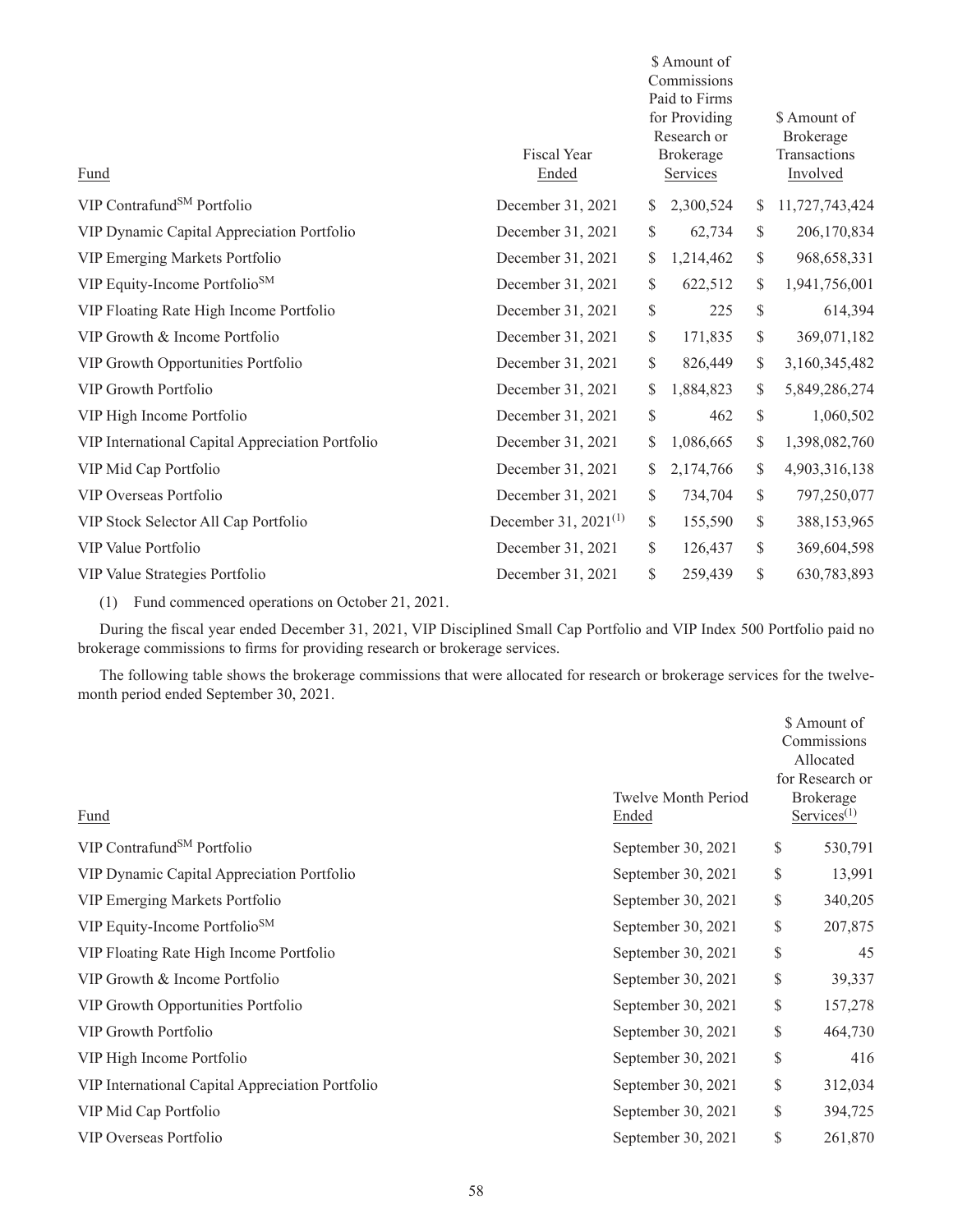|                            |                  | \$ Amount of                            |
|----------------------------|------------------|-----------------------------------------|
|                            |                  | Commissions                             |
|                            |                  | Allocated                               |
|                            |                  | for Research or                         |
| <b>Twelve Month Period</b> | <b>Brokerage</b> |                                         |
| Ended                      |                  | $S$ ervices <sup><math>(1)</math></sup> |
| September 30, 2021         | S                | 26,488                                  |
| September 30, 2021         | S                | 50,685                                  |
|                            |                  |                                         |

(1) The staff of the SEC addressed concerns that reliance on an RPA mechanism to pay for research would not be deemed a "commission" for purposes of Section 28(e) by indicating that they would not recommend enforcement against investment advisers who used an RPA to pay for research and brokerage services so long as certain conditions were met. Therefore, references to "research charges" as part of the RPA mechanism to satisfy MiFID II requirements can be considered commissions for Section 28(e) purposes.

During the twelve-month period ended September 30, 2021, VIP Disciplined Small Cap Portfolio and VIP Index 500 Portfolio did not allocate brokerage commissions to firms for providing research or brokerage services.

## **VALUATION**

The NAV is the value of a single share. NAV is computed by adding a class's pro rata share of the value of a fund's investments, cash, and other assets, subtracting the class's pro rata share of the fund's liabilities, subtracting the liabilities allocated to the class, and dividing the result by the number of shares of that class that are outstanding.

The Board of Trustees has ultimate responsibility for pricing, but has delegated day-to-day valuation responsibilities to FMR. FMR has established the FMR Fair Value Committee (the Committee) to fulfill these responsibilities.

Shares of open-end investment companies (including any underlying central funds) held by a fund are valued at their respective NAVs. If an underlying fund's NAV is unavailable, shares of that underlying fund will be fair valued in good faith by the Committee in accordance with applicable fair value pricing policies.

Generally, other portfolio securities and assets held by a fund, as well as portfolio securities and assets held by an underlying central fund, are valued as follows:

Most equity securities are valued at the official closing price or the last reported sale price or, if no sale has occurred, at the last quoted bid price on the primary market or exchange on which they are traded.

Debt securities and other assets for which market quotations are readily available may be valued at market values in the principal market in which they normally are traded, as furnished by recognized dealers in such securities or assets. Or, debt securities and convertible securities may be valued on the basis of information furnished by a pricing service that uses a valuation matrix which incorporates both dealer-supplied valuations and electronic data processing techniques.

Short-term securities with remaining maturities of sixty days or less for which market quotations and information furnished by a pricing service are not readily available may be valued at amortized cost, which approximates current value.

Futures contracts are valued at the settlement or closing price. Options are valued at their market quotations, if available. Swaps are valued daily using quotations received from independent pricing services or recognized dealers.

Prices described above are obtained from pricing services that have been approved by the Board of Trustees. A number of pricing services are available and the funds may use more than one of these services. The funds may also discontinue the use of any pricing service at any time. A fund's adviser engages in oversight activities with respect to the fund's pricing services, which includes, among other things, testing the prices provided by pricing services prior to calculation of a fund's NAV, conducting periodic due diligence meetings, and periodically reviewing the methodologies and inputs used by these services.

Foreign securities and instruments are valued in their local currency following the methodologies described above. Foreign securities, instruments and currencies are translated to U.S. dollars, based on foreign currency exchange rate quotations supplied by a pricing service as of the close of the New York Stock Exchange (NYSE), which uses a proprietary model to determine the exchange rate. Forward foreign currency exchange contracts are valued at an interpolated rate based on days to maturity between the closest preceding and subsequent settlement period reported by the third party pricing service.

Other portfolio securities and assets for which market quotations, official closing prices, or information furnished by a pricing service are not readily available or, in the opinion of the Committee, are deemed unreliable will be fair valued in good faith by the Committee in accordance with applicable fair value pricing policies. For example, if, in the opinion of the Committee, a security's value has been materially affected by events occurring before a fund's pricing time but after the close of the exchange or market on which the security is principally traded, that security will be fair valued in good faith by the Committee in accordance with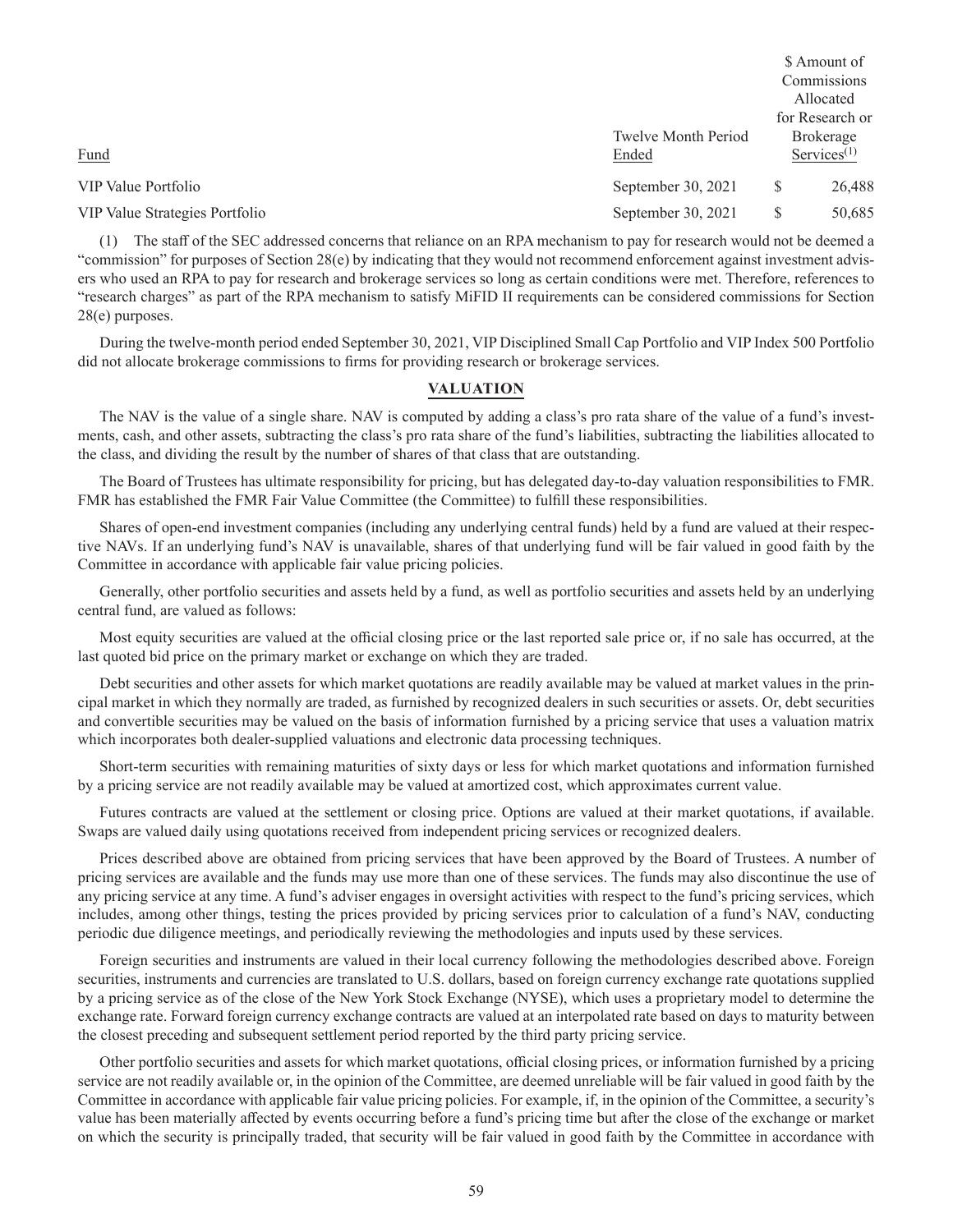applicable fair value pricing policies. In fair valuing a security, the Committee may consider factors including price movements in futures contracts and ADRs, market and trading trends, the bid/ask quotes of brokers, and off-exchange institutional trading.

In determining the fair value of a private placement security for which market quotations are not available, the Committee generally applies one or more valuation methods including the market approach, income approach and cost approach. The market approach considers factors including the price of recent investments in the same or a similar security or financial metrics of comparable securities. The income approach considers factors including expected future cash flows, security specific risks and corresponding discount rates. The cost approach considers factors including the value of the security's underlying assets and liabilities.

Each fund's adviser reports to the Board on the Committee's activities and fair value determinations. The Board monitors the appropriateness of the procedures used in valuing the fund's investments and ratifies the fair value determinations of the Committee.

## **BUYING AND SELLING INFORMATION**

A fund may make redemption payments in whole or in part in readily marketable securities or other property pursuant to procedures approved by the Trustees if FMR determines it is in the best interests of the fund. Such securities or other property will be valued for this purpose as they are valued in computing each class's NAV. Shareholders that receive securities or other property will realize, upon receipt, a gain or loss for tax purposes, and will incur additional costs and be exposed to market risk prior to and upon the sale of such securities or other property.

Each fund, in its discretion, may determine to issue its shares in kind in exchange for securities held by the purchaser having a value, determined in accordance with the fund's policies for valuation of portfolio securities, equal to the purchase price of the fund shares issued. A fund will accept for in-kind purchases only securities or other instruments that are appropriate under its investment objective and policies. In addition, a fund generally will not accept securities of any issuer unless they are liquid, have a readily ascertainable market value, and are not subject to restrictions on resale. All dividends, distributions, and subscription or other rights associated with the securities become the property of the fund, along with the securities. Shares purchased in exchange for securities in kind generally cannot be redeemed for fifteen days following the exchange to allow time for the transfer to settle.

### **DISTRIBUTIONS AND TAXES**

The following information is only a summary of some of the tax consequences affecting insurance company separate accounts invested in the funds. No attempt has been made to discuss tax consequences affecting variable product owners. Variable product owners seeking to understand the tax consequences of their investment should consult with their tax advisers or the insurance company that issued their variable product, or refer to their variable annuity or variable life insurance product prospectus.

Each fund intends to qualify each year as a "regulated investment company" under Subchapter M of the Internal Revenue Code so that it will not be liable for federal tax on income and capital gains distributed to insurance company separate accounts invested in the fund. In order to qualify as a regulated investment company, and avoid being subject to federal income or excise taxes at the fund level, each fund intends to distribute substantially all of its net investment income and net realized capital gains within each calendar year as well as on a fiscal year basis (if the fiscal year is other than the calendar year), and intends to comply with other tax rules applicable to regulated investment companies. If a fund failed to qualify as a "regulated investment company" in any year, among other consequences, each insurance company separate account invested in the fund could fail to satisfy the diversification requirements of Section 817(h) of the Internal Revenue Code.

Each fund also intends to satisfy the diversification requirements of Section 817(h) of the Internal Revenue Code and the regulations thereunder. These diversification requirements, which are in addition to the diversification requirements of Subchapter M, place certain limitations on the assets of an insurance company separate account that may be invested in the securities of a single issuer or a certain number of issuers. Because Section 817(h) and the regulations thereunder treat the assets of each fund as the assets of the related insurance company separate account, each fund must also satisfy these requirements. Certain other tax requirements apply with respect to investor control. If a fund failed to satisfy these requirements, a variable annuity or variable life insurance product supported by an insurance company separate account invested in the fund may not be treated as an annuity or as life insurance for tax purposes and may no longer be eligible for tax deferral.

Assuming that a fund satisfies the Section 817(h) diversification requirements and certain other related requirements, the insurance company separate accounts will be respected as the owners of the shares of the fund for U.S. federal income tax purposes. As the owners of the shares, the insurance company separate accounts and not the variable product owners will recognize the dividends and capital gain distributions paid by the fund, although the insurance company separate accounts generally will not pay income tax on those dividends or capital gain distributions to the extent the income and gains are applied to increase the values of the applicable variable products. In addition, as the owners of the shares, the insurance company separate accounts will get the benefit of any pass-through items that the fund reports to its shareholders including the portion if any of the dividends paid that are eligible for the dividends received deduction and if applicable as described below eligible foreign taxes paid by the fund. The insurance company is not required to make any payment to the fund to share with variable product owners the benefit which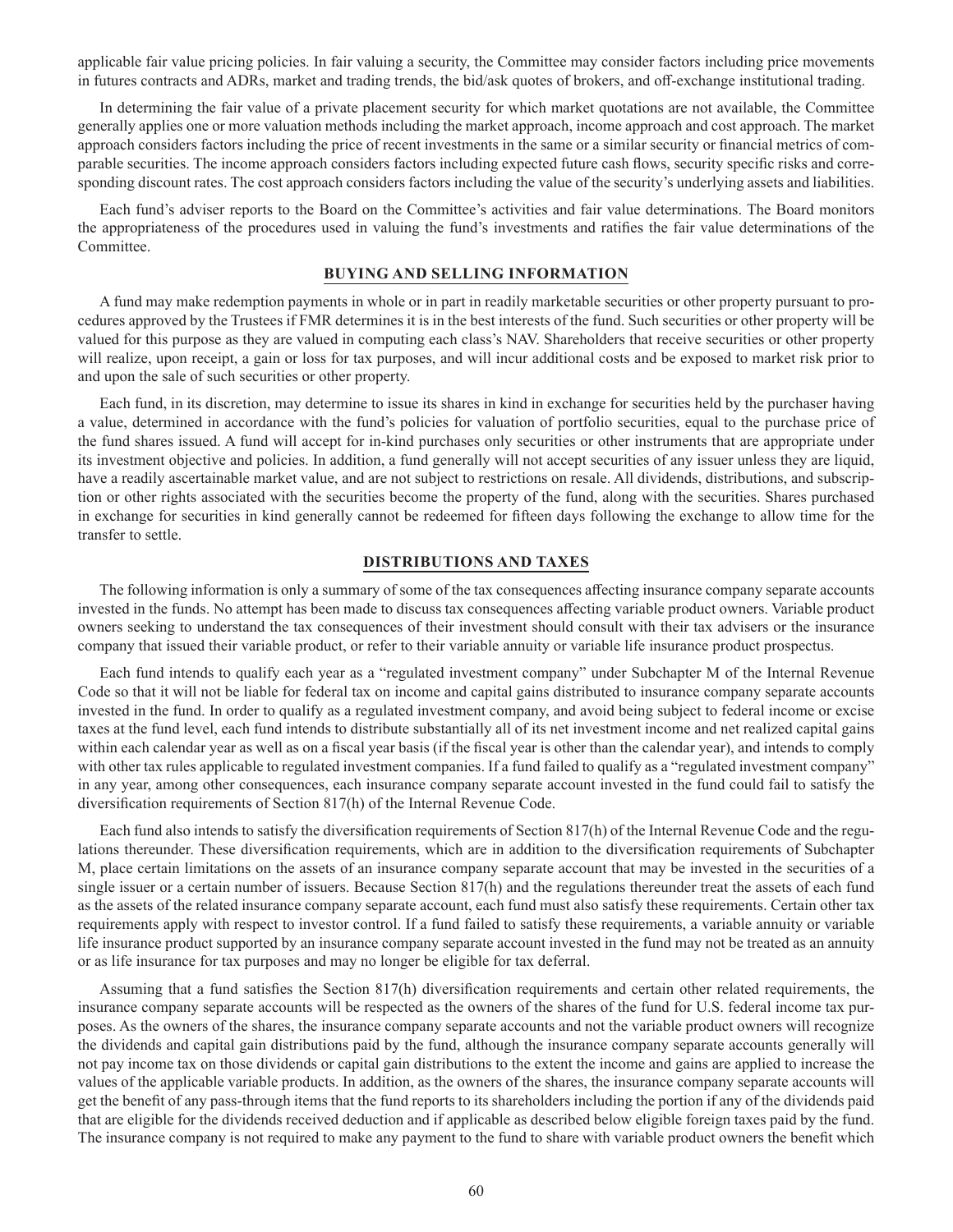may be material of these pass-through items.

Foreign governments may impose withholding taxes on dividends and interest earned by a fund with respect to foreign securities held directly by a fund. Foreign governments may also impose taxes on other payments or gains with respect to foreign securities held directly by a fund. As a general matter, if, at the close of its fiscal year, more than 50% of a fund's total assets is invested in securities of foreign issuers, the fund may elect to pass through eligible foreign taxes paid and thereby allow shareholders to take a deduction or, if they meet certain holding period requirements with respect to fund shares, a credit on their tax returns. In addition, if at the close of each quarter of its fiscal year at least 50% of a fund's total assets is represented by interests in other regulated investment companies, the same rules will apply to any foreign tax credits that underlying funds pass through to the fund.

The following table shows a fund's aggregate capital loss carryforward as of December 31, 2021, which is available to offset future capital gains. A fund's ability to utilize its capital loss carryforwards in a given year or in total may be limited.

|                                 |    |                                                  |         |                                                      |               | VIP Dynamic                                    |              |                                          |  |
|---------------------------------|----|--------------------------------------------------|---------|------------------------------------------------------|---------------|------------------------------------------------|--------------|------------------------------------------|--|
|                                 |    | <b>VIP</b>                                       | Capital |                                                      |               | <b>VIP</b> Emerging                            |              |                                          |  |
|                                 |    | Contrafund <sup>SM</sup>                         |         | <b>VIP Disciplined</b>                               |               | Appreciation                                   |              | Markets                                  |  |
| Fund Name                       |    | Portfolio                                        |         | Small Cap Portfolio                                  | Portfolio     |                                                | Portfolio    |                                          |  |
| Capital Loss Carryforward (CLC) | S  | $\boldsymbol{0}$                                 | \$      | $\theta$                                             | \$            | $\theta$                                       | \$           | $\theta$                                 |  |
| Fund Name                       |    | VIP Equity-<br>Income<br>Portfolio <sup>SM</sup> |         | <b>VIP Floating Rate</b><br>High Income<br>Portfolio |               | VIP Growth &<br>Income Portfolio               |              | VIP Growth<br>Opportunities<br>Portfolio |  |
|                                 |    |                                                  |         |                                                      |               |                                                |              |                                          |  |
| Capital Loss Carryforward (CLC) | \$ | $\mathbf{0}$                                     | S       | 16,850,360                                           | \$            | $\theta$                                       | \$           | $\theta$                                 |  |
|                                 |    |                                                  |         |                                                      |               |                                                |              | VIP International<br>Capital             |  |
|                                 |    | VIP Growth<br>VIP High Income                    |         |                                                      | VIP Index 500 |                                                | Appreciation |                                          |  |
| <b>Fund Name</b>                |    | Portfolio                                        |         | Portfolio                                            |               | Portfolio                                      |              | Portfolio                                |  |
| Capital Loss Carryforward (CLC) | \$ | $\theta$                                         | S       | 84,878,607                                           | \$            | $\mathbf{0}$                                   | \$           | $\theta$                                 |  |
| Fund Name                       |    | VIP Mid Cap<br>Portfolio                         |         | <b>VIP Overseas</b><br>Portfolio                     |               | <b>VIP Stock Selector</b><br>All Cap Portfolio |              | <b>VIP</b> Value<br>Portfolio            |  |
| Capital Loss Carryforward (CLC) | \$ | $\theta$                                         | \$      | $\theta$                                             | S             | 14,019,690                                     | \$           | $\theta$                                 |  |
|                                 |    | <b>VIP</b> Value<br>Strategies                   |         |                                                      |               |                                                |              |                                          |  |
| Fund Name                       |    | Portfolio                                        |         |                                                      |               |                                                |              |                                          |  |
| Capital Loss Carryforward (CLC) | S  | $\theta$                                         |         |                                                      |               |                                                |              |                                          |  |

#### **TRUSTEES AND OFFICERS**

The Trustees, Members of the Advisory Board (if any), and officers of the trusts and funds, as applicable, are listed below. The Board of Trustees governs each fund and is responsible for protecting the interests of shareholders. The Trustees are experienced executives who meet periodically throughout the year to oversee each fund's activities, review contractual arrangements with companies that provide services to each fund, oversee management of the risks associated with such activities and contractual arrangements, and review each fund's performance. Except for Jonathan Chiel, each of the Trustees oversees 317 funds. Mr. Chiel oversees 182 funds.

The Trustees hold office without limit in time except that (a) any Trustee may resign; (b) any Trustee may be removed by written instrument, signed by at least two-thirds of the number of Trustees prior to such removal; (c) any Trustee who requests to be retired or who has become incapacitated by illness or injury may be retired by written instrument signed by a majority of the other Trustees; and (d) any Trustee may be removed at any special meeting of shareholders by a two-thirds vote of the outstanding voting securities of the trust. Each Trustee who is not an interested person (as defined in the 1940 Act) of the trust and the funds is referred to herein as an Independent Trustee. Each Independent Trustee shall retire not later than the last day of the calendar year in which his or her 75th birthday occurs. The Independent Trustees may waive this mandatory retirement age policy with respect to individual Trustees. Officers and Advisory Board Members hold office without limit in time, except that any officer or Advisory Board Member may resign or may be removed by a vote of a majority of the Trustees at any regular meeting or any special meeting of the Trustees. Except as indicated, each individual has held the office shown or other offices in the same company for the past five years.

**Experience, Skills, Attributes, and Qualifications of the Trustees.** The Governance and Nominating Committee has adopted a statement of policy that describes the experience, qualifications, attributes, and skills that are necessary and desirable for potential Independent Trustee candidates (Statement of Policy). The Board believes that each Trustee satisfied at the time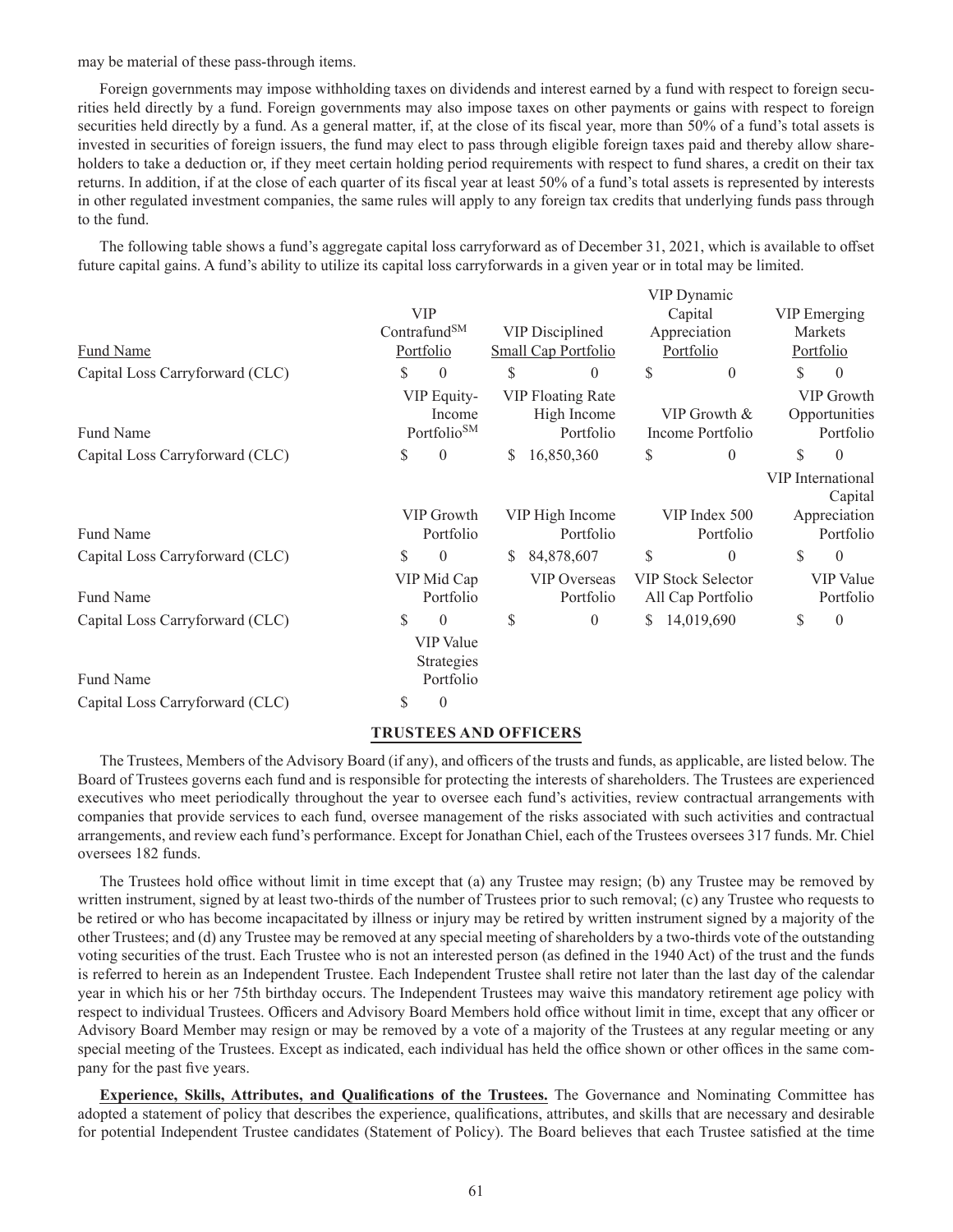he or she was initially elected or appointed a Trustee, and continues to satisfy, the standards contemplated by the Statement of Policy. The Governance and Nominating Committee also engages professional search firms to help identify potential Independent Trustee candidates who have the experience, qualifications, attributes, and skills consistent with the Statement of Policy. From time to time, additional criteria based on the composition and skills of the current Independent Trustees, as well as experience or skills that may be appropriate in light of future changes to board composition, business conditions, and regulatory or other developments, have also been considered by the professional search firms and the Governance and Nominating Committee. In addition, the Board takes into account the Trustees' commitment and participation in Board and committee meetings, as well as their leadership of standing and ad hoc committees throughout their tenure.

In determining that a particular Trustee was and continues to be qualified to serve as a Trustee, the Board has considered a variety of criteria, none of which, in isolation, was controlling. The Board believes that, collectively, the Trustees have balanced and diverse experience, qualifications, attributes, and skills, which allow the Board to operate effectively in governing each fund and protecting the interests of shareholders. Information about the specific experience, skills, attributes, and qualifications of each Trustee, which in each case led to the Board's conclusion that the Trustee should serve (or continue to serve) as a trustee of the funds, is provided below.

**Board Structure and Oversight Function.** Robert A. Lawrence is an interested person and currently serves as Acting Chairman. The Trustees have determined that an interested Chairman is appropriate and benefits shareholders because an interested Chairman has a personal and professional stake in the quality and continuity of services provided to the funds. Independent Trustees exercise their informed business judgment to appoint an individual of their choosing to serve as Chairman, regardless of whether the Trustee happens to be independent or a member of management. The Independent Trustees have determined that they can act independently and effectively without having an Independent Trustee serve as Chairman and that a key structural component for assuring that they are in a position to do so is for the Independent Trustees to constitute a substantial majority for the Board. The Independent Trustees also regularly meet in executive session. David M. Thomas serves as Lead Independent Trustee and as such (i) acts as a liaison between the Independent Trustees and management with respect to matters important to the Independent Trustees and (ii) with management prepares agendas for Board meetings.

Fidelity<sup>®</sup> funds are overseen by different Boards of Trustees. The funds' Board oversees Fidelity's high income and certain equity funds, and other Boards oversee Fidelity's investment-grade bond, money market, asset allocation, and other equity funds. The asset allocation funds may invest in Fidelity® funds overseen by the funds' Board. The use of separate Boards, each with its own committee structure, allows the Trustees of each group of Fidelity® funds to focus on the unique issues of the funds they oversee, including common research, investment, and operational issues. On occasion, the separate Boards establish joint committees to address issues of overlapping consequences for the Fidelity® funds overseen by each Board.

The Trustees operate using a system of committees to facilitate the timely and efficient consideration of all matters of importance to the Trustees, each fund, and fund shareholders and to facilitate compliance with legal and regulatory requirements and oversight of the funds' activities and associated risks. The Board, acting through its committees, has charged FMR and its affiliates with (i) identifying events or circumstances the occurrence of which could have demonstrably adverse effects on the funds' business and/or reputation; (ii) implementing processes and controls to lessen the possibility that such events or circumstances occur or to mitigate the effects of such events or circumstances if they do occur; and (iii) creating and maintaining a system designed to evaluate continuously business and market conditions in order to facilitate the identification and implementation processes described in (i) and (ii) above. Because the day-to-day operations and activities of the funds are carried out by or through FMR, its affiliates, and other service providers, the funds' exposure to risks is mitigated but not eliminated by the processes overseen by the Trustees. While each of the Board's committees has responsibility for overseeing different aspects of the funds' activities, oversight is exercised primarily through the Operations, Audit, and Compliance Committees. Appropriate personnel, including but not limited to the funds' Chief Compliance Officer (CCO), FMR's internal auditor, the independent accountants, the funds' Treasurer and portfolio management personnel, make periodic reports to the Board's committees, as appropriate, including an annual review of Fidelity's risk management program for the Fidelity® funds. The responsibilities of each standing committee, including their oversight responsibilities, are described further under "Standing Committees of the Trustees."

#### **Interested Trustees\*:**

Correspondence intended for a Trustee who is an interested person may be sent to Fidelity Investments, 245 Summer Street, Boston, Massachusetts 02210.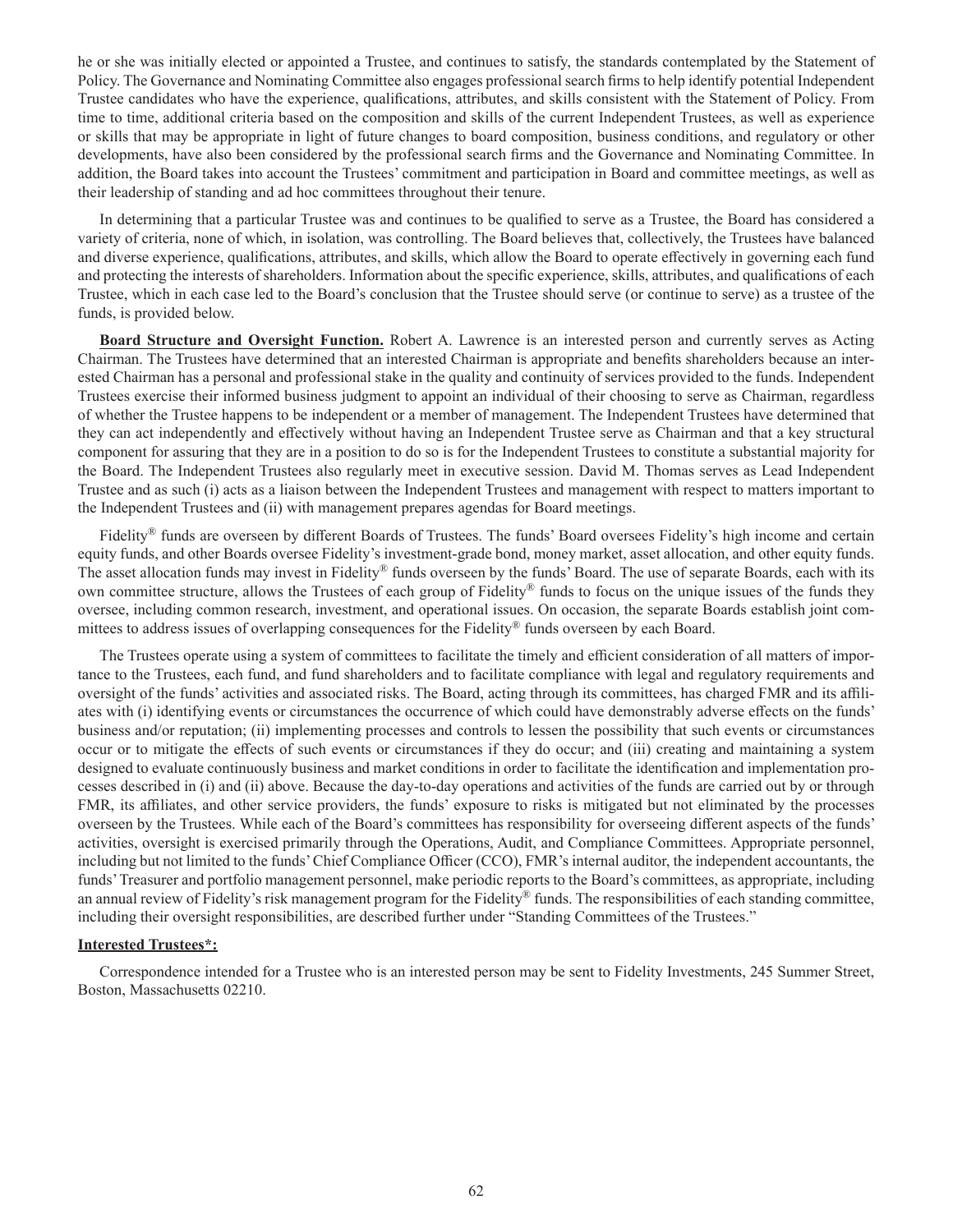## **Name, Year of Birth; Principal Occupations and Other Relevant Experience+**

## Jonathan Chiel (1957)

Year of Election or Appointment: 2016

Trustee of Variable Insurance Products Fund

Mr. Chiel also serves as Trustee of other Fidelity® funds. Mr. Chiel is Executive Vice President and General Counsel for FMR LLC (diversified financial services company, 2012-present). Previously, Mr. Chiel served as general counsel (2004-2012) and senior vice president and deputy general counsel (2000-2004) for John Hancock Financial Services; a partner with Choate, Hall & Stewart (1996-2000) (law firm); and an Assistant United States Attorney for the United States Attorney's Office of the District of Massachusetts (1986-95), including Chief of the Criminal Division (1993-1995). Mr. Chiel is a director on the boards of the Boston Bar Foundation and the Maimonides School.

# Bettina Doulton (1964)

Year of Election or Appointment: 2020 or 2021

Trustee

Ms. Doulton also serves as Trustee of other Fidelity® funds. Prior to her retirement, Ms. Doulton served in a variety of positions at Fidelity Investments, including as a managing director of research (2006-2007), portfolio manager to certain Fidelity® funds (1993-2005), equity analyst and portfolio assistant (1990-1993), and research assistant (1987-1990). Ms. Doulton currently owns and operates Phi Builders + Architects and Cellardoor Winery. Previously, Ms. Doulton served as a member of the Board of Brown Capital Management, LLC (2014-2018).

Robert A. Lawrence (1952)

Year of Election or Appointment: 2020 Trustee

Acting Chairman of the Board of Trustees

Mr. Lawrence also serves as Trustee of other funds. Previously, Mr. Lawrence served as a Member of the Advisory Board of certain funds. Prior to his retirement in 2008, Mr. Lawrence served as Vice President of certain Fidelity® funds (2006- 2008), Senior Vice President, Head of High Income Division of Fidelity Management & Research Company (investment adviser firm, 2006-2008), and President of Fidelity Strategic Investments (investment adviser firm, 2002-2005).

\* Determined to be an "Interested Trustee" by virtue of, among other things, his or her affiliation with the trusts or various entities under common control with FMR.

+ The information includes the Trustee's principal occupation during the last five years and other information relating to the experience, attributes, and skills relevant to the Trustee's qualifications to serve as a Trustee, which led to the conclusion that the Trustee should serve as a Trustee for each fund.

# **Independent Trustees:**

Correspondence intended for an Independent Trustee may be sent to Fidelity Investments, P.O. Box 55235, Boston, Massachusetts 02205-5235.

# **Name, Year of Birth; Principal Occupations and Other Relevant Experience+**

Thomas P. Bostick (1956)

Year of Election or Appointment: 2021

Trustee

Lieutenant General Bostick also serves as Trustee of other Fidelity® funds. Prior to his retirement, General Bostick (United States Army, Retired) held a variety of positions within the U.S. Army, including Commanding General and Chief of Engineers, U.S. Army Corps of Engineers (2012-2016) and Deputy Chief of Staff and Director of Human Resources, U.S. Army (2009-2012). General Bostick currently serves as a member of the Board and Finance and Governance Committees of CSX Corporation (transportation, 2020-present) and a member of the Board and Corporate Governance and Nominating Committee of Perma-Fix Environmental Services, Inc. (nuclear waste management, 2020-present). General Bostick serves as Chief Executive Officer of Bostick Global Strategies, LLC (consulting, 2016-present) and as a member of the Board of HireVue, Inc. (video interview and assessment, 2020-present). Previously, General Bostick served as a Member of the Advisory Board of certain Fidelity® funds (2021), President, Intrexon Bioengineering (2018- 2020) and Chief Operating Officer (2017-2020) and Senior Vice President of the Environment Sector (2016-2017) of Intrexon Corporation (biopharmaceutical company).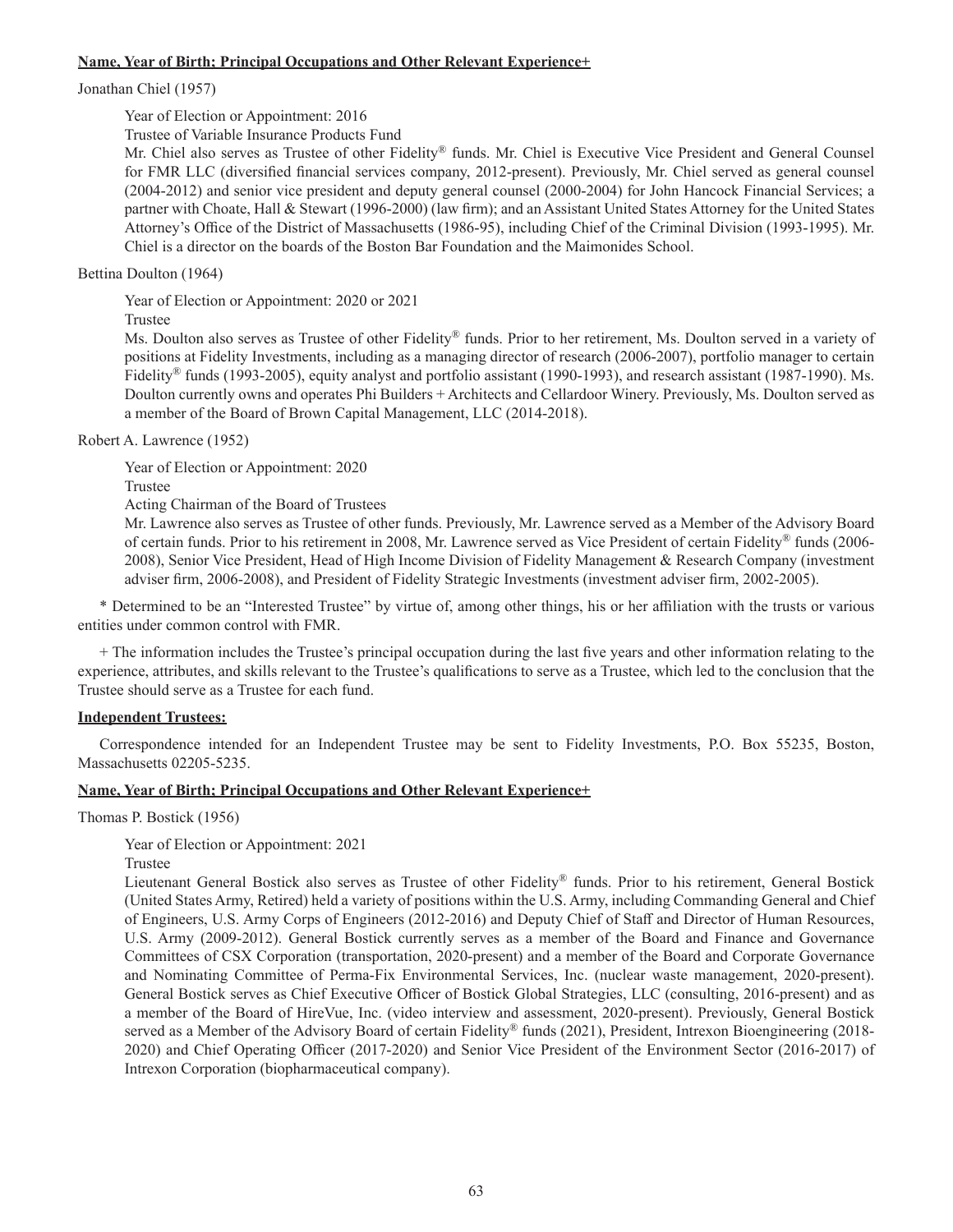Dennis J. Dirks (1948)

Year of Election or Appointment: 2005

Trustee

Mr. Dirks also serves as Trustee of other Fidelity® funds. Prior to his retirement in May 2003, Mr. Dirks served as Chief Operating Officer and as a member of the Board of The Depository Trust & Clearing Corporation (financial markets infrastructure), President, Chief Operating Officer and a member of the Board of The Depository Trust Company (DTC), President and a member of the Board of the National Securities Clearing Corporation (NSCC), Chief Executive Officer and a member of the Board of the Government Securities Clearing Corporation and Chief Executive Officer and a member of the Board of the Mortgage-Backed Securities Clearing Corporation. Mr. Dirks currently serves as a member of the Finance Committee (2016-present) and Board (2017-present) and is Treasurer (2018-present) of the Asolo Repertory Theatre.

Donald F. Donahue (1950)

Year of Election or Appointment: 2018

Trustee

Mr. Donahue also serves as Trustee of other Fidelity® funds. Mr. Donahue serves as President and Chief Executive Officer of Miranda Partners, LLC (risk consulting for the financial services industry, 2012-present). Previously, Mr. Donahue served as Chief Executive Officer (2006-2012), Chief Operating Officer (2003-2006) and Managing Director, Customer Marketing and Development (1999-2003) of The Depository Trust & Clearing Corporation (financial markets infrastructure). Mr. Donahue currently serves as a member (2007-present) and Co-Chairman (2016-present) of the Board of United Way of New York and a member of the Board of The Leadership Academy (previously NYC Leadership Academy) (2012-present). Mr. Donahue previously served as a member of the Advisory Board of certain Fidelity® funds (2015-2018).

Vicki L. Fuller (1957)

Year of Election or Appointment: 2020

Trustee

Ms. Fuller also serves as Trustee of other Fidelity® funds. Previously, Ms. Fuller served as a member of the Advisory Board of certain Fidelity® funds (2018-2020), Chief Investment Officer of the New York State Common Retirement Fund (2012-2018) and held a variety of positions at AllianceBernstein L.P. (global asset management, 1985-2012), including Managing Director (2006-2012) and Senior Vice President and Senior Portfolio Manager (2001-2006). Ms. Fuller currently serves as a member of the Board, Audit Committee and Nominating and Governance Committee of two Blackstone business development companies (2020-present), as a member of the Board of Treliant, LLC (consulting, 2019-present), as a member of the Advisory Board of Ariel Alternatives, LLC (private equity, 2021-present) and as a member of the Board and Chair of the Audit Committee of Gusto, Inc. (software, 2021-present). In addition, Ms. Fuller currently serves as a member of the Board of Roosevelt University (2019-present) and as a member of the Executive Board of New York University's Stern School of Business. Ms. Fuller previously served as a member of the Board, Audit Committee and Nominating and Governance Committee of The Williams Companies, Inc. (natural gas infrastructure, 2018-2021).

Patricia L. Kampling (1959)

Year of Election or Appointment: 2020

Trustee

Ms. Kampling also serves as Trustee of other Fidelity® funds. Prior to her retirement, Ms. Kampling served as Chairman of the Board and Chief Executive Officer (2012-2019), President and Chief Operating Officer (2011-2012) and Executive Vice President and Chief Financial Officer (2010-2011) of Alliant Energy Corporation. Ms. Kampling currently serves as a member of the Board, Finance Committee and Governance, Compensation and Nominating Committee of Xcel Energy Inc. (utilities company, 2020-present) and as a member of the Board, Audit, Finance and Risk Committee and Safety, Environmental, Technology and Operations Committee and Chair of the Executive Development and Compensation Committee of American Water Works Company, Inc. (utilities company, 2019-present). In addition, Ms. Kampling currently serves as a member of the Board of the Nature Conservancy, Wisconsin Chapter (2019-present). Previously, Ms. Kampling served as a Member of the Advisory Board of certain Fidelity® funds (2020), a member of the Board, Compensation Committee and Executive Committee and Chair of the Audit Committee of Briggs & Stratton Corporation (manufacturing, 2011-2021), a member of the Board of Interstate Power and Light Company (2012-2019) and Wisconsin Power and Light Company (2012-2019) (each a subsidiary of Alliant Energy Corporation) and as a member of the Board and Workforce Development Committee of the Business Roundtable (2018-2019).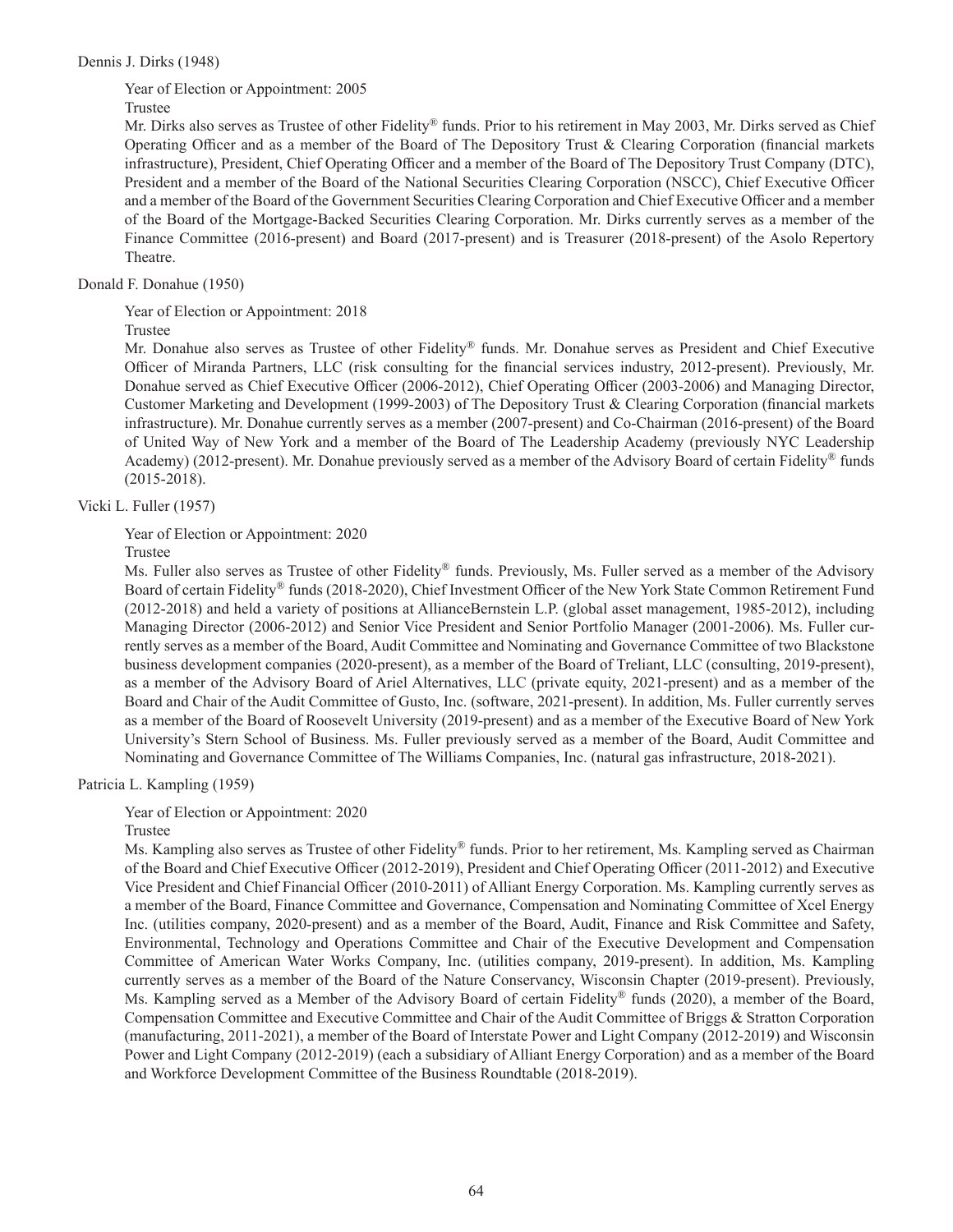Thomas A. Kennedy (1955)

Year of Election or Appointment: 2021

Trustee

Mr. Kennedy also serves as Trustee of other Fidelity® funds. Previously, Mr. Kennedy served as a Member of the Advisory Board of certain Fidelity® funds (2020) and held a variety of positions at Raytheon Company (aerospace and defense, 1983-2020), including Chairman and Chief Executive Officer (2014-2020) and Executive Vice President and Chief Operating Officer (2013-2014). Mr. Kennedy currently serves as Executive Chairman of the Board of Directors of Raytheon Technologies Corporation (aerospace and defense, 2020-present). He is also a member of the Rutgers School of Engineering Industry Advisory Board (2011-present) and a member of the UCLA Engineering Dean's Executive Board (2016-present).

# Oscar Munoz (1959)

Year of Election or Appointment: 2021

Trustee

Mr. Munoz also serves as Trustee of other Fidelity® funds. Prior to his retirement, Mr. Munoz served as Executive Chairman (2020-2021), Chief Executive Officer (2015-2020), President (2015-2016) and a member of the Board (2010-2021) of United Airlines Holdings, Inc. Mr. Munoz currently serves as a member of the Board of CBRE Group, Inc. (commercial real estate, 2020-present), a member of the Board of Univision Communications, Inc. (Hispanic media, 2020-present) and a member of the Advisory Board of Salesforce.com, Inc. (cloud-based software, 2020-present). Previously, Mr. Munoz served as a Member of the Advisory Board of certain Fidelity® funds (2021).

# Garnett A. Smith (1947)

Year of Election or Appointment: 2018

# Trustee

Mr. Smith also serves as Trustee of other Fidelity® funds. Prior to his retirement, Mr. Smith served as Chairman and Chief Executive Officer (1990-1997) and President (1986-1990) of Inbrand Corp. (manufacturer of personal absorbent products). Prior to his employment with Inbrand Corp., he was employed by a retail fabric chain and North Carolina National Bank (now Bank of America). Mr. Smith previously served as a member of the Advisory Board of certain Fidelity® funds (2012-2013).

David M. Thomas (1949)

Year of Election or Appointment: 2008

Trustee

Lead Independent Trustee

Mr. Thomas also serves as Trustee of other Fidelity® funds. Previously, Mr. Thomas served as Executive Chairman (2005-2006) and Chairman and Chief Executive Officer (2000-2005) of IMS Health, Inc. (pharmaceutical and healthcare information solutions). Mr. Thomas currently serves as a member of the Board of Fortune Brands Home and Security (home and security products, 2004-present) and as Director (2013-present) and Non-Executive Chairman of the Board (2022-present) of Interpublic Group of Companies, Inc. (marketing communication).

Susan Tomasky (1953)

Year of Election or Appointment: 2020

Trustee

Ms. Tomasky also serves as Trustee of other Fidelity® funds. Prior to her retirement, Ms. Tomasky served in various executive officer positions at American Electric Power Company, Inc. (1998-2011), including most recently as President of AEP Transmission (2007-2011). Ms. Tomasky currently serves as a member of the Board and Sustainability Committee and as Chair of the Audit Committee of Marathon Petroleum Corporation (2018-present) and as a member of the Board, Executive Committee, Corporate Governance Committee and Organization and Compensation Committee and as Chair of the Audit Committee of Public Service Enterprise Group, Inc. (utilities company, 2012-present) and as a member of the Board of its subsidiary company, Public Service Electric and Gas Co. (2021-present). In addition, Ms. Tomasky currently serves as a member (2009-present) and President (2020-present) of the Board of the Royal Shakespeare Company – America (2009-present), as a member of the Board of the Columbus Association for the Performing Arts (2011-present) and as a member of the Board and Kenyon in the World Committee of Kenyon College (2016-present). Previously, Ms. Tomasky served as a Member of the Advisory Board of certain Fidelity® funds (2020), as a member of the Board of the Columbus Regional Airport Authority (2007-2020), as a member of the Board (2011-2018) and Lead Independent Director (2015-2018) of Andeavor Corporation (previously Tesoro Corporation) (independent oil refiner and marketer) and as a member of the Board of Summit Midstream Partners LP (energy, 2012-2018).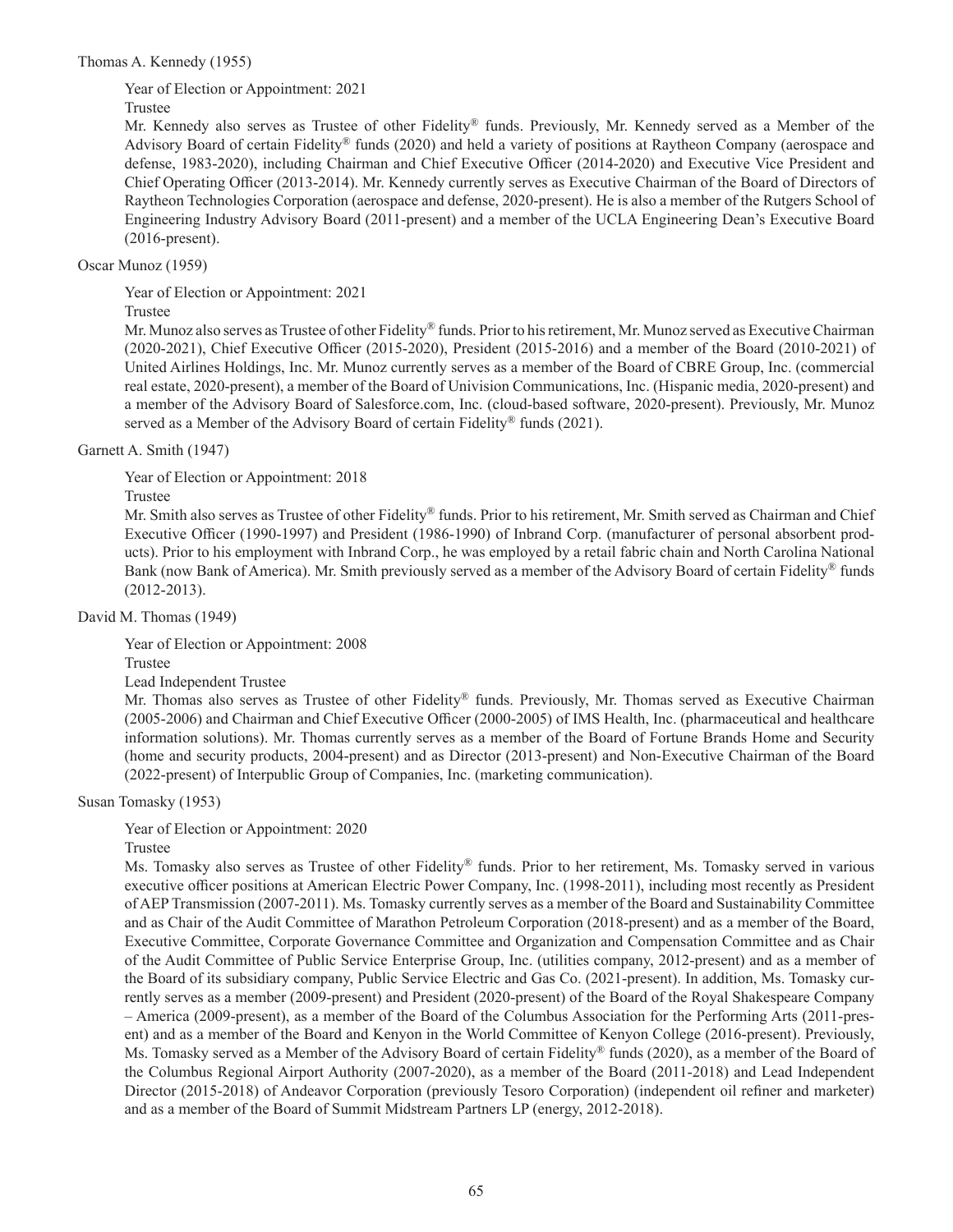Michael E. Wiley (1950)

Year of Election or Appointment: 2018 or 2020

Trustee

Mr. Wiley also serves as Trustee of other Fidelity® funds. Previously, Mr. Wiley served as a member of the Advisory Board of certain Fidelity® funds (2018-2020), Chairman, President and CEO of Baker Hughes, Inc. (oilfield services, 2000-2004). Mr. Wiley also previously served as a member of the Board of Andeavor Corporation (independent oil refiner and marketer, 2005-2018), a member of the Board of Andeavor Logistics LP (natural resources logistics, 2015-2018) and a member of the Board of High Point Resources (exploration and production, 2005-2020).

+ The information includes the Trustee's principal occupation during the last five years and other information relating to the experience, attributes, and skills relevant to the Trustee's qualifications to serve as a Trustee, which led to the conclusion that the Trustee should serve as a Trustee for each fund.

# **Advisory Board Members and Officers:**

Correspondence intended for a Member of the Advisory Board (if any) may be sent to Fidelity Investments, P.O. Box 55235, Boston, Massachusetts 02205-5235. Correspondence intended for an officer or Peter S. Lynch may be sent to Fidelity Investments, 245 Summer Street, Boston, Massachusetts 02210. Officers appear below in alphabetical order.

## **Name, Year of Birth; Principal Occupation**

Peter S. Lynch (1944)

Year of Election or Appointment: 2003

Member of the Advisory Board

Mr. Lynch also serves as a Member of the Advisory Board of other Fidelity® funds. Mr. Lynch is Vice Chairman and a Director of Fidelity Management & Research Company LLC (investment adviser firm). In addition, Mr. Lynch serves as a Trustee of Boston College and as the Chairman of the Inner-City Scholarship Fund. Previously, Mr. Lynch served as Vice Chairman and a Director of FMR Co., Inc. (investment adviser firm) and on the Special Olympics International Board of Directors (1997-2006).

Craig S. Brown (1977)

Year of Election or Appointment: 2019 Assistant Treasurer Mr. Brown also serves as an officer of other funds. Mr. Brown serves as Assistant Treasurer of FIMM, LLC (2021-present) and is an employee of Fidelity Investments (2013-present).

John J. Burke III (1964)

Year of Election or Appointment: 2018

Chief Financial Officer

Mr. Burke also serves as Chief Financial Officer of other funds. Mr. Burke serves as Head of Investment Operations for Fidelity Fund and Investment Operations (2018-present) and is an employee of Fidelity Investments (1998-present). Previously Mr. Burke served as head of Asset Management Investment Operations (2012-2018).

William C. Coffey (1969)

Year of Election or Appointment: 2019

Assistant Secretary

Mr. Coffey also serves as Assistant Secretary of other funds. He is Senior Vice President and Deputy General Counsel of FMR LLC (diversified financial services company, 2010-present), and is an employee of Fidelity Investments. Previously, Mr. Coffey served as Secretary and CLO of certain funds (2018-2019); CLO, Secretary, and Senior Vice President of Fidelity Management & Research Company and FMR Co., Inc. (investment adviser firms, 2018-2019); Secretary of Fidelity SelectCo, LLC and Fidelity Investments Money Management, Inc. (investment adviser firms, 2018-2019); CLO of Fidelity Management & Research (Hong Kong) Limited, FMR Investment Management (UK) Limited, and Fidelity Management & Research (Japan) Limited (investment adviser firms, 2018-2019); and Assistant Secretary of certain funds (2009-2018).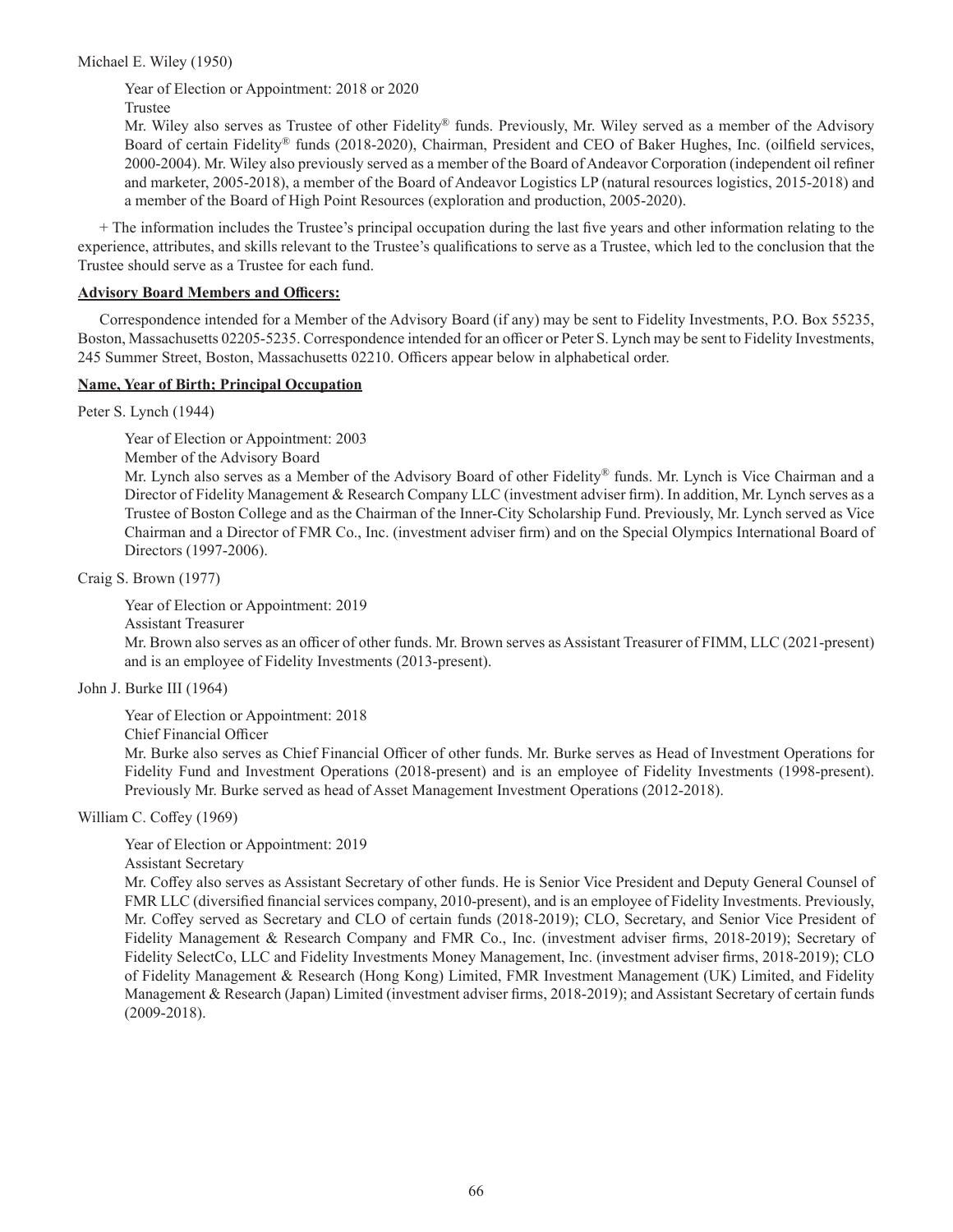Timothy M. Cohen (1969)

Year of Election or Appointment: 2018

Vice President

Mr. Cohen also serves as Vice President of other funds. Mr. Cohen serves as Co-Head of Equity (2018-present), a Director of Fidelity Management & Research (Japan) Limited (investment adviser firm, 2016-present), and is an employee of Fidelity Investments. Previously, Mr. Cohen served as Executive Vice President of Fidelity SelectCo, LLC (2019), Head of Global Equity Research (2016-2018), Chief Investment Officer – Equity and a Director of Fidelity Management & Research (U.K.) Inc. (investment adviser firm, 2013-2015) and as a Director of Fidelity Management & Research (Hong Kong) Limited (investment adviser firm, 2017).

## Jonathan Davis (1968)

Year of Election or Appointment: 2010 Assistant Treasurer Mr. Davis also serves as an officer of other funds. Mr. Davis serves as Assistant Treasurer of FIMM, LLC (2021-present), FMR Capital, Inc. (2017-present), FD Funds GP LLC (2021-present), FD Funds Holding LLC (2021-present), and FD Funds Management LLC (2021-present); and is an employee of Fidelity Investments. Previously, Mr. Davis served as Vice President and Associate General Counsel of FMR LLC (diversified financial services company, 2003-2010).

## Laura M. Del Prato (1964)

Year of Election or Appointment: 2018

Assistant Treasurer

Ms. Del Prato also serves as an officer of other funds. Ms. Del Prato serves as Assistant Treasurer of FIMM, LLC (2021-present) and is an employee of Fidelity Investments (2017-present). Previously, Ms. Del Prato served as President and Treasurer of The North Carolina Capital Management Trust: Cash Portfolio and Term Portfolio (2018-2020). Prior to joining Fidelity Investments, Ms. Del Prato served as a Managing Director and Treasurer of the JPMorgan Mutual Funds (2014-2017). Prior to JPMorgan, Ms. Del Prato served as a partner at Cohen Fund Audit Services (accounting firm, 2012- 2013) and KPMG LLP (accounting firm, 2004-2012).

Colm A. Hogan (1973)

Year of Election or Appointment: 2020

Assistant Treasurer

Mr. Hogan also serves as an officer of other funds. Mr. Hogan serves as Assistant Treasurer of FIMM, LLC (2021-present) and FMR Capital, Inc. (2017-present) and is an employee of Fidelity Investments (2005-present). Previously, Mr. Hogan served as Deputy Treasurer of certain Fidelity® funds (2016-2020) and Assistant Treasurer of certain Fidelity® funds (2016-2018).

Pamela R. Holding (1964)

Year of Election or Appointment: 2018

Vice President

Ms. Holding also serves as Vice President of other funds. Ms. Holding serves as Co-Head of Equity (2018-present) and is an employee of Fidelity Investments (2013-present). Previously, Ms. Holding served as Executive Vice President of Fidelity SelectCo, LLC (2019) and as Chief Investment Officer of Fidelity Institutional Asset Management (2013-2018).

Cynthia Lo Bessette (1969)

Year of Election or Appointment: 2019

Secretary and Chief Legal Officer (CLO)

Ms. Lo Bessette also serves as an officer of other funds. Ms. Lo Bessette serves as CLO, Secretary, and Senior Vice President of Fidelity Management & Research Company LLC (investment adviser firm, 2019-present); CLO of Fidelity Management & Research (Hong Kong) Limited, FMR Investment Management (UK) Limited, and Fidelity Management & Research (Japan) Limited (investment adviser firms, 2019-present); Secretary of FD Funds GP LLC (2021-present), FD Funds Holding LLC (2021-present), and FD Funds Management LLC (2021-present); and Assistant Secretary of FIMM, LLC (2019-present). She is a Senior Vice President and Deputy General Counsel of FMR LLC (diversified financial services company, 2019-present), and is an employee of Fidelity Investments. Previously, Ms. Lo Bessette served as CLO, Secretary, and Senior Vice President of FMR Co., Inc. (investment adviser firm, 2019); Secretary of Fidelity SelectCo, LLC and Fidelity Investments Money Management, Inc. (investment adviser firms, 2019). Prior to joining Fidelity Investments, Ms. Lo Bessette was Executive Vice President, General Counsel (2016-2019) and Senior Vice President, Deputy General Counsel (2015-2016) of OppenheimerFunds (investment management company) and Deputy Chief Legal Officer (2013-2015) of Jennison Associates LLC (investment adviser firm).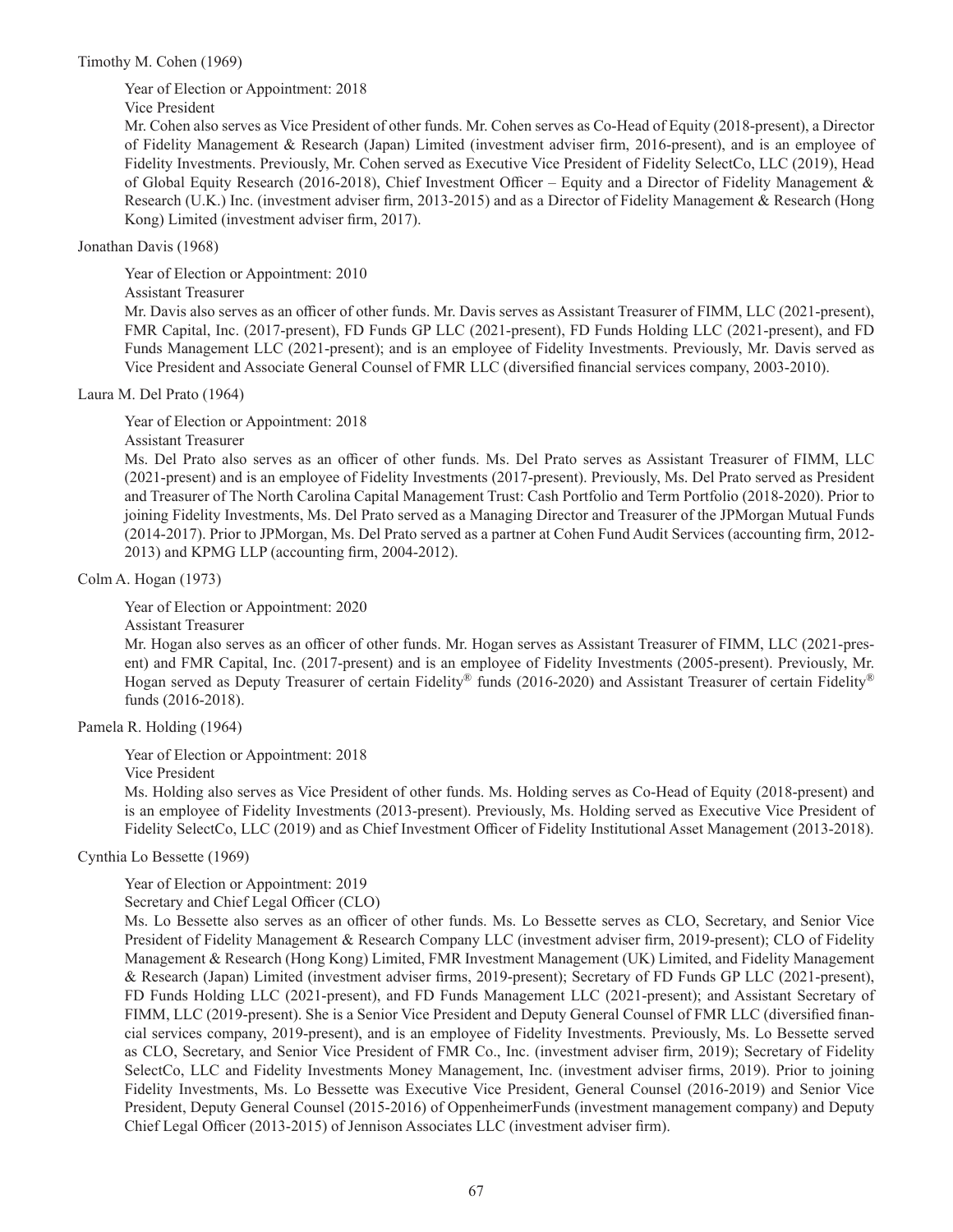## Chris Maher (1972)

Year of Election or Appointment: 2020

Deputy Treasurer

Mr. Maher also serves as an officer of other funds. Mr. Maher serves as Assistant Treasurer of FIMM, LLC (2021-present) and FMR Capital, Inc. (2017-present), and is an employee of Fidelity Investments (2008-present). Previously, Mr. Maher served as Assistant Treasurer of certain funds (2013-2020); Vice President of Asset Management Compliance (2013), Vice President of the Program Management Group of FMR (investment adviser firm, 2010-2013), and Vice President of Valuation Oversight (2008-2010).

Jason P. Pogorelec (1975)

Year of Election or Appointment: 2020

Chief Compliance Officer

Mr. Pogorelec also serves as Chief Compliance Officer of other funds. Mr. Pogorelec is a senior Vice President of Asset Management Compliance for Fidelity Investments and is an employee of Fidelity Investments (2006-present). Previously, Mr. Pogorelec served as Vice President, Associate General Counsel for Fidelity Investments (2010-2020) and Assistant Secretary of certain Fidelity funds (2015-2020).

## Brett Segaloff (1972)

Year of Election or Appointment: 2021

Anti-Money Laundering (AML) Officer

Mr. Segaloff also serves as an AML Officer of other funds and other related entities. He is Director, Anti-Money Laundering (2007-present) of FMR LLC (diversified financial services company) and is an employee of Fidelity Investments (1996-present).

Stacie M. Smith (1974)

Year of Election or Appointment: 2016

President and Treasurer

Ms. Smith also serves as an officer of other funds. Ms. Smith serves as Assistant Treasurer of FIMM, LLC (2021-present) and FMR Capital, Inc. (2017-present), is an employee of Fidelity Investments (2009-present), and has served in other fund officer roles. Prior to joining Fidelity Investments, Ms. Smith served as Senior Audit Manager of Ernst & Young LLP (accounting firm, 1996-2009). Previously, Ms. Smith served as Assistant Treasurer (2013-2019) and Deputy Treasurer  $(2013-2016)$  of certain Fidelity<sup>®</sup> funds.

Jim Wegmann (1979)

Year of Election or Appointment: 2019

Assistant Treasurer

Mr. Wegmann also serves as an officer of other funds. Mr. Wegmann serves as Assistant Treasurer of FIMM, LLC (2021-present) and is an employee of Fidelity Investments (2011-present). Previously, Mr. Wegmann served as Assistant Treasurer of certain Fidelity® funds (2019-2021).

**Standing Committees of the Trustees.** The Board of Trustees has established various committees to support the Independent Trustees in acting independently in pursuing the best interests of the funds and their shareholders. Currently, the Board of Trustees has 9 standing committees. The members of each committee are Independent Trustees. Advisory Board members may be invited to attend meetings of the committees.

The Operations Committee is composed of all of the Independent Trustees, with Mr. Thomas currently serving as Chair and Mr. Dirks and Mr. Wiley each serving as Vice Chair. The committee serves as a forum for consideration of issues of importance to, or calling for particular determinations by, the Independent Trustees. The committee also considers matters involving potential conflicts of interest between the funds and FMR and its affiliates and reviews proposed contracts and the proposed continuation of contracts between the funds and FMR and its affiliates, and reviews and makes recommendations regarding contracts with third parties unaffiliated with FMR, including insurance coverage and custody agreements. The committee also monitors additional issues including the nature, levels and quality of services provided to shareholders and significant litigation. The committee also has oversight of compliance issues not specifically within the scope of any other committee. The committee is also responsible for definitive action on all compliance matters involving the potential for significant reimbursement by FMR. During the fiscal year ended December 31, 2021, the committee held 12 meeting(s).

The Fair Value Oversight Committee is composed of Mses. Fuller (Chair) and Tomasky, and Messrs. Donahue and Wiley. The Fair Value Oversight Committee monitors and establishes policies concerning procedures and controls regarding the valuation of fund investments and monitors matters of disclosure to the extent required to fulfill its statutory responsibilities. The committee also reviews actions taken by FMR's Fair Value Committee. During the fiscal year ended December 31, 2021, the committee held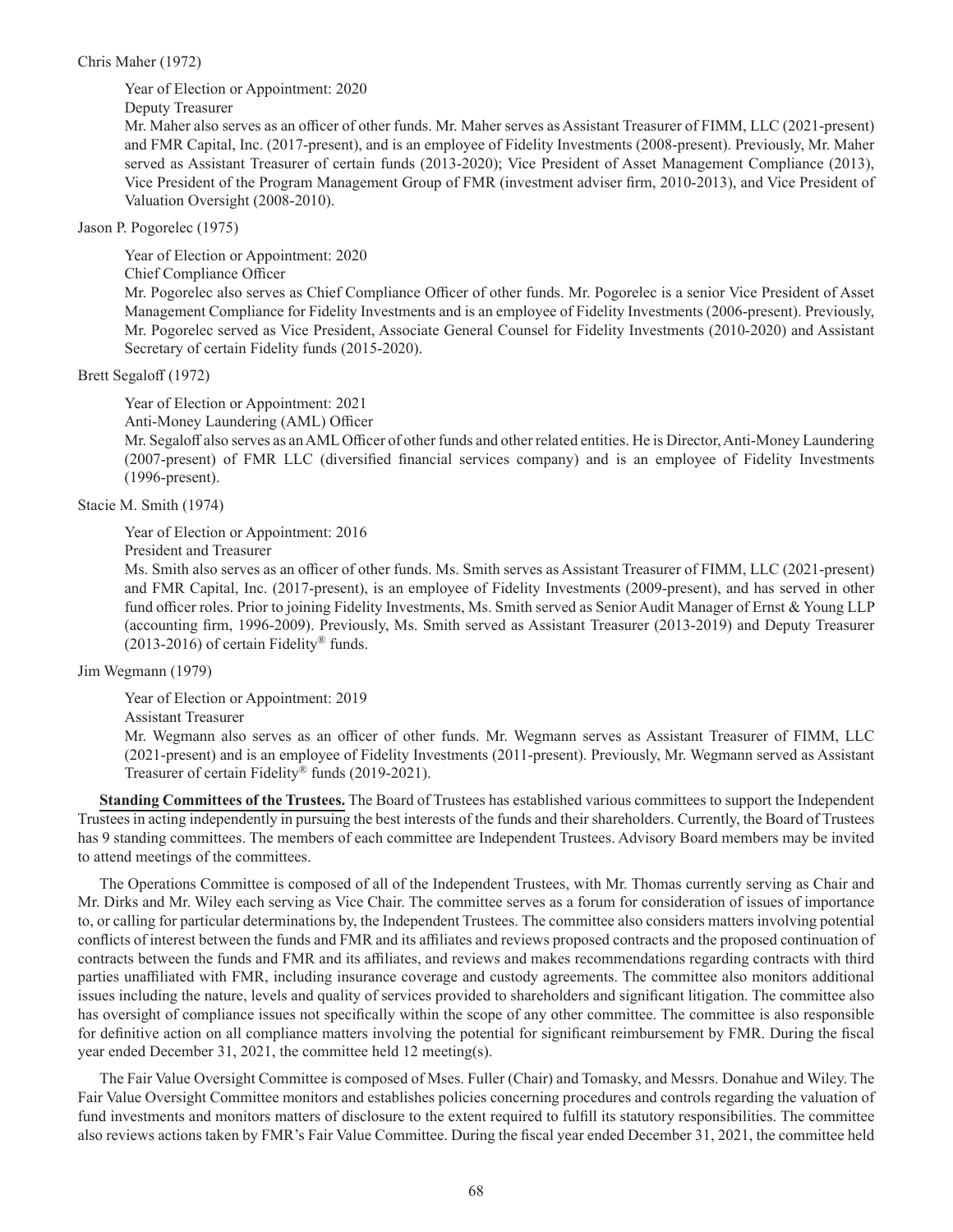### five meeting(s).

The Board of Trustees has established two Fund Oversight Committees: the Equity I Committee (composed of Messrs. Smith (Chair), Bostick, Donahue, and Thomas, and Ms. Tomasky) and the Equity II Committee (composed of Messrs. Dirks (Chair), Kennedy, Munoz, and Wiley, and Mses. Fuller and Kampling). Each committee develops an understanding of and reviews the investment objectives, policies, and practices of each fund under its oversight. Each committee also monitors investment performance, compliance by each relevant fund with its investment policies and restrictions and reviews appropriate benchmarks, competitive universes, unusual or exceptional investment matters, the personnel and other resources devoted to the management of each fund and all other matters bearing on each fund's investment results. Each committee will review and recommend any required action to the Board in respect of specific funds, including new funds, changes in fundamental and non-fundamental investment policies and restrictions, partial or full closing to new investors, fund mergers, fund name changes, and liquidations of funds. The members of each committee may organize working groups to make recommendations concerning issues related to funds that are within the scope of the committee's review. These working groups report to the committee or to the Independent Trustees, or both, as appropriate. Each working group may request from FMR such information from FMR as may be appropriate to the working group's deliberations. During the fiscal year ended December 31, 2021, the Equity I Committee held seven meeting(s) and the Equity II Committee held seven meeting(s).

The Shareholder, Distribution, Brokerage and Proxy Voting Committee is composed of Messrs. Dirks (Chair), Smith, and Thomas, and Mses. Fuller and Kampling. Regarding shareholder services, the committee considers the structure and amount of the funds' transfer agency fees and fees, including direct fees to investors (other than sales loads), such as bookkeeping and custodial fees, and the nature and quality of services rendered by FMR and its affiliates or third parties (such as custodians) in consideration of these fees. The committee also considers other non-investment management services rendered to the funds by FMR and its affiliates, including pricing and bookkeeping services. The committee monitors and recommends policies concerning the securities transactions of the funds, including brokerage. The committee periodically reviews the policies and practices with respect to efforts to achieve best execution, commissions paid to firms supplying research and brokerage services or paying fund expenses, and policies and procedures designed to assure that any allocation of portfolio transactions is not influenced by the sale of fund shares. The committee also monitors brokerage and other similar relationships between the funds and firms affiliated with FMR that participate in the execution of securities transactions. Regarding the distribution of fund shares, the committee considers issues bearing on the various distribution channels employed by the funds, including issues regarding Rule 18f-3 plans and related consideration of classes of shares, sales load structures (including breakpoints), load waivers, selling concessions and service charges paid to intermediaries, Rule 12b-1 plans, contingent deferred sales charges, and finder's fees, and other means by which intermediaries are compensated for selling fund shares or providing shareholder servicing, including revenue sharing. The committee also considers issues bearing on the preparation and use of advertisements and sales literature for the funds, policies and procedures regarding frequent purchase of fund shares, and selective disclosure of portfolio holdings. Regarding proxy voting, the committee reviews the fund's proxy voting policies, considers changes to the policies, and reviews the manner in which the policies have been applied. The committee will receive reports on the manner in which proxy votes have been cast under the proxy voting policies and reports on consultations between the fund's investment advisers and portfolio companies concerning matters presented to shareholders for approval. The committee will address issues relating to the fund's annual voting report filed with the SEC. The committee will receive reports concerning the implementation of procedures and controls designed to ensure that the proxy voting policies are implemented in accordance with their terms. The committee will consider FMR's recommendations concerning certain non-routine proposals not covered by the proxy voting policies. The committee will receive reports with respect to steps taken by FMR to assure that proxy voting has been done without regard to any other FMR relationships, business or otherwise, with that portfolio company. The committee will make recommendations to the Board concerning the casting of proxy votes in circumstances where FMR has determined that, because of a conflict of interest, the proposal to be voted on should be reviewed by the Board. During the fiscal year ended December 31, 2021, the committee held five meeting(s).

The Audit Committee is composed of Messrs. Donahue (Chair), Bostick, Kennedy, and Smith, and Ms. Tomasky. All committee members must be able to read and understand fundamental financial statements, including a company's balance sheet, income statement, and cash flow statement. At least one committee member will be an "audit committee financial expert" as defined by the SEC. The committee meets separately at least annually with the funds' Treasurer, with the funds' Chief Financial Officer, with personnel responsible for the internal audit function of FMR LLC, with the funds' independent auditors, and with the funds' Chief Compliance Officer (CCO). The committee has direct responsibility for the appointment, compensation, and oversight of the work of the independent auditors employed by the funds. The committee assists the Trustees in fulfilling their responsibility to oversee: (i) the systems relating to internal control over financial reporting of the funds and the funds' service providers; (ii) the funds' auditors and the annual audits of the funds' financial statements; (iii) the financial reporting processes of the funds; (iv) the handling of whistleblower reports relating to internal accounting and/or financial control matters; (v) the accounting policies and disclosures of the funds; and (vi) studies of fund profitability and other comparative analyses relevant to the board's consideration of the investment management contracts for the funds. The committee considers and acts upon (i) the provision by any independent auditor of any non-audit services for any fund, and (ii) the provision by any independent auditor of certain non-audit services to fund service providers and their affiliates to the extent that such approval (in the case of this clause (ii)) is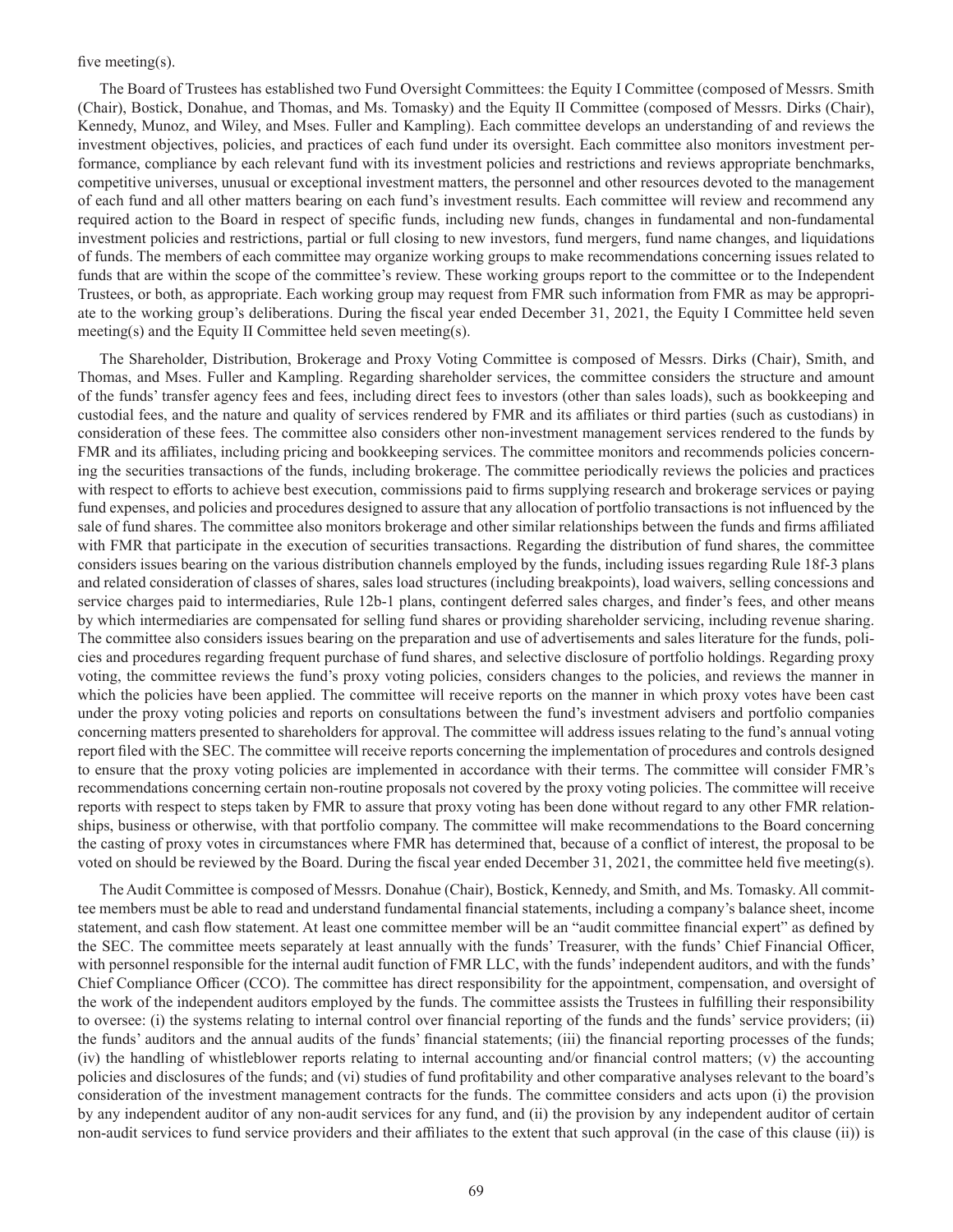required under applicable regulations of the SEC. In furtherance of the foregoing, the committee has adopted (and may from time to time amend or supplement) and provides oversight of policies and procedures for non-audit engagements by independent auditors of the funds. The committee is responsible for approving all audit engagement fees and terms for the funds and for resolving disagreements between a fund and any independent auditor regarding any fund's financial reporting. Auditors of the funds report directly to the committee. The committee will obtain assurance of independence and objectivity from the independent auditors, including a formal written statement delineating all relationships between the auditor and the funds and any service providers consistent with the rules of the Public Company Accounting Oversight Board. It will discuss regularly and oversee the review of internal controls of and the management of risks by the funds and their service providers with respect to accounting and financial matters (including financial reporting relating to the funds), including a review of: (i) any significant deficiencies or material weaknesses in the design or operation of internal control over financial reporting that are reasonably likely to adversely affect the funds' ability to record, process, summarize, and report financial data; (ii) any change in the fund's internal control over financial reporting that has materially affected, or is reasonably likely to materially affect, the fund's internal control over financial reporting; and (iii) any fraud, whether material or not, that involves management or other employees who have a significant role in the funds' or service providers' internal control over financial reporting. The committee will also review periodically the funds' major exposures relating to internal control over financial reporting and the steps that have been taken to monitor and control such exposures. In connection to such reviews the committee will receive periodic reports on the funds' service providers' internal control over financial reporting. It will also review any correspondence with regulators or governmental agencies or published reports that raise material issues regarding the funds' financial statements or accounting policies. These matters may also be reviewed by the Compliance Committee or the Operations Committee. The Chair of the Audit Committee will coordinate with the Chairs of other committees, as appropriate. The committee reviews at least annually a report from each independent auditor describing any material issues raised by the most recent internal quality control, peer review, or Public Company Accounting Oversight Board examination of the auditing firm and any material issues raised by any inquiry or investigation by governmental or professional authorities of the auditing firm and in each case any steps taken to deal with such issues. The committee will oversee and receive reports on the funds' financial reporting process, will discuss with FMR, the funds' Treasurer, independent auditors and, if appropriate, internal audit personnel of FMR LLC, their qualitative judgments about the appropriateness and acceptability of accounting principles and financial disclosure practices used or proposed for adoption by the funds. The committee will review with FMR, the funds' Treasurer, independent auditor, and internal audit personnel of FMR LLC and, as appropriate, legal counsel the results of audits of the funds' financial statements. During the fiscal year ended December 31, 2021, the committee held five meeting(s).

The Governance and Nominating Committee is composed of Messrs. Thomas (Chair), Dirks, and Wiley. With respect to fund governance and board administration matters, the committee periodically reviews procedures of the Board of Trustees and its committees (including committee charters) and periodically reviews compensation of Independent Trustees. The committee monitors corporate governance matters and makes recommendations to the Board of Trustees on the frequency and structure of the Board of Trustee meetings and on any other aspect of Board procedures. It acts as the administrative committee under the retirement plan for Independent Trustees who retired prior to December 30, 1996 and under the fee deferral plan for Independent Trustees. It reviews the performance of legal counsel employed by the funds and the Independent Trustees. On behalf of the Independent Trustees, the committee will make such findings and determinations as to the independence of counsel for the Independent Trustees as may be necessary or appropriate under applicable regulations or otherwise. The committee is also responsible for Board administrative matters applicable to Independent Trustees, such as expense reimbursement policies and compensation for attendance at meetings, conferences and other events. The committee monitors compliance with, acts as the administrator of, and makes determinations in respect of, the provisions of the code of ethics and any supplemental policies regarding personal securities transactions applicable to the Independent Trustees. The committee monitors the functioning of each Board committee and makes recommendations for any changes, including the creation or elimination of standing or ad hoc Board committees. The committee monitors regulatory and other developments to determine whether to recommend modifications to the committee's responsibilities or other Trustee policies and procedures in light of rule changes, reports concerning "best practices" in corporate governance, and other developments in mutual fund governance. The committee reports regularly to the Independent Trustees with respect to these activities. The committee recommends that the Board establish such special or ad hoc Board committees as may be desirable or necessary from time to time in order to address ethical, legal, or other matters that may arise. The committee also oversees the annual self-evaluation of the Board of Trustees and of each committee and establishes procedures to allow it to exercise this oversight function. In conducting this oversight, the committee shall address all matters that it considers relevant to the performance of the Board of Trustees and shall report the results of its evaluation to the Board of Trustees, including any recommended amendments to the principles of governance, and any recommended changes to the funds' or the Board of Trustees' policies, procedures, and structures. The committee reviews periodically the size and composition of the Board of Trustees as a whole and recommends, if necessary, measures to be taken so that the Board of Trustees reflects the appropriate balance of knowledge, experience, skills, expertise, and diversity required for the Board as a whole and contains at least the minimum number of Independent Trustees required by law. The committee makes nominations for the election or appointment of Independent Trustees and non-management Members of any Advisory Board, and for membership on committees. The committee shall have authority to retain and terminate any third-party advisers, including authority to approve fees and other retention terms. Such advisers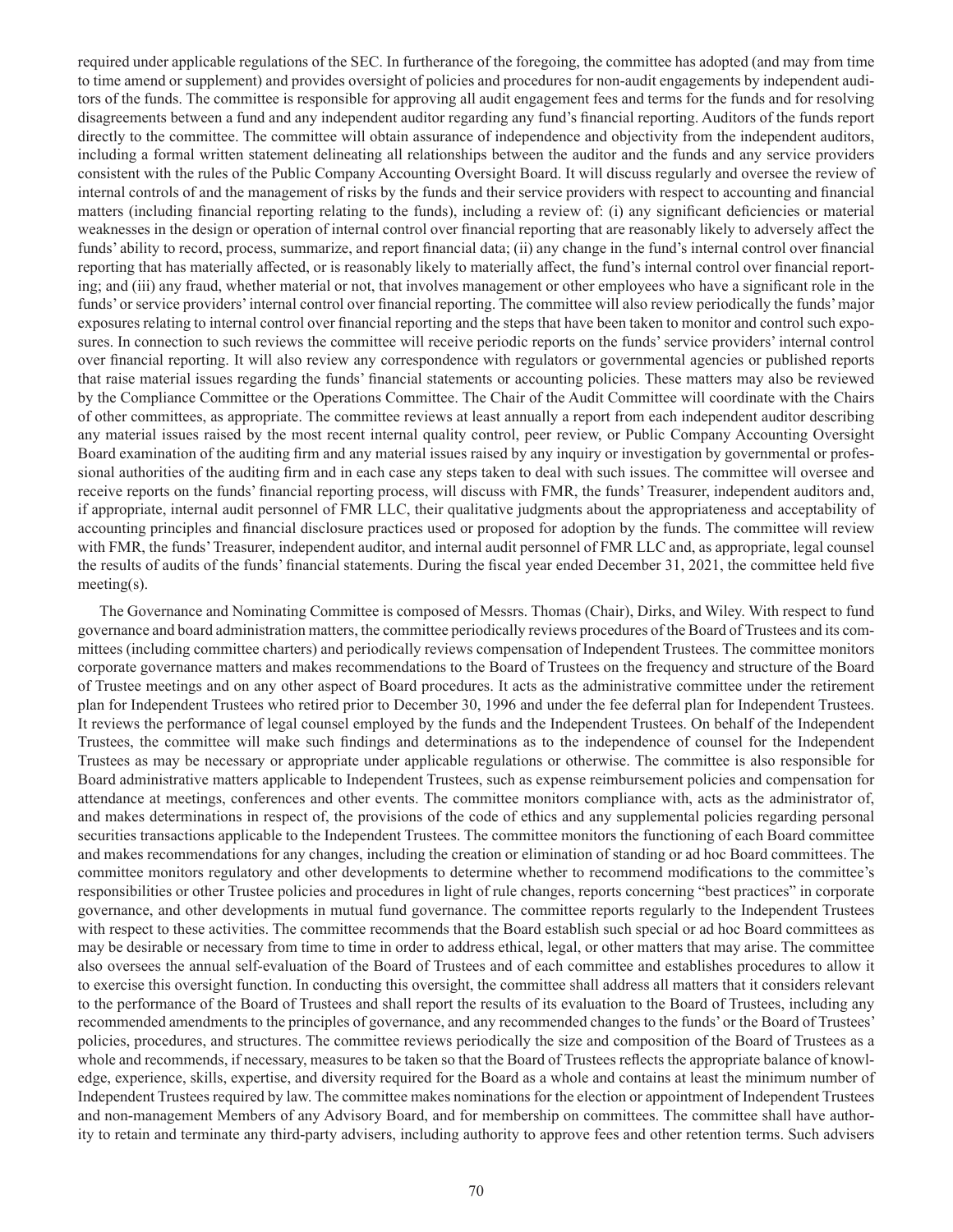may include search firms to identify Independent Trustee candidates and board compensation consultants. The committee may conduct or authorize investigations into or studies of matters within the committee's scope of responsibilities, and may retain, at the funds' expense, such independent counsel or other advisers as it deems necessary. The committee will consider Independent Trustee candidates to the Board of Trustees recommended by shareholders based upon the criteria applied to candidates presented to the committee by a search firm or other source. Recommendations, along with appropriate background material concerning the candidate that demonstrates his or her ability to serve as an Independent Trustee of the funds, should be submitted to the Chair of the committee at the address maintained for communications with Independent Trustees. If the committee retains a search firm, the Chair will generally forward all such submissions to the search firm for evaluation. With respect to the criteria for selecting Independent Trustees, it is expected that all candidates will possess the following minimum qualifications: (i) unquestioned personal integrity; (ii) not an interested person of the funds within the meaning of the 1940 Act; (iii) does not have a material relationship (*e.g.,* commercial, banking, consulting, legal, or accounting) with the adviser, any sub-adviser, or their affiliates that could create an appearance of lack of independence in respect of the funds; (iv) has the disposition to act independently in respect of FMR and its affiliates and others in order to protect the interests of the funds and all shareholders; (v) ability to attend regularly scheduled meetings during the year; (vi) demonstrates sound business judgment gained through broad experience in significant positions where the candidate has dealt with management, technical, financial, or regulatory issues; (vii) sufficient financial or accounting knowledge to add value in the complex financial environment of the funds; (viii) experience on corporate or other institutional oversight bodies having similar responsibilities, but which board memberships or other relationships could not result in business or regulatory conflicts with the funds; and (ix) capacity for the hard work and attention to detail that is required to be an effective Independent Trustee in light of the funds' complex regulatory, operational, and marketing setting. The Governance and Nominating Committee may determine that a candidate who does not have the type of previous experience or knowledge referred to above should nevertheless be considered as a nominee if the Governance and Nominating Committee finds that the candidate has additional qualifications such that his or her qualifications, taken as a whole, demonstrate the same level of fitness to serve as an Independent Trustee. During the fiscal year ended December 31, 2021, the committee held seven meeting(s).

The Compliance Committee is composed of Messrs. Wiley (Chair) and Munoz, and Mses. Fuller and Kampling. The committee oversees the administration and operation of the compliance policies and procedures of the funds and their service providers as required by Rule 38a-1 of the 1940 Act. The committee is responsible for the review and approval of policies and procedures relating to (i) provisions of the Code of Ethics, (ii) anti-money laundering requirements, (iii) compliance with investment restrictions and limitations, (iv) privacy, (v) recordkeeping, and (vi) other compliance policies and procedures which are not otherwise delegated to another committee. The committee has responsibility for recommending to the Board the designation of a CCO of the funds. The committee serves as the primary point of contact between the CCO and the Board, oversees the annual performance review and compensation of the CCO, and makes recommendations to the Board with respect to the removal of the appointed CCO, as appropriate. The committee receives reports of significant correspondence with regulators or governmental agencies, employee complaints or published reports which raise concerns regarding compliance matters, and copies of significant non-routine correspondence with the SEC. The committee receives reports from the CCO including the annual report concerning the funds' compliance policies as required by Rule 38a-1, quarterly reports in respect of any breaches of fiduciary duty or violations of federal securities laws, and reports on any other compliance or related matters that would otherwise be subject to periodic reporting or that may have a significant impact on the funds. The committee will recommend to the Board, what actions, if any, should be taken with respect to such reports. During the fiscal year ended December 31, 2021, the committee held five meeting(s).

The Research Committee is composed of all of the Independent Trustees, with Mr. Dirks currently serving as Chair. The Committee's purpose is to assess the quality of the investment research available to FMR's investment professionals. As such, the Committee reviews information pertaining to the sources of such research, the categories of research, the manner in which the funds bear the cost of research, and FMR's internal research capabilities, including performance metrics, interactions between FMR portfolio managers and research analysts, and the professional quality of analysts in research careers. Where necessary, the Committee recommends actions with respect to various reports providing information on FMR's research function. During the fiscal year ended December 31, 2021, the committee held eight meeting(s).

The following table sets forth information describing the dollar range of equity securities beneficially owned by each Trustee in each fund and in all funds in the aggregate within the same fund family overseen by the Trustee for the calendar year ended December 31, 2021.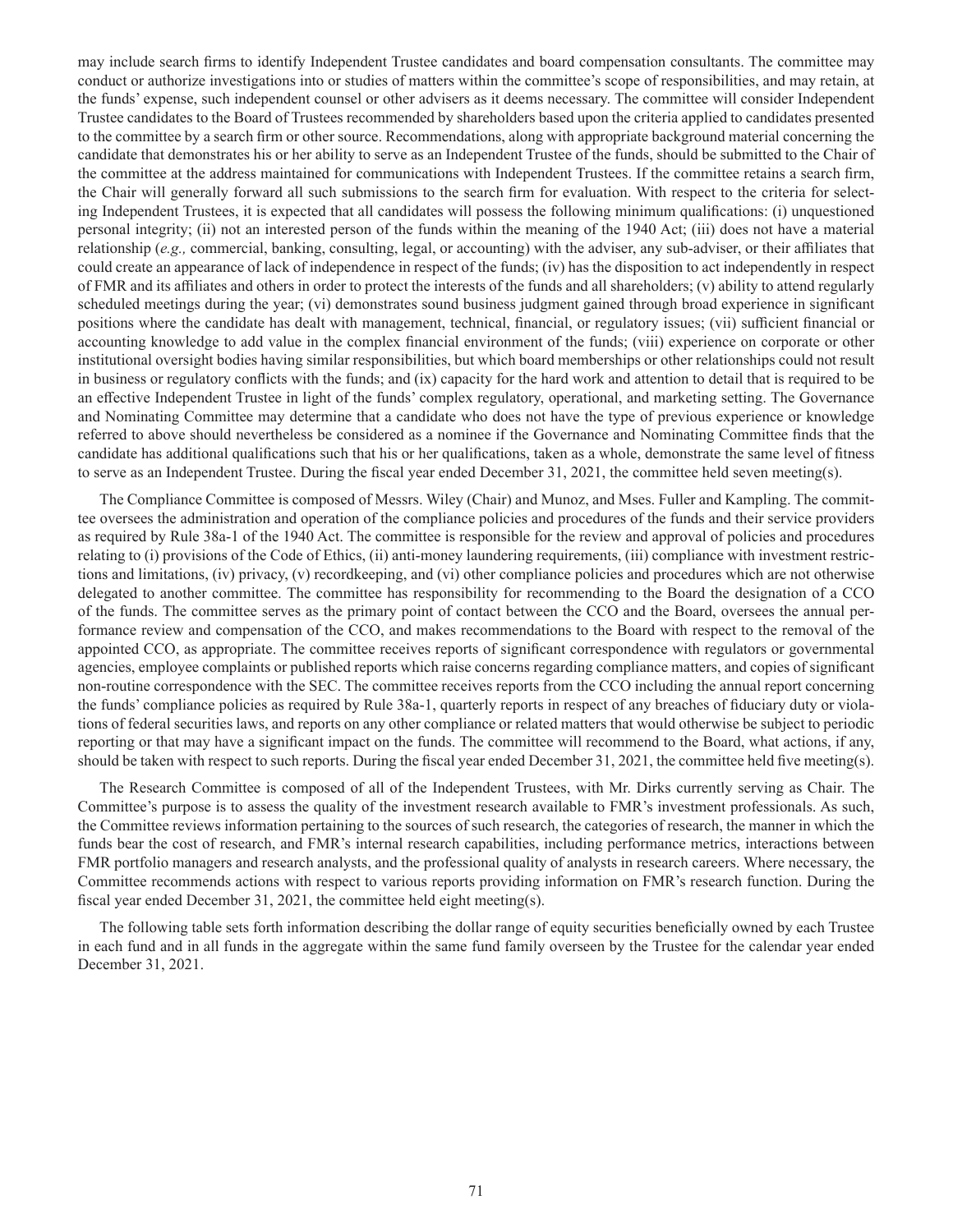# **Interested Trustees**

| <b>DOLLAR RANGE OF</b><br><b>FUND SHARES</b>                                                              | Jonathan<br>Chiel | Bettina<br>Doulton | Robert A.<br>Lawrence |
|-----------------------------------------------------------------------------------------------------------|-------------------|--------------------|-----------------------|
| VIP Contrafund <sup>SM</sup> Portfolio                                                                    | $-$ (1)           | none               | none                  |
| VIP Disciplined Small Cap Portfolio                                                                       | $-$ (1)           | none               | none                  |
| VIP Dynamic Capital Appreciation Portfolio                                                                | $-$ (1)           | none               | none                  |
| VIP Emerging Markets Portfolio                                                                            | $-$ (1)           | none               | none                  |
| VIP Equity-Income Portfolio <sup>SM</sup>                                                                 | none              | none               | none                  |
| VIP Floating Rate High Income Portfolio                                                                   | none              | none               | none                  |
| VIP Growth & Income Portfolio                                                                             | $-$ (1)           | none               | none                  |
| VIP Growth Opportunities Portfolio                                                                        | $-$ (1)           | none               | none                  |
| <b>VIP Growth Portfolio</b>                                                                               | none              | none               | none                  |
| VIP High Income Portfolio                                                                                 | none              | none               | none                  |
| VIP Index 500 Portfolio                                                                                   | $-$ (1)           | none               | none                  |
| VIP International Capital Appreciation Portfolio                                                          | $-$ (1)           | none               | none                  |
| VIP Mid Cap Portfolio                                                                                     | $-$ (1)           | none               | none                  |
| VIP Overseas Portfolio                                                                                    | none              | none               | none                  |
| VIP Stock Selector All Cap Portfolio                                                                      | none              | none               | none                  |
| VIP Value Portfolio                                                                                       | none              | none               | none                  |
| VIP Value Strategies Portfolio                                                                            | $-$ (1)           | none               | none                  |
| <b>AGGREGATE DOLLAR RANGE OF</b><br><b>FUND SHARES IN ALL FUNDS</b><br><b>OVERSEEN WITHIN FUND FAMILY</b> | over<br>\$100,000 | over<br>\$100,000  | over<br>\$100,000     |

(1) Currently, Mr. Chiel is not a Trustee of Variable Insurance Products Fund II and Variable Insurance Products Fund III.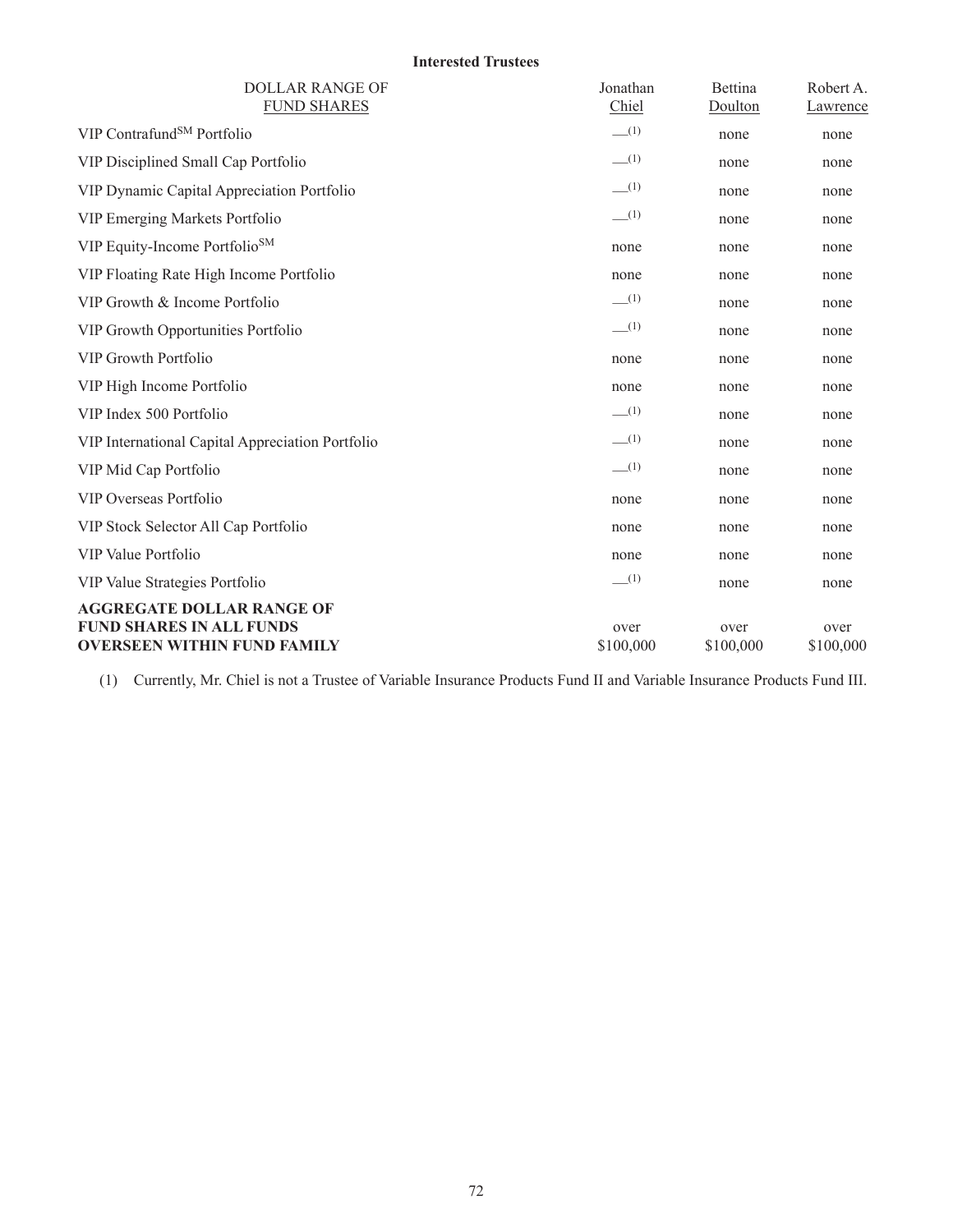## **Independent Trustees**

| <b>DOLLAR RANGE OF</b><br><b>FUND SHARES</b>                                                              | Thomas P.<br><b>Bostick</b> | Dennis J.<br>Dirks | Donald F.<br>Donahue | Vicki L.<br>Fuller |
|-----------------------------------------------------------------------------------------------------------|-----------------------------|--------------------|----------------------|--------------------|
| VIP Contrafund <sup>SM</sup> Portfolio                                                                    | none                        | none               | none                 | none               |
| VIP Disciplined Small Cap Portfolio                                                                       | none                        | none               | none                 | none               |
| VIP Dynamic Capital Appreciation Portfolio                                                                | none                        | none               | none                 | none               |
| VIP Emerging Markets Portfolio                                                                            | none                        | none               | none                 | none               |
| VIP Equity-Income Portfolio <sup>SM</sup>                                                                 | none                        | none               | none                 | none               |
| VIP Floating Rate High Income Portfolio                                                                   | none                        | none               | none                 | none               |
| VIP Growth & Income Portfolio                                                                             | none                        | none               | none                 | none               |
| VIP Growth Opportunities Portfolio                                                                        | none                        | none               | none                 | none               |
| <b>VIP Growth Portfolio</b>                                                                               | none                        | none               | none                 | none               |
| VIP High Income Portfolio                                                                                 | none                        | none               | none                 | none               |
| VIP Index 500 Portfolio                                                                                   | none                        | none               | none                 | none               |
| VIP International Capital Appreciation Portfolio                                                          | none                        | none               | none                 | none               |
| VIP Mid Cap Portfolio                                                                                     | none                        | none               | none                 | none               |
| VIP Overseas Portfolio                                                                                    | none                        | none               | none                 | none               |
| VIP Stock Selector All Cap Portfolio                                                                      | none                        | none               | none                 | none               |
| VIP Value Portfolio                                                                                       | none                        | none               | none                 | none               |
| VIP Value Strategies Portfolio                                                                            | none                        | none               | none                 | none               |
| <b>AGGREGATE DOLLAR RANGE OF</b><br><b>FUND SHARES IN ALL FUNDS</b><br><b>OVERSEEN WITHIN FUND FAMILY</b> | none                        | over<br>\$100,000  | over<br>\$100,000    | over<br>\$100,000  |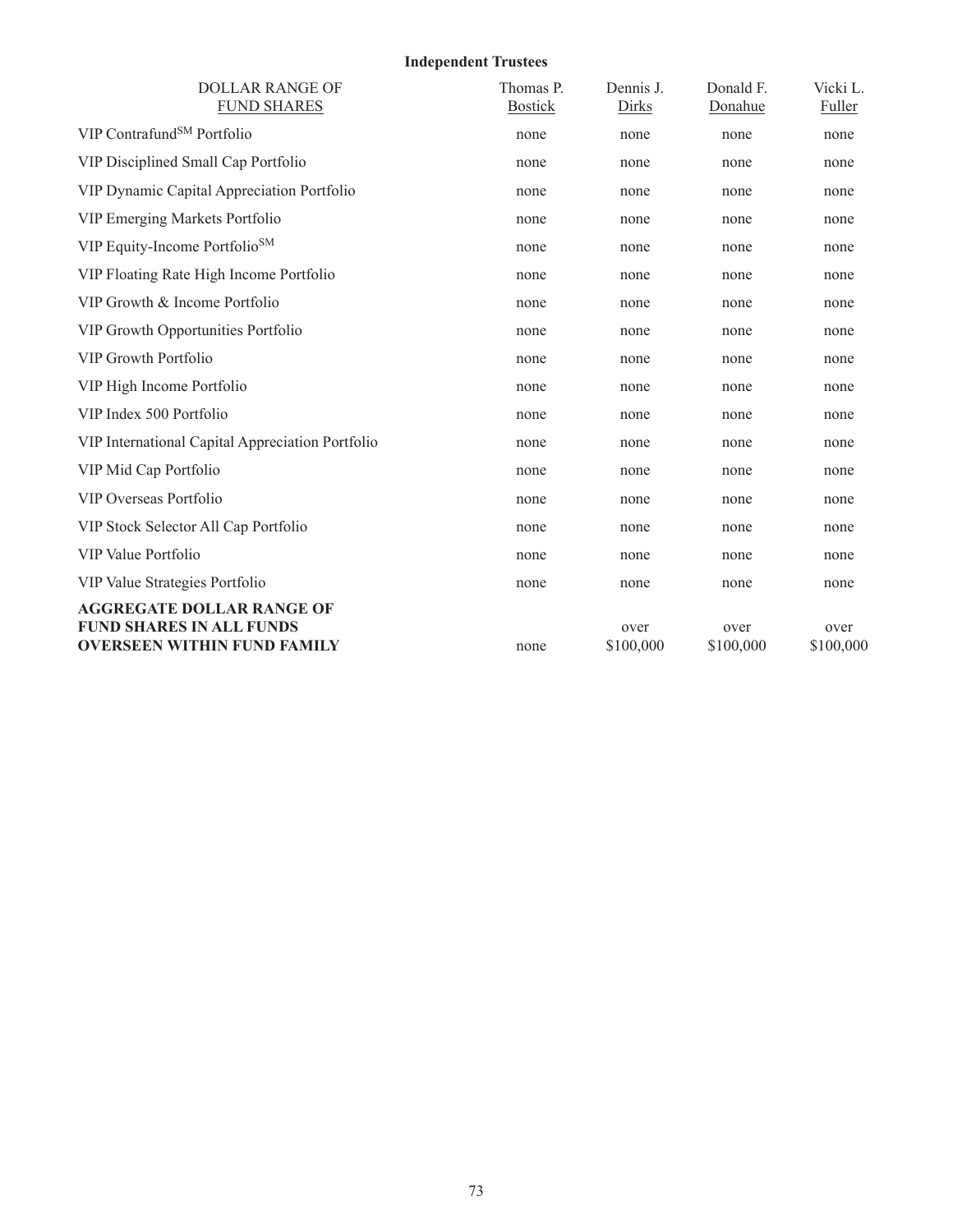# **Independent Trustees**

| <b>DOLLAR RANGE OF</b><br><b>FUND SHARES</b>                                                              | Patricia L.<br>Kampling | Thomas A.<br>Kennedy | Oscar<br>Munoz | Garnett A.<br>Smith |
|-----------------------------------------------------------------------------------------------------------|-------------------------|----------------------|----------------|---------------------|
| VIP Contrafund <sup>SM</sup> Portfolio                                                                    | none                    | none                 | none           | none                |
| VIP Disciplined Small Cap Portfolio                                                                       | none                    | none                 | none           | none                |
| VIP Dynamic Capital Appreciation Portfolio                                                                | none                    | none                 | none           | none                |
| VIP Emerging Markets Portfolio                                                                            | none                    | none                 | none           | none                |
| VIP Equity-Income Portfolio <sup>SM</sup>                                                                 | none                    | none                 | none           | none                |
| VIP Floating Rate High Income Portfolio                                                                   | none                    | none                 | none           | none                |
| VIP Growth & Income Portfolio                                                                             | none                    | none                 | none           | none                |
| VIP Growth Opportunities Portfolio                                                                        | none                    | none                 | none           | none                |
| <b>VIP Growth Portfolio</b>                                                                               | none                    | none                 | none           | none                |
| VIP High Income Portfolio                                                                                 | none                    | none                 | none           | none                |
| VIP Index 500 Portfolio                                                                                   | none                    | none                 | none           | none                |
| VIP International Capital Appreciation Portfolio                                                          | none                    | none                 | none           | none                |
| VIP Mid Cap Portfolio                                                                                     | none                    | none                 | none           | none                |
| VIP Overseas Portfolio                                                                                    | none                    | none                 | none           | none                |
| VIP Stock Selector All Cap Portfolio                                                                      | none                    | none                 | none           | none                |
| VIP Value Portfolio                                                                                       | none                    | none                 | none           | none                |
| VIP Value Strategies Portfolio                                                                            | none                    | none                 | none           | none                |
| <b>AGGREGATE DOLLAR RANGE OF</b><br><b>FUND SHARES IN ALL FUNDS</b><br><b>OVERSEEN WITHIN FUND FAMILY</b> | over<br>\$100,000       | over<br>\$100,000    | none           | over<br>\$100,000   |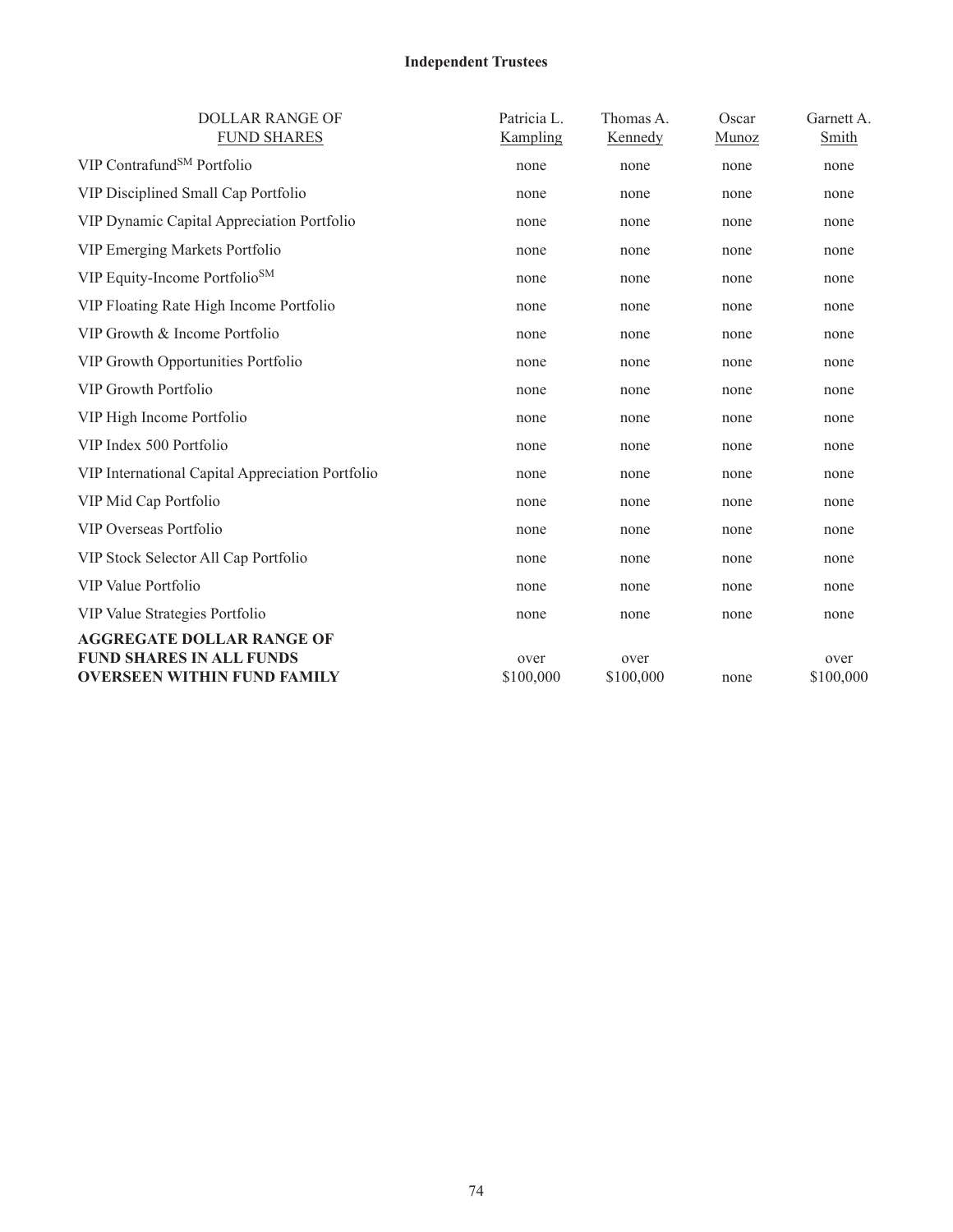## **Independent Trustees**

| <b>DOLLAR RANGE OF</b><br><b>FUND SHARES</b>                          | David M.<br>Thomas | Susan<br><b>Tomasky</b> | Michael E.<br>Wiley |
|-----------------------------------------------------------------------|--------------------|-------------------------|---------------------|
| VIP Contrafund <sup>SM</sup> Portfolio                                |                    |                         |                     |
|                                                                       | none               | none                    | none                |
| VIP Disciplined Small Cap Portfolio                                   | none               | none                    | none                |
| VIP Dynamic Capital Appreciation Portfolio                            | none               | none                    | none                |
| VIP Emerging Markets Portfolio                                        | none               | none                    | none                |
| VIP Equity-Income Portfolio <sup>SM</sup>                             | none               | none                    | none                |
| VIP Floating Rate High Income Portfolio                               | none               | none                    | none                |
| VIP Growth & Income Portfolio                                         | none               | none                    | none                |
| VIP Growth Opportunities Portfolio                                    | none               | none                    | none                |
| <b>VIP Growth Portfolio</b>                                           | none               | none                    | none                |
| VIP High Income Portfolio                                             | none               | none                    | none                |
| VIP Index 500 Portfolio                                               | none               | none                    | none                |
| VIP International Capital Appreciation Portfolio                      | none               | none                    | none                |
| VIP Mid Cap Portfolio                                                 | none               | none                    | none                |
| VIP Overseas Portfolio                                                | none               | none                    | none                |
| VIP Stock Selector All Cap Portfolio                                  | none               | none                    | none                |
| VIP Value Portfolio                                                   | none               | none                    | none                |
| VIP Value Strategies Portfolio                                        | none               | none                    | none                |
| <b>AGGREGATE DOLLAR RANGE OF</b>                                      |                    |                         |                     |
| <b>FUND SHARES IN ALL FUNDS</b><br><b>OVERSEEN WITHIN FUND FAMILY</b> | over               | over                    | over                |
|                                                                       | \$100,000          | \$100,000               | \$100,000           |

The following table sets forth information describing the compensation of each Trustee and Member of the Advisory Board (if any) for his or her services for the fiscal year ended December 31, 2021.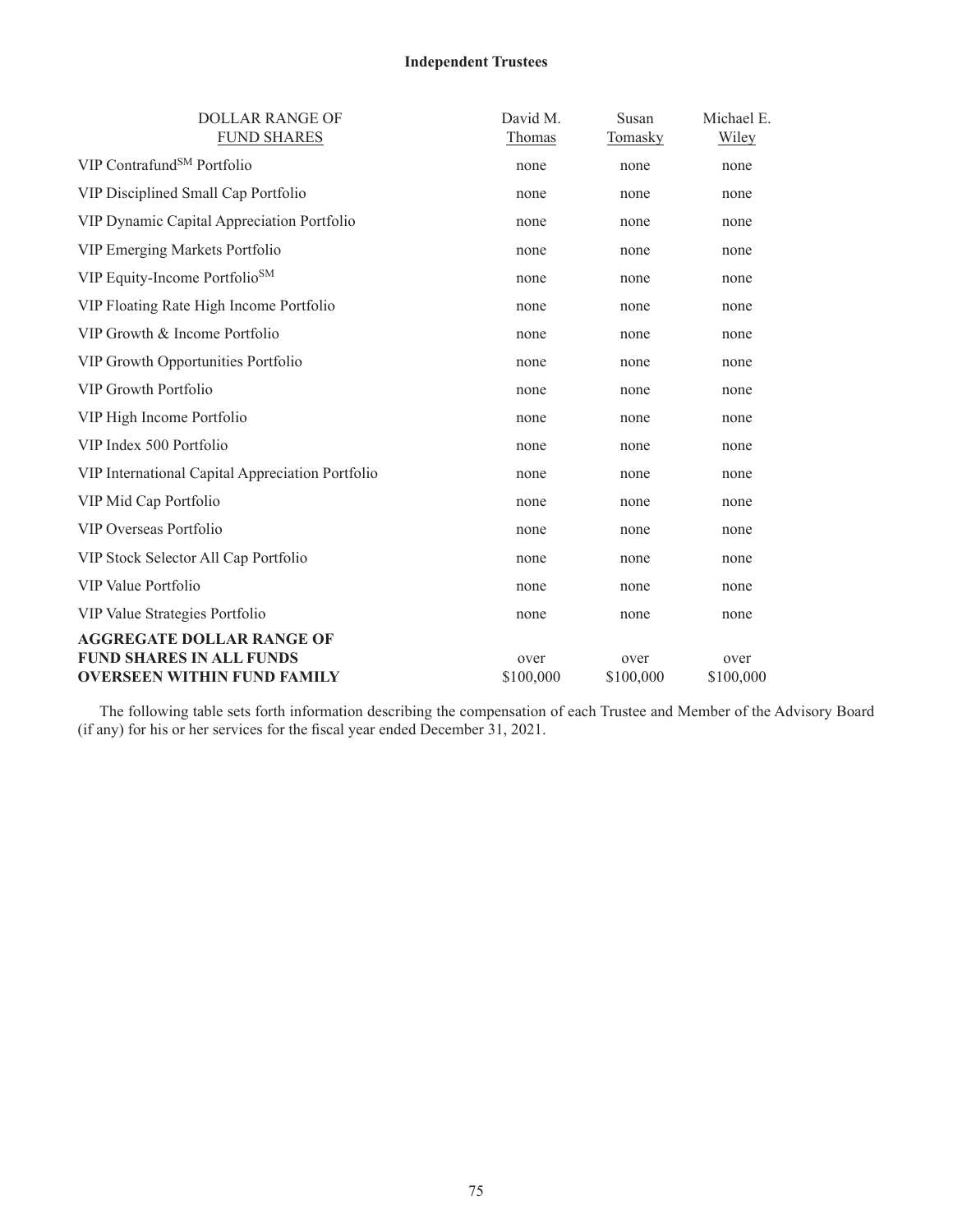# **Compensation Table(1)**

| <b>AGGREGATE</b><br><b>COMPENSATION</b><br><b>FROM A FUND</b>     |                                                                       | Thomas P.<br>Bostick <sup>(2)</sup> | Dennis J.<br>Dirks |                                                                       | Donald F.<br>Donahue | Vicki L.<br>Fuller |
|-------------------------------------------------------------------|-----------------------------------------------------------------------|-------------------------------------|--------------------|-----------------------------------------------------------------------|----------------------|--------------------|
| VIP Contrafund <sup>SM</sup> Portfolio <sup>(3)</sup>             | $\mathbb{S}% _{t}\left( t\right) \equiv\mathbb{S}_{t}\left( t\right)$ | 3,869                               | \$<br>6,150        | $\$$                                                                  | 6,212                | \$<br>5,840        |
| VIP Disciplined Small Cap Portfolio                               | \$                                                                    | 67                                  | \$<br>104          | \$                                                                    | 105                  | \$<br>99           |
| VIP Dynamic Capital Appreciation Portfolio                        | \$                                                                    | 39                                  | \$<br>62           | \$                                                                    | 63                   | \$<br>59           |
| VIP Emerging Markets Portfolio                                    | \$                                                                    | 205                                 | \$<br>332          | \$                                                                    | 336                  | \$<br>315          |
| VIP Equity-Income Portfolio <sup>SM</sup>                         | $\mathbb{S}% _{t}\left( t\right) \equiv\mathbb{S}_{t}\left( t\right)$ | 1,026                               | \$<br>1,634        | \$                                                                    | 1,651                | \$<br>1,551        |
| VIP Floating Rate High Income Portfolio                           | \$                                                                    | 34                                  | \$<br>53           | $\mathbb{S}% _{t}\left( t\right) \equiv\mathbb{S}_{t}\left( t\right)$ | 54                   | \$<br>50           |
| VIP Growth & Income Portfolio                                     | \$                                                                    | 324                                 | \$<br>511          | \$                                                                    | 517                  | \$<br>485          |
| VIP Growth Opportunities Portfolio                                | \$                                                                    | 552                                 | \$<br>883          | \$                                                                    | 892                  | \$<br>839          |
| <b>VIP Growth Portfolio</b>                                       | \$                                                                    | 1,451                               | \$<br>2,318        | \$                                                                    | 2,343                | \$<br>2,201        |
| VIP High Income Portfolio                                         | \$                                                                    | 163                                 | \$<br>266          | \$                                                                    | 269                  | \$<br>253          |
| VIP Index 500 Portfolio                                           | $\mathbb{S}% _{t}\left( t\right) \equiv\mathbb{S}_{t}\left( t\right)$ | 1,971                               | \$<br>3,081        | \$                                                                    | 3,110                | \$<br>2,925        |
| VIP International Capital Appreciation Portfolio                  | \$                                                                    | 98                                  | \$<br>162          | \$                                                                    | 164                  | \$<br>154          |
| VIP Mid Cap Portfolio <sup>(4)</sup>                              | \$                                                                    | 1,370                               | \$<br>2,216        | \$                                                                    | 2,240                | \$<br>2,104        |
| VIP Overseas Portfolio                                            | \$                                                                    | 332                                 | \$<br>526          | \$                                                                    | 532                  | \$<br>500          |
| VIP Stock Selector All Cap Portfolio <sup>(5)</sup>               | \$                                                                    | 1,332                               | \$<br>1,404        | \$                                                                    | 1,416                | \$<br>1,332        |
| VIP Value Portfolio                                               | \$                                                                    | 75                                  | \$<br>113          | \$                                                                    | 114                  | \$<br>108          |
| VIP Value Strategies Portfolio                                    | \$                                                                    | 121                                 | \$<br>181          | \$                                                                    | 182                  | \$<br>171          |
| <b>TOTAL COMPENSATION</b><br>FROM THE FUND COMPLEX <sup>(6)</sup> | \$                                                                    | 313,333                             | \$<br>495,000      | \$                                                                    | 536,000              | \$470,000          |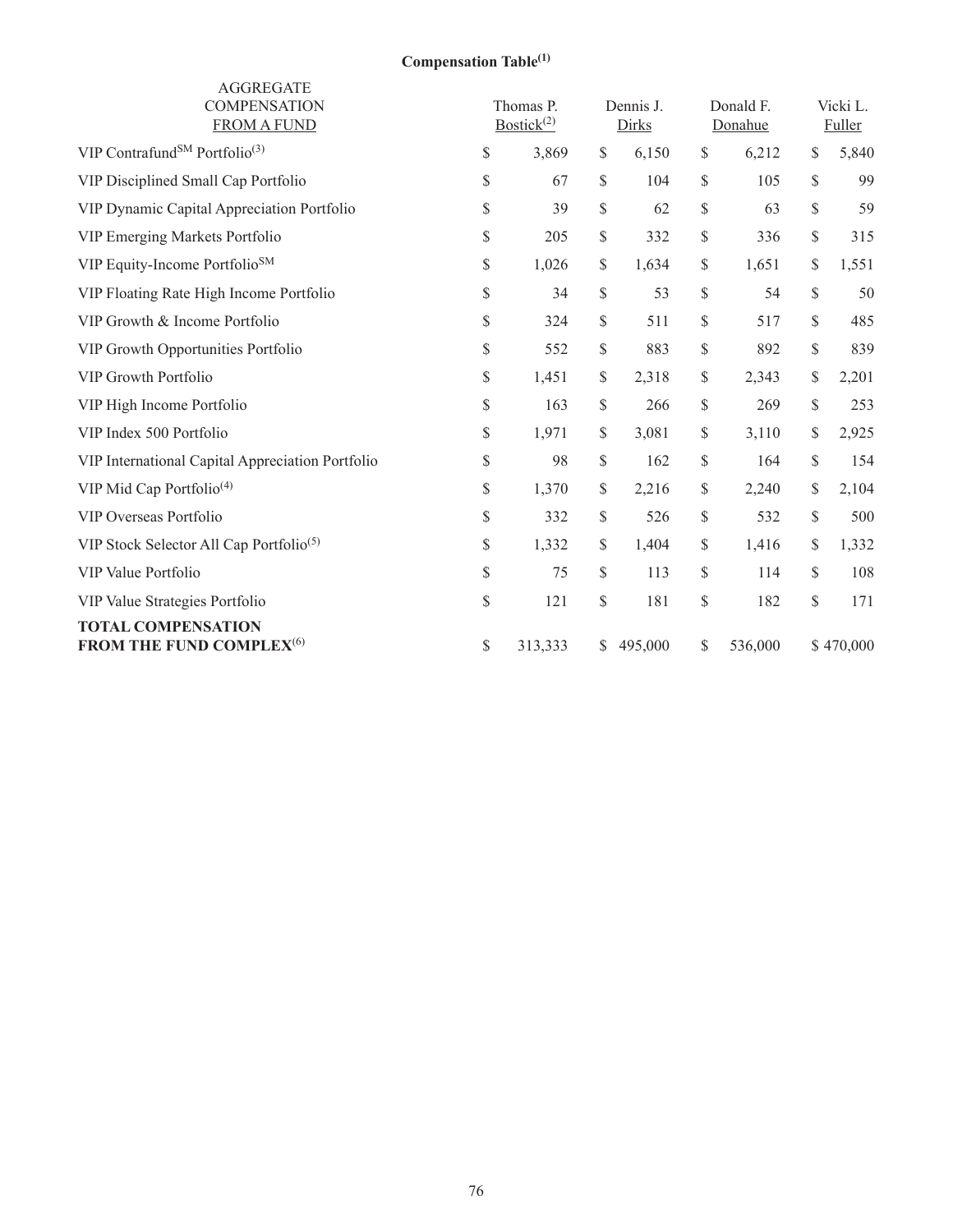# **Compensation Table(1)**

| <b>AGGREGATE</b><br><b>COMPENSATION</b><br><b>FROM A FUND</b>           |                                                                       | Patricia L.<br>Kampling |    | Thomas A.<br>Kennedy | Oscar<br>$Munoz^{(7)}$ |              | Garnett<br>A.<br>Smith |
|-------------------------------------------------------------------------|-----------------------------------------------------------------------|-------------------------|----|----------------------|------------------------|--------------|------------------------|
| VIP Contrafund <sup>SM</sup> Portfolio <sup>(3)</sup>                   | \$                                                                    | 5,839                   | \$ | 5,840                | \$<br>3,869            | \$           | 5,840                  |
| VIP Disciplined Small Cap Portfolio                                     | \$                                                                    | 99                      | \$ | 99                   | \$<br>67               | \$           | 99                     |
| VIP Dynamic Capital Appreciation Portfolio                              | \$                                                                    | 59                      | \$ | 59                   | \$<br>39               | $\mathbb{S}$ | 59                     |
| VIP Emerging Markets Portfolio                                          | \$                                                                    | 316                     | \$ | 315                  | \$<br>205              | \$           | 315                    |
| VIP Equity-Income Portfolio <sup>SM</sup>                               | $\mathbb{S}% _{t}\left( t\right) \equiv\mathbb{S}_{t}\left( t\right)$ | 1,552                   | \$ | 1,551                | \$<br>1,026            | \$           | 1,551                  |
| VIP Floating Rate High Income Portfolio                                 | \$                                                                    | 50                      | \$ | 50                   | \$<br>34               | \$           | 50                     |
| VIP Growth & Income Portfolio                                           | \$                                                                    | 486                     | \$ | 485                  | \$<br>324              | \$           | 485                    |
| VIP Growth Opportunities Portfolio                                      | \$                                                                    | 839                     | \$ | 839                  | \$<br>552              | \$           | 839                    |
| <b>VIP Growth Portfolio</b>                                             | $\mathbb{S}% _{t}\left( t\right) \equiv\mathbb{S}_{t}\left( t\right)$ | 2,202                   | \$ | 2,201                | \$<br>1,451            | \$           | 2,201                  |
| VIP High Income Portfolio                                               | \$                                                                    | 253                     | \$ | 253                  | \$<br>163              | \$           | 253                    |
| VIP Index 500 Portfolio                                                 | $\mathbb{S}% _{t}\left( t\right) \equiv\mathbb{S}_{t}\left( t\right)$ | 2,923                   | \$ | 2,925                | \$<br>1,971            | \$           | 2,925                  |
| VIP International Capital Appreciation Portfolio                        | $\mathbb{S}% _{t}\left( t\right) \equiv\mathbb{S}_{t}\left( t\right)$ | 154                     | \$ | 154                  | \$<br>98               | $\mathbb{S}$ | 154                    |
| VIP Mid Cap Portfolio <sup>(4)</sup>                                    | \$                                                                    | 2,106                   | \$ | 2,104                | \$<br>1,370            | \$           | 2,105                  |
| VIP Overseas Portfolio                                                  | \$                                                                    | 500                     | \$ | 500                  | \$<br>332              | \$           | 500                    |
| VIP Stock Selector All Cap Portfolio <sup>(5)</sup>                     | \$                                                                    | 1,332                   | \$ | 1,332                | \$<br>1,332            | \$           | 1,332                  |
| VIP Value Portfolio                                                     | $\mathbb{S}% _{t}\left( t\right) \equiv\mathbb{S}_{t}\left( t\right)$ | 107                     | \$ | 108                  | \$<br>75               | \$           | 108                    |
| VIP Value Strategies Portfolio                                          | \$                                                                    | 171                     | \$ | 171                  | \$<br>121              | $\mathbb{S}$ | 171                    |
| <b>TOTAL COMPENSATION</b><br><b>FROM THE FUND COMPLEX<sup>(6)</sup></b> | \$                                                                    | 506,000                 | S. | 470,000              | \$<br>313,333          |              | \$470,000              |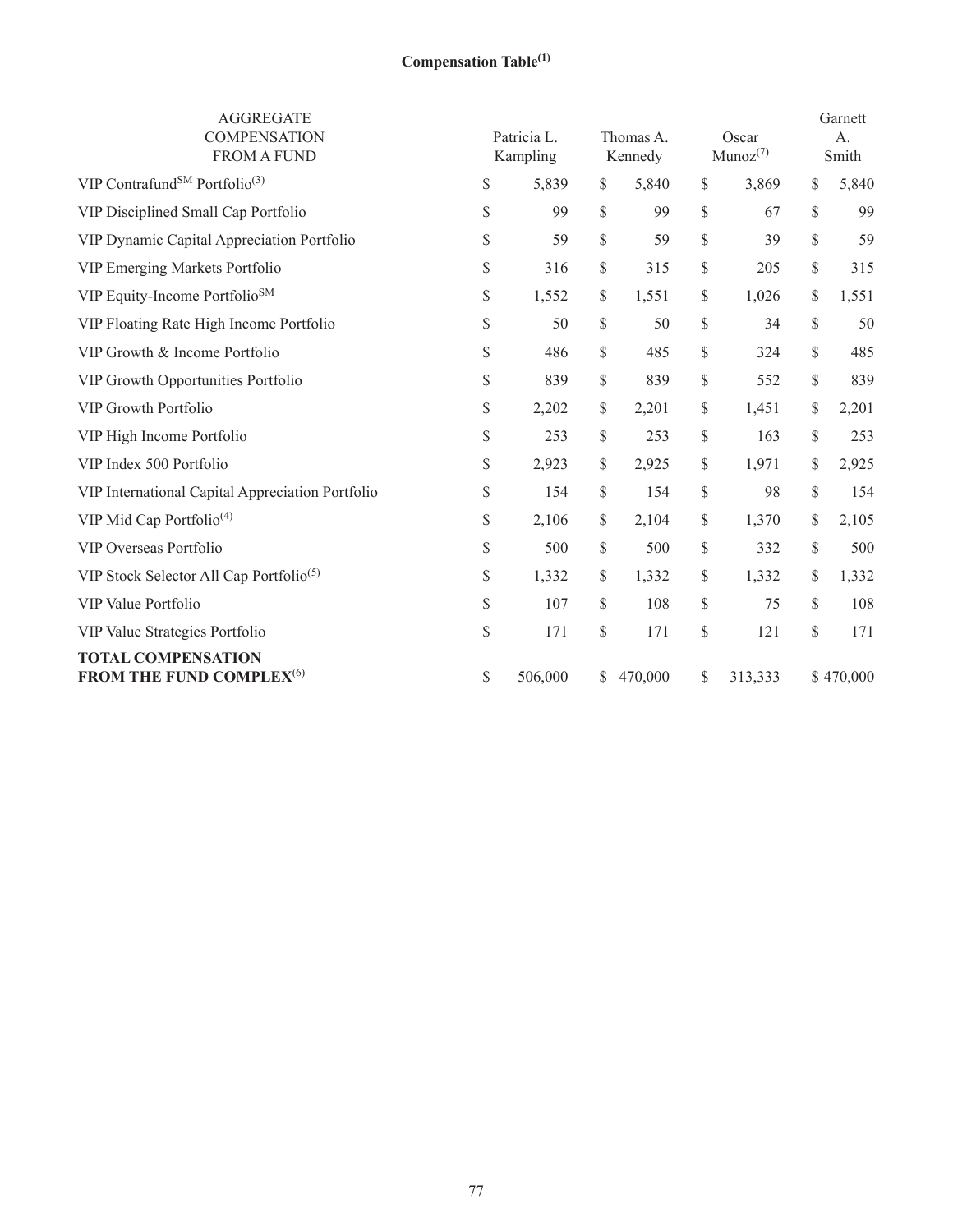| <b>AGGREGATE</b><br><b>COMPENSATION</b><br><b>FROM A FUND</b>            |      | David M.<br>Thomas | Susan<br>Tomasky |                                   | Michael E.<br>Wiley |
|--------------------------------------------------------------------------|------|--------------------|------------------|-----------------------------------|---------------------|
| VIP Contrafund <sup>SM</sup> Portfolio <sup>(3)</sup>                    | $\$$ | 7,083              | \$<br>5,840      | $\$$                              | 6,151               |
| VIP Disciplined Small Cap Portfolio                                      | $\$$ | 120                | \$<br>99         | $\mathcal{S}$                     | 104                 |
| VIP Dynamic Capital Appreciation Portfolio                               | \$   | 71                 | \$<br>59         | $\mathcal{S}$                     | 62                  |
| VIP Emerging Markets Portfolio                                           | \$   | 383                | \$<br>316        | \$                                | 332                 |
| VIP Equity-Income Portfolio <sup>SM</sup>                                | $\$$ | 1,881              | \$<br>1,552      | $\$$                              | 1,634               |
| VIP Floating Rate High Income Portfolio                                  | \$   | 61                 | \$<br>50         | \$                                | 53                  |
| VIP Growth & Income Portfolio                                            | $\$$ | 589                | \$<br>485        | $\$$                              | 511                 |
| VIP Growth Opportunities Portfolio                                       | \$   | 1,017              | \$<br>839        | $\$$                              | 883                 |
| <b>VIP Growth Portfolio</b>                                              | \$   | 2,669              | \$<br>2,203      | \$                                | 2,318               |
| VIP High Income Portfolio                                                | \$   | 307                | \$<br>253        | $\$$                              | 266                 |
| VIP Index 500 Portfolio                                                  | \$   | 3,548              | \$<br>2,923      | $\$$                              | 3,081               |
| VIP International Capital Appreciation Portfolio                         | \$   | 186                | \$<br>154        | $\mathbb{S}% _{t}\left( t\right)$ | 162                 |
| VIP Mid Cap Portfolio <sup>(4)</sup>                                     | \$   | 2,552              | \$<br>2,107      | $\$$                              | 2,216               |
| VIP Overseas Portfolio                                                   | \$   | 606                | \$<br>500        | \$                                | 526                 |
| VIP Stock Selector All Cap Portfolio <sup>(5)</sup>                      | $\$$ | 1,614              | \$<br>1,332      | $\$$                              | 1,404               |
| VIP Value Portfolio                                                      | \$   | 131                | \$<br>107        | $\$$                              | 113                 |
| VIP Value Strategies Portfolio                                           | \$   | 208                | \$<br>170        | \$                                | 181                 |
| <b>TOTAL COMPENSATION</b><br><b>FROM THE FUND COMPLEX</b> <sup>(6)</sup> | \$   | 570,000            | \$<br>528,917    | \$                                | 495,000             |

(1) Jonathan Chiel, Bettina Doulton, Robert A. Lawrence, and Peter S. Lynch are interested persons and are compensated by Fidelity.

(2) Mr. Bostick served as a Member of the Advisory Board of Variable Insurance Products Fund, Variable Insurance Products Fund II, and Variable Insurance Products Fund III from May 1, 2021 through May 31, 2021. Mr. Bostick serves as a Trustee of Variable Insurance Products Fund, Variable Insurance Products Fund II, and Variable Insurance Products Fund III effective June 1, 2021.

(3) Compensation figures include cash and may include amounts elected to be deferred. Certain individuals' aggregate compensation from the fund includes accrued voluntary deferred compensation as follows: Donald F. Donahue, \$6,170; Vicki L. Fuller, \$2,120; Patricia L. Kampling, \$5,087; Thomas Kennedy, \$2,898; Garnett A. Smith, \$5,797; and Susan Tomasky, \$3,816.

(4) Compensation figures include cash and may include amounts elected to be deferred. Certain individuals' aggregate compensation from the fund includes accrued voluntary deferred compensation as follows: Donald F. Donahue, \$2,223; Vicki L. Fuller, \$764; Patricia L. Kampling, \$1,833; Thomas Kennedy, \$1,044; Garnett A. Smith, \$2,089; and Susan Tomasky, \$1,375.

(5) Estimated for the fund's first full fiscal year.

(6) Reflects compensation received for the calendar year ended December 31, 2021 for 314 funds of 30 trusts (including Fidelity Central Investment Portfolios LLC). Compensation figures include cash and may include amounts elected to be deferred. Certain individuals elected voluntarily to defer a portion of their compensation as follows: Donald F. Donahue, \$291,125; Vicki L. Fuller, \$99,996; Patricia L. Kampling, \$240,000; Thomas A. Kennedy, \$136,770; Garnett A. Smith, \$273,540; and Susan Tomasky, \$180,000.

(7) Mr. Munoz served as a Member of the Advisory Board of Variable Insurance Products Fund, Variable Insurance Products Fund II, and Variable Insurance Products Fund III from May 1, 2021 through May 31, 2021. Mr. Munoz serves as a Trustee of Variable Insurance Products Fund, Variable Insurance Products Fund II, and Variable Insurance Products Fund III effective June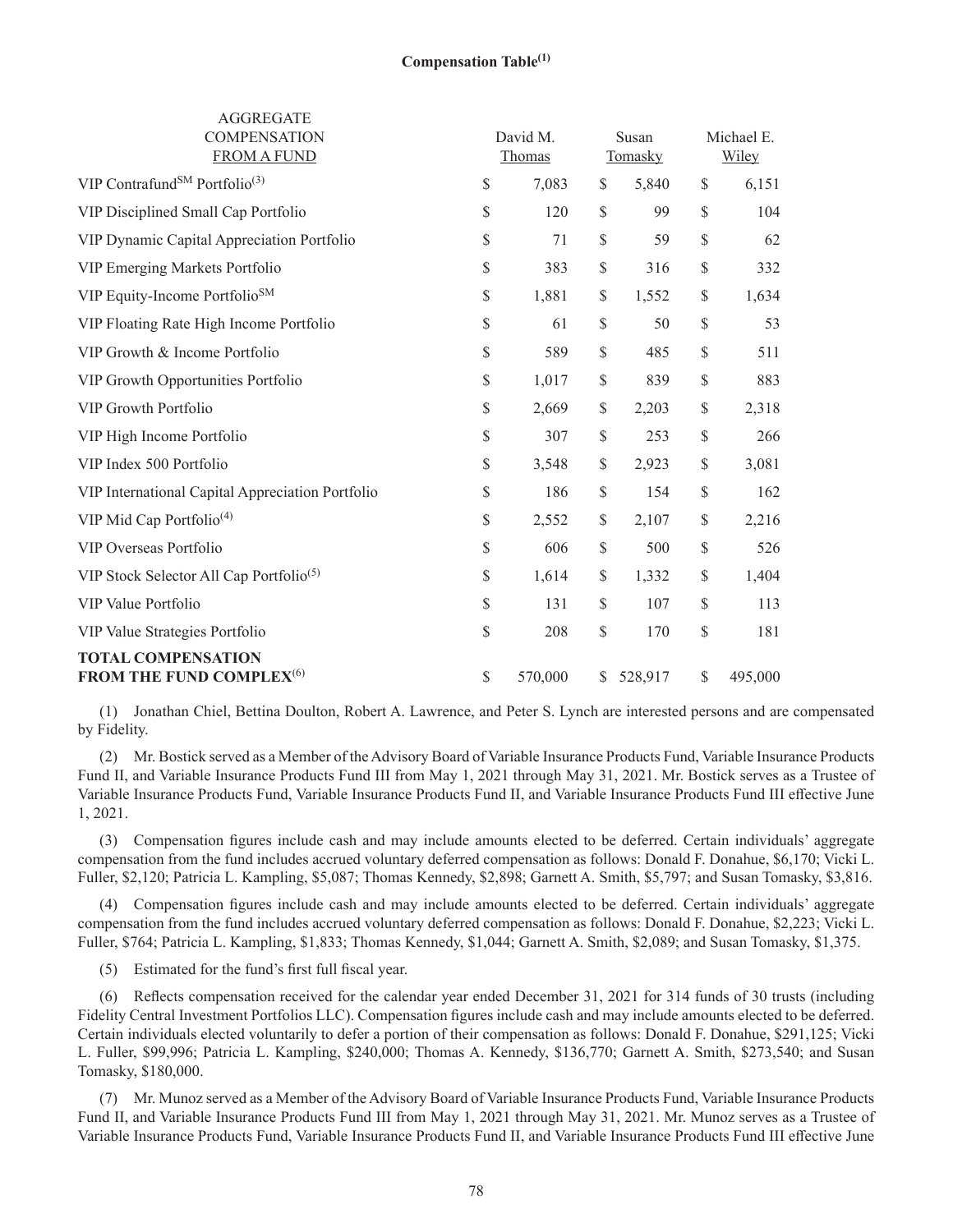1, 2021.

As of February 28, 2022, the Trustees, Members of the Advisory Board (if any), and officers of each fund owned, in the aggregate, less than 1% of each class's total outstanding shares, with respect to each fund.

As of February 28, 2022, the following owned of record and/or beneficially 5% or more of the outstanding shares:

| <b>Fund or Class Name</b>                                                        | <b>Owner Name</b>                                    | <b>City</b>                    | <b>State</b>   | Ownership % |
|----------------------------------------------------------------------------------|------------------------------------------------------|--------------------------------|----------------|-------------|
| VIP Contrafund <sup>SM</sup> Portfolio - Initial Class ING LIFE INSURANCE        | <b>ANNUITY COMPANY</b>                               | <b>HARTFORD</b>                | CT             | 20.84%      |
| VIP Contrafund <sup>SM</sup> Portfolio - Initial Class FIDELITY INVESTMENTS LIFE | INS. CO.                                             | <b>BOSTON</b>                  | MA             | 12.45%      |
| VIP Contrafund <sup>SM</sup> Portfolio - Initial Class AMERICAN LIFE INSURANCE   | CO OF NEW YORK                                       | <b>NEW YORK</b>                | <b>NY</b>      | 11.53%      |
| VIP Contrafund <sup>SM</sup> Portfolio - Initial Class NORTHWESTERN MUTUAL       | LIFE INSURANCE CO                                    | <b>MILWAUKEE</b>               | WI             | 10.48%      |
| VIP Contrafund <sup>SM</sup> Portfolio - Initial Class NYLIAC                    |                                                      | PARSIPPANY                     | NJ             | 6.70%       |
| VIP Contrafund <sup>SM</sup> Portfolio -<br><b>Investor Class</b>                | FIDELITY INVESTMENTS LIFE<br>INS. CO.                | <b>BOSTON</b>                  | MA             | 88.24%      |
| VIP Contrafund <sup>SM</sup> Portfolio -<br>Investor Class                       | <b>EMPIRE FIDELITY</b><br>INVESTMENTS LIFE INS. CO.  | <b>NEW YORK</b>                | <b>NY</b>      | 9.25%       |
| VIP Contrafund <sup>SM</sup> Portfolio - Service<br>Class 2                      | <b>NYLIAC</b>                                        | PARSIPPANY                     | NJ             | 18.72%      |
| VIP Contrafund <sup>SM</sup> Portfolio - Service<br>Class 2                      | LINCOLN NATIONAL LIFE<br><b>INSURANCE CO</b>         | FORT WAYNE                     | - IN           | 18.37%      |
| VIP Contrafund <sup>SM</sup> Portfolio - Service<br>Class 2                      | <b>TRANSAMERICA LIFE</b><br><b>INSURANCE COMPANY</b> | <b>CEDAR</b><br><b>RAPIDS</b>  | IA             | 10.97%      |
| VIP Contrafund <sup>SM</sup> Portfolio - Service<br>Class 2                      | <b>RIVERSOURCE LIFE</b><br><b>INSURANCE COMPANY</b>  | MINNEAPOLIS MN                 |                | 7.93%       |
| VIP Contrafund <sup>SM</sup> Portfolio - Service<br>Class 2                      | OHIO NATIONAL LIFE<br><b>INSURANCE CO</b>            | <b>CINCINNATI</b>              | OH             | 5.50%       |
| VIP Contrafund <sup>SM</sup> Portfolio - Service<br>Class 2                      | PACIFIC LIFE INSURANCE<br><b>COMPANY US</b>          | <b>NEWPORT</b><br><b>BEACH</b> | CA             | 5.29%       |
| VIP Contrafund <sup>SM</sup> Portfolio -<br>Service Class                        | LINCOLN NATIONAL LIFE<br><b>INSURANCE CO</b>         | <b>FORT WAYNE</b>              | IN             | 48.08%      |
| VIP Contrafund <sup>SM</sup> Portfolio -<br>Service Class                        | <b>BRIGHTHOUSE LIFE</b><br><b>INSURANCE COMPANY</b>  | WEST DES<br><b>MOINES</b>      | IA             | 12.59%      |
| VIP Contrafund <sup>SM</sup> Portfolio -<br>Service Class                        | SECURITY BENEFIT GROUP                               | <b>TOPEKA</b>                  | KS             | 10.23%      |
| VIP Disciplined Small Cap Portfolio -<br><b>Initial Class</b>                    | FIDELITY INVESTMENTS LIFE<br>INS. CO.                | <b>BOSTON</b>                  | MA             | 77.17%      |
| VIP Disciplined Small Cap Portfolio -<br>Initial Class                           | <b>TRANSAMERICA LIFE</b><br><b>INSURANCE COMPANY</b> | <b>CEDAR</b><br><b>RAPIDS</b>  | IA             | 9.70%       |
| VIP Disciplined Small Cap Portfolio -<br><b>Investor Class</b>                   | FIDELITY INVESTMENTS LIFE<br>INS. CO.                | <b>BOSTON</b>                  | MA             | 91.55%      |
| VIP Disciplined Small Cap Portfolio -<br><b>Investor Class</b>                   | <b>EMPIRE FIDELITY</b><br>INVESTMENTS LIFE INS. CO.  | NEW YORK                       | NY <sub></sub> | 8.45%       |
| VIP Disciplined Small Cap Portfolio -<br>Service Class 2                         | JEFFERSON NATIONAL LIFE<br><b>INS CO</b>             | <b>LOUISVILLE</b>              | KY             | 65.20%      |
| VIP Disciplined Small Cap Portfolio -<br>Service Class 2                         | <b>INTEGRITY LIFE INSURANCE</b><br><b>COMPANY</b>    | <b>CINCINNATI</b>              | OH             | 13.36%      |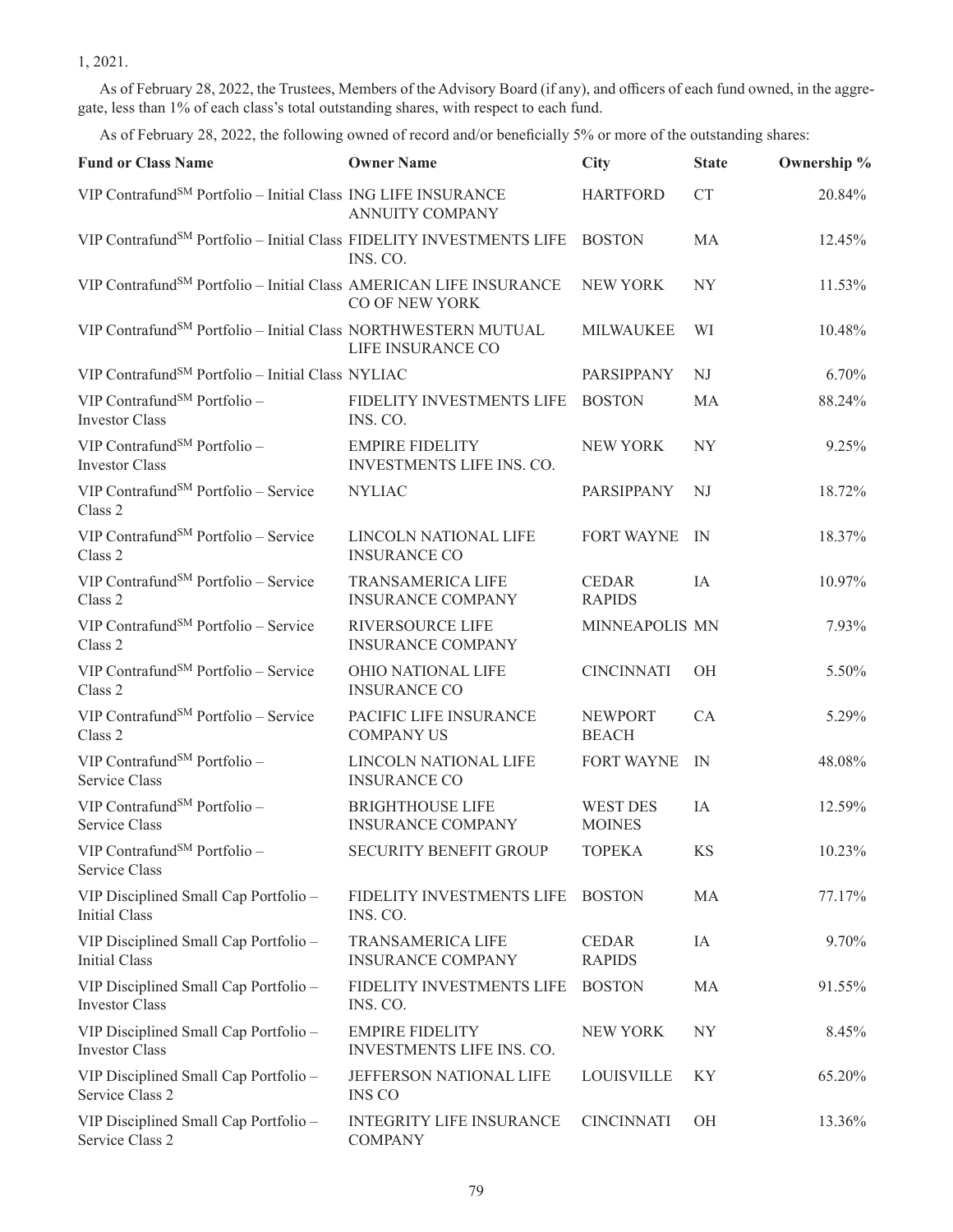| <b>Fund or Class Name</b>                                       | <b>Owner Name</b>                                      | <b>City</b>       | <b>State</b> | Ownership % |
|-----------------------------------------------------------------|--------------------------------------------------------|-------------------|--------------|-------------|
| VIP Disciplined Small Cap Portfolio -<br>Service Class 2        | NATIONAL INTEGRITY                                     | <b>CINCINNATI</b> | OH           | 10.90%      |
| VIP Disciplined Small Cap Portfolio -<br>Service Class          | <b>FMR CAPITAL</b>                                     | <b>BOSTON</b>     | MA           | 100.00%     |
| VIP Dynamic Capital Appreciation<br>Portfolio - Initial Class   | FIDELITY INVESTMENTS LIFE<br>INS. CO.                  | <b>BOSTON</b>     | MA           | 92.21%      |
| VIP Dynamic Capital Appreciation<br>Portfolio - Initial Class   | <b>EMPIRE FIDELITY</b><br>INVESTMENTS LIFE INS. CO.    | NEW YORK          | NY           | 7.54%       |
| VIP Dynamic Capital Appreciation<br>Portfolio - Investor Class  | FIDELITY INVESTMENTS LIFE<br>INS. CO.                  | <b>BOSTON</b>     | MA           | 92.07%      |
| VIP Dynamic Capital Appreciation<br>Portfolio - Investor Class  | <b>EMPIRE FIDELITY</b><br>INVESTMENTS LIFE INS. CO.    | <b>NEW YORK</b>   | <b>NY</b>    | 7.93%       |
| VIP Dynamic Capital Appreciation<br>Portfolio – Service Class 2 | HARTFORD LIFE INSURANCE<br><b>COMPANY</b>              | <b>WINDSOR</b>    | CT           | 53.82%      |
| VIP Dynamic Capital Appreciation<br>Portfolio – Service Class 2 | <b>GENWORTH LIFE AND</b><br>ANNUITY INSURANCE CO       | <b>RICHMOND</b>   | VA           | 11.50%      |
| VIP Dynamic Capital Appreciation<br>Portfolio - Service Class 2 | <b>BRIGHTHOUSE LIFE</b><br><b>INSURANCE COMPANY</b>    | <b>BOSTON</b>     | <b>MA</b>    | 10.62%      |
| VIP Dynamic Capital Appreciation<br>Portfolio - Service Class 2 | NATIONWIDE LIFE INSURANCE COLUMBUS<br><b>COMPANY</b>   |                   | OH           | 8.33%       |
| VIP Dynamic Capital Appreciation<br>Portfolio - Service Class   | NATIONWIDE LIFE INSURANCE COLUMBUS<br><b>COMPANY</b>   |                   | OH           | 100.00%     |
| VIP Emerging Markets Portfolio -<br>Initial Class               | VIP FREEDOM 2030<br><b>PORTFOLIOSM</b>                 | <b>BOSTON</b>     | MA           | 16.22%      |
| VIP Emerging Markets Portfolio -<br><b>Initial Class</b>        | VIP FREEDOM 2020<br><b>PORTFOLIOSM</b>                 | <b>BOSTON</b>     | MA           | 15.55%      |
| VIP Emerging Markets Portfolio -<br>Initial Class               | <b>NYLIAC</b>                                          | PARSIPPANY        | NJ           | 10.58%      |
| VIP Emerging Markets Portfolio -<br><b>Initial Class</b>        | VIP FREEDOM 2025<br>PORTFOLIO <sup>SM</sup>            | <b>BOSTON</b>     | MA           | 8.56%       |
| VIP Emerging Markets Portfolio -<br><b>Initial Class</b>        | LEGG MASON PARTNERS FUND PITTSBURGH<br><b>ADVISERS</b> |                   | PA           | 7.02%       |
| VIP Emerging Markets Portfolio -<br><b>Initial Class</b>        | VIP FREEDOM 2040<br><b>PORTFOLIOSM</b>                 | <b>BOSTON</b>     | MA           | 6.44%       |
| VIP Emerging Markets Portfolio -<br>Initial Class               | VIP FREEDOM 2035<br><b>PORTFOLIOSM</b>                 | <b>BOSTON</b>     | MA           | 6.23%       |
| VIP Emerging Markets Portfolio -<br>Initial Class               | VIP FREEDOM 2010<br><b>PORTFOLIOSM</b>                 | <b>BOSTON</b>     | MA           | 6.08%       |
| VIP Emerging Markets Portfolio -<br><b>Investor Class</b>       | FIDELITY INVESTMENTS LIFE<br>INS. CO.                  | <b>BOSTON</b>     | MA           | 47.89%      |
| VIP Emerging Markets Portfolio -<br><b>Investor Class</b>       | VIP INVESTOR FREEDOM 2030<br>PORTFOLIO <sup>SM</sup>   | <b>BOSTON</b>     | MA           | 16.04%      |
| VIP Emerging Markets Portfolio -<br><b>Investor Class</b>       | VIP INVESTOR FREEDOM 2025<br>PORTFOLIO <sup>SM</sup>   | <b>BOSTON</b>     | MA           | 11.28%      |
| VIP Emerging Markets Portfolio -<br><b>Investor Class</b>       | VIP INVESTOR FREEDOM 2020<br>PORTFOLIOSM               | <b>BOSTON</b>     | MA           | 8.31%       |
| VIP Emerging Markets Portfolio -<br><b>Investor Class</b>       | <b>EMPIRE FIDELITY</b><br>INVESTMENTS LIFE INS. CO.    | NEW YORK          | <b>NY</b>    | 5.31%       |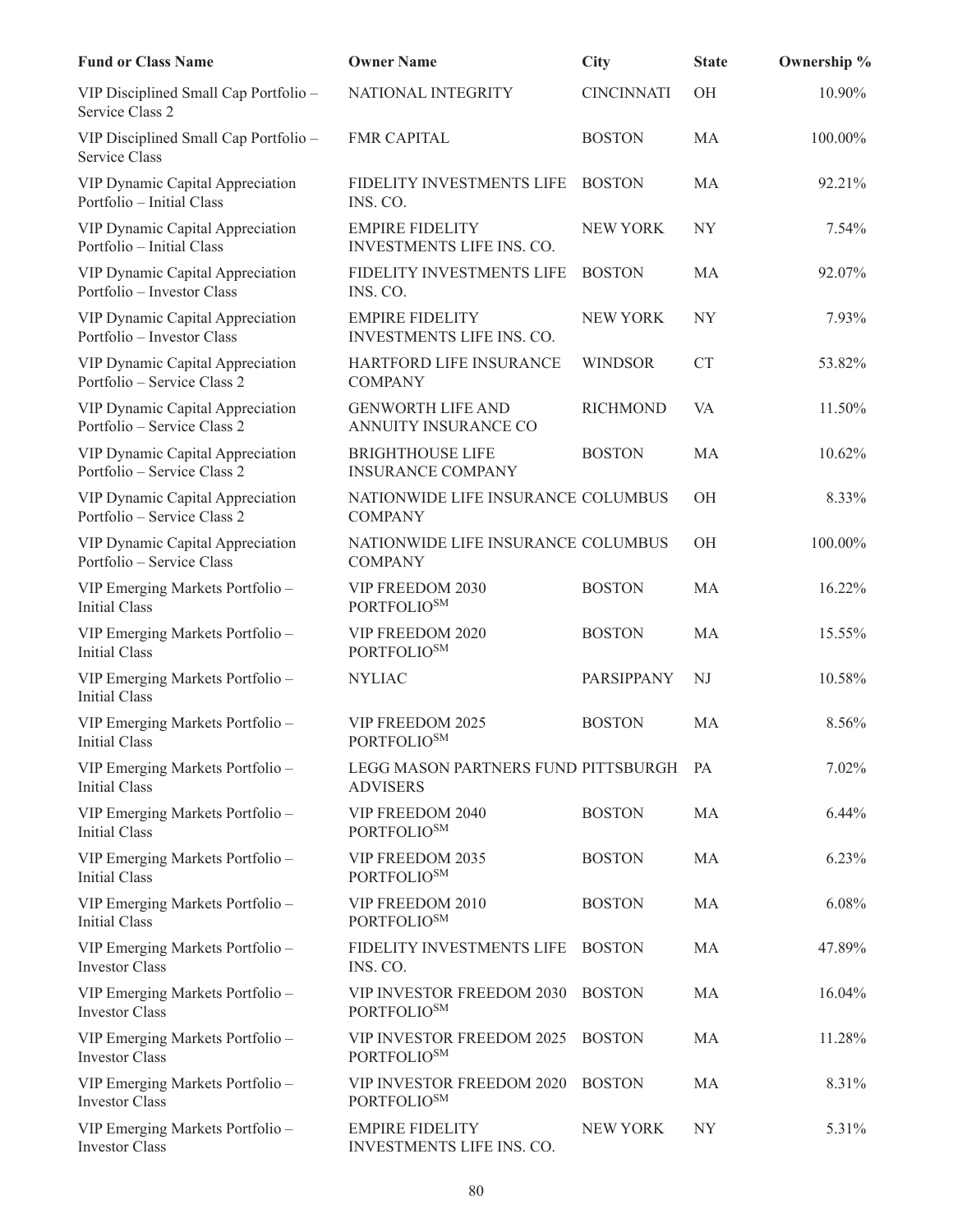| <b>Fund or Class Name</b>                                                                         | <b>Owner Name</b>                                    | <b>City</b>       | <b>State</b> | Ownership % |
|---------------------------------------------------------------------------------------------------|------------------------------------------------------|-------------------|--------------|-------------|
| VIP Emerging Markets Portfolio - Service NYLIAC<br>Class 2                                        |                                                      | PARSIPPANY        | NJ           | 41.91%      |
| VIP Emerging Markets Portfolio - Service NATIONWIDE LIFE INSURANCE COLUMBUS<br>Class 2            | <b>COMPANY</b>                                       |                   | ΟH           | 40.10%      |
| VIP Emerging Markets Portfolio - Service THRIVENT FINANCIAL FOR<br>Class 2                        | <b>LUTHERANS</b>                                     | MINNEAPOLIS MN    |              | 8.78%       |
| VIP Emerging Markets Portfolio -<br>Service Class                                                 | PRUDENTIAL LIFE INSURANCE WINDSOR<br>CO OF AMERICA   |                   | <b>CT</b>    | 73.23%      |
| VIP Emerging Markets Portfolio -<br>Service Class                                                 | NATIONWIDE LIFE INSURANCE COLUMBUS<br><b>COMPANY</b> |                   | OH           | 24.27%      |
| VIP Equity-Income Portfolio <sup>SM</sup> -<br><b>Initial Class</b>                               | NATIONWIDE LIFE INSURANCE COLUMBUS<br><b>COMPANY</b> |                   | OH           | 13.05%      |
| VIP Equity-Income Portfolio <sup>SM</sup> -<br>Initial Class                                      | FIDELITY INVESTMENTS LIFE<br>INS. CO.                | <b>BOSTON</b>     | MA           | 11.58%      |
| VIP Equity-Income Portfolio <sup>SM</sup> –<br><b>Initial Class</b>                               | ING LIFE INSURANCE<br><b>ANNUITY COMPANY</b>         | <b>HARTFORD</b>   | CT           | 10.16%      |
| VIP Equity-Income Portfolio <sup>SM</sup> –<br><b>Initial Class</b>                               | AMERICAN LIFE INSURANCE<br>CO OF NEW YORK            | <b>NEW YORK</b>   | NY           | 9.68%       |
| VIP Equity-Income Portfolio <sup>SM</sup> -<br><b>Initial Class</b>                               | <b>BRIGHTHOUSE LIFE</b><br><b>INSURANCE COMPANY</b>  | <b>BOSTON</b>     | MA           | 6.76%       |
| VIP Equity-Income Portfolio <sup>SM</sup> -<br><b>Initial Class</b>                               | <b>NYLIAC</b>                                        | PARSIPPANY        | NJ           | 5.10%       |
| VIP Equity-Income Portfolio <sup>SM</sup> -<br><b>Investor Class</b>                              | FIDELITY INVESTMENTS LIFE<br>INS. CO.                | <b>BOSTON</b>     | MA           | 81.14%      |
| VIP Equity-Income Portfolio <sup>SM</sup> -<br><b>Investor Class</b>                              | <b>EMPIRE FIDELITY</b><br>INVESTMENTS LIFE INS. CO.  | NEW YORK          | NY           | 9.11%       |
| VIP Equity-Income Portfolio <sup>SM</sup> - Service NYLIAC<br>Class 2                             |                                                      | PARSIPPANY        | NJ           | 28.41%      |
| VIP Equity-Income Portfolio <sup>SM</sup> - Service NATIONWIDE LIFE INSURANCE COLUMBUS<br>Class 2 | <b>COMPANY</b>                                       |                   | OH           | 23.63%      |
| VIP Equity-Income Portfolio <sup>SM</sup> - Service MINNESOTA MUTUAL LIFE<br>Class 2              | <b>INSURANCE CO</b>                                  | <b>SAINT PAUL</b> | <b>MN</b>    | 10.48%      |
| VIP Equity-Income Portfolio <sup>SM</sup> – Service OHIO NATIONAL LIFE<br>Class 2                 | <b>INSURANCE CO</b>                                  | <b>CINCINNATI</b> | ΟH           | 9.92%       |
| VIP Equity-Income Portfolio <sup>SM</sup> -<br>Service Class                                      | SECURITY BENEFIT GROUP                               | <b>TOPEKA</b>     | KS           | 80.64%      |
| VIP Floating Rate High Income Portfolio<br>- Investor Class                                       | FIDELITY INVESTMENTS LIFE<br>INS. CO.                | <b>BOSTON</b>     | MA           | 89.24%      |
| VIP Floating Rate High Income Portfolio<br>- Investor Class                                       | <b>EMPIRE FIDELITY</b><br>INVESTMENTS LIFE INS. CO.  | <b>NEW YORK</b>   | NY           | 10.73%      |
| VIP Floating Rate High Income Portfolio<br>- Initial Class                                        | FIDELITY INVESTMENTS LIFE<br>INS. CO.                | <b>BOSTON</b>     | MA           | 80.05%      |
| VIP Floating Rate High Income Portfolio<br>- Initial Class                                        | <b>EMPIRE FIDELITY</b><br>INVESTMENTS LIFE INS. CO.  | <b>NEW YORK</b>   | NY           | 11.83%      |
| VIP Floating Rate High Income Portfolio<br>- Initial Class                                        | PRUDENTIAL ANNUITIES<br><b>DISTRIBUTION</b>          | <b>NEWARK</b>     | NJ           | 7.70%       |
| VIP Growth & Income Portfolio -<br><b>Initial Class</b>                                           | FIDELITY INVESTMENTS LIFE<br>INS. CO.                | <b>BOSTON</b>     | MA           | 31.25%      |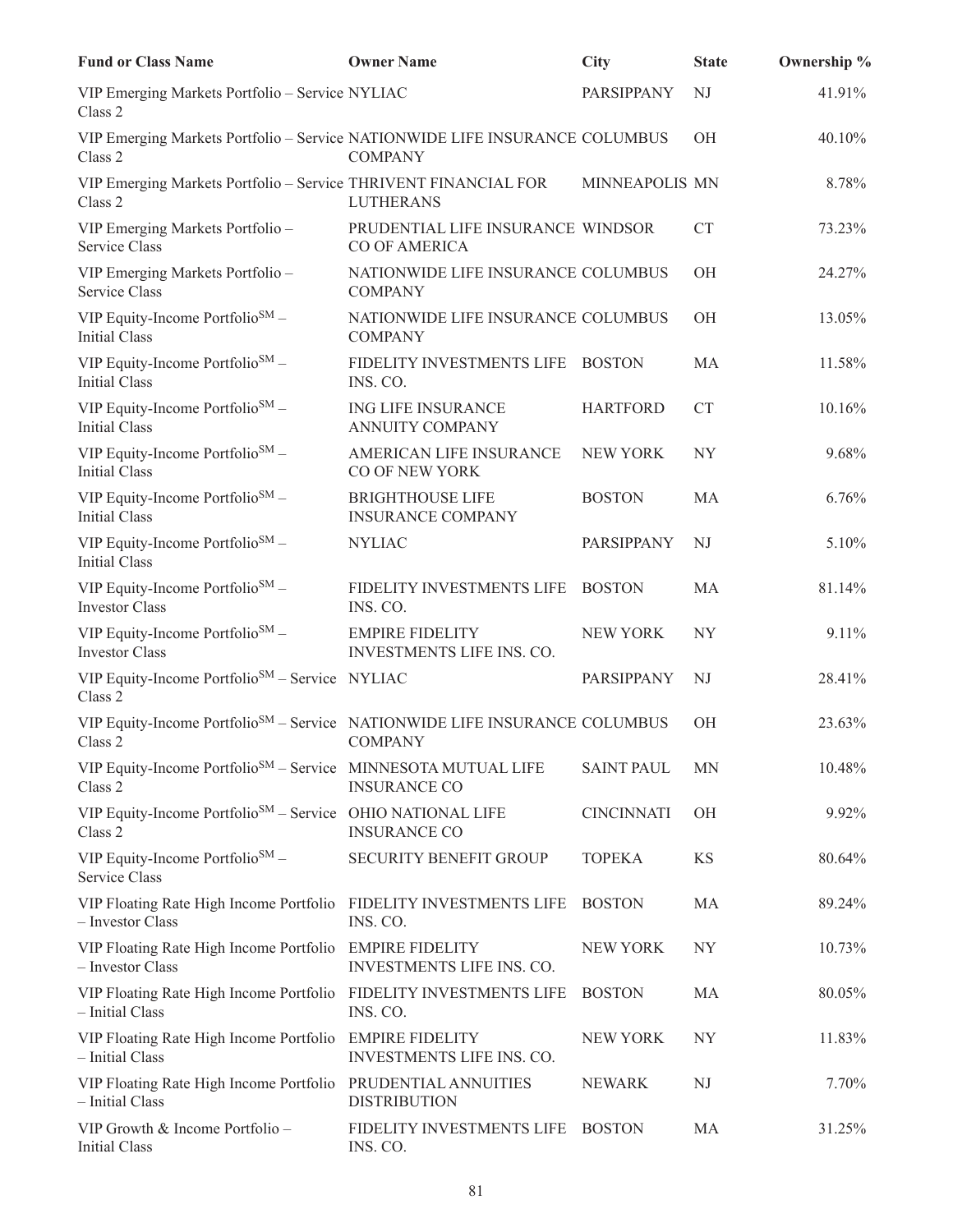| <b>Fund or Class Name</b>                                                             | <b>Owner Name</b>                                    | <b>City</b>                     | <b>State</b>   | Ownership % |
|---------------------------------------------------------------------------------------|------------------------------------------------------|---------------------------------|----------------|-------------|
| VIP Growth & Income Portfolio -<br><b>Initial Class</b>                               | VIP FREEDOM 2030<br>PORTFOLIO <sup>SM</sup>          | <b>BOSTON</b>                   | MA             | 10.30%      |
| VIP Growth & Income Portfolio -<br><b>Initial Class</b>                               | VIP FREEDOM 2020<br>PORTFOLIO <sup>SM</sup>          | <b>BOSTON</b>                   | MA             | 8.62%       |
| VIP Growth & Income Portfolio -<br><b>Initial Class</b>                               | VIP FREEDOM 2025<br><b>PORTFOLIOSM</b>               | <b>BOSTON</b>                   | MA             | 5.11%       |
| VIP Growth & Income Portfolio -<br><b>Investor Class</b>                              | FIDELITY INVESTMENTS LIFE<br>INS. CO.                | <b>BOSTON</b>                   | MA             | 73.62%      |
| VIP Growth & Income Portfolio -<br><b>Investor Class</b>                              | <b>EMPIRE FIDELITY</b><br>INVESTMENTS LIFE INS. CO.  | <b>NEW YORK</b>                 | NY             | 8.84%       |
| VIP Growth & Income Portfolio -<br><b>Investor Class</b>                              | VIP INVESTOR FREEDOM 2030<br><b>PORTFOLIOSM</b>      | <b>BOSTON</b>                   | MA             | 6.87%       |
| VIP Growth & Income Portfolio - Service NATIONWIDE LIFE INSURANCE COLUMBUS<br>Class 2 | <b>COMPANY</b>                                       |                                 | OH             | 74.09%      |
| VIP Growth & Income Portfolio - Service RIVERSOURCE LIFE<br>Class 2                   | <b>INSURANCE COMPANY</b>                             | MINNEAPOLIS MN                  |                | 12.21%      |
| VIP Growth & Income Portfolio - Service KANSAS CITY LIFE<br>Class 2                   | <b>INSURANCE COMPANY</b>                             | <b>MADISON</b>                  | WI             | 6.04%       |
| VIP Growth & Income Portfolio -<br>Service Class                                      | RIVERSOURCE LIFE<br><b>INSURANCE COMPANY</b>         | MINNEAPOLIS MN                  |                | 78.74%      |
| VIP Growth & Income Portfolio -<br>Service Class                                      | WOODMEN OF THE WORLD                                 | <b>OMAHA</b>                    | <b>NE</b>      | 13.56%      |
| VIP Growth Opportunities Portfolio -<br><b>Initial Class</b>                          | FIDELITY INVESTMENTS LIFE<br>INS. CO.                | <b>BOSTON</b>                   | MA             | 51.02%      |
| VIP Growth Opportunities Portfolio -<br><b>Initial Class</b>                          | <b>NYLIAC</b>                                        | PARSIPPANY                      | NJ             | 9.77%       |
| VIP Growth Opportunities Portfolio -<br><b>Initial Class</b>                          | MIDLAND NATIONAL LIFE<br><b>INSURANCE COMPANY</b>    | <b>CLIVE</b>                    | IA             | 6.89%       |
| VIP Growth Opportunities Portfolio -<br>Initial Class                                 | <b>EMPIRE FIDELITY</b><br>INVESTMENTS LIFE INS. CO.  | <b>NEW YORK</b>                 | NY             | $6.00\%$    |
| VIP Growth Opportunities Portfolio -<br>Initial Class                                 | ZURICH AMERICAN LIFE<br><b>INSURANCE COMPANY</b>     | <b>ELGIN</b>                    | IL             | 5.16%       |
| VIP Growth Opportunities Portfolio -<br><b>Investor Class</b>                         | FIDELITY INVESTMENTS LIFE<br>INS. CO.                | <b>BOSTON</b>                   | MA             | 92.55%      |
| VIP Growth Opportunities Portfolio -<br>Investor Class                                | <b>EMPIRE FIDELITY</b><br>INVESTMENTS LIFE INS. CO.  | <b>NEW YORK</b>                 | NY             | 7.45%       |
| VIP Growth Opportunities Portfolio -<br>Service Class 2                               | <b>NYLIAC</b>                                        | PARSIPPANY                      | NJ             | 77.80%      |
| VIP Growth Opportunities Portfolio -<br>Service Class                                 | PHOENIX LIFE INSURANCE CO EAST                       | <b>GREENBUSH</b>                | NY <sub></sub> | 50.90%      |
| VIP Growth Opportunities Portfolio -<br>Service Class                                 | PHOENIX LIFE INSURANCE                               | <b>EAST</b><br><b>GREENBUSH</b> | NY             | 17.24%      |
| VIP Growth Opportunities Portfolio -<br>Service Class                                 | THE GUARDIAN INSURANCE<br><b>ANNUITY CO</b>          | <b>BETHLEHEM</b>                | PA             | 12.06%      |
| VIP Growth Opportunities Portfolio -<br>Service Class                                 | LINCOLN NATIONAL LIFE<br><b>INSURANCE CO</b>         | <b>FORT WAYNE</b>               | IN             | 9.11%       |
| VIP Growth Portfolio - Initial Class                                                  | NATIONWIDE LIFE INSURANCE COLUMBUS<br><b>COMPANY</b> |                                 | <b>OH</b>      | 19.22%      |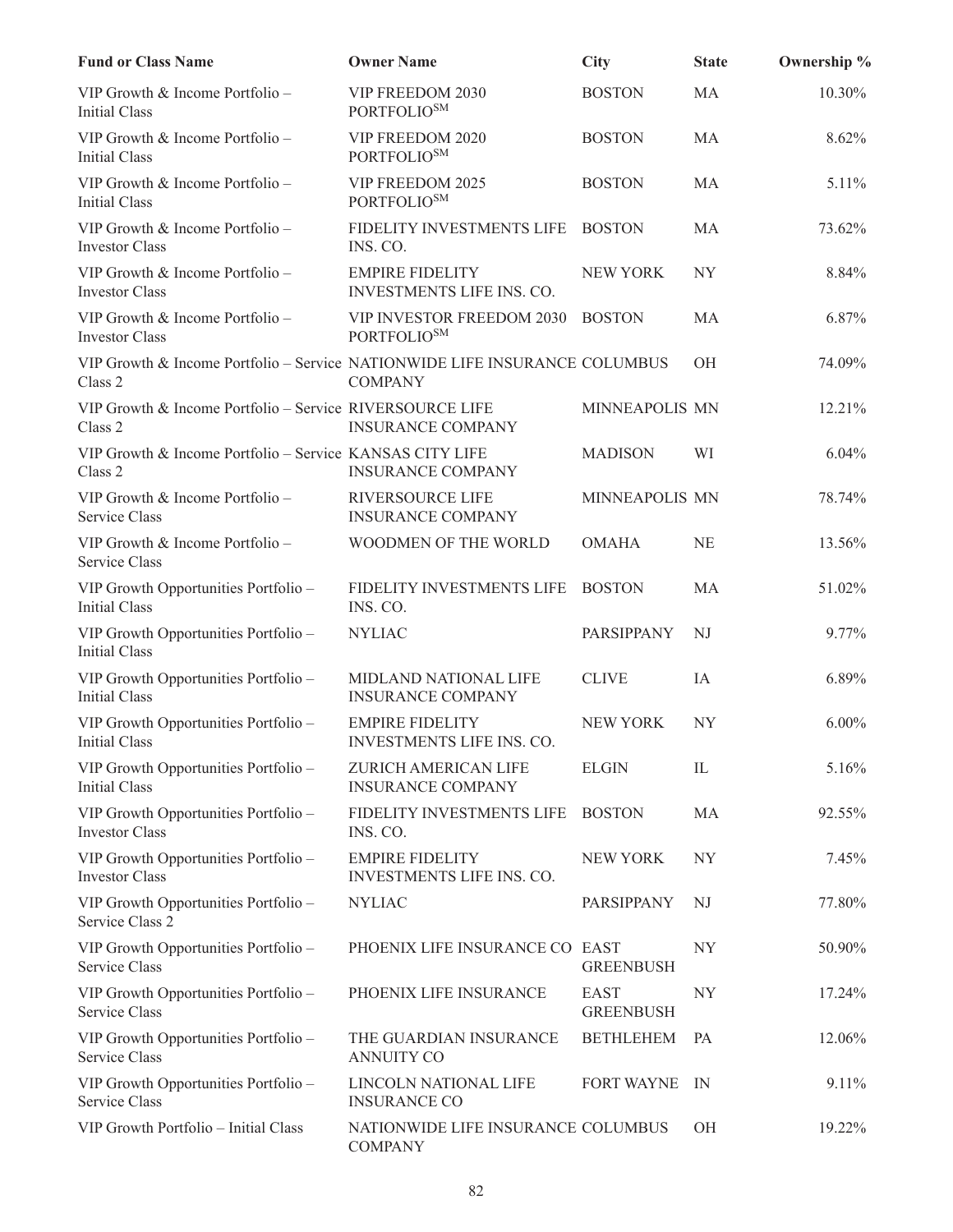| <b>Fund or Class Name</b>                                                    | <b>Owner Name</b>                                    | <b>City</b>                      | <b>State</b>   | Ownership % |
|------------------------------------------------------------------------------|------------------------------------------------------|----------------------------------|----------------|-------------|
| VIP Growth Portfolio - Initial Class                                         | ING LIFE INSURANCE<br><b>ANNUITY COMPANY</b>         | <b>HARTFORD</b>                  | <b>CT</b>      | 16.11%      |
| VIP Growth Portfolio - Initial Class                                         | FIDELITY INVESTMENTS LIFE<br>INS. CO.                | <b>BOSTON</b>                    | MA             | 15.08%      |
| VIP Growth Portfolio - Initial Class                                         | <b>BRIGHTHOUSE LIFE</b><br><b>INSURANCE COMPANY</b>  | <b>WEST DES</b><br><b>MOINES</b> | IA             | 5.40%       |
| VIP Growth Portfolio - Investor Class                                        | FIDELITY INVESTMENTS LIFE<br>INS. CO.                | <b>BOSTON</b>                    | MA             | 85.72%      |
| VIP Growth Portfolio - Investor Class                                        | <b>EMPIRE FIDELITY</b><br>INVESTMENTS LIFE INS. CO.  | <b>NEW YORK</b>                  | NY <sub></sub> | 7.56%       |
| VIP Growth Portfolio - Service Class 2                                       | NATIONWIDE LIFE INSURANCE COLUMBUS<br><b>COMPANY</b> |                                  | OH             | 48.66%      |
| VIP Growth Portfolio - Service Class 2                                       | LINCOLN NATIONAL LIFE<br><b>INSURANCE CO</b>         | <b>FORT WAYNE</b>                | IN             | 23.07%      |
| VIP Growth Portfolio - Service Class 2                                       | OHIO NATIONAL LIFE<br><b>INSURANCE CO</b>            | <b>CINCINNATI</b>                | OH             | 7.19%       |
| VIP Growth Portfolio - Service Class                                         | <b>SECURITY BENEFIT GROUP</b>                        | <b>TOPEKA</b>                    | KS             | 43.35%      |
| VIP Growth Portfolio - Service Class                                         | LINCOLN NATIONAL LIFE<br><b>INSURANCE CO</b>         | <b>FORT WAYNE</b>                | IN             | 33.31%      |
| VIP Growth Portfolio - Service Class                                         | FARMERS NEW WORLD LIFE                               | <b>MERCER</b><br><b>ISLAND</b>   | <b>WA</b>      | 7.85%       |
| VIP Growth Portfolio - Service Class                                         | NATIONWIDE LIFE INSURANCE COLUMBUS<br><b>COMPANY</b> |                                  | OH             | 5.78%       |
| VIP High Income Portfolio - Initial Class FIDELITY INVESTMENTS LIFE          | INS. CO.                                             | <b>BOSTON</b>                    | MA             | 22.63%      |
| VIP High Income Portfolio - Initial Class NATIONWIDE LIFE INSURANCE COLUMBUS | <b>COMPANY</b>                                       |                                  | <b>OH</b>      | 19.54%      |
| VIP High Income Portfolio - Initial Class AUL                                |                                                      | <b>INDIANA-</b><br><b>POLIS</b>  | IN             | 7.07%       |
| VIP High Income Portfolio - Initial Class AMERITAS                           |                                                      | LINCOLN                          | <b>NE</b>      | 6.77%       |
| VIP High Income Portfolio - Initial Class BRIGHTHOUSE LIFE                   | <b>INSURANCE COMPANY</b>                             | <b>BOSTON</b>                    | MA             | 5.23%       |
| VIP High Income Portfolio -<br><b>Investor Class</b>                         | FIDELITY INVESTMENTS LIFE<br>INS. CO.                | <b>BOSTON</b>                    | MA             | 84.82%      |
| VIP High Income Portfolio -<br><b>Investor Class</b>                         | <b>EMPIRE FIDELITY</b><br>INVESTMENTS LIFE INS. CO.  | NEW YORK                         | <b>NY</b>      | 8.54%       |
| VIP High Income Portfolio - Service<br>Class 2                               | <b>AMERITAS</b>                                      | <b>LINCOLN</b>                   | NE             | 36.33%      |
| VIP High Income Portfolio - Service<br>Class 2                               | MODERN WOODMEN OF<br><b>AMERICA</b>                  | ROCK ISLAND IL                   |                | 23.40%      |
| VIP High Income Portfolio - Service<br>Class 2                               | PRINCIPAL LIFE INSURANCE<br><b>COMPANY</b>           | DES MOINES                       | IA             | 14.80%      |
| VIP High Income Portfolio - Service<br>Class 2                               | <b>FARM BUREAU LIFE</b><br><b>INSURANCE COMPANY</b>  | <b>WEST DES</b><br><b>MOINES</b> | IA             | 8.83%       |
| VIP High Income Portfolio -<br>Service Class                                 | NATIONWIDE LIFE INSURANCE COLUMBUS<br><b>COMPANY</b> |                                  | OH             | 87.85%      |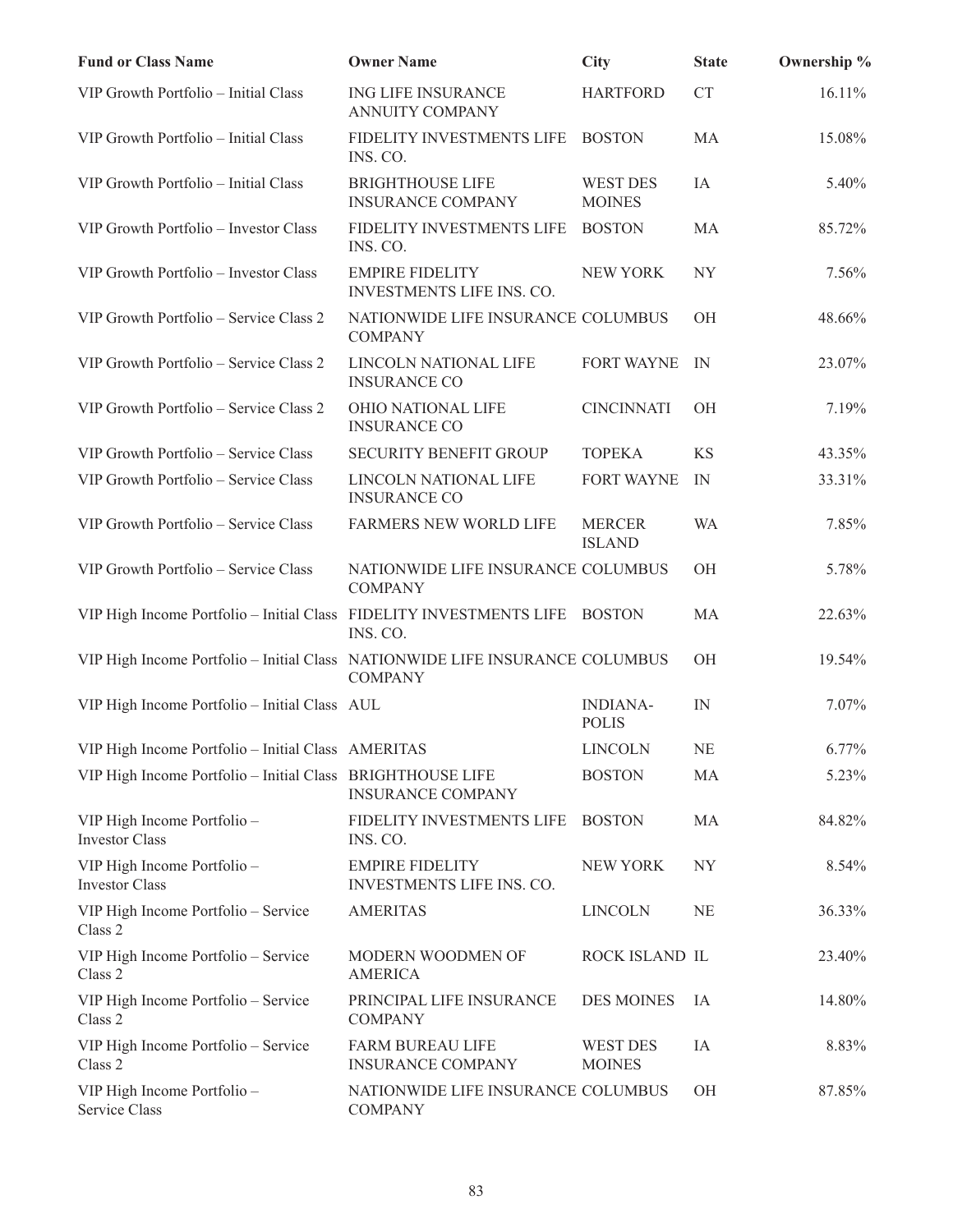| <b>Fund or Class Name</b>                                                         | <b>Owner Name</b>                                         | <b>City</b>                    | <b>State</b>   | Ownership % |
|-----------------------------------------------------------------------------------|-----------------------------------------------------------|--------------------------------|----------------|-------------|
| VIP High Income Portfolio -<br>Service Class                                      | LINCOLN NATIONAL LIFE<br><b>INSURANCE CO</b>              | FORT WAYNE                     | IN             | 7.39%       |
| VIP Index 500 Portfolio - Initial Class                                           | FIDELITY INVESTMENTS LIFE<br>INS. CO.                     | <b>BOSTON</b>                  | MA             | 47.28%      |
| VIP Index 500 Portfolio - Initial Class                                           | <b>NYLIAC</b>                                             | PARSIPPANY                     | NJ             | 8.31%       |
| VIP Index 500 Portfolio - Initial Class                                           | NATIONWIDE LIFE INSURANCE COLUMBUS<br><b>COMPANY</b>      |                                | OН             | 7.10%       |
| VIP Index 500 Portfolio - Initial Class                                           | ZURICH AMERICAN LIFE<br><b>INSURANCE COMPANY</b>          | <b>ELGIN</b>                   | IL             | 5.64%       |
| VIP Index 500 Portfolio - Service Class 2 HORACE MANN LIFE                        | <b>INSURANCE</b>                                          | SPRINGFIELD IL                 |                | 34.20%      |
| VIP Index 500 Portfolio - Service Class 2 PROTECTIVE LIFE INSURANCE BIRMINGHAM AL | <b>COMPANY</b>                                            |                                |                | 31.38%      |
| VIP Index 500 Portfolio - Service Class 2 PRUDENTIAL LIFE INSURANCE NEWARK        | <b>COMPANY OF AME</b>                                     |                                | NJ             | 15.50%      |
| VIP Index 500 Portfolio - Service Class 2 TRANSAMERICA LIFE                       | <b>INSURANCE COMPANY</b>                                  | <b>CEDAR</b><br><b>RAPIDS</b>  | IA             | 5.07%       |
| VIP Index 500 Portfolio - Service Class                                           | FARMERS NEW WORLD LIFE                                    | <b>MERCER</b><br><b>ISLAND</b> | <b>WA</b>      | 49.92%      |
| VIP Index 500 Portfolio - Service Class                                           | PROTECTIVE LIFE INSURANCE BIRMINGHAM AL<br><b>COMPANY</b> |                                |                | 20.03%      |
| VIP Index 500 Portfolio - Service Class                                           | DELAWARE LIFE INSURANCE<br><b>COMPANY</b>                 | <b>WALTHAM</b>                 | MA             | 13.69%      |
| VIP Index 500 Portfolio - Service Class                                           | LINCOLN BENEFIT LIFE<br><b>COMPANY</b>                    | <b>PALATINE</b>                | IL             | 7.81%       |
| VIP International Capital Appreciation<br>Portfolio - Initial Class               | <b>NYLIAC</b>                                             | PARSIPPANY                     | NJ             | 83.55%      |
| VIP International Capital Appreciation<br>Portfolio - Initial Class               | FIDELITY INVESTMENTS LIFE<br>INS. CO.                     | <b>BOSTON</b>                  | <b>MA</b>      | 12.33%      |
| VIP International Capital Appreciation<br>Portfolio - Investor Class              | FIDELITY INVESTMENTS LIFE BOSTON<br>INS. CO.              |                                | MA             | 90.29%      |
| VIP International Capital Appreciation<br>Portfolio - Investor Class              | <b>EMPIRE FIDELITY</b><br>INVESTMENTS LIFE INS. CO.       | NEW YORK                       | NY <sub></sub> | 9.71%       |
| VIP International Capital Appreciation<br>Portfolio – Service Class 2             | JEFFERSON NATIONAL LIFE<br><b>INS CO</b>                  | LOUISVILLE                     | KY.            | 49.84%      |
| VIP International Capital Appreciation<br>Portfolio – Service Class 2             | THRIVENT FINANCIAL FOR<br><b>LUTHERANS</b>                | MINNEAPOLIS MN                 |                | 36.87%      |
| VIP International Capital Appreciation<br>Portfolio – Service Class 2             | PROTECTIVE LIFE INSURANCE ENGLEWOOD CO<br><b>COMPANY</b>  |                                |                | 6.25%       |
| VIP International Capital Appreciation<br>Portfolio – Service Class               | PROTECTIVE LIFE INSURANCE ENGLEWOOD CO<br><b>COMPANY</b>  |                                |                | 60.79%      |
| VIP International Capital Appreciation<br>Portfolio – Service Class               | PROTECTIVE LIFE INSURANCE ENGLEWOOD CO<br><b>COMPANY</b>  |                                |                | 36.75%      |
| VIP Mid Cap Portfolio - Initial Class                                             | NORTHWESTERN MUTUAL<br>LIFE INSURANCE CO                  | <b>MILWAUKEE</b>               | WI             | 42.90%      |
| VIP Mid Cap Portfolio - Initial Class                                             | FIDELITY INVESTMENTS LIFE<br>INS. CO.                     | <b>BOSTON</b>                  | MA             | 17.84%      |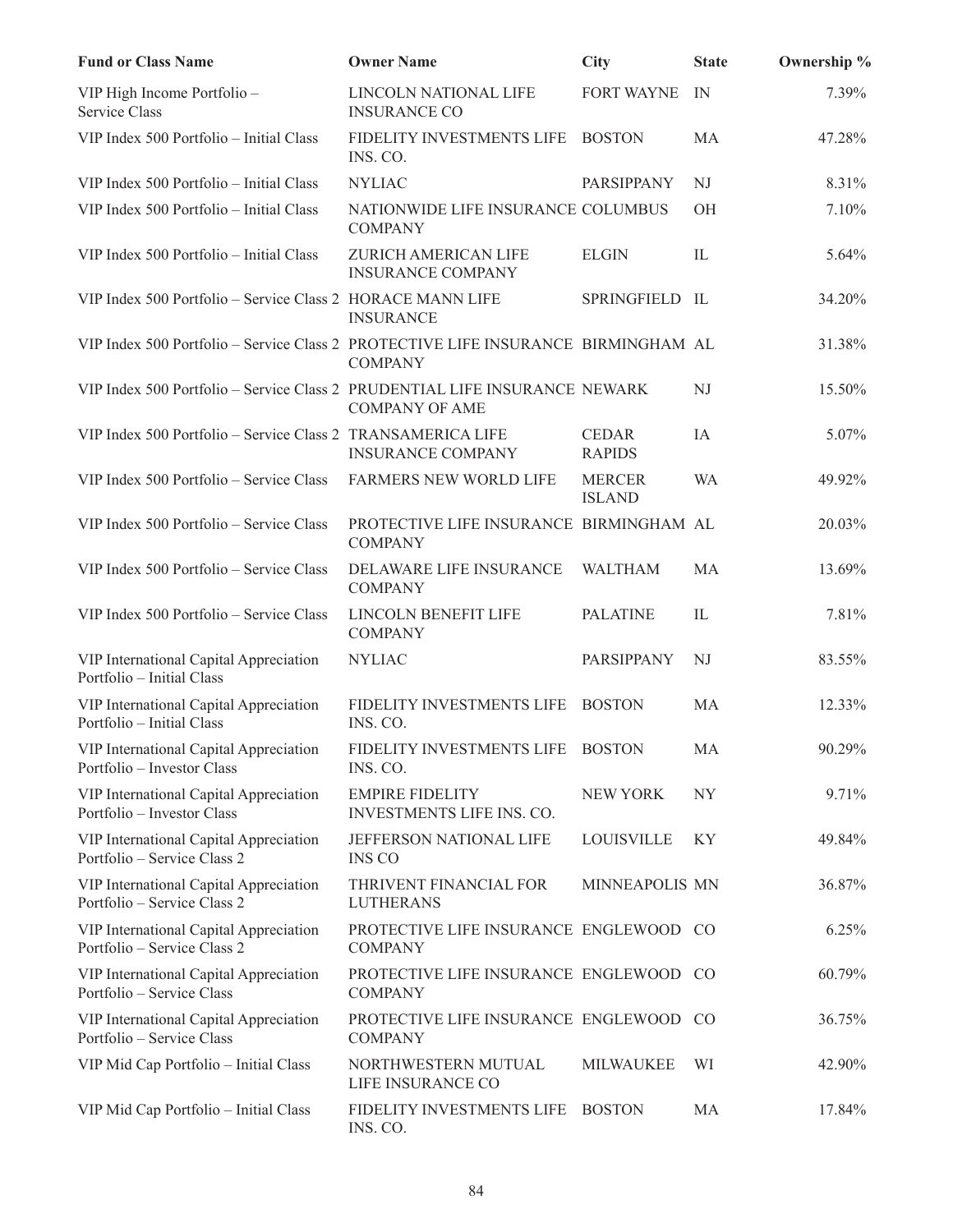| <b>Fund or Class Name</b>               | <b>Owner Name</b>                                    | <b>City</b>                      | <b>State</b> | Ownership % |
|-----------------------------------------|------------------------------------------------------|----------------------------------|--------------|-------------|
| VIP Mid Cap Portfolio - Initial Class   | AMERICAN LIFE INSURANCE<br>CO OF NEW YORK            | <b>NEW YORK</b>                  | <b>NY</b>    | 17.63%      |
| VIP Mid Cap Portfolio - Investor Class  | FIDELITY INVESTMENTS LIFE<br>INS. CO.                | <b>BOSTON</b>                    | MA           | 88.87%      |
| VIP Mid Cap Portfolio - Investor Class  | <b>EMPIRE FIDELITY</b><br>INVESTMENTS LIFE INS. CO.  | <b>NEW YORK</b>                  | <b>NY</b>    | 8.60%       |
| VIP Mid Cap Portfolio - Service Class 2 | LINCOLN NATIONAL LIFE<br><b>INSURANCE CO</b>         | FORT WAYNE                       | IN           | 15.11%      |
| VIP Mid Cap Portfolio - Service Class 2 | RIVERSOURCE LIFE<br><b>INSURANCE COMPANY</b>         | MINNEAPOLIS MN                   |              | 10.68%      |
| VIP Mid Cap Portfolio - Service Class 2 | <b>TRANSAMERICA LIFE</b><br><b>INSURANCE COMPANY</b> | <b>CEDAR</b><br><b>RAPIDS</b>    | IA           | 8.91%       |
| VIP Mid Cap Portfolio - Service Class 2 | <b>NYLIAC</b>                                        | PARSIPPANY                       | NJ           | 8.60%       |
| VIP Mid Cap Portfolio - Service Class 2 | <b>BRIGHTHOUSE LIFE</b><br><b>INSURANCE COMPANY</b>  | <b>WEST DES</b><br><b>MOINES</b> | IA           | 8.40%       |
| VIP Mid Cap Portfolio - Service Class 2 | <b>AXA EQUITABLE LIFE</b><br><b>INSURANCE CO</b>     | <b>SECAUCUS</b>                  | NJ           | 6.13%       |
| VIP Mid Cap Portfolio - Service Class 2 | <b>BRIGHTHOUSE LIFE</b><br><b>INSURANCE COMPANY</b>  | <b>BOSTON</b>                    | MA           | $6.00\%$    |
| VIP Mid Cap Portfolio - Service Class 2 | OHIO NATIONAL LIFE<br><b>INSURANCE CO</b>            | <b>CINCINNATI</b>                | OH           | 5.43%       |
| VIP Mid Cap Portfolio - Service Class   | LINCOLN NATIONAL LIFE<br><b>INSURANCE CO</b>         | <b>FORT WAYNE</b>                | IN           | 35.07%      |
| VIP Mid Cap Portfolio - Service Class   | RIVERSOURCE LIFE<br><b>INSURANCE COMPANY</b>         | MINNEAPOLIS MN                   |              | 25.94%      |
| VIP Mid Cap Portfolio - Service Class   | NATIONWIDE LIFE INSURANCE COLUMBUS<br><b>COMPANY</b> |                                  | OH           | 16.47%      |
| VIP Mid Cap Portfolio - Service Class   | FARMERS NEW WORLD LIFE                               | <b>MERCER</b><br><b>ISLAND</b>   | <b>WA</b>    | 6.68%       |
| VIP Mid Cap Portfolio - Service Class   | THE GUARDIAN INSURANCE<br><b>ANNUITY CO</b>          | <b>BETHLEHEM</b>                 | PA           | 5.56%       |
| VIP Overseas Portfolio - Initial Class  | VIP FREEDOM 2030<br><b>PORTFOLIOSM</b>               | <b>BOSTON</b>                    | MA           | 13.19%      |
| VIP Overseas Portfolio - Initial Class  | VIP FREEDOM 2020<br><b>PORTFOLIOSM</b>               | <b>BOSTON</b>                    | MA           | 11.68%      |
| VIP Overseas Portfolio - Initial Class  | NATIONWIDE LIFE INSURANCE COLUMBUS<br><b>COMPANY</b> |                                  | OH           | 9.80%       |
| VIP Overseas Portfolio - Initial Class  | FIDELITY INVESTMENTS LIFE<br>INS. CO.                | <b>BOSTON</b>                    | MA           | 8.12%       |
| VIP Overseas Portfolio - Initial Class  | VIP FREEDOM 2025<br>PORTFOLIO <sup>SM</sup>          | <b>BOSTON</b>                    | MA           | 6.70%       |
| VIP Overseas Portfolio - Initial Class  | VIP FREEDOM 2040<br>PORTFOLIO <sup>SM</sup>          | <b>BOSTON</b>                    | MA           | 5.71%       |
| VIP Overseas Portfolio - Initial Class  | VIP FREEDOM 2035<br><b>PORTFOLIOSM</b>               | <b>BOSTON</b>                    | MA           | 5.33%       |
| VIP Overseas Portfolio - Investor Class | FIDELITY INVESTMENTS LIFE<br>INS. CO.                | <b>BOSTON</b>                    | MA           | 50.30%      |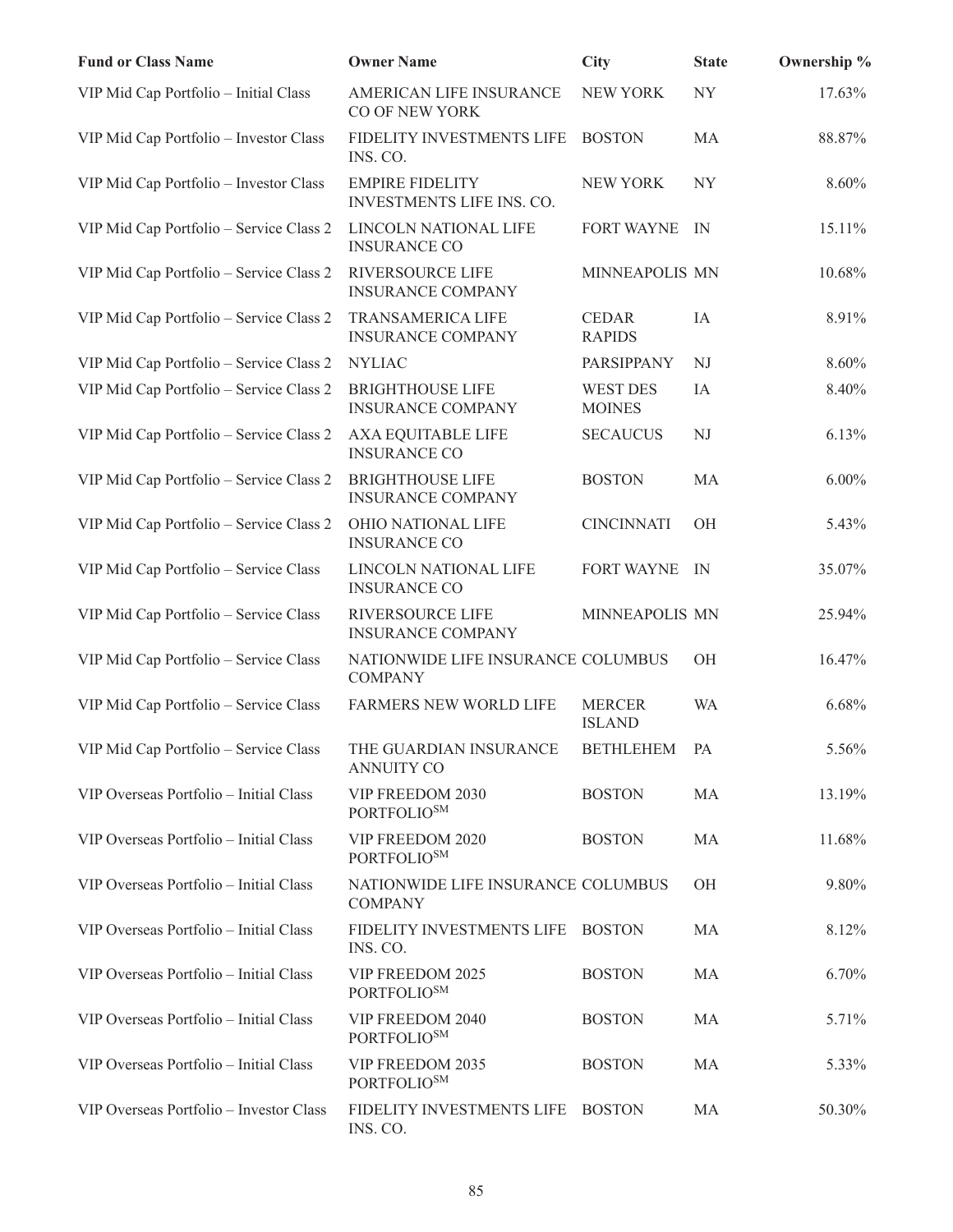| <b>Fund or Class Name</b>                                       | <b>Owner Name</b>                                    | <b>City</b>       | <b>State</b> | Ownership % |
|-----------------------------------------------------------------|------------------------------------------------------|-------------------|--------------|-------------|
| VIP Overseas Portfolio - Investor Class                         | VIP INVESTOR FREEDOM 2030<br>PORTFOLIO <sup>SM</sup> | <b>BOSTON</b>     | MA           | 16.55%      |
| VIP Overseas Portfolio - Investor Class                         | VIP INVESTOR FREEDOM 2025<br>PORTFOLIO <sup>SM</sup> | <b>BOSTON</b>     | MA           | 11.21%      |
| VIP Overseas Portfolio - Investor Class                         | VIP INVESTOR FREEDOM 2020<br><b>PORTFOLIOSM</b>      | <b>BOSTON</b>     | MA           | 7.92%       |
| VIP Overseas Portfolio - Service Class 2                        | NATIONWIDE LIFE INSURANCE COLUMBUS<br><b>COMPANY</b> |                   | OH           | 33.25%      |
| VIP Overseas Portfolio - Service Class 2                        | HORACE MANN LIFE<br><b>INSURANCE</b>                 | SPRINGFIELD IL    |              | 24.38%      |
| VIP Overseas Portfolio - Service Class 2                        | <b>RIVERSOURCE LIFE</b><br><b>INSURANCE COMPANY</b>  | MINNEAPOLIS MN    |              | 19.15%      |
| VIP Overseas Portfolio - Service Class 2                        | PRINCIPAL LIFE INSURANCE<br><b>COMPANY</b>           | <b>DES MOINES</b> | IA           | 6.21%       |
| VIP Overseas Portfolio - Service Class                          | NATIONWIDE LIFE INSURANCE COLUMBUS<br><b>COMPANY</b> |                   | OH           | 50.08%      |
| VIP Overseas Portfolio - Service Class                          | <b>RIVERSOURCE LIFE</b><br><b>INSURANCE COMPANY</b>  | MINNEAPOLIS MN    |              | 20.28%      |
| VIP Overseas Portfolio - Service Class                          | LINCOLN NATIONAL LIFE<br><b>INSURANCE CO</b>         | <b>FORT WAYNE</b> | IN           | 15.48%      |
| VIP Stock Selector All Cap Portfolio -<br><b>Initial Class</b>  | <b>FMR CAPITAL</b>                                   | <b>BOSTON</b>     | <b>MA</b>    | 100.00%     |
| VIP Stock Selector All Cap Portfolio -<br>Service Class         | <b>FMR CAPITAL</b>                                   | <b>BOSTON</b>     | MA           | 100.00%     |
| VIP Stock Selector All Cap Portfolio -<br>Service Class 2       | <b>FMR CAPITAL</b>                                   | <b>BOSTON</b>     | MA           | 100.00%     |
| VIP Stock Selector All Cap Portfolio -<br><b>Investor Class</b> | VIP FUNDSMANAGER 60%<br>PORTFOLIO <sup>SM</sup>      | <b>BOSTON</b>     | MA           | 42.01%      |
| VIP Stock Selector All Cap Portfolio -<br>Investor Class        | VIP FUNDSMANAGER 50%<br>PORTFOLIO <sup>SM</sup>      | <b>BOSTON</b>     | <b>MA</b>    | 32.67%      |
| VIP Stock Selector All Cap Portfolio -<br><b>Investor Class</b> | <b>VIP FUNDSMANAGER 70%</b><br><b>PORTFOLIOSM</b>    | <b>BOSTON</b>     | MA           | 15.01%      |
| VIP Stock Selector All Cap Portfolio -<br><b>Investor Class</b> | VIP FUNDSMANAGER 85%<br><b>PORTFOLIOSM</b>           | <b>BOSTON</b>     | MA           | 6.34%       |
| VIP Value Portfolio - Initial Class                             | FIDELITY INVESTMENTS LIFE<br>INS. CO.                | <b>BOSTON</b>     | MA           | 18.50%      |
| VIP Value Portfolio - Initial Class                             | VIP FREEDOM 2030<br><b>PORTFOLIOSM</b>               | <b>BOSTON</b>     | MA           | 18.44%      |
| VIP Value Portfolio - Initial Class                             | VIP FREEDOM 2020<br>PORTFOLIO <sup>SM</sup>          | <b>BOSTON</b>     | MA           | 15.44%      |
| VIP Value Portfolio - Initial Class                             | VIP FREEDOM 2025<br>PORTFOLIO <sup>SM</sup>          | <b>BOSTON</b>     | MA           | 9.14%       |
| VIP Value Portfolio - Initial Class                             | VIP FREEDOM 2040<br>PORTFOLIO <sup>SM</sup>          | <b>BOSTON</b>     | MA           | 8.56%       |
| VIP Value Portfolio - Initial Class                             | VIP FREEDOM 2035<br><b>PORTFOLIOSM</b>               | <b>BOSTON</b>     | MA           | 7.83%       |
| VIP Value Portfolio - Investor Class                            | FIDELITY INVESTMENTS LIFE<br>INS. CO.                | <b>BOSTON</b>     | MA           | 77.25%      |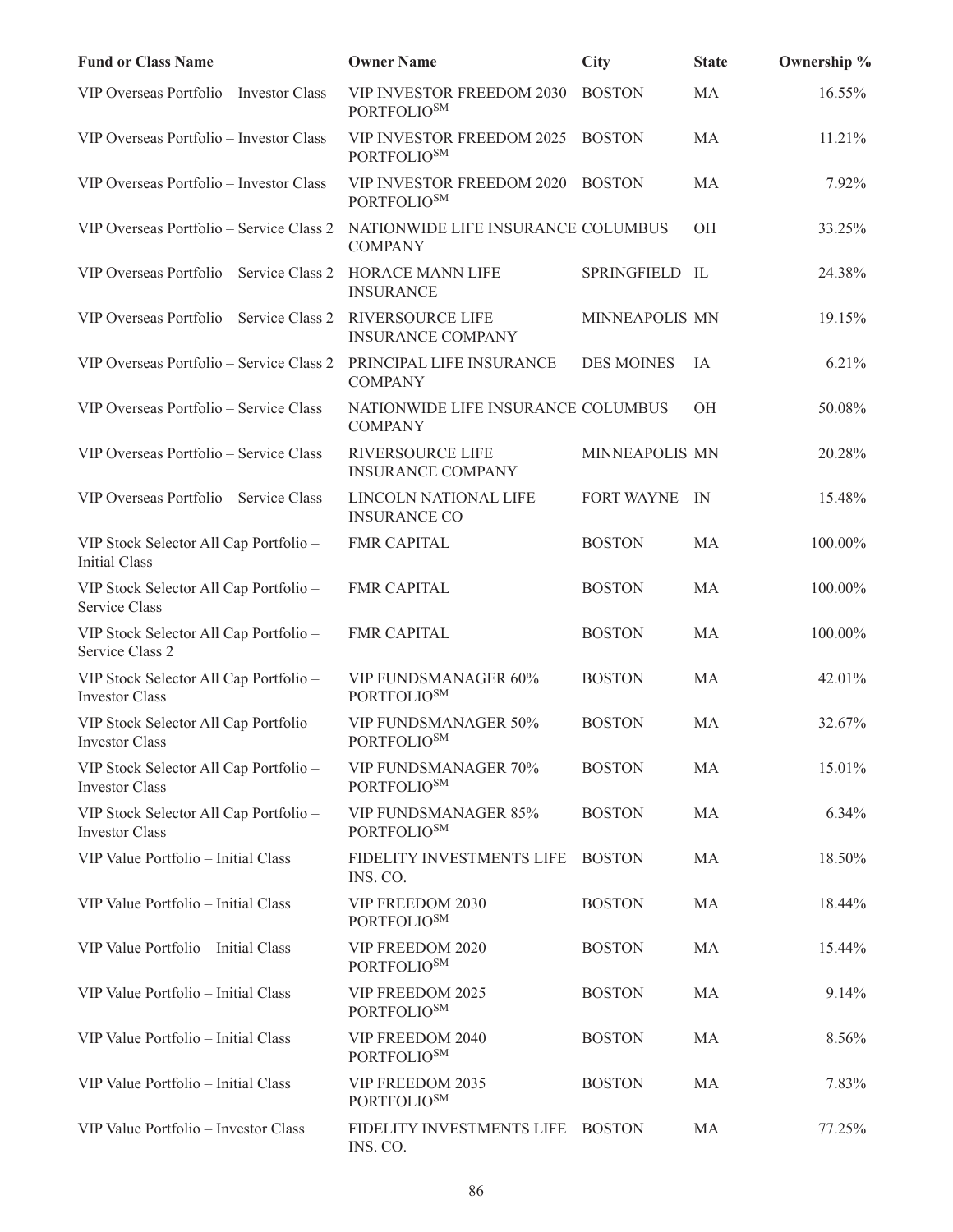| <b>Fund or Class Name</b>                                 | <b>Owner Name</b>                                          | <b>City</b>                    | <b>State</b> | Ownership % |
|-----------------------------------------------------------|------------------------------------------------------------|--------------------------------|--------------|-------------|
| VIP Value Portfolio - Investor Class                      | <b>EMPIRE FIDELITY</b><br><b>INVESTMENTS LIFE INS. CO.</b> | <b>NEW YORK</b>                | <b>NY</b>    | 8.23%       |
| VIP Value Portfolio - Investor Class                      | VIP INVESTOR FREEDOM 2030<br>PORTFOLIO <sup>SM</sup>       | <b>BOSTON</b>                  | MA           | 5.68%       |
| VIP Value Portfolio - Service Class 2                     | THRIVENT FINANCIAL FOR<br><b>LUTHERANS</b>                 | MINNEAPOLIS MN                 |              | 38.05%      |
| VIP Value Portfolio – Service Class 2                     | JEFFERSON NATIONAL LIFE<br><b>INS CO</b>                   | <b>LOUISVILLE</b>              | KY           | 33.68%      |
| VIP Value Portfolio – Service Class 2                     | <b>AMERICAN NATIONAL</b><br><b>INSURANCE COMPANY</b>       | <b>LEAGUE CITY TX</b>          |              | 12.64%      |
| VIP Value Portfolio - Service Class 2                     | AXA EQUITABLE LIFE<br><b>INSURANCE CO</b>                  | <b>SECAUCUS</b>                | NJ           | 11.67%      |
| VIP Value Portfolio – Service Class                       | NATIONWIDE LIFE INSURANCE COLUMBUS<br><b>COMPANY</b>       |                                | <b>OH</b>    | 75.31%      |
| VIP Value Portfolio – Service Class                       | <b>FMR CAPITAL</b>                                         | <b>BOSTON</b>                  | MA           | 24.69%      |
| VIP Value Strategies Portfolio -<br><b>Initial Class</b>  | FIDELITY INVESTMENTS LIFE<br>INS. CO.                      | <b>BOSTON</b>                  | <b>MA</b>    | 44.76%      |
| VIP Value Strategies Portfolio -<br><b>Initial Class</b>  | VIP FREEDOM 2030<br><b>PORTFOLIOSM</b>                     | <b>BOSTON</b>                  | MA           | 11.64%      |
| VIP Value Strategies Portfolio -<br><b>Initial Class</b>  | VIP FREEDOM 2020<br><b>PORTFOLIOSM</b>                     | <b>BOSTON</b>                  | MA           | 9.76%       |
| VIP Value Strategies Portfolio -<br>Initial Class         | VIP FREEDOM 2025<br><b>PORTFOLIOSM</b>                     | <b>BOSTON</b>                  | MA           | 5.77%       |
| VIP Value Strategies Portfolio -<br><b>Initial Class</b>  | VIP FREEDOM 2040<br><b>PORTFOLIOSM</b>                     | <b>BOSTON</b>                  | MA           | 5.39%       |
| VIP Value Strategies Portfolio -<br><b>Investor Class</b> | FIDELITY INVESTMENTS LIFE<br>INS. CO.                      | <b>BOSTON</b>                  | MA           | 84.18%      |
| VIP Value Strategies Portfolio -<br><b>Investor Class</b> | <b>EMPIRE FIDELITY</b><br>INVESTMENTS LIFE INS. CO.        | <b>NEW YORK</b>                | <b>NY</b>    | 7.94%       |
| VIP Value Strategies Portfolio - Service<br>Class 2       | TRANSAMERICA LIFE<br><b>INSURANCE COMPANY</b>              | <b>CEDAR</b><br><b>RAPIDS</b>  | IA           | 77.63%      |
| VIP Value Strategies Portfolio - Service<br>Class 2       | PACIFIC LIFE INSURANCE<br><b>COMPANY</b>                   | <b>NEWPORT</b><br><b>BEACH</b> | CA           | 7.15%       |
| VIP Value Strategies Portfolio -<br>Service Class         | NATIONWIDE LIFE INSURANCE COLUMBUS<br><b>COMPANY</b>       |                                | OH           | 97.39%      |

As of February 28, 2022, the following owned of record and/or beneficially 25% or more of the outstanding shares: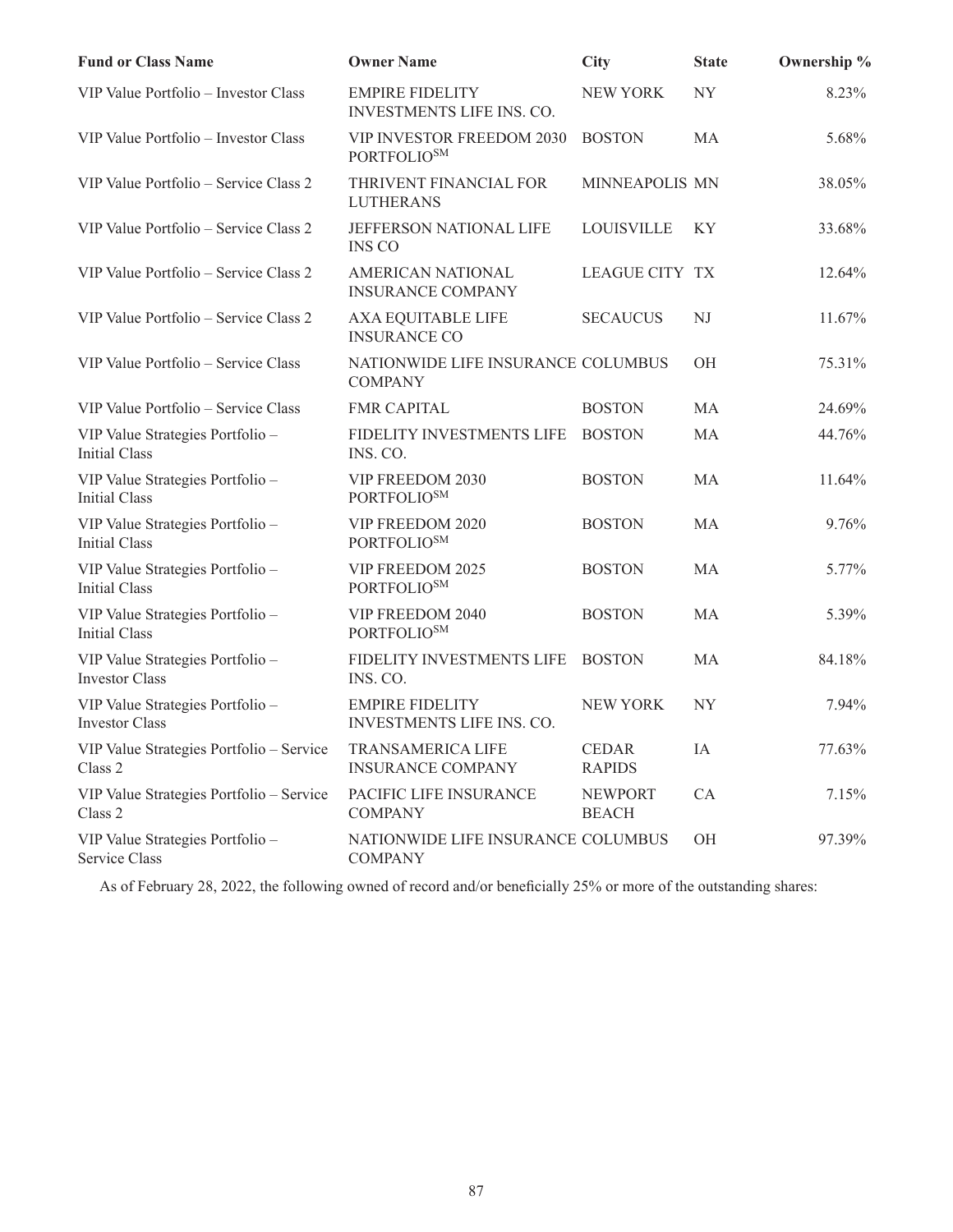| <b>Fund Name</b>                                    | <b>Owner Name</b>                                    | <b>City</b>                   | <b>State</b> | Ownership % |
|-----------------------------------------------------|------------------------------------------------------|-------------------------------|--------------|-------------|
| VIP Disciplined Small Cap Portfolio                 | FIDELITY INVESTMENTS LIFE<br>INS. CO.                | <b>BOSTON</b>                 | MA           | 85.47%      |
| VIP Dynamic Capital Appreciation<br>Portfolio       | FIDELITY INVESTMENTS LIFE<br>INS. CO.                | <b>BOSTON</b>                 | MA           | 84.54%      |
| VIP Floating Rate High Income Portfolio             | FIDELITY INVESTMENTS LIFE<br>INS. CO.                | <b>BOSTON</b>                 | MA           | 88.83%      |
| VIP Growth & Income Portfolio                       | NATIONWIDE LIFE INSURANCE COLUMBUS<br><b>COMPANY</b> |                               | <b>OH</b>    | 40.49%      |
| VIP Growth Opportunities Portfolio                  | FIDELITY INVESTMENTS LIFE<br>INS. CO.                | <b>BOSTON</b>                 | MA           | 43.63%      |
| VIP Growth Opportunities Portfolio                  | <b>NYLIAC</b>                                        | PARSIPPANY                    | NJ           | 33.86%      |
| <b>VIP Growth Portfolio</b>                         | NATIONWIDE LIFE INSURANCE COLUMBUS<br><b>COMPANY</b> |                               | <b>OH</b>    | 26.51%      |
| VIP High Income Portfolio                           | FIDELITY INVESTMENTS LIFE<br>INS. CO.                | <b>BOSTON</b>                 | <b>MA</b>    | 45.47%      |
| VIP Index 500 Portfolio                             | FIDELITY INVESTMENTS LIFE<br>INS. CO.                | <b>BOSTON</b>                 | MA           | 37.88%      |
| VIP International Capital Appreciation<br>Portfolio | FIDELITY INVESTMENTS LIFE<br>INS. CO.                | <b>BOSTON</b>                 | MA           | 59.25%      |
| VIP Stock Selector All Cap Portfolio                | VIP FUNDSMANAGER 60%<br><b>PORTFOLIOSM</b>           | <b>BOSTON</b>                 | MA           | 42.01%      |
| VIP Stock Selector All Cap Portfolio                | VIP FUNDSMANAGER 50%<br><b>PORTFOLIOSM</b>           | <b>BOSTON</b>                 | MA           | 32.67%      |
| VIP Value Portfolio                                 | FIDELITY INVESTMENTS LIFE<br>INS. CO.                | <b>BOSTON</b>                 | MA           | 54.45%      |
| VIP Value Strategies Portfolio                      | FIDELITY INVESTMENTS LIFE<br>INS. CO.                | <b>BOSTON</b>                 | MA           | 39.58%      |
| VIP Value Strategies Portfolio                      | <b>TRANSAMERICA LIFE</b><br><b>INSURANCE COMPANY</b> | <b>CEDAR</b><br><b>RAPIDS</b> | IA           | 32.72%      |

A shareholder owning of record or beneficially more than 25% of a fund's outstanding shares may be considered a controlling person. That shareholder's vote could have a more significant effect on matters presented at a shareholders' meeting than votes of other shareholders.

### **CONTROL OF INVESTMENT ADVISERS**

FMR LLC, as successor by merger to FMR Corp., is the ultimate parent company of FMR, FMR UK, Fidelity Management & Research (Hong Kong) Limited (FMR H.K.), and Fidelity Management & Research (Japan) Limited (FMR Japan). The voting common shares of FMR LLC are divided into two series. Series B is held predominantly by members of the Johnson family, including Abigail P. Johnson, directly or through trusts, and is entitled to 49% of the vote on any matter acted upon by the voting common shares. Series A is held predominantly by non-Johnson family member employees of FMR LLC and its affiliates and is entitled to 51% of the vote on any such matter. The Johnson family group and all other Series B shareholders have entered into a shareholders' voting agreement under which all Series B shares will be voted in accordance with the majority vote of Series B shares. Under the 1940 Act, control of a company is presumed where one individual or group of individuals owns more than 25% of the voting securities of that company. Therefore, through their ownership of voting common shares and the execution of the shareholders' voting agreement, members of the Johnson family may be deemed, under the 1940 Act, to form a controlling group with respect to FMR LLC.

At present, the primary business activities of FMR LLC and its subsidiaries are: (i) the provision of investment advisory, management, shareholder, investment information and assistance and certain fiduciary services for individual and institutional investors; (ii) the provision of securities brokerage services; (iii) the management and development of real estate; and (iv) the investment in and operation of a number of emerging businesses.

FIL Limited, a Bermuda company formed in 1968, is the ultimate parent company of FIL Investment Advisors (FIA), FIL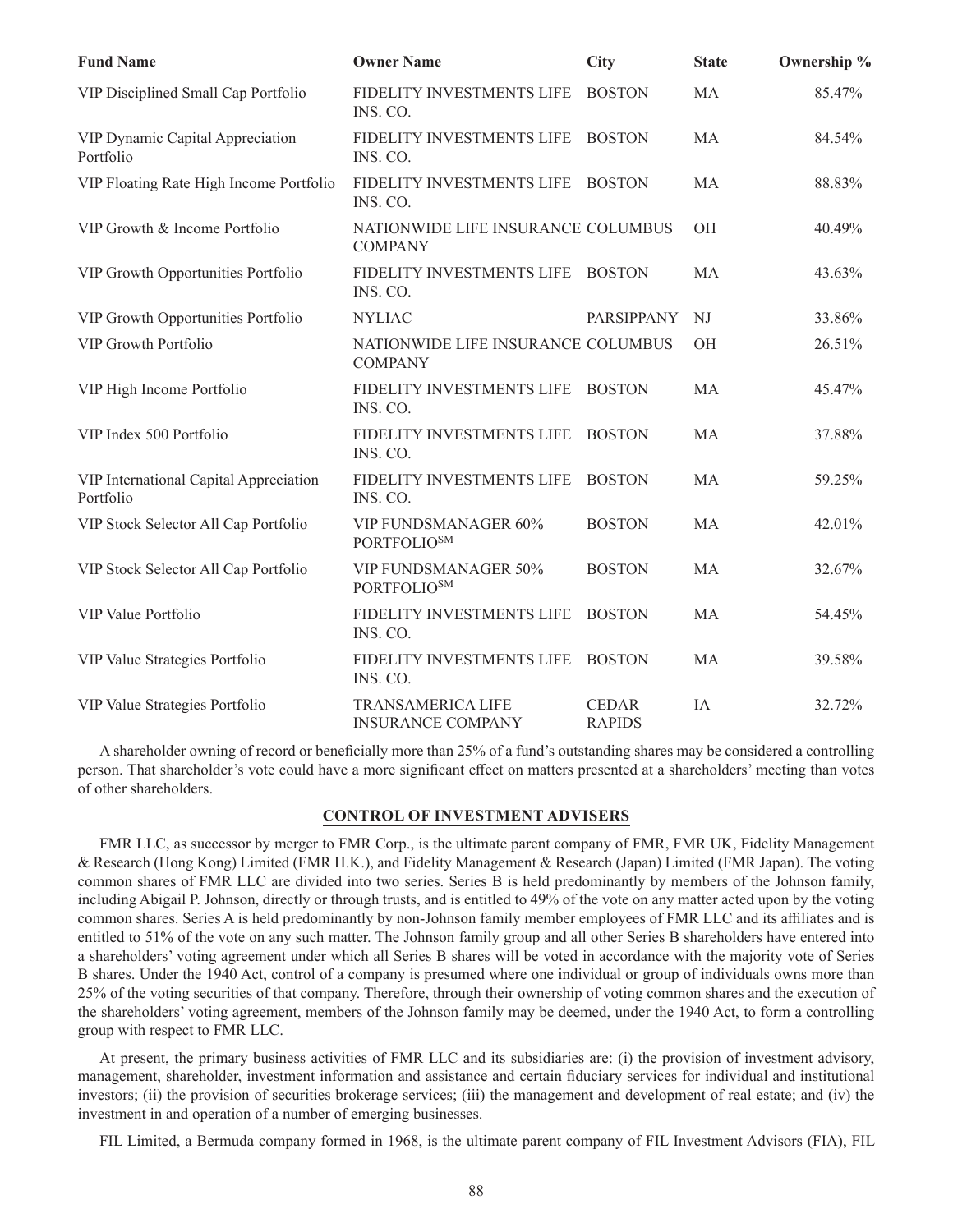Investments (Japan) Limited (FIJ), and FIL Investment Advisors (UK) Limited (FIA(UK)). Abigail P. Johnson, other Johnson family members, and various trusts for the benefit of the Johnson family own, directly or indirectly, more than 25% of the voting common stock of FIL Limited. At present, the primary business activities of FIL Limited and its subsidiaries are the provision of investment advisory services to non-U.S. investment companies and private accounts investing in securities throughout the world.

Geode, a registered investment adviser, is a subsidiary of Geode Capital Holdings LLC. Geode was founded in January 2001 to develop and manage quantitative investment strategies and to provide advisory and sub-advisory services.

FMR, FMR UK, FMR H.K., FMR Japan, FIA, FIA(UK), FIJ, Geode, Fidelity Distributors Company LLC (FDC), and the funds have adopted codes of ethics under Rule 17j-1 of the 1940 Act that set forth employees' fiduciary responsibilities regarding the funds, establish procedures for personal investing, and restrict certain transactions. Employees subject to the codes of ethics, including Fidelity and Geode investment personnel, may invest in securities for their own investment accounts, including securities that may be purchased or held by the funds.

#### **MANAGEMENT CONTRACTS**

Each fund has entered into a management contract with FMR, pursuant to which FMR furnishes investment advisory and other services.

Pursuant to an SEC exemptive order, FMR may from time to time act as a manager of managers with respect to VIP Disciplined Small Cap Portfolio, meaning that FMR will have the responsibility to oversee sub-advisers and recommend their hiring, termination, and replacement. Subject to approval by the Board of Trustees of VIP Disciplined Small Cap Portfolio but without shareholder approval, FMR may replace or hire unaffiliated sub-advisers or amend the terms of their existing sub-advisory agreements, if any. In the event of approval of a new unaffiliated sub-adviser, shareholders of VIP Disciplined Small Cap Portfolio will be provided with information about the new sub-adviser and sub-advisory agreement within ninety days of appointment.

Pursuant to an SEC exemptive order, FMR intends to act as a manager of managers with respect to VIP Index 500 Portfolio, meaning that FMR has the responsibility to oversee sub-advisers and recommend their hiring, termination, and replacement. Subject to approval by the Board of Trustees of VIP Index 500 Portfolio but without shareholder approval, FMR may replace or hire unaffiliated sub-advisers or amend the terms of their existing sub-advisory agreements, if any. In the event of approval of a new unaffiliated sub-adviser, shareholders of VIP Index 500 Portfolio will be provided with information about the new subadviser and sub-advisory agreement within ninety days of appointment.

**Management Services (for all funds except VIP Index 500 Portfolio).** Under the terms of its management contract with each fund, FMR acts as investment adviser and, subject to the supervision of the Board of Trustees, has overall responsibility for directing or choosing the investments of the fund in accordance with its investment objective, policies and limitations. Under the terms of its management contract with each fund, FMR acts as investment adviser and, subject to the supervision of the Board of Trustees, has overall responsibility for directing the investments of the fund in accordance with its investment objective, policies and limitations. FMR also provides each fund with all necessary office facilities and personnel for servicing the fund's investments, compensates all officers of each fund and all Trustees who are interested persons of the trusts or of FMR, and compensates all personnel of each fund or FMR performing services relating to research, statistical and investment activities.

**Management and Sub-Advisory Services (for VIP Index 500 Portfolio).** FMR provides the fund with all necessary office facilities and personnel for servicing the fund's investments, compensates all officers of the fund and all Trustees who are interested persons of the trust or of FMR, and compensates all personnel of the fund or FMR performing services relating to research, statistical and investment activities.

In addition, FMR or its affiliates, subject to the supervision of the Board of Trustees, provide the management and administrative services necessary for the operation of the fund. These services include providing facilities for maintaining the fund's organization; supervising relations with custodians, transfer and pricing agents, accountants, underwriters and other persons dealing with the fund; preparing all general shareholder communications and conducting shareholder relations; maintaining the fund's records and the registration of the fund's shares under federal securities laws and making necessary filings under state securities laws; developing management and shareholder services for the fund; and furnishing reports, evaluations and analyses on a variety of subjects to the Trustees.

Geode serves as sub-adviser of the fund. Under its management contract with the fund, FMR acts as investment adviser. Under the sub-advisory agreement, and subject to the supervision of the Board of Trustees, Geode directs the investments of the fund in accordance with its investment objective, policies, and limitations.

**Management-Related Expenses (for all funds except VIP Index 500 Portfolio).** In addition to the management fee payable to FMR and the fees payable to the transfer agent and pricing and bookkeeping agent, and the costs associated with securities lending, as applicable, a fund or each class thereof, as applicable, pays all of its expenses that are not assumed by those parties. A fund pays for the typesetting, printing, and mailing of its proxy materials to shareholders, legal expenses, and the fees of the custodian, auditor, and Independent Trustees. A fund's management contract further provides that the fund will pay for typesetting, printing, and mailing prospectuses, statements of additional information, notices, and reports to shareholders. Other expenses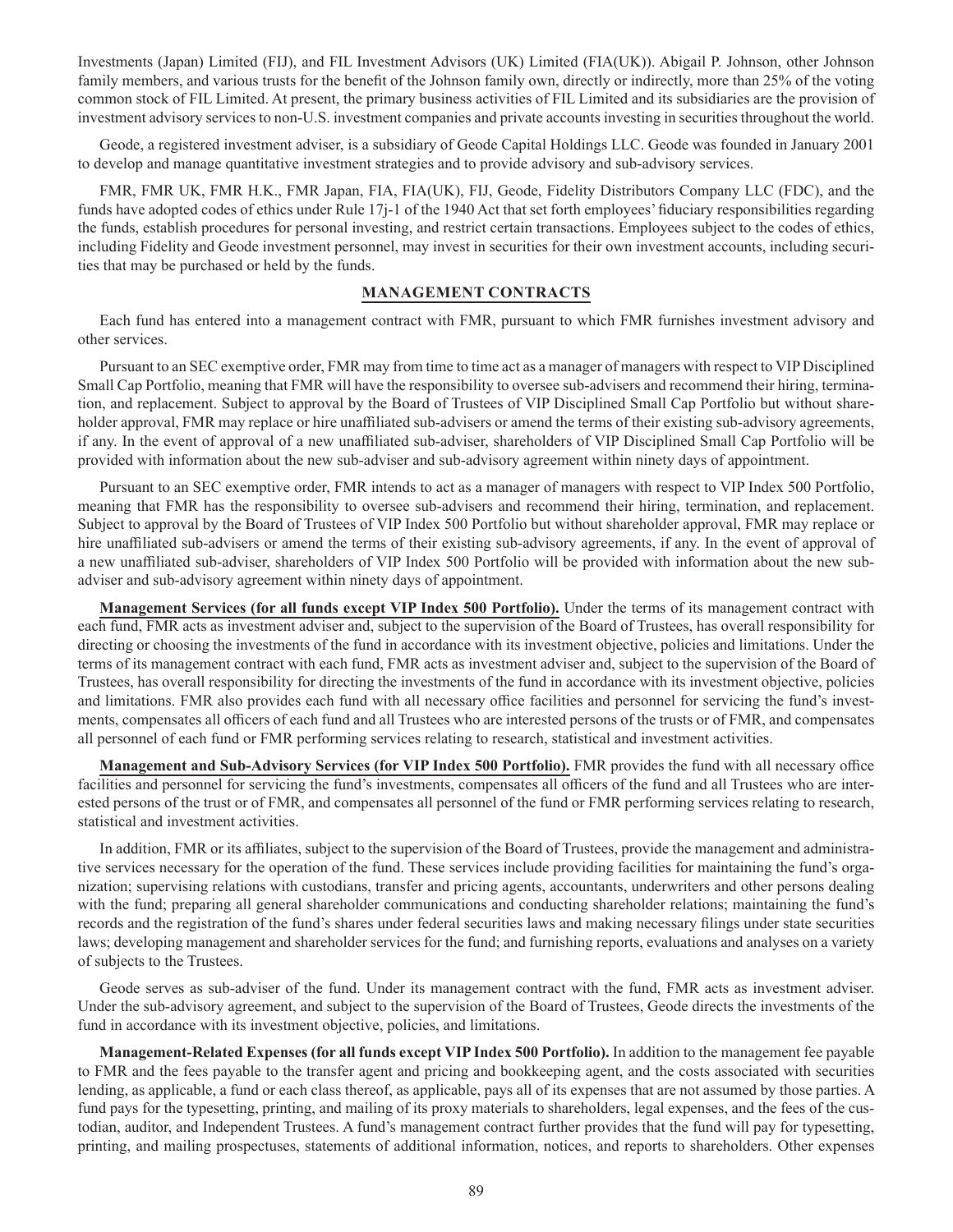paid by a fund include interest, taxes, brokerage commissions, fees and expenses associated with the fund's securities lending program, if applicable, the fund's proportionate share of insurance premiums and Investment Company Institute dues, and the costs of registering shares under federal securities laws and making necessary filings under state securities laws. A fund is also liable for such non-recurring expenses as may arise, including costs of any litigation to which the fund may be a party, and any obligation it may have to indemnify its officers and Trustees with respect to litigation. A fund also pays the costs related to the solicitation of fund proxies from variable product owners.

**Management-Related Expenses (for VIP Index 500 Portfolio).** Under the terms of a fund's management contract, FMR is responsible for payment of all operating expenses of the fund with the exception of the following: interest, taxes, fees and expenses of the Independent Trustees, transfer agent fees, Rule 12b-1 fees and other expenses allocable at the class level, and such non-recurring expenses as may arise, including costs of any litigation to which the fund may be a party, and any obligation it may have to indemnify its officers and Trustees with respect to litigation. The fund shall pay its non-operating expenses, including brokerage commissions and fees and expenses associated with the fund's securities lending program, if applicable. A fund also pays the costs related to the solicitation of fund proxies from variable product owners.

FMR and the fund have entered into a 10 Basis Point Expense Contract, which obliges FMR to pay all class-level expenses of the fund, except for fees paid by a class pursuant to a plan of distribution adopted under Rule 12b-1 and applicable to that class, to limit the total annual operating expenses, other than Rule 12b-1 fees, incurred by each current class (excluding interest, taxes, fees and expenses of the Independent Trustees, and extraordinary expenses, as well as non-operating expenses such as brokerage commissions and fees and expenses associated with the fund's securities lending program, if applicable) to 0.10%. This Expense Contract may not be amended to increase the fees or expenses payable by each class except by a vote of a majority of the Board of Trustees and by a vote of a majority of the outstanding voting securities of each class. The fund may offer other share classes in the future that may be subject to higher or lower fees and expenses.

#### **Management Fees.**

For the services of FMR under each management contract, VIP Disciplined Small Cap Portfolio and VIP Index 500 Portfolio each pays FMR a monthly management fee at the annual rate of 0.45% and 0.045%, respectively, of the fund's average net assets throughout the month.

For the services of FMR under the management contract, VIP Contrafund<sup>SM</sup> Portfolio, VIP Dynamic Capital Appreciation Portfolio, VIP Emerging Markets Portfolio, VIP Equity-Income Portfolio<sup>SM</sup>, VIP Floating Rate High Income Portfolio, VIP Growth & Income Portfolio, VIP Growth Opportunities Portfolio, VIP Growth Portfolio, VIP High Income Portfolio, VIP International Capital Appreciation Portfolio, VIP Mid Cap Portfolio, VIP Overseas Portfolio, VIP Value Portfolio, and VIP Value Strategies Portfolio each pays FMR a monthly management fee which has two components: a group fee rate and an individual fund fee rate.

For the services of FMR under the management contract, VIP Stock Selector All Cap Portfolio pays FMR a monthly management fee which has two components: a basic fee, which is the sum of a group fee rate and an individual fund fee rate, and a performance adjustment based on a comparison of the fund's performance to that of a designated index.

The group fee rate is based on the monthly average net assets of a group of registered investment companies with which FMR has management contracts.

The following is the fee schedule for VIP Floating Rate High Income Portfolio and VIP High Income Portfolio.

|                                |             |            | <b>EFFECTIVE ANNUAL FEE</b> |             |
|--------------------------------|-------------|------------|-----------------------------|-------------|
| <b>GROUP FEE RATE SCHEDULE</b> |             |            | <b>RATES</b>                |             |
|                                |             |            |                             | Effective   |
| Average Group                  |             | Annualized | Group Net                   | Annual Fee  |
| <b>Assets</b>                  |             | Rate       | <b>Assets</b>               | <u>Rate</u> |
| $\boldsymbol{0}$               | \$3 billion | .3700%     | \$1 billion                 | .3700%      |
| 3                              | 6           | .3400      | 50                          | .2188       |
| 6                              | 9           | .3100      | 100                         | .1869       |
| 9                              | 12          | .2800      | 150                         | .1736       |
| 12                             | 15          | .2500      | 200                         | .1652       |
| 15                             | 18          | .2200      | 250                         | .1587       |
| 18                             | 21          | .2000      | 300                         | .1536       |
| 21                             | 24          | .1900      | 350                         | .1494       |
| 24                             | 30          | .1800      | 400                         | .1459       |
| 30                             | 36          | .1750      | 450                         | .1427       |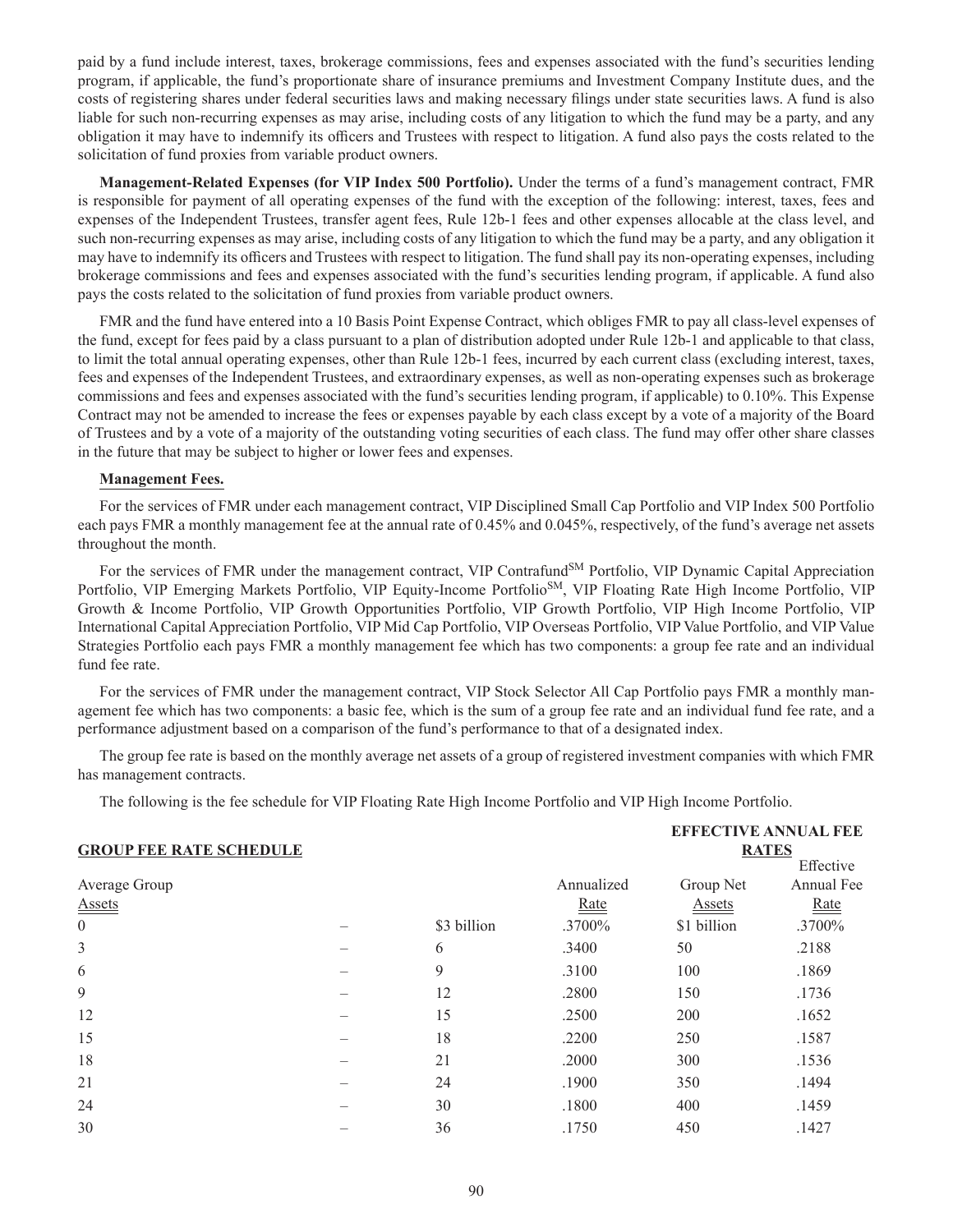#### **GROUP FEE RATE SCHEDULE**

### **EFFECTIVE ANNUAL FEE RATES**

**EFFECTIVE ANNUAL FEE** 

|               |                          |       |            |               | Effective  |
|---------------|--------------------------|-------|------------|---------------|------------|
| Average Group |                          |       | Annualized | Group Net     | Annual Fee |
| <b>Assets</b> |                          |       | Rate       | <b>Assets</b> | Rate       |
| 36            |                          | 42    | .1700      | 500           | .1399      |
| 42            |                          | 48    | .1650      | 550           | .1372      |
| 48            |                          | 66    | .1600      | 600           | .1349      |
| 66            |                          | 84    | .1550      | 650           | .1328      |
| 84            |                          | 120   | .1500      | 700           | .1309      |
| 120           |                          | 156   | .1450      | 750           | .1291      |
| 156           |                          | 192   | .1400      | 800           | .1275      |
| 192           |                          | 228   | .1350      | 850           | .1260      |
| 228           |                          | 264   | .1300      | 900           | .1246      |
| 264           |                          | 300   | .1275      | 950           | .1233      |
| 300           |                          | 336   | .1250      | 1,000         | .1220      |
| 336           |                          | 372   | .1225      | 1,050         | .1209      |
| 372           |                          | 408   | .1200      | 1,100         | .1197      |
| 408           |                          | 444   | .1175      | 1,150         | .1187      |
| 444           |                          | 480   | .1150      | 1,200         | .1177      |
| 480           | $\overline{\phantom{0}}$ | 516   | .1125      | 1,250         | .1167      |
| 516           |                          | 587   | .1100      | 1,300         | .1158      |
| 587           |                          | 646   | .1080      | 1,350         | .1149      |
| 646           |                          | 711   | .1060      | 1,400         | .1141      |
| 711           |                          | 782   | .1040      | 1,450         | .1132      |
| 782           |                          | 860   | .1020      | 1,500         | .1125      |
| 860           |                          | 946   | $.1000\,$  | 1,550         | .1117      |
| 946           |                          | 1,041 | .0980      | 1,600         | .1110      |
| 1,041         | $\overline{\phantom{0}}$ | 1,145 | .0960      | 1,650         | .1103      |
| 1,145         |                          | 1,260 | .0940      | 1,700         | .1096      |
| 1,260         |                          | 1,386 | .0920      | 1,750         | .1089      |
| 1,386         |                          | 1,525 | .0900      | 1,800         | .1083      |
| 1,525         |                          | 1,677 | .0880      | 1,850         | .1077      |
| 1,677         |                          | 1,845 | .0860      | 1,900         | .1070      |
| 1,845         |                          | 2,030 | .0840      | 1,950         | .1065      |
| Over          |                          | 2,030 | .0820      | 2,000         | .1059      |
|               |                          |       |            |               |            |

The group fee rate is calculated on a cumulative basis pursuant to the graduated fee rate schedule shown above on the left. The schedule above on the right shows the effective annual group fee rate at various asset levels, which is the result of cumulatively applying the annualized rates on the left. For example, the effective annual fee rate at \$3,332 billion of group net assets – the approximate level for December 2021 – was 0.0964%, which is the weighted average of the respective fee rates for each level of group net assets up to \$3,332 billion.

The following is the fee schedule for VIP Contrafund<sup>SM</sup> Portfolio, VIP Dynamic Capital Appreciation Portfolio, VIP Emerging Markets Portfolio, VIP Equity-Income Portfolio<sup>SM</sup>, VIP Growth & Income Portfolio, VIP Growth Opportunities Portfolio, VIP Growth Portfolio, VIP International Capital Appreciation Portfolio, VIP Mid Cap Portfolio, VIP Overseas Portfolio, VIP Stock Selector All Cap Portfolio, VIP Value Portfolio, and VIP Value Strategies Portfolio.

|                                |                          |             |              | EFFECTIVE ANNUAL FEE                  |            |
|--------------------------------|--------------------------|-------------|--------------|---------------------------------------|------------|
| <b>GROUP FEE RATE SCHEDULE</b> |                          |             | <b>RATES</b> |                                       |            |
|                                |                          |             |              |                                       | Effective  |
| Average Group                  |                          |             | Annualized   | Group Net                             | Annual Fee |
| <b>Assets</b>                  |                          |             | <u>Rate</u>  | $\frac{\text{Assets}}{\text{Assets}}$ | $Rate$     |
| $\Omega$                       | $\overline{\phantom{0}}$ | \$3 billion | .5200\%      | \$1 billion                           | .5200%     |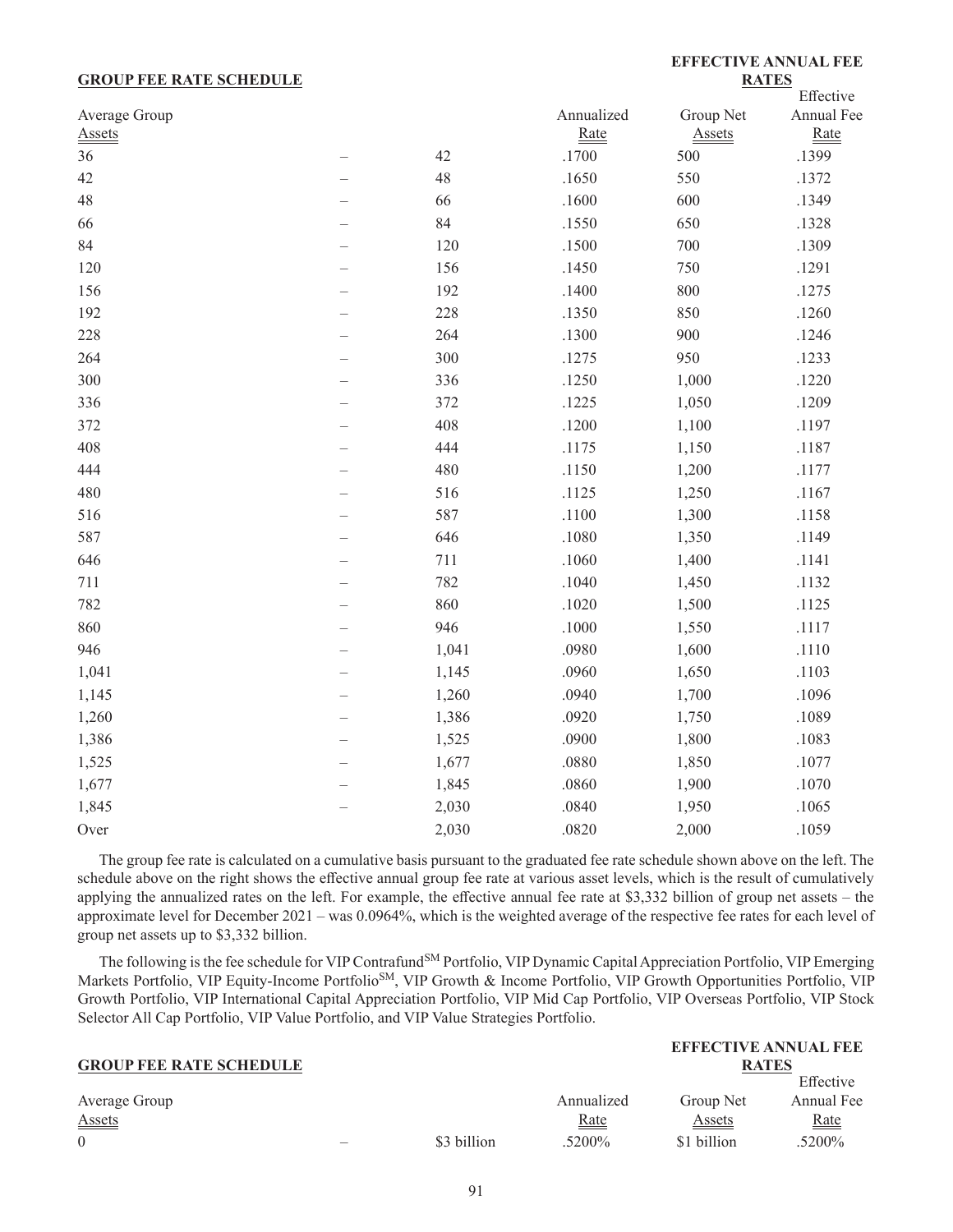## **GROUP FEE RATE SCHEDULE**

**EFFECTIVE ANNUAL FEE RATES**

|                |       |            |               | Effective  |  |
|----------------|-------|------------|---------------|------------|--|
| Average Group  |       | Annualized | Group Net     | Annual Fee |  |
| <b>Assets</b>  |       | Rate       | <b>Assets</b> | Rate       |  |
| $\mathfrak{Z}$ | 6     | .4900      | 50            | .3823      |  |
| 6              | 9     | .4600      | 100           | .3512      |  |
| 9              | 12    | .4300      | 150           | .3371      |  |
| 12             | 15    | .4000      | 200           | .3284      |  |
| 15             | 18    | .3850      | 250           | .3219      |  |
| 18             | 21    | .3700      | 300           | .3163      |  |
| 21             | 24    | .3600      | 350           | .3113      |  |
| 24             | 30    | .3500      | 400           | .3067      |  |
| 30             | 36    | .3450      | 450           | .3024      |  |
| 36             | 42    | .3400      | 500           | .2982      |  |
| 42             | 48    | .3350      | 550           | .2942      |  |
| 48             | 66    | .3250      | 600           | .2904      |  |
| 66             | 84    | .3200      | 650           | .2870      |  |
| 84             | 102   | .3150      | 700           | .2838      |  |
| 102            | 138   | .3100      | 750           | .2809      |  |
| 138            | 174   | .3050      | 800           | .2782      |  |
| 174            | 210   | .3000      | 850           | .2756      |  |
| 210            | 246   | .2950      | 900           | .2732      |  |
| 246            | 282   | .2900      | 950           | .2710      |  |
| 282            | 318   | .2850      | 1,000         | .2689      |  |
| 318            | 354   | .2800      | 1,050         | .2669      |  |
| 354            | 390   | .2750      | 1,100         | .2649      |  |
| 390            | 426   | .2700      | 1,150         | .2631      |  |
| 426            | 462   | .2650      | 1,200         | .2614      |  |
| 462            | 498   | .2600      | 1,250         | .2597      |  |
| 498            | 534   | .2550      | 1,300         | .2581      |  |
| 534            | 587   | .2500      | 1,350         | .2566      |  |
| 587            | 646   | .2463      | 1,400         | .2551      |  |
| 646            | 711   | .2426      | 1,450         | .2536      |  |
| 711            | 782   | .2389      | 1,500         | .2523      |  |
| 782            | 860   | .2352      | 1,550         | .2510      |  |
| 860            | 946   | .2315      | 1,600         | .2497      |  |
| 946            | 1,041 | .2278      | 1,650         | .2484      |  |
| 1,041          | 1,145 | .2241      | 1,700         | .2472      |  |
| 1,145          | 1,260 | .2204      | 1,750         | .2460      |  |
| 1,260          | 1,386 | .2167      | 1,800         | .2449      |  |
| 1,386          | 1,525 | .2130      | 1,850         | .2438      |  |
| 1,525          | 1,677 | .2093      | 1,900         | .2427      |  |
| 1,677          | 1,845 | .2056      | 1,950         | .2417      |  |
| 1,845          | 2,030 | .2019      | 2,000         | .2407      |  |
| Over           | 2,030 | .1982      | 2,050         | .2397      |  |
|                |       |            |               |            |  |

The group fee rate is calculated on a cumulative basis pursuant to the graduated fee rate schedule shown above on the left. The schedule above on the right shows the effective annual group fee rate at various asset levels, which is the result of cumulatively applying the annualized rates on the left. For example, the effective annual fee rate at \$3,332 billion of group net assets – the approximate level for December 2021 – was 0.2237%, which is the weighted average of the respective fee rates for each level of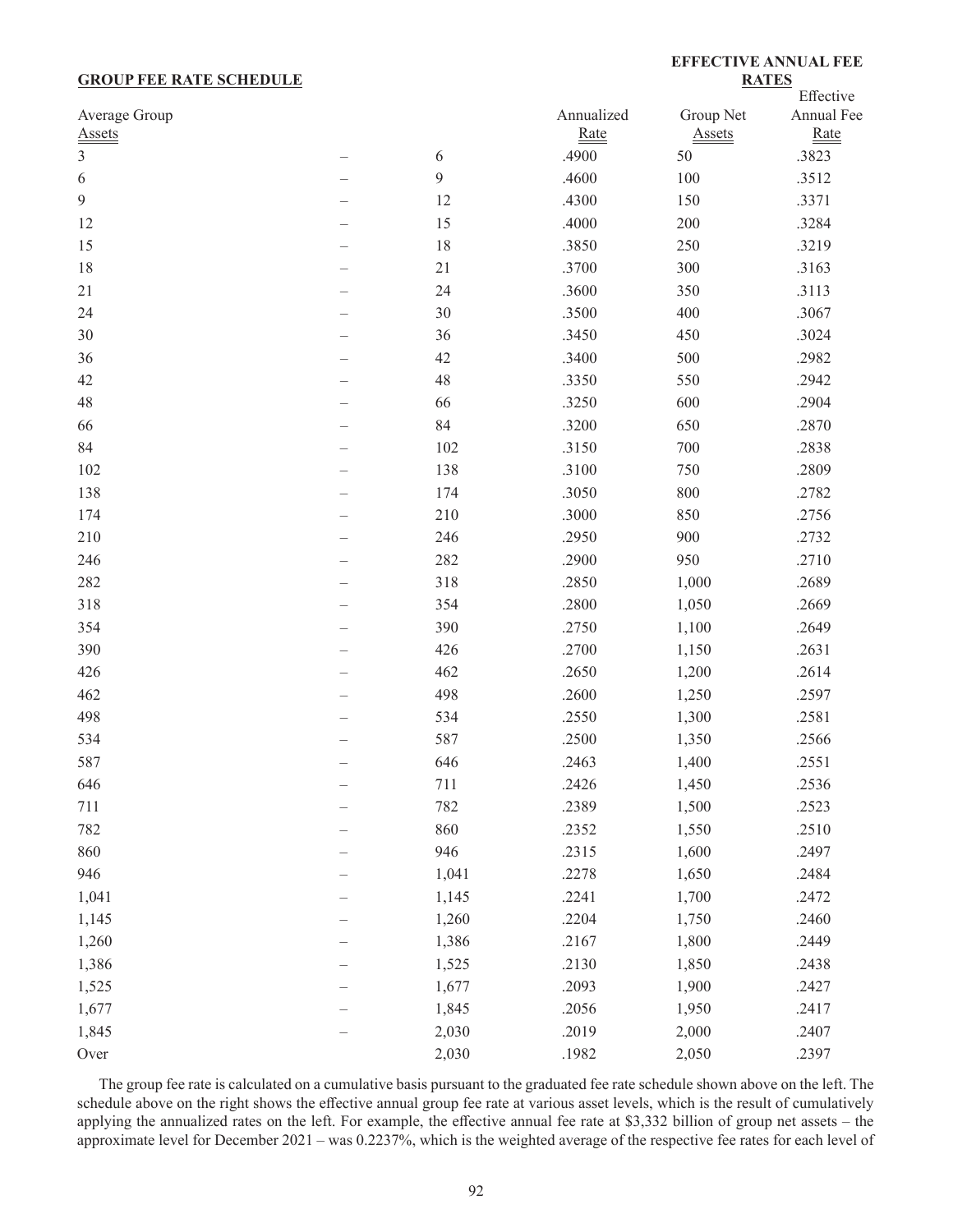group net assets up to \$3,332 billion.

The individual fund fee rate for each of VIP Contrafund Portfolio<sup>SM</sup>, VIP Dynamic Capital Appreciation Portfolio, VIP Emerging Markets Portfolio, VIP Equity-Income PortfolioSM, VIP Floating Rate High Income Portfolio, VIP Growth & Income Portfolio, VIP Growth Opportunities Portfolio, VIP Growth Portfolio, VIP High Income Portfolio, VIP International Capital Appreciation Portfolio, VIP Mid Cap Portfolio, VIP Overseas Portfolio, VIP Value Portfolio, and VIP Value Strategies Portfolio is set forth in the following table. Based on the average group net assets for December 2021, a fund's annual management fee rate would be calculated as follows:

| Fund                                      | Group Fee Rate |        | Individual Fund Fee Rate |     | <b>Management Fee Rate</b> |
|-------------------------------------------|----------------|--------|--------------------------|-----|----------------------------|
| VIP Contrafund <sup>SM</sup> Portfolio    | 0.2237%        | $^{+}$ | $0.3000\%$               | $=$ | 0.5237%                    |
| VIP Dynamic Capital                       |                |        |                          |     |                            |
| Appreciation Portfolio                    | 0.2237%        | $^{+}$ | $0.3000\%$               | $=$ | 0.5237%                    |
| VIP Emerging Markets Portfolio            | 0.2237%        | $^{+}$ | $0.5500\%$               | $=$ | 0.7737%                    |
| VIP Equity-Income Portfolio <sup>SM</sup> | 0.2237%        | $^{+}$ | $0.2000\%$               | $=$ | 0.4237%                    |
| VIP Floating Rate High Income             |                |        |                          |     |                            |
| Portfolio                                 | $0.0964\%$     | $^{+}$ | $0.4500\%$               | $=$ | $0.5464\%$                 |
| VIP Growth & Income Portfolio             | 0.2237%        | $^{+}$ | $0.2000\%$               | $=$ | 0.4237%                    |
| VIP Growth Opportunities                  |                |        |                          |     |                            |
| Portfolio                                 | 0.2237%        | $^{+}$ | $0.3000\%$               | $=$ | 0.5237%                    |
| VIP Growth Portfolio                      | 0.2237%        | $^{+}$ | $0.3000\%$               | $=$ | 0.5237%                    |
| VIP High Income Portfolio                 | $0.0964\%$     | $^{+}$ | $0.4500\%$               | $=$ | 0.5464%                    |
| VIP International Capital                 |                |        |                          |     |                            |
| Appreciation Portfolio                    | $0.2237\%$     | $^{+}$ | $0.4500\%$               | $=$ | $0.6737\%$                 |
| VIP Mid Cap Portfolio                     | $0.2237\%$     | $^{+}$ | $0.3000\%$               | $=$ | 0.5237%                    |
| VIP Overseas Portfolio                    | 0.2237%        | $^{+}$ | 0.4240%                  | $=$ | $0.6477\%$                 |
| VIP Value Portfolio                       | 0.2237%        | $^{+}$ | $0.3000\%$               | $=$ | 0.5237%                    |
| VIP Value Strategies Portfolio            | 0.2237%        | $^{+}$ | $0.3000\%$               | $=$ | 0.5237%                    |

The individual fund fee rate for VIP Stock Selector All Cap Portfolio is set forth in the following table. Based on the average group net assets for December 2021, a fund's annual basic fee rate would be calculated as follows:

| Fund                       | Group Fee Rate | Individual Fund Fee Rate |         | Basic Fee Rate |
|----------------------------|----------------|--------------------------|---------|----------------|
| VIP Stock Selector All Cap |                |                          |         |                |
| Portfolio                  | 0.2237%        | $0.3000\%$               | $=$ $-$ | 0.5237%        |

One-twelfth of the basic fee rate or the management fee rate, as applicable, is applied to the fund's average net assets for the month, giving a dollar amount which is the fee for that month.

**Computing the Performance Adjustment.** The basic fee for the following fund is subject to upward or downward adjustment, depending upon whether, and to what extent, the fund's investment performance for the performance period exceeds, or is exceeded by, the record of the designated index over the same period. The performance period will commence with the first day of the first full month following the commencement of operations of the Investor Class, a class of shares of the fund not offered through this SAI. During the first eleven months of the performance period Investor Class, there will be no performance adjustment. Starting with the twelfth month of the performance period, the performance adjustment will take effect. The performance period consists of the most recent month plus the previous 35 months. The performance comparison is made at the end of each month.

Fund Performance Adjustment Index

VIP Stock Selector All Cap Portfolio<sup>(1)</sup> MSCI U.S. Investable Market 2500 Index

(1) The performance period for the fund commenced on November 1, 2021. Starting with the twelfth month, the performance adjustment takes effect. Each month subsequent to the twelfth month, a new month is added to the performance period until the performance period includes 36 months. Thereafter, the performance period consists of the most recent month plus the previous 35 months.

If the Trustees determine that another index is appropriate for VIP Stock Selector All Cap Portfolio, they may designate a successor index to be substituted, when permitted by applicable law.

For the purposes of calculating the performance adjustment for VIP Stock Selector All Cap Portfolio, the fund's investment performance will be based on the performance of Investor Class, a class of shares of the fund not offered through this SAI. To the extent that other classes of VIP Stock Selector All Cap Portfolio have higher expenses, this could result in those classes bearing a larger positive performance adjustment and smaller negative performance adjustment than would be the case if each class's own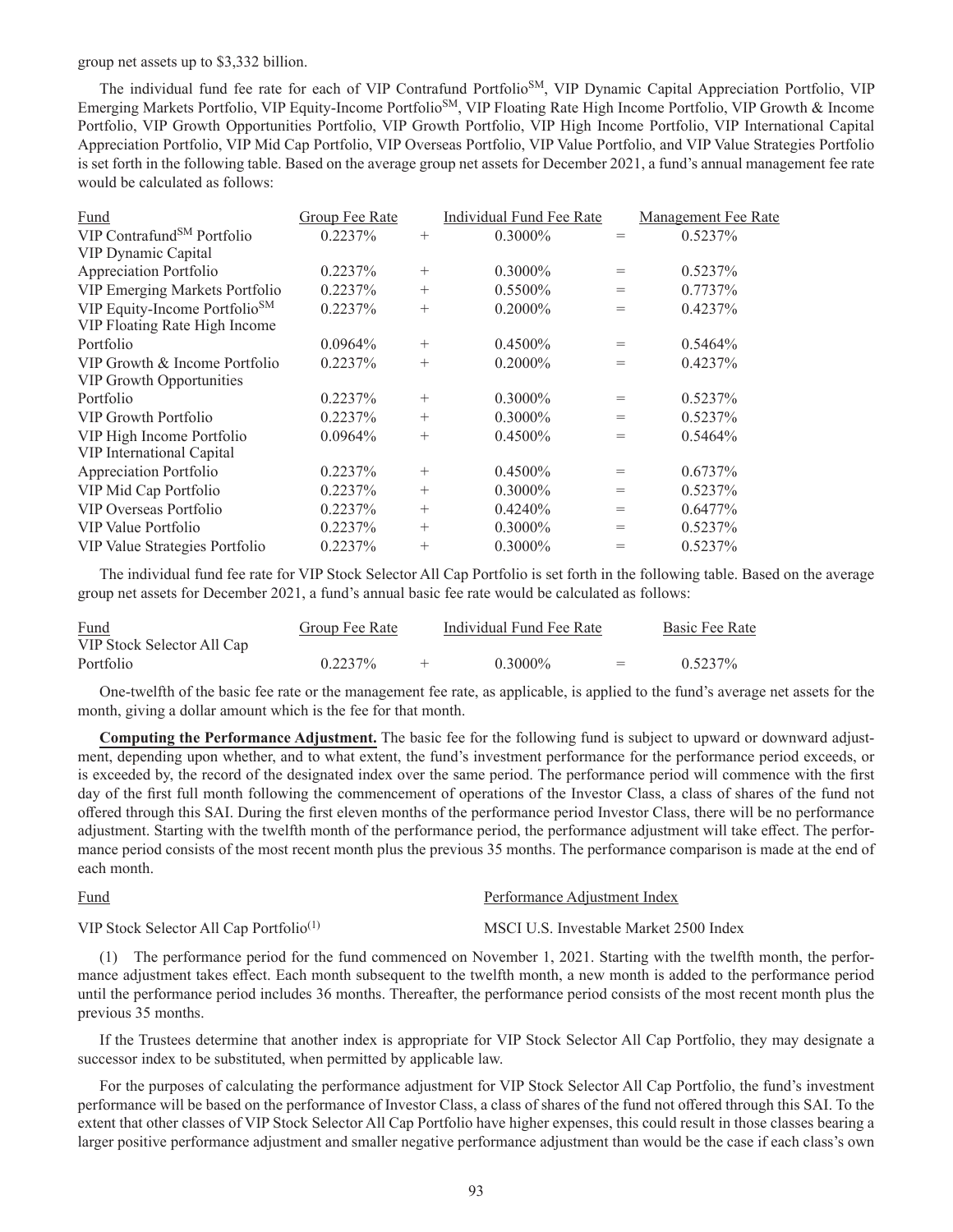performance were considered.

For VIP Stock Selector All Cap Portfolio, each percentage point of difference, calculated to the nearest 0.01% (up to a maximum difference of  $\pm 10.00$ , is multiplied by a performance adjustment rate of 0.02%. The maximum annualized performance adjustment rate is ±0.20% of a fund's average net assets over the performance period.

One twelfth (1/12) of this rate is then applied to the fund's average net assets over the performance period, giving a dollar amount which will be added to (or subtracted from) the basic fee.

The performance of a fund or class, as applicable, is calculated based on change in NAV. For purposes of calculating the performance adjustment, any dividends or capital gain distributions paid by the fund or class are treated as if reinvested in that fund's or class's shares at the NAV as of the record date for payment.

The record of an index is based on change in value and is adjusted for any cash distributions from the companies whose securities compose the index. Because the adjustment to the basic fee is based on a fund's performance compared to the investment record of the index, the controlling factor is not whether the fund's performance is up or down per se, but whether it is up or down more or less than the record of the designated performance adjustment index. Moreover, the comparative investment performance of the fund is based solely on the relevant performance period without regard to the cumulative performance over a longer or shorter period of time.

The following table shows the amount of management fees paid by a fund for the past three fiscal years to its current manager and prior affiliated manager(s), if any, and the amount of negative or positive performance adjustments to the management fees paid. The total management fees paid includes the amount of any performance adjustment.

|                                            |                     |             | Management                |
|--------------------------------------------|---------------------|-------------|---------------------------|
|                                            | <b>Fiscal Years</b> |             | Fees                      |
|                                            | Ended               | Performance | Paid to                   |
| Fund                                       | December 31         | Adjustment  | <b>Investment Adviser</b> |
| VIP Contrafund <sup>SM</sup> Portfolio     | 2021                | \$          | \$<br>120,891,270         |
|                                            | 2020                | \$          | \$<br>99,946,199          |
|                                            | 2019                | \$          | \$<br>95,002,508          |
| VIP Disciplined Small Cap Portfolio        | 2021                | \$          | \$<br>1,777,635           |
|                                            | 2020                | \$          | \$<br>1,001,750           |
|                                            | 2019                | \$          | \$<br>1,194,827           |
| VIP Dynamic Capital Appreciation Portfolio | 2021                | \$          | \$<br>1,221,670           |
|                                            | 2020                | \$          | \$<br>899,323             |
|                                            | 2019                | \$          | \$<br>845,917             |
| VIP Emerging Markets Portfolio             | 2021                | \$          | \$<br>9,598,926           |
|                                            | 2020                | \$          | \$<br>5,975,506           |
|                                            | 2019                | \$          | \$<br>3,524,256           |
| VIP Equity-Income Portfolio <sup>SM</sup>  | 2021                | \$          | \$<br>25,908,370          |
|                                            | 2020                | \$          | \$<br>20,946,747          |
|                                            | 2019                | \$          | \$<br>22,278,043          |
| VIP Floating Rate High Income Portfolio    | 2021                | \$          | \$<br>1,106,242           |
|                                            | 2020                | \$          | \$<br>1,021,388           |
|                                            | 2019                | \$          | \$<br>1,450,066           |
| VIP Growth & Income Portfolio              | 2021                | \$          | \$<br>8,160,025           |
|                                            | 2020                | \$          | \$<br>6,261,323           |
|                                            | 2019                | \$          | \$<br>6,284,098           |
| VIP Growth Opportunities Portfolio         | 2021                | \$          | \$<br>17,291,087          |
|                                            | 2020                | \$          | \$<br>10,753,142          |
|                                            | 2019                | \$          | \$<br>7,012,279           |
| VIP Growth Portfolio                       | 2021                | \$          | \$<br>45,494,015          |
|                                            | 2020                | \$          | \$<br>34,698,224          |
|                                            | 2019                | \$          | \$<br>29,745,610          |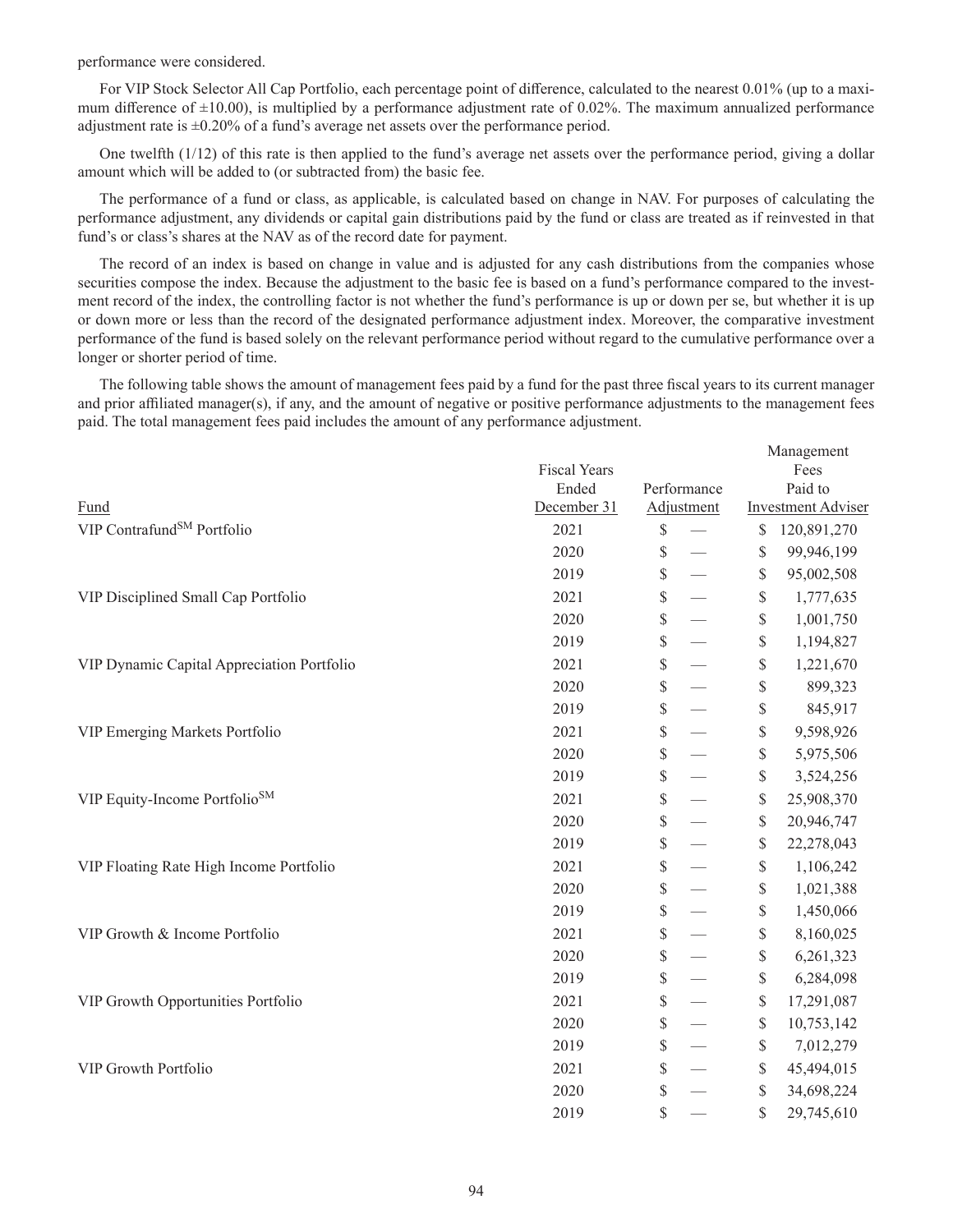|                                                     |                     |                        |              | Management                |
|-----------------------------------------------------|---------------------|------------------------|--------------|---------------------------|
|                                                     | <b>Fiscal Years</b> |                        |              | Fees                      |
|                                                     | Ended               | Performance            |              | Paid to                   |
| Fund                                                | December 31         | Adjustment             |              | <b>Investment Adviser</b> |
| VIP High Income Portfolio                           | 2021                | \$                     | $\mathbb{S}$ | 5,362,477                 |
|                                                     | 2020                | \$                     | \$           | 5,123,582                 |
|                                                     | 2019                | \$                     | \$           | 5,501,559                 |
| VIP Index 500 Portfolio                             | 2021                | \$                     | \$           | 5,236,553                 |
|                                                     | 2020                | \$                     | \$           | 3,936,929                 |
|                                                     | 2019                | \$                     | \$           | 3,755,814                 |
| VIP International Capital Appreciation Portfolio    | 2021                | \$                     | $\mathbb{S}$ | 4,038,347                 |
|                                                     | 2020                | \$                     | \$           | 3,447,253                 |
|                                                     | 2019                | \$                     | $\$$         | 2,398,211                 |
| VIP Mid Cap Portfolio                               | 2021                | \$                     | \$           | 43,104,256                |
|                                                     | 2020                | \$                     | \$           | 34,210,030                |
|                                                     | 2019                | \$                     | $\mathbb S$  | 39,249,337                |
| VIP Overseas Portfolio                              | 2021                | \$                     | $\mathbb{S}$ | 12,777,251                |
|                                                     | 2020                | \$                     | \$           | 10,551,808                |
|                                                     | 2019                | \$                     | \$           | 10,313,151                |
| VIP Stock Selector All Cap Portfolio <sup>(1)</sup> | 2021                | \$<br>$\boldsymbol{0}$ | \$           | 6,015,659                 |
|                                                     | 2020                |                        |              |                           |
|                                                     | 2019                |                        |              |                           |
| VIP Value Portfolio                                 | 2021                | \$                     | $\mathbb{S}$ | 2,270,051                 |
|                                                     | 2020                | \$                     | \$           | 1,489,395                 |
|                                                     | 2019                | \$                     | \$           | 1,685,374                 |
| VIP Value Strategies Portfolio                      | 2021                | \$                     | \$           | 3,626,091                 |
|                                                     | 2020                | \$                     | \$           | 1,959,190                 |
|                                                     | 2019                | \$                     | \$           | 2,127,736                 |
|                                                     |                     |                        |              |                           |

#### (1) Fund commenced operations on October 21, 2021.

FMR may, from time to time, voluntarily reimburse all or a portion of a fund's or, in the case of a multiple class fund, a class's operating expenses. FMR retains the ability to be repaid for these expense reimbursements in the amount that expenses fall below the limit prior to the end of the fiscal year.

Expense reimbursements will increase returns and yield, and repayment of the reimbursement will decrease returns and yield.

**Sub-Advisers – FMR UK, FMR H.K., and FMR Japan.** On behalf of VIP ContrafundSM Portfolio, VIP Dynamic Capital Appreciation Portfolio, VIP Emerging Markets Portfolio, VIP Equity-Income PortfolioSM, VIP Floating Rate High Income Portfolio, VIP Growth & Income Portfolio, VIP Growth Opportunities Portfolio, VIP Growth Portfolio, VIP High Income Portfolio, VIP International Capital Appreciation Portfolio, VIP Mid Cap Portfolio, VIP Overseas Portfolio, VIP Stock Selector All Cap Portfolio, VIP Value Portfolio, and VIP Value Strategies Portfolio, FMR has entered into sub-advisory agreements with FMR H.K. and FMR Japan. On behalf of VIP Contrafund<sup>SM</sup> Portfolio, VIP Dynamic Capital Appreciation Portfolio, VIP Emerging Markets Portfolio, VIP Equity-Income PortfolioSM, VIP Floating Rate High Income Portfolio, VIP Growth & Income Portfolio, VIP Growth Opportunities Portfolio, VIP Growth Portfolio, VIP High Income Portfolio, VIP International Capital Appreciation Portfolio, VIP Mid Cap Portfolio, VIP Overseas Portfolio, VIP Stock Selector All Cap Portfolio, VIP Value Portfolio, and VIP Value Strategies Portfolio, FMR has entered into a sub-advisory agreement with FMR UK. Pursuant to the sub-advisory agreements, FMR may receive from the sub-advisers investment research and advice on issuers outside the United States (non-discretionary services) and FMR may grant the sub-advisers investment management authority and the authority to buy and sell securities if FMR believes it would be beneficial to the fund (discretionary services). FMR, and not the fund, pays the sub-advisers.

**Sub-Advisers – FIA, FIA(UK), and FIJ.**On behalf of VIP Emerging Markets Portfolio, VIP International Capital Appreciation Portfolio, and VIP Overseas Portfolio, FMR has entered into a sub-advisory agreement with FIA, and FIA, in turn, has entered into a sub-advisory agreement with FIA(UK). On behalf of VIP Emerging Markets Portfolio and VIP Overseas Portfolio, FIA, in turn, has entered into a sub-advisory agreement with FIJ. Pursuant to the sub-advisory agreements, FMR may receive from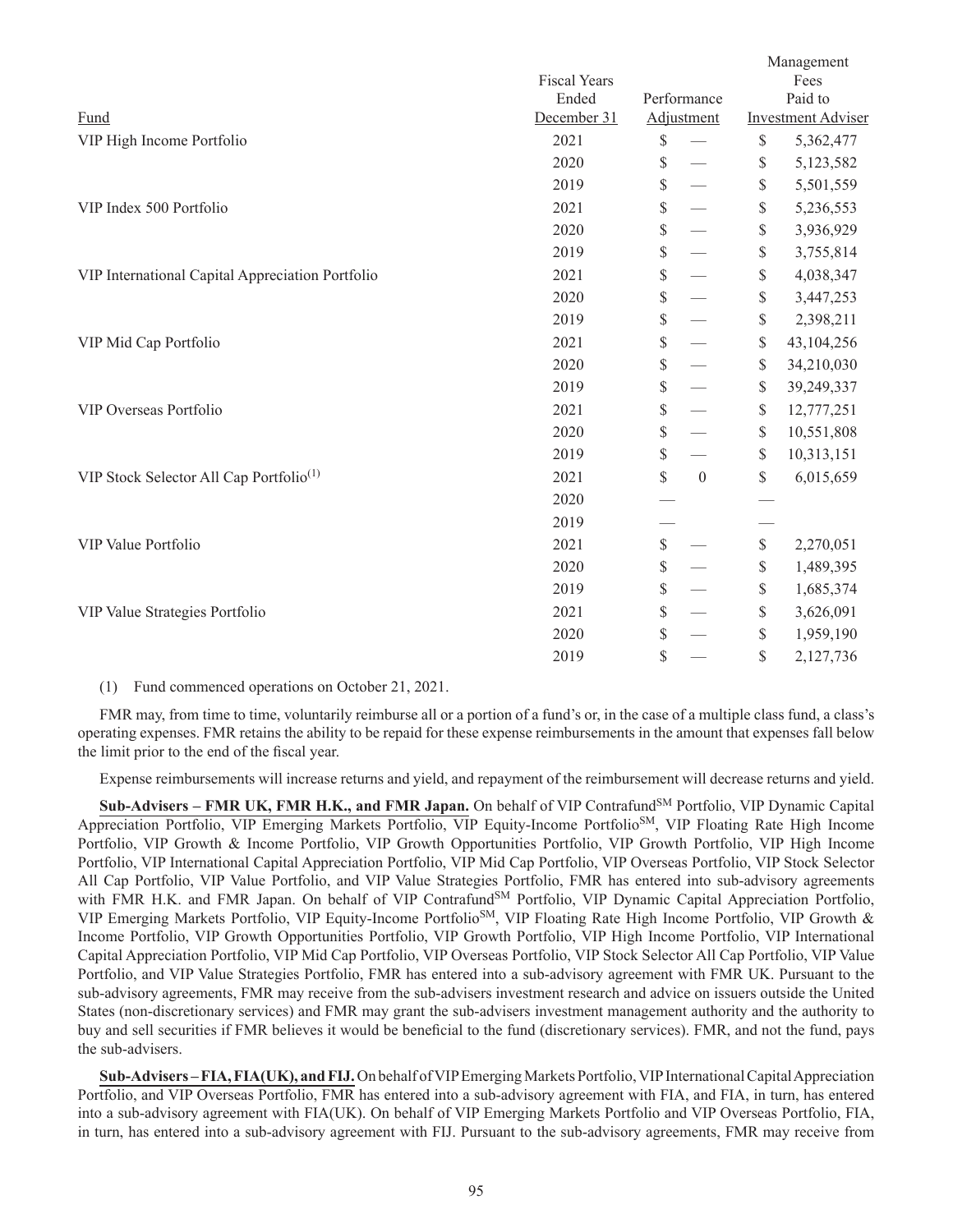the sub-advisers investment research and advice on issuers outside the United States (non-discretionary services) and FMR may grant the sub-advisers investment management authority and the authority to buy and sell securities if FMR believes it would be beneficial to the fund (discretionary services). FMR and FIA, and not the fund, pay the sub-advisers.

**Sub-Adviser – Geode.** VIP Index 500 Portfolio and FMR have entered into a sub-advisory agreement with Geode. Pursuant to the sub-advisory agreement, FMR has granted Geode investment management authority as well as the authority to buy and sell securities.

Under the terms of the sub-advisory agreement, for providing investment management services to VIP Index 500 Portfolio, FMR, and not the fund, pays Geode fees at an annual rate of 0.0065% of the average net assets of the fund.

VIP Disciplined Small Cap Portfolio and FMR previously entered into a sub-advisory agreement with Geode. Pursuant to the sub-advisory agreement, FMR granted Geode investment management authority as well as the authority to buy and sell securities. FMR and Geode agreed to terminate the sub-advisory agreement effective on or about March 18, 2022.

The following table shows the amount of sub-advisory fees paid by FMR, on behalf of a fund, to Geode for the past three fiscal years.

|                                                    |                     | Sub-Advisory            |
|----------------------------------------------------|---------------------|-------------------------|
|                                                    | <b>Fiscal Years</b> | Fees Paid by            |
|                                                    | Ended               | Investment              |
| Fund                                               | December 31         | Adviser                 |
| VIP Disciplined Small Cap Portfolio <sup>(1)</sup> | 2021                | 888,798<br>S.           |
|                                                    | 2020                | 500,936<br>S.           |
|                                                    | 2019                | 597,536<br>S.           |
| VIP Index 500 Portfolio                            | (2)<br>2021         | 788,555<br>S.           |
|                                                    | (3)<br>2020         | 644,244<br><sup>S</sup> |
|                                                    | 2019                | 626,089<br>S.           |

(1) The sub-advisory agreement with Geode terminated on or about March 18, 2022.

(2) On August 1, 2021, FMR reduced the sub-advisory fee rate paid to Geode from 0.0070% to 0.0065%.

(3) On October 1, 2020, FMR reduced the sub-advisory fee rate paid to Geode from 0.0075% to 0.0070%.

Asher Anolic is co-manager of VIP Dynamic Capital Appreciation Portfolio and receives compensation for those services. Jason Weiner is co-manager of VIP Dynamic Capital Appreciation Portfolio and receives compensation for those services. Sam Polyak is the portfolio manager of VIP Emerging Markets Portfolio and receives compensation for those services. Matthew Fruhan is the portfolio manager of VIP Growth & Income Portfolio and receives compensation for those services. Kyle Weaver is the portfolio manager of VIP Growth Opportunities Portfolio and receives compensation for those services. Sammy Simnegar is the portfolio manager of VIP International Capital Appreciation Portfolio and receives compensation for those services. Vincent Montemaggiore is the portfolio manager of VIP Overseas Portfolio and receives compensation for those services. Matthew Friedman is the portfolio manager of VIP Value Strategies Portfolio and receives compensation for those services. As of December 31, 2021, portfolio manager compensation generally consists of a fixed base salary determined periodically (typically annually), a bonus, and in certain cases, participation in several types of equity-based compensation plans. A portion of each portfolio manager's compensation may be deferred based on criteria established by FMR or at the election of the portfolio manager.

Each portfolio manager's base salary is determined by level of responsibility and tenure at FMR or its affiliates. The primary components of each portfolio manager's bonus are based on (i) the pre-tax investment performance of the portfolio manager's fund(s), account(s), and lead account(s) measured against a benchmark index and within a defined peer group assigned to each fund, account, or lead account, and (ii) the investment performance of other FMR equity funds and accounts. The pre-tax investment performance of each portfolio manager's fund(s), account(s), and lead account(s) is weighted according to the portfolio manager's tenure on those fund(s), account(s), and lead account(s) and the average asset size of those fund(s), account(s), and lead account(s) over the portfolio manager's tenure. Each component is calculated separately over the portfolio manager's tenure on those fund(s), account(s), and lead account(s) over a measurement period that initially is contemporaneous with the portfolio manager's tenure, but that eventually encompasses rolling periods of up to five years for the comparison to a benchmark index and rolling periods of up to three years for the comparison to a peer group. A smaller, subjective component of each portfolio manager's bonus is based on the portfolio manager's overall contribution to management of FMR. The portion of each portfolio manager's bonus that is linked to the investment performance of each portfolio manager's fund is based on the lead account's pre-tax investment performance measured against the benchmark index identified below for the fund, and the lead account's pretax investment performance within the peer group(s) identified below for the fund. Another component of Mr. Montemaggiore's bonus is based on the pre-tax investment performance of the portion of the fund's assets the portfolio manager manages measured against the MSCI EAFE Index (net MA tax), and the pre-tax investment performance of the portion of the fund's assets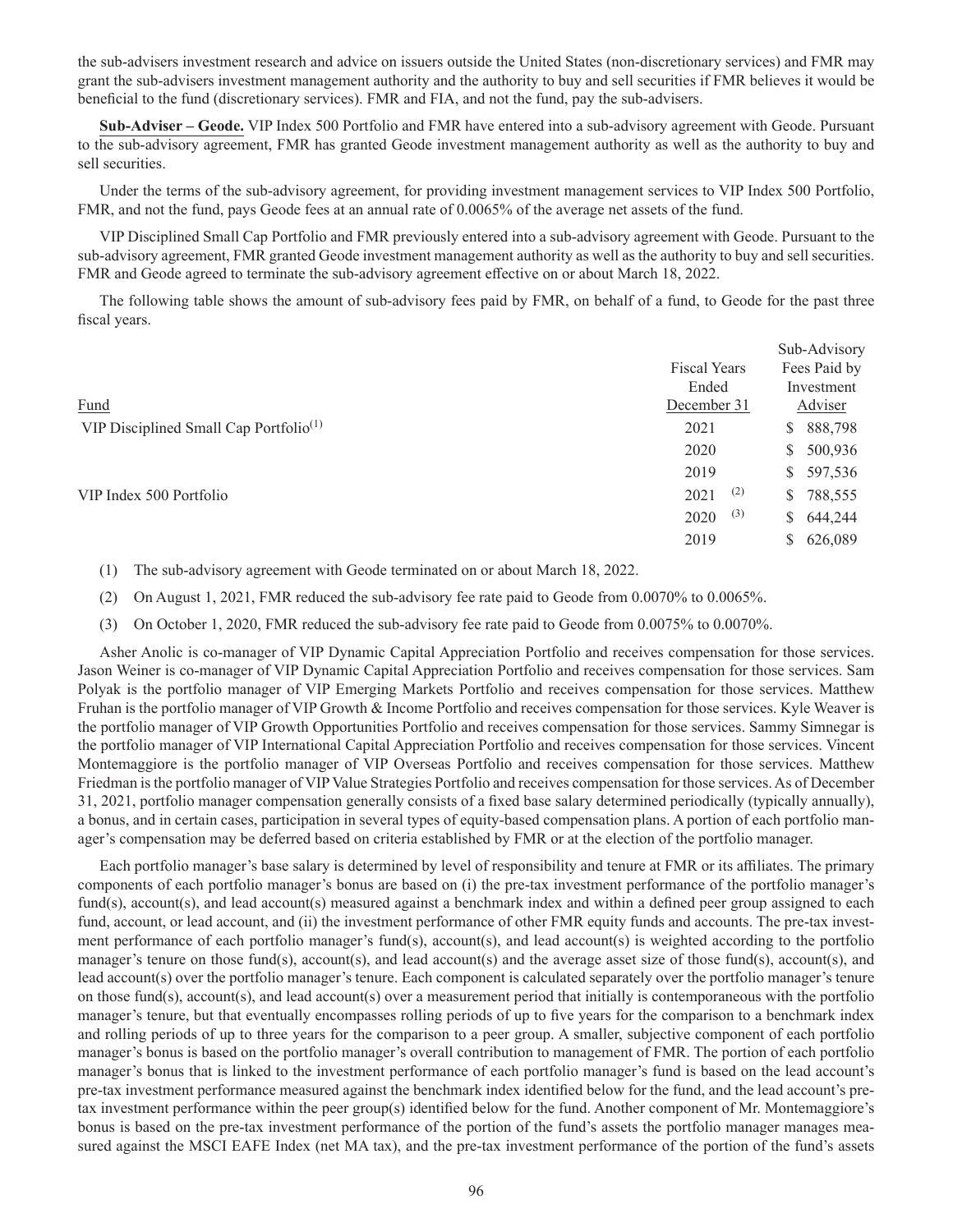the portfolio manager manages (based on the performance of the fund's Initial Class) within the Morningstar® Foreign Large Blend Category. Another component of Mr. Simes' bonus is based on the pre-tax investment performance of the portion of the lead account's assets the portfolio manager manages measured against the MSCI U.S. IM Materials Index. Another component of Mr. Simmons' bonus is based on the pre-tax investment performance of the portion of the lead account's assets the portfolio manager manages measured against the MSCI U.S. IM Utilities Index. Another component of Mr. Sorel's bonus is based on the pre-tax investment performance of the portion of the lead account's assets the portfolio manager manages measured against the MSCI U.S. IM Financials Index. Each portfolio manager also is compensated under equity-based compensation plans linked to increases or decreases in the net asset value of the stock of FMR LLC, FMR's parent company. FMR LLC is a diverse financial services company engaged in various activities that include fund management, brokerage, retirement, and employer administrative services.

Fund / Benchmark Index / Peer Group(s)

VIP Dynamic Capital Appreciation Portfolio / S&P 500® Index / Morningstar® Large Growth; Large Value; Large Blend; Mid-Cap Growth; Mid-Cap Value; and Mid-Cap Blend Categories

VIP Emerging Markets Portfolio / MSCI Emerging Markets Index (net MA tax) / Morningstar® Diversified Emerging Markets Category

VIP Growth & Income Portfolio / S&P 500<sup>®</sup> Index / Lipper<sup>SM</sup> Growth & Income Funds

VIP Growth Opportunities Portfolio / Russell 1000® Growth Index / Morningstar® Large Growth Category

VIP International Capital Appreciation Portfolio / MSCI ACWI (All Country World Index) ex USA Index (net MA tax) / Morningstar® Foreign Large Growth; Foreign Large Value; and Foreign Large Blend Categories

VIP Overseas Portfolio / MSCI EAFE Index (net MA tax) / Morningstar® Foreign Large Blend Category

VIP Value Strategies Portfolio / Russell Midcap® Value Index / Morningstar® Mid-Cap Value Category

Asher Anolic is co-manager of VIP Growth Portfolio and receives compensation for those services. Jason Weiner is comanager of VIP Growth Portfolio and receives compensation for those services. Tom Allen is co-manager of VIP Mid Cap Portfolio and receives compensation for those services. Daniel Sherwood is co-manager of VIP Mid Cap Portfolio and receives compensation for those services. Matthew Friedman is the portfolio manager of VIP Value Portfolio and receives compensation for those services. As of December 31, 2021, portfolio manager compensation generally consists of a fixed base salary determined periodically (typically annually), a bonus, and in certain cases, participation in several types of equity-based compensation plans. A portion of each portfolio manager's compensation may be deferred based on criteria established by FMR or at the election of the portfolio manager.

Each portfolio manager's base salary is determined by level of responsibility and tenure at FMR or its affiliates. The primary components of each portfolio manager's bonus are based on (i) the pre-tax investment performance of the portfolio manager's fund(s) and account(s) measured against a benchmark index and within a defined peer group assigned to each fund or account, and (ii) the investment performance of other FMR equity funds and accounts. The pre-tax investment performance of each portfolio manager's fund(s) and account(s) is weighted according to the portfolio manager's tenure on those fund(s) and account(s) and the average asset size of those fund(s) and account(s) over the portfolio manager's tenure. Each component is calculated separately over the portfolio manager's tenure on those fund(s) and account(s) over a measurement period that initially is contemporaneous with the portfolio manager's tenure, but that eventually encompasses rolling periods of up to five years for the comparison to a benchmark index and rolling periods of up to three years for the comparison to a peer group. A smaller, subjective component of each portfolio manager's bonus is based on the portfolio manager's overall contribution to management of FMR. The portion of each portfolio manager's bonus that is linked to the investment performance of each portfolio manager's fund is based on the fund's pre-tax investment performance measured against the benchmark index identified below for the fund, and the fund's pretax investment performance (based on the performance of the fund's Initial Class) within the peer group(s) identified below for the fund. Each portfolio manager also is compensated under equity-based compensation plans linked to increases or decreases in the net asset value of the stock of FMR LLC, FMR's parent company. FMR LLC is a diverse financial services company engaged in various activities that include fund management, brokerage, retirement, and employer administrative services.

Fund / Benchmark Index / Peer Group(s)

VIP Growth Portfolio / Russell 3000® Growth Index / Morningstar® Large Growth and Mid-Cap Growth Categories

VIP Mid Cap Portfolio / S&P MidCap 400® Index / Morningstar® Mid-Cap Blend Category

VIP Value Portfolio / Russell 3000® Value Index / Morningstar® Large Value and Mid-Cap Value Categories

Ramona Persaud is the portfolio manager of VIP Equity-Income Portfolio<sup>SM</sup> and receives compensation for those services. As of December 31, 2021, portfolio manager compensation generally consists of a fixed base salary determined periodically (typically annually), a bonus, and in certain cases, participation in several types of equity-based compensation plans. A portion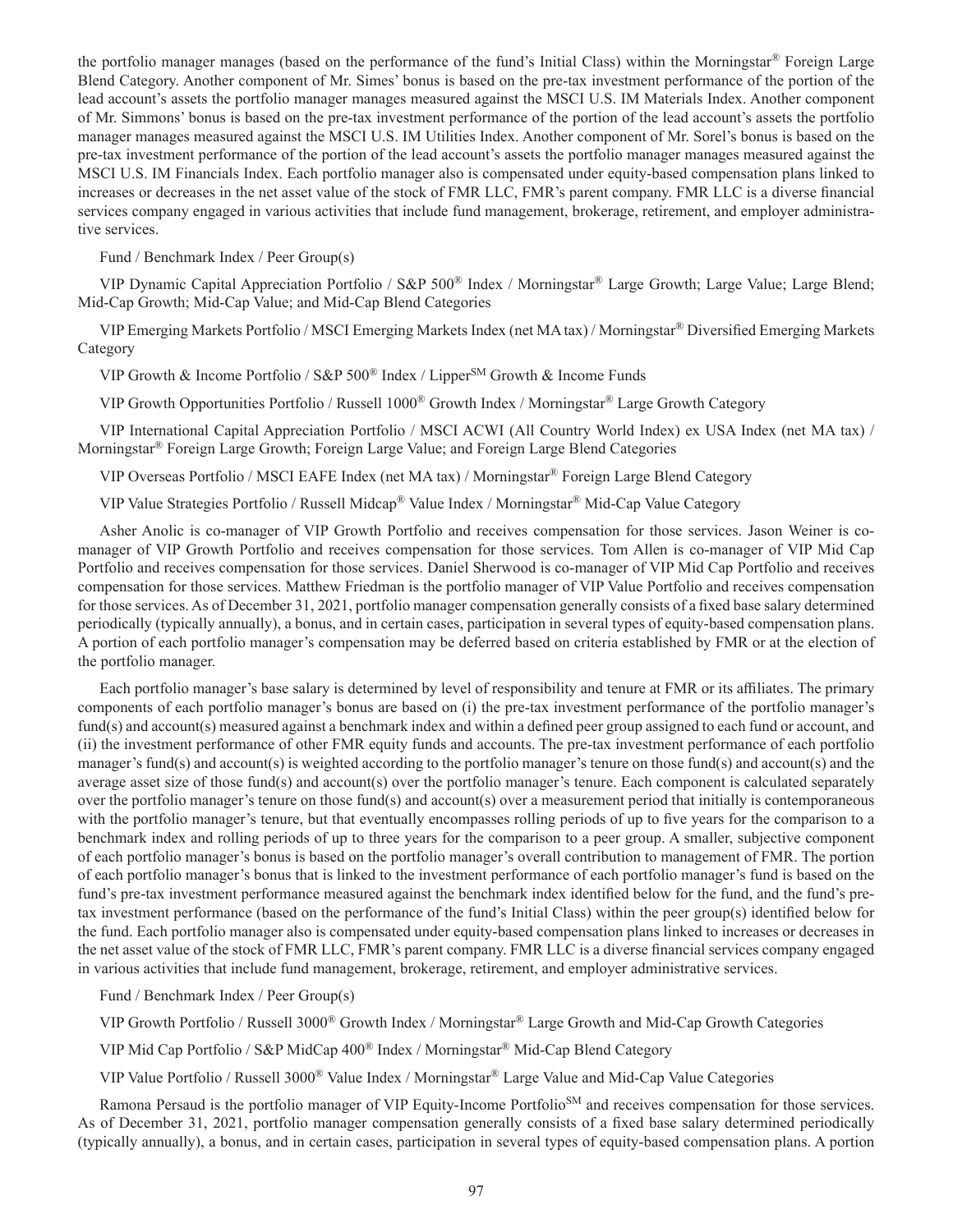of the portfolio manager's compensation may be deferred based on criteria established by FMR or at the election of the portfolio manager.

The portfolio manager's base salary is determined by level of responsibility and tenure at FMR or its affiliates. The primary components of the portfolio manager's bonus are based on (i) the pre-tax investment performance of the portfolio manager's fund(s), account(s), and lead account(s) measured against a benchmark index and within a defined peer group assigned to each fund, account, or lead account, and (ii) the investment performance of other FMR equity funds and accounts. The pre-tax investment performance of the portfolio manager's fund(s), account(s), and lead account(s) is weighted according to the portfolio manager's tenure on those fund(s), account(s), and lead account(s) and the average asset size of those fund(s), account(s), and lead account(s) over the portfolio manager's tenure. Each component is calculated separately over the portfolio manager's tenure on those fund(s), account(s), and lead account(s) over a measurement period that initially is contemporaneous with the portfolio manager's tenure, but that eventually encompasses rolling periods of up to five years for the comparison to a benchmark index and rolling periods of up to five years for the comparison to a peer group. A smaller, subjective component of the portfolio manager's bonus is based on the portfolio manager's overall contribution to management of FMR. The portion of the portfolio manager's bonus that is linked to the investment performance of VIP Equity-Income Portfolio<sup>SM</sup> is based on the lead account's pre-tax investment performance measured against the Russell 3000® Value Index, and the lead account's pre-tax investment performance within the Lipper<sup>SM</sup> Equity Income Funds. The portfolio manager also is compensated under equity-based compensation plans linked to increases or decreases in the net asset value of the stock of FMR LLC, FMR's parent company. FMR LLC is a diverse financial services company engaged in various activities that include fund management, brokerage, retirement, and employer administrative services.

Eric Mollenhauer is co-manager of VIP Floating Rate High Income Portfolio and receives compensation for those services. Kevin Nielsen is co-manager of VIP Floating Rate High Income Portfolio and receives compensation for those services. As of December 31, 2021, portfolio manager compensation generally consists of a fixed base salary determined periodically (typically annually), a bonus, and in certain cases, participation in several types of equity-based compensation plans. A portion of each portfolio manager's compensation may be deferred based on criteria established by FMR or at the election of the portfolio manager.

Each portfolio manager's base salary is determined by level of responsibility and tenure at FMR or its affiliates. The primary components of each portfolio manager's bonus are based on (i) the pre-tax investment performance of the portfolio manager's fund(s) and account(s) measured against a benchmark index or within a defined peer group assigned to each fund or account, and (ii) the investment performance of other FMR high yield funds and accounts. The pre-tax investment performance of each portfolio manager's fund(s) and account(s) is weighted according to the portfolio manager's tenure on those fund(s) and account(s) and the average asset size of those fund(s) and account(s) over the portfolio manager's tenure. Each component is calculated separately over the portfolio manager's tenure on those fund(s) and account(s) over a measurement period that initially is contemporaneous with the portfolio manager's tenure, but that eventually encompasses rolling periods of up to five years for the comparison to a benchmark index or a peer group. A smaller, subjective component of each portfolio manager's bonus is based on the portfolio manager's overall contribution to management of FMR. The portion of each portfolio manager's bonus that is linked to the investment performance of VIP Floating Rate High Income Portfolio is based on the fund's pre-tax investment performance (based on the performance of the fund's Initial Class) within the LipperSM Loan Participation Funds. Each portfolio manager also is compensated under equity-based compensation plans linked to increases or decreases in the net asset value of the stock of FMR LLC, FMR's parent company. FMR LLC is a diverse financial services company engaged in various activities that include fund management, brokerage, retirement, and employer administrative services.

A portfolio manager's compensation plan may give rise to potential conflicts of interest. A portfolio manager's compensation is linked to the pre-tax performance of the fund, rather than its after-tax performance. A portfolio manager's base pay tends to increase with additional and more complex responsibilities that include increased assets under management and a portion of the bonus relates to marketing efforts, which together indirectly link compensation to sales. When a portfolio manager takes over a fund or an account, the time period over which performance is measured may be adjusted to provide a transition period in which to assess the portfolio. The management of multiple funds and accounts (including proprietary accounts) may give rise to potential conflicts of interest if the funds and accounts have different objectives, benchmarks, time horizons, and fees as a portfolio manager must allocate time and investment ideas across multiple funds and accounts. In addition, a fund's trade allocation policies and procedures may give rise to conflicts of interest if the fund's orders do not get fully executed due to being aggregated with those of other accounts managed by FMR or an affiliate. A portfolio manager may execute transactions for another fund or account that may adversely impact the value of securities held by a fund. Securities selected for other funds or accounts may outperform the securities selected for the fund. Portfolio managers may be permitted to invest in the funds they manage, even if a fund is closed to new investors. Trading in personal accounts, which may give rise to potential conflicts of interest, is restricted by a fund's Code of Ethics.

Portfolio managers may receive interests in certain funds or accounts managed by FMR or one of its affiliated advisers (collectively, "Proprietary Accounts"). A conflict of interest situation is presented where a portfolio manager considers investing a client account in securities of an issuer in which FMR, its affiliates or their (or their fund clients') respective directors, officers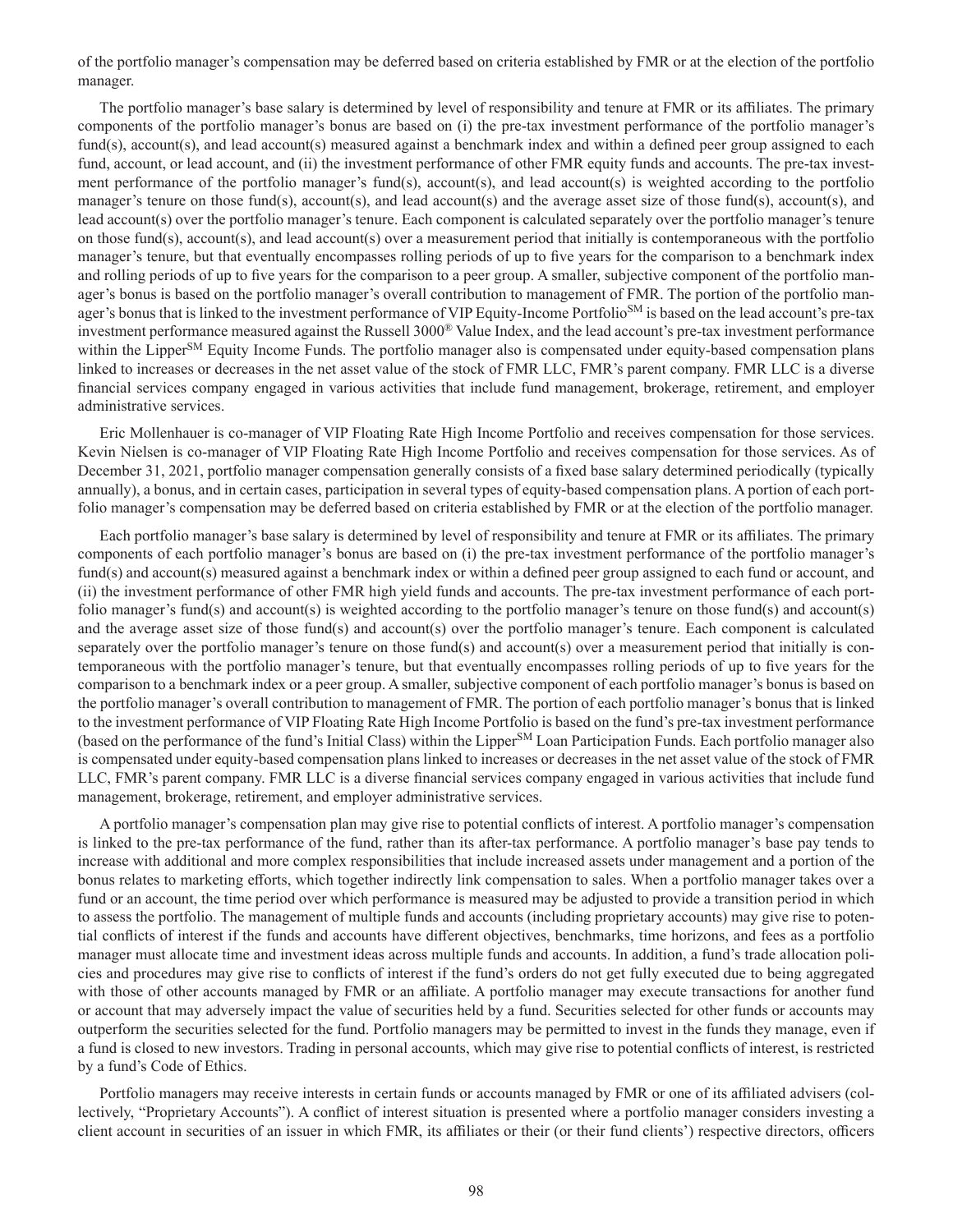or employees already hold a significant position for their own account, including positions held indirectly through Proprietary Accounts. Because the 1940 Act, as well as other applicable laws and regulations, restricts certain transactions between affiliated entities or between an advisor and its clients, client accounts managed by FMR or its affiliates, including accounts sub-advised by third parties, are, in certain circumstances, prohibited from participating in offerings of such securities (including initial public offerings and other offerings occurring before or after an issuer's initial public offering) or acquiring such securities in the secondary market. For example, ownership of a company by Proprietary Accounts has, in certain situations, resulted in restrictions on FMR's and its affiliates' client accounts' ability to acquire securities in the company's initial public offering and subsequent public offerings, private offerings, and in the secondary market, and additional restrictions could arise in the future; to the extent such client accounts acquire the relevant securities after such restrictions are subsequently lifted, the delay could affect the price at which the securities are acquired.

A conflict of interest situation is presented when FMR or its affiliates acquire, on behalf of their client accounts, securities of the same issuers whose securities are already held in Proprietary Accounts, because such investments could have the effect of increasing or supporting the value of the Proprietary Accounts. A conflict of interest situation also arises when FMR investment advisory personnel consider whether client accounts they manage should invest in an investment opportunity that they know is also being considered by an affiliate of FMR for a Proprietary Account, to the extent that not investing on behalf of such client accounts improves the ability of the Proprietary Account to take advantage of the opportunity. FMR has adopted policies and procedures and maintains a compliance program designed to help manage such actual and potential conflicts of interest.

The following table provides information relating to other accounts managed by Mr. Anolic as of December 31, 2021:

|                                                                   | Registered | Other Pooled |          |
|-------------------------------------------------------------------|------------|--------------|----------|
|                                                                   | Investment | Investment   | Other    |
|                                                                   | Companies* | Vehicles     | Accounts |
| Number of Accounts Managed                                        |            | none         |          |
| Number of Accounts Managed with Performance-Based Advisory Fees   |            | none         | none     |
| Assets Managed (in millions)                                      | \$26,765   | none         |          |
| Assets Managed with Performance-Based Advisory Fees (in millions) | 10.674     | none         | none     |

\* Includes VIP Dynamic Capital Appreciation Portfolio (\$254 (in millions) assets managed) and VIP Growth Portfolio (\$8,592 (in millions) assets managed). The amount of assets managed of the fund reflects trades and other assets as of the close of the business day prior to the fund's fiscal year-end.

As of December 31, 2021, the dollar range of shares of VIP Dynamic Capital Appreciation Portfolio beneficially owned by Mr. Anolic was none. As of December 31, 2021, the dollar range of shares of VIP Growth Portfolio beneficially owned by Mr. Anolic was none.

The following table provides information relating to other accounts managed by Mr. Weiner as of December 31, 2021:

|                                                                   | Registered   | Other Pooled |          |
|-------------------------------------------------------------------|--------------|--------------|----------|
|                                                                   | Investment   | Investment   | Other    |
|                                                                   | Companies*   | Vehicles     | Accounts |
| Number of Accounts Managed                                        | h.           | none         | none     |
| Number of Accounts Managed with Performance-Based Advisory Fees   |              | none         | none     |
| Assets Managed (in millions)                                      | 25,834<br>S. | none         | none     |
| Assets Managed with Performance-Based Advisory Fees (in millions) | 10,650       | none         | none     |
|                                                                   |              |              |          |

\* Includes VIP Dynamic Capital Appreciation Portfolio (\$254 (in millions) assets managed) and VIP Growth Portfolio (\$8,592 (in millions) assets managed). The amount of assets managed of the fund reflects trades and other assets as of the close of the business day prior to the fund's fiscal year-end.

As of December 31, 2021, the dollar range of shares of VIP Dynamic Capital Appreciation Portfolio beneficially owned by Mr. Weiner was none. As of December 31, 2021, the dollar range of shares of VIP Growth Portfolio beneficially owned by Mr. Weiner was none.

The following table provides information relating to other accounts managed by Mr. Polyak as of December 31, 2021:

|                                                                 | Registered<br>Investment | Other Pooled | Other    |
|-----------------------------------------------------------------|--------------------------|--------------|----------|
|                                                                 |                          | Investment   |          |
|                                                                 | Companies*               | Vehicles     | Accounts |
| Number of Accounts Managed                                      |                          | 10           | none     |
| Number of Accounts Managed with Performance-Based Advisory Fees |                          | none         | none     |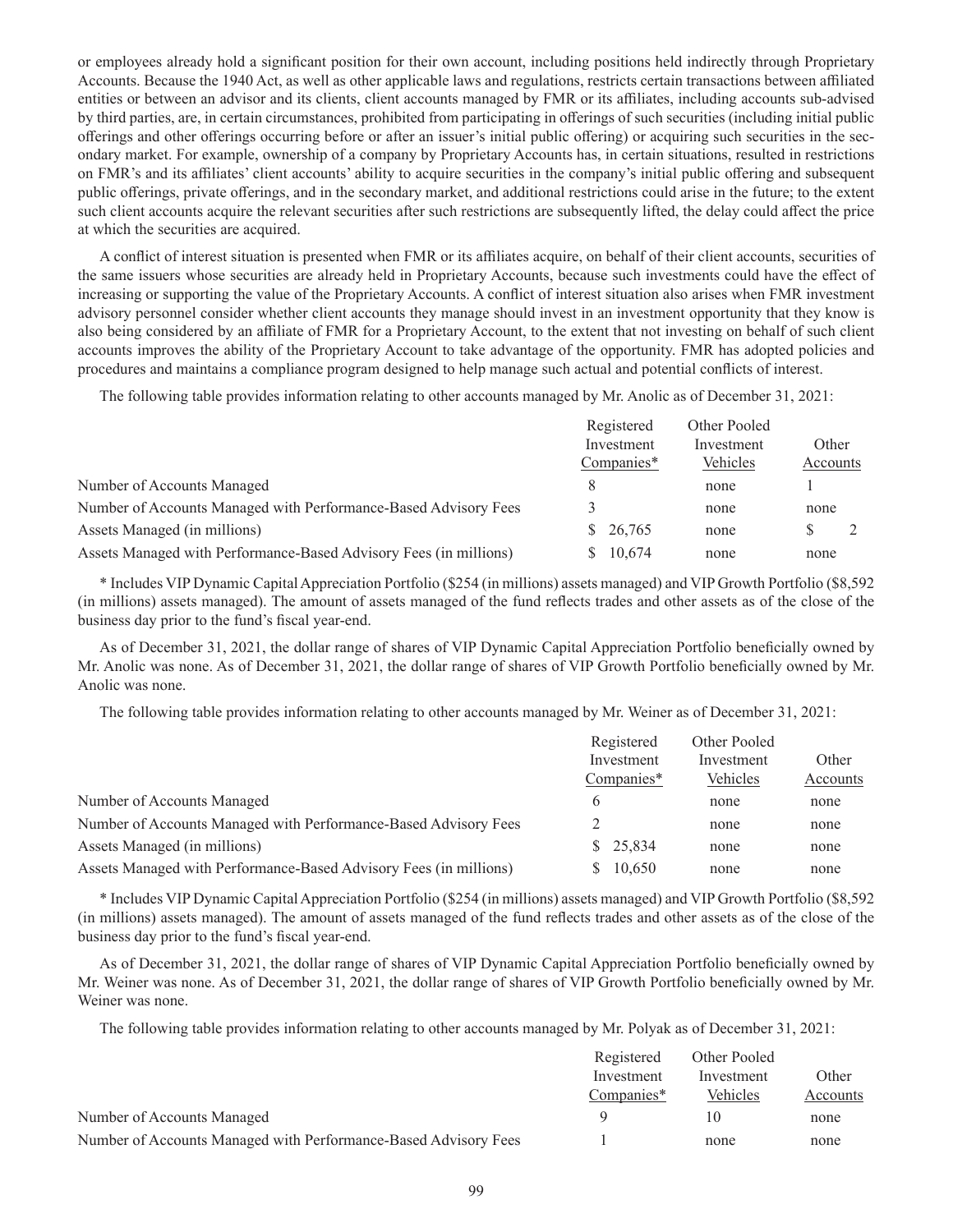|                                                                   | Registered | Other Pooled |          |
|-------------------------------------------------------------------|------------|--------------|----------|
|                                                                   | Investment | Investment   | Other    |
|                                                                   | Companies* | Vehicles     | Accounts |
| Assets Managed (in millions)                                      | \$9,630    | \$5,339      | none     |
| Assets Managed with Performance-Based Advisory Fees (in millions) | 42         | none         | none     |

\* Includes VIP Emerging Markets Portfolio (\$1,161 (in millions) assets managed). The amount of assets managed of a fund reflects trades and other assets as of the close of the business day prior to the fund's fiscal year-end.

As of December 31, 2021, the dollar range of shares of VIP Emerging Markets Portfolio beneficially owned by Mr. Polyak was none.

The following table provides information relating to other accounts managed by Mr. Fruhan as of December 31, 2021:

|                                                                   | Registered<br>Investment<br>Companies* | Other Pooled<br>Investment<br>Vehicles | Other<br>Accounts |
|-------------------------------------------------------------------|----------------------------------------|----------------------------------------|-------------------|
|                                                                   |                                        |                                        |                   |
|                                                                   |                                        |                                        |                   |
| Number of Accounts Managed                                        | п                                      |                                        | none              |
| Number of Accounts Managed with Performance-Based Advisory Fees   |                                        |                                        | none              |
| Assets Managed (in millions)                                      | 43,350<br>S.                           | \$ 3.481                               | none              |
| Assets Managed with Performance-Based Advisory Fees (in millions) | 4.176                                  | \$3,366                                | none              |

\* Includes VIP Growth & Income Portfolio (\$2,050 (in millions) assets managed). The amount of assets managed of the fund reflects trades and other assets as of the close of the business day prior to the fund's fiscal year-end.

As of December 31, 2021, the dollar range of shares of VIP Growth & Income Portfolio beneficially owned by Mr. Fruhan was none.

The following table provides information relating to other accounts managed by Mr. Weaver as of December 31, 2021:

|                                                                   | Registered<br>Investment | Other Pooled<br>Investment | Other    |
|-------------------------------------------------------------------|--------------------------|----------------------------|----------|
|                                                                   |                          |                            |          |
|                                                                   | Companies*               | Vehicles                   | Accounts |
| Number of Accounts Managed                                        | 4                        |                            |          |
| Number of Accounts Managed with Performance-Based Advisory Fees   |                          | none                       | none     |
| Assets Managed (in millions)                                      | \$29,204                 | 1.202<br>S.                |          |
| Assets Managed with Performance-Based Advisory Fees (in millions) | \$25,049                 | none                       | none     |

\* Includes VIP Growth Opportunities Portfolio (\$3,298 (in millions) assets managed). The amount of assets managed of the fund reflects trades and other assets as of the close of the business day prior to the fund's fiscal year-end.

As of December 31, 2021, the dollar range of shares of VIP Growth Opportunities Portfolio beneficially owned by Mr. Weaver was none.

The following table provides information relating to other accounts managed by Mr. Simnegar as of December 31, 2021:

|                                                                   | Registered<br>Investment |            | Other Pooled |  |
|-------------------------------------------------------------------|--------------------------|------------|--------------|--|
|                                                                   |                          | Investment | Other        |  |
|                                                                   | Companies*               | Vehicles   | Accounts     |  |
| Number of Accounts Managed                                        |                          |            |              |  |
| Number of Accounts Managed with Performance-Based Advisory Fees   |                          | none       | none         |  |
| Assets Managed (in millions)                                      | 49,479<br>S.             | 524        | 680          |  |
| Assets Managed with Performance-Based Advisory Fees (in millions) | 47,501                   | none       | none         |  |

\* Includes VIP International Capital Appreciation Portfolio (\$687 (in millions) assets managed). The amount of assets managed of a fund reflects trades and other assets as of the close of the business day prior to the fund's fiscal year-end.

As of December 31, 2021, the dollar range of shares of VIP International Capital Appreciation Portfolio beneficially owned by Mr. Simnegar was none.

The following table provides information relating to other accounts managed by Mr. Montemaggiore as of December 31, 2021: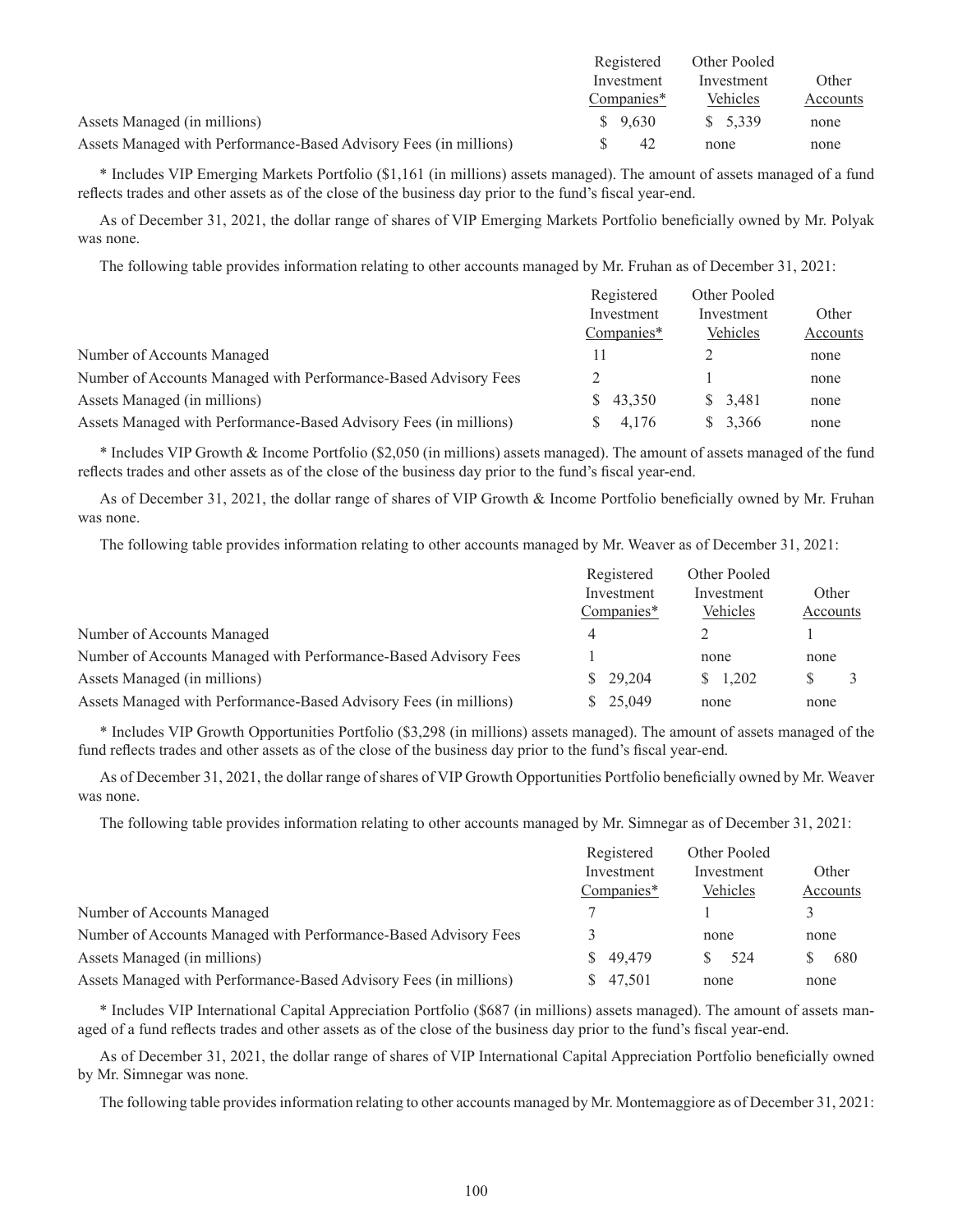|                                                                   | Registered<br>Investment | Other Pooled<br>Investment | Other    |
|-------------------------------------------------------------------|--------------------------|----------------------------|----------|
|                                                                   |                          |                            |          |
|                                                                   | Companies*               | Vehicles                   | Accounts |
| Number of Accounts Managed                                        |                          |                            | none     |
| Number of Accounts Managed with Performance-Based Advisory Fees   |                          | none                       | none     |
| Assets Managed (in millions)                                      | \$31,869                 | \$4.039                    | none     |
| Assets Managed with Performance-Based Advisory Fees (in millions) | 11,583                   | none                       | none     |

\* Includes assets of VIP Overseas Portfolio managed by Mr. Montemaggiore (\$2,058 (in millions) assets managed). The amount of assets managed of the fund reflects trades and other assets as of the close of the business day prior to the fund's fiscal year-end.

As of December 31, 2021, the dollar range of shares of VIP Overseas Portfolio beneficially owned by Mr. Montemaggiore was none.

The following table provides information relating to other accounts managed by Mr. Friedman as of December 31, 2021:

| Registered | Other Pooled |          |
|------------|--------------|----------|
| Investment | Investment   | Other    |
| Companies* | Vehicles     | Accounts |
| 8          |              | none     |
| 4          | none         | none     |
| \$23,729   | 525          | none     |
| 10,928     | none         | none     |
|            |              |          |

\* Includes VIP Value Portfolio (\$449 (in millions) assets managed) and VIP Value Strategies Portfolio (\$709 (in millions) assets managed). The amount of assets managed of the fund reflects trades and other assets as of the close of the business day prior to the fund's fiscal year-end.

As of December 31, 2021, the dollar range of shares of VIP Value Portfolio beneficially owned by Mr. Friedman was none, and the dollar range of shares of VIP Value Strategies Portfolio beneficially owned by Mr. Friedman was none.

The following table provides information relating to other accounts managed by Mr. Allen as of December 31, 2021:

|                                                                   | Registered | Other Pooled |          |
|-------------------------------------------------------------------|------------|--------------|----------|
|                                                                   | Investment | Investment   | Other    |
|                                                                   | Companies* | Vehicles     | Accounts |
| Number of Accounts Managed                                        |            | none         | none     |
| Number of Accounts Managed with Performance-Based Advisory Fees   | none       | none         | none     |
| Assets Managed (in millions)                                      | \$8,903    | none         | none     |
| Assets Managed with Performance-Based Advisory Fees (in millions) | none       | none         | none     |

\* Includes VIP Mid Cap Portfolio (\$7,189 (in millions) assets managed). The amount of assets managed of the fund reflects trades and other assets as of the close of the business day prior to the fund's fiscal year-end.

As of December 31, 2021, the dollar range of shares of VIP Mid Cap Portfolio beneficially owned by Mr. Allen was \$100,001  $-$  \$500,000.

The following table provides information relating to other accounts managed by Mr. Sherwood as of December 31, 2021:

|                                                                   | Registered | Other Pooled |          |
|-------------------------------------------------------------------|------------|--------------|----------|
|                                                                   | Investment | Investment   | Other    |
|                                                                   | Companies* | Vehicles     | Accounts |
| Number of Accounts Managed                                        |            | none         |          |
| Number of Accounts Managed with Performance-Based Advisory Fees   | none       | none         | none     |
| Assets Managed (in millions)                                      | \$8,903    | none         | S        |
| Assets Managed with Performance-Based Advisory Fees (in millions) | none       | none         | none     |

\* Includes VIP Mid Cap Portfolio (\$7,189 (in millions) assets managed). The amount of assets managed of the fund reflects trades and other assets as of the close of the business day prior to the fund's fiscal year-end.

As of December 31, 2021, the dollar range of shares of VIP Mid Cap Portfolio beneficially owned by Mr. Sherwood was none.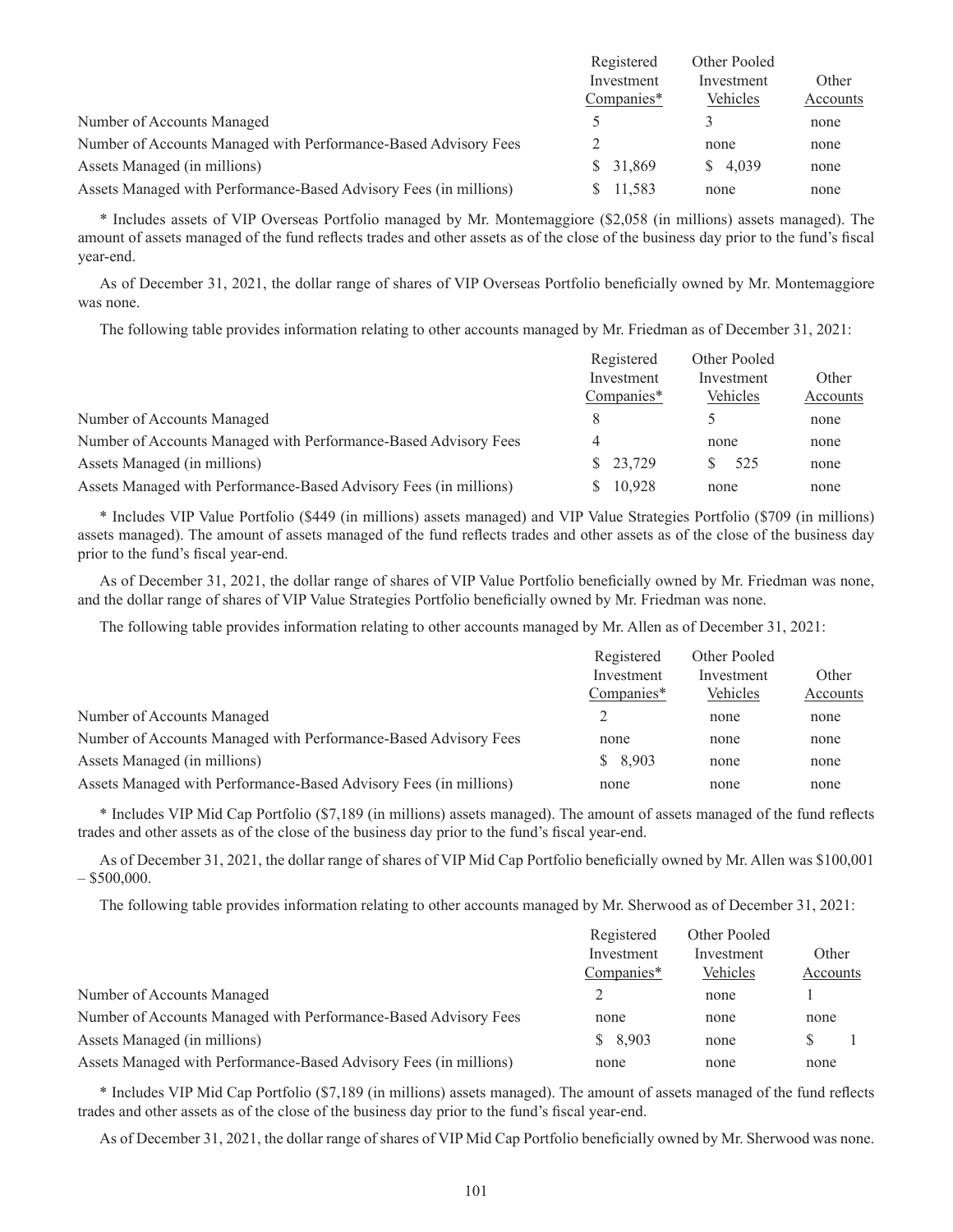The following table provides information relating to other accounts managed by Ms. Persaud as of December 31, 2021:

|                                                                   | Registered<br>Investment<br>Companies* | Other Pooled<br>Investment<br>Vehicles | Other    |
|-------------------------------------------------------------------|----------------------------------------|----------------------------------------|----------|
|                                                                   |                                        |                                        |          |
|                                                                   |                                        |                                        | Accounts |
| Number of Accounts Managed                                        |                                        |                                        |          |
| Number of Accounts Managed with Performance-Based Advisory Fees   | none                                   | none                                   | none     |
| Assets Managed (in millions)                                      | 19.211                                 | \$6,250                                |          |
| Assets Managed with Performance-Based Advisory Fees (in millions) | none                                   | none                                   | none     |

\* Includes VIP Equity-Income PortfolioSM (\$6,008 (in millions) assets managed). The amount of assets managed of the fund reflects trades and other assets as of the close of the business day prior to the fund's fiscal year-end.

As of December 31, 2021, the dollar range of shares of VIP Equity-Income Portfolio<sup>SM</sup> beneficially owned by Ms. Persaud was none.

The following table provides information relating to other accounts managed by Mr. Mollenhauer as of December 31, 2021:

|                                                                   | Registered<br>Investment | Other Pooled<br>Investment | Other    |
|-------------------------------------------------------------------|--------------------------|----------------------------|----------|
|                                                                   |                          |                            |          |
|                                                                   | Companies*               | Vehicles                   | Accounts |
| Number of Accounts Managed                                        |                          |                            | 15       |
| Number of Accounts Managed with Performance-Based Advisory Fees   | none                     | none                       | none     |
| Assets Managed (in millions)                                      | 18,515<br>S.             | \$2.802                    | \$4,896  |
| Assets Managed with Performance-Based Advisory Fees (in millions) | none                     | none                       | none     |

\* Includes VIP Floating Rate High Income Portfolio (\$242 (in millions) assets managed). The amount of assets managed of the fund reflects trades and other assets as of the close of the business day prior to the fund's fiscal year-end.

As of December 31, 2021, the dollar range of shares of VIP Floating Rate High Income Portfolio beneficially owned by Mr. Mollenhauer was none.

The following table provides information relating to other accounts managed by Mr. Nielsen as of December 31, 2021:

|                                                                   | Registered<br>Investment | Other Pooled<br>Investment | Other    |
|-------------------------------------------------------------------|--------------------------|----------------------------|----------|
|                                                                   |                          |                            |          |
|                                                                   | Companies*               | Vehicles                   | Accounts |
| Number of Accounts Managed                                        | 6                        |                            | 15       |
| Number of Accounts Managed with Performance-Based Advisory Fees   | none                     | none                       | none     |
| Assets Managed (in millions)                                      | 18,400<br>S.             | \$3.079                    | \$4,896  |
| Assets Managed with Performance-Based Advisory Fees (in millions) | none                     | none                       | none     |

\* Includes VIP Floating Rate High Income Portfolio (\$242 (in millions) assets managed). The amount of assets managed of the fund reflects trades and other assets as of the close of the business day prior to the fund's fiscal year-end.

As of December 31, 2021, the dollar range of shares of VIP Floating Rate High Income Portfolio beneficially owned by Mr. Nielsen was none.

William Danoff is co-manager of VIP Contrafund<sup>SM</sup> Portfolio and receives compensation for those services. Jean Park is comanager of VIP Contrafund<sup>SM</sup> Portfolio and receives compensation for those services. As of December 31, 2021, portfolio manager compensation generally consists of a fixed base salary determined periodically (typically annually), a bonus, and in certain cases, participation in several types of equity-based compensation plans. A portion of each portfolio manager's compensation may be deferred based on criteria established by FMR or at the election of the portfolio manager.

Mr. Danoff's base salary is determined by level of responsibility and tenure at FMR or its affiliates. The primary components of the portfolio manager's bonus are based on (i) the pre-tax investment performance of the portfolio manager's fund(s) and account(s) measured against a benchmark index and within a defined peer group assigned to each fund or account, and (ii) the investment performance of other FMR equity funds and accounts. The pre-tax investment performance of the portfolio manager's fund(s) and account(s) is weighted according to the portfolio manager's tenure on those fund(s) and account(s) and the average asset size of those fund(s) and account(s) over the portfolio manager's tenure. Each component is calculated separately over the portfolio manager's tenure on those fund(s) and account(s) over a measurement period that initially is contemporaneous with the portfolio manager's tenure, but that eventually encompasses rolling periods of up to five years for the comparison to a benchmark index and rolling periods of up to three years for the comparison to a peer group. A smaller, subjective component of the portfolio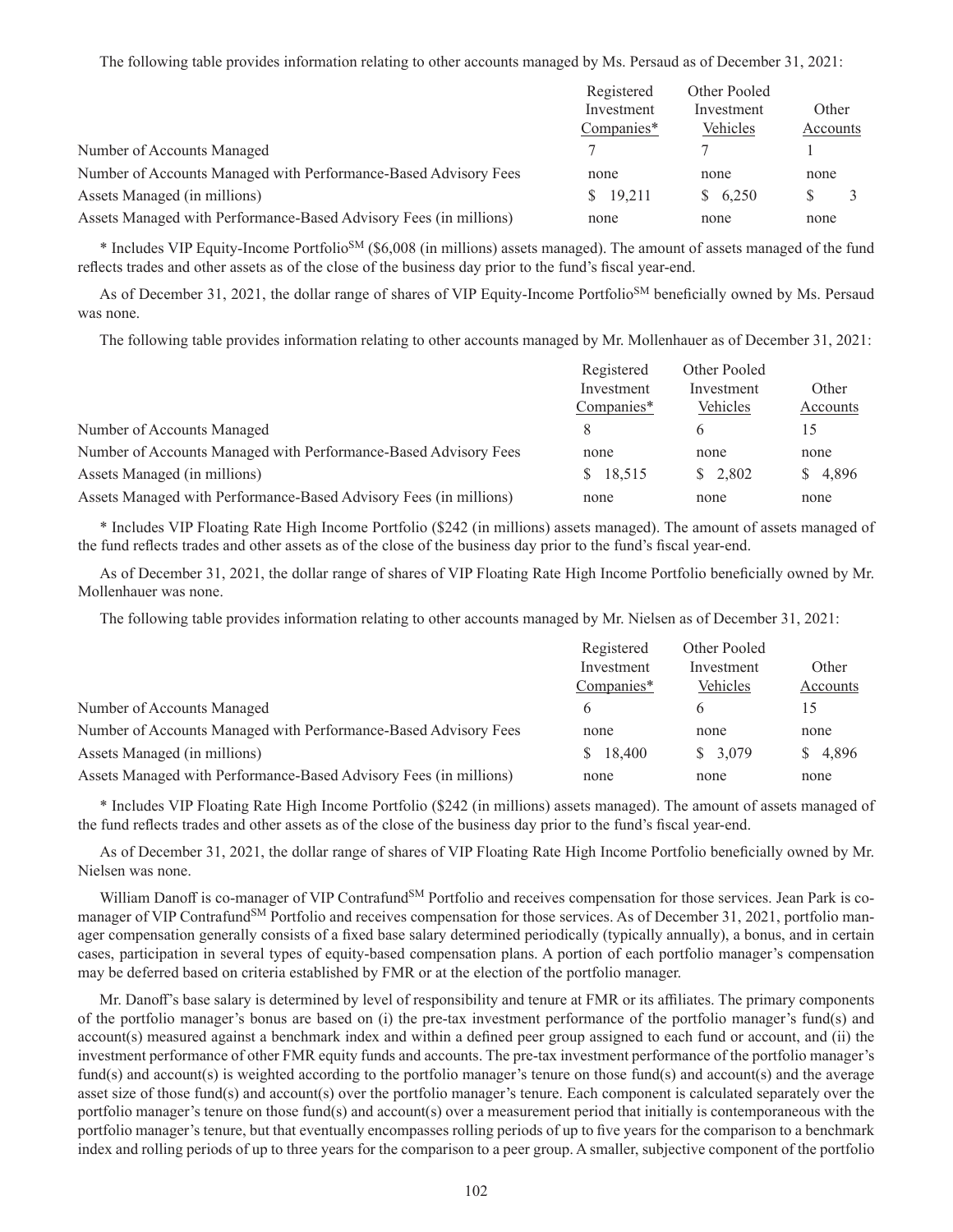manager's bonus is based on the portfolio manager's overall contribution to management of FMR. The portion of Mr. Danoff's bonus that is linked to the investment performance of VIP Contrafund<sup>SM</sup> Portfolio is based on the fund's pre-tax investment performance measured against the S&P 500® Index, and the fund's pre-tax investment performance (based on the performance of the fund's Initial Class) within the Morningstar® Large Blend Category. Another component of Mr. Danoff's bonus is based on the pre-tax investment performance of the portion of VIP Contrafund<sup>SM</sup> Portfolio's assets the portfolio manager manages measured against the S&P 500® Index, and the pre-tax investment performance of the portion of the fund's assets the portfolio manager manages (based on the performance of the fund's Initial Class) within the Morningstar® Large Blend Category. The portfolio manager also is compensated under equity-based compensation plans linked to increases or decreases in the net asset value of the stock of FMR LLC, FMR's parent company. FMR LLC is a diverse financial services company engaged in various activities that include fund management, brokerage, retirement, and employer administrative services.

Ms. Park's base salary is determined by level of responsibility and tenure at FMR or its affiliates. The primary components of the portfolio manager's bonus are based on (i) the pre-tax investment performance of the portfolio manager's fund(s) and account(s) measured against a benchmark index and within a defined peer group assigned to each fund or account, and (ii) the investment performance of other FMR equity funds and accounts. The pre-tax investment performance of the portfolio manager's fund(s) and account(s) is weighted according to the portfolio manager's tenure on those fund(s) and account(s) and the average asset size of those fund(s) and account(s) over the portfolio manager's tenure. Each component is calculated separately over the portfolio manager's tenure on those fund(s) and account(s) over a measurement period that initially is contemporaneous with the portfolio manager's tenure, but that eventually encompasses rolling periods of up to five years for the comparison to a benchmark index and rolling periods of up to three years for the comparison to a peer group. A smaller, subjective component of the portfolio manager's bonus is based on the portfolio manager's overall contribution to management of FMR. The portion of Ms. Park's bonus that is linked to the investment performance of VIP Contrafund<sup>SM</sup> Portfolio is based on the fund's pre-tax investment performance measured against the S&P 500® Index, and the fund's pre-tax investment performance (based on the performance of the fund's Initial Class) within the Morningstar® Large Blend Category. Another component of Ms. Park's bonus is based on the pre-tax investment performance of the portion of the lead account's assets the portfolio manager manages measured against the S&P 500® Index, and the pre-tax investment performance of the portion of the lead account's assets the portfolio manager manages within the Morningstar® Large Blend Category. The portfolio manager also is compensated under equity-based compensation plans linked to increases or decreases in the net asset value of the stock of FMR LLC, FMR's parent company. FMR LLC is a diverse financial services company engaged in various activities that include fund management, brokerage, retirement, and employer administrative services.

A portfolio manager's compensation plan may give rise to potential conflicts of interest. A portfolio manager's compensation is linked to the pre-tax performance of the fund, rather than its after-tax performance. A portfolio manager's base pay tends to increase with additional and more complex responsibilities that include increased assets under management and a portion of the bonus relates to marketing efforts, which together indirectly link compensation to sales. When a portfolio manager takes over a fund or an account, the time period over which performance is measured may be adjusted to provide a transition period in which to assess the portfolio. The management of multiple funds and accounts (including proprietary accounts) may give rise to potential conflicts of interest if the funds and accounts have different objectives, benchmarks, time horizons, and fees as a portfolio manager must allocate time and investment ideas across multiple funds and accounts. In addition, a fund's trade allocation policies and procedures may give rise to conflicts of interest if the fund's orders do not get fully executed due to being aggregated with those of other accounts managed by FMR or an affiliate. A portfolio manager may execute transactions for another fund or account that may adversely impact the value of securities held by a fund. Securities selected for other funds or accounts may outperform the securities selected for the fund. Portfolio managers may be permitted to invest in the funds they manage, even if a fund is closed to new investors. Trading in personal accounts, which may give rise to potential conflicts of interest, is restricted by a fund's Code of Ethics.

Portfolio managers may receive interests in certain funds or accounts managed by FMR or one of its affiliated advisers (collectively, "Proprietary Accounts"). A conflict of interest situation is presented where a portfolio manager considers investing a client account in securities of an issuer in which FMR, its affiliates or their (or their fund clients') respective directors, officers or employees already hold a significant position for their own account, including positions held indirectly through Proprietary Accounts. Because the 1940 Act, as well as other applicable laws and regulations, restricts certain transactions between affiliated entities or between an advisor and its clients, client accounts managed by FMR or its affiliates, including accounts sub-advised by third parties, are, in certain circumstances, prohibited from participating in offerings of such securities (including initial public offerings and other offerings occurring before or after an issuer's initial public offering) or acquiring such securities in the secondary market. For example, ownership of a company by Proprietary Accounts has, in certain situations, resulted in restrictions on FMR's and its affiliates' client accounts' ability to acquire securities in the company's initial public offering and subsequent public offerings, private offerings, and in the secondary market, and additional restrictions could arise in the future; to the extent such client accounts acquire the relevant securities after such restrictions are subsequently lifted, the delay could affect the price at which the securities are acquired.

A conflict of interest situation is presented when FMR or its affiliates acquire, on behalf of their client accounts, securities of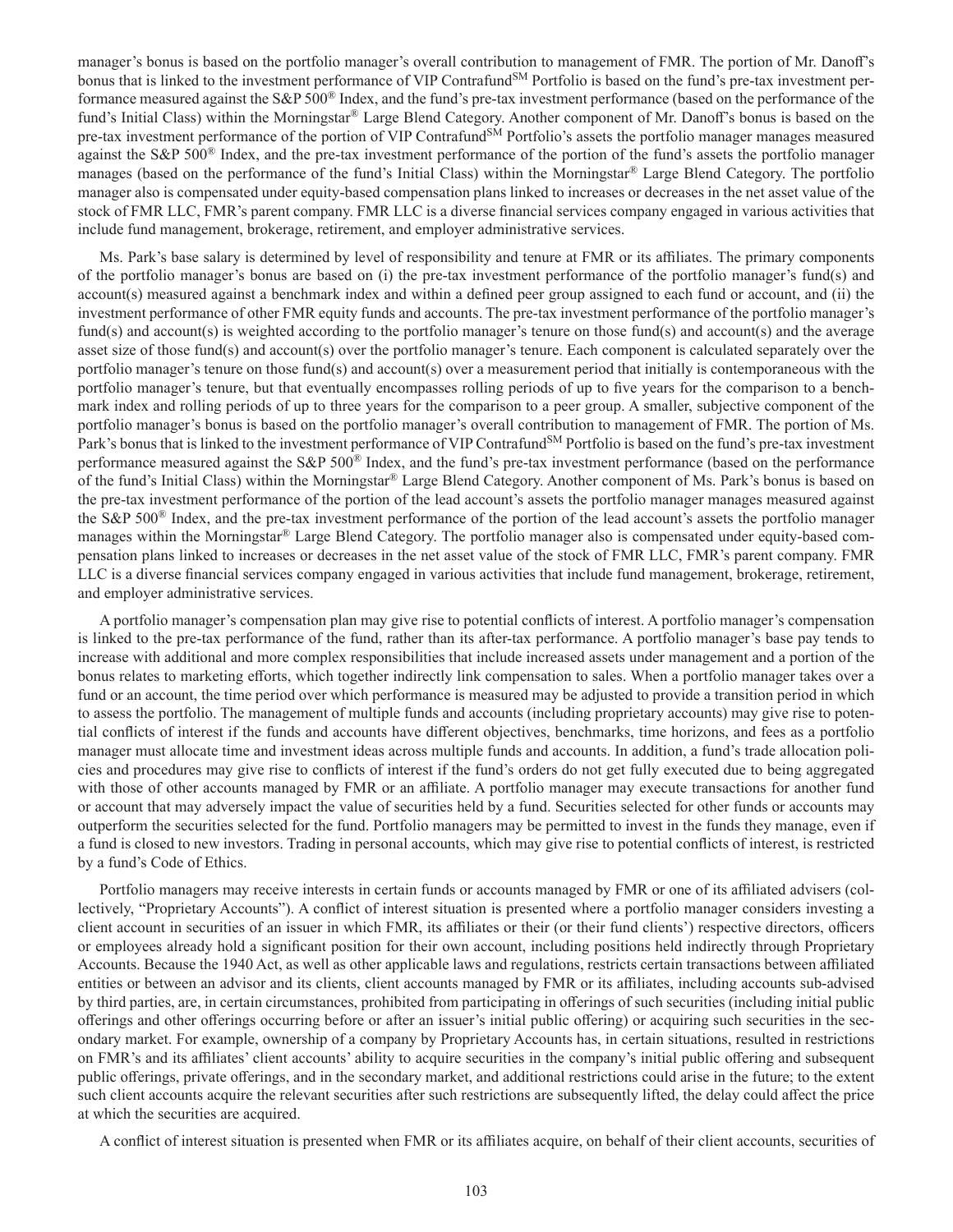the same issuers whose securities are already held in Proprietary Accounts, because such investments could have the effect of increasing or supporting the value of the Proprietary Accounts. A conflict of interest situation also arises when FMR investment advisory personnel consider whether client accounts they manage should invest in an investment opportunity that they know is also being considered by an affiliate of FMR for a Proprietary Account, to the extent that not investing on behalf of such client accounts improves the ability of the Proprietary Account to take advantage of the opportunity. FMR has adopted policies and procedures and maintains a compliance program designed to help manage such actual and potential conflicts of interest.

The following table provides information relating to other accounts managed by Mr. Danoff as of December 31, 2021:

|                                                                   | Registered<br>Investment<br>Companies* | Other Pooled           |          |
|-------------------------------------------------------------------|----------------------------------------|------------------------|----------|
|                                                                   |                                        | Investment<br>Vehicles | Other    |
|                                                                   |                                        |                        | Accounts |
| Number of Accounts Managed                                        | <sub>(</sub>                           | 16                     | none     |
| Number of Accounts Managed with Performance-Based Advisory Fees   |                                        | none                   | none     |
| Assets Managed (in millions)                                      | \$220,947                              | \$67,081               | none     |
| Assets Managed with Performance-Based Advisory Fees (in millions) | 171.817<br>S.                          | none                   | none     |

\* Includes assets of VIP ContrafundSM Portfolio managed by Mr. Danoff (\$14,673 (in millions) assets managed). The amount of assets managed of the fund reflects trades and other assets as of the close of the business day prior to the fund's fiscal year-end.

As of December 31, 2021, the dollar range of shares of VIP Contrafund<sup>SM</sup> Portfolio beneficially owned by Mr. Danoff was none.

The following table provides information relating to other accounts managed by Ms. Park as of December 31, 2021:

| Registered   | Other Pooled |          |
|--------------|--------------|----------|
| Investment   | Investment   | Other    |
| Companies*   | Vehicles     | Accounts |
|              | none         | none     |
|              | none         | none     |
| 22,509<br>S. | none         | none     |
| 3,679        | none         | none     |
|              |              |          |

\* Includes assets of VIP ContrafundSM Portfolio managed by Ms. Park (\$10,242 (in millions) assets managed). The amount of assets managed of the fund reflects trades and other assets as of the close of the business day prior to the fund's fiscal year-end.

As of December 31, 2021, the dollar range of shares of VIP Contrafund<sup>SM</sup> Portfolio beneficially owned by Ms. Park was none.

Effective January 3, 2022, Benjamin Harrison serves as co-manager of VIP High Income Portfolio and receives compensation for those services. Alexandre Karam is co-manager of VIP High Income Portfolio and receives compensation for those services. Michael Weaver is co-manager of VIP High Income Portfolio and receives compensation for those services. As of December 31, 2021 (January 3, 2022, for Mr. Harrison), portfolio manager compensation generally consists of a fixed base salary determined periodically (typically annually), a bonus, and in certain cases, participation in several types of equity-based compensation plans. A portion of each portfolio manager's compensation may be deferred based on criteria established by FMR or at the election of the portfolio manager.

Each portfolio manager's base salary is determined by level of responsibility and tenure at FMR or its affiliates. The primary components of each portfolio manager's bonus are based on (i) the pre-tax investment performance of the portfolio manager's fund(s) and account(s) measured against a benchmark index or within a defined peer group assigned to each fund or account, and (ii) the investment performance of other FMR high yield funds and accounts. The pre-tax investment performance of each portfolio manager's fund(s) and account(s) is weighted according to the portfolio manager's tenure on those fund(s) and account(s) and the average asset size of those fund(s) and account(s) over the portfolio manager's tenure. Each component is calculated separately over the portfolio manager's tenure on those fund(s) and account(s) over a measurement period that initially is contemporaneous with the portfolio manager's tenure, but that eventually encompasses rolling periods of up to five years for the comparison to a benchmark index or a peer group. A smaller, subjective component of each portfolio manager's bonus is based on the portfolio manager's overall contribution to management of FMR. The portion of each portfolio manager's bonus that is linked to the investment performance of VIP High Income Portfolio is based on the fund's pre-tax investment performance (based on the performance of the fund's Initial Class) within the Lipper<sup>SM</sup> Variable Annuity High Current Yield Funds. Each portfolio manager also is compensated under equity-based compensation plans linked to increases or decreases in the net asset value of the stock of FMR LLC, FMR's parent company. FMR LLC is a diverse financial services company engaged in various activities that include fund management, brokerage, retirement, and employer administrative services.

A portfolio manager's compensation plan may give rise to potential conflicts of interest. A portfolio manager's compensation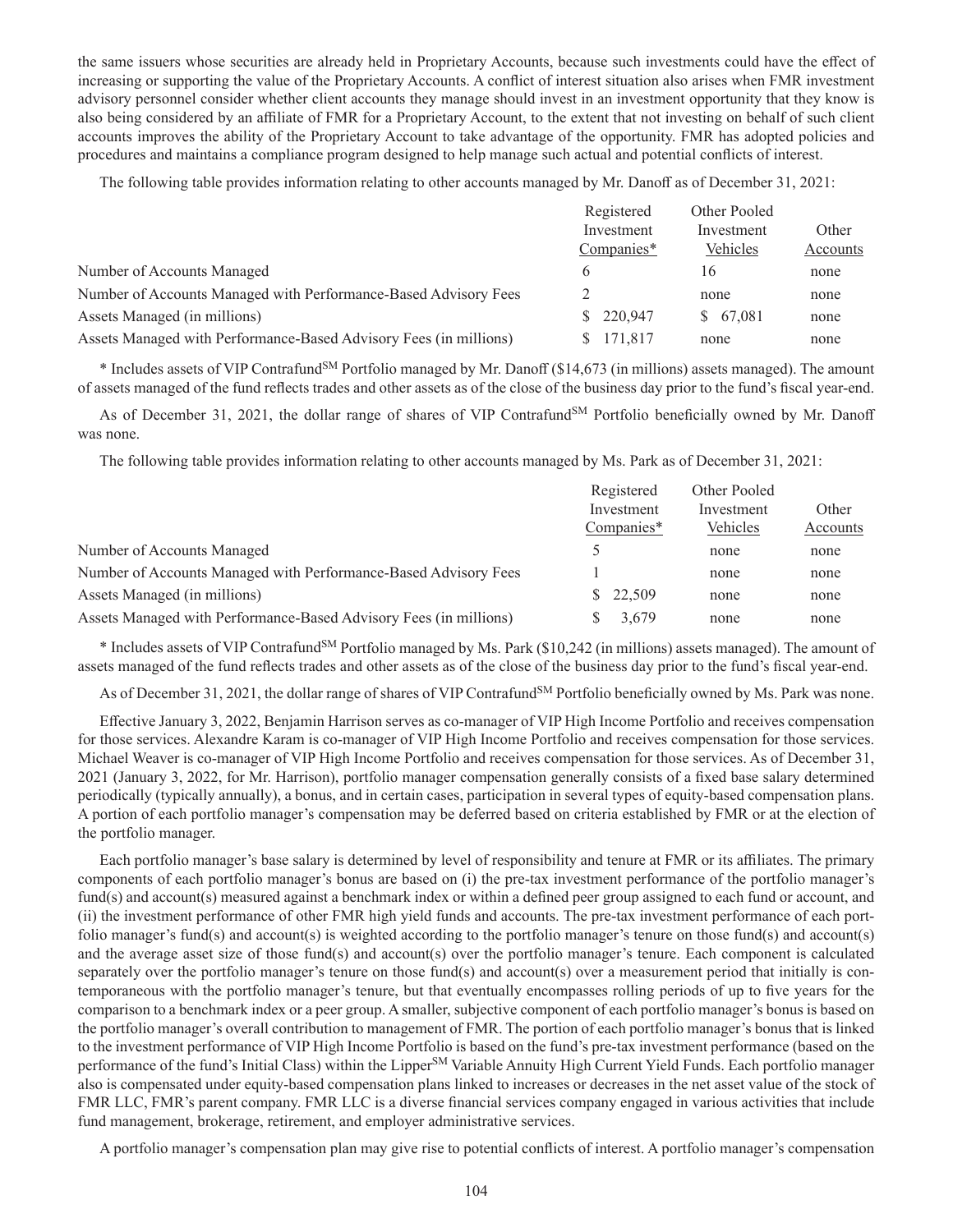is linked to the pre-tax performance of the fund, rather than its after-tax performance. A portfolio manager's base pay tends to increase with additional and more complex responsibilities that include increased assets under management and a portion of the bonus relates to marketing efforts, which together indirectly link compensation to sales. When a portfolio manager takes over a fund or an account, the time period over which performance is measured may be adjusted to provide a transition period in which to assess the portfolio. The management of multiple funds and accounts (including proprietary accounts) may give rise to potential conflicts of interest if the funds and accounts have different objectives, benchmarks, time horizons, and fees as a portfolio manager must allocate time and investment ideas across multiple funds and accounts. In addition, a fund's trade allocation policies and procedures may give rise to conflicts of interest if the fund's orders do not get fully executed due to being aggregated with those of other accounts managed by FMR or an affiliate. A portfolio manager may execute transactions for another fund or account that may adversely impact the value of securities held by a fund. Securities selected for other funds or accounts may outperform the securities selected for the fund. Portfolio managers may be permitted to invest in the funds they manage, even if a fund is closed to new investors. Trading in personal accounts, which may give rise to potential conflicts of interest, is restricted by a fund's Code of Ethics.

Portfolio managers may receive interests in certain funds or accounts managed by FMR or one of its affiliated advisers (collectively, "Proprietary Accounts"). A conflict of interest situation is presented where a portfolio manager considers investing a client account in securities of an issuer in which FMR, its affiliates or their (or their fund clients') respective directors, officers or employees already hold a significant position for their own account, including positions held indirectly through Proprietary Accounts. Because the 1940 Act, as well as other applicable laws and regulations, restricts certain transactions between affiliated entities or between an advisor and its clients, client accounts managed by FMR or its affiliates, including accounts sub-advised by third parties, are, in certain circumstances, prohibited from participating in offerings of such securities (including initial public offerings and other offerings occurring before or after an issuer's initial public offering) or acquiring such securities in the secondary market. For example, ownership of a company by Proprietary Accounts has, in certain situations, resulted in restrictions on FMR's and its affiliates' client accounts' ability to acquire securities in the company's initial public offering and subsequent public offerings, private offerings, and in the secondary market, and additional restrictions could arise in the future; to the extent such client accounts acquire the relevant securities after such restrictions are subsequently lifted, the delay could affect the price at which the securities are acquired.

A conflict of interest situation is presented when FMR or its affiliates acquire, on behalf of their client accounts, securities of the same issuers whose securities are already held in Proprietary Accounts, because such investments could have the effect of increasing or supporting the value of the Proprietary Accounts. A conflict of interest situation also arises when FMR investment advisory personnel consider whether client accounts they manage should invest in an investment opportunity that they know is also being considered by an affiliate of FMR for a Proprietary Account, to the extent that not investing on behalf of such client accounts improves the ability of the Proprietary Account to take advantage of the opportunity. FMR has adopted policies and procedures and maintains a compliance program designed to help manage such actual and potential conflicts of interest.

The following table provides information relating to other accounts managed by Mr. Harrison as of January 31, 2022:

|                                                                   | Registered | Other Pooled      |          |
|-------------------------------------------------------------------|------------|-------------------|----------|
|                                                                   | Investment | Investment        | Other    |
|                                                                   | Companies* | Vehicles          | Accounts |
| Number of Accounts Managed                                        | 17         |                   | 6        |
| Number of Accounts Managed with Performance-Based Advisory Fees   | none       | none              | none     |
| Assets Managed (in millions)                                      | \$15,727   | $\frac{1.573}{2}$ | 362      |
| Assets Managed with Performance-Based Advisory Fees (in millions) | none       | none              | none     |

\* Includes VIP High Income Portfolio (\$911 (in millions) assets managed).

As of January 31, 2022, the dollar range of shares of VIP High Income Portfolio beneficially owned by Mr. Harrison was none.

The following table provides information relating to other accounts managed by Mr. Karam as of December 31, 2021:

|                                                                   | Registered   | Other Pooled |          |
|-------------------------------------------------------------------|--------------|--------------|----------|
|                                                                   | Investment   | Investment   | Other    |
|                                                                   | Companies*   | Vehicles     | Accounts |
| Number of Accounts Managed                                        | 16           | 23           |          |
| Number of Accounts Managed with Performance-Based Advisory Fees   | none         | none         | none     |
| Assets Managed (in millions)                                      | 18.802<br>S. | \$24.432     | 365      |
| Assets Managed with Performance-Based Advisory Fees (in millions) | none         | none         | none     |

\* Includes VIP High Income Portfolio (\$968 (in millions) assets managed). The amount of assets managed of the fund reflects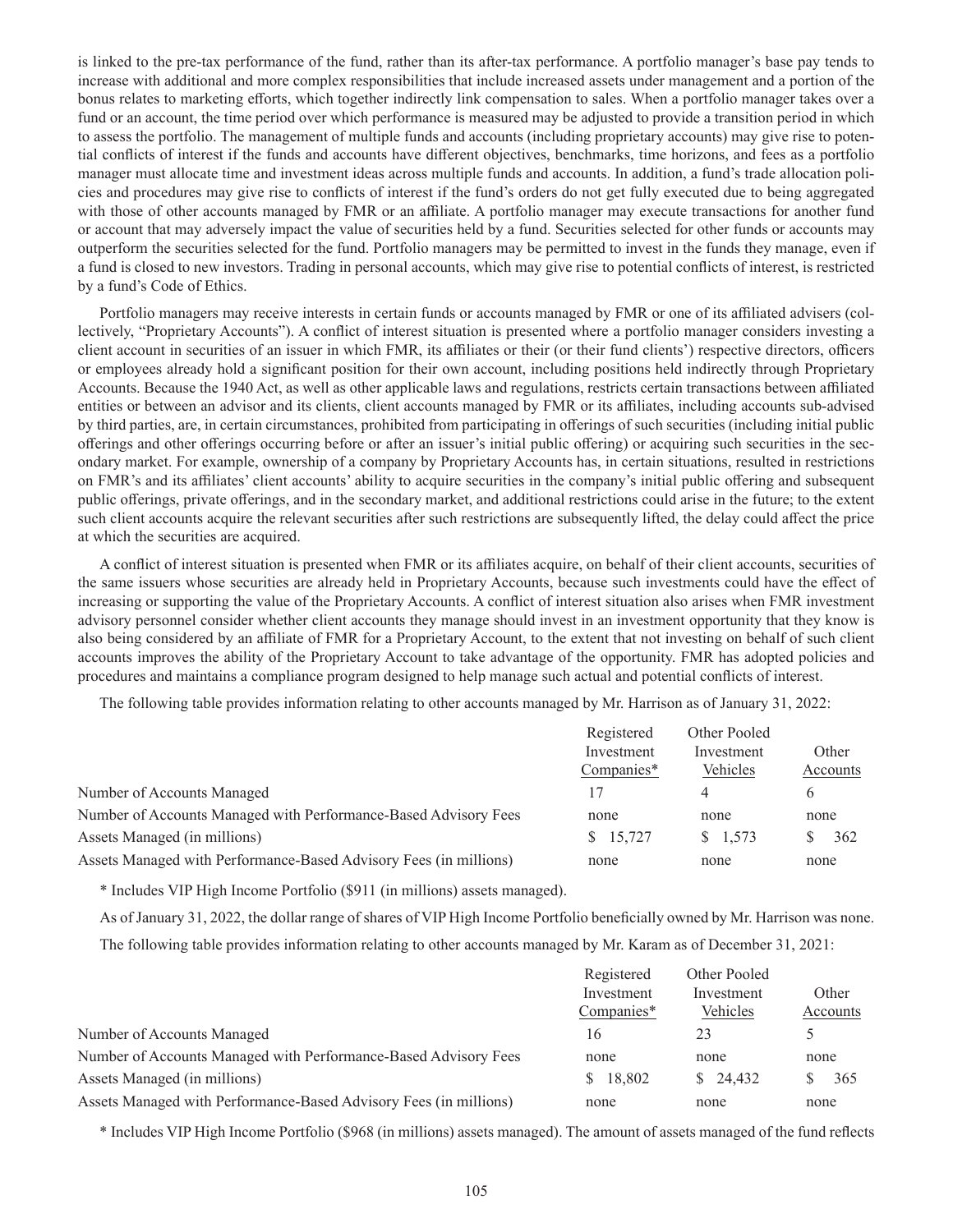trades and other assets as of the close of the business day prior to the fund's fiscal year-end.

As of December 31, 2021, the dollar range of shares of VIP High Income Portfolio beneficially owned by Mr. Karam was none. The following table provides information relating to other accounts managed by Mr. Michael Weaver as of December 31, 2021:

|                                                                   | Registered   | Other Pooled |          |
|-------------------------------------------------------------------|--------------|--------------|----------|
|                                                                   | Investment   | Investment   | Other    |
|                                                                   | Companies*   | Vehicles     | Accounts |
| Number of Accounts Managed                                        |              |              |          |
| Number of Accounts Managed with Performance-Based Advisory Fees   | none         | none         | none     |
| Assets Managed (in millions)                                      | 18,883<br>S. | \$ 1,607     | \$ 1,751 |
| Assets Managed with Performance-Based Advisory Fees (in millions) | none         | none         | none     |

\* Includes VIP High Income Portfolio (\$968 (in millions) assets managed). The amount of assets managed of the fund reflects trades and other assets as of the close of the business day prior to the fund's fiscal year-end.

As of December 31, 2021, the dollar range of shares of VIP High Income Portfolio beneficially owned by Mr. Michael Weaver was none.

VIP Index 500 Portfolio is managed by Geode, a sub-adviser to the fund. Louis Bottari is a senior portfolio manager of VIP Index 500 Portfolio and receives compensation for those services. Peter Matthew is a senior portfolio manager of VIP Index 500 Portfolio and receives compensation for those services. Payal Gupta is a portfolio manager of VIP Index 500 Portfolio and receives compensation for those services. Robert Regan is a portfolio manager of VIP Index 500 Portfolio and receives compensation for those services. Navid Sohrabi is a portfolio manager of VIP Index 500 Portfolio and receives compensation for those services. As of December 31, 2021, portfolio manager compensation generally consists of a fixed base salary, a bonus that is based on both objective and subjective criteria, and, in certain cases, participation in a profit-based compensation plan. A portion of each portfolio manager's compensation may be deferred based on criteria established by Geode.

Each portfolio manager's base salary is determined annually by level of responsibility and tenure at Geode. The primary component for determining each portfolio manager's bonus is the pre-tax investment performance of the portfolio manager's fund(s) and account(s) relative to a custom peer group, if applicable, and relative to a benchmark index assigned to each fund or account. Performance is measured over multiple measurement periods that eventually encompass periods of up to five years. A portion of each portfolio manager's bonus is linked to VIP Index 500 Portfolio's relative pre-tax investment performance measured against the S&P 500® Index. A subjective component of each portfolio manager's bonus is based on the portfolio manager's overall contribution to the management of Geode, including recruiting, monitoring, and mentoring within the investment management teams, as well as time spent assisting in firm promotion. Each portfolio manager may also be compensated under a profit-based compensation plan, which is primarily based on the profits of Geode.

A portfolio manager's compensation plan can give rise to potential conflicts of interest. A manager's base pay tends to increase with additional and more complex responsibilities that include increased assets under management and a portion of the bonus relates to firm promotion efforts, which together indirectly link compensation to sales. Managing and providing research to multiple accounts (including proprietary accounts) can give rise to potential conflicts of interest if the accounts have different objectives, benchmarks, time horizons, and fees as a portfolio manager must allocate time and investment ideas across multiple accounts. Securities selected for accounts other than the fund may outperform the securities selected for the fund.

In addition to managing each fund's investment portfolio, each portfolio manager also manages other investment portfolios and accounts on behalf of Geode or its affiliates.

The following table provides information relating to other accounts managed by Mr. Bottari as of December 31, 2021:

|                                                                   | Registered   | Other Pooled |          |
|-------------------------------------------------------------------|--------------|--------------|----------|
|                                                                   | Investment   | Investment   | Other    |
|                                                                   | $Companies*$ | Vehicles     | Accounts |
| Number of Accounts Managed                                        | 87           | 83           | 8        |
| Number of Accounts Managed with Performance-Based Advisory Fees   | none         | none         | none     |
| Assets Managed (in millions)                                      | \$906,152    | \$86,813     | \$4,001  |
| Assets Managed with Performance-Based Advisory Fees (in millions) | none         | none         | none     |

\* Includes VIP Index 500 Portfolio (\$13,043 (in millions) assets managed). The amount of assets managed of a fund reflects trades and other assets as of the close of the business day prior to the fund's fiscal year-end.

As of December 31, 2021,the dollar range of shares of VIP Index 500 Portfolio beneficially owned by Mr. Bottari was none.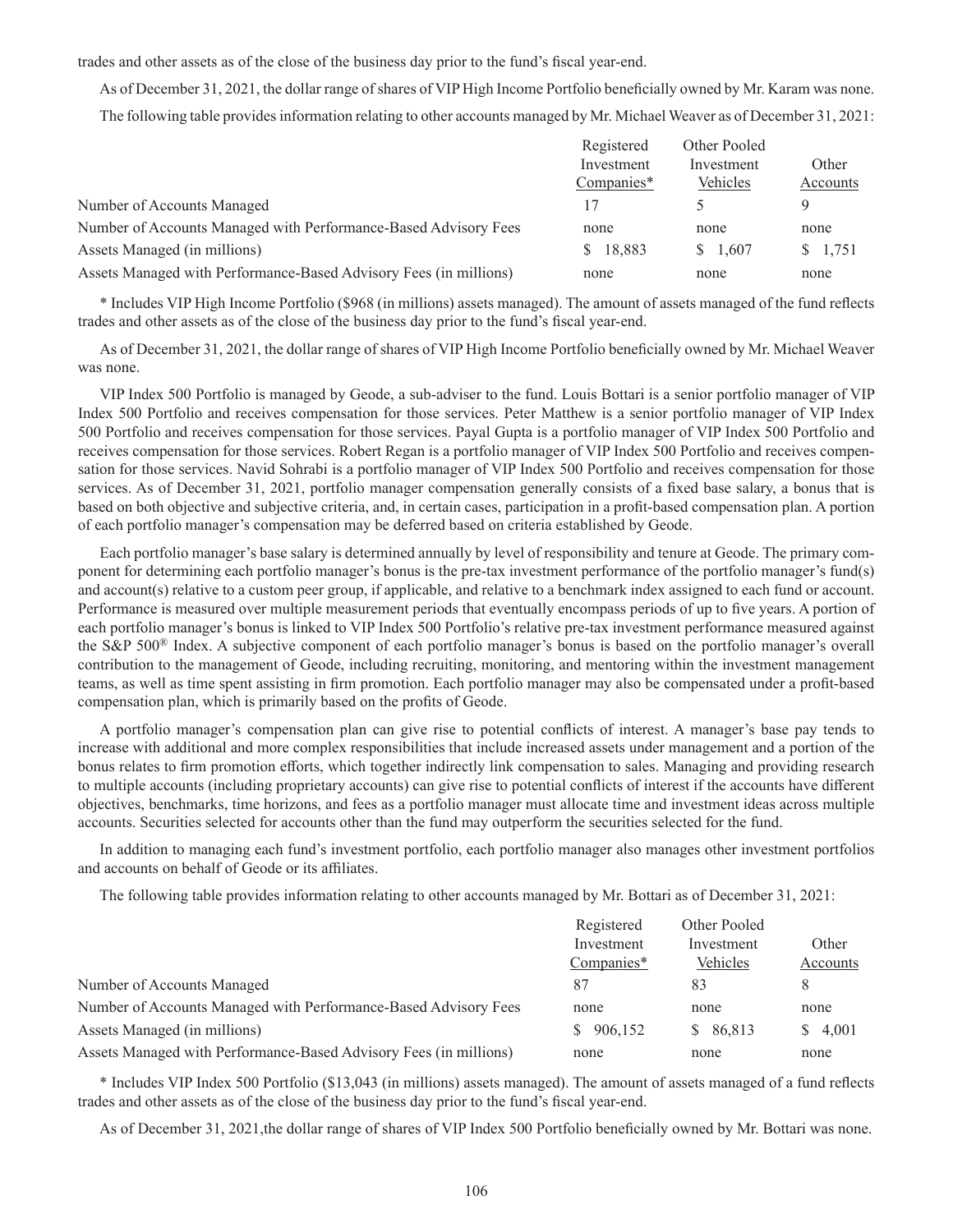The following table provides information relating to other accounts managed by Mr. Matthew as of December 31, 2021:

|                                                                   | Registered    | Other Pooled |          |
|-------------------------------------------------------------------|---------------|--------------|----------|
|                                                                   | Investment    | Investment   | Other    |
|                                                                   | Companies*    | Vehicles     | Accounts |
| Number of Accounts Managed                                        | 87            | 83           | 8        |
| Number of Accounts Managed with Performance-Based Advisory Fees   | none          | none         | none     |
| Assets Managed (in millions)                                      | 906,152<br>S. | \$86,813     | \$4,001  |
| Assets Managed with Performance-Based Advisory Fees (in millions) | none          | none         | none     |

\* Includes VIP Index 500 Portfolio (\$13,043 (in millions) assets managed). The amount of assets managed of a fund reflects trades and other assets as of the close of the business day prior to the fund's fiscal year-end.

As of December 31, 2021, the dollar range of shares of VIP Index 500 Portfolio beneficially owned by Mr. Matthew was none.

The following table provides information relating to other accounts managed by Ms. Gupta as of December 31, 2021:

|                                                                   | Registered    | Other Pooled |             |
|-------------------------------------------------------------------|---------------|--------------|-------------|
|                                                                   | Investment    | Investment   | Other       |
|                                                                   | Companies*    | Vehicles     | Accounts    |
| Number of Accounts Managed                                        | 78            | 80           |             |
| Number of Accounts Managed with Performance-Based Advisory Fees   | none          | none         | none        |
| Assets Managed (in millions)                                      | 890,637<br>S. | \$86,454     | 4,001<br>S. |
| Assets Managed with Performance-Based Advisory Fees (in millions) | none          | none         | none        |

\* Includes VIP Index 500 Portfolio (\$13,043 (in millions) assets managed). The amount of assets managed of the fund reflects trades and other assets as of the close of the business day prior to the fund's fiscal year-end.

As of December 31, 2021, the dollar range of shares of VIP Index 500 Portfolio beneficially owned by Ms. Gupta was none.

The following table provides information relating to other accounts managed by Mr. Regan as of December 31, 2021:

|                                                                   | Registered<br>Investment | Other Pooled | Other    |
|-------------------------------------------------------------------|--------------------------|--------------|----------|
|                                                                   |                          | Investment   |          |
|                                                                   | Companies*               | Vehicles     | Accounts |
| Number of Accounts Managed                                        | 78                       | 80           |          |
| Number of Accounts Managed with Performance-Based Advisory Fees   | none                     | none         | none     |
| Assets Managed (in millions)                                      | \$ 890,637               | \$ 86,454    | \$ 4,261 |
| Assets Managed with Performance-Based Advisory Fees (in millions) | none                     | none         | none     |

\* Includes VIP Index 500 Portfolio (\$13,043 (in millions) assets managed). The amount of assets managed of a fund reflects trades and other assets as of the close of the business day prior to the fund's fiscal year-end.

As of December 31, 2021, the dollar range of shares of VIP Index 500 Portfolio beneficially owned by Mr. Regan was none.

The following table provides information relating to other accounts managed by Mr. Sohrabi as of December 31, 2021:

|                                                                   | Registered | Other Pooled |             |
|-------------------------------------------------------------------|------------|--------------|-------------|
|                                                                   | Investment | Investment   | Other       |
|                                                                   | Companies* | Vehicles     | Accounts    |
| Number of Accounts Managed                                        | 78         | 80           | 8           |
| Number of Accounts Managed with Performance-Based Advisory Fees   | none       | none         | none        |
| Assets Managed (in millions)                                      | \$ 890,637 | \$86,454     | 4,001<br>S. |
| Assets Managed with Performance-Based Advisory Fees (in millions) | none       | none         | none        |

\* Includes VIP Index 500 Portfolio (\$13,043 (in millions) assets managed). The amount of assets managed of the fund reflects trades and other assets as of the close of the business day prior to the fund's fiscal year-end.

As of December 31, 2021, the dollar range of shares of VIP Index 500 Portfolio beneficially owned by Mr. Sohrabi was none.

Maximilian Kaufmann is a portfolio manager of VIP Disciplined Small Cap Portfolio and receives compensation for those services. Anna Lester is a portfolio manager of VIP Disciplined Small Cap Portfolio and receives compensation for those services. Shashi Naik is a portfolio manager of VIP Disciplined Small Cap Portfolio and receives compensation for those services.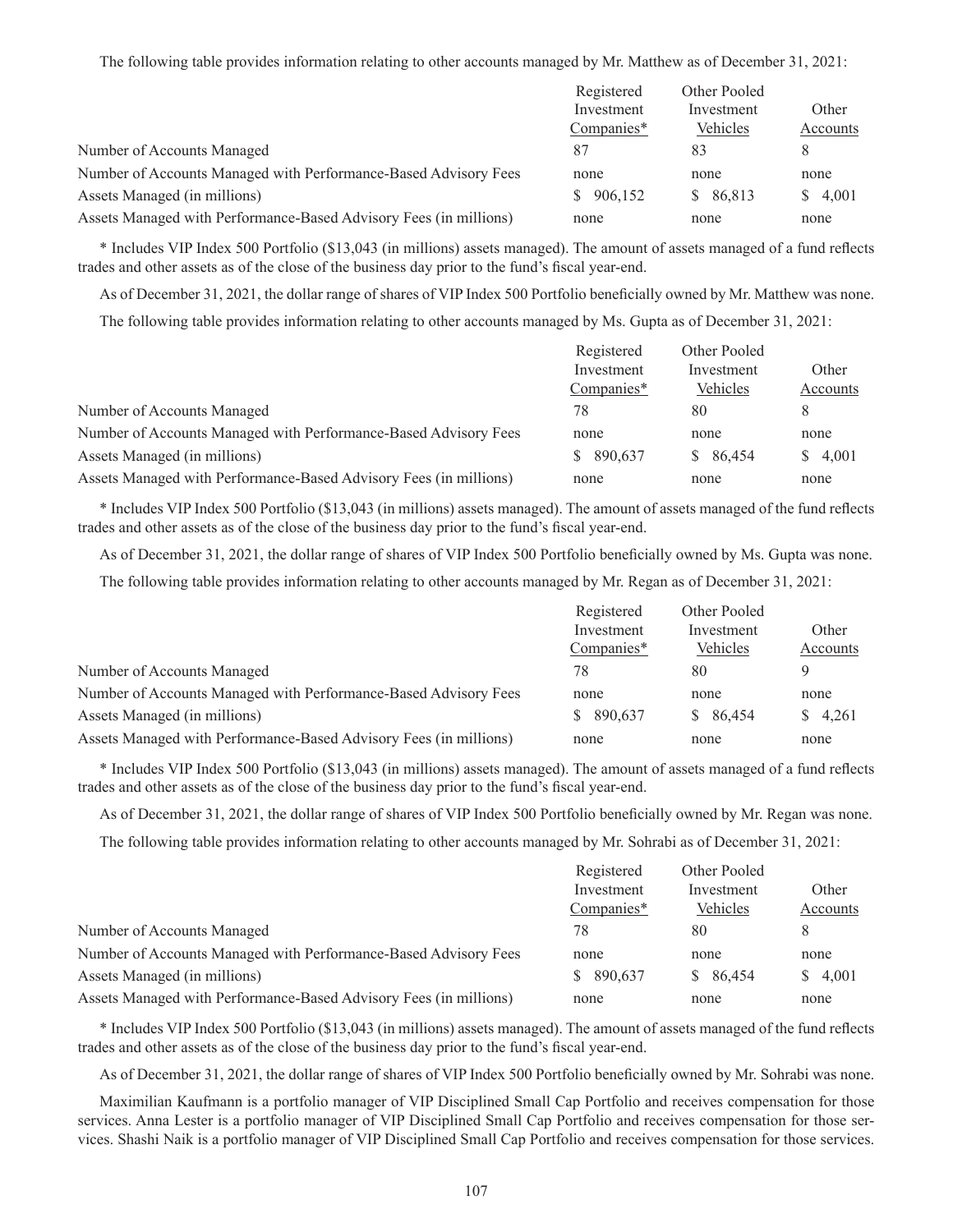As of March 18, 2022, portfolio manager compensation generally consists of a fixed base salary, a bonus that is based on both objective and subjective criteria, and, in certain cases, participation in an equity-based compensation plan. A portion of each portfolio manager's compensation may be deferred based on criteria established by FMR or at the election of the portfolio manager.

Each portfolio manager's base salary is determined annually by level of responsibility and tenure at FMR or its affiliates. The primary component for determining each portfolio manager's bonus is the pre-tax investment performance of the portfolio manager's fund(s) and account(s) relative to a custom peer group, if applicable, and relative to a benchmark index assigned to each fund or account. Performance is measured over multiple measurement periods that eventually encompass periods of up to five years. A portion of each portfolio manager's bonus is linked to VIP Disciplined Small Cap Portfolio's relative pre-tax investment performance measured against the Russell 2000® Index. A subjective component of each portfolio manager's bonus is based on the portfolio manager's overall contribution to management, including recruiting, monitoring, and mentoring within the investment management teams, as well as time spent assisting in firm promotion. Each portfolio manager may also be compensated under equity-based compensation plans linked to increases or decreases in the net asset value of the stock of FMR LLC, FMR's parent company. FMR LLC is a diverse financial services company engaged in various activities that include fund management, brokerage, retirement, and employer administrative services.

A portfolio manager's compensation plan may give rise to potential conflicts of interest. A portfolio manager's compensation is linked to the pre-tax performance of the fund, rather than its after-tax performance. A portfolio manager's base pay tends to increase with additional and more complex responsibilities that include increased assets under management and a portion of the bonus relates to marketing efforts, which together indirectly link compensation to sales. When a portfolio manager takes over a fund or an account, the time period over which performance is measured may be adjusted to provide a transition period in which to assess the portfolio. The management of multiple funds and accounts (including proprietary accounts) may give rise to potential conflicts of interest if the funds and accounts have different objectives, benchmarks, time horizons, and fees as a portfolio manager must allocate time and investment ideas across multiple funds and accounts. In addition, a fund's trade allocation policies and procedures may give rise to conflicts of interest if the fund's orders do not get fully executed due to being aggregated with those of other accounts managed by FMR or an affiliate. A portfolio manager may execute transactions for another fund or account that may adversely impact the value of securities held by a fund. Securities selected for other funds or accounts may outperform the securities selected for the fund. Portfolio managers may be permitted to invest in the funds they manage, even if a fund is closed to new investors. Trading in personal accounts, which may give rise to potential conflicts of interest, is restricted by a fund's Code of Ethics.

Portfolio managers may receive interests in certain funds or accounts managed by FMR or one of its affiliated advisers (collectively, "Proprietary Accounts"). A conflict of interest situation is presented where a portfolio manager considers investing a client account in securities of an issuer in which FMR, its affiliates or their (or their fund clients') respective directors, officers or employees already hold a significant position for their own account, including positions held indirectly through Proprietary Accounts. Because the 1940 Act, as well as other applicable laws and regulations, restricts certain transactions between affiliated entities or between an advisor and its clients, client accounts managed by FMR or its affiliates, including accounts sub-advised by third parties, are, in certain circumstances, prohibited from participating in offerings of such securities (including initial public offerings and other offerings occurring before or after an issuer's initial public offering) or acquiring such securities in the secondary market. For example, ownership of a company by Proprietary Accounts has, in certain situations, resulted in restrictions on FMR's or its affiliates' client accounts' ability to acquire securities in the company's initial public offering and subsequent public offerings, private offerings, and in the secondary market, and additional restrictions could arise in the future; to the extent such client accounts acquire the relevant securities after such restrictions are subsequently lifted, the delay could affect the price at which the securities are acquired.

A conflict of interest situation is presented when FMR or its affiliates acquires, on behalf of client accounts, securities of the same issuers whose securities are already held in Proprietary Accounts, because such investments could have the effect of increasing or supporting the value of the Proprietary Accounts. A conflict of interest situation also arises when FMR investment advisory personnel consider whether client accounts they manage should invest in an investment opportunity that they know is also being considered for a Proprietary Account, to the extent that not investing on behalf of such client accounts improves the ability of the Proprietary Account to take advantage of the opportunity. FMR has adopted policies and procedures and maintains a compliance program designed to help manage such actual and potential conflicts of interest.

The following table provides information relating to other accounts managed by Mr. Kaufmann as of December 31, 2021:

|                                                                 | Registered               | Other Pooled           |                   |
|-----------------------------------------------------------------|--------------------------|------------------------|-------------------|
|                                                                 | Investment<br>Companies* | Investment<br>Vehicles | Other<br>Accounts |
|                                                                 |                          |                        |                   |
| Number of Accounts Managed                                      |                          |                        | none              |
| Number of Accounts Managed with Performance-Based Advisory Fees | none                     | none                   | none              |
| Assets Managed (in millions)                                    | \$15,515                 | 358                    | none              |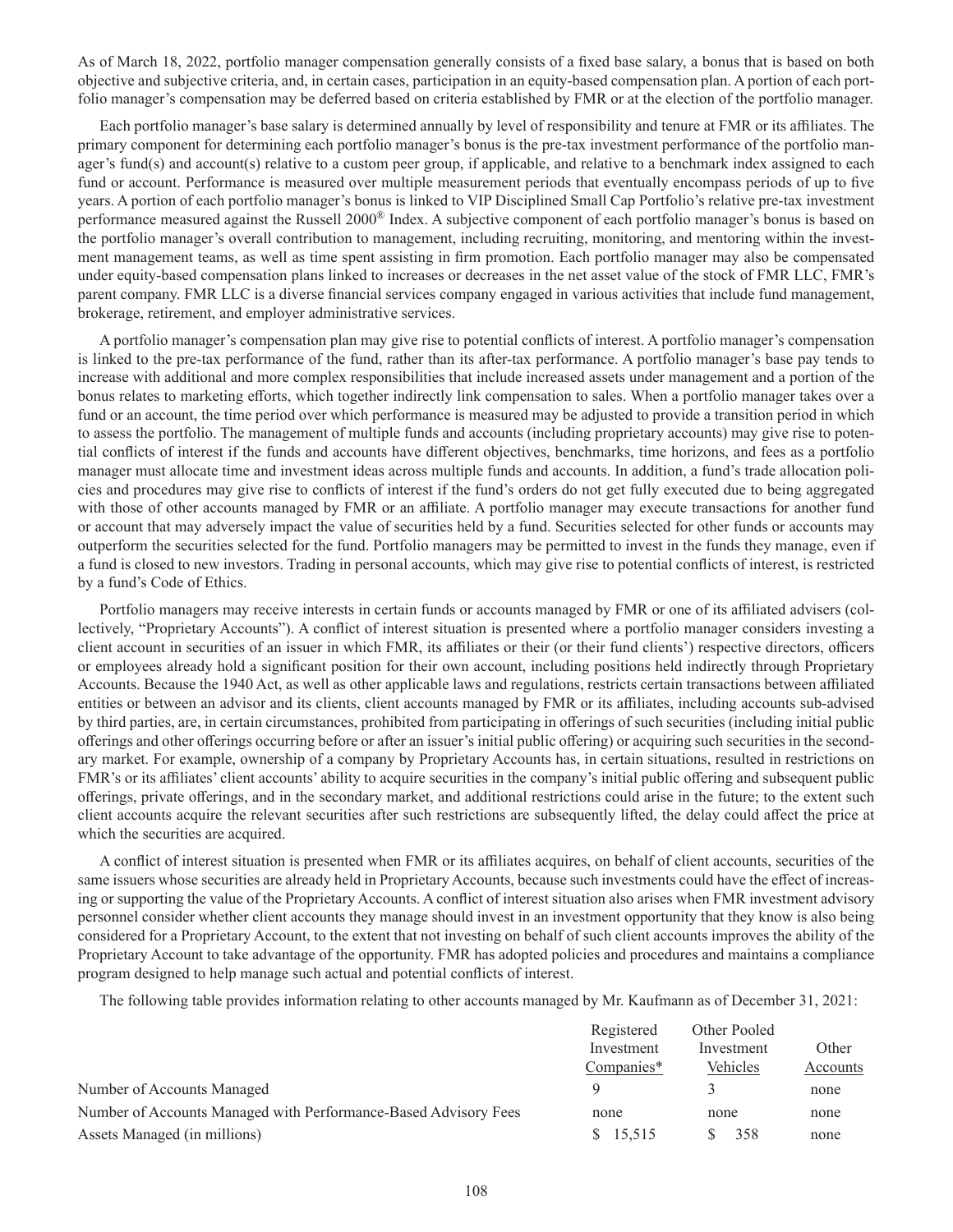|                                                                   | Registered | Other Pooled |          |
|-------------------------------------------------------------------|------------|--------------|----------|
|                                                                   | Investment | Investment   | Other    |
|                                                                   | Companies* | Vehicles     | Accounts |
| Assets Managed with Performance-Based Advisory Fees (in millions) | none       | none         | none     |

\* Includes VIP Disciplined Small Cap Portfolio (\$406 (in millions) assets managed). The amount of assets managed of the fund reflects trades and other assets as of the close of the business day prior to the fund's fiscal year-end.

As of December 31, 2021, the dollar range of shares of VIP Disciplined Small Cap Portfolio beneficially owned by Mr. Kaufmann was none.

The following table provides information relating to other accounts managed by Ms. Lester as of December 31, 2021:

|                                                                   | Registered | Other Pooled |          |
|-------------------------------------------------------------------|------------|--------------|----------|
|                                                                   | Investment | Investment   | Other    |
|                                                                   | Companies* | Vehicles     | Accounts |
| Number of Accounts Managed                                        | $\Omega$   |              | none     |
| Number of Accounts Managed with Performance-Based Advisory Fees   | none       | none         | none     |
| Assets Managed (in millions)                                      | \$15,515   | 358          | none     |
| Assets Managed with Performance-Based Advisory Fees (in millions) | none       | none         | none     |

\* Includes VIP Disciplined Small Cap Portfolio (\$406 (in millions) assets managed). The amount of assets managed of the fund reflects trades and other assets as of the close of the business day prior to the fund's fiscal year-end.

As of December 31, 2021, the dollar range of shares of VIP Disciplined Small Cap Portfolio beneficially owned by Ms. Lester was none.

The following table provides information relating to other accounts managed by Mr. Naik as of December 31, 2021:

|                                                                   | Registered | Other Pooled |          |
|-------------------------------------------------------------------|------------|--------------|----------|
|                                                                   | Investment | Investment   | Other    |
|                                                                   | Companies* | Vehicles     | Accounts |
| Number of Accounts Managed                                        |            |              | none     |
| Number of Accounts Managed with Performance-Based Advisory Fees   | none       | none         | none     |
| Assets Managed (in millions)                                      | \$15,515   | 358          | none     |
| Assets Managed with Performance-Based Advisory Fees (in millions) | none       | none         | none     |

\* Includes VIP Disciplined Small Cap Portfolio (\$406 (in millions) assets managed). The amount of assets managed of a fund reflects trades and other assets as of the close of the business day prior to the fund's fiscal year-end.

As of December 31, 2021, the dollar range of shares of VIP Disciplined Small Cap Portfolio beneficially owned by Mr. Naik was none.

Robert Stansky is lead portfolio manager of VIP Stock Selector All Cap Portfolio and receives compensation for those services. Jody Simes is co-manager of VIP Stock Selector All Cap Portfolio and receives compensation for those services. Douglas Simmons is co-manager of VIP Stock Selector All Cap Portfolio and receives compensation for those services. Pierre Sorel is co-manager of VIP Stock Selector All Cap Portfolio and receives compensation for those services. As of December 31, 2021, portfolio manager compensation generally consists of a fixed base salary determined periodically (typically annually), a bonus, and in certain cases, participation in several types of equity-based compensation plans. A portion of each portfolio manager's compensation may be deferred based on criteria established by FMR or at the election of the portfolio manager.

Each portfolio manager's base salary is determined by level of responsibility and tenure at FMR or its affiliates. The primary components of each portfolio manager's bonus are based on (i) the pre-tax investment performance of the portfolio manager's fund(s) and account(s) measured against a benchmark index and within a defined peer group assigned to each fund or account, and (ii) the investment performance of other FMR equity funds and accounts. The pre-tax investment performance of each portfolio manager's fund(s) and account(s) is weighted according to the portfolio manager's tenure on those fund(s) and account(s) and the average asset size of those fund(s) and account(s) over the portfolio manager's tenure. Each component is calculated separately over the portfolio manager's tenure on those fund(s) and account(s) over a measurement period that initially is contemporaneous with the portfolio manager's tenure, but that eventually encompasses rolling periods of up to five years for the comparison to a benchmark index and rolling periods of up to three years for the comparison to a peer group. A smaller, subjective component of each portfolio manager's bonus is based on the portfolio manager's overall contribution to management of FMR. The portion of each portfolio manager's bonus that is linked to the investment performance of each portfolio manager's fund is based on the fund's pre-tax investment performance measured against the MSCI U.S. Investable Market 2500 Index,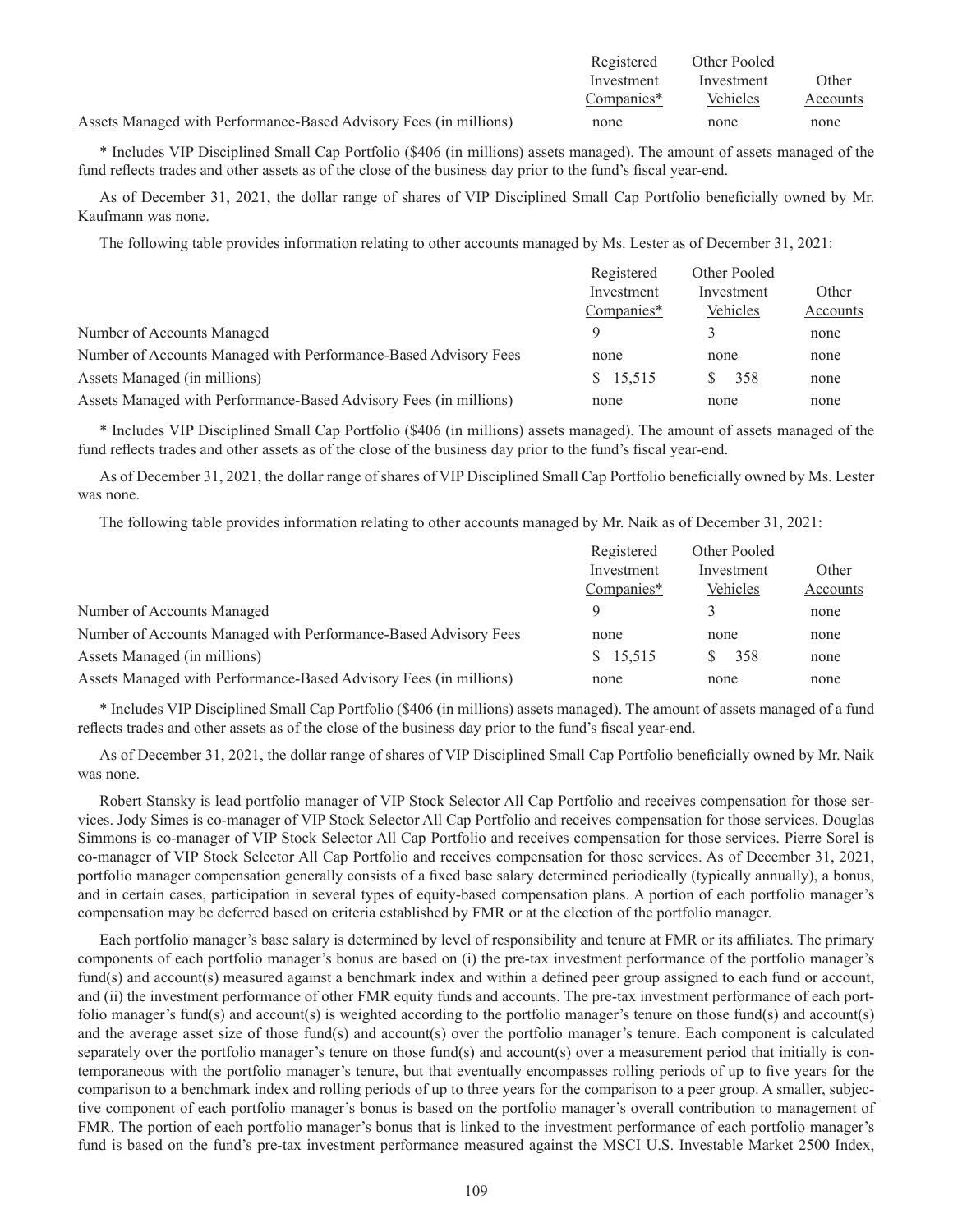and the fund's pre-tax investment performance (based on the performance of the fund's Initial Class) within the Morningstar® Large Growth, Large Value, Large Blend, Mid Growth, Mid Value, and Mid Blend Category. Another component of Mr. Simes' bonus is based on the pre-tax investment performance of the portion of the lead account's assets the portfolio manager manages measured against the MSCI U.S. IM Materials Index. Another component of Mr. Simmons' bonus is based on the pre-tax investment performance of the portion of the lead account's assets the portfolio manager manages measured against the MSCI U.S. IM Utilities Index. Another component of Mr. Sorel's bonus is based on the pre-tax investment performance of the portion of the lead account's assets the portfolio manager manages measured against the MSCI U.S. IM Financials Index. Each portfolio manager also is compensated under equity-based compensation plans linked to increases or decreases in the net asset value of the stock of FMR LLC, FMR's parent company. FMR LLC is a diverse financial services company engaged in various activities that include fund management, brokerage, retirement, and employer administrative services.

A portfolio manager's compensation plan may give rise to potential conflicts of interest. A portfolio manager's compensation is linked to the pre-tax performance of the fund, rather than its after-tax performance. A portfolio manager's base pay tends to increase with additional and more complex responsibilities that include increased assets under management and a portion of the bonus relates to marketing efforts, which together indirectly link compensation to sales. When a portfolio manager takes over a fund or an account, the time period over which performance is measured may be adjusted to provide a transition period in which to assess the portfolio. The management of multiple funds and accounts (including proprietary accounts) may give rise to potential conflicts of interest if the funds and accounts have different objectives, benchmarks, time horizons, and fees as a portfolio manager must allocate time and investment ideas across multiple funds and accounts. In addition, a fund's trade allocation policies and procedures may give rise to conflicts of interest if the fund's orders do not get fully executed due to being aggregated with those of other accounts managed by FMR or an affiliate. A portfolio manager may execute transactions for another fund or account that may adversely impact the value of securities held by a fund. Securities selected for other funds or accounts may outperform the securities selected for the fund. Portfolio managers may be permitted to invest in the funds they manage, even if a fund is closed to new investors. Trading in personal accounts, which may give rise to potential conflicts of interest, is restricted by a fund's Code of Ethics.

Portfolio managers may receive interests in certain funds or accounts managed by FMR or one of its affiliated advisers (collectively, "Proprietary Accounts"). A conflict of interest situation is presented where a portfolio manager considers investing a client account in securities of an issuer in which FMR, its affiliates or their (or their fund clients') respective directors, officers or employees already hold a significant position for their own account, including positions held indirectly through Proprietary Accounts. Because the 1940 Act, as well as other applicable laws and regulations, restricts certain transactions between affiliated entities or between an advisor and its clients, client accounts managed by FMR or its affiliates, including accounts sub-advised by third parties, are, in certain circumstances, prohibited from participating in offerings of such securities (including initial public offerings and other offerings occurring before or after an issuer's initial public offering) or acquiring such securities in the secondary market. For example, ownership of a company by Proprietary Accounts has, in certain situations, resulted in restrictions on FMR's and its affiliates' client accounts' ability to acquire securities in the company's initial public offering and subsequent public offerings, private offerings, and in the secondary market, and additional restrictions could arise in the future; to the extent such client accounts acquire the relevant securities after such restrictions are subsequently lifted, the delay could affect the price at which the securities are acquired.

A conflict of interest situation is presented when FMR or its affiliates acquire, on behalf of their client accounts, securities of the same issuers whose securities are already held in Proprietary Accounts, because such investments could have the effect of increasing or supporting the value of the Proprietary Accounts. A conflict of interest situation also arises when FMR investment advisory personnel consider whether client accounts they manage should invest in an investment opportunity that they know is also being considered by an affiliate of FMR for a Proprietary Account, to the extent that not investing on behalf of such client accounts improves the ability of the Proprietary Account to take advantage of the opportunity. FMR has adopted policies and procedures and maintains a compliance program designed to help manage such actual and potential conflicts of interest.

The following table provides information relating to other accounts managed by Mr. Stansky as of December 31, 2021:

|                                                                   | Registered   | Other Pooled |          |
|-------------------------------------------------------------------|--------------|--------------|----------|
|                                                                   | Investment   | Investment   | Other    |
|                                                                   | $Companies*$ | Vehicles     | Accounts |
| Number of Accounts Managed                                        | 11           | 28           | 6        |
| Number of Accounts Managed with Performance-Based Advisory Fees   |              | none         | none     |
| Assets Managed (in millions)                                      | \$121,666    | \$4.917      | \$1,680  |
| Assets Managed with Performance-Based Advisory Fees (in millions) | 8.375        | none         | none     |

\* Includes assets of VIP Stock Selector All Cap Portfolio (\$6,094 (in millions) assets managed with performance-based advisory fees). The amount of assets managed of the fund reflects trades and other assets as of the close of the business day prior to the fund's fiscal year-end.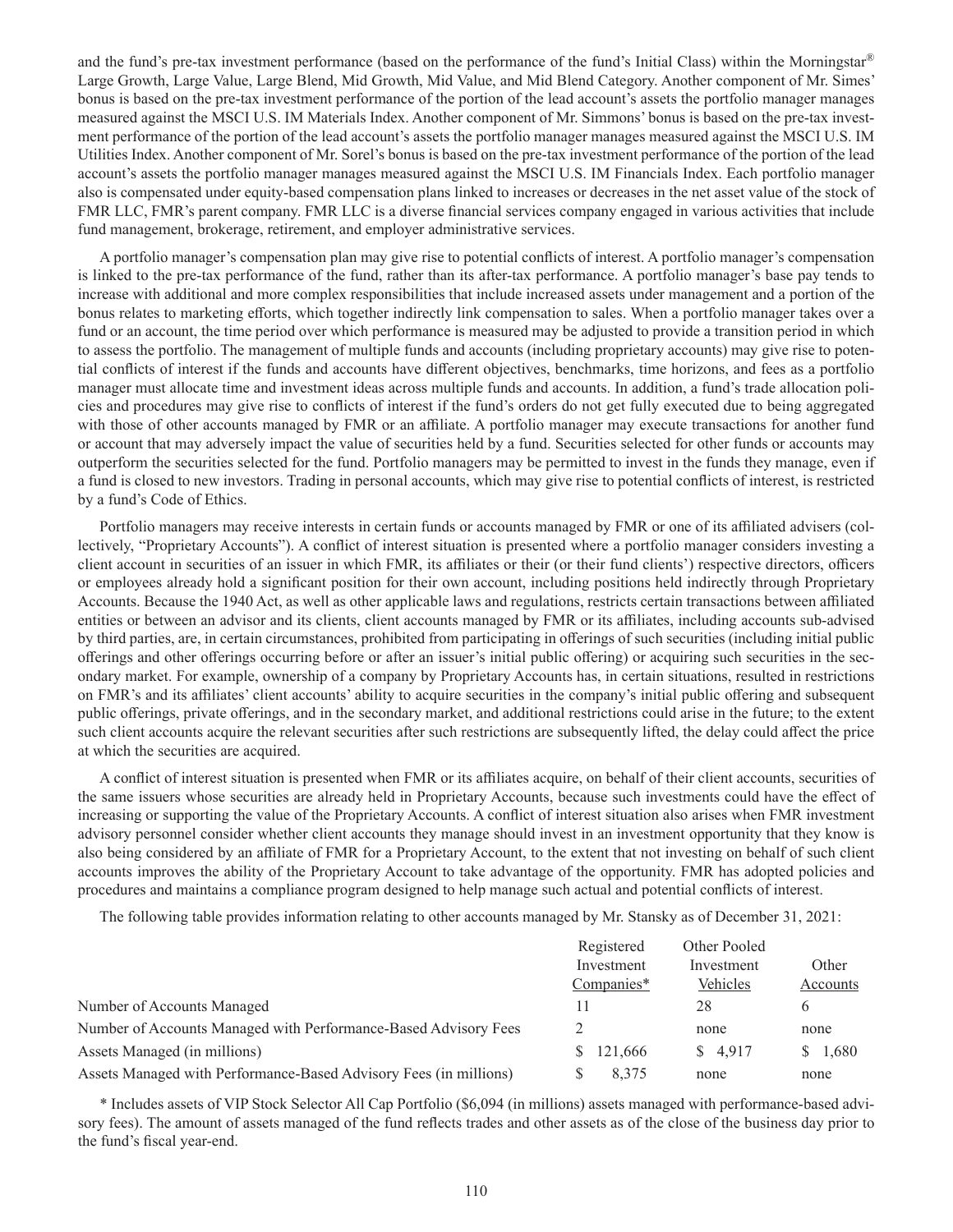As of December 31, 2021, the dollar range of shares of VIP Stock Selector All Cap Portfolio beneficially owned by Mr. Stansky was none.

The following table provides information relating to other accounts managed by Mr. Simes as of December 31, 2021:

|                                                                   | Registered | Other Pooled       |          |
|-------------------------------------------------------------------|------------|--------------------|----------|
|                                                                   | Investment | Investment         | Other    |
|                                                                   | Companies* | Vehicles           | Accounts |
| Number of Accounts Managed                                        | 13         | 14                 | 4        |
| Number of Accounts Managed with Performance-Based Advisory Fees   |            | none               | none     |
| Assets Managed (in millions)                                      | \$4.840    | $\frac{\$}{2.426}$ | 283      |
| Assets Managed with Performance-Based Advisory Fees (in millions) | 179        | none               | none     |

\* Includes assets of VIP Stock Selector All Cap Portfolio managed by Mr. Simes (\$179 (in millions) assets managed with performance-based advisory fees). The amount of assets managed of the fund reflects trades and other assets as of the close of the business day prior to the fund's fiscal year-end.

As of December 31, 2021, the dollar range of shares of VIP Stock Selector All Cap Portfolio beneficially owned by Mr. Simes was none.

The following table provides information relating to other accounts managed by Mr. Simmons as of December 31, 2021:

|                                                                   | Registered | Other Pooled |          |
|-------------------------------------------------------------------|------------|--------------|----------|
|                                                                   | Investment | Investment   | Other    |
|                                                                   | Companies* | Vehicles     | Accounts |
| Number of Accounts Managed                                        | 14         | none         |          |
| Number of Accounts Managed with Performance-Based Advisory Fees   |            | none         | none     |
| Assets Managed (in millions)                                      | \$5,426    | none         | \$1,233  |
| Assets Managed with Performance-Based Advisory Fees (in millions) | 1,192      | none         | none     |

\* Includes assets of VIP Stock Selector All Cap Portfolio managed by Mr. Simmons (\$153 (in millions) assets managed with performance-based advisory fees). The amount of assets managed of the fund reflects trades and other assets as of the close of the business day prior to the fund's fiscal year-end.

As of December 31, 2021, the dollar range of shares of VIP Stock Selector All Cap Portfolio beneficially owned by Mr. Simmons was none.

The following table provides information relating to other accounts managed by Mr. Sorel as of December 31, 2021:

|                                                                   | Registered | Other Pooled |          |
|-------------------------------------------------------------------|------------|--------------|----------|
|                                                                   | Investment | Investment   | Other    |
|                                                                   | Companies* | Vehicles     | Accounts |
| Number of Accounts Managed                                        |            |              |          |
| Number of Accounts Managed with Performance-Based Advisory Fees   |            | none         | none     |
| Assets Managed (in millions)                                      | \$15,885   | 200<br>S.    | 190      |
| Assets Managed with Performance-Based Advisory Fees (in millions) | 1.135      | none         | none     |
|                                                                   |            |              |          |

\* Includes assets of VIP Stock Selector All Cap Portfolio managed by Mr. Sorel (\$682 (in millions) assets managed with performance-based advisory fees). The amount of assets managed of the fund reflects trades and other assets as of the close of the business day prior to the fund's fiscal year-end.

As of December 31, 2021, the dollar range of shares of VIP Stock Selector All Cap Portfolio beneficially owned by Mr. Sorel was none.

Chad Colman is co-manager of VIP Stock Selector All Cap Portfolio and receives compensation for those services. As of December 31, 2021, portfolio manager compensation generally consists of a fixed-base salary determined periodically (typically annually), a bonus, and in certain cases, participation in several types of equity-based compensation plans. A portion of the portfolio manager's compensation may be deferred based on criteria established by FMR or an affiliate or at the election of the portfolio manager.

The portfolio manager's base salary is determined by level of responsibility and tenure at FMR or its affiliates. The primary components of the portfolio manager's bonus are based on (i) the pre-tax investment performance of the portfolio manager's fund(s) and account(s) measured against a benchmark index and within a defined peer group, if applicable, assigned to each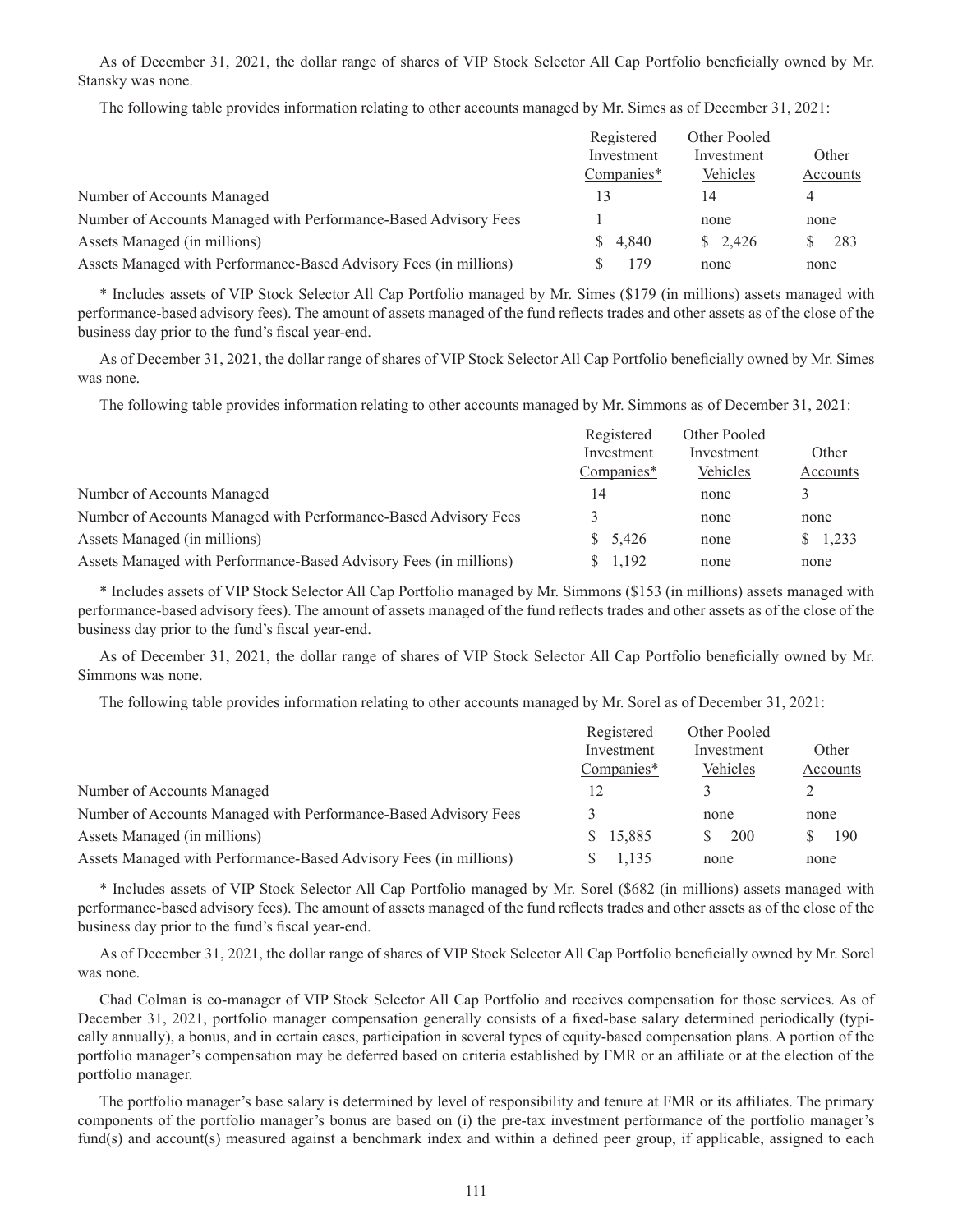fund or account, and (ii) the investment performance of other funds and accounts managed by the portfolio manager. The pretax investment performance of the portfolio manager's fund(s) and account(s) is weighted according to the portfolio manager's tenure on those fund(s) and account(s) and the average asset size of those fund(s) and account(s) over the portfolio manager's tenure. Each component is calculated separately over the portfolio manager's tenure on those fund(s) and account(s) over a measurement period that initially is contemporaneous with the portfolio manager's tenure, but that eventually encompasses rolling periods of up to five years for the comparison to a benchmark index and peer group, if applicable. A smaller, subjective component of the portfolio manager's bonus is based on the portfolio manager's overall contribution to management. The portion of the portfolio manager's bonus that is linked to the investment performance of VIP Stock Selector All Cap Portfolio is based on the fund's pre-tax investment performance measured against the MSCI U.S. Investable Market 2500 Index, and the fund's pre-tax investment performance (based on the performance of the fund's Initial Class) within the Morningstar® Large Growth, Large Value, Large Blend, Mid Growth, Mid Value, and Mid Blend Category. An additional portion of Mr. Colman's bonus is based on the pre-tax investment performance of the portion of the lead account's assets the portfolio manager manages measured against the MSCI U.S. IM Industrials Index. The portfolio manager's bonus also is compensated under equity based compensation plans linked to increases or decreases in the net asset value of the stock of FMR LLC.

The portfolio manager's compensation plan may give rise to potential conflicts of interest. The portfolio manager's compensation is linked to the pre-tax performance of the fund, rather than its after-tax performance. The portfolio manager's base pay tends to increase with additional and more complex responsibilities that include increased assets under management and a portion of the bonus relates to marketing efforts, which together indirectly link compensation to sales. When a portfolio manager takes over a fund or an account, the time period over which performance is measured may be adjusted to provide a transition period in which to assess the portfolio. The management of multiple funds and accounts (including proprietary accounts) may give rise to potential conflicts of interest if the funds and accounts have different objectives, benchmarks, time horizons, and fees as the portfolio manager must allocate time and investment ideas across multiple funds and accounts. In addition, a fund's trade allocation policies and procedures may give rise to conflicts of interest if the fund's orders do not get fully executed due to being aggregated with those of other accounts managed by FMR or an affiliate. The portfolio manager may execute transactions for another fund or account that may adversely impact the value of securities held by a fund. Securities selected for other funds or accounts may outperform the securities selected for the fund. Portfolio managers may be permitted to invest in the funds they manage, even if a fund is closed to new investors. Trading in personal accounts, which may give rise to potential conflicts of interest, is restricted by a fund's Code of Ethics.

Portfolio managers may receive interests in certain funds or accounts managed by FMR or one of its affiliated advisers (collectively, "Proprietary Accounts"). A conflict of interest situation is presented where a portfolio manager considers investing a client account in securities of an issuer in which FMR, its affiliates or their (or their fund clients') respective directors, officers or employees already hold a significant position for their own account, including positions held indirectly through Proprietary Accounts. Because the 1940 Act, as well as other applicable laws and regulations, restricts certain transactions between affiliated entities or between an advisor and its clients, client accounts managed by FMR or its affiliates, including accounts sub-advised by third parties, are, in certain circumstances, prohibited from participating in offerings of such securities (including initial public offerings and other offerings occurring before or after an issuer's initial public offering) or acquiring such securities in the secondary market. For example, ownership of a company by Proprietary Accounts has, in certain situations, resulted in restrictions on FMR's and its affiliates' client accounts' ability to acquire securities in the company's initial public offering and subsequent public offerings, private offerings, and in the secondary market, and additional restrictions could arise in the future; to the extent such client accounts acquire the relevant securities after such restrictions are subsequently lifted, the delay could affect the price at which the securities are acquired.

A conflict of interest situation is presented when FMR or its affiliates acquire, on behalf of their client accounts, securities of the same issuers whose securities are already held in Proprietary Accounts, because such investments could have the effect of increasing or supporting the value of the Proprietary Accounts. A conflict of interest situation also arises when FMR investment advisory personnel consider whether client accounts they manage should invest in an investment opportunity that they know is also being considered by an affiliate of FMR for a Proprietary Account, to the extent that not investing on behalf of such client accounts improves the ability of the Proprietary Account to take advantage of the opportunity. FMR has adopted policies and procedures and maintains a compliance program designed to help manage such actual and potential conflicts of interest.

The following table provides information relating to other accounts managed by Mr. Colman as of December 31, 2021:

|                                                                 | Registered               | Other Pooled |          |
|-----------------------------------------------------------------|--------------------------|--------------|----------|
|                                                                 | Investment<br>Companies* | Investment   | Other    |
|                                                                 |                          | Vehicles     | Accounts |
| Number of Accounts Managed                                      |                          |              |          |
| Number of Accounts Managed with Performance-Based Advisory Fees |                          | none         | none     |
| Assets Managed (in millions)                                    | \$5,393                  | \$ 2.551     |          |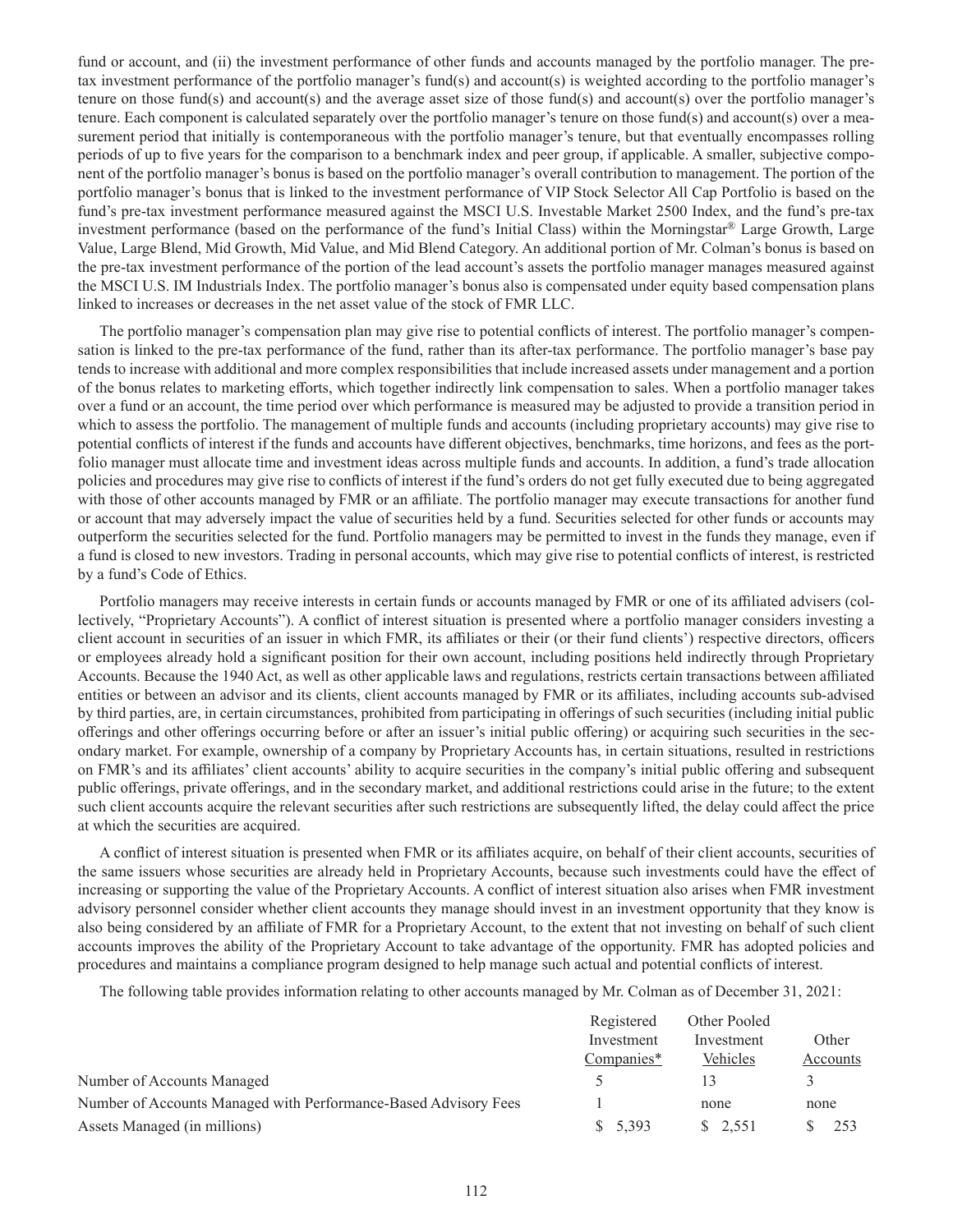|                                                                   | Registered | Other Pooled |          |
|-------------------------------------------------------------------|------------|--------------|----------|
|                                                                   | Investment | Investment   | Other    |
|                                                                   | Companies* | Vehicles     | Accounts |
| Assets Managed with Performance-Based Advisory Fees (in millions) | - 549      | none         | none     |

\* Includes assets of VIP Stock Selector All Cap Portfolio managed by Mr. Colman (\$549 (in millions) assets managed with performance-based advisory fees). The amount of assets managed of the fund reflects trades and other assets as of the close of the business day prior to the fund's fiscal year-end.

As of December 31, 2021, the dollar range of shares of VIP Stock Selector All Cap Portfolio beneficially owned by Mr. Colman was none.

Samuel Wald is co-manager of VIP Stock Selector All Cap Portfolio and receives compensation for those services. As of December 31, 2021, portfolio manager compensation generally consists of a fixed base salary determined periodically (typically annually), a bonus, and in certain cases, participation in several types of equity-based compensation plans. A portion of the portfolio manager's compensation may be deferred based on criteria established by FMR or at the election of the portfolio manager.

The portfolio manager's base salary is determined by level of responsibility and tenure at FMR or its affiliates. The portfolio manager's bonus is based on several components. The components of the portfolio manager's bonus are based on (i) the pretax investment performance of the portfolio manager's fund(s) and account(s) measured against a benchmark index and within a defined peer group assigned to each fund or account, and (ii) the investment performance of other FMR real estate funds and accounts. The pre-tax investment performance of the portfolio manager's fund(s) and account(s) is weighted according to the portfolio manager's tenure on those fund(s) and account(s) and the average asset size of those fund(s) and account(s) over the portfolio manager's tenure. Each component is calculated separately over the portfolio manager's tenure on those fund(s) and account(s) over a measurement period that initially is contemporaneous with the portfolio manager's tenure, but that eventually encompasses rolling periods of up to five years for the comparison to a benchmark index and rolling periods of up to five years for the comparison to a peer group. A subjective component of the portfolio manager's bonus is based on the portfolio manager's overall contribution to management of FMR. The portion of the portfolio manager's bonus that is linked to the investment performance of VIP Stock Selector All Cap Portfolio is based on the fund's pre-tax investment performance measured against the MSCI U.S. Investable Market 2500 Index, and the fund's pre-tax investment performance (based on the performance of the fund's Initial Class) within the Morningstar® Large Growth, Large Value, Large Blend, Mid Growth, Mid Value, and Mid Blend Category. An additional portion of Mr. Wald's bonus is based on the pre-tax investment performance of the portion of the lead account's assets the portfolio manager manages measured against the MSCI U.S. IM Real Estate Index. The portfolio manager also is compensated under equity-based compensation plans linked to increases or decreases in the net asset value of the stock of FMR LLC, FMR's parent company. FMR LLC is a diverse financial services company engaged in various activities that include fund management, brokerage, retirement, and employer administrative services.

The portfolio manager's compensation plan may give rise to potential conflicts of interest. The portfolio manager's compensation is linked to the pre-tax performance of the fund, rather than its after-tax performance. The portfolio manager's base pay tends to increase with additional and more complex responsibilities that include increased assets under management and a portion of the bonus relates to marketing efforts, which together indirectly link compensation to sales. When a portfolio manager takes over a fund or an account, the time period over which performance is measured may be adjusted to provide a transition period in which to assess the portfolio. The management of multiple funds and accounts (including proprietary accounts) may give rise to potential conflicts of interest if the funds and accounts have different objectives, benchmarks, time horizons, and fees as the portfolio manager must allocate time and investment ideas across multiple funds and accounts. In addition, a fund's trade allocation policies and procedures may give rise to conflicts of interest if the fund's orders do not get fully executed due to being aggregated with those of other accounts managed by FMR or an affiliate. The portfolio manager may execute transactions for another fund or account that may adversely impact the value of securities held by a fund. Securities selected for other funds or accounts may outperform the securities selected for the fund. Portfolio managers may be permitted to invest in the funds they manage, even if a fund is closed to new investors. Trading in personal accounts, which may give rise to potential conflicts of interest, is restricted by a fund's Code of Ethics.

Portfolio managers may receive interests in certain funds or accounts managed by FMR or one of its affiliated advisers (collectively, "Proprietary Accounts"). A conflict of interest situation is presented where a portfolio manager considers investing a client account in securities of an issuer in which FMR, its affiliates or their (or their fund clients') respective directors, officers or employees already hold a significant position for their own account, including positions held indirectly through Proprietary Accounts. Because the 1940 Act, as well as other applicable laws and regulations, restricts certain transactions between affiliated entities or between an advisor and its clients, client accounts managed by FMR or its affiliates, including accounts sub-advised by third parties, are, in certain circumstances, prohibited from participating in offerings of such securities (including initial public offerings and other offerings occurring before or after an issuer's initial public offering) or acquiring such securities in the secondary market. For example, ownership of a company by Proprietary Accounts has, in certain situations, resulted in restrictions on FMR's and its affiliates' client accounts' ability to acquire securities in the company's initial public offering and subsequent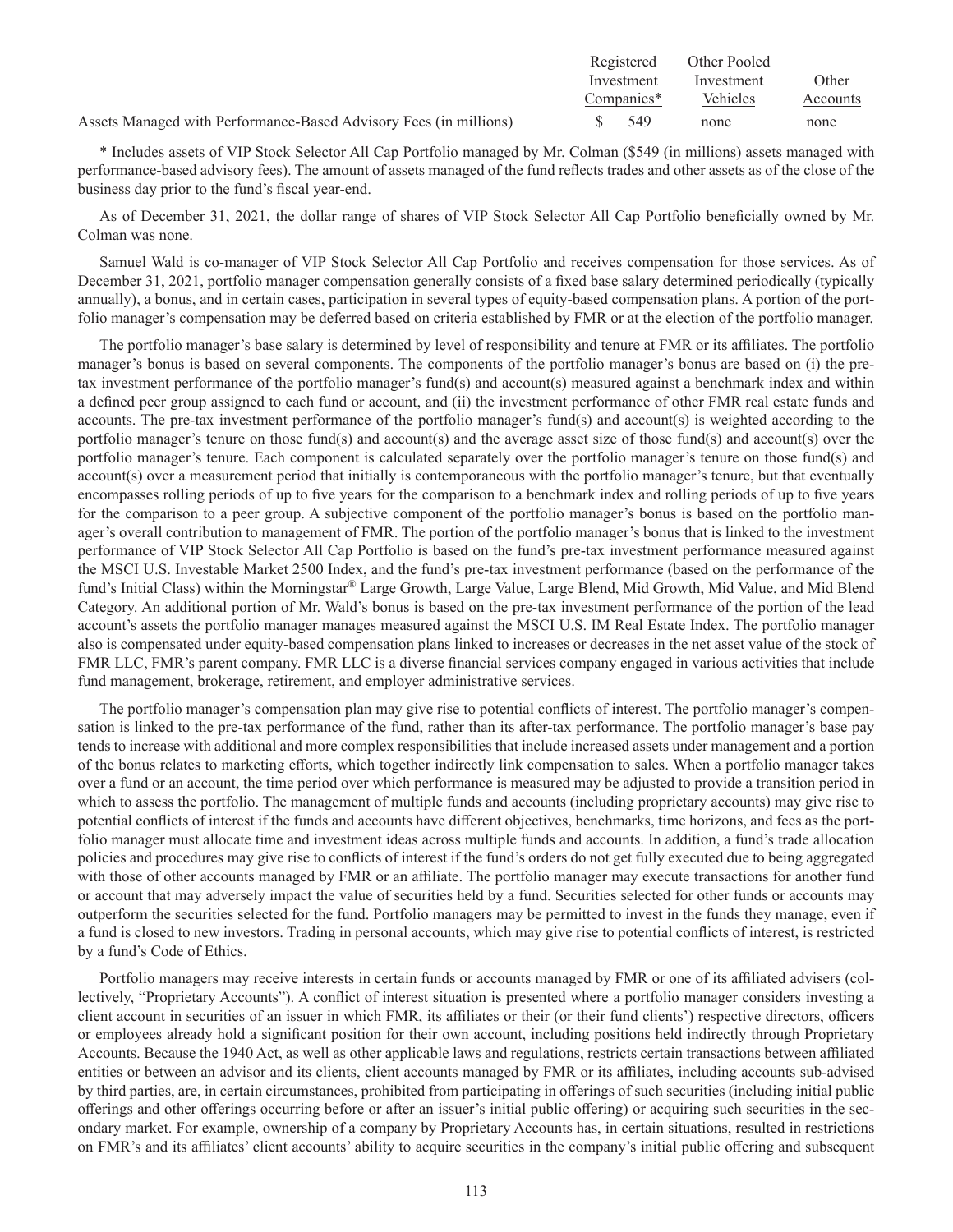public offerings, private offerings, and in the secondary market, and additional restrictions could arise in the future; to the extent such client accounts acquire the relevant securities after such restrictions are subsequently lifted, the delay could affect the price at which the securities are acquired.

A conflict of interest situation is presented when FMR or its affiliates acquire, on behalf of their client accounts, securities of the same issuers whose securities are already held in Proprietary Accounts, because such investments could have the effect of increasing or supporting the value of the Proprietary Accounts. A conflict of interest situation also arises when FMR investment advisory personnel consider whether client accounts they manage should invest in an investment opportunity that they know is also being considered by an affiliate of FMR for a Proprietary Account, to the extent that not investing on behalf of such client accounts improves the ability of the Proprietary Account to take advantage of the opportunity. FMR has adopted policies and procedures and maintains a compliance program designed to help manage such actual and potential conflicts of interest.

The following table provides information relating to other accounts managed by Mr. Wald as of December 31, 2021:

|                                                                   | Registered | Other Pooled |          |
|-------------------------------------------------------------------|------------|--------------|----------|
|                                                                   | Investment | Investment   | Other    |
|                                                                   | Companies* | Vehicles     | Accounts |
| Number of Accounts Managed                                        |            |              |          |
| Number of Accounts Managed with Performance-Based Advisory Fees   |            | none         | none     |
| Assets Managed (in millions)                                      | 4.295      | 235          | \$1,228  |
| Assets Managed with Performance-Based Advisory Fees (in millions) | 453        | none         | none     |

\* Includes assets of VIP Stock Selector All Cap Portfolio managed by Mr. Wald (\$216 (in millions) assets managed with performance-based advisory fees). The amount of assets managed of the fund reflects trades and other assets as of the close of the business day prior to the fund's fiscal year-end.

As of December 31, 2021, the dollar range of shares of VIP Stock Selector All Cap Portfolio beneficially owned by Mr. Wald was none.

Matthew Drukker, Ashley Fernandes, Ali Khan, Katherine Shaw, Ben Shuleva, and Edward Yoon are research analysts and co-managers of VIP Stock Selector All Cap Portfolio and each receives compensation for services as a research analyst and as a portfolio manager under a single compensation plan. As of December 31, 2021, compensation generally consists of a fixed base salary determined periodically (typically annually), a bonus, and in certain cases, participation in several types of equity-based compensation plans. A portion of each portfolio manager's compensation may be deferred based on criteria established by FMR or at the election of the portfolio manager.

Each portfolio manager's base salary is determined primarily by level of experience and skills, and performance as a research analyst and fund manager at FMR or its affiliates. A portion of each portfolio manager's bonus relates to the portfolio manager's performance as a research analyst and is based on the Director of Research's assessment of the research analyst's performance and may include factors such as portfolio manager survey-based assessments, which relate to analytical work and investment results within the relevant market(s) and impact on other emerging market funds and accounts as a research analyst, and the research analyst's contributions to the research groups and to FMR. Another component of the bonus is based upon (i) the pretax investment performance of each portfolio manager's fund(s) and account(s) measured against a benchmark index (which may be a customized industry benchmark index developed by FMR) assigned to each fund or account, and within a defined peer group assigned to each fund or account, if applicable, (ii) the investment performance of other FMR equity funds and accounts, and (iii) the pre-tax investment performance of the portfolio manager's recommendations measured against a benchmark index corresponding to the portfolio manager's assignment universe and against a broadly diversified emerging markets index. The pre-tax investment performance of each portfolio manager's fund(s) and account(s) is weighted according to the portfolio manager's tenure on those fund(s) and account(s). The component of the bonus relating to the Director of Research's assessment is calculated over a one-year period, and each other component of the bonus is calculated over a measurement period that initially is contemporaneous with each portfolio manager's tenure, but that eventually encompasses rolling periods of up to five years for the comparison to a benchmark index and rolling periods of up to three years for the comparison to a peer group, if applicable. The portion of each portfolio manager's bonus that is linked to the investment performance of VIP Stock Selector All Cap Portfolio is based on the fund's pre-tax investment performance measured against the MSCI U.S. Investable Market 2500 Index, and the pre-tax investment performance of the fund (based on the performance of the fund's Initial Class) within the Morningstar® Large Growth, Large Value, Large Blend, Mid Growth, Mid Value, and Mid Blend Category. Another component of each portfolio manager's bonus is based on the pre-tax investment performance of the portion of the lead account's assets the portfolio manager manages measured against the benchmark index identified below. Each portfolio manager also is compensated under equitybased compensation plans linked to increases or decreases in the net asset value of the stock of FMR LLC, FMR's parent company. FMR LLC is a diverse financial services company engaged in various activities that include fund management, brokerage, retirement, and employer administrative services.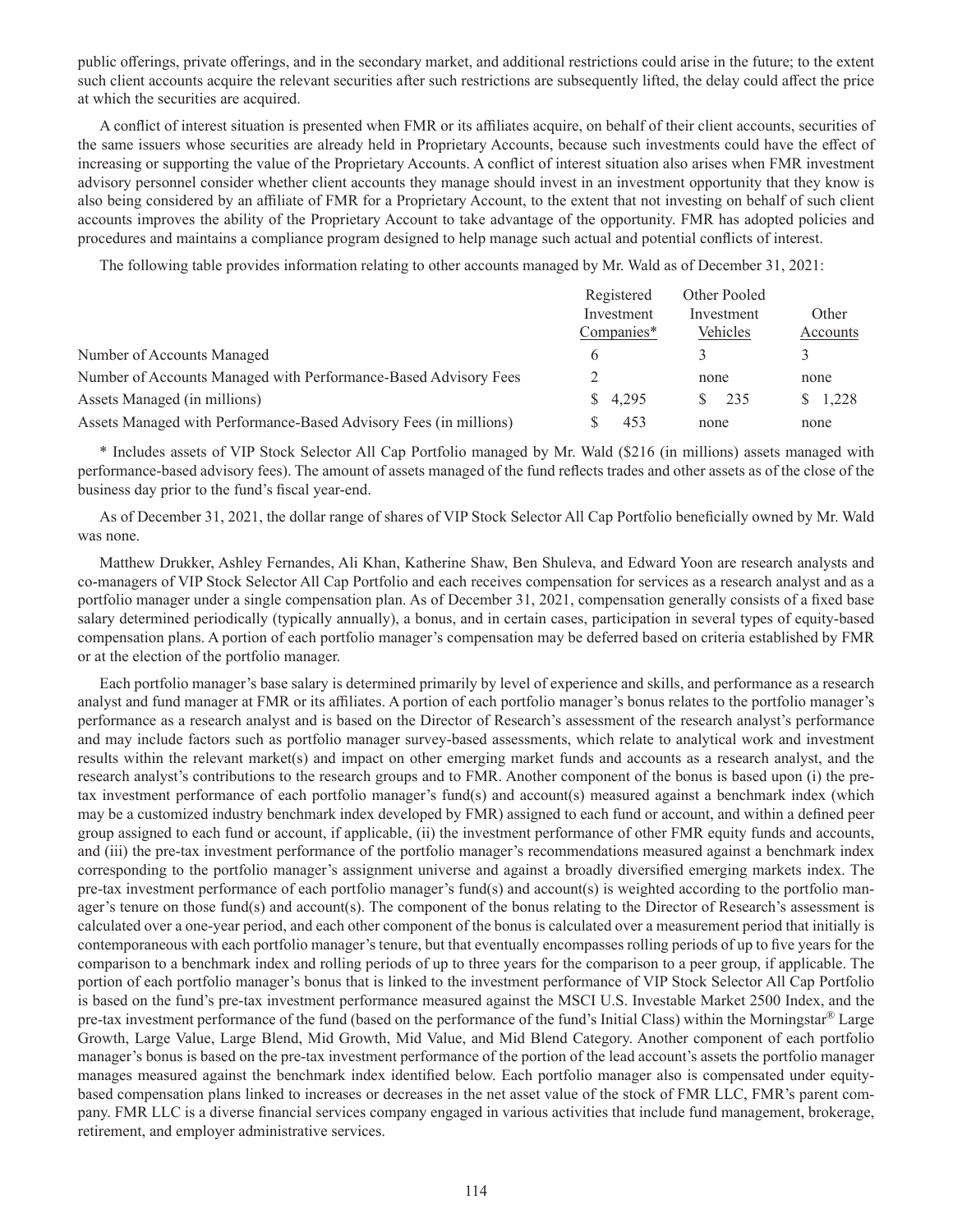Manager / Benchmark Index

Matthew Drukker / MSCI U.S. IM Communication Services Index

Ashley Fernandes / MSCI U.S. IM Energy Index

Ali Khan / S&P MidCap 400® Information Technology Index

Katherine Shaw / MSCI U.S. IM Consumer Discretionary Index

Ben Shuleva / MSCI U.S. IM Consumer Staples Index

Edward Yoon / MSCI U.S. IM Health Care Index

A portfolio manager's compensation plan may give rise to potential conflicts of interest. A portfolio manager's compensation is linked to the pre-tax performance of the fund, rather than its after-tax performance. A portfolio manager's base pay and bonus opportunity tend to increase with the portfolio manager's level of experience and skills relative to research and fund assignments. The management of multiple funds and accounts (including proprietary accounts) may give rise to potential conflicts of interest if the funds and accounts have different objectives, benchmarks, time horizons, and fees as a portfolio manager must allocate time and investment ideas across multiple funds and accounts. In addition, the fund's trade allocation policies and procedures may give rise to conflicts of interest if the fund's orders do not get fully executed due to being aggregated with those of other accounts managed by FMR. A portfolio manager may execute transactions for another fund or account that may adversely impact the value of securities held by the fund. Securities selected for other funds or accounts may outperform the securities selected for the fund. Trading in personal accounts, which may give rise to potential conflicts of interest, is restricted by a fund's Code of Ethics. Furthermore, the potential exists that a portfolio manager's responsibilities as a portfolio manager of the fund may not be entirely consistent with the portfolio manager's responsibilities as a research analyst providing recommendations to other Fidelity portfolio managers.

Portfolio managers may receive interests in certain funds or accounts managed by FMR or one of its affiliated advisers (collectively, "Proprietary Accounts"). A conflict of interest situation is presented where a portfolio manager considers investing a client account in securities of an issuer in which FMR, its affiliates or their (or their fund clients') respective directors, officers or employees already hold a significant position for their own account, including positions held indirectly through Proprietary Accounts. Because the 1940 Act, as well as other applicable laws and regulations, restricts certain transactions between affiliated entities or between an advisor and its clients, client accounts managed by FMR or its affiliates, including accounts sub-advised by third parties, are, in certain circumstances, prohibited from participating in offerings of such securities (including initial public offerings and other offerings occurring before or after an issuer's initial public offering) or acquiring such securities in the secondary market. For example, ownership of a company by Proprietary Accounts has, in certain situations, resulted in restrictions on FMR's and its affiliates' client accounts' ability to acquire securities in the company's initial public offering and subsequent public offerings, private offerings, and in the secondary market, and additional restrictions could arise in the future; to the extent such client accounts acquire the relevant securities after such restrictions are subsequently lifted, the delay could affect the price at which the securities are acquired.

A conflict of interest situation is presented when FMR or its affiliates acquire, on behalf of their client accounts, securities of the same issuers whose securities are already held in Proprietary Accounts, because such investments could have the effect of increasing or supporting the value of the Proprietary Accounts. A conflict of interest situation also arises when FMR investment advisory personnel consider whether client accounts they manage should invest in an investment opportunity that they know is also being considered by an affiliate of FMR for a Proprietary Account, to the extent that not investing on behalf of such client accounts improves the ability of the Proprietary Account to take advantage of the opportunity. FMR has adopted policies and procedures and maintains a compliance program designed to help manage such actual and potential conflicts of interest.

The following table provides information relating to other accounts managed by Mr. Drukker as of December 31, 2021:

|                                                                   | Registered | Other Pooled |          |
|-------------------------------------------------------------------|------------|--------------|----------|
|                                                                   | Investment | Investment   | Other    |
|                                                                   | Companies* | Vehicles     | Accounts |
| Number of Accounts Managed                                        |            | none         | none     |
| Number of Accounts Managed with Performance-Based Advisory Fees   |            | none         | none     |
| Assets Managed (in millions)                                      | \$6,295    | none         | none     |
| Assets Managed with Performance-Based Advisory Fees (in millions) | 570        | none         | none     |

\* Includes assets of VIP Stock Selector All Cap Portfolio managed by Mr. Drukker (\$570 (in millions) assets managed with performance-based advisory fees). The amount of assets managed of the fund reflects trades and other assets as of the close of the business day prior to the fund's fiscal year-end.

As of December 31, 2021, the dollar range of shares of VIP Stock Selector All Cap Portfolio beneficially owned by Mr.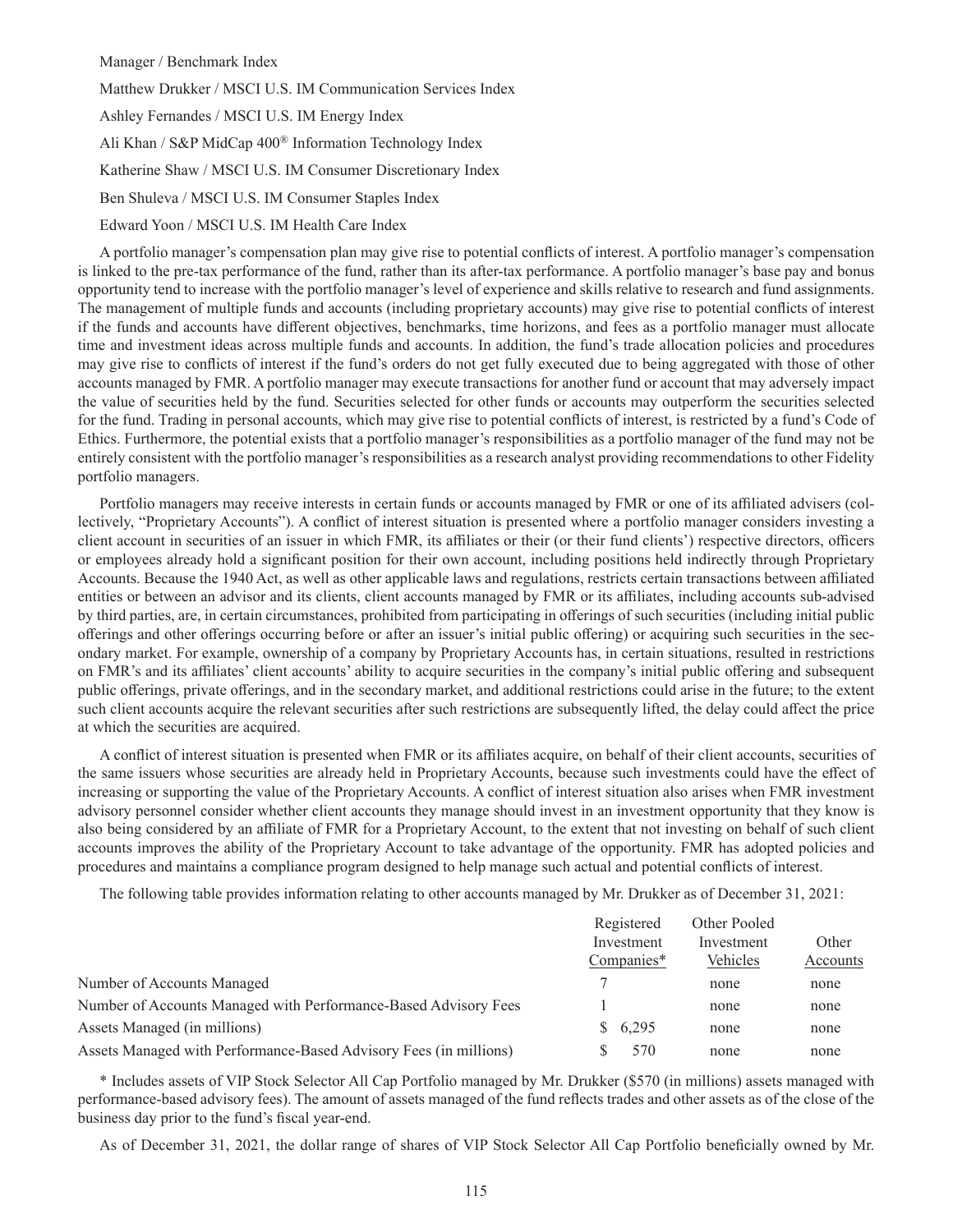#### Drukker was none.

The following table provides information relating to other accounts managed by Mr. Fernandes as of December 31, 2021:

|                                                                   | Registered | Other Pooled |          |
|-------------------------------------------------------------------|------------|--------------|----------|
|                                                                   | Investment | Investment   | Other    |
|                                                                   | Companies* | Vehicles     | Accounts |
| Number of Accounts Managed                                        |            | none         |          |
| Number of Accounts Managed with Performance-Based Advisory Fees   |            | none         | none     |
| Assets Managed (in millions)                                      | \$3,088    | none         | 30<br>S  |
| Assets Managed with Performance-Based Advisory Fees (in millions) | 161        | none         | none     |

\* Includes assets of VIP Stock Selector All Cap Portfolio managed by Mr. Fernandes (\$161 (in millions) assets managed with performance-based advisory fees). The amount of assets managed of the fund reflects trades and other assets as of the close of the business day prior to the fund's fiscal year-end.

As of December 31, 2021, the dollar range of shares of VIP Stock Selector All Cap Portfolio beneficially owned by Mr. Fernandes was none.

The following table provides information relating to other accounts managed by Mr. Khan as of December 31, 2021:

|                                                                   | Registered | Other Pooled |          |
|-------------------------------------------------------------------|------------|--------------|----------|
|                                                                   | Investment | Investment   | Other    |
|                                                                   | Companies* | Vehicles     | Accounts |
| Number of Accounts Managed                                        | 4          |              |          |
| Number of Accounts Managed with Performance-Based Advisory Fees   |            | none         | none     |
| Assets Managed (in millions)                                      | \$ 21,694  | 103          |          |
| Assets Managed with Performance-Based Advisory Fees (in millions) | 2.019      | none         | none     |

\* Includes assets of VIP Stock Selector All Cap Portfolio managed by Mr. Khan (\$1,697 (in millions) assets managed with performance-based advisory fees). The amount of assets managed of the fund reflects trades and other assets as of the close of the business day prior to the fund's fiscal year-end.

As of December 31, 2021, the dollar range of shares of VIP Stock Selector All Cap Portfolio beneficially owned by Mr. Khan was none.

The following table provides information relating to other accounts managed by Ms. Shaw as of December 31, 2021:

|                                                                   | Registered    | Other Pooled |          |
|-------------------------------------------------------------------|---------------|--------------|----------|
|                                                                   | Investment    | Investment   | Other    |
|                                                                   | Companies*    | Vehicles     | Accounts |
| Number of Accounts Managed                                        | $\mathcal{D}$ | none         | none     |
| Number of Accounts Managed with Performance-Based Advisory Fees   |               | none         | none     |
| Assets Managed (in millions)                                      | \$5,275       | none         | none     |
| Assets Managed with Performance-Based Advisory Fees (in millions) | 737           | none         | none     |

\* Includes assets of VIP Stock Selector All Cap Portfolio managed by Ms. Shaw (\$737 (in millions) assets managed with performance-based advisory fees). The amount of assets managed of the fund reflects trades and other assets as of the close of the business day prior to the fund's fiscal year-end.

As of December 31, 2021, the dollar range of shares of VIP Stock Selector All Cap Portfolio beneficially owned by Ms. Shaw was none.

The following table provides information relating to other accounts managed by Mr. Shuleva as of December 31, 2021:

|                                                                   | Registered | Other Pooled |          |
|-------------------------------------------------------------------|------------|--------------|----------|
|                                                                   | Investment | Investment   | Other    |
|                                                                   | Companies* | Vehicles     | Accounts |
| Number of Accounts Managed                                        | 4          | none         | none     |
| Number of Accounts Managed with Performance-Based Advisory Fees   |            | none         | none     |
| Assets Managed (in millions)                                      | \$3,383    | none         | none     |
| Assets Managed with Performance-Based Advisory Fees (in millions) | 334        | none         | none     |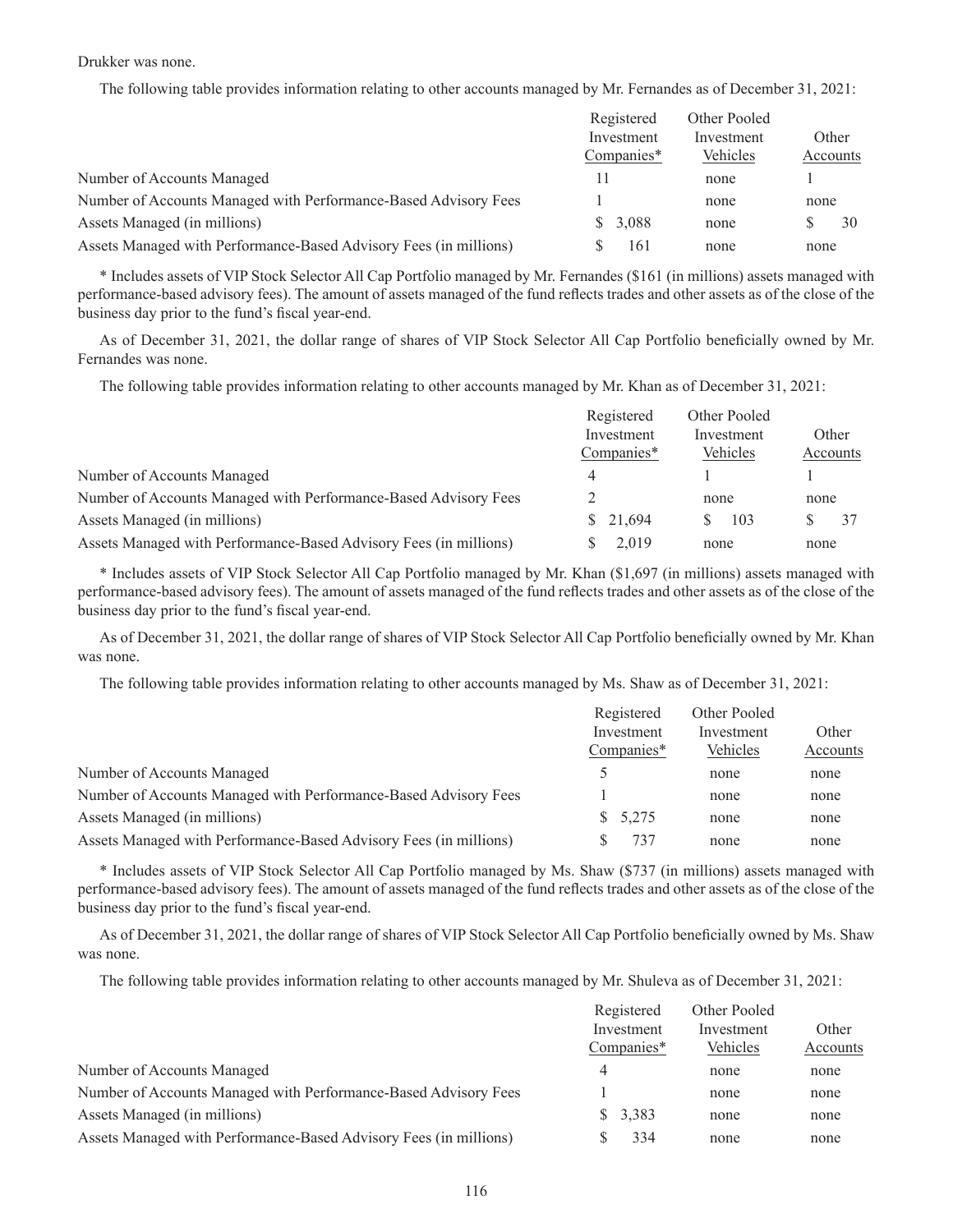\* Includes assets of VIP Stock Selector All Cap Portfolio managed by Mr. Shuleva (\$334 (in millions) assets managed with performance-based advisory fees). The amount of assets managed of the fund reflects trades and other assets as of the close of the business day prior to the fund's fiscal year-end.

As of December 31, 2021, the dollar range of shares of VIP Stock Selector All Cap Portfolio beneficially owned by Mr. Shuleva was none.

The following table provides information relating to other accounts managed by Mr. Yoon as of December 31, 2021:

|                                                                   | Registered   | Other Pooled |          |
|-------------------------------------------------------------------|--------------|--------------|----------|
|                                                                   | Investment   | Investment   | Other    |
|                                                                   | Companies*   | Vehicles     | Accounts |
| Number of Accounts Managed                                        | $\Omega$     |              |          |
| Number of Accounts Managed with Performance-Based Advisory Fees   |              | none         | none     |
| Assets Managed (in millions)                                      | 36,324<br>S. | 1.525<br>S.  | 28       |
| Assets Managed with Performance-Based Advisory Fees (in millions) | .019         | none         | none     |

\* Includes assets of VIP Stock Selector All Cap Portfolio managed by Mr. Yoon (\$793 (in millions) assets managed with performance-based advisory fees). The amount of assets managed of the fund reflects trades and other assets as of the close of the business day prior to the fund's fiscal year-end.

As of December 31, 2021, the dollar range of shares of VIP Stock Selector All Cap Portfolio beneficially owned by Mr. Yoon was none.

#### **PROXY VOTING GUIDELINES**

### **Fidelity® Funds' Proxy Voting Guidelines**

#### **I. Introduction**

These guidelines are intended to help Fidelity's customers and the companies in which Fidelity invests understand how Fidelity votes proxies to further the values that have sustained Fidelity for over 70 years. In particular, these guidelines are animated by two fundamental principles: 1) putting first the long-term interests of our customers and fund shareholders; and 2) investing in companies that share our approach to creating value over the long-term. Fidelity generally adheres to these guidelines in voting proxies and our **Stewardship Principles** serve as the foundation for these guidelines. Our evaluation of proxies reflects information from many sources, including management or shareholders of a company presenting a proposal and proxy voting advisory firms. Fidelity maintains the flexibility to vote individual proxies based on our assessment of each situation.

In evaluating proxies, we recognize that companies can conduct themselves in ways that have important environmental and social consequences. While Fidelity always remains focused on maximizing long-term shareholder value, we also consider potential environmental, social and governance (ESG) impacts that we believe are material to individual companies and investing funds' investment objectives and strategies.

Fidelity will vote on proposals not specifically addressed by these guidelines based on an evaluation of a proposal's likelihood to enhance the long-term economic returns or profitability of the company or to maximize long-term shareholder value. Fidelity will not be influenced by business relationships or outside perspectives that may conflict with the interests of the funds and their shareholders.

#### **II. Board of Directors and Corporate Governance**

Directors of public companies play a critical role in ensuring that a company and its management team serve the interests of its shareholders. Fidelity believes that through proxy voting, it can help ensure accountability of management teams and boards of directors, align management and shareholder interests, and monitor and assess the degree of transparency and disclosure with respect to executive compensation and board actions affecting shareholders' rights. The following general guidelines are intended to reflect these proxy voting principles.

#### **A. Election of Directors**

Fidelity will generally support director nominees in elections where all directors are unopposed (uncontested elections), except where board composition raises concerns, and/or where a director clearly appears to have failed to exercise reasonable judgment or otherwise failed to sufficiently protect the interests of shareholders.

Fidelity will evaluate board composition and generally will oppose the election of certain or all directors if, by way of example:

1. Inside or affiliated directors serve on boards that are not composed of a majority of independent directors.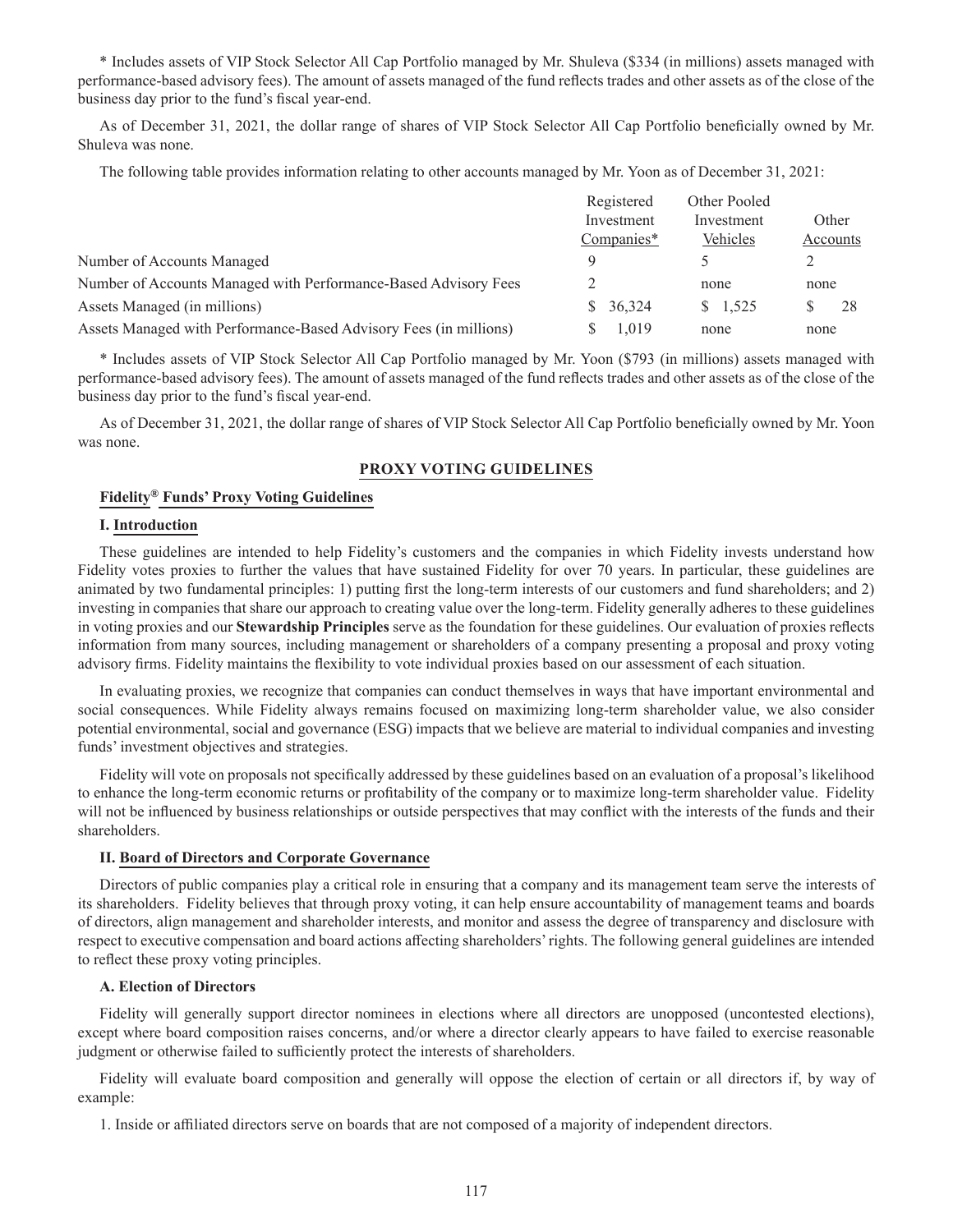2. There are no women on the board or if a board of ten or more members has fewer than two women directors.

3. The director is a public company CEO who sits on more than two unaffiliated public company boards.

Fidelity will evaluate board actions and generally will oppose the election of certain or all directors if, by way of example:

1. The director attended fewer than 75% of the total number of meetings of the board and its committees on which the director served during the company's prior fiscal year, absent extenuating circumstances.

2. The company made a commitment to modify a proposal or practice to conform to these guidelines, and failed to act on that commitment.

3. For reasons described below under the sections entitled Compensation and Anti-Takeover Provisions and Director Elections.

#### **B. Contested Director Elections**

On occasion, directors are forced to compete for election against outside director nominees (contested elections). Fidelity believes that strong management creates long-term shareholder value. As a result, Fidelity generally will vote in support of management of companies in which the funds' assets are invested. Fidelity will vote its proxy on a case-by-case basis in a contested election, taking into consideration a number of factors, amongst others:

- 1. Management's track record and strategic plan for enhancing shareholder value;
- 2. The long-term performance of the company compared to its industry peers; and
- 3. The qualifications of the shareholder's and management's nominees.

Fidelity will vote for the outcome it believes has the best prospects for maximizing shareholder value over the long-term.

#### **C. Cumulative Voting Rights**

Under cumulative voting, each shareholder may exercise the number of votes equal to the number of shares owned multiplied by the number of directors up for election. Shareholders may cast all of their votes for a single nominee (or multiple nominees in varying amounts). With regular (non-cumulative) voting, by contrast, shareholders cannot allocate more than one vote per share to any one director nominee. Fidelity believes that cumulative voting can be detrimental to the overall strength of a board. Generally, therefore, Fidelity will oppose the introduction of, and support the elimination of, cumulative voting rights.

# **D. Classified Boards**

A classified board is one that elects only a percentage of its members each year (usually one-third of directors are elected to serve a three-year term). This means that at each annual meeting only a subset of directors is up for re-election. Fidelity believes that, in general, classified boards are not as accountable to shareholders as declassified boards. For this and other reasons, Fidelity generally will oppose a board's adoption of a classified board structure and support declassification of existing boards.

#### **E. Independent Chairperson**

In general, Fidelity believes that boards should have a process and criteria for selecting the board chair, and will oppose shareholder proposals calling for, or recommending the appointment of, a non-executive or independent chairperson. If, however, based on particular facts and circumstances, Fidelity believes that appointment of a non-executive or independent chairperson appears likely to further the interests of shareholders and promote effective oversight of management by the board of directors, Fidelity will consider voting to support a proposal for an independent chairperson under such circumstances.

#### **F. Majority Voting in Director Elections**

In general, Fidelity supports proposals calling for directors to be elected by a majority of votes cast if the proposal permits election by a plurality in the case of contested elections (where, for example, there are more nominees than board seats). Fidelity may oppose a majority voting shareholder proposal where a company's board has adopted a policy requiring the resignation of an incumbent director who fails to receive the support of a majority of the votes cast in an uncontested election.

### **G. Proxy Access**

Proxy access proposals generally require a company to amend its by-laws to allow a qualifying shareholder or group of shareholders to nominate directors on a company's proxy ballot. Fidelity believes that certain safeguards as to ownership threshold and duration of ownership are important to assure that proxy access is not misused by those without a significant economic interest in the company or those driven by short term goals. Fidelity will evaluate proxy access proposals on a case-by-case basis, but generally will support proposals that include ownership of at least 3% (5% in the case of small-cap companies) of the company's shares outstanding for at least three years; limit the number of directors that eligible shareholders may nominate to 20% of the board; and limit to 20 the number of shareholders that may form a nominating group.

#### **H. Indemnification of Directors and Officers**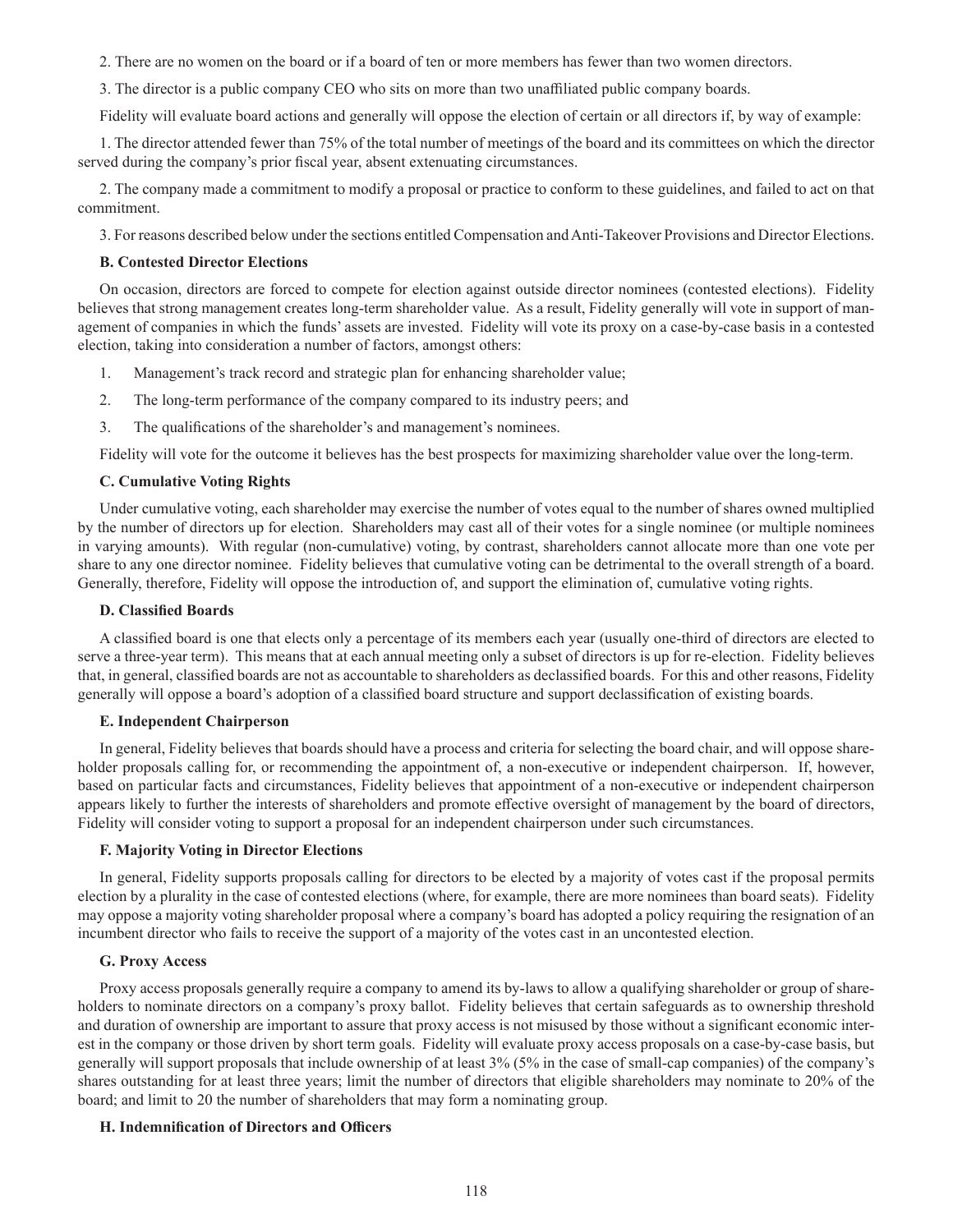In many instances there are sound reasons to indemnify officers and directors, so that they may perform their duties without the distraction of unwarranted litigation or other legal process. Fidelity generally supports charter and by-law amendments expanding the indemnification of officers or directors, or limiting their liability for breaches of care unless Fidelity is dissatisfied with their performance or the proposal is accompanied by anti-takeover provisions (see Anti-Takeover Provisions and Shareholders Rights Plans below).

# **III. Compensation**

Incentive compensation plans can be complicated and many factors are considered when evaluating such plans. Fidelity evaluates such plans based on protecting shareholder interests and our historical knowledge of the company and its management.

# **A. Equity Compensation Plans**

Fidelity encourages the use of reasonably designed equity compensation plans that align the interest of management with those of shareholders by providing officers and employees with incentives to increase long-term shareholder value. Fidelity considers whether such plans are too dilutive to existing shareholders because dilution reduces the voting power or economic interest of existing shareholders as a result of an increase in shares available for distribution to employees in lieu of cash compensation. Fidelity will generally oppose equity compensation plans or amendments to authorize additional shares under such plans if:

1. The company grants stock options and equity awards in a given year at a rate higher than a benchmark rate ("burn rate") considered appropriate by Fidelity and there were no circumstances specific to the company or the compensation plans that leads Fidelity to conclude that the rate of awards is otherwise acceptable.

2. The plan includes an evergreen provision, which is a feature that provides for an automatic increase in the shares available for grant under an equity compensation plan on a regular basis.

3. The plan provides for the acceleration of vesting of equity compensation even though an actual change in control may not occur.

As to stock option plans, considerations include the following:

1. Pricing: We believe that options should be priced at 100% of fair market value on the date they are granted. We generally oppose options priced at a discount to the market, although the price may be as low as 85% of fair market value if the discount is expressly granted in lieu of salary or cash bonus.

2. Re-pricing: An "out-of-the-money" (or underwater) option has an exercise price that is higher than the current price of the stock. We generally oppose the re-pricing of underwater options because it is not consistent with a policy of offering options as a form of long-term compensation. Fidelity also generally opposes a stock option plan if the board or compensation committee has re-priced options outstanding in the past two years without shareholder approval.

Fidelity generally will support a management proposal to exchange, re-price or tender for cash, outstanding options if the proposed exchange, re-pricing, or tender offer is consistent with the interests of shareholders, taking into account a variety of factors such as:

- 1. Whether the proposal excludes senior management and directors;
- 2. Whether the exchange or re-pricing proposal is value neutral to shareholders based upon an acceptable pricing model;
- 3. The company's relative performance compared to other companies within the relevant industry or industries;
- 4. Economic and other conditions affecting the relevant industry or industries in which the company competes; and

5. Any other facts or circumstances relevant to determining whether an exchange or re-pricing proposal is consistent with the interests of shareholders.

# **B. Employee Stock Purchase Plans**

These plans are designed to allow employees to purchase company stock at a discounted price and receive favorable tax treatment when the stock is sold. Fidelity generally will support employee stock purchase plans if the minimum stock purchase price is equal to or greater than 85% (or at least 75% in the case of non-U.S. companies where a lower minimum stock purchase price is equal to the prevailing "best practices" in that market) of the stock's fair market value and the plan constitutes a reasonable effort to encourage broad based participation in the company's stock.

# **IV. Advisory Vote on Executive Compensation (Say on Pay) and Frequency of Say on Pay Vote**

Current law requires companies to allow shareholders to cast non-binding votes on the compensation for named executive officers, as well as the frequency of such votes. Fidelity generally will support proposals to ratify executive compensation unless the compensation appears misaligned with shareholder interests or is otherwise problematic, taking into account:

The actions taken by the board or compensation committee in the previous year, including whether the company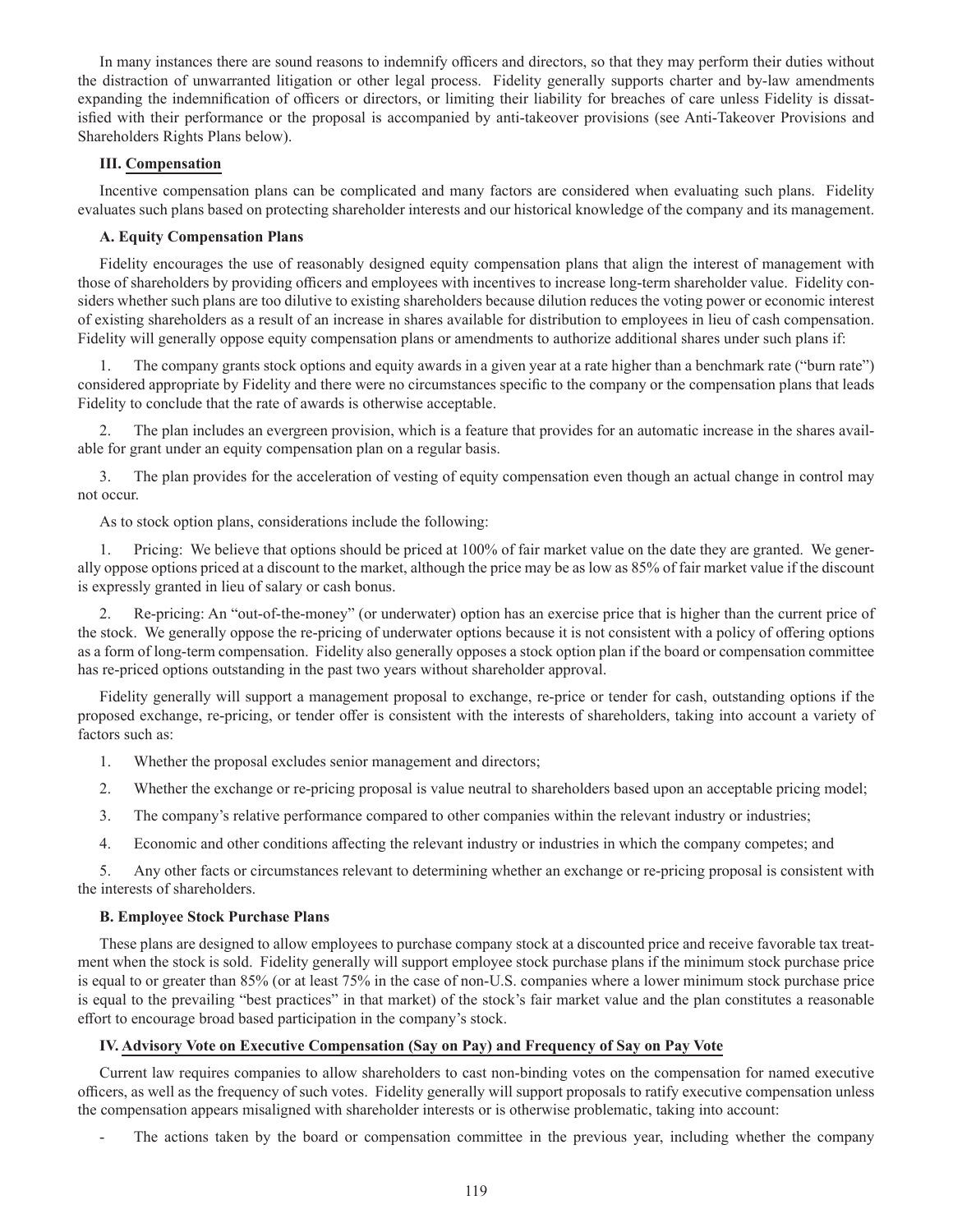re-priced or exchanged outstanding stock options without shareholder approval; adopted or extended a golden parachute without shareholder approval; or adequately addressed concerns communicated by Fidelity in the process of discussing executive compensation;

The alignment of executive compensation and company performance relative to peers; and

The structure of the compensation program, including factors such as whether incentive plan metrics are appropriate, rigorous and transparent; whether the long-term element of the compensation program is evaluated over at least a three-year period; the sensitivity of pay to below median performance; the amount and nature of non-performance-based compensation; the justification and rationale behind paying discretionary bonuses; the use of stock ownership guidelines and amount of executive stock ownership; and how well elements of compensation are disclosed.

When presented with a frequency of Say on Pay vote, Fidelity generally will support holding an annual advisory vote on Say on Pay.

# **A. Compensation Committee**

Directors serving on the compensation committee of the Board have a special responsibility to ensure that management is appropriately compensated and that compensation, among other things, fairly reflects the performance of the company. Fidelity believes that compensation should align with company performance as measured by key business metrics. Compensation policies should align the interests of executives with those of shareholders. Further, the compensation program should be disclosed in a transparent and timely manner.

Fidelity will oppose the election of directors on the compensation committees if:

1. The company has not adequately addressed concerns communicated by Fidelity in the process of discussing executive compensation.

2. Within the last year, and without shareholder approval, a company's board of directors or compensation committee has either:

- a) Re-priced outstanding options, exchanged outstanding options for equity, or tendered cash for outstanding options; or
- b) Adopted or extended a golden parachute.

# **B. Executive Severance Agreements**

Executive severance compensation and benefit arrangements resulting from a termination following a change in control are known as "golden parachutes." Fidelity generally will oppose proposals to ratify golden parachutes where the arrangement includes an excise tax gross-up provision; single trigger for cash incentives; or may result in a lump sum payment of cash and acceleration of equity that may total more than three times annual compensation (salary and bonus) in the event of a termination following a change in control.

### **V. Environmental and Social Issues**

Grounded in our **Stewardship Principles**, these guidelines outline our views on corporate governance. As part of our efforts to maximize long-term shareholder value, we incorporate environmental and social issues into our evaluation of a company, particularly if we believe an issue is material to that company and the investing fund's investment objective and strategies.

Fidelity generally considers management's recommendation and current practice when voting on shareholder proposals concerning environmental or social issues because it generally believes that management and the board are in the best position to determine how to address these matters. Fidelity, however, also believes that transparency is critical to sound corporate governance. Therefore, Fidelity may support shareholder proposals that request additional disclosures from companies regarding environmental or social issues, including where it believes that the proposed disclosures could provide meaningful information to the investment management process without unduly burdening the company. This means that Fidelity may support shareholder proposals calling for reports on sustainability, renewable energy, and environmental impact issues. Fidelity also may support proposals on issues in other areas, including but not limited to equal employment, board diversity and workforce diversity.

# **VI. Anti-Takeover Provisions and Shareholders Rights Plans**

Fidelity generally will oppose a proposal to adopt an anti-takeover provision.

Anti-takeover provisions include:

classified boards;

- "blank check" preferred stock (whose terms and conditions may be expressly determined by the company's board, for example, with differential voting rights);

golden parachutes;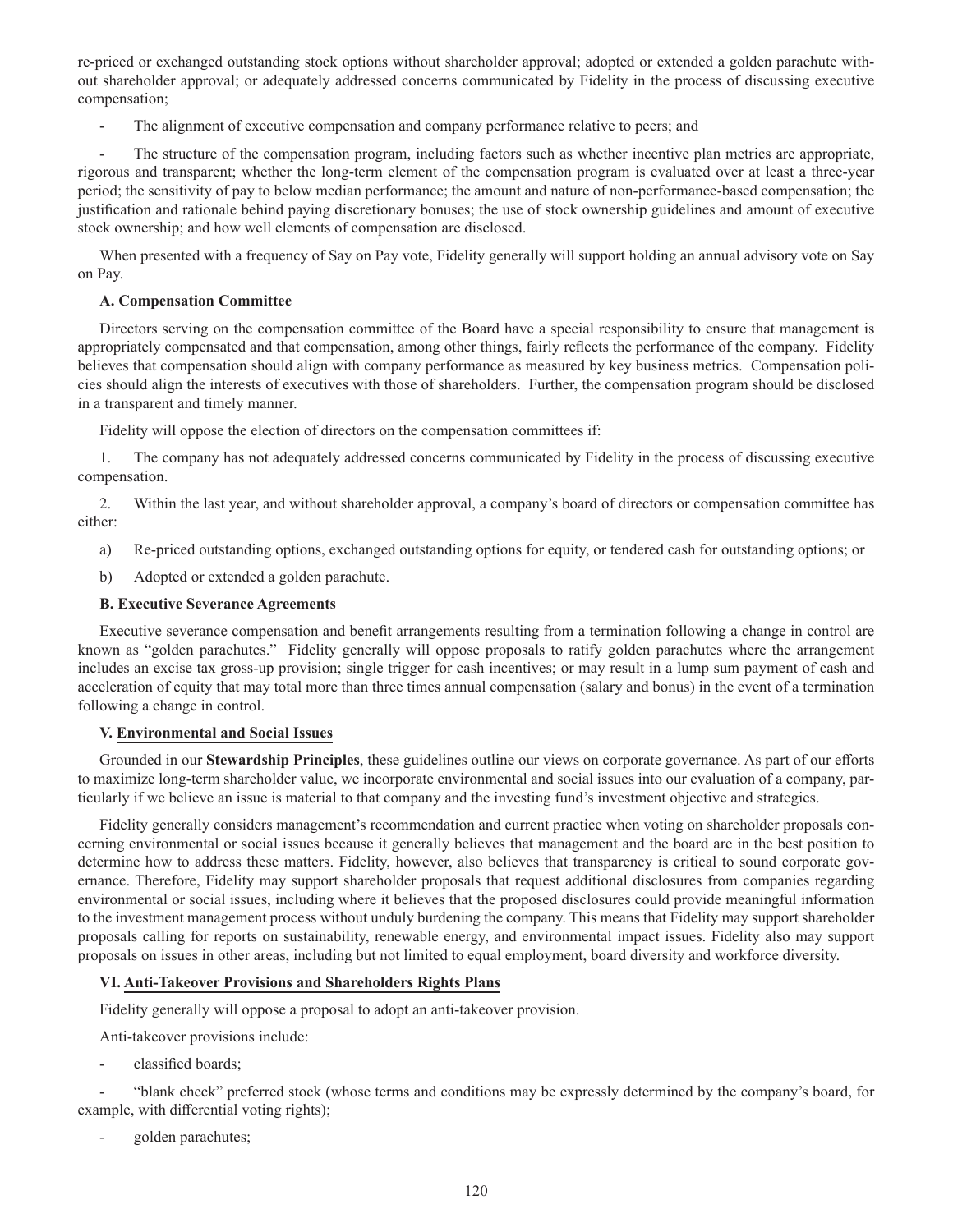supermajority provisions (that require a large majority (generally between 67-90%) of shareholders to approve corporate changes as compared to a majority provision that simply requires more than 50% of shareholders to approve those changes);

- poison pills;
- restricting the right to call special meetings;
- provisions restricting the right of shareholders to set board size; and
- any other provision that eliminates or limits shareholder rights.

# **A. Shareholders Rights Plans ("poison pills")**

Poison pills allow shareholders opposed to a takeover offer to purchase stock at discounted prices under certain circumstances and effectively give boards veto power over any takeover offer. While there are advantages and disadvantages to poison pills, they can be detrimental to the creation of shareholder value and can help entrench management by deterring acquisition offers not favored by the board, but that may, in fact, be beneficial to shareholders.

Fidelity generally will support a proposal to adopt or extend a poison pill if the proposal:

- 1. Includes a condition in the charter or plan that specifies an expiration date (sunset provision) of no greater than five years;
- 2. Is integral to a business strategy that is expected to result in greater value for the shareholders;
- 3. Requires shareholder approval to be reinstated upon expiration or if amended;

4. Contains a mechanism to allow shareholders to consider a bona fide takeover offer for all outstanding shares without triggering the poison pill; and

5. Allows the Fidelity funds to hold an aggregate position of up to 20% of a company's total voting securities, where permissible.

Fidelity generally also will support a proposal that is crafted only for the purpose of protecting a specific tax benefit if it also believes the proposal is likely to enhance long-term economic returns or maximize long-term shareholder value.

# **B. Shareholder Ability to Call a Special Meeting**

Fidelity generally will support shareholder proposals regarding shareholders' right to call special meetings if the threshold required to call the special meeting is no less than 25% of the outstanding stock.

### **C. Shareholder Ability to Act by Written Consent**

Fidelity generally will support proposals regarding shareholders' right to act by written consent if the proposals include appropriate mechanisms for implementation. This means that proposals must include record date requests from at least 25% of the outstanding stockholders and consents must be solicited from all shareholders.

### **D. Supermajority Shareholder Vote Requirement**

Fidelity generally will support proposals regarding supermajority provisions if Fidelity believes that the provisions protect minority shareholder interests in companies where there is a substantial or dominant shareholder.

# **VII. Anti-Takeover Provisions and Director Elections**

Fidelity will oppose the election of all directors or directors on responsible committees if the board adopted or extended an anti-takeover provision without shareholder approval.

Fidelity will consider supporting the election of directors with respect to poison pills if:

- All of the poison pill's features outlined under the Anti-Takeover Provisions and Shareholders Rights section above are met when a poison pill is adopted or extended.

- A board is willing to consider seeking shareholder ratification of, or adding the features outlined under the Anti-Takeover Provisions and Shareholders Rights Plans section above to, an existing poison pill. If, however, the company does not take appropriate action prior to the next annual shareholder meeting, Fidelity will oppose the election of all directors at that meeting.

It determines that the poison pill was narrowly tailored to protect a specific tax benefit, and subject to an evaluation of its likelihood to enhance long-term economic returns or maximize long-term shareholder value.

# **VIII. Capital Structure and Incorporation**

These guidelines are designed to protect shareholders' value in the companies in which the Fidelity funds invest. To the extent a company's management is committed and incentivized to maximize shareholder value, Fidelity generally votes in favor of management proposals; Fidelity may vote contrary to management where a proposal is overly dilutive to shareholders and/or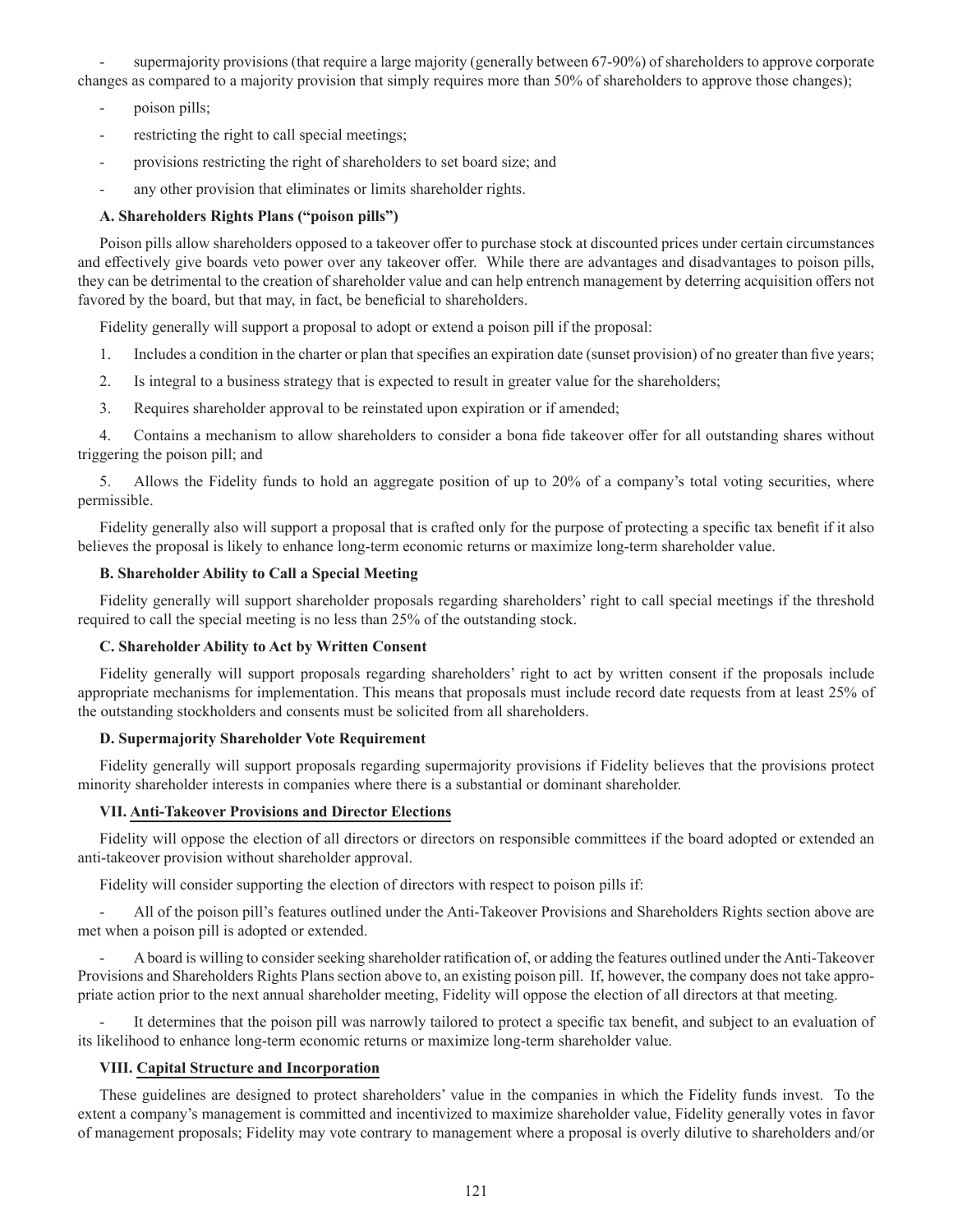compromises shareholder value or other interests. The guidelines that follow are meant to protect shareholders in these respects.

### **A. Increases in Common Stock**

Fidelity may support reasonable increases in authorized shares for a specific purpose (a stock split or re-capitalization, for example). Fidelity generally will oppose a provision to increase a company's authorized common stock if such increase will result in a total number of authorized shares greater than three times the current number of outstanding and scheduled to be issued shares, including stock options.

In the case of REITs, however, Fidelity will oppose a provision to increase the REIT's authorized common stock if the increase will result in a total number of authorized shares greater than five times the current number of outstanding and scheduled to be issued shares.

## **B. Multi-Class Share Structures**

Fidelity generally will support proposals to recapitalize multi-class share structures into structures that provide equal voting rights for all shareholders, and generally will oppose proposals to introduce or increase classes of stock with differential voting rights. However, Fidelity will evaluate all such proposals in the context of their likelihood to enhance long-term economic returns or maximize long-term shareholder value.

#### **C. Incorporation or Reincorporation in another State or Country**

Fidelity generally will support management proposals calling for, or recommending that, a company reincorporate in another state or country if, on balance, the economic and corporate governance factors in the proposed jurisdiction appear reasonably likely to be better aligned with shareholder interests, taking into account the corporate laws of the current and proposed jurisdictions and any changes to the company's current and proposed governing documents. Fidelity will consider supporting these shareholder proposals in limited cases if, based upon particular facts and circumstances, remaining incorporated in the current jurisdiction appears misaligned with shareholder interests.

# **IX. Shares of Fidelity Funds, ETFs, or other non-Fidelity Mutual Funds and ETFs**

When a Fidelity fund invests in an underlying Fidelity fund with public shareholders, an exchange traded fund (ETF), or fund that is not affiliated, Fidelity will vote in the same proportion as all other voting shareholders of the underlying fund (this is known as "echo voting"). Fidelity may not vote if "echo voting" is not operationally practical or not permitted under applicable laws and regulations. For Fidelity fund investments in a Fidelity Series Fund, Fidelity generally will vote in a manner consistent with the recommendation of the Fidelity Series Fund's Board of Trustees on all proposals.

#### **X. Foreign Markets**

Many Fidelity funds invest in voting securities issued by companies that are domiciled outside the United States and are not listed on a U.S. securities exchange. Corporate governance standards, legal or regulatory requirements and disclosure practices in foreign countries can differ from those in the United States. When voting proxies relating to non-U.S. securities, Fidelity generally will evaluate proposals under these guidelines and where applicable and feasible, take into consideration differing laws, regulations and practices in the relevant foreign market in determining how to vote shares.

In certain non-U.S. jurisdictions, shareholders voting shares of a company may be restricted from trading the shares for a period of time around the shareholder meeting date. Because these trading restrictions can hinder portfolio management and could result in a loss of liquidity for a fund, Fidelity generally will not vote proxies in circumstances where such restrictions apply. In addition, certain non-U.S. jurisdictions require voting shareholders to disclose current share ownership on a fund-byfund basis. When such disclosure requirements apply, Fidelity generally will not vote proxies in order to safeguard fund holdings information.

#### **XI. Securities on Loan**

Securities on loan as of a record date cannot be voted. In certain circumstances, Fidelity may recall a security on loan before record date (for example, in a particular contested director election or a noteworthy merger or acquisition). Generally, however, securities out on loan remain on loan and are not voted because, for example, the income a fund derives from the loan outweighs the benefit the fund receives from voting the security. In addition, Fidelity may not be able to recall and vote loaned securities if Fidelity is unaware of relevant information before record date, or is otherwise unable to timely recall securities on loan.

#### **XII. Avoiding Conflicts of Interest**

Voting of shares is conducted in a manner consistent with the best interests of the Fidelity funds. In other words, securities of a company generally will be voted in a manner consistent with these guidelines and without regard to any other Fidelity companies' business relationships.

Fidelity takes its responsibility to vote shares in the best interests of the funds seriously and has implemented policies and procedures to address actual and potential conflicts of interest.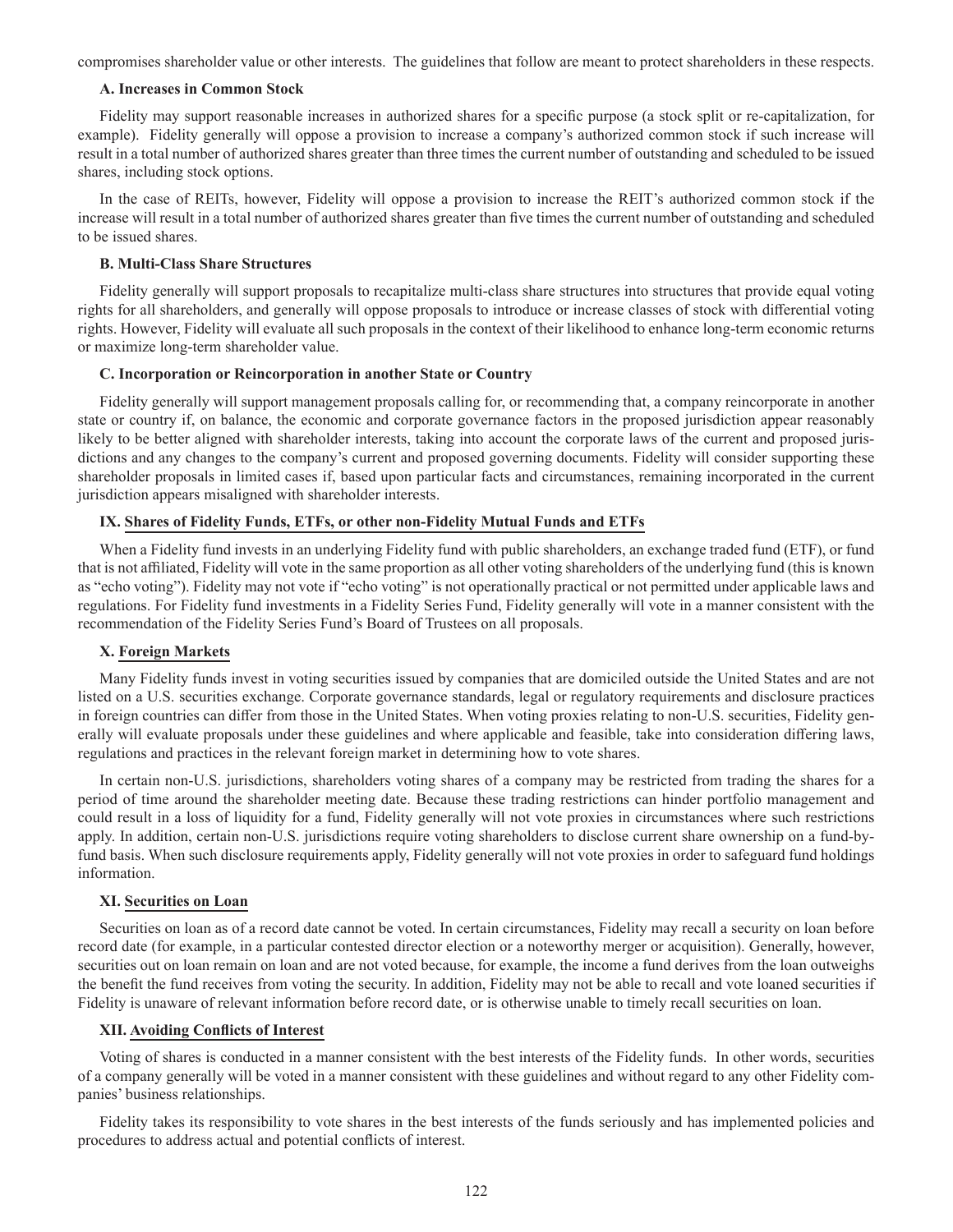### **XIII. Conclusion**

Since its founding more than 70 years ago, Fidelity has been driven by two fundamental values: 1) putting the long-term interests of our customers and fund shareholders first; and 2) investing in companies that share our approach to creating value over the long-term. With these fundamental principles as guideposts, the funds are managed to provide the greatest possible return to shareholders consistent with governing laws and the investment guidelines and objectives of each fund.

Fidelity believes that there is a strong correlation between sound corporate governance and enhancing shareholder value. Fidelity, through the implementation of these guidelines, puts this belief into action through consistent engagement with portfolio companies on matters contained in these guidelines, and, ultimately, through the exercise of voting rights by the funds.

#### **Glossary**

• Burn rate means the total number of stock option and full value equity awards granted as compensation in a given year divided by the weighted average common stock outstanding for that same year.

- For a large-capitalization company, burn rate higher than 1.5%.
- For a small-capitalization company, burn rate higher than 2.5%.
- For a micro-capitalization company, burn rate higher than 3.5%.

• Golden parachute means employment contracts, agreements, or policies that include an excise tax gross-up provision; single trigger for cash incentives; or may result in a lump sum payment of cash and acceleration of equity that may total more than three times annual compensation (salary and bonus) in the event of a termination following a change in control.

• Large-capitalization company means a company included in the Russell 1000® Index or the Russell Global ex-U.S. Large Cap Index.

• Micro-capitalization company means a company with market capitalization under US \$300 million.

• Poison pill refers to a strategy employed by a potential takeover / target company to make its stock less attractive to an acquirer. Poison pills are generally designed to dilute the acquirer's ownership and value in the event of a takeover.

• Small-capitalization company means a company not included in the Russell 1000® Index or the Russell Global ex-U.S. Large Cap Index that is not a Micro-Capitalization Company.

#### **Geode Proxy Voting Policies**

As an investment adviser, Geode holds voting authority for securities in many of the client accounts that it manages. Geode takes seriously its responsibility to monitor events affecting securities in those client accounts and to exercise its voting authority with respect to those securities in the best interests of its clients (as well as shareholders of mutual funds for which it serves as adviser or sub-adviser). The purposes of these proxy voting policies are to (1) establish a framework for Geode's analysis and decision-making with respect to proxy voting and (2) set forth operational procedures for Geode's exercise of proxy voting authority.

## **Overview**

Geode anticipates that, based on its current business model, it will manage the vast majority of assets under its management using passive investment management techniques, such as indexing. Geode also manages funds and separate accounts using active investment management techniques, primarily employing quantitative investment strategies.

Geode will engage established commercial proxy advisory firms for comprehensive analysis, research and voting recommendations, particularly for matters that may be controversial or require additional analysis under these proxy voting policies.

Geode may determine to follow or reject any recommendation based on the research and analysis provided by proxy advisory firms or on any independent research and analysis obtained or generated by Geode. However, Geode has retained a third-party proxy voting service (the "Agent") to affect votes based on the customized policies established by Geode and maintain records of all of Geode's proxy votes. In limited instances where the proxy voting policies do not address the specific matter, the Agent will refer the ballot back to Geode. For ballots related to proxy contests, mergers, acquisitions and other organizational transactions, Geode may determine it is appropriate to conduct a company specific evaluation. In cases of proxies not voted by the Agent, the ultimate voting decision and responsibility rests with Geode Proxy. Geode's Operations Committee oversees the exercise of voting authority under these proxy voting policies.

Due to its focused business model and the number of investments that Geode will make for its clients (particularly pursuant to its indexing strategy), Geode does not anticipate that actual or potential conflicts of interest are likely to occur in the ordinary course of its business. However, Geode believes it is essential to avoid having conflicts of interest affect its objective of voting in the best interests of its clients. Therefore, in the event that members of the Operations Committee, the Agent or any other person involved in the analysis or voting of proxies has knowledge of, or has reason to believe there may exist, any potential relationship,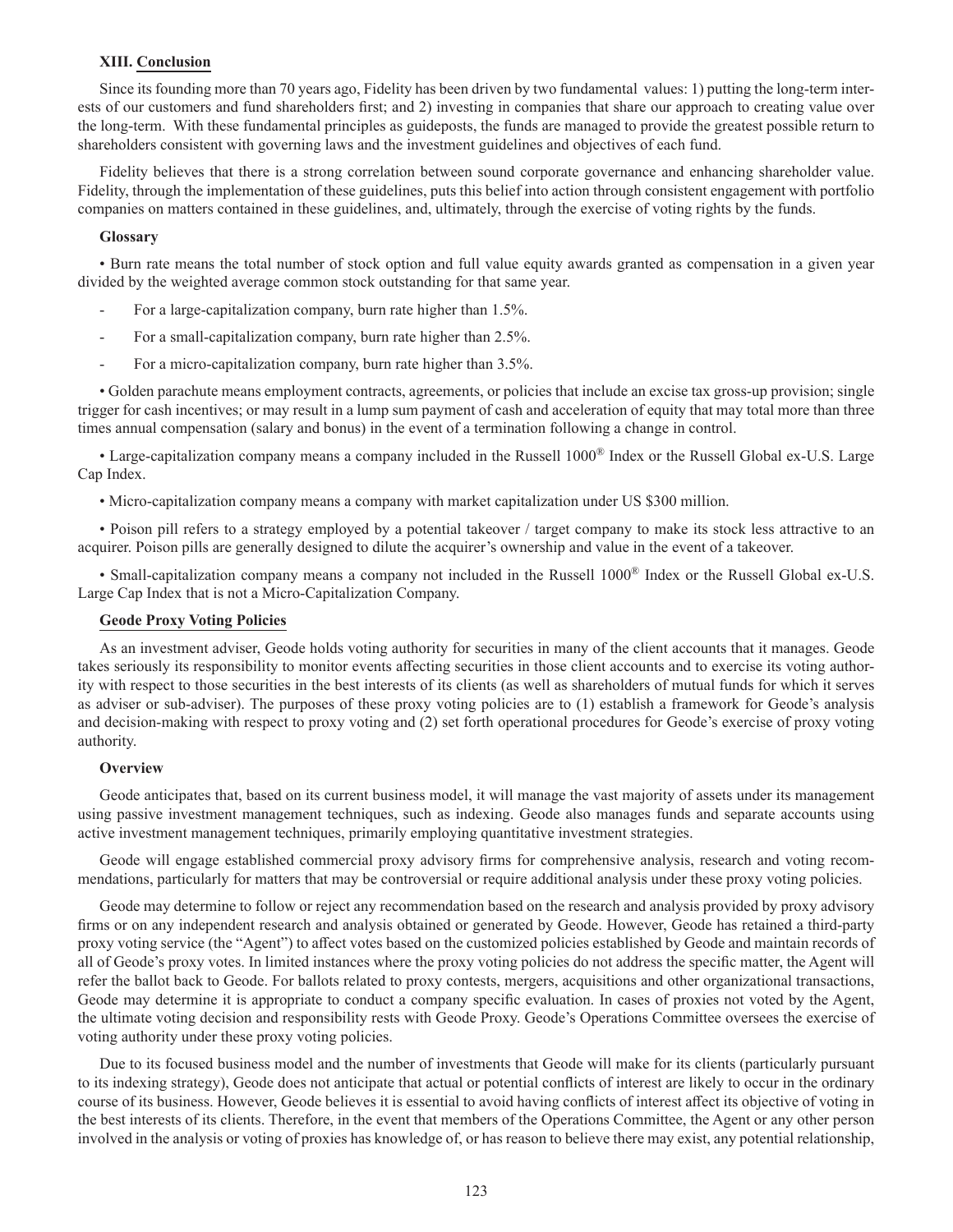business or otherwise, between the portfolio company subject to the proxy vote and Geode (or any affiliate of Geode) or their respective directors, officers, employees or agents, such person shall notify the other members of the Operations Committee. Geode will analyze and address such potential conflict of interest, consulting with outside counsel, as appropriate. In the case of an actual conflict of interest, on the advice of counsel, Geode expects that the independent directors of Geode will consider the matter and may (1) determine that there is no conflict of interest (or that reasonable measures have been taken to remedy or avoid any conflict of interest) that would prevent Geode from voting the applicable proxy, (2) abstain, (3) cause authority to be delegated to the Agent or a similar special fiduciary to vote the applicable proxy or (4) recommend other methodology for mitigating the conflict of interest, if deemed appropriate (e.g., echo voting).

Geode has established the specific proxy voting policies that are summarized below to maximize the value of investments in its clients' accounts, which it believes will be furthered through (1) accountability of a company's management and directors to its shareholders, (2) alignment of the interests of management with those of shareholders (including through compensation, benefit and equity ownership programs), and (3) increased disclosure of a company's business and operations. Geode reserves the right to override any of its proxy voting policies with respect to a particular shareholder vote when such an override is, in Geode's best judgment, consistent with the overall principle of voting proxies in the best long-term economic interests of Geode's clients.

#### **Policies**

All proxy votes shall be considered and made in a manner consistent with the best interests of Geode's clients (as well as shareholders of mutual fund clients) without regard to any other relationship, business or otherwise, between the portfolio company subject to the proxy vote and Geode or its affiliates. As a general matter, (1) proxies will be voted FOR incumbent members of a board of directors and FOR routine management proposals, except as otherwise addressed under these policies; (2) shareholder and non-routine management proposals addressed by these policies will be voted as provided in these policies; and (3) shareholder and non-routine management proposals not addressed by these policies will be evaluated by Geode Proxy based on fundamental analysis and/or research and recommendations provided by the Agent and other third-party proxy advisory firms.

When voting the securities of non-US issuers, Geode will evaluate proposals in accordance with these policies but will also take local market standards and best practices into consideration. Geode may also limit or modify its voting at certain non-US meetings (*e.g.*, if shares are required to be blocked or reregistered in connection with voting).

Geode's specific policies are as follows:

#### **I. Election of Directors**

#### **Geode will generally vote FOR incumbent members of a board of directors except:**

• **Attendance.** The incumbent board member failed to attend at least 75% of meetings in the previous year and does not provide a reasonable explanation.

• **Independent Directors.** Nominee is not independent and full board comprises less than a majority of independents. Nominee is not independent and sits on the audit, compensation or nominating committee.

• **Director Responsiveness.** The board failed to act on shareholder proposals that received approval by Geode and a majority of the votes cast in the previous year. The board failed to act on takeover offers where Geode and a majority of shareholders tendered their shares. At the previous board election, directors opposed by Geode received more than 50 percent withhold/against votes of the shares cast, and the company failed to address the issue(s) that caused the high withhold/against vote.

• **Golden Parachutes.** Incumbent members of the compensation committee adopted or renewed an excessive golden parachute within the past year.

• **Gender Diversity.** If there are no women on the Board unless the Board has made a firm commitment to return to a genderdiverse status when there was a woman on the Board at the preceding annual meeting.

• **Overboarding.** The Director is a CEO and sits on the Board of more than two public companies besides his or her own; or a non-CEO Director who sits on more than five public company boards.

• In **Other Circumstances** when a member of the board has acted in a manner inconsistent with the interests of shareholders of a company whose securities are held in client accounts.

**II. Majority Election.** Unless a company has a policy achieving a similar result, Geode will generally vote in favor of a proposal calling for directors to be elected by a majority of votes cast in a board election provided that the plurality vote applies when there are more nominees than board seats.

### **III. Say on Pay (non-binding).**

• **Advisory Vote on Executive Compensation.** Geode will generally vote AGAINST advisory vote when: (1) there is a significant misalignment between executive pay and company performance; (2) the company maintains significant problematic pay practices; or (3) the board exhibits a significant level of poor communication and responsiveness to shareholders.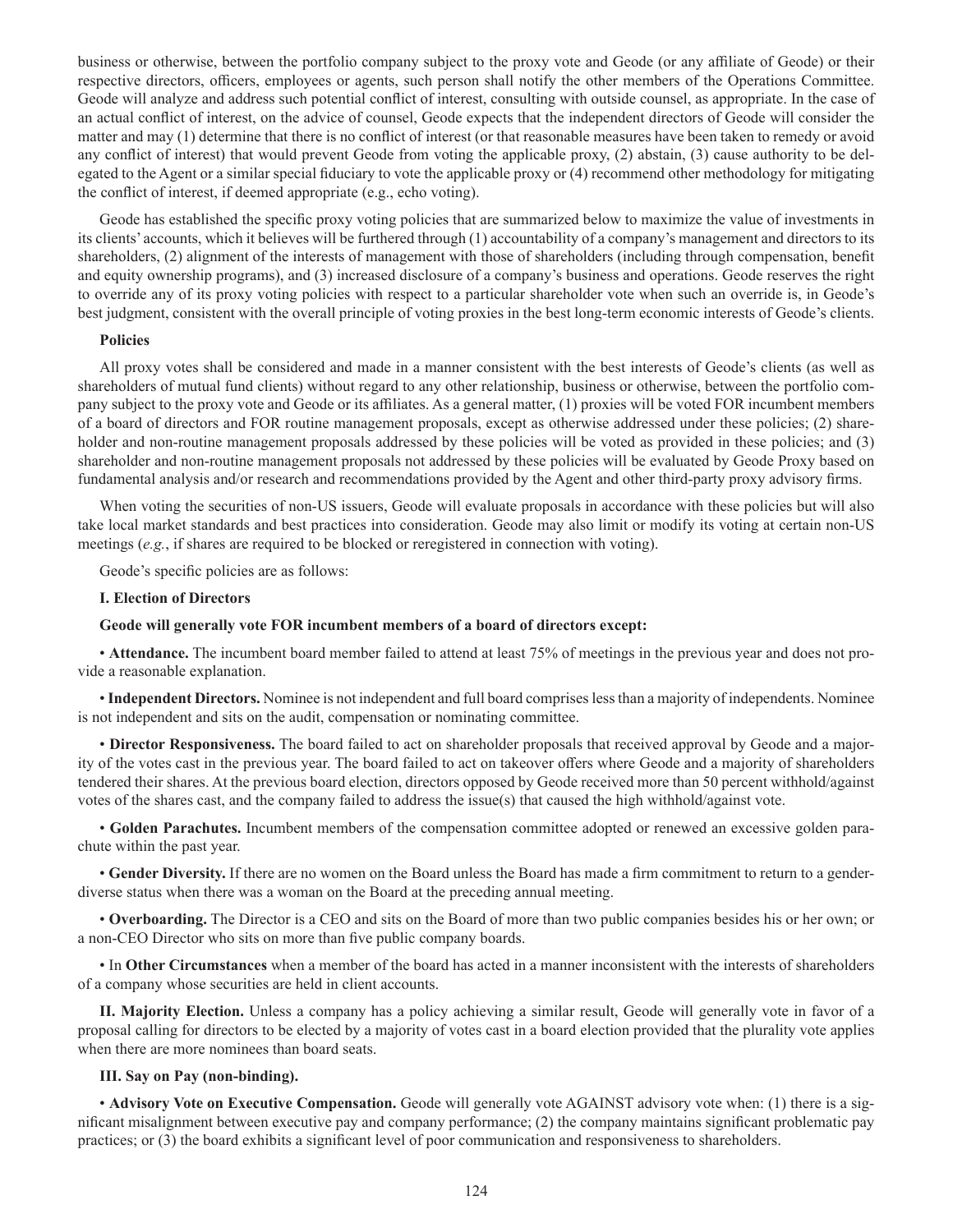• **Frequency Vote.** Geode will generally vote FOR having an advisory vote on executive compensation every year.

• **Advisory Vote on Golden Parachute.** Geode will vote AGAINST excessive change-in-control severance payments.

**IV. Vote AGAINST Anti-Takeover Proposals,** including:

• **Addition of Special Interest Directors** to the board.

• **Authorization of "Blank Check" Preferred Stock.** Geode will vote FOR proposals to require shareholder approval for the distribution of preferred stock except for acquisitions and raising capital in the ordinary course of business.

• **Classification of Boards,** Geode will vote FOR proposals to de-classify boards.

• **Fair Price Amendments,** other than those that consider only a two-year price history and are not accompanied by other anti-takeover measures.

• **Golden Parachutes,** that Geode deems to be excessive in the event of change-in-control.

• **Poison Pills.** Adoption or extension of a Poison Pill without shareholder approval will result in our voting AGAINST the election of incumbents or a management slate in the concurrent or next following vote on the election of directors, provided the matter will be considered if (a) the board has adopted a Poison Pill with a sunset provision; (b) the Pill is linked to a business strategy that will result in greater value for the shareholders; (c) the term is less than three years; (d) the Pill includes a qualifying offer clause; or (e) shareholder approval is required to reinstate the expired Pill. Geode will vote FOR shareholder proposals requiring or recommending that shareholders be given an opportunity to vote on the adoption of poison pills.

• **Reduction or Limitation of Shareholder Rights** (*e.g.*, action by written consent, ability to call meetings, or remove directors).

• **Reincorporation** in another state (when accompanied by Anti-Takeover Provisions, including increased statutory anti-takeover provisions). Geode will vote FOR reincorporation in another state when not accompanied by such anti-takeover provisions.

• **Requirements that the Board Consider Non-Financial Effects** of merger and acquisition proposals.

• **Requirements regarding Size, Selection and Removal of the Board** that are likely to have an anti-takeover effect (although changes with legitimate business purposes will be evaluated).

• **Supermajority Voting Requirements** (*i.e.*, typically 2/3 or greater) for boards and shareholders. Geode will vote FOR proposals to eliminate supermajority voting requirements.

• **Transfer of Authority from Shareholders to Directors.**

**V. Vote FOR** proposed amendments to a company's certificate of incorporation or by-laws that enable the company to Opt **Out of the Control Shares Acquisition Statutes.**

**VI. Vote AGAINST** the introduction of new classes of **Stock with Differential Voting Rights.**

**VII. Vote AGAINST** introduction and FOR elimination of **Cumulative Voting Rights,** except in certain instances where it is determined not to enhance shareholders' interests.

**VIII. Vote FOR** elimination of **Preemptive Rights.**

**IX. Vote FOR Anti-Greenmail** proposals so long as they are not part of anti-takeover provisions (in which case the vote will be AGAINST).

**X. Vote FOR** charter and by-law amendments expanding the **Indemnification of Directors** to the maximum extent permitted under Delaware law (regardless of the state of incorporation) and vote **AGAINST** charter and by-law amendments completely **Eliminating Directors' Liability for Breaches of Care.**

**XI. Vote FOR** proposals to adopt **Confidential Voting and Independent Vote Tabulation** practices.

**XII. Vote FOR** Open-Market **Stock Repurchase Programs**, unless there is clear evidence of past abuse of the authority; the plan contains no safeguards against selective buybacks, or the authority can be used as an anti-takeover mechanism.

**XIII. Vote FOR** management proposals to implement a **Reverse Stock Split** when the number of authorized shares will be proportionately reduced or the Reverse Stock Split is necessary to avoid de-listing.

**XIV. Vote FOR** management proposals to **Reduce the Par Value** of common stock unless the proposal may facilitate an antitakeover device or other negative corporate governance action.

**XV. Vote FOR** the **Issuance of Large Blocks of Stock** if such proposals have a legitimate business purpose and do not result in dilution of greater than 20%. However, a company's specific circumstances and market practices may be considered in determining whether the proposal is consistent with shareholders' interests.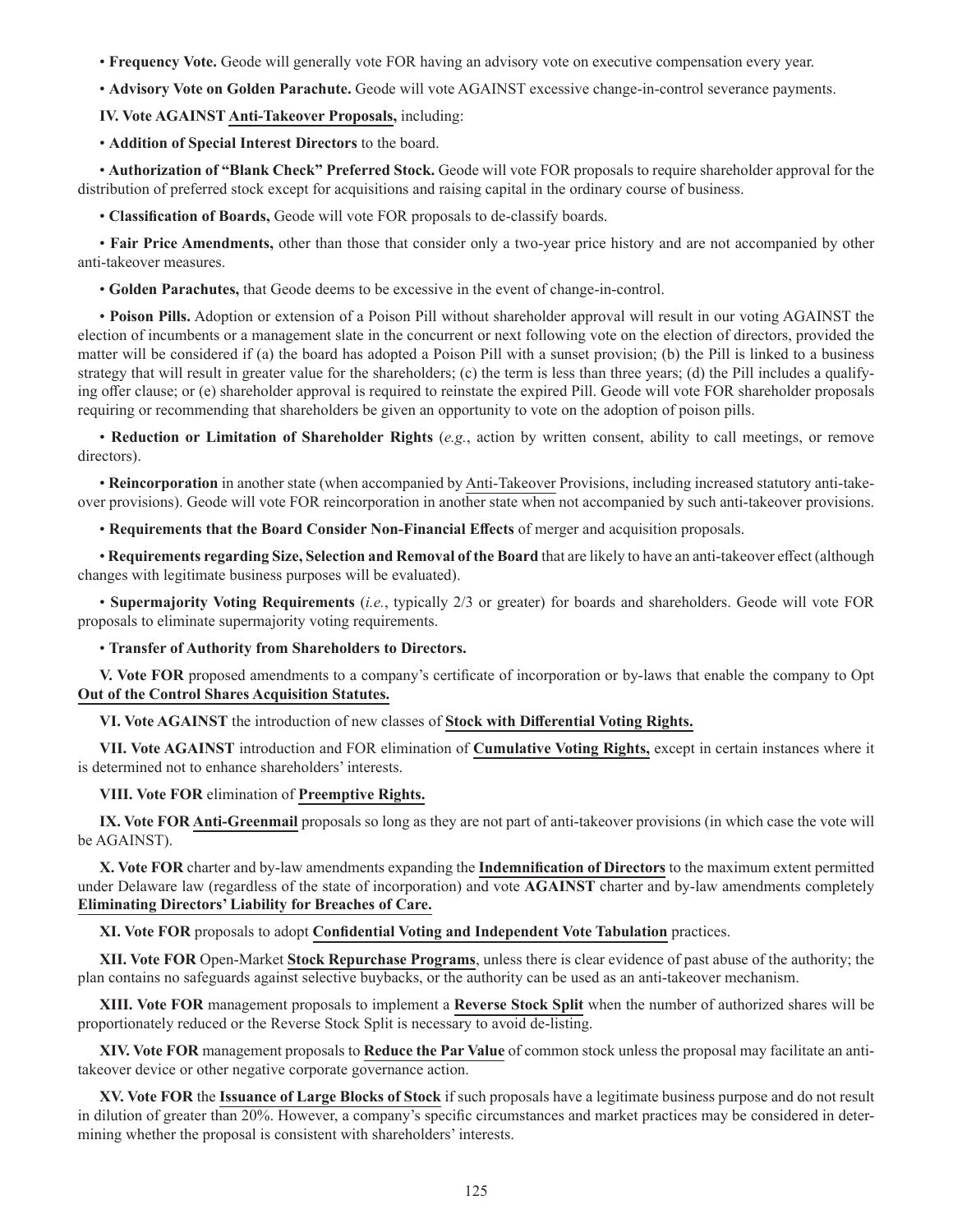**XVI. Vote AGAINST Excessive Increases in Common Stock.** Vote AGAINST increases in authorized common stock that would result in authorized capital in excess of three times the company's shares outstanding and reserved for legitimate purposes. For non-U.S. securities with conditional capital requests, vote AGAINST issuances of shares with preemptive rights in excess of 100% of the company's current shares outstanding. Special requests will be evaluated, taking company-specific circumstances into account.

**XVII. Vote AGAINST** the adoption of or amendment to authorize additional shares under a **Stock Option Plan** if:

• The **stock option plan** includes **evergreen provisions,** which provides for an automatic allotment of equity compensation every year.

• The **dilution effect** of the shares authorized under the plan (including by virtue of any "evergreen" or replenishment provision), plus the shares reserved for issuance pursuant to all other option or restricted stock plans, is **greater than 10%.** However, dilution may be increased to 15% for small capitalization companies, and 20% for micro capitalization companies, respectively. If the plan fails this test, the dilution effect may be evaluated relative to any unusual factor involving the company.

• The **offering price of options is less than 100% of fair market value** on the date of grant, except that the offering price may be as low as 85% of fair market value if the discount is expressly granted in lieu of salary or cash bonus, except that a modest number of shares (limited to 5% for a large capitalization company and 10% for small and micro capitalization companies) may be available for grant to employees and directors under the plan if the grant is made by a compensation committee composed entirely of independent directors (the "De Minimis Exception").

• **The plan is administered by** (1) a **compensation committee not comprised entirely of independent directors** or (2) a **board of directors not comprised of a majority of independent directors,** provided that a plan is acceptable if it satisfies the De Minimis Exception.

• The **plan's terms allow repricing of underwater options, or the board/committee has repriced options outstanding under the plan in the past two years without shareholder approval,** unless by the express terms of the plan or a board resolution such repricing is rarely used (and then only to maintain option value due to extreme circumstances beyond management's control) and is within the limits of the De Minimis Exception.

• **Liberal Definition of Change in Control:** the plan provides that the vesting of equity awards may accelerate even though an actual change in control may not occur.

**XVIII. Vote AGAINST** the election of incumbent members of the compensation committee or a management slate in the concurrent or next following vote on the election of directors if, within the last year and without shareholder approval, the company's board of directors or compensation committee has repriced outstanding options.

**XIX. Evaluate proposals to Reprice Outstanding Stock Options,** taking into account such factors as: (1) whether the repricing proposal excludes senior management and directors; (2) whether the options proposed to be repriced exceeded the dilution thresholds described in these current proxy voting policies when initially granted; (3) whether the repricing proposal is value neutral to shareholders based upon an acceptable options pricing model; (4) the company's relative performance compared to other companies within the relevant industry or industries; (5) economic and other conditions affecting the relevant industry or industries in which the company competes; and (6) other facts or circumstances relevant to determining whether a repricing proposal is consistent with the interests of shareholders.

**XX. Vote AGAINST** adoption of or amendments to authorize additional shares for **Restricted Stock Awards ("RSA")** if:

• The **dilution effect** of the shares authorized under the plan, plus the shares reserved for issuance pursuant to all other option or restricted stock plans, is **greater than 10%.** However, dilution may be increased to 15% for small capitalization companies, and 20% for micro capitalization companies, respectively. If the plan fails this test, the dilution effect may be evaluated relative to any unusual factor involving the company.

**XXI. Vote AGAINST Omnibus Stock Plans** if one or more component violates any of the criteria applicable to Stock Option Plans or RSAs under these proxy voting policies, unless such component is de minimis. In the case of an omnibus stock plan, the dilution limits applicable to Stock Option Plans or RSAs under these proxy voting policies will be measured against the total number of shares under all components of such plan.

**XXII. Vote AGAINST Employee Stock Purchase Plans** if the plan violates any of the relevant criteria applicable to Stock Option Plans or RSAs under these proxy voting policies, except that (1) the minimum stock purchase price may be equal to or greater than 85% of the stock's fair market value if the plan constitutes a reasonable effort to encourage broad based participation in the company's equity, and (2) in the case of non-U.S. company stock purchase plans, the minimum stock purchase price may be equal to the prevailing "best practices," as articulated by the Agent, provided that the minimum stock purchase price must be at least 75% of the stock's fair market value.

**XXIII. Vote AGAINST Stock Awards** (other than stock options and RSAs) unless it is determined they are identified as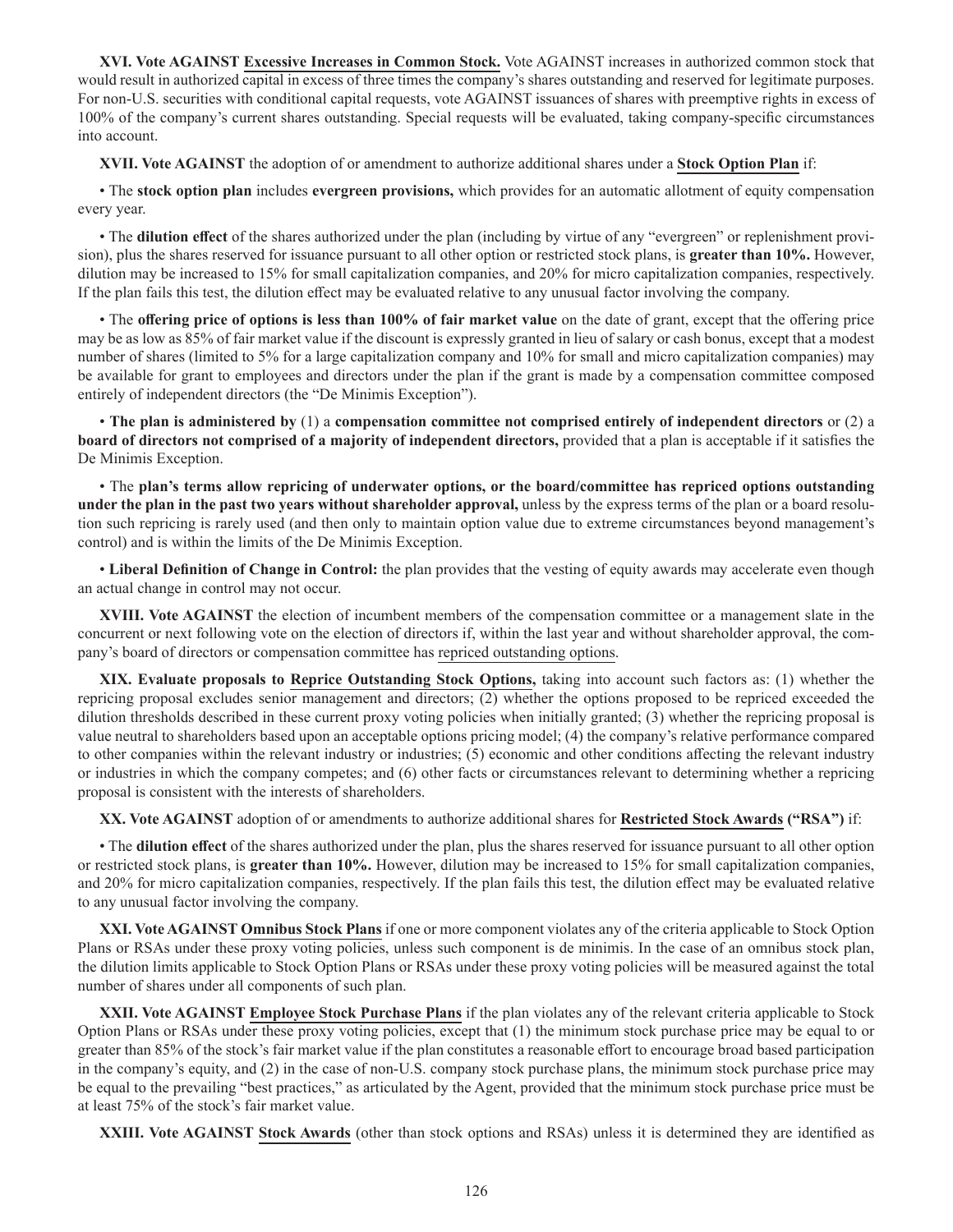being granted to officers/directors in lieu of salary or cash bonus, subject to number of shares being reasonable.

**XXIV. Vote AGAINST equity vesting acceleration programs** or amendments to authorize additional shares under such programs if the program provides for the acceleration of vesting of equity awards even though an actual change in control may not occur.

**XXV. Vote FOR Employee Stock Ownership Plans ("ESOPs") of non-leveraged ESOPs,** and in the case of leveraged ESOPs, giving consideration to the company's state of incorporation, existence of supermajority vote rules in the charter, number of shares authorized for the ESOP, and number of shares held by insiders. Geode may also examine where the ESOP shares are purchased and the dilution effect of the purchase. Geode will vote AGAINST a leveraged ESOP if all outstanding loans are due immediately upon a change in control.

**XXVI. Vote AGAINST management or shareholder** proposals on other **Compensation Plans or Practices** if such plans or practices are **Inconsistent with the Interests of Shareholders.** In addition, Geode may vote AGAINST the election of incumbents or a management slate in the concurrent or next following vote on the election of directors if Geode believes a board has approved executive compensation arrangements inconsistent with the interests of shareholders.

**XXVII. Environmental and Social Proposals**. Evaluate each proposal related to environmental and social issues (including political contributions). Generally, Geode expects to vote with management's recommendation on shareholder proposals concerning environmental or social issues, as Geode believes management and the board are ordinarily in the best position to address these matters. Geode may support certain shareholder environmental and social proposals that request additional disclosures from companies which may provide material information to the investment management process, or where Geode otherwise believes support will help maximize shareholder value. Geode may take action against the re-election of board members if there are serious concerns over ESG practices or the board failed to act on related shareholder proposals that received approval by Geode and a majority of the votes cast in the previous year.

**XXVIII. Geode will generally vote AGAINST shareholder proposals seeking to establish proxy access.** Geode will evaluate management proposals on proxy access. Geode will evaluate shareholder proposals seeking to amend an existing proxy access right.

# **XXIX. Shares of Investment Companies.**

• For institutional accounts, Geode will generally vote in favor of proposals recommended by the underlying funds' Board of Trustees, unless voting is not permitted under applicable laws and regulations.

• For retail managed accounts, Geode will employ echo voting when voting shares. To avoid certain potential conflicts of interest, if an investment company has a shareholder meeting, Geode would vote their shares in the investment company in the same proportion as the votes of the other shareholders of the investment company.

To view a fund's proxy voting record for the most recent 12-month period ended June 30, if applicable, visit www.fidelity. com/proxyvotingresults or visit the SEC's web site at www.sec.gov.

# **DISTRIBUTION SERVICES**

Each fund has entered into a distribution agreement with FDC, an affiliate of FMR. The principal business address of FDC is 900 Salem Street, Smithfield, Rhode Island 02917. FDC is a broker-dealer registered under the Securities Exchange Act of 1934 and a member of the Financial Industry Regulatory Authority, Inc. The distribution agreements call for FDC to use all reasonable efforts, consistent with its other business, to secure purchasers for shares of the funds, which are continuously offered at NAV. Promotional and administrative expenses in connection with the offer and sale of shares are paid by FMR.

The Trustees have approved Distribution and Service Plans on behalf of Initial Class, Service Class and Service Class 2 of each fund (other than Service Class and Service Class 2 of VIP Floating Rate High Income Portfolio) (the Plans) pursuant to Rule 12b-1 under the 1940 Act (the Rule). The Rule provides in substance that a fund may not engage directly or indirectly in financing any activity that is primarily intended to result in the sale of shares of the fund except pursuant to a plan approved on behalf of the fund under the Rule. The Plans, as approved by the Trustees, allow shares of the funds and/or FMR to incur certain expenses that might be considered to constitute direct or indirect payment by the funds of distribution expenses.

The Plan adopted for each class of each fund is described in the prospectus.

The table below shows the service fees paid for the fiscal year ended December 31, 2021.

|                                                          | Service                     | Service Fees   |               | Service    |  |
|----------------------------------------------------------|-----------------------------|----------------|---------------|------------|--|
|                                                          | Fees                        | Paid by        |               | Fees       |  |
|                                                          | Paid to                     | FDC to         | Retained by   |            |  |
| $\text{Fund}(s)$                                         | <b>FDC</b>                  | Intermediaries |               | <u>FDC</u> |  |
| VIP Contrafund <sup>SM</sup> Portfolio – Service Class 2 | $$22,885,486$ $$22,885,486$ |                | $\mathcal{S}$ |            |  |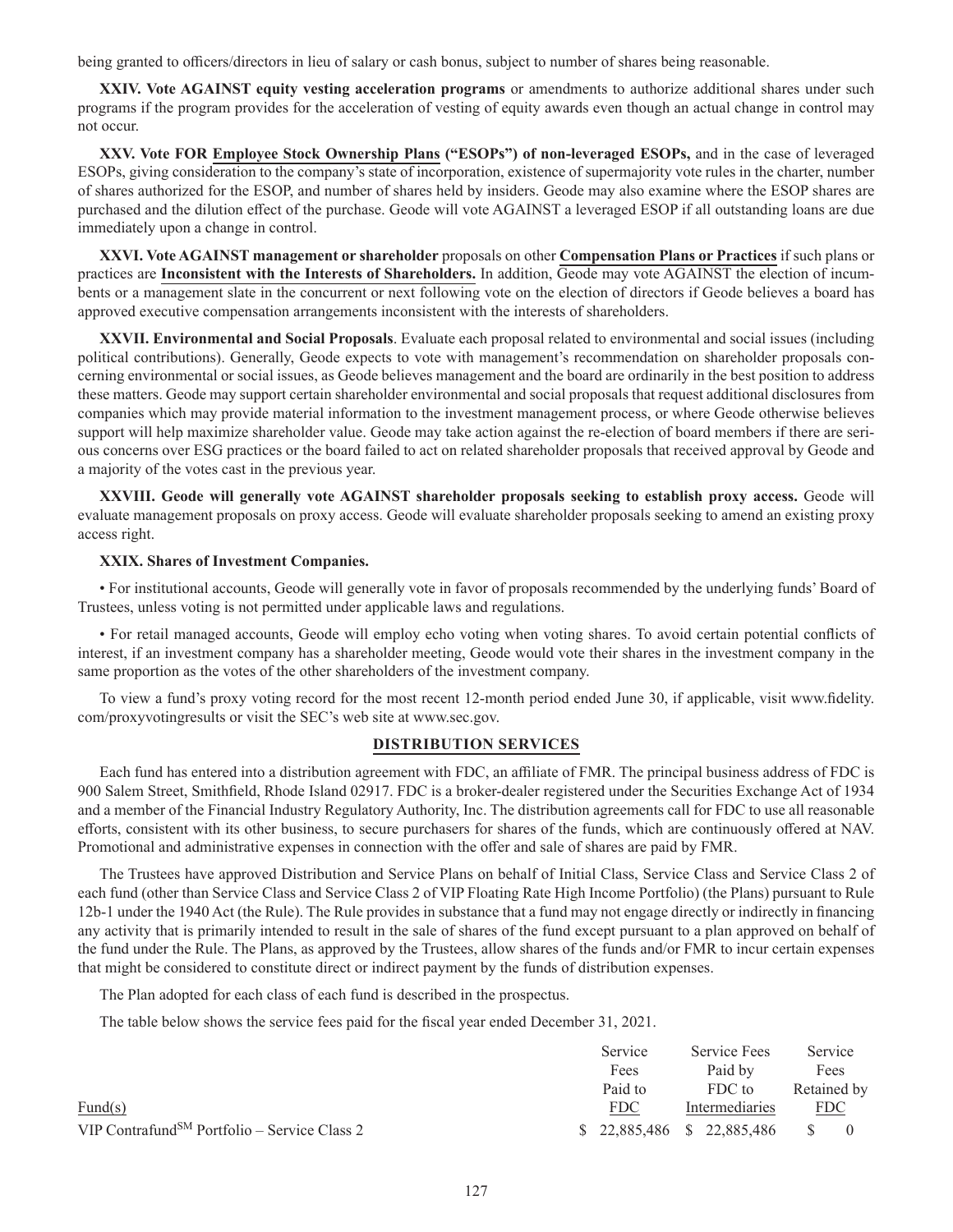|                                                                            | Service<br>Fees<br>Paid to<br>${\rm FDC}$ |                     |               | <b>Service Fees</b><br>Paid by<br>FDC to<br>Intermediaries |          | Service<br>Fees<br>Retained by<br><b>FDC</b> |                  |
|----------------------------------------------------------------------------|-------------------------------------------|---------------------|---------------|------------------------------------------------------------|----------|----------------------------------------------|------------------|
| $\text{Fund}(s)$<br>VIP Contrafund <sup>SM</sup> Portfolio - Service Class |                                           |                     | $\mathbb{S}$  |                                                            |          |                                              | $\theta$         |
|                                                                            | \$<br>\$                                  | 1,873,986<br>48,004 | $\mathcal{S}$ | 1,873,986                                                  | \$<br>\$ |                                              | $\theta$         |
| VIP Disciplined Small Cap Portfolio - Service Class 2                      |                                           |                     |               | 48,004                                                     |          |                                              |                  |
| VIP Disciplined Small Cap Portfolio - Service Class                        | \$                                        | 297                 | $\mathcal{S}$ | 297                                                        | \$       |                                              | $\theta$         |
| VIP Dynamic Capital Appreciation Portfolio - Service Class 2               | \$                                        | 49,655              | \$            | 49,655                                                     | \$       |                                              | $\mathbf{0}$     |
| VIP Dynamic Capital Appreciation Portfolio - Service Class                 | \$                                        | 396                 | $\mathcal{S}$ | 396                                                        | \$       |                                              | $\mathbf{0}$     |
| VIP Emerging Markets Portfolio - Service Class 2                           | \$                                        | 317,372             | $\mathcal{S}$ | 317,372                                                    | \$       |                                              | $\theta$         |
| VIP Emerging Markets Portfolio - Service Class                             | \$                                        | 321,288             | $\mathcal{S}$ | 321,288                                                    | \$       |                                              | $\mathbf{0}$     |
| VIP Equity-Income Portfolio <sup>SM</sup> - Service Class 2                | \$                                        | 4,142,440           | $\mathcal{S}$ | 4,142,440                                                  | \$       |                                              | $\theta$         |
| VIP Equity-Income Portfolio <sup>SM</sup> - Service Class                  | \$                                        | 313,866             | $\mathcal{S}$ | 313,866                                                    | \$       |                                              | $\theta$         |
| VIP Growth & Income Portfolio - Service Class 2                            | \$                                        | 2,583,071           | $\mathbb{S}$  | 2,583,071                                                  | \$       |                                              | $\mathbf{0}$     |
| VIP Growth & Income Portfolio - Service Class                              | \$                                        | 127,917             | $\mathcal{S}$ | 127,917                                                    | \$       |                                              | $\mathbf{0}$     |
| VIP Growth Opportunities Portfolio - Service Class 2                       | \$                                        | 3,109,766           | $\mathcal{S}$ | 3,109,766                                                  | \$       |                                              | $\overline{0}$   |
| VIP Growth Opportunities Portfolio - Service Class                         | \$                                        | 164,373             | $\mathcal{S}$ | 164,373                                                    | \$       |                                              | $\mathbf{0}$     |
| VIP Growth Portfolio - Service Class 2                                     | \$                                        | 4,463,181           | $\mathbb{S}$  | 4,463,181                                                  | \$       |                                              | $\theta$         |
| VIP Growth Portfolio - Service Class                                       | \$                                        | 1,107,325           | $\mathcal{S}$ | 1,107,325                                                  | \$       |                                              | $\mathbf{0}$     |
| VIP High Income Portfolio - Service Class 2                                | \$                                        | 411,469             | $\mathcal{S}$ | 411,469                                                    | \$       |                                              | $\mathbf{0}$     |
| VIP High Income Portfolio - Service Class                                  | \$                                        | 61,358              | $\mathcal{S}$ | 61,358                                                     | \$       |                                              | $\mathbf{0}$     |
| VIP Index 500 Portfolio - Service Class 2                                  | \$                                        | 5,735,363           | $\mathcal{S}$ | 5,735,363                                                  | \$       |                                              | $\overline{0}$   |
| VIP Index 500 Portfolio - Service Class                                    | \$                                        | 156,782             | $\mathcal{S}$ | 156,782                                                    | \$       |                                              | $\mathbf{0}$     |
| VIP International Capital Appreciation Portfolio - Service Class 2         | \$                                        | 136,084             | $\mathcal{S}$ | 136,084                                                    | \$       |                                              | $\overline{0}$   |
| VIP International Capital Appreciation Portfolio - Service Class           | \$                                        | 4,706               | $\mathcal{S}$ | 4,706                                                      | \$       |                                              | $\mathbf{0}$     |
| VIP Mid Cap Portfolio - Service Class 2                                    | 12,709,850<br>\$                          |                     | $\mathcal{S}$ | 12,709,850                                                 | \$       |                                              | $\mathbf{0}$     |
| VIP Mid Cap Portfolio - Service Class                                      | \$                                        | 701,475             | $\mathbb{S}$  | 701,475                                                    | \$       |                                              | $\boldsymbol{0}$ |
| VIP Overseas Portfolio - Service Class 2                                   | \$                                        | 940,319             | $\mathcal{S}$ | 940,319                                                    | \$       |                                              | $\mathbf{0}$     |
| VIP Overseas Portfolio - Service Class                                     | \$                                        | 161,611             | $\mathcal{S}$ | 161,611                                                    | \$       |                                              | $\mathbf{0}$     |
| VIP Stock Selector All Cap Portfolio - Service Class <sup>(1)</sup>        | \$                                        | 20                  | \$            | 20                                                         | \$       |                                              | $\overline{0}$   |
| VIP Stock Selector All Cap Portfolio – Service Class $2^{(1)}$             | \$                                        | 49                  | \$            | 49                                                         | \$       |                                              | $\theta$         |
| VIP Value Portfolio - Service Class 2                                      | \$                                        | 53,553              | \$            | 53,553                                                     | \$       |                                              | $\theta$         |
| VIP Value Portfolio - Service Class                                        | \$                                        | 326                 | $\$$          | 326                                                        | \$       |                                              | $\overline{0}$   |
| VIP Value Strategies Portfolio - Service Class 2                           | \$                                        | 733,711             | \$            | 733,711                                                    | \$       |                                              | $\theta$         |
| VIP Value Strategies Portfolio - Service Class                             | \$                                        | 24,995              | $\mathbb{S}$  | 24,995                                                     | \$       |                                              | $\theta$         |

(1) Fund commenced operations on October 21, 2021.

Under each Initial Class Plan, if the payment of management fees by the fund to FMR is deemed to be indirect financing by the fund of the distribution of its shares, such payment is authorized by the Plan. Each Initial Class Plan specifically recognizes that FMR may use its management fee revenue, as well as its past profits or its other resources, to pay FDC for expenses incurred in connection with providing services intended to result in the sale of Initial Class shares and/or shareholder support services. In addition, each Initial Class Plan provides that FMR, directly or through FDC, may pay significant amounts to intermediaries that provide those services. Currently, the Board of Trustees has authorized such payments for Initial Class shares.

Under each Service Class and Service Class 2 Plan, if the payment of management fees by the fund to FMR is deemed to be indirect financing by the fund of the distribution of its shares, such payment is authorized by each Plan. Each Service Class and Service Class 2 Plan specifically recognizes that FMR may use its management fee revenue, as well as its past profits or its other resources, to pay FDC for expenses incurred in connection with providing services intended to result in the sale of Service Class and Service Class 2 shares and/or support services that benefit variable product owners, including payments of significant amounts made to intermediaries that provide those services. Currently, the Board of Trustees has authorized such payments for Service Class and Service Class 2 shares.

Prior to approving each Plan, the Trustees carefully considered all pertinent factors relating to the implementation of the Plan,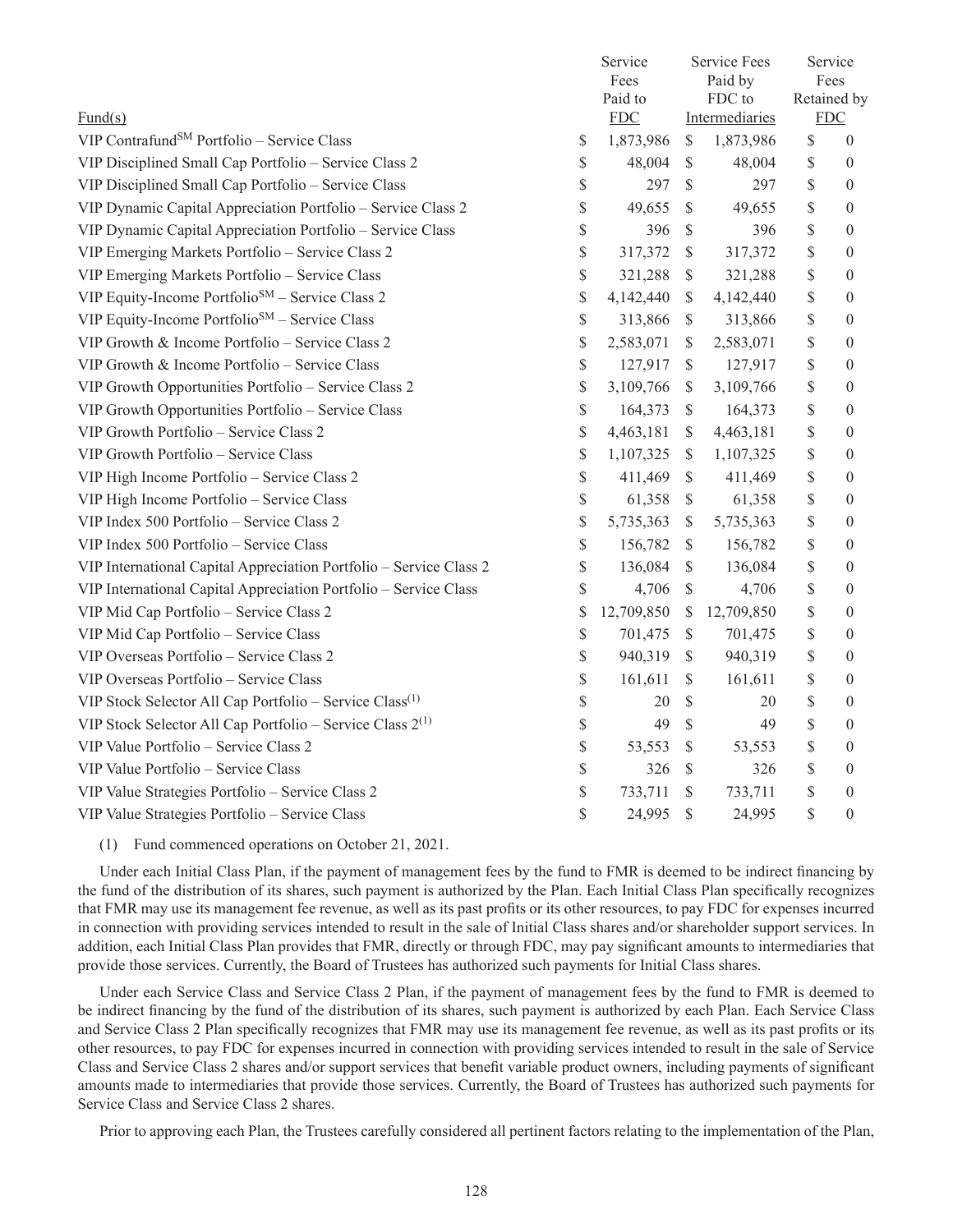and determined that there is a reasonable likelihood that the Plan will benefit the applicable class of the fund and variable product owners. In particular, the Trustees noted that each Initial Class Plan does not authorize payments by Initial Class of a fund other than those made to FMR under its management contract with the fund. To the extent that each Plan gives FMR and FDC greater flexibility in connection with the distribution of shares, additional sales of shares or stabilization of cash flows may result. Furthermore, certain support services that benefit variable product owners may be provided more effectively under the Plans by insurance companies and their affiliates with whom variable product owners have other relationships.

Each Service Class and Service Class 2 Plan does not provide for specific payments by Service Class and Service Class 2 of any of the expenses of FDC, or obligate FDC or FMR to perform any specific type or level of distribution activities or incur any specific level of expense in connection with distribution activities.

In addition to the distribution and/or service fees paid by FDC to intermediaries, shown in the table above, FDC or an affiliate may compensate intermediaries that distribute and/or service the funds. A number of factors are considered in determining whether to pay these additional amounts. Such factors may include, without limitation, the level or type of services provided by the intermediary, the level or expected level of assets or sales of shares, the placing of the funds on a preferred or recommended fund list, access to an intermediary's personnel, and other factors. The total amount paid to intermediaries in the aggregate currently will not exceed 0.10% of the total assets of all VIP funds on an annual basis. In addition to such payments, FDC or an affiliate may offer other incentives such as sponsorship of educational or client seminars relating to current products and issues, assistance in training and educating the intermediaries' personnel, payments or reimbursements for travel and related expenses associated with due diligence trips that an intermediary may undertake in order to explore possible business relationships with affiliates of FDC, and/or payments of costs and expenses associated with attendance at seminars, including travel, lodging, entertainment, and meals. FDC anticipates that payments will be made to over a hundred intermediaries, including some of the largest broker-dealers and other financial firms, and certain of the payments described above may be significant to an intermediary. As permitted by SEC and Financial Industry Regulatory Authority rules and other applicable laws and regulations, FDC or an affiliate may pay or allow other incentives or payments to intermediaries.

A fund's transfer agent or an affiliate may also make payments and reimbursements from its own resources to certain intermediaries (who may be affiliated with the transfer agent) for performing recordkeeping and other services. Please see "Transfer and Service Agent Agreements" in this statement of additional information (SAI) for more information.

If you have purchased shares of a fund through an investment professional, please speak with your investment professional to learn more about any payments his or her firm may receive from FMR, FDC, and/or their affiliates, as well as fees and/or commissions the investment professional charges. You should also consult disclosures made by your investment professional at the time of purchase.

Any of the payments described in this section may represent a premium over payments made by other fund families. Investment professionals may have an added incentive to sell or recommend a fund or a share class over others offered by competing fund families.

#### **TRANSFER AND SERVICE AGENT AGREEMENTS**

Each fund has entered into a transfer agent agreement with Fidelity Investments Institutional Operations Company LLC (FIIOC), an affiliate of FMR, which is located at 245 Summer Street, Boston, Massachusetts 02210. Under the terms of each agreement, FIIOC (or an agent, including an affiliate) performs transfer agency services.

For providing transfer agency services, FIIOC receives an asset-based fee, calculated and paid monthly on the basis of a class's average daily net assets, with respect to each account in a fund.

For VIP Contrafund<sup>SM</sup> Portfolio, VIP Disciplined Small Cap Portfolio, VIP Dynamic Capital Appreciation Portfolio, VIP Emerging Markets Portfolio, VIP Equity-Income Portfolio<sup>SM</sup>, VIP Growth & Income Portfolio, VIP Growth Opportunities Portfolio, VIP Growth Portfolio, VIP Index 500 Portfolio, VIP International Capital Appreciation Portfolio, VIP Mid Cap Portfolio, VIP Overseas Portfolio, VIP Stock Selector All Cap Portfolio, VIP Value Portfolio, and VIP Value Strategies Portfolio, the asset-based fees are subject to adjustment in any month in which the total return of the S&P 500® Index exceeds a positive or negative 15% from a pre-established base value.

FIIOC may collect fees charged in connection with providing certain types of services such as exchanges, closing out fund balances, maintaining fund positions with low balances, checkwriting, wire transactions, and providing historical account research, as applicable.

FIIOC bears the expense of typesetting, printing, and mailing prospectuses, statements of additional information, and all other reports, notices, and statements to existing shareholders (including variable product owners), with the exception of proxy statements.

FIIOC or an affiliate may make payments out of its own resources to intermediaries (including affiliates of FIIOC) for transfer agency and related recordkeeping services with respect to variable product owners' accounts.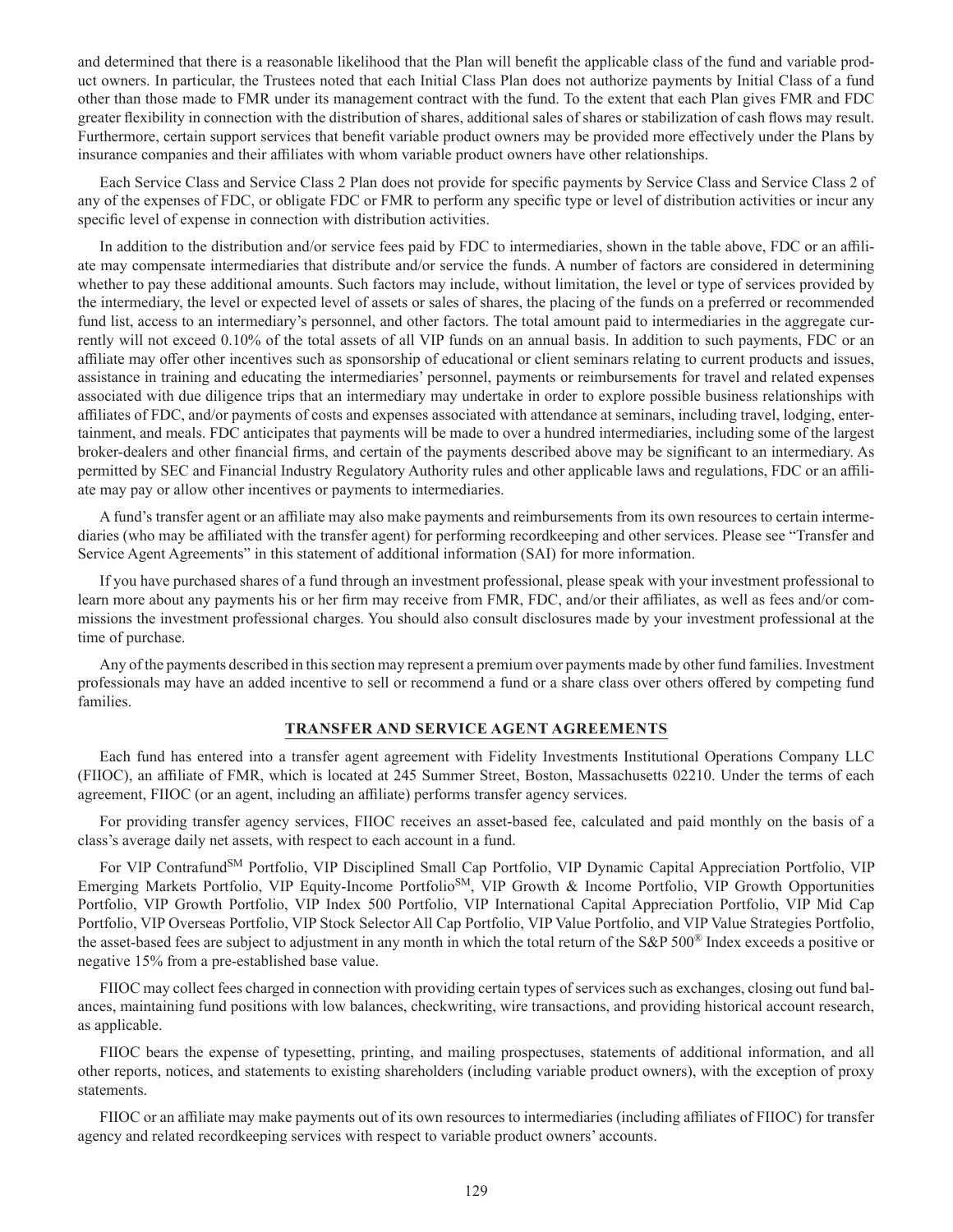Each fund has entered into a service agent agreement with Fidelity Service Company, Inc. (FSC), an affiliate of FMR (or an agent, including an affiliate). Under the terms of the agreement, FSC calculates the NAV and dividends for shares, maintains each fund's portfolio and general accounting records, and administers each fund's securities lending program.

For providing pricing and bookkeeping services, FSC receives a monthly fee based on each fund's average daily net assets throughout the month.

The annual rates for pricing and bookkeeping services for VIP Contrafund<sup>SM</sup> Portfolio, VIP Disciplined Small Cap Portfolio, VIP Dynamic Capital Appreciation Portfolio, VIP Equity-Income PortfolioSM, VIP Growth & Income Portfolio, VIP Growth Opportunities Portfolio, VIP Growth Portfolio, VIP Mid Cap Portfolio, VIP Stock Selector All Cap Portfolio, VIP Value Portfolio, and VIP Value Strategies Portfolio are 0.0389% of the first \$500 million of average net assets, 0.0275% of average net assets between \$500 million and \$3.5 billion, 0.0041% of average net assets between \$3.5 billion and \$25 billion, and 0.0019% of average net assets in excess of \$25 billion.

The annual rates for pricing and bookkeeping services for VIP High Income Portfolio are 0.0415% of the first \$500 million of average net assets, 0.0301% of average net assets between \$500 million and \$3.5 billion, 0.0041% of average net assets between \$3.5 billion and \$25 billion, and 0.0019% of average net assets in excess of \$25 billion.

The annual rates for pricing and bookkeeping services for VIP Emerging Markets Portfolio, VIP International Capital Appreciation Portfolio, and VIP Overseas Portfolio are 0.0518% of the first \$500 million of average net assets, 0.0415% of average net assets between \$500 million and \$3.5 billion, 0.0041% of average net assets between \$3.5 billion and \$25 billion, and 0.0019% of average net assets in excess of \$25 billion.

The annual rates for pricing and bookkeeping services for VIP Floating Rate High Income Portfolio are 0.0492% of the first \$500 million of average net assets, 0.0353% of average net assets between \$500 million and \$3.5 billion, 0.0041% of average net assets between \$3.5 billion and \$25 billion, and 0.0019% of average net assets in excess of \$25 billion.

The annual rates for pricing and bookkeeping services for VIP Index 500 Portfolio are 0.0389% of the first \$500 million of average net assets, 0.0207% of average net assets between \$500 million and \$3.5 billion, 0.0041% of average net assets between \$3.5 billion and \$25 billion, and 0.0019% of average net assets in excess of \$25 billion.

For VIP Index 500 Portfolio, FMR bears the cost of pricing and bookkeeping services under the terms of its management contract with the fund.

Pricing and bookkeeping fees paid by a fund to FSC for the past three fiscal years are shown in the following table.

|    | 2021           | 2020            |    | 2019      |
|----|----------------|-----------------|----|-----------|
| S  | 1,820,028      | \$<br>1,648,077 | S  | 1,602,261 |
| \$ | 153,667        | \$<br>86,596    | \$ | 103,286   |
| \$ | 90,522         | \$<br>65,920    | \$ | 61,355    |
| \$ | 565,474        | \$<br>369,082   | \$ | 231,652   |
| \$ | 1,125,931      | \$<br>1,075,354 | \$ | 1,085,349 |
| \$ | 99,493         | \$<br>91,291    | S  | 128,905   |
| \$ | 585,012        | \$<br>456,719   | \$ | 453,104   |
| \$ | 962,616        | \$<br>614,443   | \$ | 416,680   |
| \$ | 1,231,290      | \$<br>1,144,080 | \$ | 1,103,406 |
| S  | 352,026        | \$<br>337,222   | S  | 356,230   |
| \$ | $\overline{0}$ | \$<br>$\theta$  | \$ | $\theta$  |
| \$ | 299,765        | \$<br>258,604   | \$ | 180,472   |
| S  | 1,212,600      | \$<br>1,140,279 | \$ | 1,176,026 |
| \$ | 868,554        | \$<br>720,259   | \$ | 699,703   |
| \$ | 217,440        |                 |    |           |
| \$ | 168,212        | \$<br>109,160   | \$ | 122,238   |
| \$ | 246,959        | \$<br>143,601   | \$ | 154,338   |
|    |                |                 |    |           |

(1) Fund commenced operations on October 21, 2021.

Payments for securities lending for the past three fiscal years are shown in the following table.

| <b>Fund</b>                            | 2021 | 2020 | $2019^{(1)}$                                                                             |
|----------------------------------------|------|------|------------------------------------------------------------------------------------------|
| VIP Contrafund <sup>SM</sup> Portfolio |      |      | $\begin{array}{ccccccc}\n\text{\$} & 0 & \text{\$} & 0 & \text{\$} & 3.983\n\end{array}$ |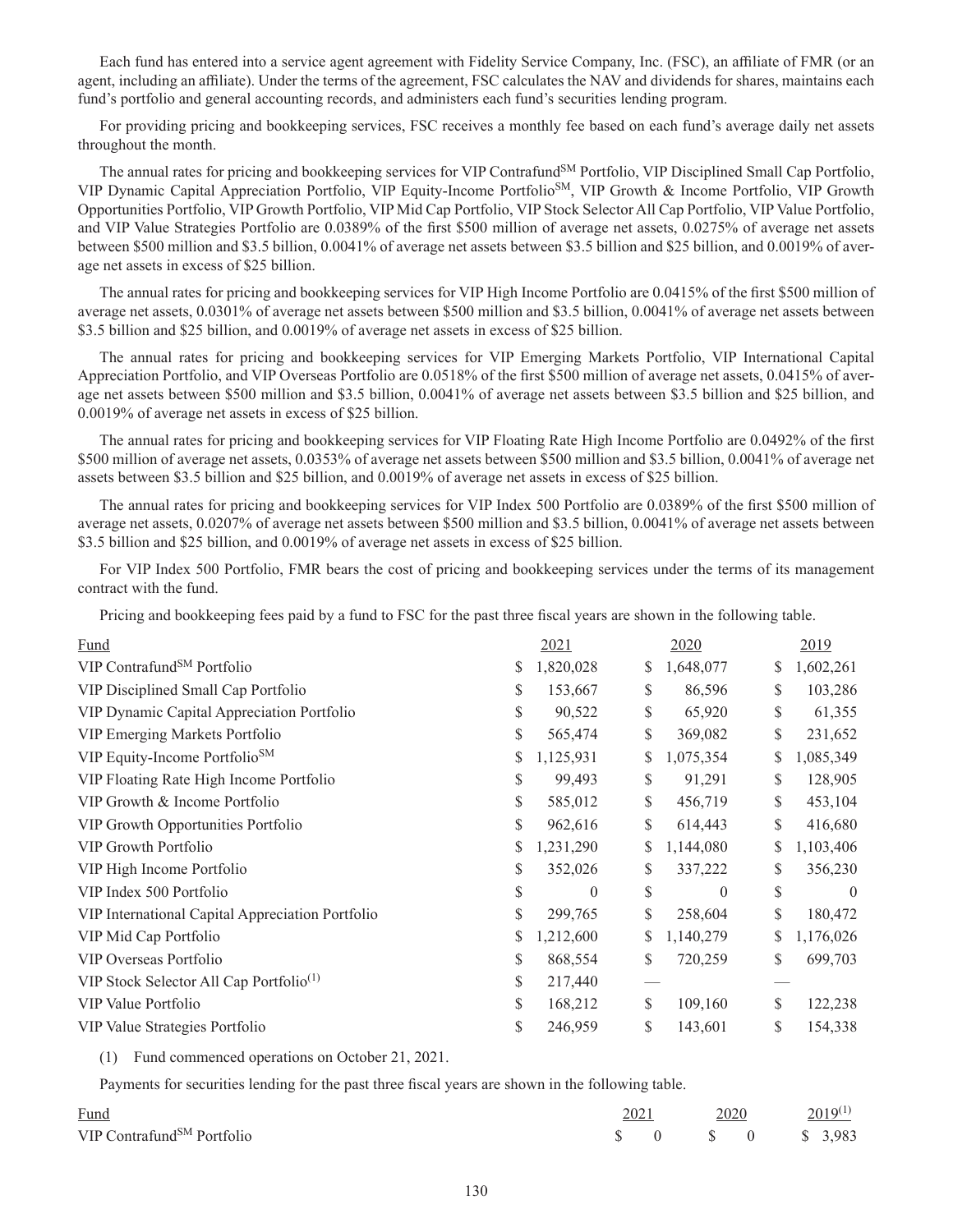| Fund                                                | 2021 |                |    | 2020           |    | $2019^{(1)}$ |
|-----------------------------------------------------|------|----------------|----|----------------|----|--------------|
| VIP Disciplined Small Cap Portfolio                 |      | $\theta$       | S  | $\theta$       |    | 648          |
| VIP Dynamic Capital Appreciation Portfolio          |      | $\overline{0}$ | \$ | $\overline{0}$ |    | 11           |
| VIP Emerging Markets Portfolio                      | S    | 0              | \$ | $\theta$       |    | 267          |
| VIP Equity-Income Portfolio <sup>SM</sup>           |      | 0              | \$ | $\theta$       | S  | 120          |
| VIP Floating Rate High Income Portfolio             |      | 0              | S  | $\theta$       |    | $\theta$     |
| VIP Growth & Income Portfolio                       | S    | 0              | \$ | $\theta$       |    | 174          |
| VIP Growth Opportunities Portfolio                  | S    | 0              | \$ | 0              |    | 4,081        |
| <b>VIP Growth Portfolio</b>                         | S    | 0              | \$ | $\theta$       | S  | 2,371        |
| VIP High Income Portfolio                           |      | 0              | \$ | $\theta$       |    | $\theta$     |
| VIP Index 500 Portfolio                             |      | 0              | \$ | $\theta$       |    | $\theta$     |
| VIP International Capital Appreciation Portfolio    |      | $\theta$       | \$ | $\theta$       |    | 200          |
| VIP Mid Cap Portfolio                               | S    | 0              | \$ | $\theta$       | \$ | 8,147        |
| VIP Overseas Portfolio                              | S    | 0              | S  | $\theta$       |    | 936          |
| VIP Stock Selector All Cap Portfolio <sup>(2)</sup> |      | 0              | \$ |                |    |              |
| VIP Value Portfolio                                 |      | 0              | \$ | $\theta$       |    | 136          |
| VIP Value Strategies Portfolio                      |      | 0              | S  | 0              |    | 337          |

(1) The securities lending administration agreement was terminated effective March 31, 2019 and the services provided under that agreement have moved to the pricing and bookkeeping agreement.

(2) Fund commenced operations on October 21, 2021.

### **SECURITIES LENDING**

During the fiscal year, the securities lending agent, or the investment adviser (where the fund does not use a securities lending agent) monitors loan opportunities for each fund, negotiates the terms of the loans with borrowers, monitors the value of securities on loan and the value of the corresponding collateral, communicates with borrowers and the fund's custodian regarding marking to market the collateral, selects securities to be loaned and allocates those loan opportunities among lenders, and arranges for the return of the loaned securities upon the termination of the loan. Income and fees from securities lending activities for the fiscal year ended December 31, 2021, are shown in the following table:

| <b>Security Lending Activities</b>                                                                                        |               | Fund(s)                               |               |                        |    |                           |    |                      |
|---------------------------------------------------------------------------------------------------------------------------|---------------|---------------------------------------|---------------|------------------------|----|---------------------------|----|----------------------|
|                                                                                                                           |               | <b>VIP</b>                            |               | <b>VIP Disciplined</b> |    | VIP Dynamic<br>Capital    |    | VIP Emerging         |
|                                                                                                                           |               | Contrafund <sup>SM</sup><br>Portfolio |               | Small Cap<br>Portfolio |    | Appreciation<br>Portfolio |    | Markets<br>Portfolio |
| Gross income from securities lending activities                                                                           | S.            | 415,125                               | S.            | 86,354                 | S. | 10,729                    | S. | 25,832               |
| Fees paid to securities lending agent from a<br>revenue split                                                             | $\mathcal{S}$ | $\mathbf{0}$                          | \$            | $\mathbf{0}$           | \$ | $\theta$                  | S  | $\theta$             |
| Administrative fees                                                                                                       | \$            | $\theta$                              | $\mathcal{S}$ | $\theta$               | \$ | $\theta$                  | \$ | $\Omega$             |
| Rebate (paid to borrower)                                                                                                 | \$            | $\theta$                              | \$            | $\theta$               | \$ | $\theta$                  | \$ | $\Omega$             |
| Other fees not included in the revenue split<br>(lending agent fees to NFS)<br>Aggregate fees/compensation for securities | S             | 39.633                                | \$            | 7,615                  | \$ | 1.019                     | S  | 2,477                |
| lending activities                                                                                                        | S             | 39,633                                | \$            | 7,615                  | \$ | 1,019                     | S  | 2,477                |
| Net income from securities lending activities                                                                             |               | 375,492                               |               | 78,739                 | \$ | 9,710                     | S  | 23,355               |
|                                                                                                                           |               |                                       |               |                        |    |                           |    |                      |

Security Lending Activities

|                                                 |                          |                         | VIP FIOAUNG                           |            |                  |               |
|-------------------------------------------------|--------------------------|-------------------------|---------------------------------------|------------|------------------|---------------|
|                                                 | Rate High<br>VIP Equity- |                         |                                       | VIP Growth |                  |               |
|                                                 |                          | Income                  | Income                                |            | VIP Growth $&$   | Opportunities |
|                                                 |                          | Portfolio <sup>SM</sup> | Portfolio <sup><math>(1)</math></sup> |            | Income Portfolio | Portfolio     |
| Gross income from securities lending activities |                          | \$ 76,801               | $\theta$                              |            | \$1,454,975      | \$661,298     |
| Fees paid to securities lending agent from a    |                          |                         |                                       |            |                  |               |
| revenue split                                   |                          | 1.619                   |                                       |            |                  |               |

 $VID$   $E1$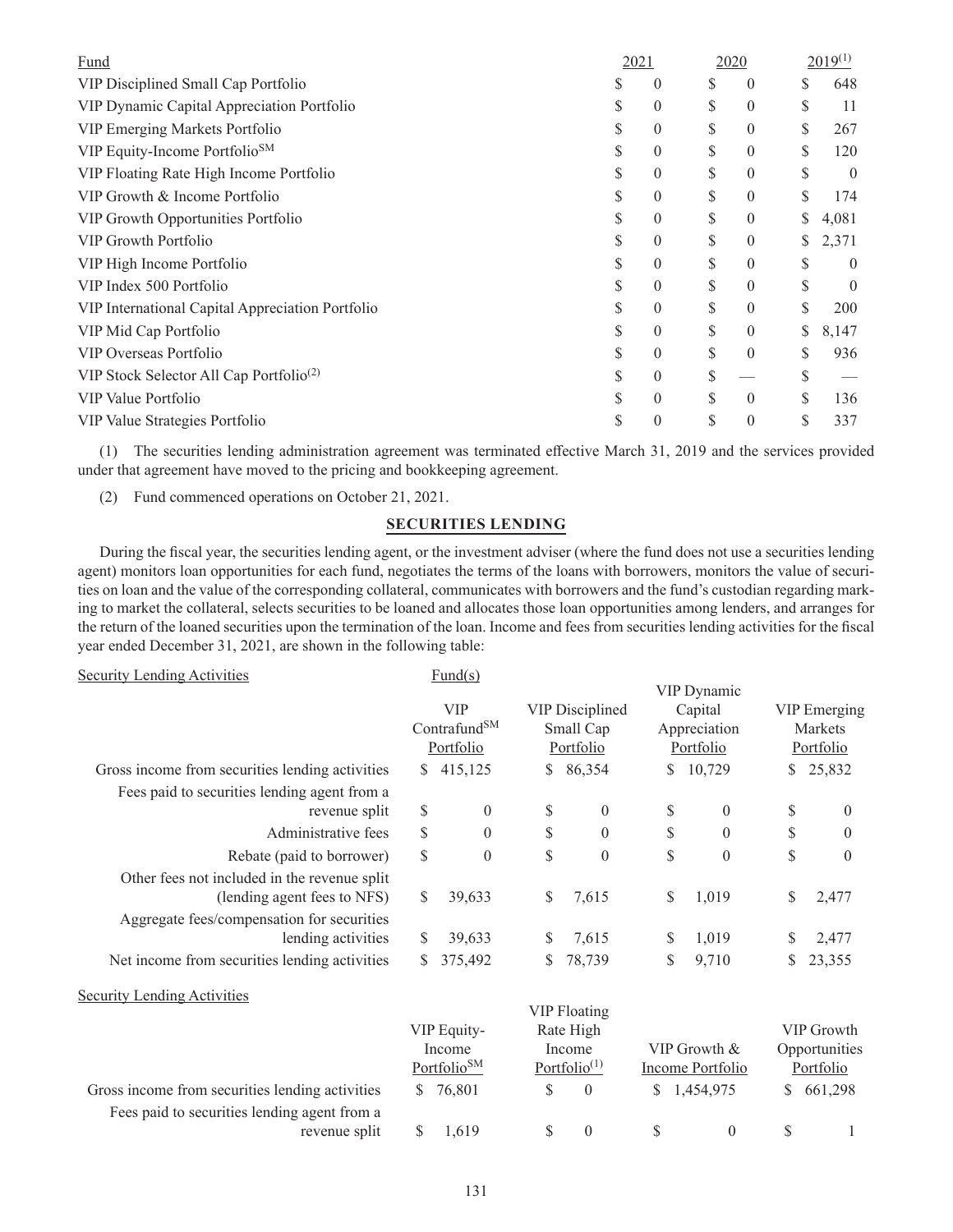# Security Lending Activities

|                                                                             |    | VIP Equity-<br>Income<br>Portfolio <sup>SM</sup> | Rate High<br>Income<br>Portfolio <sup><math>(1)</math></sup> | <b>VIP Floating</b> |    | VIP Growth &<br>Income Portfolio | VIP Growth<br>Opportunities<br>Portfolio |          |  |
|-----------------------------------------------------------------------------|----|--------------------------------------------------|--------------------------------------------------------------|---------------------|----|----------------------------------|------------------------------------------|----------|--|
| Administrative fees                                                         | S  | $\theta$                                         | S                                                            | $\overline{0}$      | S  | $\theta$                         | S                                        | $\theta$ |  |
| Rebate (paid to borrower)                                                   | \$ | $\theta$                                         | \$                                                           | $\theta$            | \$ | $\overline{0}$                   | \$                                       | $\theta$ |  |
| Other fees not included in the revenue split<br>(lending agent fees to NFS) | S  | 5,658                                            | S                                                            | $\theta$            | \$ | 103,888                          | S                                        | 63,676   |  |
| Aggregate fees/compensation for securities<br>lending activities            | S  | 7,277                                            | \$                                                           | $\theta$            | S  | 103,888                          | S                                        | 63,677   |  |
| Net income from securities lending activities                               | S  | 69,524                                           | S                                                            | $\theta$            | \$ | 1,351,087                        |                                          | 597,621  |  |

(1) The fund did not lend securities during the year.

# Security Lending Activities

|                                                                             |               | VIP Growth<br>Portfolio | VIP High<br>Income<br>Portfolio <sup><math>(1)</math></sup> |                | VIP Index 500<br>Portfolio |          | VIP International<br>Capital<br>Appreciation<br>Portfolio |          |
|-----------------------------------------------------------------------------|---------------|-------------------------|-------------------------------------------------------------|----------------|----------------------------|----------|-----------------------------------------------------------|----------|
| Gross income from securities lending activities                             | S.            | 378,477                 | \$                                                          | $\overline{0}$ | S.                         | 129,789  | S.                                                        | 4,452    |
| Fees paid to securities lending agent from a<br>revenue split               | \$            | 169                     | \$                                                          | $\theta$       | \$                         | $\Omega$ | \$                                                        | $\theta$ |
| Administrative fees                                                         | $\mathcal{S}$ | $\overline{0}$          | \$                                                          | $\overline{0}$ | \$                         | $\theta$ | \$                                                        | $\theta$ |
| Rebate (paid to borrower)                                                   | \$            | $\theta$                | \$                                                          | $\overline{0}$ | \$                         | $\Omega$ | \$                                                        | $\theta$ |
| Other fees not included in the revenue split<br>(lending agent fees to NFS) | S             | 35,546                  | \$                                                          | $\theta$       | \$                         | 12.283   | S                                                         | 420      |
| Aggregate fees/compensation for securities<br>lending activities            | S             | 35,715                  | \$                                                          | $\theta$       | \$                         | 12,283   |                                                           | 420      |
| Net income from securities lending activities                               |               | 342,762                 | \$                                                          | $\theta$       | S                          | 117,506  |                                                           | 4,032    |

(1) The fund did not lend securities during the year.

# Security Lending Activities

| $\frac{1}{2}$                                                               | VIP Mid Cap<br><b>VIP</b> Overseas<br>Portfolio<br>Portfolio |          | <b>VIP Stock</b><br>Selector All Cap<br>Portfolio <sup><math>(1),(2)</math></sup> |          | VIP Value<br>Portfolio |          |    |                |
|-----------------------------------------------------------------------------|--------------------------------------------------------------|----------|-----------------------------------------------------------------------------------|----------|------------------------|----------|----|----------------|
| Gross income from securities lending activities                             | S.                                                           | 119,777  | $\mathbb{S}$                                                                      | 31,944   | \$                     | $\theta$ | S  | 28,682         |
| Fees paid to securities lending agent from a<br>revenue split               | $\mathcal{S}$                                                | $\theta$ | \$                                                                                | $\theta$ | \$                     | $\theta$ | \$ | $\overline{0}$ |
| Administrative fees                                                         | S                                                            | $\Omega$ | \$                                                                                | $\theta$ | \$                     | $\theta$ | \$ | $\theta$       |
| Rebate (paid to borrower)                                                   | S                                                            | $\Omega$ | \$                                                                                | $\theta$ | \$                     | $\theta$ | \$ | $\overline{0}$ |
| Other fees not included in the revenue split<br>(lending agent fees to NFS) | S                                                            | 11,174   | \$                                                                                | 2,791    | \$                     | $\theta$ | \$ | 2,734          |
| Aggregate fees/compensation for securities<br>lending activities            | S                                                            | 11.174   | \$                                                                                | 2,791    | S                      | $\Omega$ | S  | 2,734          |
| Net income from securities lending activities                               |                                                              | 108,603  |                                                                                   | 29,153   | \$                     | $\theta$ | S  | 25,948         |

(1) The fund did not lend securities during the year.

(2) Fund commenced operations on October 21, 2021.

# Security Lending Activities

|                                                            | <b>VIP Value Strategies</b> |           |
|------------------------------------------------------------|-----------------------------|-----------|
|                                                            | Portfolio                   |           |
| Gross income from securities lending activities            |                             | \$ 12,114 |
| Fees paid to securities lending agent from a revenue split |                             |           |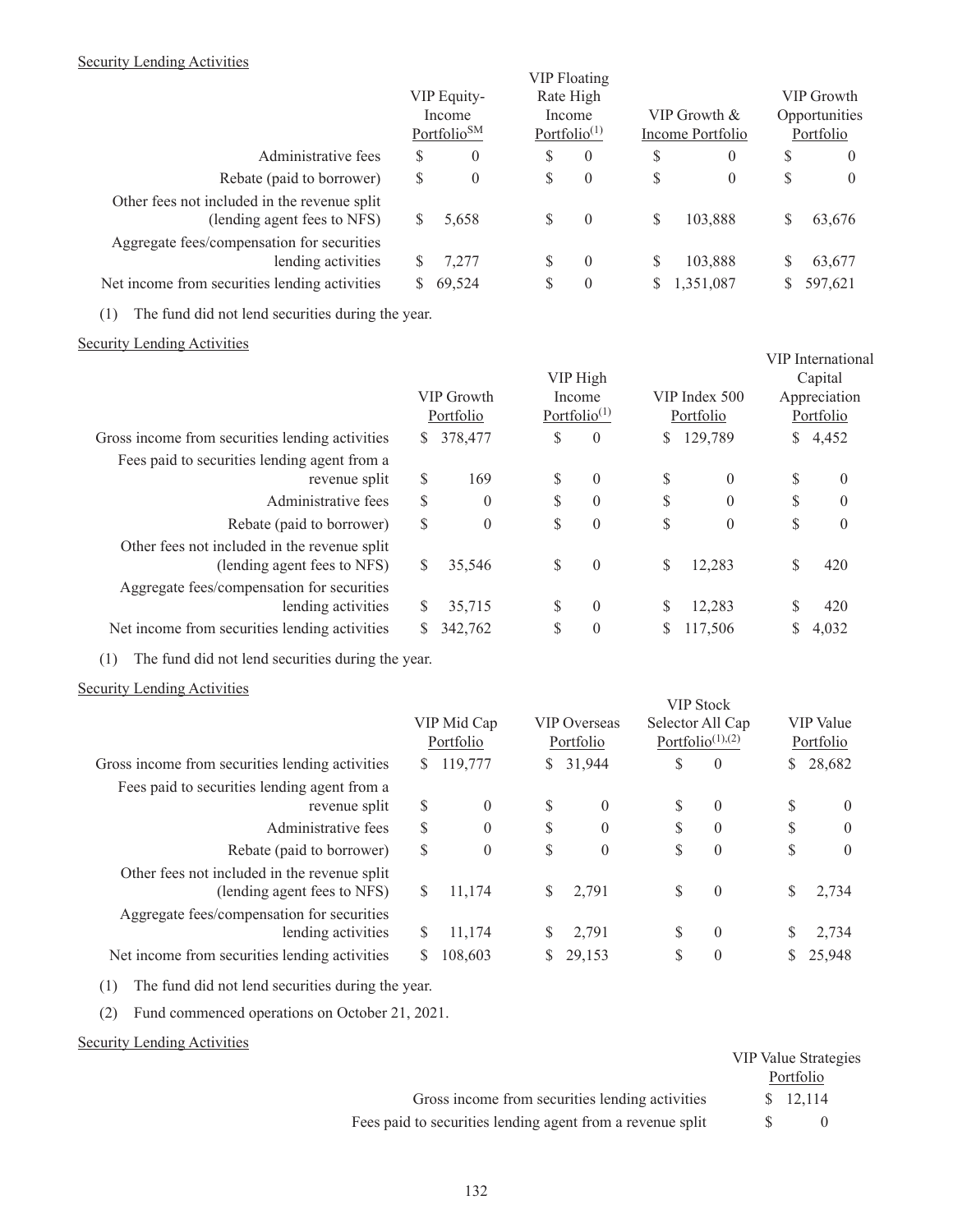|                                                                          | VIP Value Strategies<br>Portfolio |          |  |
|--------------------------------------------------------------------------|-----------------------------------|----------|--|
| Administrative fees                                                      |                                   | $\theta$ |  |
| Rebate (paid to borrower)                                                |                                   | $\theta$ |  |
| Other fees not included in the revenue split (lending agent fees to NFS) |                                   | 1,039    |  |
| Aggregate fees/compensation for securities lending activities            |                                   | 1,039    |  |
| Net income from securities lending activities                            |                                   | 11,075   |  |

A fund does not pay cash collateral management fees, separate indemnification fees, or other fees not reflected above.

### **DESCRIPTION OF THE TRUSTS**

**Trust Organization.** Equity-Income Portfolio, Floating Rate High Income Portfolio, Growth Portfolio, High Income Portfolio, Overseas Portfolio, Stock Selector All Cap Portfolio, and Value Portfolio are funds of Variable Insurance Products Fund, an open-end management investment company created under an initial declaration of trust dated November 13, 1981. Contrafund® Portfolio, Disciplined Small Cap Portfolio, Emerging Markets Portfolio, Index 500 Portfolio, and International Capital Appreciation Portfolio are funds of Variable Insurance Products Fund II, an open-end management investment company created under an initial declaration of trust dated March 21, 1988. Dynamic Capital Appreciation Portfolio, Growth & Income Portfolio, Growth Opportunities Portfolio, Mid Cap Portfolio, and Value Strategies Portfolio are funds of Variable Insurance Products Fund III, an open-end management investment company created under an initial declaration of trust dated July 14, 1994. The Trustees are permitted to create additional funds in the trusts and to create additional classes of the funds.

The assets of each trust received for the issue or sale of shares of each fund and all income, earnings, profits, and proceeds thereof, subject to the rights of creditors, are allocated to such fund, and constitute the underlying assets of such fund. The underlying assets of each fund in a trust shall be charged with the liabilities and expenses attributable to such fund, except that liabilities and expenses may be allocated to a particular class. Any general expenses of the respective trusts shall be allocated between or among any one or more of its funds or classes.

**Shareholder Liability.** Each trust is an entity commonly known as a "Massachusetts business trust." Under Massachusetts law, shareholders of such a trust may, under certain circumstances, be held personally liable for the obligations of the trust.

Each Declaration of Trust contains an express disclaimer of shareholder liability for the debts, liabilities, obligations, and expenses of the trust or fund. Each Declaration of Trust provides that the trust shall not have any claim against shareholders except for the payment of the purchase price of shares and requires that each agreement, obligation, or instrument entered into or executed by the trust or the Trustees relating to the trust or to a fund shall include a provision limiting the obligations created thereby to the trust or to one or more funds and its or their assets. Each Declaration of Trust further provides that shareholders of a fund shall not have a claim on or right to any assets belonging to any other fund.

Each Declaration of Trust provides for indemnification out of a fund's property of any shareholder or former shareholder held personally liable for the obligations of the fund solely by reason of his or her being or having been a shareholder and not because of his or her acts or omissions or for some other reason. Each Declaration of Trust also provides that a fund shall, upon request, assume the defense of any claim made against any shareholder for any act or obligation of the fund and satisfy any judgment thereon. Thus, the risk of a shareholder incurring financial loss on account of shareholder liability is limited to circumstances in which a fund itself would be unable to meet its obligations. FMR believes that, in view of the above, the risk of personal liability to shareholders is remote. Claims asserted against one class of shares may subject holders of another class of shares to certain liabilities.

**Voting Rights.** Each fund's capital consists of shares of beneficial interest. Shareholders are entitled to one vote for each dollar of net asset value they own. The voting rights of shareholders can be changed only by a shareholder vote. Shares may be voted in the aggregate, by fund, and by class.

The shares have no preemptive or conversion rights. Shares are fully paid and nonassessable, except as set forth under the heading "Shareholder Liability" above.

Each trust or a fund or a class may be terminated upon the sale of its assets to, or merger with, another open-end management investment company, series, or class thereof, or upon liquidation and distribution of its assets. The Trustees may reorganize, terminate, merge, or sell all or a portion of the assets of each trust or a fund or a class without prior shareholder approval. In the event of the dissolution or liquidation of a trust, shareholders of each of its funds are entitled to receive the underlying assets of such fund available for distribution. In the event of the dissolution or liquidation of a fund or a class, shareholders of that fund or that class are entitled to receive the underlying assets of the fund or class available for distribution.

**Custodians.** Brown Brothers Harriman & Co., 50 Post Office Square, Boston, Massachusetts, is custodian of the assets of VIP Contrafund<sup>SM</sup> Portfolio, VIP Floating Rate High Income Portfolio, VIP High Income Portfolio, VIP International Capital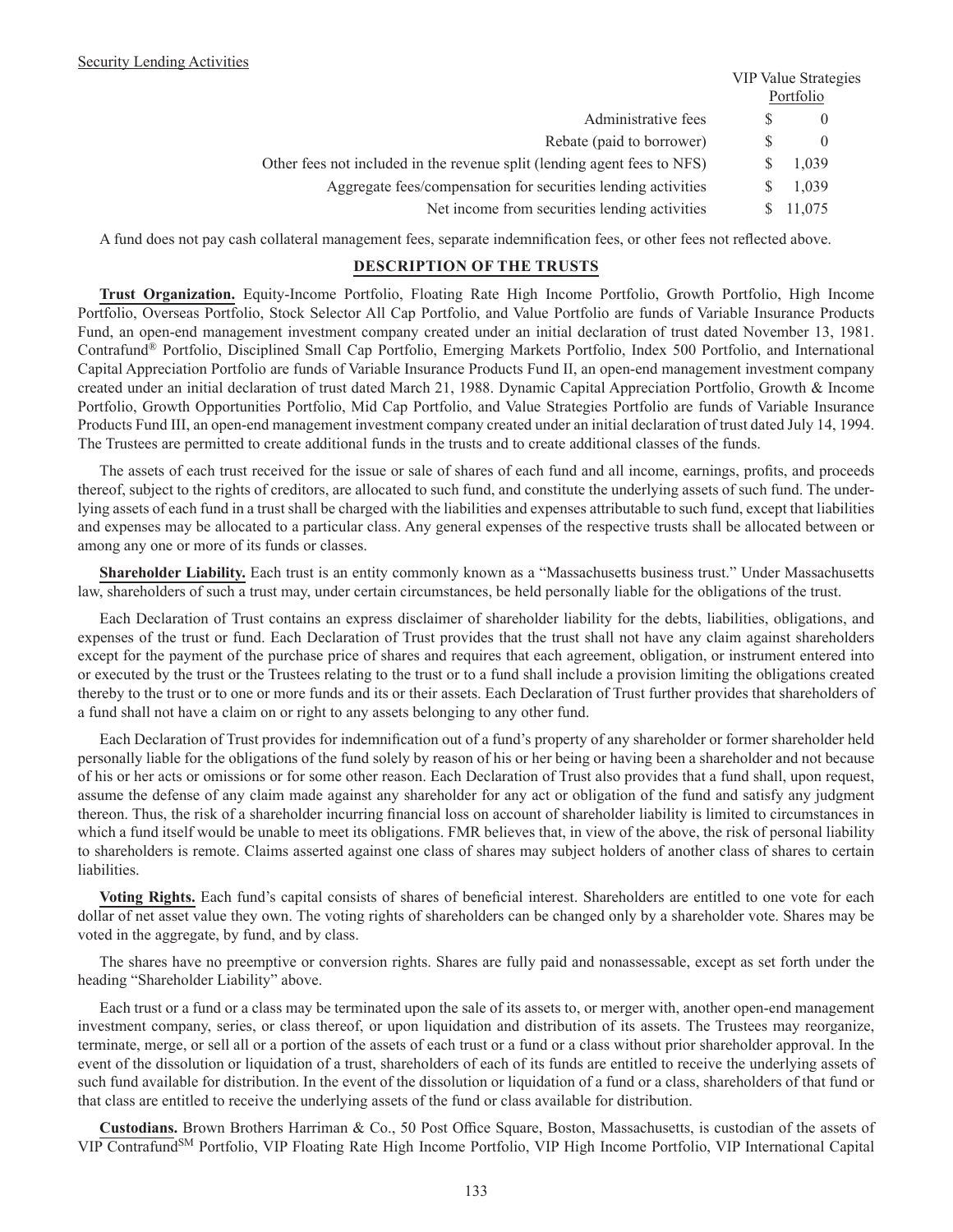Appreciation Portfolio, and VIP Mid Cap Portfolio. Citibank, N.A., 388 Greenwich Street, New York, New York, is custodian of the assets of VIP Growth Portfolio and VIP Overseas Portfolio. State Street Bank and Trust Company, 1 Lincoln Street, Boston, Massachusetts, is custodian of the assets of VIP Dynamic Capital Appreciation Portfolio, VIP Emerging Markets Portfolio, VIP Growth & Income Portfolio, VIP Stock Selector All Cap Portfolio, and VIP Value Portfolio. The Northern Trust Company, 50 South LaSalle Street, Chicago, Illinois, is custodian of the assets of VIP Disciplined Small Cap Portfolio, VIP Equity-Income Portfolio<sup>SM</sup>, VIP Growth Opportunities Portfolio, VIP Index 500 Portfolio, and VIP Value Strategies Portfolio. Each custodian is responsible for the safekeeping of a fund's assets and the appointment of any subcustodian banks and clearing agencies. The Bank of New York Mellon, headquartered in New York, also may serve as special purpose custodian of certain assets of taxable funds in connection with repurchase agreement transactions. From time to time, subject to approval by a fund's Treasurer, a Fidelity® fund may enter into escrow arrangements with other banks if necessary to participate in certain investment offerings.

FMR, its officers and directors, its affiliated companies, Members of the Advisory Board (if any), and Members of the Board of Trustees may, from time to time, conduct transactions with various banks, including banks serving as custodians for certain funds advised by FMR or an affiliate. Transactions that have occurred to date include mortgages and personal and general business loans. In the judgment of each fund's adviser, the terms and conditions of those transactions were not influenced by existing or potential custodial or other fund relationships.

**Independent Registered Public Accounting Firms.** PricewaterhouseCoopers LLP, 101 Seaport Boulevard, Boston, Massachusetts, independent registered public accounting firm, audits financial statements for VIP Equity-Income Portfolio<sup>SM</sup>, VIP Floating Rate High Income Portfolio, VIP Growth Portfolio, VIP High Income Portfolio, VIP International Capital Appreciation Portfolio, VIP Mid Cap Portfolio, VIP Overseas Portfolio, and VIP Stock Selector All Cap Portfolio and provides other audit, tax, and related services.

Deloitte & Touche LLP, 200 Berkeley Street, Boston, Massachusetts, independent registered public accounting firm, and its affiliates, audit the financial statements for VIP ContrafundSM Portfolio, VIP Disciplined Small Cap Portfolio, VIP Dynamic Capital Appreciation Portfolio, VIP Emerging Markets Portfolio, VIP Growth & Income Portfolio, VIP Growth Opportunities Portfolio, VIP Index 500 Portfolio, VIP Value Portfolio, and VIP Value Strategies Portfolio and provide other audit, tax, and related services.

### **FUND HOLDINGS INFORMATION**

Each fund views holdings information as sensitive and limits its dissemination. The Board authorized FMR to establish and administer guidelines for the dissemination of fund holdings information, which may be amended at any time without prior notice. FMR's Disclosure Policy Committee (comprising executive officers of FMR) evaluates disclosure policy with the goal of serving a fund's best interests by striking an appropriate balance between providing information about a fund's portfolio and protecting a fund from potentially harmful disclosure. The Board reviews the administration and modification of these guidelines and receives reports from the funds' chief compliance officer periodically.

VIP Contrafund<sup>SM</sup> Portfolio, VIP Dynamic Capital Appreciation Portfolio, VIP Emerging Markets Portfolio, VIP Equity-Income PortfolioSM, VIP Growth & Income Portfolio, VIP Growth Opportunities Portfolio, VIP Growth Portfolio, VIP Index 500 Portfolio, VIP International Capital Appreciation Portfolio, VIP Mid Cap Portfolio, VIP Overseas Portfolio, VIP Stock Selector All Cap Portfolio, VIP Value Portfolio, and VIP Value Strategies Portfolio will provide a full list of holdings monthly on institutional.fidelity.com 30 days after the month-end (excluding high income security holdings, which generally will be presented collectively monthly and included in a list of full holdings 60 days after month-end). This information may also be provided to insurance companies via an electronic reporting tool at that time.

VIP Disciplined Small Cap Portfolio, VIP Floating Rate High Income Portfolio, and VIP High Income Portfolio will provide a full list of holdings monthly on institutional.fidelity.com 60 days after month-end. This information may also be provided to insurance companies via an electronic reporting tool at that time.

VIP Contrafund<sup>SM</sup> Portfolio, VIP Dynamic Capital Appreciation Portfolio, VIP Emerging Markets Portfolio, VIP Equity-Income PortfolioSM, VIP Growth & Income Portfolio, VIP Growth Opportunities Portfolio, VIP Growth Portfolio, VIP Index 500 Portfolio, VIP International Capital Appreciation Portfolio, VIP Mid Cap Portfolio, VIP Overseas Portfolio, VIP Stock Selector All Cap Portfolio, VIP Value Portfolio, and VIP Value Strategies Portfolio will provide its top ten holdings (excluding cash and futures) on institutional.fidelity.com monthly, 15 days after month-end. This information may also be provided to insurance companies via an electronic reporting tool at that time.

VIP Disciplined Small Cap Portfolio and VIP High Income Portfolio will provide its top ten holdings (excluding cash and futures) on institutional.fidelity.com (i) monthly, 60 days after month-end, and (ii) quarterly, 15 or more days after the quarterend. This information may also be provided to insurance companies via an electronic reporting tool at that time.

Each of VIP Disciplined Small Cap Portfolio, VIP Floating Rate High Income Portfolio, and VIP High Income Portfolio will provide its top ten holdings (excluding cash and futures) on institutional.fidelity.com (i) monthly, 60 days after month-end, and (ii) quarterly, 15 or more days after the quarter-end. This information may also be provided to insurance companies via an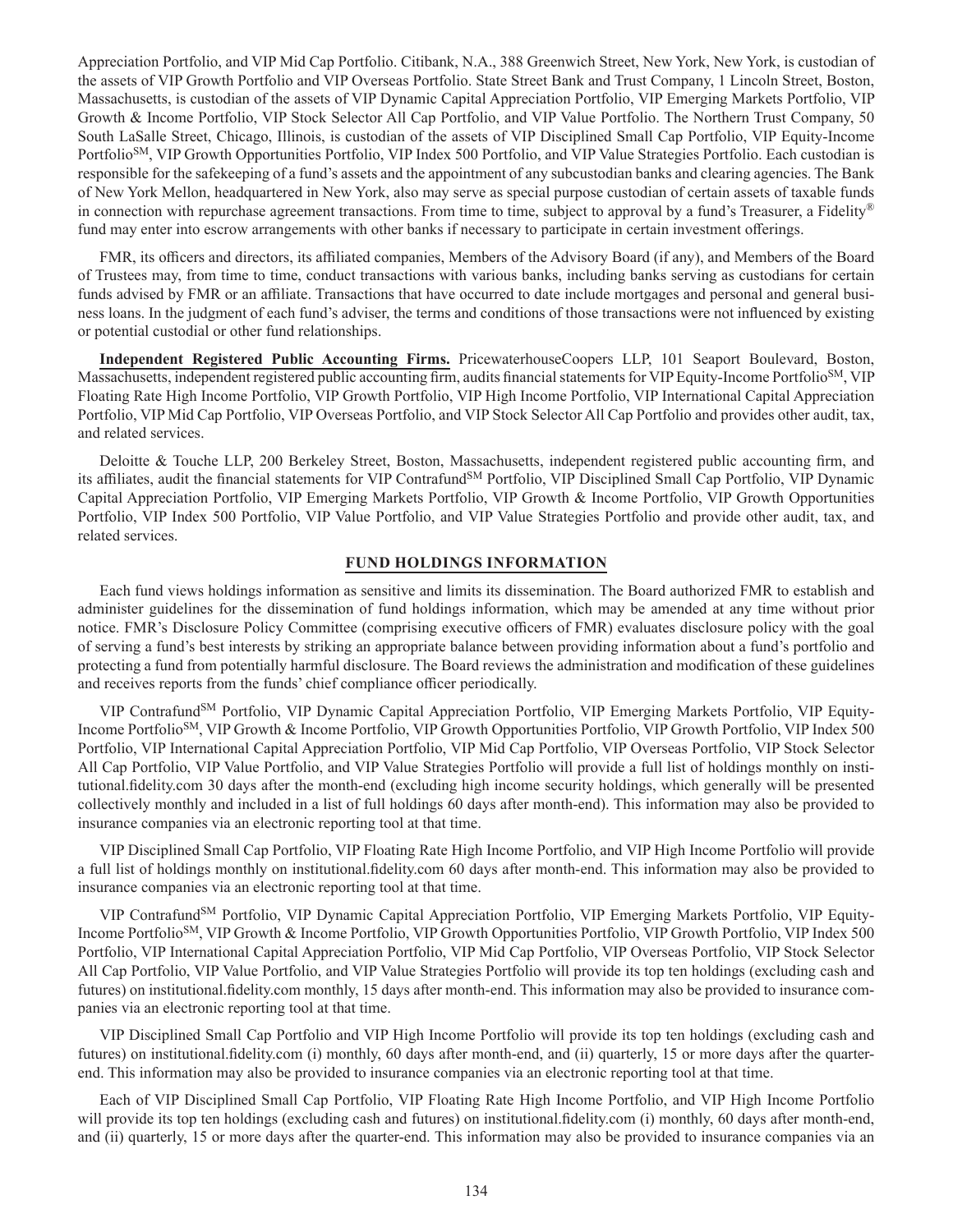electronic reporting tool at that time.

Unless otherwise indicated, this information will be available on the web site until updated for the next applicable period.

A fund may also from time to time provide or make available to the Board or third parties upon request specific fund level performance attribution information and statistics. Third parties may include variable product owners or prospective variable product owners, members of the press, consultants, and ratings and ranking organizations. Nonexclusive examples of performance attribution information and statistics may include (i) the allocation of a fund's portfolio holdings and other investment positions among various asset classes, sectors, industries, and countries, (ii) the characteristics of the stock and bond components of a fund's portfolio holdings and other investment positions, (iii) the attribution of fund returns by asset class, sector, industry, and country and (iv) the volatility characteristics of a fund.

FMR's Disclosure Policy Committee may approve a request for fund level performance attribution and statistics as long as (i) such disclosure does not enable the receiving party to recreate the complete or partial portfolio holdings of any Fidelity fund prior to such fund's public disclosure of its portfolio holdings and (ii) Fidelity has made a good faith determination that the requested information is not material given the particular facts and circumstances. Fidelity may deny any request for performance attribution information and other statistical information about a fund made by any person, and may do so for any reason or for no reason.

Disclosure of non-public portfolio holdings information for a Fidelity fund's portfolio may only be provided pursuant to the guidelines below.

**The Use of Holdings In Connection With Fund Operations.** Material non-public holdings information may be provided as part of the activities associated with managing Fidelity® funds to: entities which, by explicit agreement or by virtue of their respective duties to the fund, are required to maintain the confidentiality of the information disclosed; other parties if legally required; or persons FMR believes will not misuse the disclosed information. These entities, parties, and persons include, but are not limited to: a fund's trustees; a fund's manager, its sub-advisers, if any, and their affiliates whose access persons are subject to a code of ethics (including portfolio managers of affiliated funds of funds); contractors who are subject to a confidentiality agreement; a fund's auditors; a fund's custodians; proxy voting service providers; financial printers; pricing service vendors; broker-dealers in connection with the purchase or sale of securities or requests for price quotations or bids on one or more securities; securities lending agents; counsel to a fund or its Independent Trustees; regulatory authorities; stock exchanges and other listing organizations; parties to litigation; third parties in connection with a bankruptcy proceeding relating to a fund holding; and third parties who have submitted a standing request to a money market fund for daily holdings information. Non-public holdings information may also be provided to an issuer regarding the number or percentage of its shares that are owned by a fund and in connection with redemptions in kind.

**Other Uses Of Holdings Information.** In addition, each fund may provide material non-public holdings information to (i) third parties that calculate information derived from holdings for use by FMR, a sub-adviser, or their affiliates, (ii) ratings and rankings organizations, and (iii) an investment adviser, trustee, or their agents to whom holdings are disclosed for due diligence purposes or in anticipation of a merger involving a fund. Each individual request is reviewed by the Disclosure Policy Committee which must find, in its sole discretion that, based on the specific facts and circumstances, the disclosure appears unlikely to be harmful to a fund. Entities receiving this information must have in place control mechanisms to reasonably ensure or otherwise agree that, (a) the holdings information will be kept confidential, (b) no employee shall use the information to effect trading or for their personal benefit, and (c) the nature and type of information that they, in turn, may disclose to third parties is limited. FMR relies primarily on the existence of non-disclosure agreements and/or control mechanisms when determining that disclosure is not likely to be harmful to a fund.

At this time, the entities receiving information described in the preceding paragraph are: Factset Research Systems Inc. (full or partial fund holdings daily, on the next business day); Standard & Poor's Ratings Services (full holdings weekly (generally as of the previous Friday), generally 5 business days thereafter); MSCI Inc. and certain affiliates (full or partial fund holdings daily, on the next business day); and Bloomberg, L.P. (full holdings daily, on the next business day).

FMR, its affiliates, or the funds will not enter into any arrangements with third parties from which they derive consideration for the disclosure of material non-public holdings information. If, in the future, such an arrangement is desired, prior Board approval would be sought and any such arrangements would be disclosed in the funds' SAI.

There can be no assurance that the funds' policies and procedures with respect to disclosure of fund portfolio holdings will prevent the misuse of such information by individuals and firms that receive such information.

#### **FINANCIAL STATEMENTS**

Each fund's financial statements and financial highlights for the fiscal year ended December 31, 2021, and report of the independent registered public accounting firm, are included in the fund's annual report and are incorporated herein by reference. Total annual operating expenses as shown in the prospectus fee table may differ from the ratios of expenses to average net assets in the financial highlights because total annual operating expenses as shown in the prospectus fee table include any acquired fund fees and expenses, whereas the ratios of expenses in the financial highlights do not, except to the extent any acquired fund